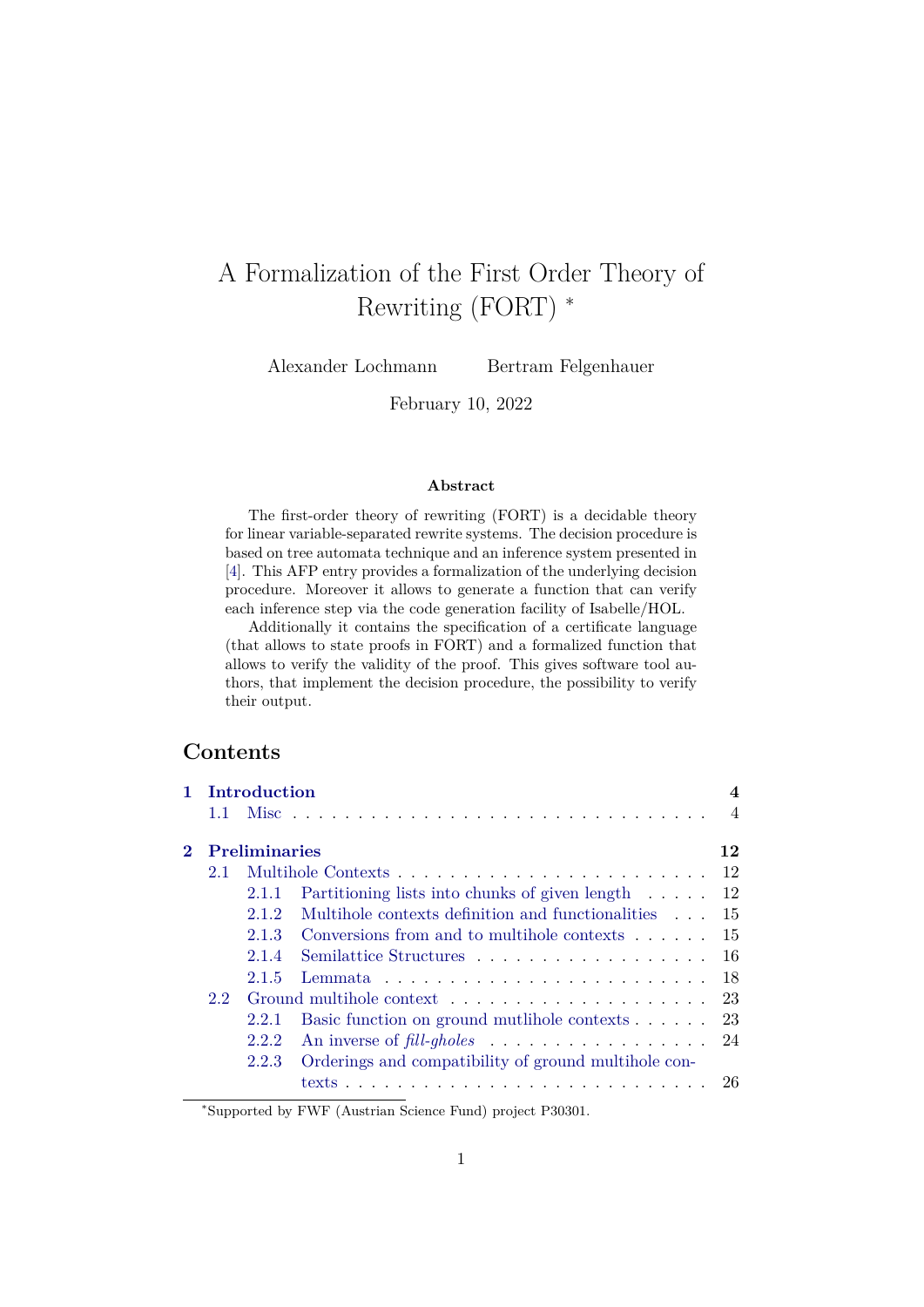|          |            | 6.0.1     | Implementation of normal form construction<br>and a state of                      | 78       |
|----------|------------|-----------|-----------------------------------------------------------------------------------|----------|
| 6        |            |           | Type class instantiations for the implementation                                  | 76       |
|          |            |           | 5.1.16 Correctness of <i>nhole-mctxt-refici-reg</i>                               | 76       |
|          |            |           | 5.1.15 Correctness of gen-mctxt-closure-reg and mctxt-closure-reg 75              |          |
|          |            | 5.1.14    | Correctness of $gen\text{-}hole-mctt\text{-}closure\text{-}automaton$             | 74       |
|          |            |           | $nhole-ctxt-closure-reg \ldots \ldots \ldots \ldots \ldots \ldots$                | 73       |
|          |            |           | 5.1.13 Correctness of gen-nhole-ctxt-closure-automaton and                        |          |
|          |            |           | 5.1.12 Correctness of gen-ctxt-closure-reg and ctxt-closure-reg                   | 71       |
|          |            |           |                                                                                   | 70       |
|          |            | 5.1.11    | Correctness of <i>gen-parallel-closure-automaton</i> and <i>par-</i>              |          |
|          |            |           | $fcl-automaton$                                                                   | 69       |
|          |            | 5.1.10    | Correctness of refl-ta, gen-reflcl-automaton, and re-                             |          |
|          |            | 5.1.9     | Signature induced by $refl$ -ta and $refl$ -over-states-ta $\ldots$               | 69       |
|          |            | 5.1.8     | Lemmas about $ta$ - $der'$                                                        | 68       |
|          |            | 5.1.7     | Multihole context closure of regular tree language                                | 68       |
|          |            |           |                                                                                   | 68       |
|          |            | 5.1.6     | language<br>Not empty multihole context closure of regular tree                   | 68       |
|          |            | 5.1.5     | Non empty multihole context closure of regular tree                               |          |
|          |            | 5.1.4     | Not empty context closure of regular tree language                                | 67       |
|          |            | 5.1.3     | Context closure of regular tree language                                          | 67       |
|          |            | 5.1.2     | Multihole context closure over a given signature                                  | 67       |
|          |            | 5.1.1     | Reflexive closure over a given signature                                          | 66       |
|          | 5.1        |           | Tree Automata closure constructions                                               | 66       |
| $\bf{5}$ |            |           | (Multihole)Context closure of recognized tree languages                           | 66       |
|          |            |           |                                                                                   |          |
|          |            |           | duced by a tree automaton $\dots \dots \dots \dots \dots \dots \dots$             | 63       |
|          | 4.4        |           | Sufficient condition for splitting the reachability relation in-                  |          |
|          | 4.3        |           | Recognizing normal forms of left linear TRSs                                      | 58       |
|          | 4.1<br>4.2 |           | Recognizing subterms of linear terms<br>Recognizing root step relation of LV-TRSs | 54<br>56 |
| 4        |            |           | <b>Primitive constructions</b>                                                    | 54       |
|          |            |           |                                                                                   |          |
|          | 3.2        |           | Ground variants connecting to FORT                                                | $52\,$   |
|          | $3.1\,$    |           | Type definitions and rewrite relation definitions $\ldots \ldots$                 | 52       |
| 3        |            | Rewriting |                                                                                   | 52       |
|          |            |           |                                                                                   | 44       |
|          | 2.4        |           | Set operation closure for idempotent, associative, and com-                       |          |
|          | 2.3        |           |                                                                                   | 41       |
|          |            | 2.2.6     | Semilattice Structures                                                            | 33       |
|          |            | 2.2.5     | Equivalences and simplification rules                                             | 29       |
|          |            | 2.2.4     | Conversions from and to ground multihole contexts                                 | 26       |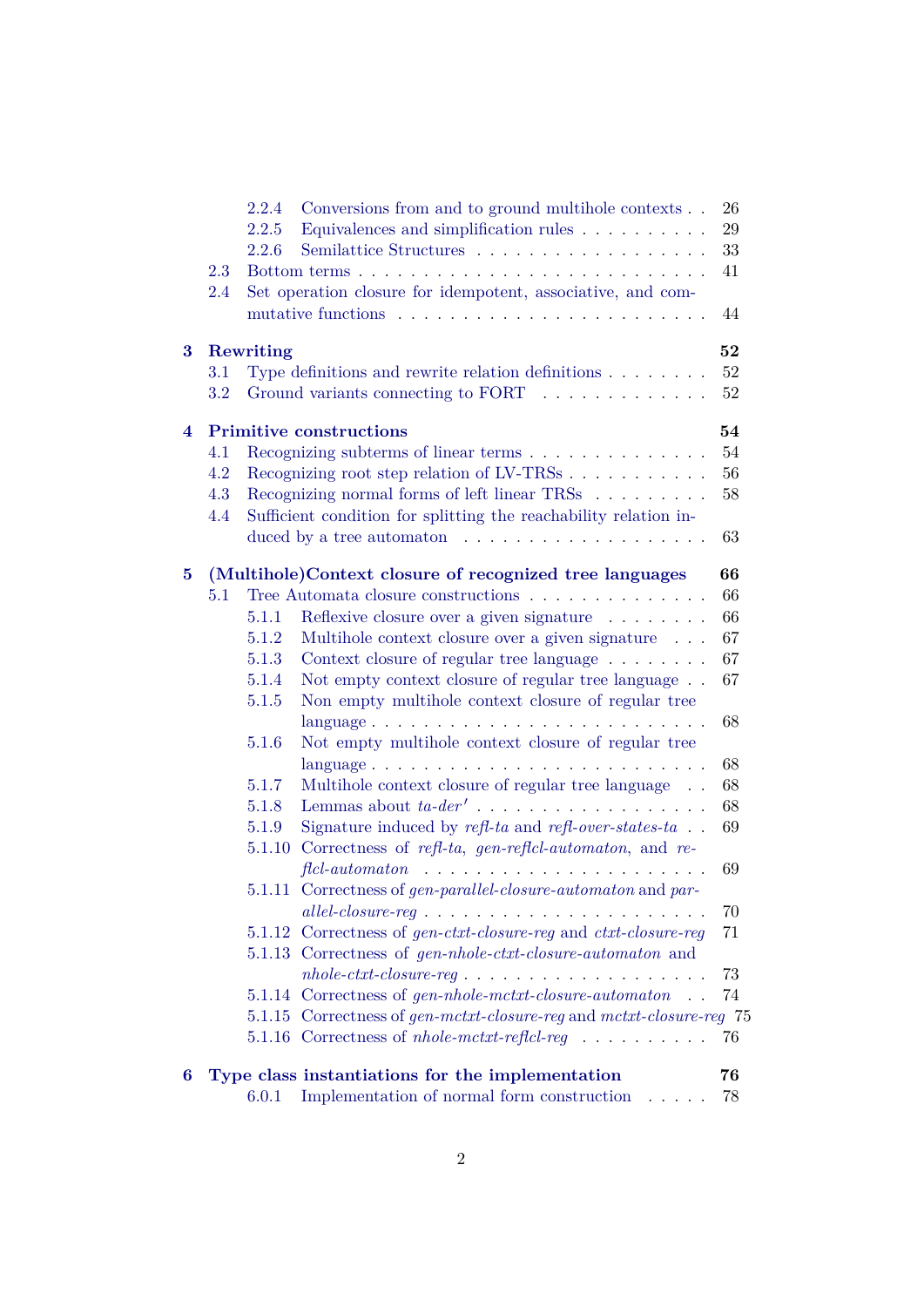| 7 |       | Multihole context and context closures over predicates                                                                      | 80  |  |  |  |  |
|---|-------|-----------------------------------------------------------------------------------------------------------------------------|-----|--|--|--|--|
|   | 7.1   | Elimination and introduction rules for the extensions $\ldots$ .                                                            | 80  |  |  |  |  |
|   | 7.2   | Monotonicity rules for the extensions                                                                                       | 82  |  |  |  |  |
|   | 7.3   | Relation swap and converse $\ldots \ldots \ldots \ldots \ldots \ldots$                                                      | 83  |  |  |  |  |
|   | 7.4   | Subset equivalence for context extensions over predicates                                                                   | 84  |  |  |  |  |
|   | 7.5   |                                                                                                                             | 85  |  |  |  |  |
|   |       | <i>gmctxtex-onp</i> subset equivalence <i>gctxtex-onp</i> transitive closure<br>Extensions to reflexive transitive closures |     |  |  |  |  |
|   | 7.6   |                                                                                                                             | 86  |  |  |  |  |
|   | 7.7   | Restr to set, union and predicate distribution                                                                              | 87  |  |  |  |  |
|   | 7.8   | Distribution of context closures over relation composition                                                                  | 88  |  |  |  |  |
|   | 7.9   | Signature preserving and signature closed $\ldots \ldots \ldots$                                                            | 88  |  |  |  |  |
| 8 |       | Certificate syntax and type declarations                                                                                    | 89  |  |  |  |  |
|   | 8.1   |                                                                                                                             | 89  |  |  |  |  |
|   | 8.2   |                                                                                                                             | 90  |  |  |  |  |
|   | 8.3   | <b>Formulas</b>                                                                                                             | 91  |  |  |  |  |
|   | 8.4   | Signatures and Problems                                                                                                     | 92  |  |  |  |  |
|   | 8.5   |                                                                                                                             | 92  |  |  |  |  |
|   | 8.6   |                                                                                                                             | 92  |  |  |  |  |
| 9 |       | Lifting root steps to single/parallel root/non-root steps<br>93                                                             |     |  |  |  |  |
|   | 9.1   | Rewrite steps equivalent definitions                                                                                        | 94  |  |  |  |  |
|   | 9.2   | Interface between rewrite step definitions and sets<br>$\hfill\ldots$ $\ldots$ .                                            | 94  |  |  |  |  |
|   | 9.3   | Compatibility of used predicate extensions and signature closure                                                            | 94  |  |  |  |  |
|   | 9.4   |                                                                                                                             | 96  |  |  |  |  |
|   | 9.5   |                                                                                                                             | 97  |  |  |  |  |
|   | 9.6   |                                                                                                                             | 97  |  |  |  |  |
|   | 9.7   | <i>gcomp-rel</i> and <i>gtrancl-rel</i> lemmas                                                                              | 97  |  |  |  |  |
|   | 9.8   |                                                                                                                             |     |  |  |  |  |
|   |       |                                                                                                                             |     |  |  |  |  |
|   |       | 10 Connecting regular tree languages to set/relation specifica-                                                             |     |  |  |  |  |
|   | tions |                                                                                                                             | 104 |  |  |  |  |
|   |       | 11 Additional support for FOL-Fitting                                                                                       | 107 |  |  |  |  |
|   |       |                                                                                                                             |     |  |  |  |  |
|   |       |                                                                                                                             |     |  |  |  |  |
|   |       |                                                                                                                             |     |  |  |  |  |
|   |       | 11.4 de Bruijn index manipulation for formulas; cf. $\ell$ ift 108                                                          |     |  |  |  |  |
|   |       |                                                                                                                             |     |  |  |  |  |
|   |       | 11.6 Function symbols and predicates, with arities. $\dots \dots \dots \dots 109$                                           |     |  |  |  |  |
|   |       |                                                                                                                             |     |  |  |  |  |
|   |       |                                                                                                                             |     |  |  |  |  |
|   |       | 11.9 A (mostly) Propositional Equivalence Check 112                                                                         |     |  |  |  |  |
|   |       |                                                                                                                             |     |  |  |  |  |
|   |       | 11.11A (mostly) Propositional Equivalence Check 113                                                                         |     |  |  |  |  |
|   |       |                                                                                                                             |     |  |  |  |  |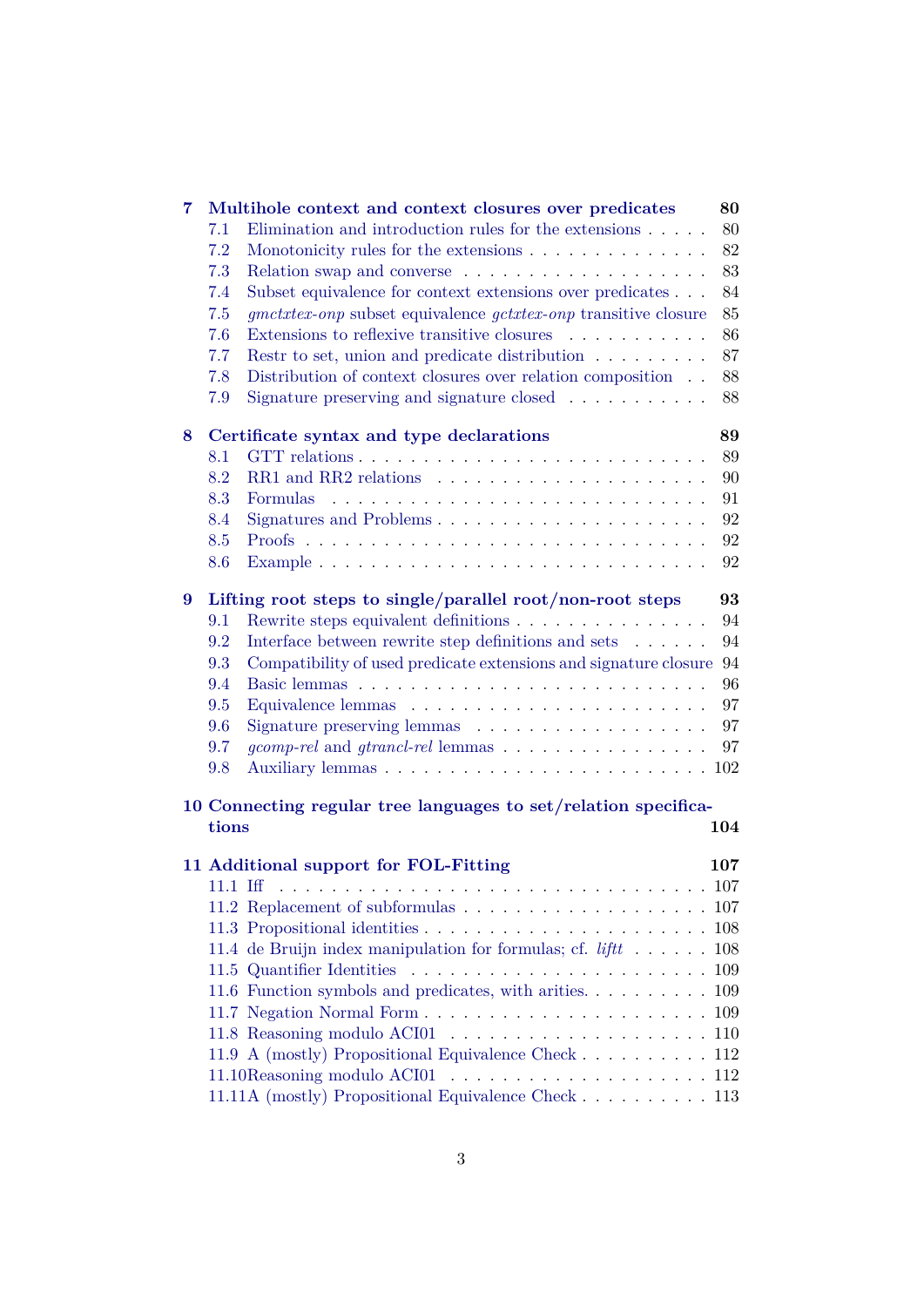| 12 Semantics of Relations<br>114                                                         |     |  |  |  |  |  |  |  |  |
|------------------------------------------------------------------------------------------|-----|--|--|--|--|--|--|--|--|
|                                                                                          |     |  |  |  |  |  |  |  |  |
|                                                                                          |     |  |  |  |  |  |  |  |  |
| 12.3 Defining properties of <i>gcomp-rel</i> and <i>gtrancl-rel</i> 116                  |     |  |  |  |  |  |  |  |  |
| 12.4 Correctness of derived constructions 117                                            |     |  |  |  |  |  |  |  |  |
| 119<br>13 Check inference steps                                                          |     |  |  |  |  |  |  |  |  |
| 13.1 Computing TRSs $\ldots \ldots \ldots \ldots \ldots \ldots \ldots \ldots \ldots 120$ |     |  |  |  |  |  |  |  |  |
|                                                                                          |     |  |  |  |  |  |  |  |  |
| 13.3 Computing RR1 and RR2 relations 121                                                 |     |  |  |  |  |  |  |  |  |
|                                                                                          |     |  |  |  |  |  |  |  |  |
| 13.5 Connect semantics to FOL-Fitting 123                                                |     |  |  |  |  |  |  |  |  |
|                                                                                          |     |  |  |  |  |  |  |  |  |
|                                                                                          |     |  |  |  |  |  |  |  |  |
|                                                                                          |     |  |  |  |  |  |  |  |  |
|                                                                                          |     |  |  |  |  |  |  |  |  |
| 14 Inference checking implementation                                                     | 131 |  |  |  |  |  |  |  |  |

# <span id="page-3-0"></span>**1 Introduction**

The first-order theory of rewriting (FORT) is a fragment of first-order predicate logic with predefined predicates. The language allows to state many interesting properties of term rewrite systems and is decidable for left-linear right-ground systems. This was proven by Dauchet and Tison [\[2\]](#page-140-1).

In this AFP entry we provide a formalized proof of an improved decision procedure for the first-order theory of rewriting. We introduce basic definitions to represent the rewrite semantics and connect FORT to first-order logic via the AFP entry "First-Order Logic According to Fitting" by Stefan Berghofer [\[1\]](#page-140-2). To prove the decidability and more importantly to allow code generation a relation between formulas in FORT and regular tree language is constructed. The tree language contains all witnesses of free variables satisfying the formula, details can be found in [\[3\]](#page-140-3).

Moreover we present a certificate language which is rich enough to express the various au- tomata operations in decision procedures for the firstorder theory of rewrit- ing as well as numerous predicate symbols that may appear in formulas in this theory, for more details see [\[4\]](#page-140-0). **theory** *Utils*

**imports** *Regular-Tree-Relations*.*Term-Context Regular-Tree-Relations*.*FSet-Utils* **begin**

# <span id="page-3-1"></span>**1.1 Misc**

**definition** *funas-trs*  $\mathcal{R} = \bigcup (\lambda(s, t) \cdot \text{funas-term } s \cup \text{funas-term } t)$  ' $\mathcal{R}$ )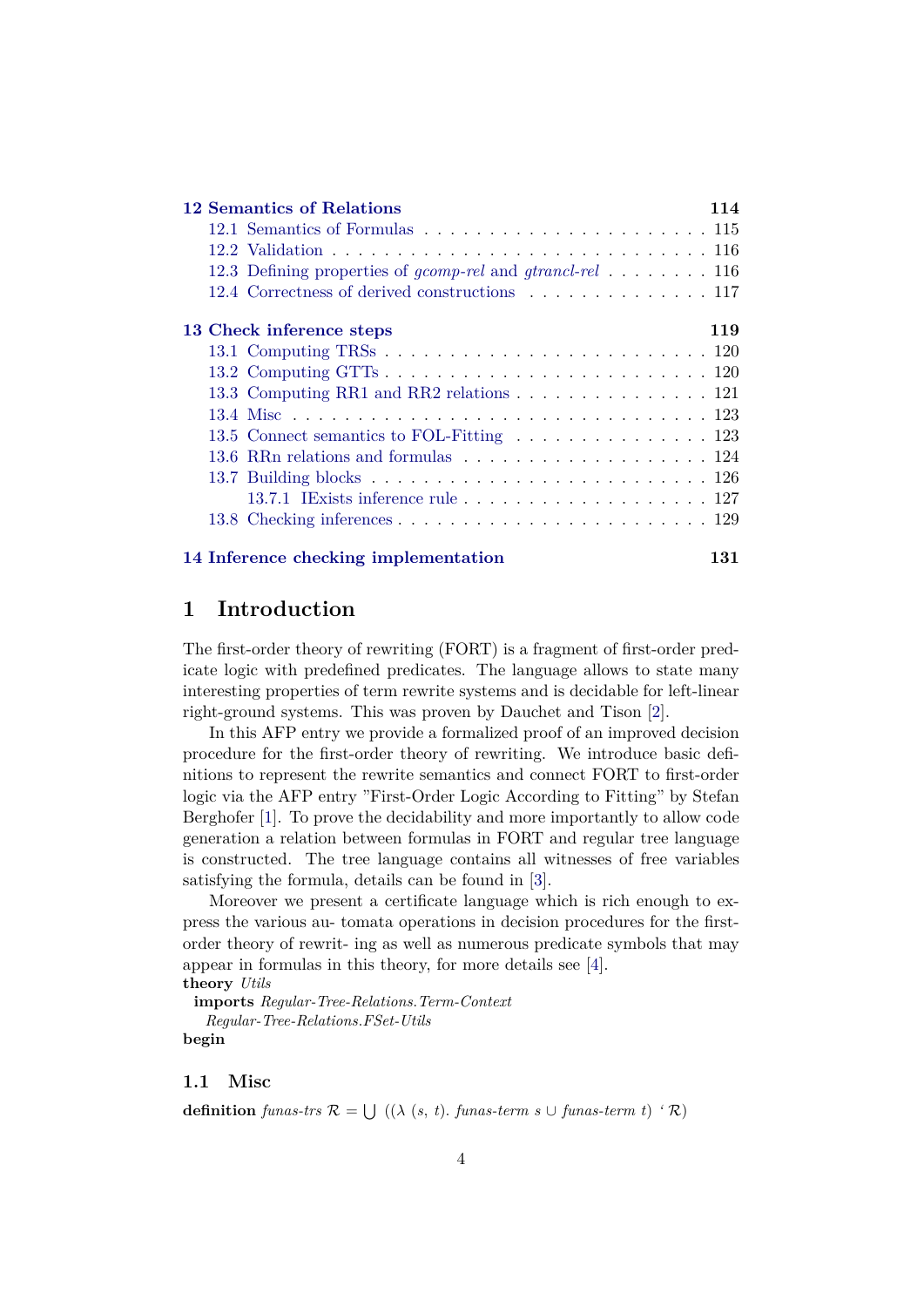${\bf f}$ **un** *linear-term* :: ('f, 'v)  $term \Rightarrow bool$  **where**  $linear-term (Var -) = True$ *linear-term* (*Fun - ts*) = (*is-partition* (*map vars-term ts*) ∧ (∀ *t*∈*set ts*. *linear-term t*))

**fun** vars-term-list ::  $(f, 'v)$  term  $\Rightarrow 'v$  list where  $vars-term-list (Var x) = [x]$ *vars-term-list* (*Fun - ts*) = *concat* (*map vars-term-list ts*)

**fun** *varposs* ::  $(f, 'v)$  *term*  $\Rightarrow$  *pos set* **where** *varposs*  $(Var x) = \{[] \}$  $varposs$  (*Fun f ts*) = ( $\bigcup i$ <*length ts.* { $i \# p | p$ *.*  $p \in varposs$  (*ts* ! *i*)})

**abbreviation** *poss-args*  $f$   $ts \equiv map2$   $(\lambda$   $it$ .  $map$   $((\#) i)$   $(f t))$   $([0 \dots < length t s])$   $ts$ 

**fun** *varposs-list* ::  $(f, 'v)$  *term*  $\Rightarrow$  *pos list* **where**  $varposs-list (Var x) = ||||$ *varposs-list* (*Fun f ts*) = *concat* (*poss-args varposs-list ts*)

#### **fun** *concat-index-split* **where**

 $concat-index-split$  ( $o-idx$ ,  $i-idx$ ) ( $x \# xs$ ) = (*if i-idx* < *length x then* (*o-idx*, *i-idx*) *else concat-index-split* (*Suc o-idx, i-idx* – *length x*) *xs*)

#### **inductive-set** *trancl-list* **for** R **where**

 $base[intro, Pure.introl : length xs = length ys \Longrightarrow$ (∀ *i* < *length ys*. (*xs* ! *i*, *ys* ! *i*) ∈ R) =⇒ (*xs*, *ys*) ∈ *trancl-list* R | *list-trancl* [*Pure.intro*]:  $(xs, ys) \in trancl-list \mathcal{R} \implies i < length \ ys \implies (ys \mid i, z)$  $\in \mathcal{R} \Longrightarrow$  $(xs, ys[i := z]) \in trancl-list \; \mathcal{R}$ 

**lemma** *sorted-append-bigger*:

*sorted*  $xs \implies \forall x \in set \; xs. \; x \leq y \implies sorted \; (xs \; @ [y])$  $\langle proof \rangle$ 

**lemma** *find-SomeD*: *List.find P xs* = *Some x*  $\implies$  *P x List.find*  $P$   $xs = Some$   $x \Longrightarrow x \in set$  xs  $\langle proof \rangle$ 

 $l$ emma *sum-list-replicate-length'* [simp]:  $sum-list (replicate n (Suc 0)) = n$  $\langle proof \rangle$ 

**lemma** *arg-subteq* [*simp*]: **assumes** *t* ∈ *set ts* **shows**  $Fun f$  *ts*  $⊵ t$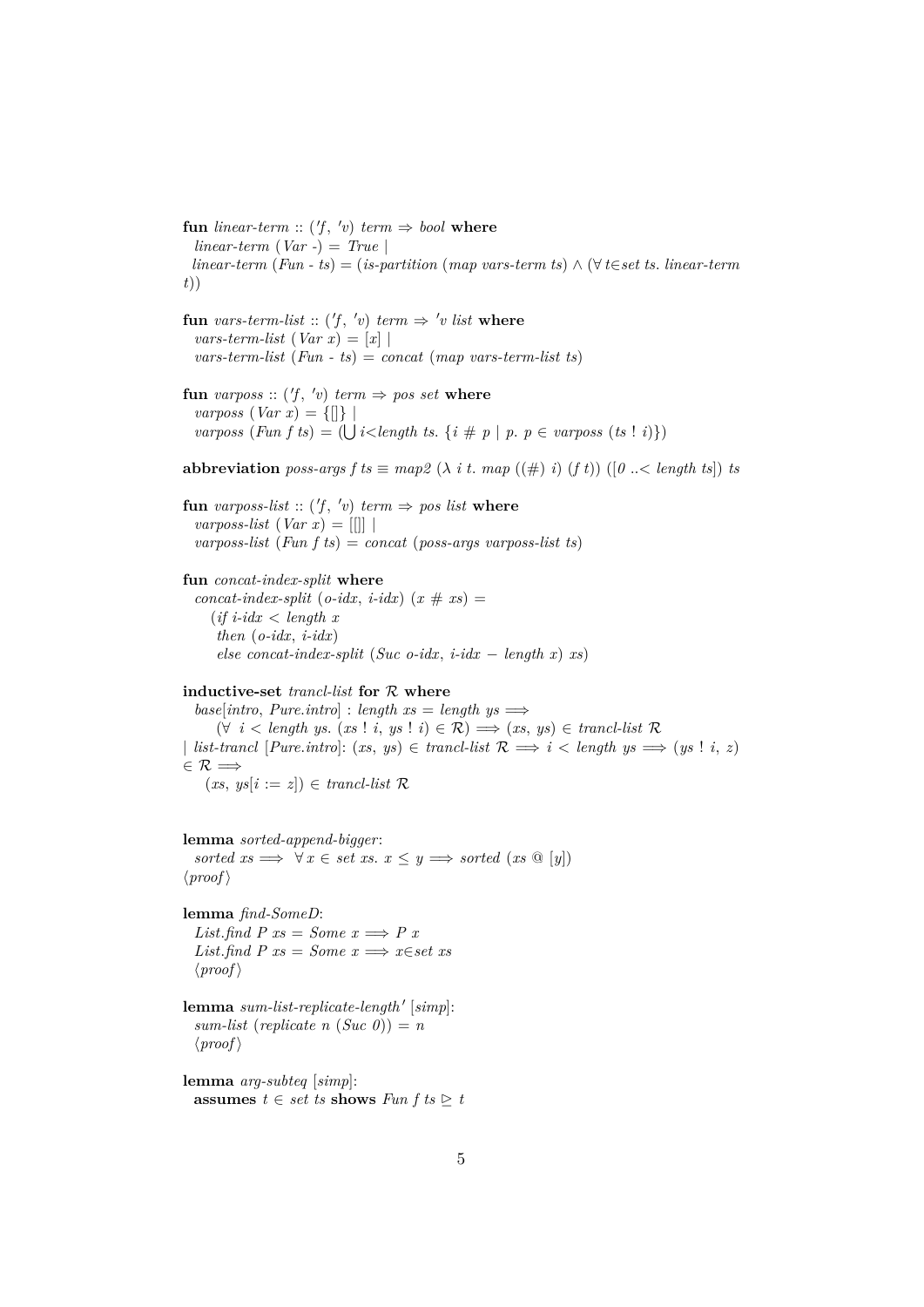$\langle proof \rangle$ 

**lemma** *finite-funas-term*: *finite* (*funas-term s*)  $\langle proof \rangle$ **lemma** *finite-funas-trs*: *finite*  $\mathcal{R} \implies$  *finite* (*funas-trs*  $\mathcal{R}$ )  $\langle proof \rangle$ **fun** *subterms* **where**  $subterms (Var x) = \{Var x\}$  $subterms (Fun fts) = {Fun fts} \cup (\bigcup (subterms 'set ts))$ **lemma** *finite-subterms-fun*: *finite* (*subterms s*)  $\langle proof \rangle$ **lemma** *subterms-supteq-conv:*  $t \in$  *subterms*  $s \leftrightarrow s \triangleright t$  $\langle proof \rangle$ **lemma** *set-all-subteq-subterms*: *subterms s* = {*t*. *s*  $\geq t$ }  $\langle proof \rangle$ **lemma** *finite-subterms*: *finite*  $\{t. s \geq t\}$  $\langle proof \rangle$ **lemma** *finite-strict-subterms*: *finite*  $\{t. s \geq t\}$  $\langle proof \rangle$ **lemma** *finite-UN-I2*: *finite*  $A \implies (\forall \ B \in A \text{. finite } B) \implies \text{finite } (\bigcup A)$  $\langle proof \rangle$ **lemma** *root-substerms-funas-term*: *the* ' $(root$  ' $(subterms s) - \{None\}) = funas-term s$  (**is**  $?Ls = ?Rs$ )  $\langle proof \rangle$ **lemma** *root-substerms-funas-term-set*:  $the ' (root ' \cup (subterms ' R) - {None}) = \cup (funas-term ' R)$  $\langle proof \rangle$ **lemma** *subst-merge*: **assumes** *part*: *is-partition* (*map vars-term ts*) **shows**  $\exists \sigma$ .  $\forall i <$ length ts.  $\forall x \in vars\text{-}term$  (ts! *i*).  $\sigma x = \tau i x$ 

 $\langle proof \rangle$ 

**lemma** *rel-comp-empty-trancl-simp*:  $R \circ R = \{ \} \implies R^+ = R$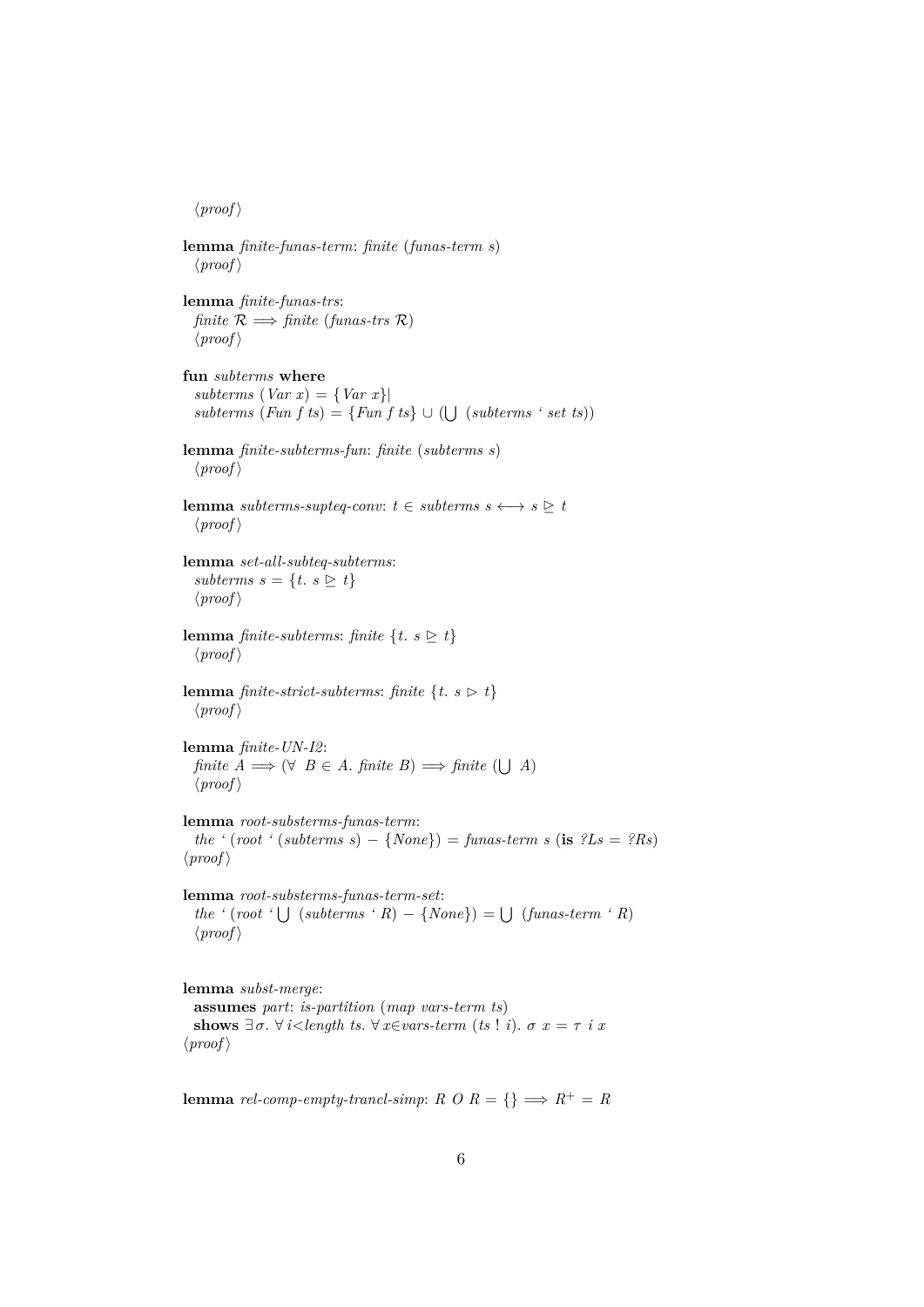```
\langle proof \ranglelemma choice-nat:
 assumes ∀ i<n. ∃ x. P x i
 shows ∃ f. ∀ x<n. P (f x) x \langle proof \ranglelemma subseteq-set-conv-nth:
 (∀ i < length ss. ss ! i ∈ T) ←→ set ss ⊆ T
  \langle proof \ranglelemma singelton-trancl [simp]: {a}^{\dagger} = {a}\langle proof \ranglecontext
includes fset.lifting
begin
lemmas frelcomp-empty-ftrancl-simp = rel-comp-empty-trancl-simp [Transfer.transferred]
lemmas in-fset-idx = in-set-idx [Transfer.transferred]
lemmas fsubseteq-fset-conv-nth = subseteq-set-conv-nth [Transfer.transferred]
lemmas singelton-ftrancl [simp] = singelton-trancl [Transfer.transferred]
end
lemma set-take-nth:
 assumes x \in set (take i xs)
 shows ∃ j < length xs. j < i ∧ xs ! j = x \langle proof \ranglelemma nth-sum-listI:
 assumes length xs = length ys
   and ∀ i < length xs. xs ! i = ys ! ishows sum-list xs = sum-list ys
  \langle proof \ranglelemma concat-nth-length:
  i < length uss \implies j < length (uss! i) \impliessum-list (map length (take i uss)) + j < length (concat uss)
\langle proof \ranglelemma sum-list-1-E [elim]:
 assumes sum-list xs = Suc 0
 obtains i where i < length xs xs ! i = Suc 0 \forall j < length xs. j \neq i \longrightarrow xs ! j
= 0
\langle proof \ranglelemma nth-equalityE:
```
 $xs = ys \implies (length \ xs = length \ ys \implies (\bigwedge i \ i < length \ xs \implies xs \ | \ i = ys \ | \ i)$  $\implies P \implies P$  $\langle proof \rangle$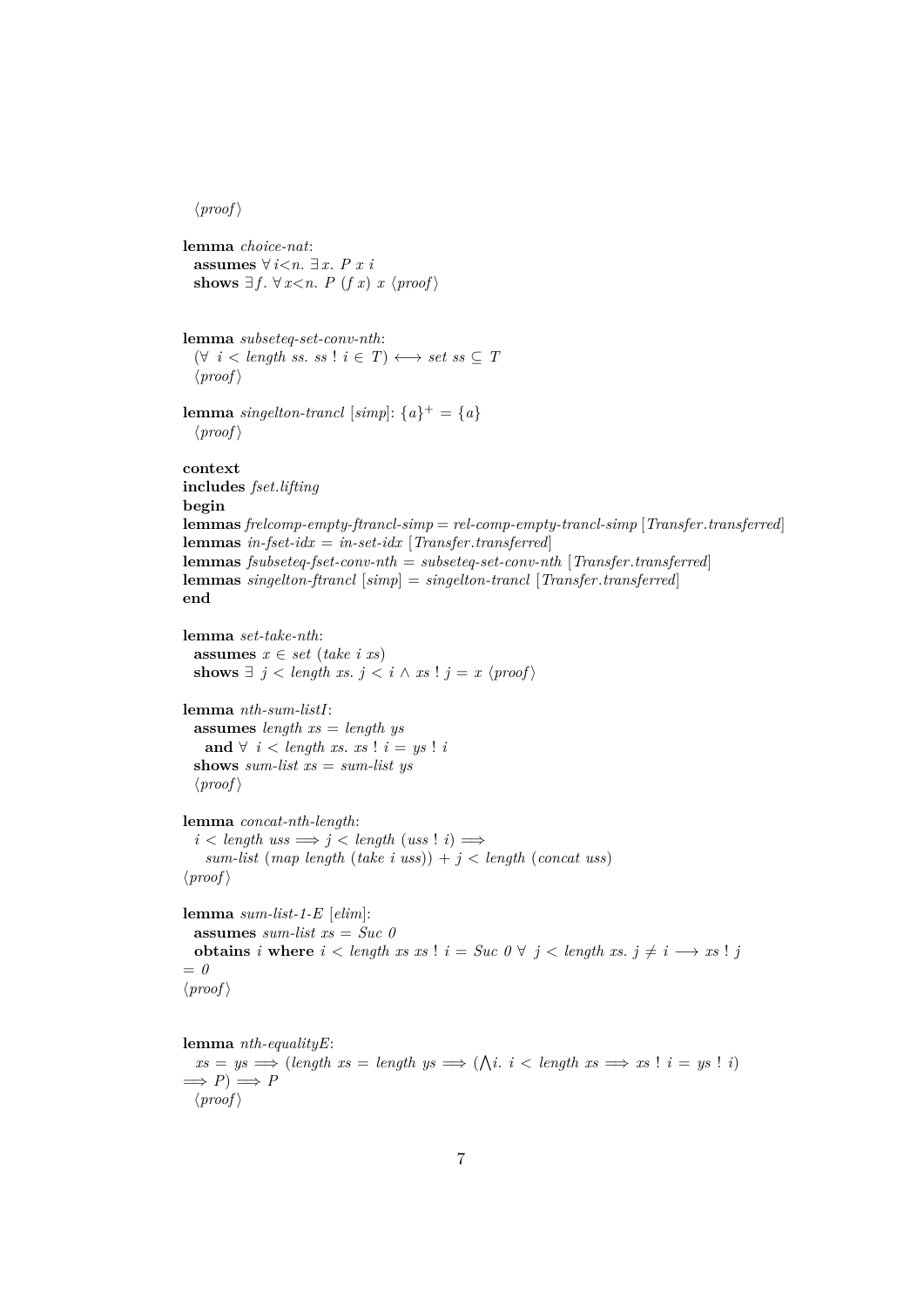**lemma** *map-cons-presv-distinct*:  $distinct t \implies distinct (map ((\#) i) t)$  $\langle proof \rangle$ **lemma** *concat-nth-nthI*: **assumes** length ss = length ts  $\forall i$  < length ts. length (ss! *i*) = length (ts! *i*) **and** ∀ *i* < *length ts*. ∀ *j* < *length* (*ts* ! *i*). *P* (*ss* ! *i* ! *j*) (*ts* ! *i* ! *j*) **shows**  $∀ i < length (concat ts)$ . *P* (*concat ss* ! *i*) (*concat ts* ! *i*)  $\langle proof \rangle$ **lemma** *last-nthI*: **assumes**  $i <$  *length*  $ts - i <$  *length*  $ts - Suc$  *0* **shows** *ts* !  $i =$  *last ts*  $\langle proof \rangle$ **lemma** *trancl-list-appendI* [*simp*, *intro*]:  $(x, y) \in \text{truncl-list} \; \mathcal{R} \Longrightarrow (x, y) \in \mathcal{R} \Longrightarrow (x \# \text{ xs}, y \# \text{ ys}) \in \text{truncl-list} \; \mathcal{R}$  $\langle proof \rangle$ **lemma** *trancl-list-append-tranclI* [*intro*]:  $(x, y) \in \mathcal{R}^+ \implies (xs, ys) \in \text{trancl-list } \mathcal{R} \implies (x \# xs, y \# ys) \in \text{trancl-list } \mathcal{R}$  $\langle proof \rangle$ **lemma** *trancl-list-conv*:  $(x, y) \in \text{trunc-list} \; \mathcal{R} \longleftrightarrow \text{length} \; xs = \text{length} \; ys \land (\forall i < \text{length} \; ys. \; (xs \; ! \; i, ys))$  $\colon i \in \mathcal{R}^+$  (is  $\mathcal{L}s \longleftrightarrow \mathcal{R}s$ )  $\langle proof \rangle$ **lemma** *trancl-list-induct* [*consumes 2*, *case-names base step*]: **assumes** length ss = length ts  $\forall i$  < length ts. (ss! *i*, ts! *i*)  $\in \mathcal{R}^+$ **and**  $\bigwedge$ *xs* ys. *length*  $xs = length$   $ys \implies \forall i < length$   $ys.$   $(xs! i, ys! i) \in \mathcal{R} \implies$ *P xs ys* **and**  $\bigwedge xs\;ys\; i\;z.\; length\;xs = length\;ys \Longrightarrow \forall\; i < length\;ys.\; (xs\; !\; i,\;ys\; !\; i) \in \mathcal{R}^+$  $\implies P$  *xs*  $\psi s$  $\implies i <$  *length ys*  $\implies$   $(ys \mid i, z) \in \mathcal{R} \implies P \text{ xs } (ys[i := z])$ **shows** *P ss ts*  $\langle proof \rangle$ **lemma** *swap-trancl*:  $(pred.sum \cdot R)^{+} = prod.sum \cdot (R^{+})$  $\langle proof \rangle$ 

**lemma** *swap-rtrancl*:  $(pred.sum \cdot R)^* = prod.sum \cdot (R^*)$  $\langle proof \rangle$ 

**lemma** *Restr-simps*: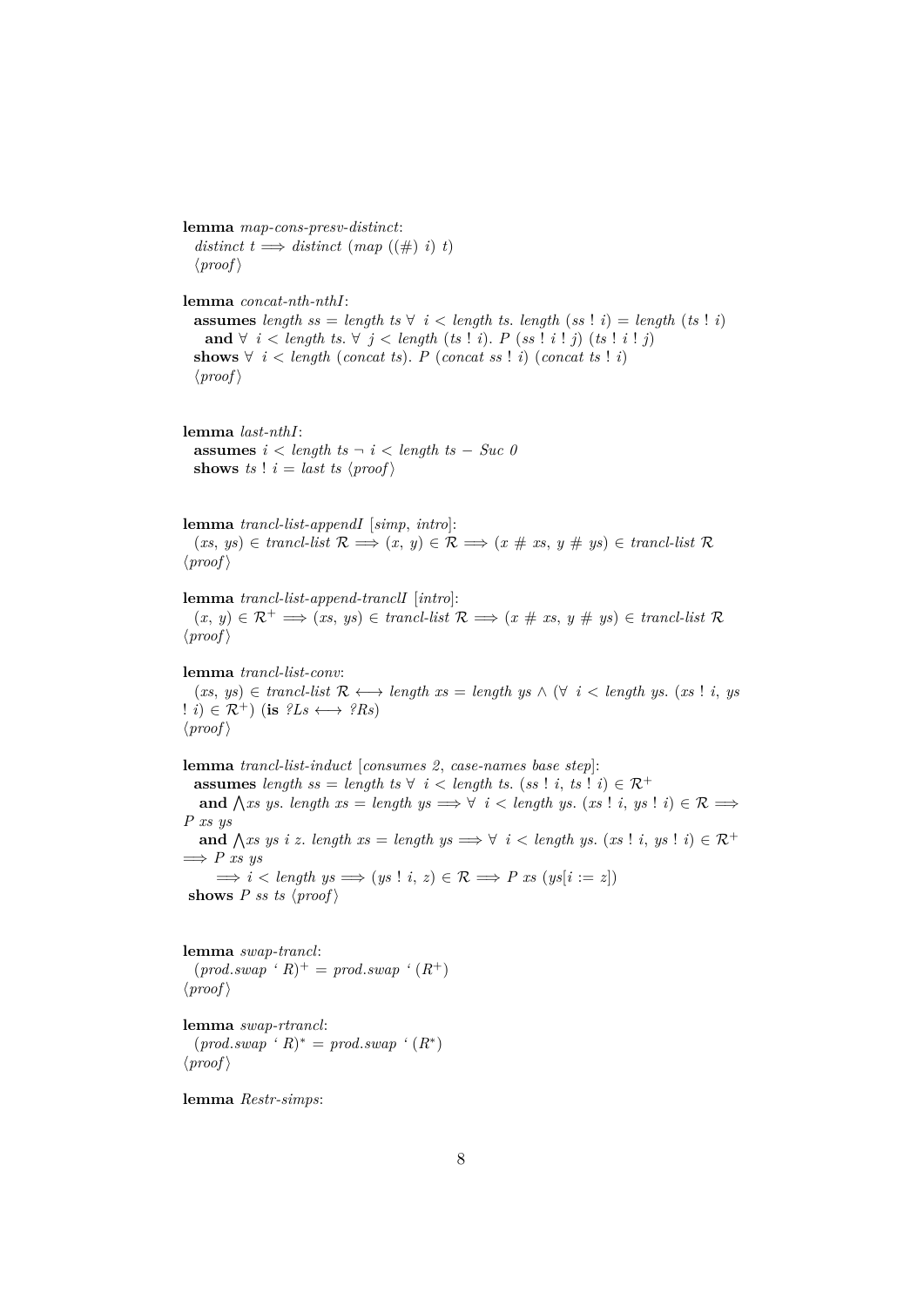$R \subseteq X \times X \Longrightarrow$  *Restr*  $(R^+) X = R^+$  $R \subseteq X \times X \Longrightarrow$  *Restr Id X O R = R*  $R \subseteq X \times X \Longrightarrow R$  *O* Restr Id  $X = R$  $R \subseteq X \times X \Longrightarrow S \subseteq X \times X \Longrightarrow$  *Restr* (*R O S*)  $X = R$  *O S*  $R \subseteq X \times X \Longrightarrow R^+ \subseteq X \times X$  $\langle proof \rangle$ 

#### **lemma** *Restr-tracl-comp-simps*:

 $\mathcal{R} \subseteq X \times X \Longrightarrow \mathcal{L} \subseteq X \times X \Longrightarrow \mathcal{L}^+ \circ \mathcal{R} \subseteq X \times X$  $\mathcal{R} \subseteq X \times X \Longrightarrow \mathcal{L} \subseteq X \times X \Longrightarrow \mathcal{L} \cup \mathcal{R}^+ \subseteq X \times X$  $\mathcal{R} \subseteq X \times X \Longrightarrow \mathcal{L} \subseteq X \times X \Longrightarrow \mathcal{L}^+ \cup \mathcal{R} \cup \mathcal{L}^+ \subseteq X \times X$  $\langle proof \rangle$ 

Conversions of the Nth function between lists and a spliting of the list into lists of lists

**lemma** *concat-index-split-mono-first-arg*:  $i <$  *length* (*concat xs*)  $\implies$  *o-idx*  $\leq$  *fst* (*concat-index-split* (*o-idx, i*) *xs*)  $\langle proof \rangle$ 

**lemma** *concat-index-split-sound-fst-arg-aux*:  $i <$  *length* (*concat xs*)  $\implies$  *fst* (*concat-index-split* (*o-idx, i*) *xs*)  $<$  *length xs* + *o-idx*

 $\langle proof \rangle$ 

```
lemma concat-index-split-sound-fst-arg:
  i < length (concat xs) \implies fst (concat-index-split (0, i) xs) < length xs
  \langle proof \rangle
```

```
lemma concat-index-split-sound-snd-arg-aux:
 assumes i < length (concat xs)
 shows snd (concat-index-split (n, i) xs) \lt length (xs ! (fst (concat-index-split (n, j)i) xs) − n)) \langle proof \rangle
```

```
lemma concat-index-split-sound-snd-arg:
 assumes i < length (concat xs)
 shows snd (concat-index-split (0, i) xs) \lt length (xs ! fst (concat-index-split (0, i)i) xs))
  \langle proof \rangle
```
**lemma** *reconstr-1d-concat-index-split*: **assumes** *i* < *length* (*concat xs*) **shows**  $i = (\lambda(m, j)$ . *sum-list* (*map length* (*take*  $(m - n)x$ )) + *j*) (*concat-index-split*  $(n, i)$  *xs*)  $\langle proof \rangle$ 

**lemma** *concat-index-split-larger-lists* [*simp*]: **assumes** *i* < *length* (*concat xs*) **shows** *concat-index-split*  $(n, i)$   $(xs \otimes ys) = concat-index-split (n, i) xs (proof)$ 

**lemma** *concat-index-split-split-sound-aux*: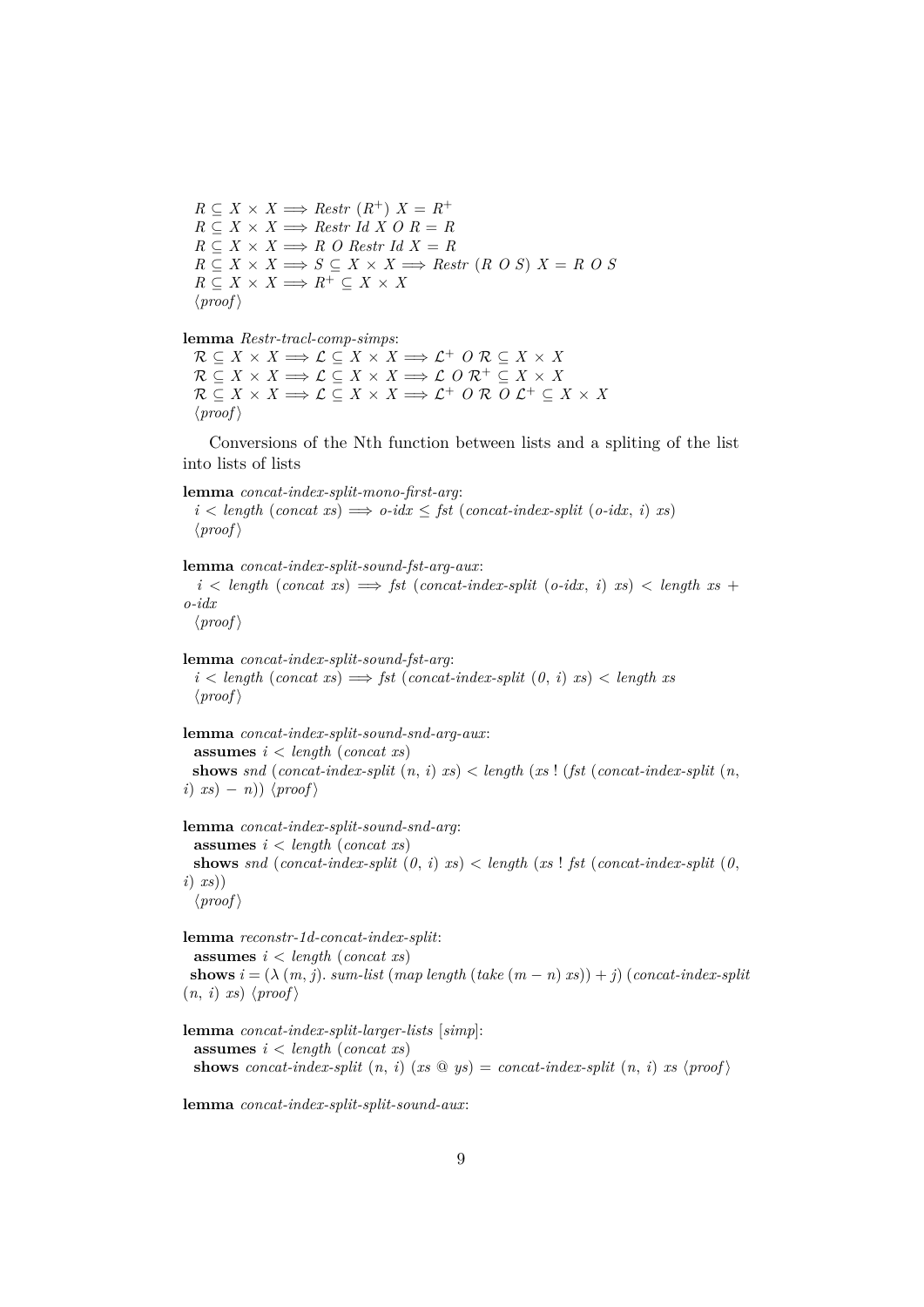**assumes** *i* < *length* (*concat xs*) **shows** *concat xs* !  $i = (\lambda (k, j) \cdot xs \cdot k(n - n)!)$  (*concat-index-split*  $(n, i)$  *xs*)  $\langle proof \rangle$ 

```
lemma concat-index-split-sound:
 assumes i < length (concat xs)
 shows concat xs ! i = (\lambda (k, j) \cdot xs \cdot k!) (concat-index-split (0, i) xs)
  \langle proof \ranglelemma concat-index-split-sound-bounds:
```
**assumes**  $i < length (concat xs)$  **and**  $concat\text{-}index\text{-}split (0, i)$   $xs = (m, n)$ **shows**  $m <$  *length*  $xs$   $n <$  *length*  $(xs! m)$  $\langle proof \rangle$ 

**lemma** *concat-index-split-less-length-concat*:

**assumes**  $i <$  *length* (*concat xs*) **and** *concat-index-split*  $(0, i)$   $xs = (m, n)$ **shows**  $i = sum-list (map length (take m xs)) + n m < length xs n < length (xs)$ ! *m*)  $concat xs$  !  $i = xs$  !  $m$  !  $n$ 

```
\langle proof \rangle
```

```
lemma nth-concat-split':
 assumes i < length (concat xs)
 obtains j k where j < length xs k < length (xs ! j) concat xs ! i = xs ! j ! k i =sum-list \ (map \ length \ (take \ j \ xs)) + k
```

```
\langle proof \rangle
```
**lemma** *sum-list-split* [*dest*!, *consumes 1*]: **assumes** *sum-list* (*map length* (*take i xs*)) +  $j =$  *sum-list* (*map length* (*take k xs*)) + *l* **and** *i* < *length xs k* < *length xs*

```
and j < length (xs ! i) l < length (xs ! k)
shows i = k \land j = l \langle proof \rangle
```

```
lemma concat-index-split-unique:
 assumes i < length (concat xs) and length xs = length ys
   and ∀ i < length xs. length (xs ! i) = length (ys ! i)
 shows concat-index-split (n, i) xs = concat-index-split (n, i) ys \langle proof \rangle
```
**lemma** *set-vars-term-list* [*simp*]: *set* (*vars-term-list t*) = *vars-term t*  $\langle proof \rangle$ 

```
lemma vars-term-list-empty-ground [simp]:
  vars-term-list t = [] \longleftrightarrow ground t
  \langle proof \rangle
```

```
lemma varposs-imp-poss:
 assumes p \in varpost
```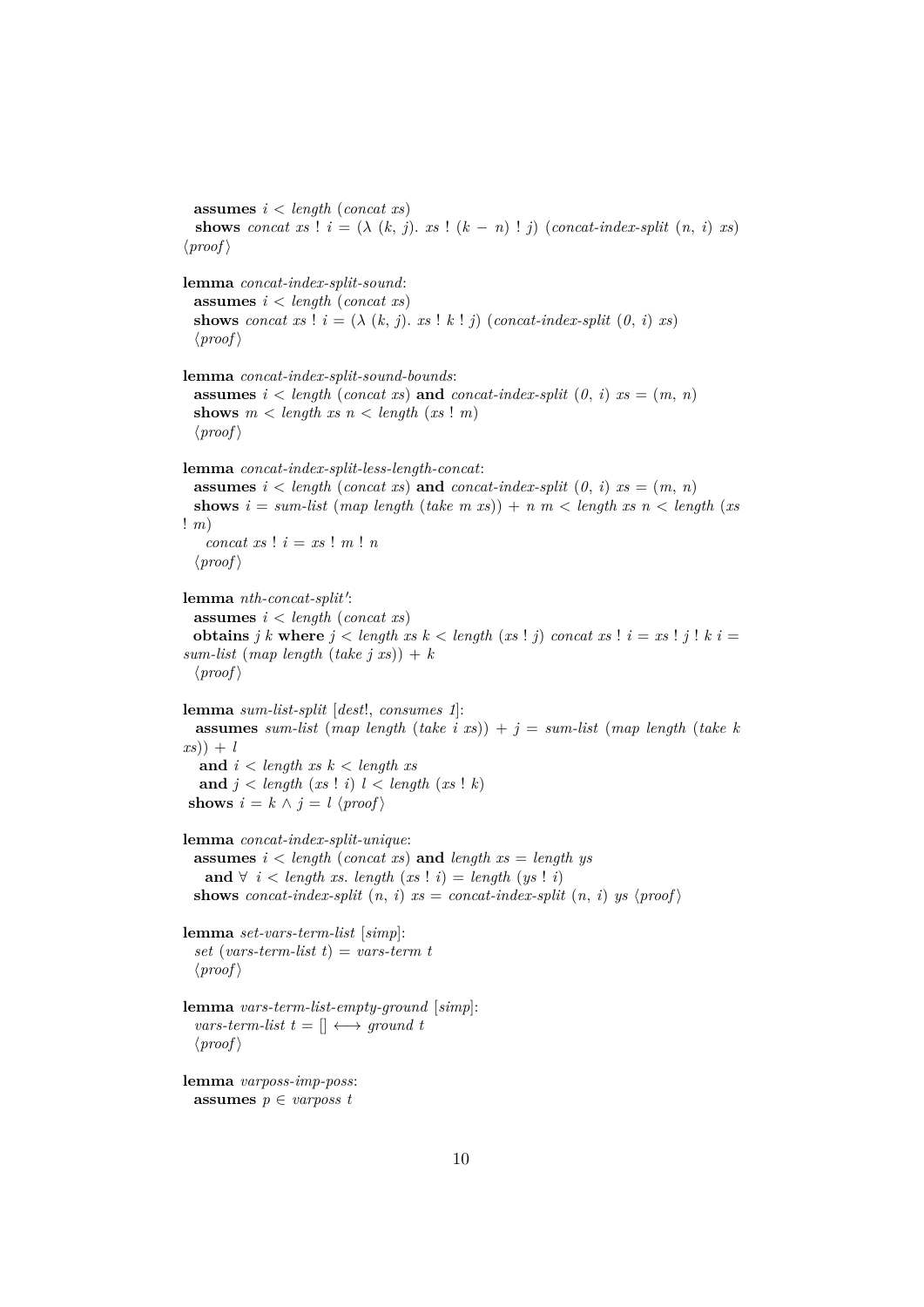```
shows p ∈ poss t
  \langle proof \ranglelemma vaposs-list-fun:
  assumes p \in set \ (varposes-list \ (Fun \ f \ ts))obtains i ps where i < length ts p = i \# ps\langle proof \ranglelemma varposs-list-distinct:
  distinct (varposs-list t)
\langle proof \ranglelemma varposs-append:
  varposs (Fun f (ts \mathcal{Q} [t])) = varposs (Fun f ts) \cup ((#) (length ts)) ' varposs t
  \langle proof \ranglelemma varposs-eq-varposs-list:
  set (varposs-list t) = varposs t
\langle proof \ranglelemma varposs-list-var-terms-length:
  length (varposs-list t) = length (vars-term-list t)
  \langle proof \ranglelemma vars-term-list-nth:
  assumes i < length (vars-term-list (Fun f ts))
   and concat-index-split (0, i) (map vars-term-list ts) = (k, i)shows k \leq \text{length } ts \land i \leq \text{length } (\text{vars-term-list } (ts | k)) \landvars-term-list (Fun f ts) ! i = map \text{ vars-term-list} ts ! k ! j \wedge ji = sum-list (map length (map vars-term-list (take k ts))) + j\langle proof \ranglelemma varposs-list-nth:
  assumes i < length (varposs-list (Fun f ts))
    and concat-index-split (0, i) (poss-args varposs-list ts) = (k, j)shows k < length ts \land j \lt length (varposs-list (ts ! k)) \landvarposs-list (Fun f ts) ! i = k \# (map \ varposs-list \ ts) ! k \mid j \land ji = sum-list (map length (map varposs-list (take k ts))) + j\langle proof \ranglelemma varposs-list-to-var-term-list:
  assumes i < length (varposs-list t)
```
**shows** the-Var  $(t \mid \text{-} (varposs-list t \mid i)) = (vars-term-list t) \mid i \langle proof \rangle$ 

**end**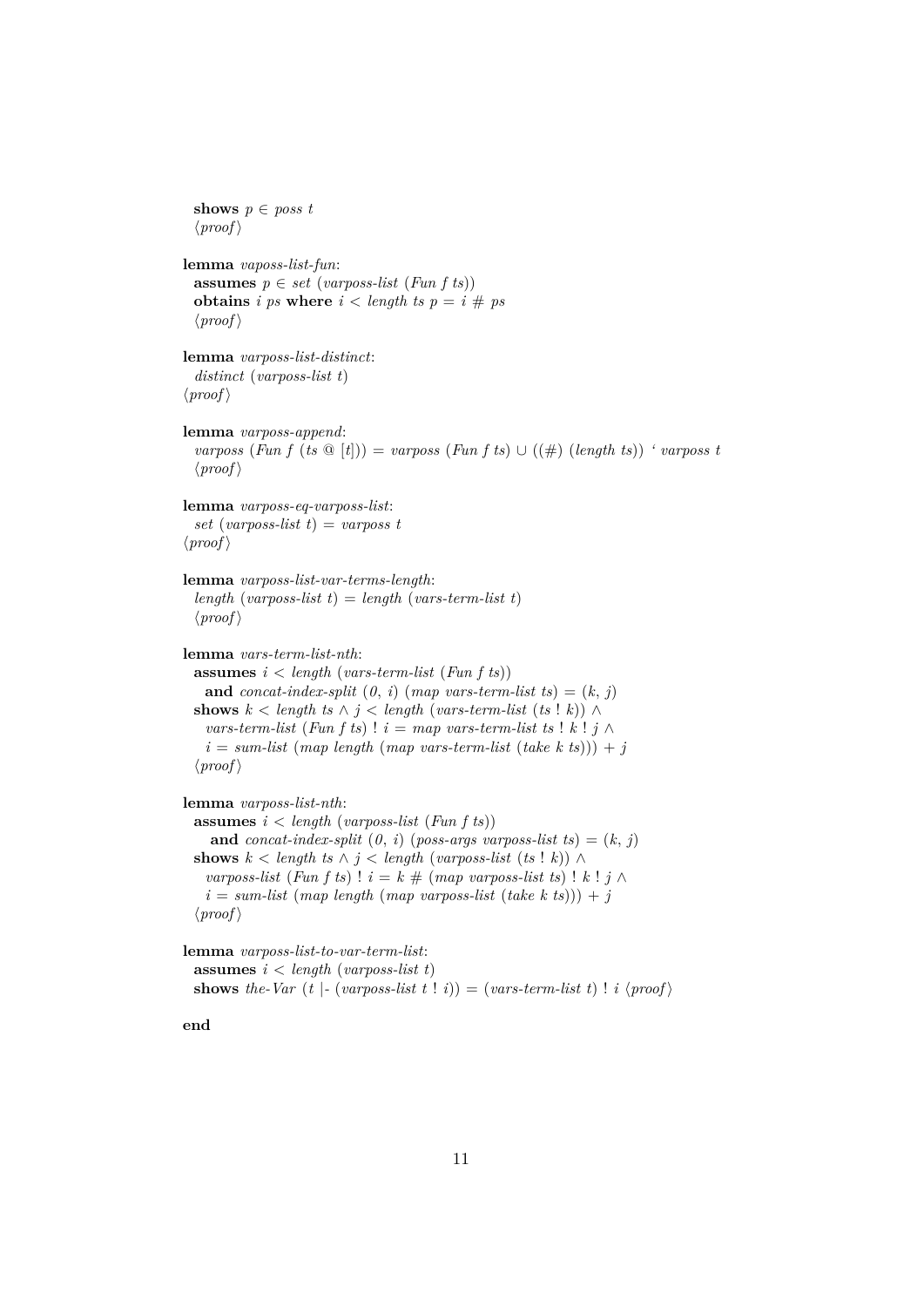# <span id="page-11-0"></span>**2 Preliminaries**

# <span id="page-11-1"></span>**2.1 Multihole Contexts**

```
theory Multihole-Context
imports
 Utils
begin
```
**unbundle** *lattice-syntax*

#### <span id="page-11-2"></span>**2.1.1 Partitioning lists into chunks of given length**

```
lemma concat-nth:
 assumes m < length xs and n < length (xs! m)and i = sum-list (map length (take m xs)) + nshows concat xs ! i = xs ! m ! n\langle proof \ranglelemma sum-list-take-eq:
  fixes xs :: nat list
  shows k \leq i \implies i \leq \text{length} \text{ as } \implies \text{sum-list} (\text{take } i \text{ as}) =sum-list (take k xs) + xs! k + sum-list (take (i - Succ k) (drop (Suc k) xs)\langle proof \ranglefun partition-by where
  partition-by xs \vert \vert = \vert \vertpartition-by xs (y \#ys) = take y \; xs \; \# \; partition-by \; (drop \; y \; xs) \; yslemma partition-by-map0-append [simp]:
 partition-by xs (map (\lambda x. 0) ys \circledcirc zs) = replicate (length ys) \circledcirc \circ partition-by xszs
\langle proof \ranglelemma concat-partition-by [simp]:
  sum-list \, ys = length \, xs \implies concat \, (partition-by \, xs \, ys) = xs\langle proof \rangledefinition partition-by-idx where
  partition-by-idx l ys i j = partition-by [0,-1] ys ! i ! jlemma partition-by-nth-nth-old:
 assumes i < length (partition-by xs ys)
   and j < length (partition-by xs ys ! i)
   and sum-list ys = length xs
 shows partition-by xs ys ! i ! j = xs ! (sum-list (map length (take i (partition-by
(xs \ ys)) + j)
  \langle proof \rangle
```
**lemma** *map-map-partition-by*: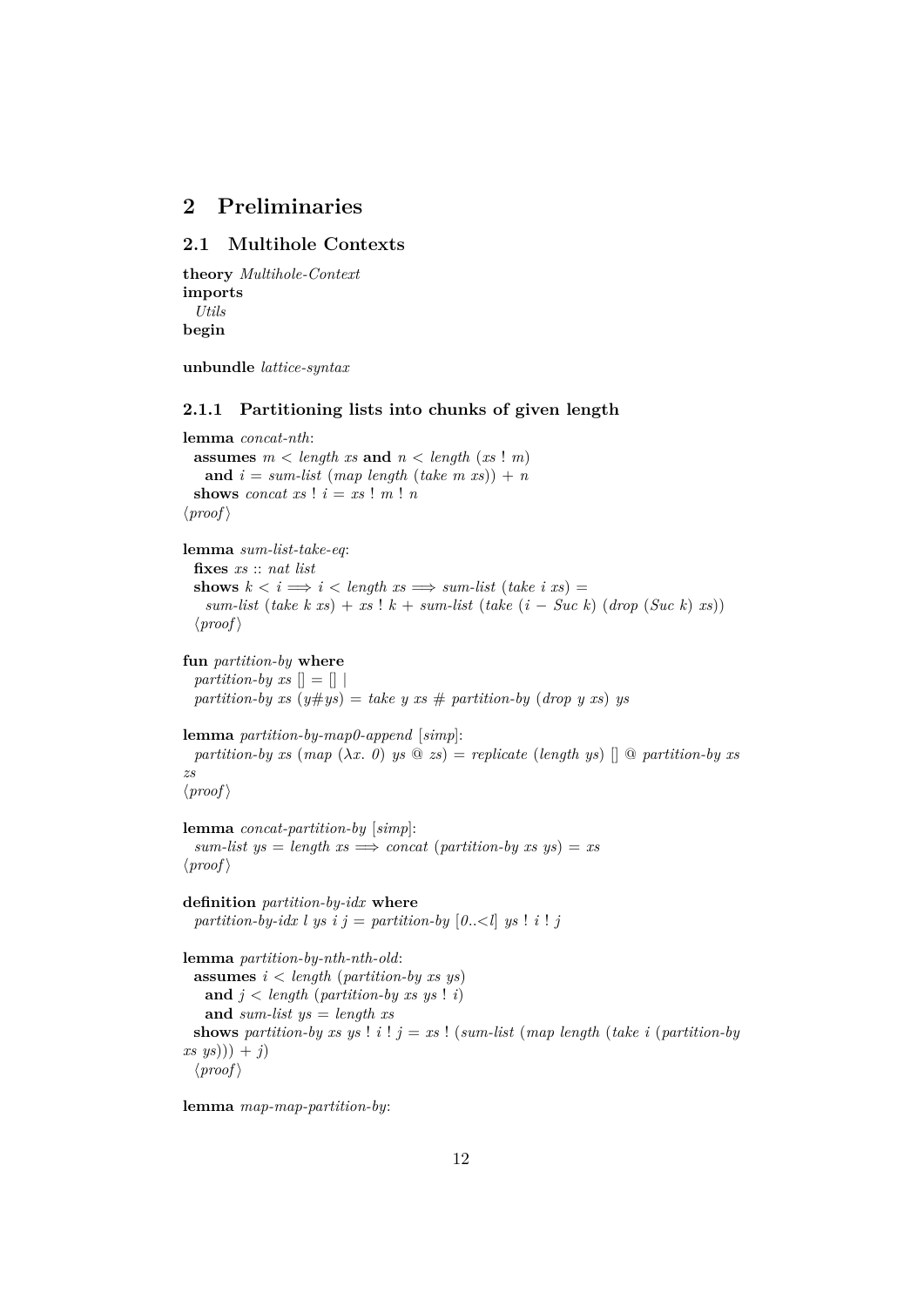```
map (map f) (partition-by xs ys) = partition-by (map f x) ys
\langle proof \ranglelemma length-partition-by [simp]:
 length (partition-by xs ys) = length ys
 \langle proof \ranglelemma partition-by-Nil [simp]:
  partition-by \parallel ys = replicate (length ys) \parallel\langle proof \ranglelemma partition-by-concat-id [simp]:
 assumes length xss = length ys
    and \bigwedge i. i < length ys \implies length (xss \mid i) = ys \mid ishows partition-by (concat xss) ys = xss
  \langle proof \ranglelemma partition-by-nth:
 i < length ys \implies partition-by xs ys ! i = take (ys ! i) (drop (sum-list (take i ys))
xs)
  \langle proof \ranglelemma partition-by-nth-less:
 assumes k < i and i < length zs
   and length xs = sum-list (take i zs) + jshows partition-by (xs \otimes y \neq ys) zs ! k = take (zs \otimes k)(drop (sum-list (take k))zs)) xs)
\langle proof \ranglelemma partition-by-nth-greater:
 assumes i < k and k < length z and j < zs ! i
   and length xs = sum-list (take i zs) + jshows partition-by (xs \tQ y \# ys) zs ! k =take (zs ! k) (drop (sum-list (take k zs) − 1) (xs @ ys))
\langle proof \ranglelemma length-partition-by-nth:
 sum-list \, ys = length \, xs \Longrightarrow i < length \, ys \Longrightarrow length (partition-by \, xs \, ys \, ! \, i) = ys! i
\langle proof \ranglelemma partition-by-nth-nth-elem:
 assumes sum-list ys = length xs i < length ys j < ys !shows partition-by xs ys ! i ! j \in set xs
\langle proof \ranglelemma partition-by-nth-nth:
 assumes sum-list us = length xs i < length ys j < us! ishows partition-by xs ys ! i ! j = xs ! partition-by-idx (length xs) ys i j
```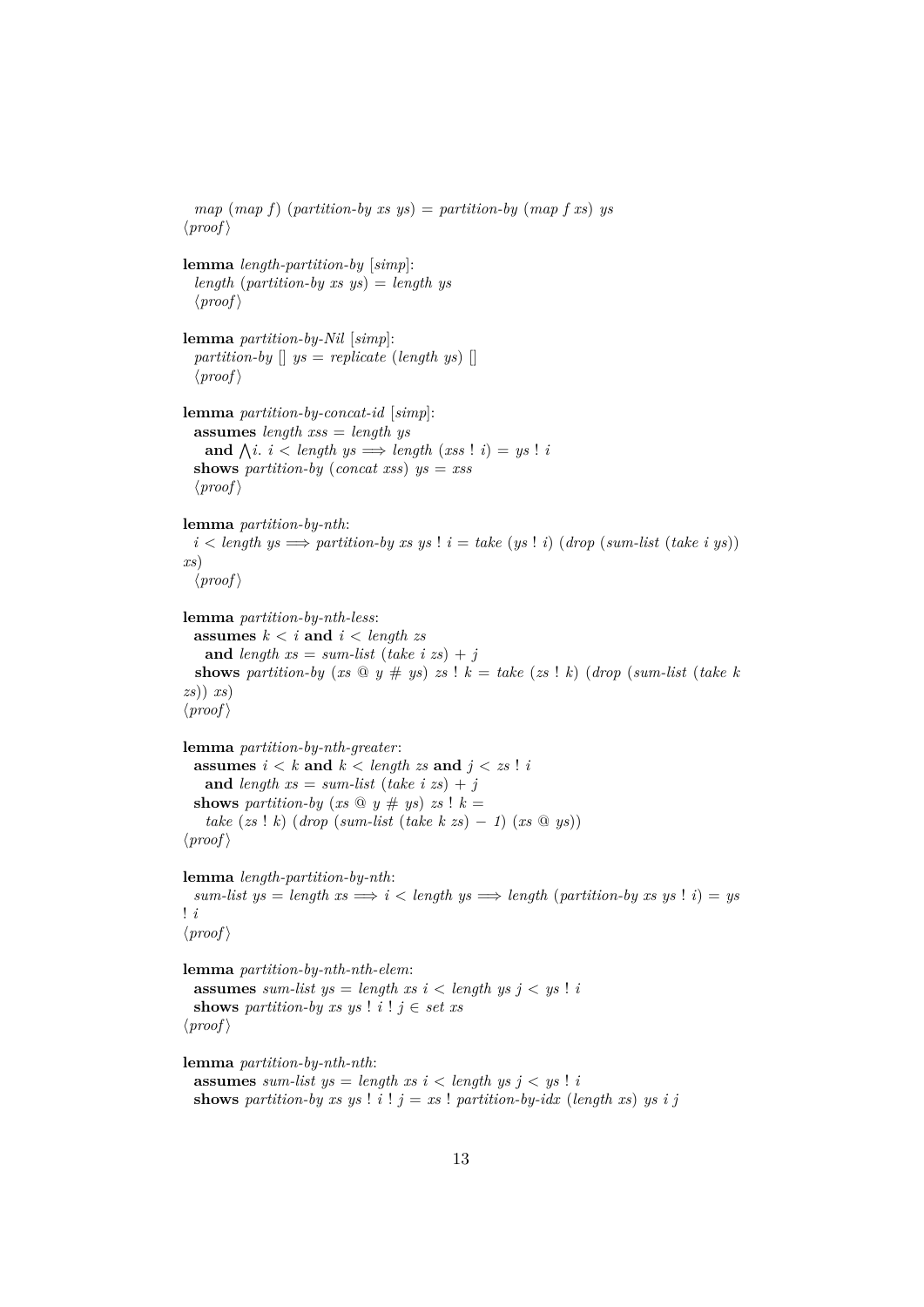*partition-by-idx* (*length xs*) *ys i j* < *length xs*  $\langle proof \rangle$ **lemma** *map-length-partition-by* [*simp*]:  $sum-list \, ys = length \, xs \implies map \, length \, (partition-by \, xs \, ys) = ys$  $\langle proof \rangle$ **lemma** *map-partition-by-nth* [*simp*]:  $i <$  *length*  $ys \implies map f$  (*partition-by xs ys* !  $i$ ) = *partition-by* (*map f xs*)  $ys$  !  $i$  $\langle proof \rangle$ **lemma** *sum-list-partition-by* [*simp*]:  $sum-list \; ys = length \; xs \Longrightarrow$  $sum-list \ (map \ (\lambda x. \ sum-list \ (map f x)) \ (partition-by xs ys)) = sum-list \ (map f x)$ *xs*)  $\langle proof \rangle$ **lemma** *partition-by-map-conv*: *partition-by xs ys = map*  $(\lambda i.$  *take* (*ys* ! *i*) (*drop* (*sum-list* (*take i ys*)) *xs*))  $[0..\le$ *length ys*]  $\langle proof \rangle$ **lemma** *UN-set-partition-by-map*:  $sum-list \ ys = length \ xs \Longrightarrow (\bigcup x \in set \ (partition-by \ (map f \ xs) \ ys). \ \bigcup \ (set \ x)) =$  $\bigcup (set (map f x s))$  $\langle proof \rangle$ **lemma** *UN-set-partition-by*:  $sum-list \ ys = length \ xs \Longrightarrow (\bigcup \ zs \in set \ (partition-by \ xs \ ys). \ \bigcup \ x \in set \ zs. \ f \ x) =$  $(\bigcup x \in set \; xs. \; f \; x)$  $\langle proof \rangle$ **lemma** *Ball-atLeast0LessThan-partition-by-conv*: (∀ *i*∈{*0*..<*length ys*}. ∀ *x*∈*set* (*partition-by xs ys* ! *i*). *P x*) =  $(\forall x \in \bigcup (set (map set (partition-by xs ys))).$  *Px*)  $\langle proof \rangle$ **lemma** *Ball-set-partition-by*:  $sum-list \, ys = length \, xs \Longrightarrow$ (∀ *x* ∈ *set* (*partition-by xs ys*). ∀ *y* ∈ *set x*. *P y*) = (∀ *x* ∈ *set xs*. *P x*)  $\langle proof \rangle$ **lemma** *partition-by-append2*: *partition-by xs* ( $ys \textcircled{a} zs$ ) = *partition-by* (*take* (*sum-list ys*) *xs*) *ys*  $\textcircled{a}$  *partition-by* (*drop* (*sum-list ys*) *xs*) *zs*  $\langle proof \rangle$ **lemma** *partition-by-concat2*: *partition-by xs* (*concat ys*) =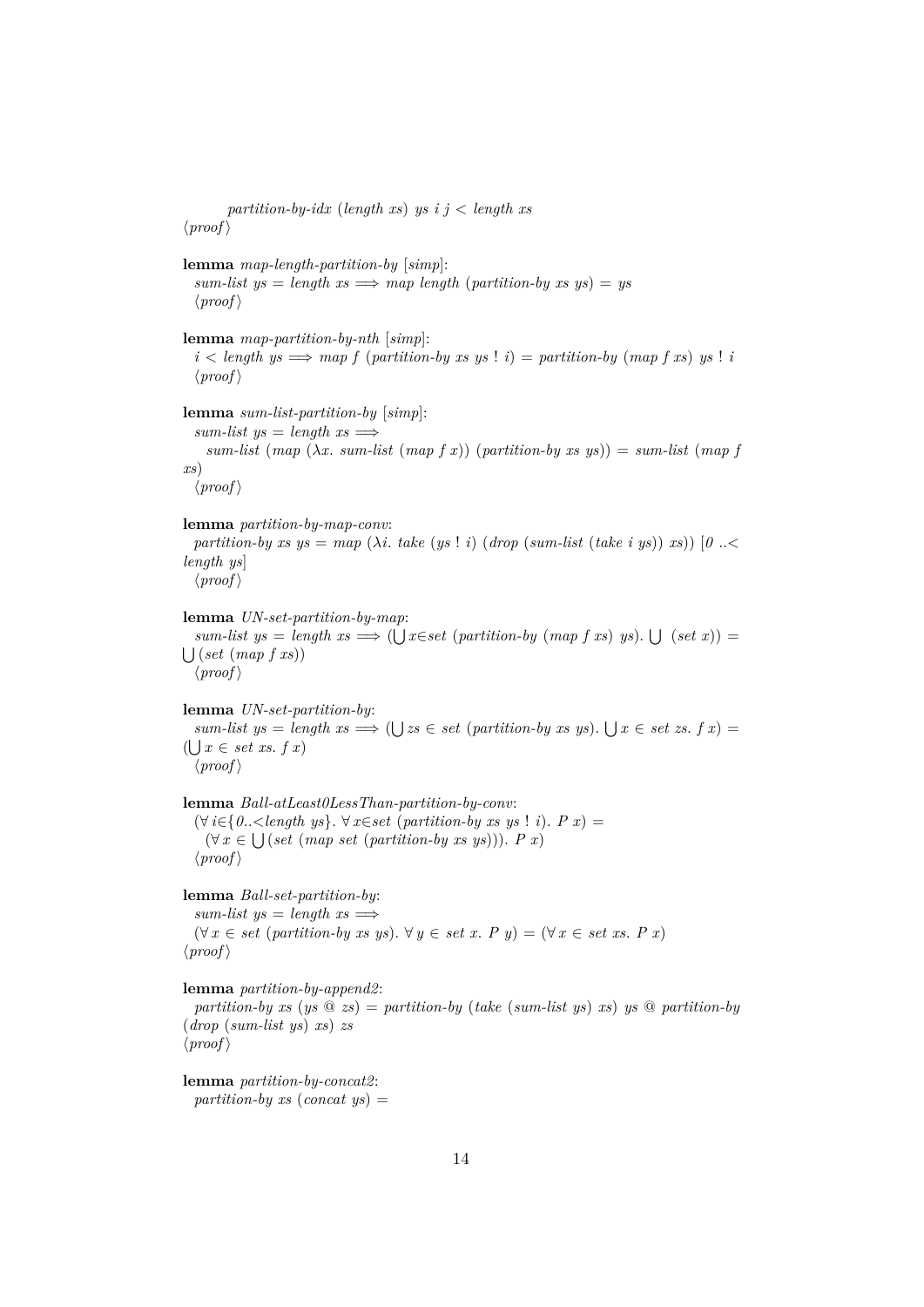*concat* (*map*  $(\lambda i \cdot$  *partition-by* (*partition-by xs* (*map sum-list ys*) ! *i*) (*ys* ! *i*)) [*0*..<*length ys*])  $\langle proof \rangle$ 

**lemma** *partition-by-partition-by*:  $length xs = sum-list (map sum-list vs) \implies$  $partition-by$  (*partition-by xs* (*concat ys*)) (*map length ys*) = *map*  $(\lambda i.$  *partition-by* (*partition-by xs* (*map sum-list ys*) ! *i*)  $(ys \mid i)$   $(0, \leq \leq l$ ength *ys*]  $\langle proof \rangle$ 

### <span id="page-14-0"></span>**2.1.2 Multihole contexts definition and functionalities**

**datatype**  $(f, vars-mctxt : 'v) mctxt = MVar 'v | MHole | MFun 'f (f, 'v) mctxt$ *list*

#### <span id="page-14-1"></span>**2.1.3 Conversions from and to multihole contexts**

**primrec** mctxt-of-term ::  $(f, 'v)$  term  $\Rightarrow$   $(f, 'v)$  mctxt where  $mctxt-of-term (Var x) = MVar x$ *mctxt-of-term* (*Fun f ts*) = *MFun f* (*map mctxt-of-term ts*)

**primrec** *term-of-mctxt* ::  $(f, 'v)$  *mctxt*  $\Rightarrow$   $(f, 'v)$  *term* where  $term-of-mctxt$  (*MVar x*) = *Var x term-of-mctxt* (*MFun f Cs*) = *Fun f* (*map term-of-mctxt Cs*)

 ${\bf f}$ **un**  $num\text{-}holes :: ('f, 'v)$   $mctxt \Rightarrow nat$  **where**  $num\text{-}holes (MVar -) = 0$  $num-holes$   $MHole = 1$ *num-holes* (*MFun - ctxts*) = *sum-list* (*map num-holes ctxts*)

 ${\bf fun}$  ground-mctxt ::  $(f, 'v)$  mctxt  $\Rightarrow$  bool where *ground-mctxt* (*MVar -*) = *False* | *ground-mctxt MHole* = *True* | *ground-mctxt* (*MFun f Cs*) = *Ball* (*set Cs*) *ground-mctxt*

**fun** map-mctxt ::  $(f \Rightarrow 'g) \Rightarrow (f', 'v) \text{ m}ctx t \Rightarrow ('g', 'v) \text{ m}ctx t$ **where**  $map-mctxt$  -  $(MVar x) = (MVar x)$  $map-mctxt$  -  $(MHole) = MHole$  $map-mctxt$  *fg* (*MFun f Cs*) = *MFun* (*fg f*) (*map* (*map-mctxt fg*) *Cs*)

**abbreviation** *partition-holes xs*  $Cs \equiv$  *partition-by xs* (*map num-holes Cs*) **abbreviation** *partition-holes-idx l*  $Cs \equiv$  *partition-by-idx l* (*map num-holes Cs*)

**fun** *fill-holes* :: (*'f*, 'v) *mctxt*  $\Rightarrow$  (*'f*, 'v) *term list*  $\Rightarrow$  (*'f*, 'v) *term* where *fill-holes*  $(MVar x) - Nar x$ *fill-holes MHole*  $[t] = t$ *fill-holes* (*MFun f cs*)  $ts = Fun f (map (\lambda i. \text{ fill-}holes (cs : i))$  $(\text{partition-holes ts cs! i)} \quad [\theta \ldots \leq \text{length cs}]$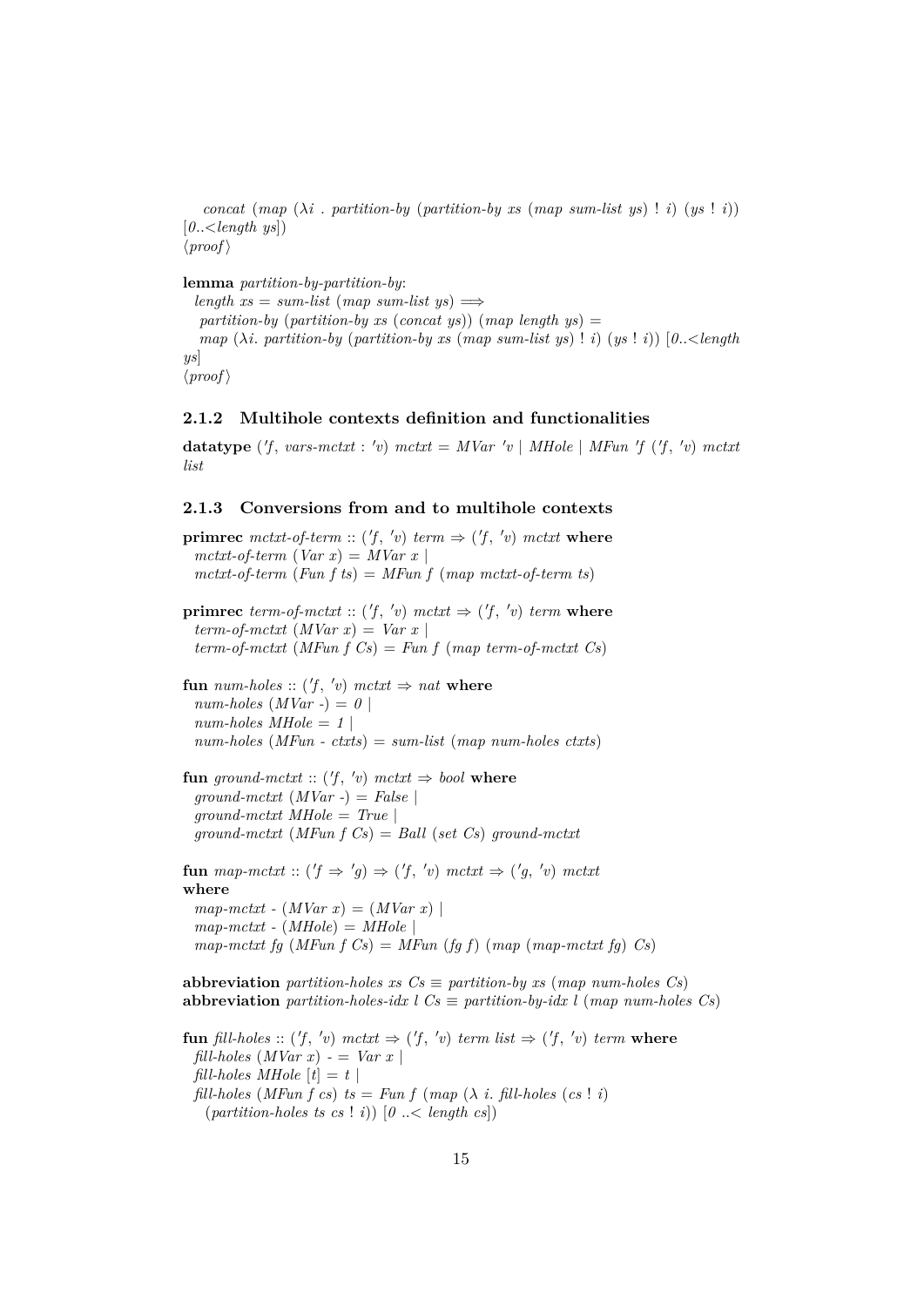**fun** fill-holes-mctxt :: ('f, 'v) mctxt  $\Rightarrow$  ('f, 'v) mctxt list  $\Rightarrow$  ('f, 'v) mctxt where  $\text{full-holes-mctxt} \ (\text{MVar } x) - \text{MVar } x$ *fill-holes-mctxt MHole* [] = *MHole* | *fill-holes-mctxt MHole*  $[t] = t$  $\text{full-holes-mctxt}$  (*MFun f cs*)  $\text{ts} = (M\text{Fun } f \text{ (map } (\lambda \text{ i. fill-holes-mctxt } (cs \mid i))$  $(\text{partition-holes ts cs} \mid i)$   $[0 \mid \leq \text{length cs}$ 

**fun** *unfill-holes* ::  $(f, 'v)$  *mctxt*  $\Rightarrow$   $(f, 'v)$  *term*  $\Rightarrow$   $(f, 'v)$  *term list* **where** *unfill-holes MHole t* =  $[t]$ 

 $unfill-holes (MVar w) (Var v) = (if v = w then [] else undefined)$ 

| *unfill-holes* (*MFun g Cs*) (*Fun f ts*) = (*if f* = *g*  $\land$  *length ts* = *length Cs then concat* (*map* ( $\lambda i$ . *unfill-holes* (*Cs* ! *i*) (*ts* ! *i*)) [0.. < *length ts*]) *else undefined*)

#### **fun** *funas-mctxt* **where**

 $funas-mctxt (MFun f Cs) = \{(f, length Cs)\} \cup \bigcup (funas-mctxt ' set Cs) \mid$  $funas-mctxt - = \{\}$ 

**fun** *split-vars* :: ('f, 'v) *term*  $\Rightarrow$  (('f, 'v) *mctxt*  $\times$  'v *list*) where  $split-vars$  (*Var x*) = (*MHole*, [*x*]) | *split-vars* (*Fun f ts*) = (*MFun f* (*map* (*fst* ◦ *split-vars*) *ts*), *concat* (*map* (*snd* ◦ *split-vars*) *ts*))

**fun** *hole-poss-list* ::  $(f, 'v)$  *mctxt*  $\Rightarrow$  *pos list* **where**  $hole$ -poss-list  $(MVar x) = []$  $hole$ -poss-list  $MHole = \lfloor \lceil \rceil \rceil$ *hole-poss-list* (*MFun f cs*) = *concat* (*poss-args hole-poss-list cs*)

**fun** map-vars-mctxt ::  $(v \Rightarrow 'w) \Rightarrow (f, 'v)$  mctxt  $\Rightarrow (f, 'w)$  mctxt **where**  $map-vars-mctxt$  *vw*  $MHole = MHole$  $map\text{-}vars\text{-}mctxt \, vw \, (MVar \, v) = (MVar \, (vw \, v))$ *map-vars-mctxt vw* (*MFun f Cs*) = *MFun f* (*map* (*map-vars-mctxt vw*) *Cs*)

**inductive** eq-fill :: ('f, 'v) term  $\Rightarrow$  ('f, 'v) mctxt  $\times$  ('f, 'v) term list  $\Rightarrow$  bool ((-)  $=$ f  $\text{-}$ ) [51, 51] 50) **where**

# $eqfI$  [*intro*]:  $t = fill-holes \tD \tss \Rightarrow num-holes \tD = length \tss \Rightarrow t = f(D, ss)$

### <span id="page-15-0"></span>**2.1.4 Semilattice Structures**

**instantiation** *mctxt* :: (*type*, *type*) *inf*

#### **begin**

**fun** inf-mctxt :: ('a, 'b) mctxt  $\Rightarrow$  ('a, 'b) mctxt  $\Rightarrow$  ('a, 'b) mctxt **where**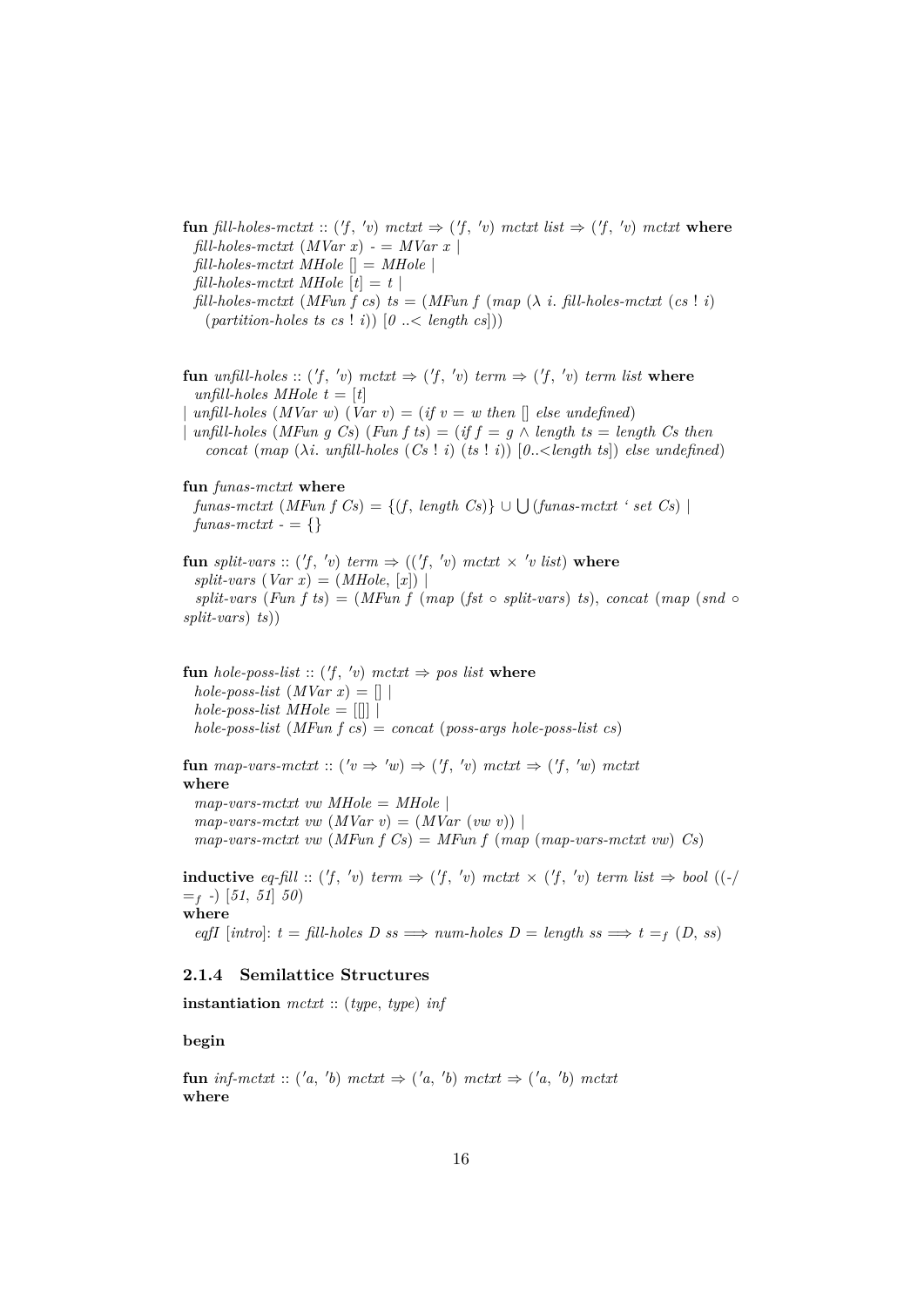```
MHole \sqcap D = MHoleC \sqcap MHole = MHoleMVar x \cap MVar y = (if x = y then MVar x else MHole)MFun f Cs \Box MFun q Ds =
   (if f = g \land length Cs = length Ds then MFun f (map (case-product) (zip Cs)Ds)
   else MHole) |
 C \sqcap D = MHole
```
**instance**  $\langle proof \rangle$ 

**end**

**lemma** *inf-mctxt-idem* [*simp*]: fixes  $C :: ('f, 'v)$  *mctxt* **shows**  $C \sqcap C = C$  $\langle proof \rangle$ 

**lemma** *inf-mctxt-MHole2* [*simp*]:  $C \sqcap MHole = MHole$  $\langle proof \rangle$ 

**lemma** *inf-mctxt-comm* [*ac-simps*]:  $(C:: ('f, 'v) \text{ metxt} ) \sqcap D = D \sqcap C$  $\langle proof \rangle$ 

**lemma** *inf-mctxt-assoc* [*ac-simps*]: fixes  $C :: ('f, 'v)$  *mctxt* **shows**  $C \sqcap D \sqcap E = C \sqcap (D \sqcap E)$  $\langle proof \rangle$ 

**instantiation** *mctxt* :: (*type*, *type*) *order* **begin**

**definition**  $(C:: ('a, 'b) \text{ m}ctxt) \leq D \longleftrightarrow C \sqcap D = C$ **definition**  $(C::('a, 'b) \text{ m}ctxt) < D \leftrightarrow C \leq D \land \neg D \leq C$ 

#### **instance**

 $\langle proof \rangle$ 

#### **end**

**inductive** less-eq-mctxt':: ('f, 'v) mctxt  $\Rightarrow$  ('f,'v) mctxt  $\Rightarrow$  bool where  $less\text{-}eq\text{-}mctxt'$  *MHole u*  $\vert$  *less-eq-mctxt'* (*MVar v*) (*MVar v*)  $\downarrow$  *length cs* = *length ds*  $\implies (\wedge i \cdot i \leq \text{length } cs \implies \text{less-} \text{eq-m} \text{ct} \text{ct}^t \text{ (cs ! i)} (ds ! i))$  $\implies$  *less-eq-mctxt'* (*MFun f cs*) (*MFun f ds*)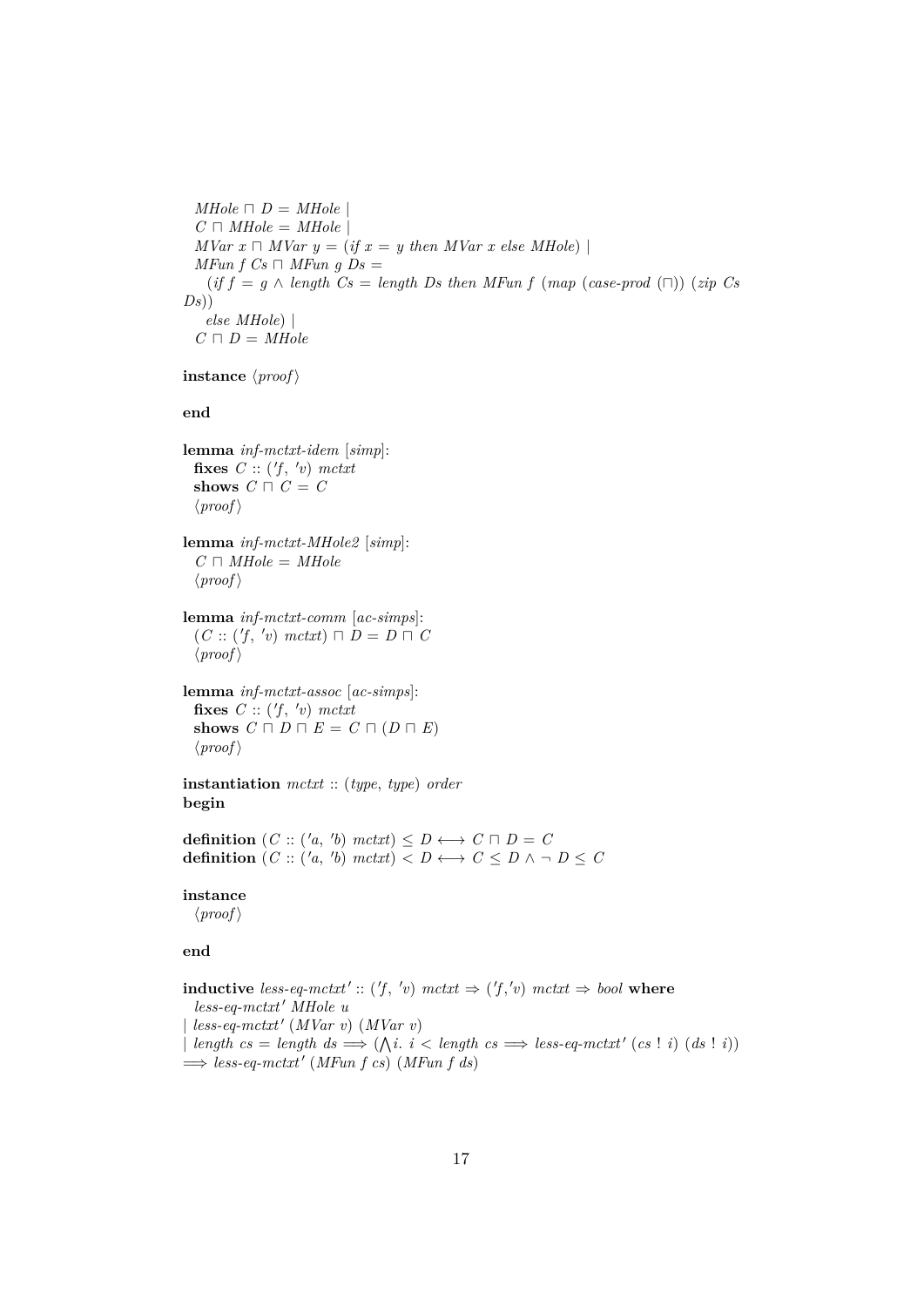#### <span id="page-17-0"></span>**2.1.5 Lemmata**

**lemma** *partition-holes-fill-holes-conv*:

 $\text{full-holes}$  (*MFun*  $f cs$ )  $ts =$ 

*Fun f* [*fill-holes* (*cs* ! *i*) (*partition-holes ts cs* ! *i*).  $i \leftarrow [0 \right] \leq \text{length } c s$ ]  $\langle proof \rangle$ 

**lemma** *partition-holes-fill-holes-mctxt-conv*:

 $\text{full-holes-mctxt}$  (*MFun f Cs*)  $\text{ts} =$ *MFun f* [*fill-holes-mctxt*  $(Cs \mid i)$  (*partition-holes ts*  $Cs \mid i$ ).  $i \leftarrow [0 \right]$ .  $\lt{l}$  *ength Cs*]]

 $\langle proof \rangle$ 

The following induction scheme provides the *MFun* case with the list argument split according to the argument contexts. This feature is quite delicate: its benefit can be destroyed by premature simplification using the  $sum-list$   $?ys = length$   $?xs \implies concat$  (partition-by  $?xs$   $?ys = ?xs$  simplification rule.

**lemma** *fill-holes-induct2*[*consumes 2*, *case-names MHole MVar MFun*]: **fixes**  $P$  :: ('f,'v) mctxt  $\Rightarrow$  'a list  $\Rightarrow$  'b list  $\Rightarrow$  bool **assumes** *len1*:  $num\text{-}holes \ C = length \ xs \ and \ len2: \ num\text{-}holes \ C = length \ ys$ and  $Hole: \bigwedge x \ y$ . *P MHole*  $[x] [y]$ **and** *Var*:  $\bigwedge v$ . *P* (*MVar v*)  $\bigcap$ and *Fun*:  $\bigwedge f$  *Cs xs ys. sum-list* (*map num-holes Cs*) = *length xs*  $\implies$  $sum-list \ (map \ num-holes \ Cs) = length \ vs \Longrightarrow$  $(\bigwedge i \cdot i < \text{length } C \text{s} \Longrightarrow P(C \text{s} \cdot i)$  (*partition-holes xs*  $Cs \cdot i$ ) (*partition-holes ys*  $Cs$  ! *i*))  $\implies$ *P* (*MFun f Cs*) (*concat* (*partition-holes xs Cs*)) (*concat* (*partition-holes ys Cs*)) **shows** *P C xs ys*

 $\langle proof \rangle$ 

**lemma** *fill-holes-induct*[*consumes 1*, *case-names MHole MVar MFun*]: **fixes**  $P :: ('f,'v) \text{ m}ctxt \Rightarrow 'a \text{ list } \Rightarrow \text{ bool}$ **assumes** *len*: *num-holes C* = *length xs* and  $Hole: \bigwedge x$ . *P MHole*  $[x]$ **and** *Var*:  $\bigwedge v$ . *P* (*MVar v*) [] and *Fun*:  $\bigwedge f$  *Cs xs. sum-list* (*map num-holes Cs*) = *length xs*  $\implies$  $(\bigwedge i \in \{length \} \ \mathbb{C}s \implies P \ (Cs \mid i) \ (partition-holes \ xs \ Cs \mid i)) \implies$ *P* (*MFun f Cs*) (*concat* (*partition-holes xs Cs*)) **shows** *P C xs*  $\langle proof \rangle$ 

**lemma** *length-partition-holes-nth* [*simp*]:

**assumes** *sum-list* (*map num-holes cs*) = *length ts* **and** *i* < *length cs* **shows** length (partition-holes ts cs ! *i*) =  $num\text{-}holes$  (*cs* ! *i*)  $\langle proof \rangle$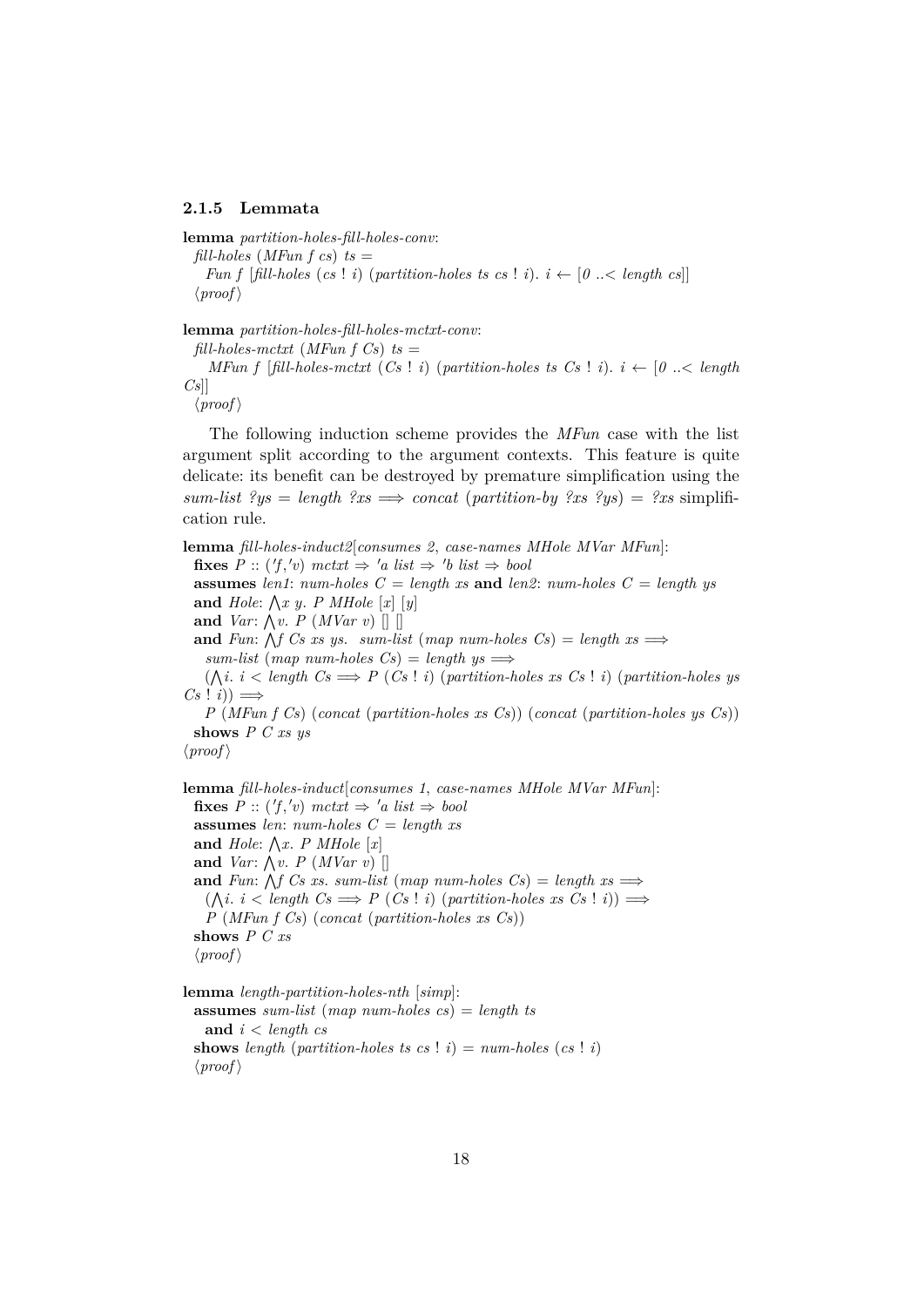#### **lemmas**

```
map-partition-holes-nth [simp] =
   map-partition-by-nth [of - map num-holes Cs for Cs, unfolded length-map] and
  length-partition-holes [simp] =
   length-partition-by [of - map num-holes Cs for Cs, unfolded length-map]
lemma fill-holes-term-of-mctxt:
  num\text{-}holes \, C = 0 \Longrightarrow fill\text{-}holes \, C \, || = term\text{-}of\text{-}mctxt \, C\langle proof \ranglelemma fill-holes-MHole:
  length ts = Suc 0 \implies ts : 0 = u \implies fill-holes MHole ts = u\langle proof \ranglelemma fill-holes-arbitrary:
  assumes lCs: length Cs = length ts
   and lss: length ss = length ts
    and rec: \bigwedge i. i < length ts \implies num-holes (Cs ! i) = length (ss ! i) \wedge f (Cs !
(i) (ss \, | \, i) = ts \, | \, ishows map (\lambda i. f (Cs | i) (partition-holes (concat ss) Cs | i)) [0.11] concatents
= ts
\langle proof \ranglelemma fill-holes-MFun:
  assumes lCs: length Cs = length ts
   and lss: length ss = length ts
    and rec: \bigwedge i. i < length ts \implies num-holes (Cs ! i) = length (ss ! i) ∧ fill-holes
(Cs | i) (ss | i) = ts | ishows fill-holes (MFun f Cs) (concat ss) = Fun f ts
  \langle proof \ranglelemma eqfE:
  assumes t = f(D, ss) shows t = fill-holes \text{ } D \text{ } ss \text{ } num-holes \text{ } D = length \text{ } ss\langle proof \ranglelemma eqf-MFunE:
  assumes s = f (MFun f Cs,ss)
 obtains ts sss where s = Fun f ts length ts = length Cs length sss = length Cs
  \bigwedge i. i < length Cs \Longrightarrow ts ! i = _f (Cs ! i, sss ! i)
  ss = concat sss
\langle proof \ranglelemma eqf-MFunI:
  assumes length sss = length Cs
   and length ts = length Cs
    and\bigwedge i. i < length Cs \Longrightarrow ts ! i = _f (Cs ! i, sss ! i)
  shows Fun f ts =f (MFun f Cs, concat sss)
\langle proof \rangle
```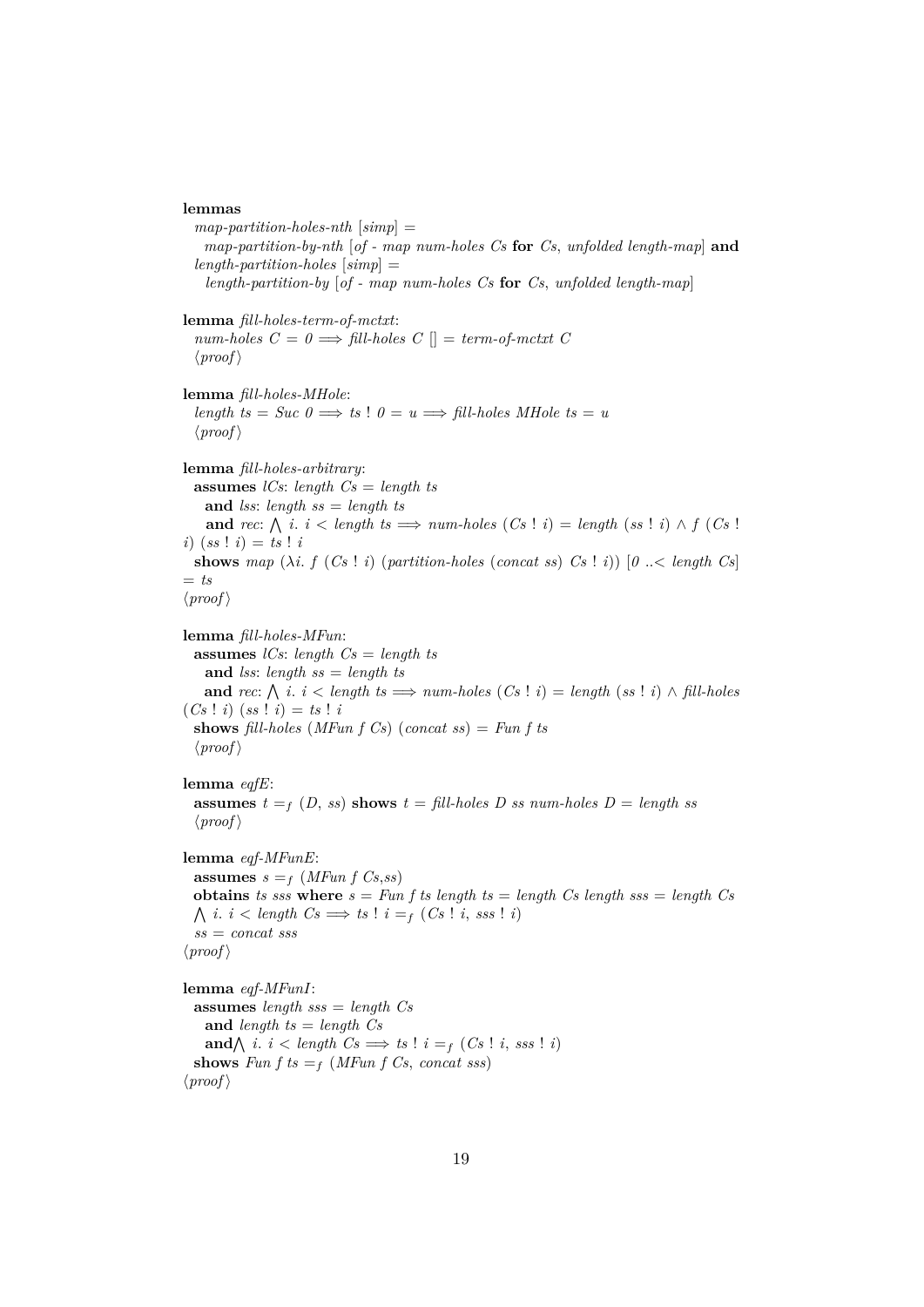**lemma** *split-vars-ground-vars*:

**assumes** *ground-mctxt C* **and** *num-holes C* = *length xs* **shows** *split-vars* (*fill-holes C* (*map*  $Var xs$ )) = (*C*, *xs*)  $\langle proof \rangle$ 

**lemma** *split-vars-vars-term-list*: *snd* (*split-vars t*) = *vars-term-list t*  $\langle proof \rangle$ 

**lemma** *split-vars-num-holes*: *num-holes* (*fst* (*split-vars t*)) = *length* (*snd* (*split-vars t*))  $\langle proof \rangle$ 

**lemma** *ground-eq-fill*:  $t = f$   $(C,ss) \implies$  *ground*  $t = (ground-mctxt C \wedge (\forall s \in set$ *ss*. *ground s*))  $\langle proof \rangle$ 

**lemma** *ground-fill-holes*: **assumes** *nh*: *num-holes C* = *length ss* **shows** ground (*fill-holes*  $C$  *ss*) = (*ground-mctxt*  $C \wedge (\forall s \in set \text{ss. ground s})$ )  $\langle proof \rangle$ 

 $l$ emma *split-vars-ground'* [simp]: *ground-mctxt* (*fst* (*split-vars t*))  $\langle proof \rangle$ 

**lemma** *split-vars-funas-mctxt* [*simp*]: *funas-mctxt* (*fst* (*split-vars t*)) = *funas-term t*  $\langle proof \rangle$ 

**lemma** *less-eq-mctxt-prime*:  $C \leq D \leftrightarrow less\text{-}eq\text{-}mctx$ <sup>*t'*</sup>  $C$ </sub>  $D$  $\langle proof \rangle$ 

 ${\bf lemma}$   $less\text{-} eq\text{-}metxt\text{-}induct = less\text{-} eq\text{-}metxt'.induct[folded less\text{-} eq\text{-}metxt\text{-}prime, con-\text{-}elut$ *sumes 1*]

 ${\bf lemmas}$   $less\text{-}eq\text{-}mctxt\text{-}intros = less\text{-}eq\text{-}mctxt'.intros[folded less\text{-}eq\text{-}mctxt\text{-}prime]$ 

**lemma** *less-eq-mctxt-MHoleE2*: **assumes**  $C \leq MHole$ **obtains** (*MHole*) *C* = *MHole*  $\langle proof \rangle$ 

**lemma** *less-eq-mctxt-MVarE2*: **assumes** *C* ≤ *MVar v* **obtains** (*MHole*)  $C = MHole$  | (*MVar*)  $C = MVar$  *v*  $\langle proof \rangle$ 

**lemma** *less-eq-mctxt-MFunE2*: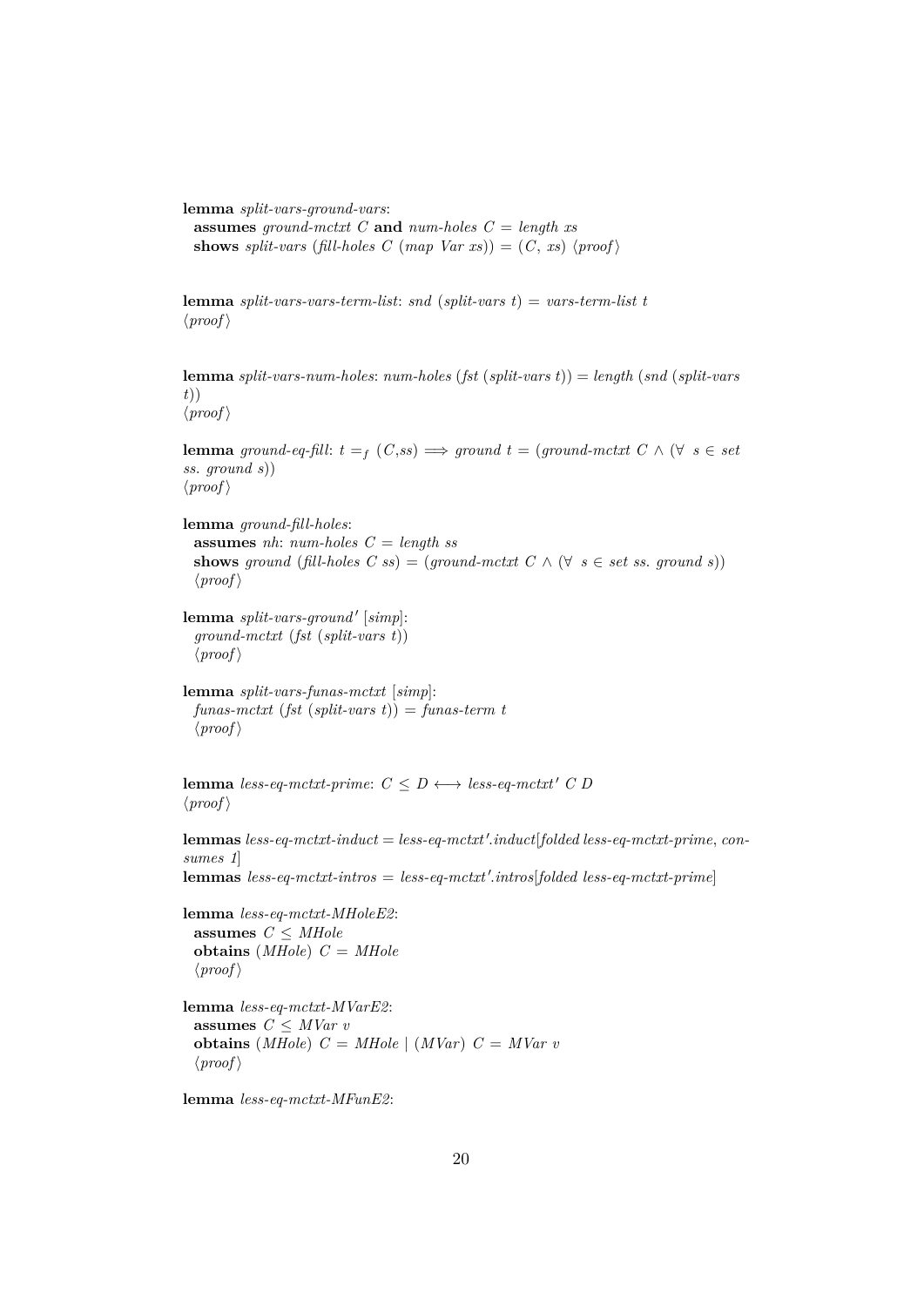**assumes**  $C \leq MFun f ds$ **obtains** (*MHole*) *C* = *MHole*  $\left| \right. (MFun) \text{ is where } C = MFun \text{ is length as } = \text{length } ds \text{ is } i < \text{length } cs \implies$  $cs$  !  $i < ds$  !  $i$  $\langle proof \rangle$ 

**lemmas** *less-eq-mctxtE2* = *less-eq-mctxt-MHoleE2 less-eq-mctxt-MVarE2 less-eq-mctxt-MFunE2*

**lemma** *less-eq-mctxt-MVarE1*: **assumes**  $MVar v \leq D$ **obtains**  $(MVar)$   $D = MVar$  *v*  $\langle proof \rangle$ 

**lemma** *MHole-Bot* [ $simp$ ]: *MHole*  $\leq D$  $\langle proof \rangle$ 

**lemma** *less-eq-mctxt-MFunE1*: **assumes** *MFun*  $f cs \le D$ **obtains** (*MFun*) *ds* where  $D = MFun f ds$  *length cs* = *length ds*  $\bigwedge i$ . *i* < *length*  $cs \implies cs$  !  $i \leq ds$  !  $i$  $\langle proof \rangle$ 

**lemma** *length-unfill-holes* [*simp*]: **assumes** *C* ≤ *mctxt-of-term t* **shows** *length* (*unfill-holes*  $C t$ ) =  $num-holes$   $C$  $\langle proof \rangle$ 

**lemma** *map-vars-mctxt-id* [*simp*]:  $map\text{-}vars\text{-}metxt$   $(\lambda x. x)$   $C = C$  $\langle proof \rangle$ 

**lemma** *split-vars-eqf-subst-map-vars-term*:  $t \cdot \sigma = f$  (*map-vars-mctxt vw* (*fst* (*split-vars t*)), *map*  $\sigma$  (*snd* (*split-vars t*)))  $\langle proof \rangle$ 

**lemma** *split-vars-eqf-subst:*  $t \cdot \sigma = f (fst (split-vars t), (map \sigma (snd (split-vars t))))$  $\langle proof \rangle$ 

**lemma** *split-vars-fill-holes*: **assumes**  $C = \text{fst}$  (*split-vars s*) **and**  $ss = \text{map}$  Var (*snd* (*split-vars s*)) **shows** *fill-holes*  $C$  *ss* = *s*  $\langle proof \rangle$ 

**lemma** *fill-unfill-holes*: **assumes** *C* ≤ *mctxt-of-term t* **shows** *fill-holes*  $C$  (*unfill-holes*  $C$   $t$ ) =  $t$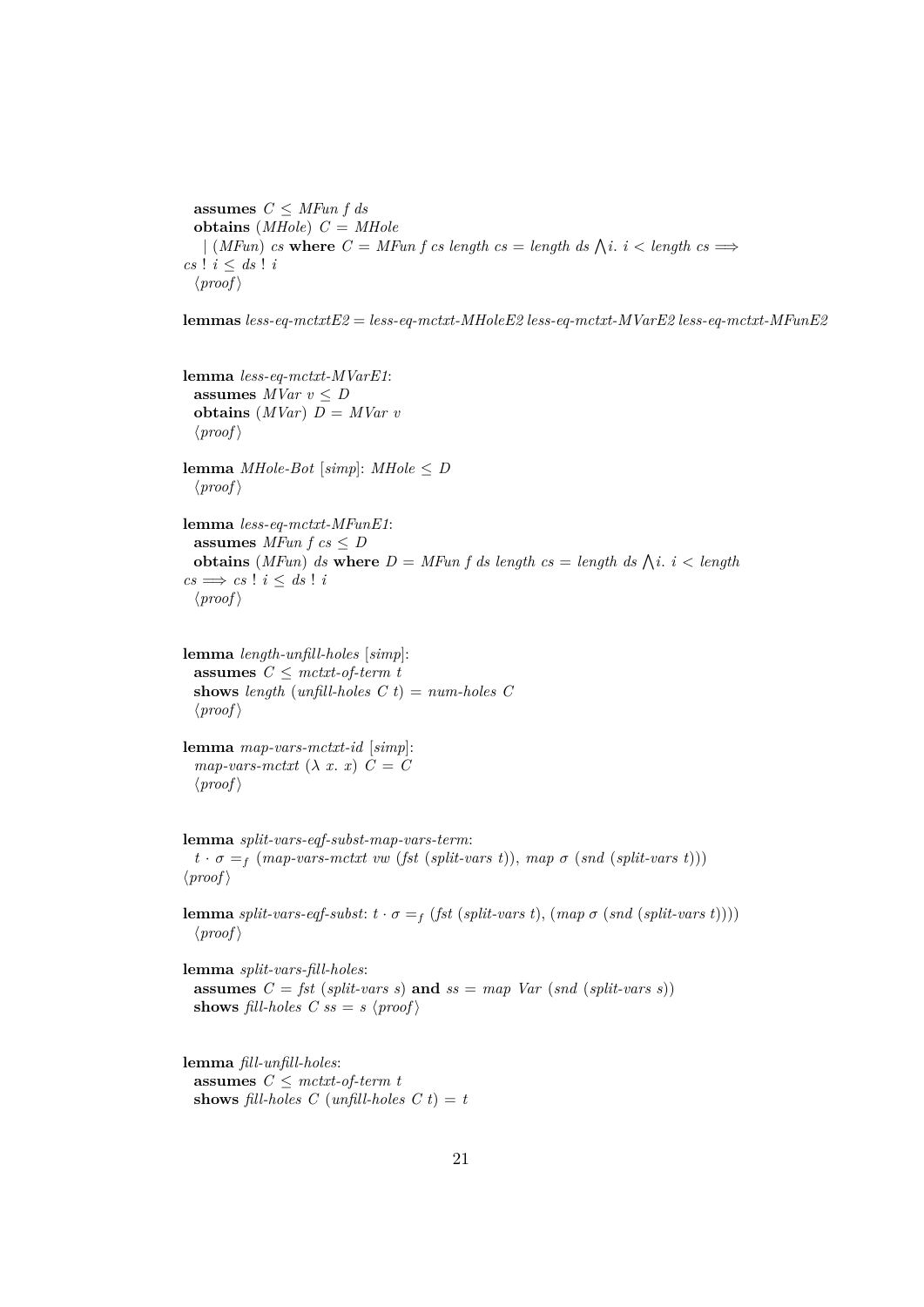$\langle proof \rangle$ 

**lemma** *hole-poss-list-length*: *length* (*hole-poss-list D*) = *num-holes D*  $\langle proof \rangle$ 

**lemma** *unfill-holles-hole-poss-list-length*: **assumes** *C* ≤ *mctxt-of-term t* **shows** *length* (*unfill-holes*  $C$ *t*) = *length* (*hole-poss-list*  $C$ ) (*proof*)

**lemma** *unfill-holes-to-subst-at-hole-poss*: **assumes**  $C \leq mctxt$ -of-term t **shows** *unfill-holes*  $C t = map ((|-) t) (hole-poss-list C) (proof)$ 

**lemma** *hole-poss-split-varposs-list-length* [*simp*]: *length* (*hole-poss-list* (*fst* (*split-vars t*))) = *length* (*varposs-list t*)  $\langle proof \rangle$ 

**lemma** *hole-poss-split-vars-varposs-list*: *hole-poss-list* (*fst* (*split-vars t*)) = *varposs-list t*  $\langle proof \rangle$ 

**lemma** *funas-term-fill-holes-iff*:  $num-holes$  *C* = *length ts*  $\implies$ *g* ∈ *funas-term* (*fill-holes C ts*)  $\longleftrightarrow$  *g* ∈ *funas-mctxt C*  $\vee$  ( $\exists$ *t* ∈ *set ts*. *q* ∈ *funas-term t*)  $\langle proof \rangle$ 

**lemma** *vars-term-fill-holes* [*simp*]:  $num\text{-}holes C = length ts \implies ground\text{-}mctxt C \implies$  $vars-term$  (*fill-holes C ts*) =  $\bigcup (vars-term$  ' set ts)  $\langle proof \rangle$ 

**lemma** *funas-mctxt-fill-holes* [*simp*]: **assumes** *num-holes C* = *length ts* **shows** *funas-term* (*fill-holes*  $C$  *ts*) = *funas-mctxt*  $C \cup \bigcup (set (map \; \text{funas-term})$ *ts*))  $\langle proof \rangle$ 

**lemma** *funas-mctxt-fill-holes-mctxt* [*simp*]: **assumes** *num-holes C* = *length Ds* **shows** *funas-mctxt* (*fill-holes-mctxt*  $C$   $Ds$ ) = *funas-mctxt*  $C \cup \bigcup (set (map fu$ *nas-mctxt Ds*))  $(i\mathbf{s}$  *?f C Ds* = *?g C Ds*)  $\langle proof \rangle$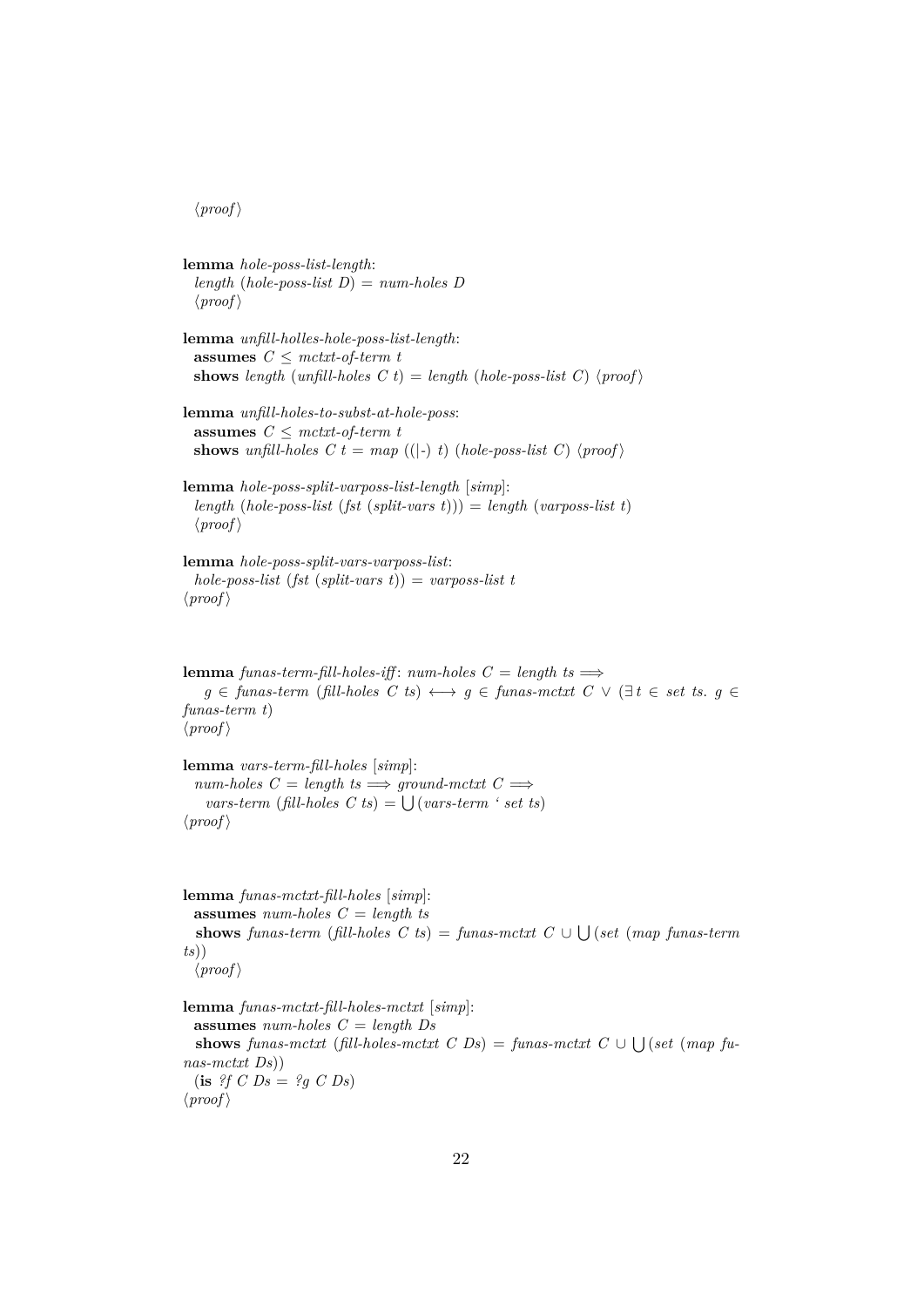**end theory** *Ground-MCtxt* **imports** *Multihole-Context Regular-Tree-Relations*.*Ground-Terms Regular-Tree-Relations*.*Ground-Ctxt* **begin**

#### <span id="page-22-0"></span>**2.2 Ground multihole context**

**datatype** (*gfuns-mctxt:* 'f)  $gmetxt = GMHole$  |  $GMFun$  'f 'f  $gmetxt$  list

#### <span id="page-22-1"></span>**2.2.1 Basic function on ground mutlihole contexts**

**primrec** gmctxt-of-gterm :: 'f gterm  $\Rightarrow$  'f gmctxt where *gmctxt-of-gterm* (*GFun f ts*) = *GMFun f* (*map gmctxt-of-gterm ts*) **fun** *num-gholes* ::  $'f$  *gmctxt*  $\Rightarrow$  *nat* **where** *num-gholes GMHole* = *Suc 0* | *num-gholes* (*GMFun - ctxts*) = *sum-list* (*map num-gholes ctxts*) **primrec** gterm-of-gmctxt :: 'f gmctxt  $\Rightarrow$  'f gterm where *gterm-of-gmctxt* (*GMFun f Cs*) = *GFun f* (*map gterm-of-gmctxt Cs*) **primrec** *term-of-gmctxt* ::  $'f$  *gmctxt*  $\Rightarrow$   $('f, 'v)$  *term* where *term-of-gmctxt* (*GMFun f Cs*) = *Fun f* (*map term-of-gmctxt Cs*) **primrec** gmctxt-of-gctxt :: 'f gctxt  $\Rightarrow$  'f gmctxt where  $gmtxt-of-gctxt$   $\Box_G = \text{GMHole}$ |  $g$ mctxt-of-gctxt (*GMore f ss C ts*) = *GMFun f* (*map gmctxt-of-gterm ss* @ *gmctxt-of-gctxt C* # *map gmctxt-of-gterm ts*) fun gctxt-of-gmctxt ::  $'f$  gmctxt  $\Rightarrow$   $'f$  gctxt where  $qctxt-of-qmctxt$  GMHole =  $\Box_G$  $\int$  *gctxt-of-gmctxt* (*GMFun f Cs*) = (*let n* = *length* (*takeWhile* ( $\lambda$  *C*. *num-gholes C*  $= 0$ ) *Cs*) *in* (*if n* < *length Cs then*

*GMore f* (*map gterm-of-gmctxt* (*take n Cs*)) (*gctxt-of-gmctxt* (*Cs* ! *n*)) (*map gterm-of-gmctxt* (*drop* (*Suc n*) *Cs*)) *else undefined*))

**primrec** gmctxt-of-mctxt ::  $(f, 'v)$  mctxt  $\Rightarrow 'f$  gmctxt where *gmctxt-of-mctxt MHole* = *GMHole* | *gmctxt-of-mctxt* (*MFun f Cs*) = *GMFun f* (*map gmctxt-of-mctxt Cs*)

**primrec** mctxt-of-gmctxt :: 'f gmctxt  $\Rightarrow$  ('f, 'v) mctxt where *mctxt-of-gmctxt GMHole* = *MHole*

| *mctxt-of-gmctxt* (*GMFun f Cs*) = *MFun f* (*map mctxt-of-gmctxt Cs*)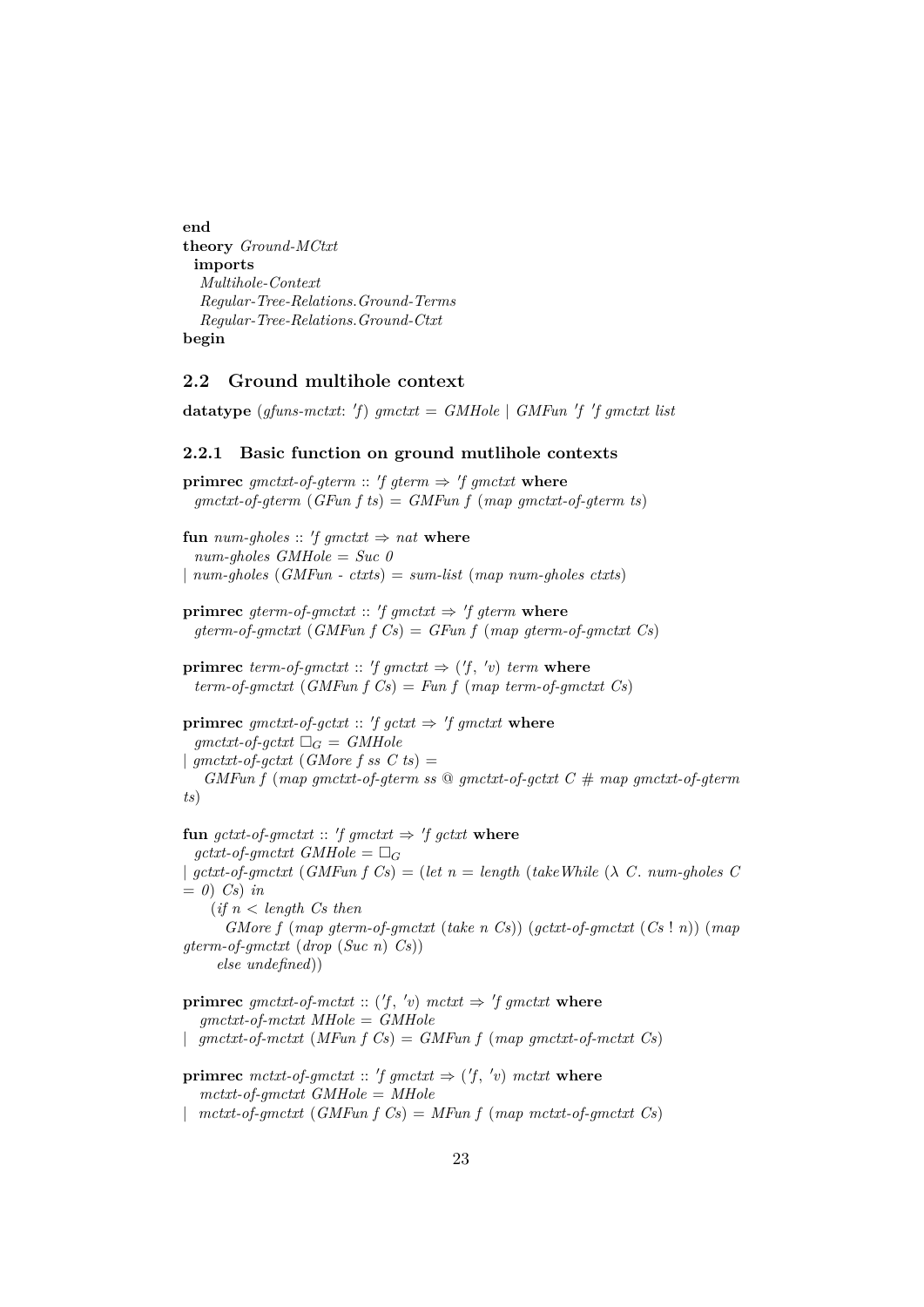#### **fun** *funas-gmctxt* **where**

 $funas-gmctxt$  (*GMFun f Cs*) = {(*f*, *length Cs*)} ∪  $\bigcup$  (*funas-gmctxt ' set Cs*) |  $funas\text{-}qmctxt - = \{\}$ 

**abbreviation** *partition-gholes xs*  $Cs \equiv$  *partition-by xs* (*map num-gholes Cs*)

**fun** *fill-gholes* :: 'f gmctxt  $\Rightarrow$  'f gterm list  $\Rightarrow$  'f gterm where  $fill-choles\ GMHole$   $[t] = t$ |  $\int$ *fill-gholes* (*GMFun f cs*)  $ts = GFun f (map (\lambda i. \text{ fill-*gholes* (cs ! i))$  ${\text{(partition-gholes ts cs ! i)}} \quad [0 \ldots {\text{length cs}}]$ 

**fun** *fill-gholes-gmctxt* :: 'f gmctxt  $\Rightarrow$  'f gmctxt list  $\Rightarrow$  'f gmctxt where *fill-gholes-gmctxt GMHole* [] = *GMHole* | *fill-gholes-gmctxt GMHole*  $[t] = t$  $f\ddot{i}$ *fill-gholes-gmctxt* (*GMFun f cs*)  $t\ddot{s} = (GMFun f (map (\lambda i, \text{fill-}gholes\text{-}gmetxt (cs$ ! *i*)

 $(\text{partition-gholes is cs} : i) \mid 0 \leq \text{length cs}$ 

# <span id="page-23-0"></span>**2.2.2 An inverse of** *fill-gholes*

 ${\bf fun}$  *unfill-gholes* :: 'f gmctxt  $\Rightarrow$  'f gterm  $\Rightarrow$  'f gterm list where *unfill-gholes GMHole t* =  $[t]$ | *unfill-gholes* (*GMFun g Cs*) (*GFun f ts*) = (*if f* = *g* ∧ *length ts* = *length Cs then concat* (*map* ( $\lambda i$ . *unfill-gholes* ( $Cs$ ! *i*) ( $ts$ ! *i*)) [ $0$ .. < *length* ts]) *else undefined*) **fun**  $sup\text{-}gmctxt\text{-}args :: 'f gmctxt \Rightarrow 'f gmctxt \Rightarrow 'f gmctxt list \text{ where }$  $sup\text{-}qmctxt\text{-}args\text{ }GMHole\text{ }D = [D]$ *sup-gmctxt-args C GMHole* = *replicate* (*num-gholes C*) *GMHole* | *sup-gmctxt-args* (*GMFun f Cs*) (*GMFun g Ds*) =  $(if f = g \wedge length \textit{Cs} = length \textit{Ds} then \textit{concat} (\textit{map} (\textit{case-prod} \textit{sup-quant} \textit{at} \textit{args}))$ (*zip Cs Ds*)) *else undefined*)  $\textbf{fun}$  ghole-poss :: 'f gmctxt  $\Rightarrow$  pos set where  $ghole-poss$  *GMHole* =  $\{[] \}$  $ghole-poss$  (*GMFun f cs*) =  $\bigcup (set (map (\lambda i. (\lambda p. i \# p)$  *' ghole-poss* (*cs* ! *i*))

 $[0 \dots < \text{length } \text{cs}])$ 

**abbreviation** *poss-rec f ts*  $\equiv$  *map*2 ( $\lambda$  *i t*. *map* (( $\#$ ) *i*) ( $f$ *t*)) ( $[0 \ldots \leq \text{length } t s]$ ) *ts*  ${\bf fun}$  ghole-poss-list :: 'f gmctxt  $\Rightarrow$  pos list where *ghole-poss-list GMHole* = [[]] | *ghole-poss-list* (*GMFun f cs*) = *concat* (*poss-rec ghole-poss-list cs*)

 ${\bf fun}$  *poss-gmctxt* :: 'f gmctxt  $\Rightarrow$  pos set where  $poss\text{-}gmctxt \text{ } GMHole = \{\} |$  $poss\text{-}gmetxt \ (GMFun\ f\ cs) = \{\text{[]}\}\cup \bigcup (set\ (map\ (\lambda\ i\ \ (\lambda\ p\ i\ \# \ p)\ 'poss\text{-}gmetxt$  $(c s ! i)$   $[0 \dots < length cs])$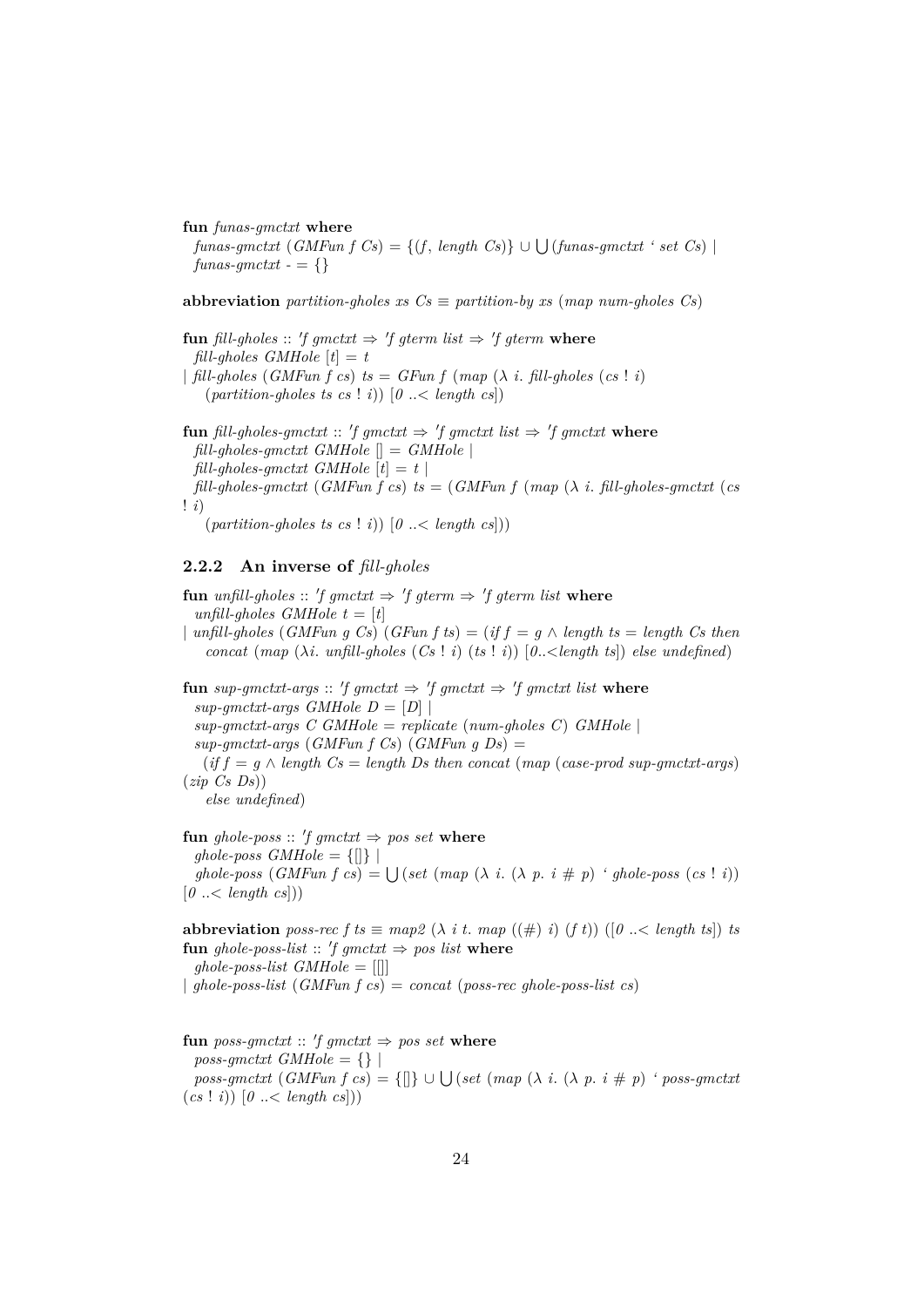**lemma** *poss-simps* [*simp*]:

*ghole-poss*  $(GMFun f Cs) = {i \# p | i p. i < length Cs \land p \in ghole-poss (Cs ! i)}$  $poss\text{-}gmetxt \text{ } (GMFun f\text{ } Cs) = \{[] \} \cup \{i \# p \mid i \ p \text{ } i < length \text{ } Cs \land p \in poss\text{-}gmetxt$  $(Cs | i)$  $\langle proof \rangle$ 

**fun** *ghole-num-bef-pos* **where**

 $ghole-num-bef-pos$   $\vert \vert - = 0 \vert$ *ghole-num-bef-pos* (*i* # *q*) (*GMFun f Cs*) = *sum-list* (*map num-gholes* (*take i*  $(Cs)$ ) +  $ghole-number\text{-}pos q (Cs \mid i)$ 

#### **fun** *ghole-num-at-pos* **where**

*ghole-num-at-pos*  $\left[ \right]$   $C = num\text{-}gholes$   $C$ *ghole-num-at-pos*  $(i \# q)$   $(GMFun f Cs) = ghole-num-at-pos q$   $(Cs \mid i)$ 

**fun** subgm-at :: 'f gmctxt  $\Rightarrow$  pos  $\Rightarrow$  'f gmctxt where *subgm-at*  $C \parallel C$ | *subgm-at*  $(GMFun f Cs)$   $(i \# p) = subgm-at (Cs \mid i) p$ 

#### **definition** *gmctxt-subtgm-at-fill-args* **where**

*gmctxt-subtgm-at-fill-args p C ts* = *take* (*ghole-num-at-pos p C*) (*drop* (*ghole-num-bef-pos p C*) *ts*)

### **instantiation** *gmctxt* :: (*type*) *inf* **begin**

**fun** inf-gmctxt :: 'a gmctxt  $\Rightarrow$  'a gmctxt  $\Rightarrow$  'a gmctxt where  $GMHole \sqcap D = GMHole$  $C \sqcap GMHole = GMHole$  $GMFun f Cs \sqcap GMFun g Ds =$  $(if f = g \wedge length Cs = length Ds then GMFun f (map (case-product \cap)) (zip Cs)$ *Ds*)) *else GMHole*)

**instance**  $\langle proof \rangle$ **end**

**instantiation** *gmctxt* :: (*type*) *sup* **begin**

**fun** *sup-qmctxt* :: '*a qmctxt*  $\Rightarrow$  '*a qmctxt*  $\Rightarrow$  '*a qmctxt* **where**  $GMHole \sqcup D = D$  $C \sqcup \mathit{GMHole} = C$  $GMFun f Cs \sqcup GMFun g Ds =$  $(if f = q \land length Cs = length Ds then GMFun f (map (case-prod (L))) (zip Cs)$ *Ds*))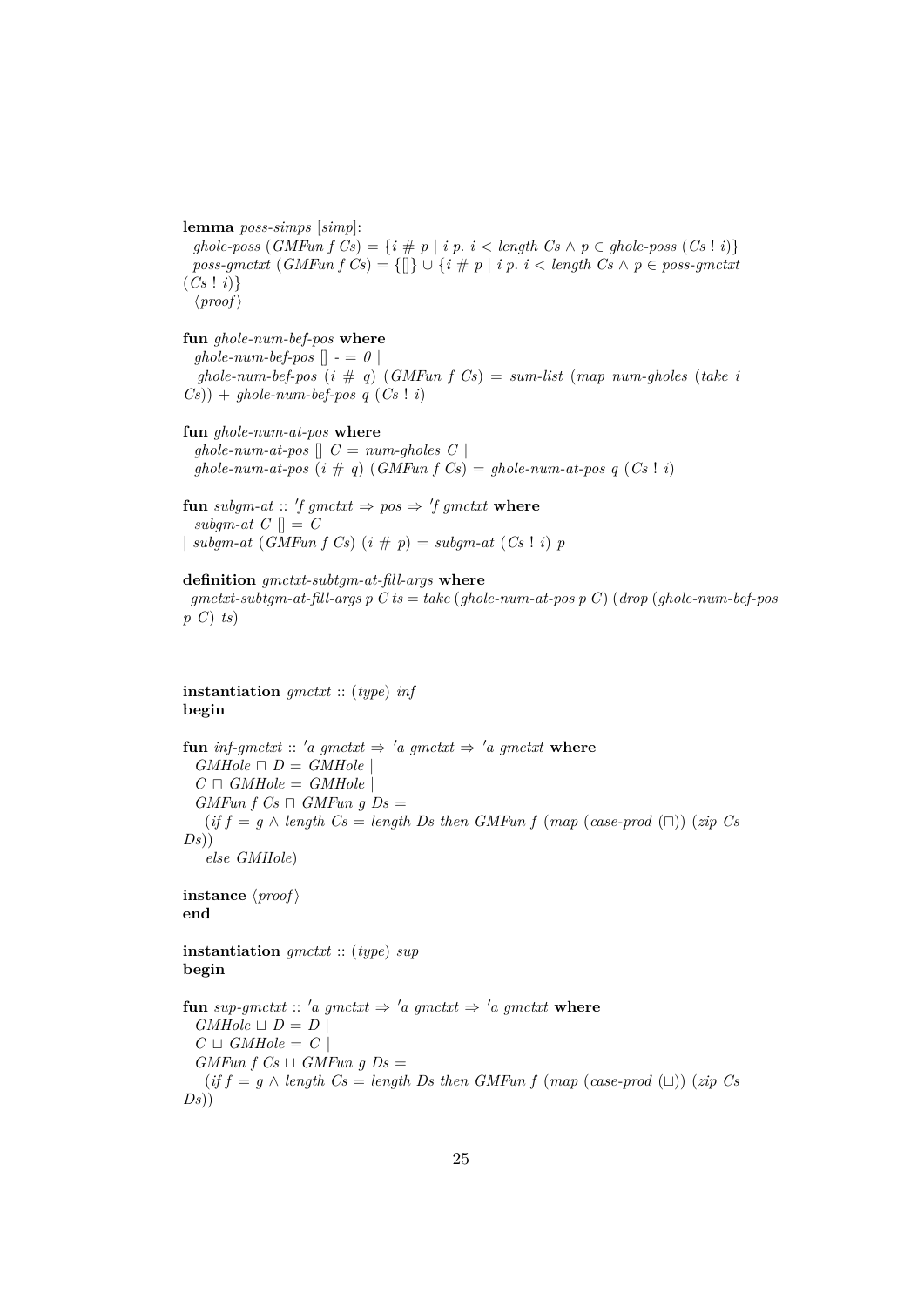*else undefined*)

**instance**  $\langle proof \rangle$ **end**

#### <span id="page-25-0"></span>**2.2.3 Orderings and compatibility of ground multihole contexts**

**inductive** less-eq-gmctxt :: 'f gmctxt  $\Rightarrow$  'f gmctxt  $\Rightarrow$  bool where *base* [*simp*]: *less-eq-gmctxt GMHole u* | *ind*[*intro*]: *length cs* = *length ds*  $\implies (\bigwedge i \cdot i <$  *length cs*  $\implies$  *less-eq-gmctxt* (*cs* !)  $i)$   $(ds$  !  $i)$   $\implies$ *less-eq-gmctxt* (*GMFun f cs*) (*GMFun f ds*)

**inductive-set** comp-gmctxt :: ( $'f$  gmctxt  $\times$   $'f$  gmctxt) set where  $GMHole1$  [ $simp$ ]:  $(GMHole, D) \in comp\text{-}qmctxt$  $GMHole2$  [ $simp$ ]:  $(C, GMHole) \in comp\text{-}qmctxt$ *GMFun*  $inticif = g \implies length Cs = length Ds \implies \forall i < length Ds$ . (*Cs* ! *i*,  $Ds$  ! *i*)  $\in$  *comp-qmctxt*  $\Longrightarrow$ (*GMFun f Cs*, *GMFun g Ds*) ∈ *comp-gmctxt*

**definition** *gmctxt-closing* **where**  $gmetxt-closing C D \longleftrightarrow less-equ-mctxt C D \wedge ghole-poss D \subseteq ghole-poss C$ 

**inductive** *eq-gfill* ((*-*/ =Gf *-*) [*51*, *51*] *50*) **where**  $eqfI$  [*intro*]:  $t = fill$ -gholes  $D$  ss  $\implies$  *num-gholes*  $D = length$  ss  $\implies$   $t =_{Gf} (D, ss)$ 

## <span id="page-25-1"></span>**2.2.4 Conversions from and to ground multihole contexts**

**lemma** *num-gholes-o-gmctxt-of-gterm* [*simp*]:  $num-gholes \circ qmctxt-of-germ = (\lambda x. 0)$  $\langle proof \rangle$ 

**lemma** *mctxt-of-term-term-of-mctxt-id* [*simp*]:  $num-gholes \ C = 0 \Longrightarrow gmctxt-of-gterm (gterm-of-gmctxt C) = C$  $\langle proof \rangle$ 

**lemma** *num-holes-mctxt-of-term* [*simp*]:  $num-gholes$  ( $gmetxt-of-gterm$  t) = 0  $\langle proof \rangle$ 

**lemma** *num-gholes-gmctxt-of-mctxt* [*simp*]:  $ground-mctxt$   $C \implies num-ghosts$  ( $qmetxt-of-mctxt$   $C$ ) =  $num-holes$   $C$  $\langle proof \rangle$ 

**lemma** *num-holes-mctxt-of-gmctxt* [*simp*]: *num-holes* (*mctxt-of-gmctxt C*) = *num-gholes C*  $\langle proof \rangle$ 

**lemma** *num-holes-mctxt-of-gmctxt-fun-comp* [*simp*]: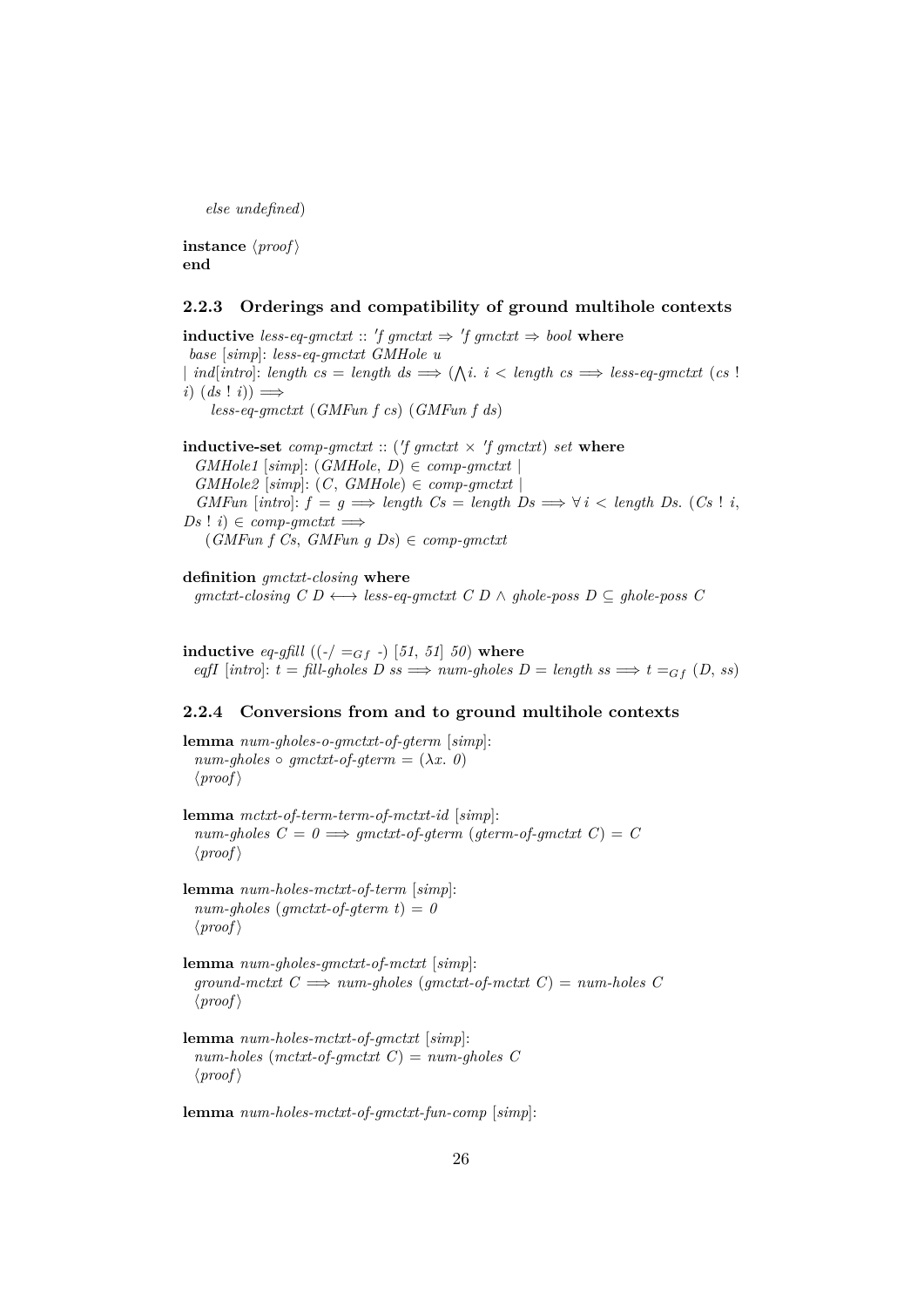*num-holes* ◦ *mctxt-of-gmctxt* = *num-gholes*  $\langle proof \rangle$ **lemma** *gmctxt-of-gctxt-num-gholes* [*simp*]: *num-gholes* (*gmctxt-of-gctxt C*) = *Suc 0*  $\langle proof \rangle$ **lemma** *ground-mctxt-list-num-gholes-gmctxt-of-mctxt-conv* [*simp*]: ∀ *x*∈*set Cs*. *ground-mctxt x* =⇒ *map* (*num-gholes* ◦ *gmctxt-of-mctxt*) *Cs* = *map num-holes Cs*  $\langle proof \rangle$ **lemma** *num-gholes-map-gmctxt* [*simp*]: *num-gholes* (*map-gmctxt f C*) = *num-gholes C*  $\langle proof \rangle$ **lemma** *map-num-gholes-map-gmctxt* [*simp*]:  $map (num-gholes \circ map-gnctxt f)$   $Cs = map num-gholes$   $Cs$  $\langle proof \rangle$ **lemma** *gterm-of-gmctxt-gmctxt-of-gterm-id* [*simp*]:  $gterm-of-gmctxt$  ( $gmetxt-of-gterm$  t) = t  $\langle proof \rangle$ **lemma** *no-gholes-gmctxt-of-gterm-gterm-of-gmctxt-id* [*simp*]:  $num\text{-}gholes \ C = 0 \Longrightarrow qmctxt\text{-}of\text{-}qterm (qterm\text{-}of\text{-}qmctxt \ C) = C$  $\langle proof \rangle$ **lemma** *no-gholes-term-of-gterm-gterm-of-gmctxt* [*simp*]:  $num\text{-}gholes \, C = 0 \Longrightarrow \text{term-of-}gterm \, (gterm\text{-}of\text{-}gmetx \, C) = \text{term-of-}gmetx \, C$  $\langle proof \rangle$ **lemma** *no-gholes-term-of-mctxt-mctxt-of-gmctxt* [*simp*]:  $num\text{-}gholes \, C = 0 \Longrightarrow \text{term-of-mctxt} \, (metxt\text{-}of\text{-}gmetxt \, C) = \text{term-of-gmctxt} \, C$  $\langle proof \rangle$ **lemma** *nthWhile-gmctxt-of-gctxt* [*simp*]: *length* (*takeWhile* ( $\lambda C$ . *num-gholes*  $C = 0$ ) (*map gmctxt-of-gterm ss*  $\mathcal{Q}$  *gmc* $txt-of-gctxt C # ts)) = length ss$  $\langle proof \rangle$ **lemma** *sum-list-nthWhile-length* [*simp*]:  $sum-list$  (*map num-gholes*  $Cs$ ) =  $Suc$   $0 \implies length$  (*takeWhile* ( $\lambda C$ *, num-gholes*  $C = 0$   $Cs$   $\lt$  *length*  $Cs$  $\langle proof \rangle$ **lemma** *gctxt-of-gmctxt-gmctxt-of-gctxt* [*simp*]:

 $gctxt-of-gmctxt$  ( $gmetxt-of-gctxt$   $C$ ) =  $C$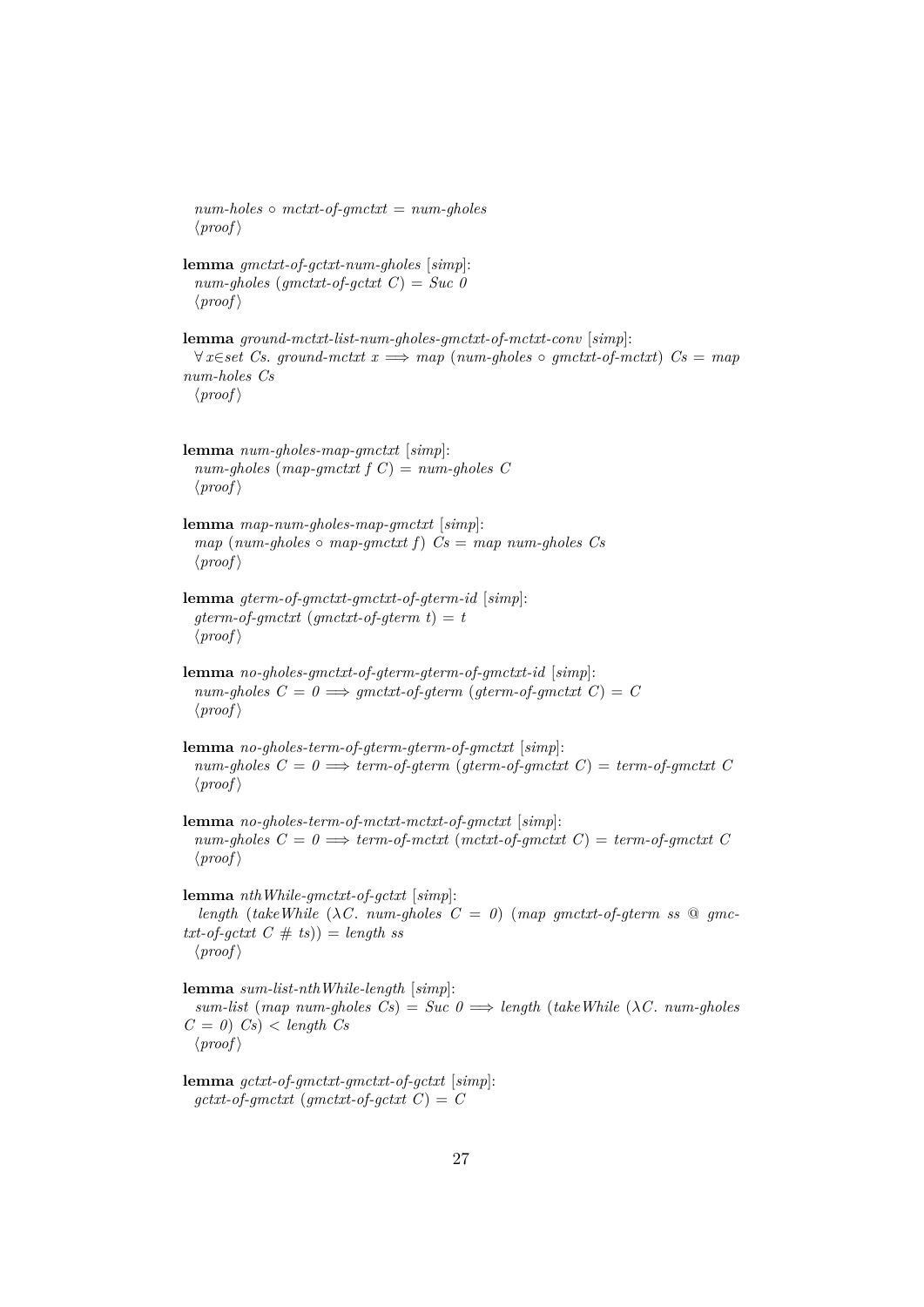$\langle proof \rangle$ 

**lemma** *gmctxt-of-gctxt-GMHole-Hole*:  $qmetxt-of-qctxt$   $C = GMHole \implies C = \Box_G$  $\langle proof \rangle$ **lemma** *gmctxt-of-gctxt-gctxt-of-gmctxt*:  $num\text{-}gholes \ C = Succ \ 0 \Longrightarrow qmctxt\text{-}of\text{-}qctxt \ (qctxt\text{-}of\text{-}qmctxt \ C) = C$  $\langle proof \rangle$ **lemma** *inj-gmctxt-of-gctxt*: *inj gmctxt-of-gctxt*  $\langle proof \rangle$ **lemma** *inj-gctxt-of-gmctxt-on-single-hole*: *inj-on gctxt-of-gmctxt* (*Collect* ( $\lambda$  *C*. *num-gholes*  $C = Suc$  *0*))  $\langle proof \rangle$ **lemma** *gctxt-of-gmctxt-hole-dest*:  $num\text{-}gholes \ C = Succ \ 0 \Longrightarrow gctxt\text{-}of\text{-}gmetxt \ C = \Box_G \Longrightarrow C = GMHole$  $\langle proof \rangle$ **lemma** *mctxt-of-gmctxt-inv* [*simp*]:  $g$ *mctxt-of-mctxt* (*mctxt-of-gmctxt*  $C$ ) =  $C$  $\langle proof \rangle$ **lemma** *ground-mctxt-of-gmctxt* [*simp*]: *ground-mctxt* (*mctxt-of-gmctxt C*)  $\langle proof \rangle$  ${\bf lemma}$  ground-mctxt-of-gmctxt' [simp]:  $mctxt-of-gmctxt$   $C = MFun f D \Longrightarrow ground-mctxt$   $(MFun f D)$  $\langle proof \rangle$ **lemma** *gmctxt-of-mctxt-inv* [*simp*]:  $ground-mctxt$   $C \implies metxt-of-gmctxt$  ( $gmetxt-of-mctxt$   $C$ ) =  $C$  $\langle proof \rangle$ **lemma** *ground-mctxt-of-gmctxtD*:  $ground-mctxt$   $C \implies \exists D$ .  $C = metxt-of-gmctxt D$  $\langle proof \rangle$ **lemma** *inj-mctxt-of-gmctxt*: *inj-on mctxt-of-gmctxt X*  $\langle proof \rangle$ **lemma** *inj-gmctxt-of-mctxt-ground*: *inj-on gmctxt-of-mctxt* (*Collect ground-mctxt*)  $\langle proof \rangle$ 

**lemma** *map-gmctxt-comp* [*simp*]: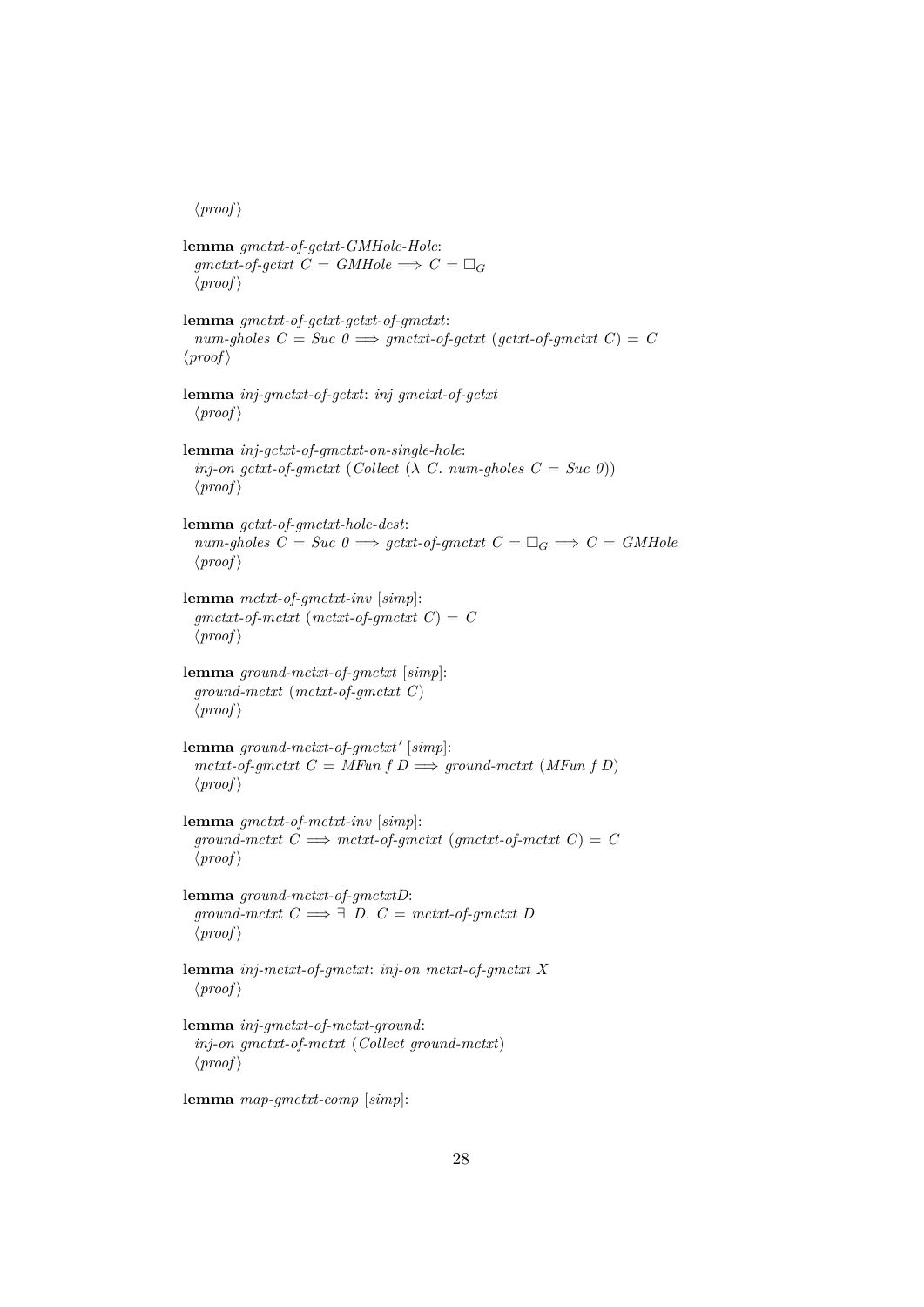$map\text{-}gmetxt f (map\text{-}gmetxt g C) = map\text{-}gmetxt (f \circ g) C$  $\langle proof \rangle$ **lemma** *map-mctxt-of-gmctxt*:  $map-mctxt f (metxt-of-gmctxt C) = metxt-of-gmctxt (map-gmctxt f C)$  $\langle proof \rangle$ **lemma** *map-gmctxt-of-mctxt*:  $ground-mctxt$   $C \implies map-qmctxt$   $f(qmctxt-of-mctxt) = qmctxt-of-mctxt$   $(map-mctxt)$ *f C*)  $\langle proof \rangle$ **lemma** *map-gmctxt-nempty* [*simp*]:  $C \neq \text{GMHole} \implies \text{map\text{-}g}\text{m} \text{ctxt} f C \neq \text{GMHole}$  $\langle proof \rangle$ 

**lemma** *vars-mctxt-of-gmctxt* [*simp*]: *vars-mctxt* (*mctxt-of-gmctxt*  $C$ ) = {}  $\langle proof \rangle$ 

**lemma** *vars-mctxt-of-gmctxt-subseteq* [*simp*]:  $vars-mctxt$  ( $mctxt-of-gmctxt$   $C$ )  $\subseteq Q \leftrightarrow True$  $\langle proof \rangle$ 

### <span id="page-28-0"></span>**2.2.5 Equivalences and simplification rules**

```
lemma eqgfE:
 assumes t =_{Gf} (D, ss) shows t = \text{fill-ghosts } D \text{ as } num\text{-ghosts } D = \text{length} \text{ as}\langle proof \ranglelemma eqgf-GMHoleE:
 assumes t =_{Gf} (GMHole, ss) shows ss = [t] \langle proof \ranglelemma eqgf-GMFunE:
 assumes s =_{Gf} (GMFun f Cs, ss)obtains ts sss where s = GFun f ts length ts = length Cs length sss = length
Cs
  \bigwedge i. i < length Cs \Longrightarrow ts ! i = _{Gf} (Cs ! i, sss ! i) ss = concat sss
\langle proof \ranglelemma partition-holes-subseteq [simp]:
  assumes sum-list (map num-holes Cs) = length xs i < length Cs
   and x \in set (partition-holes xs Cs ! i)
  shows x \in set xs
  \langle proof \rangle
```
**lemma** *partition-gholes-subseteq* [*simp*]: **assumes** *sum-list* (*map num-gholes Cs*) = *length xs i* < *length Cs*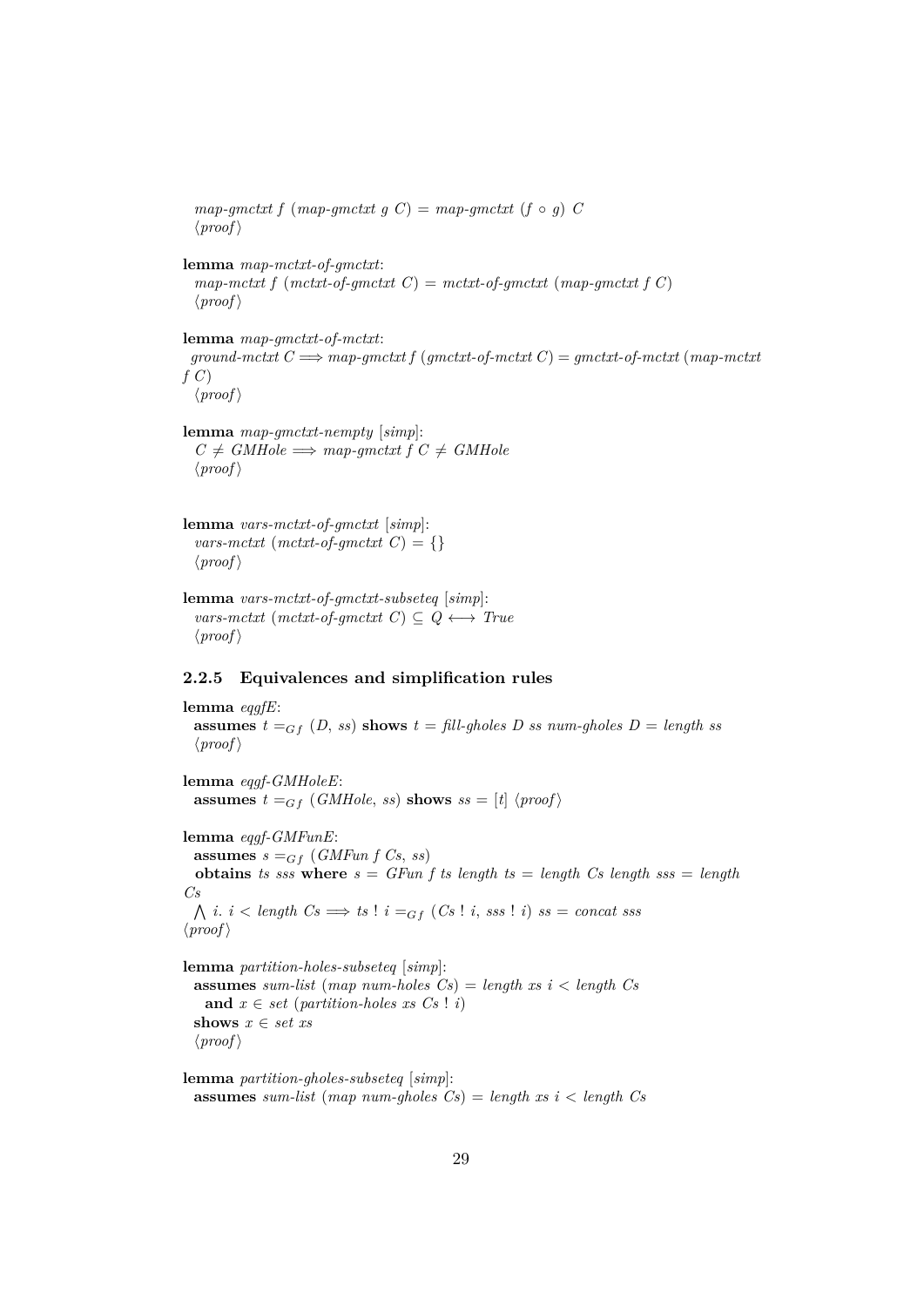**and**  $x \in set$  (*partition-gholes xs*  $Cs$  ! *i*) **shows** *x* ∈ *set xs*  $\langle proof \rangle$ **lemma** *list-elem-to-partition-nth* [*elim*]: **assumes** *sum-list* (*map num-gholes Cs*) = *length xs*  $x \in set$  *xs* **obtains** *i* **where**  $i <$  *length*  $Cs$   $x \in$  *set* (*partition-gholes xs*  $Cs$  ! *i*)  $\langle proof \rangle$ lemma partition-holes-fill-gholes-conv': *fill-gholes* (*GMFun f Cs*)  $ts =$ *GFun f* (*map* (*case-prod fill-gholes*) (*zip Cs* (*partition-gholes ts Cs*)))  $\langle proof \rangle$ **lemma** *unfill-gholes-conv*: **assumes** *length Cs* = *length ts* **shows** *unfill-gholes* (*GMFun f Cs*) (*GFun f ts*)  $=$ *concat* (*map* (*case-prod unfill-gholes*) (*zip Cs ts*)) (*proof*) **lemma** *partition-holes-fill-gholes-gmctxt-conv*:  $\text{full-gholes-}g\nmctx$ t (*GMFun f Cs*)  $ts =$ *GMFun f* [*fill-gholes-gmctxt* (*Cs* ! *i*) (*partition-gholes ts Cs* ! *i*).  $i \leftarrow [0 \ldots \leq$ *length Cs*]]  $\langle proof \rangle$ lemma partition-holes-fill-gholes-gmctxt-conv':  $\int$ *fill-gholes-gmctxt* (*GMFun f Cs*) *ts* = *GMFun f* (*map* (*case-prod fill-gholes-gmctxt*) (*zip Cs* (*partition-gholes ts Cs*)))  $\langle proof \rangle$ **lemma** *fill-gholes-no-holes* [*simp*]:  $num-gholes \ C = 0 \Longrightarrow fill-gholes \ C \ || = qterm-of-gmctxt \ C$  $\langle proof \rangle$ **lemma** *fill-gholes-gmctxt-no-holes* [*simp*]:  $num\text{-}gholes \ C = 0 \Longrightarrow fill\text{-}gholes\text{-}gmetxt \ C \parallel = C$  $\langle proof \rangle$ **lemma** *eqgf-GMFunI*: **assumes**  $\bigwedge$  *i*. *i* < *length*  $Cs \implies ss$  ! *i* =  $_{Gf}$  ( $Cs$  ! *i*, *ts* ! *i*) **and** *length Cs* = *length ss length ss* = *length ts* **shows** *GFun f ss* =  $_{Gf}$  (*GMFun f Cs, concat ts*)  $\langle proof \rangle$ **lemma** *length-partition-gholes-nth*: **assumes** *sum-list* (*map num-gholes cs*) = *length ts* **and** *i* < *length cs* **shows** *length* (*partition-gholes ts cs* ! *i*) =  $num\text{-}gholes$  (*cs* ! *i*)  $\langle proof \rangle$ 

**lemma** *fill-gholes-induct2*[*consumes 2*, *case-names GMHole GMFun*]: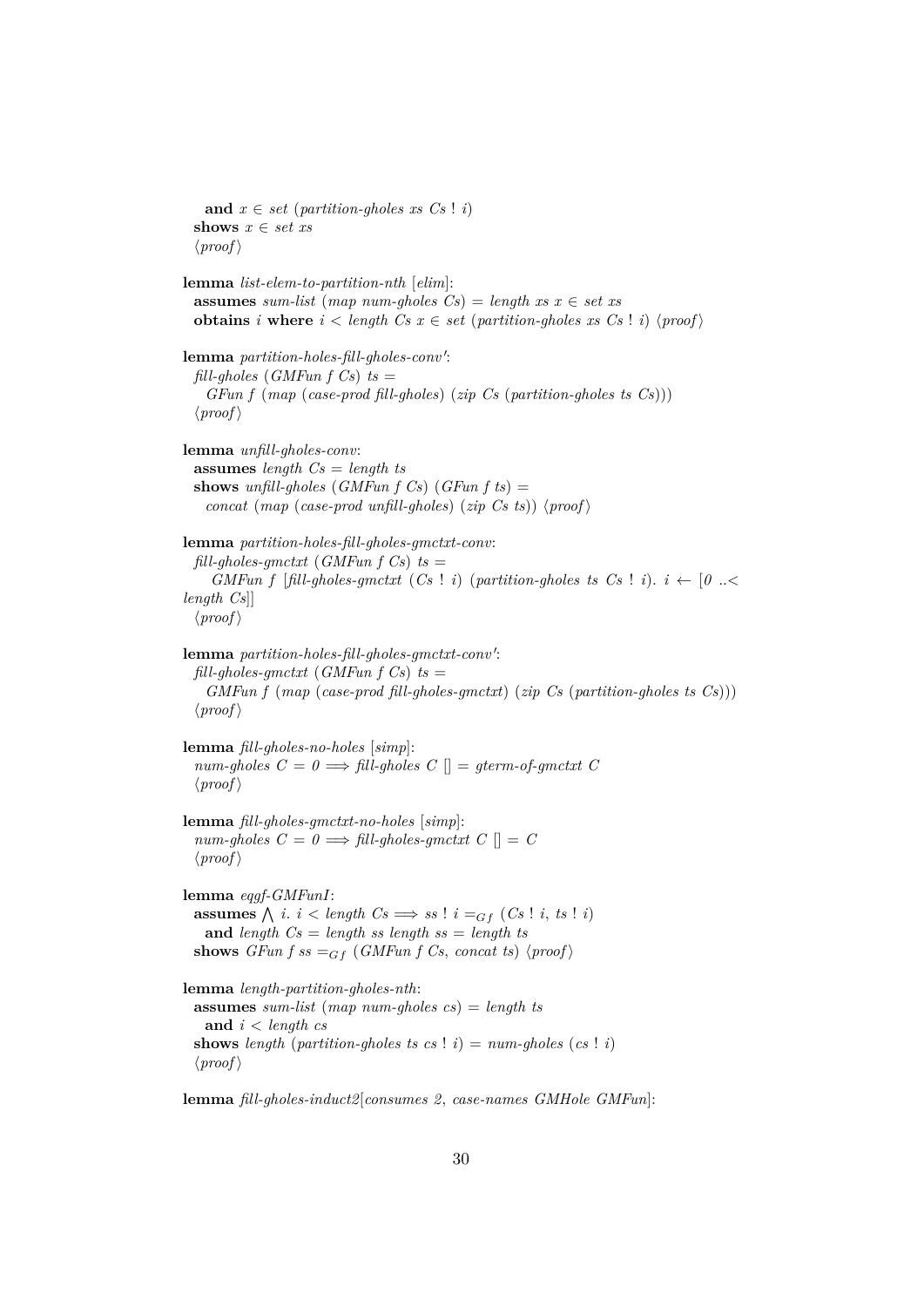**fixes**  $P$  :: 'f gmctxt  $\Rightarrow$  'a list  $\Rightarrow$  'b list  $\Rightarrow$  bool **assumes** *len1*:  $num\text{-}gholes$   $C = length xs$  **and** *len2*:  $num\text{-}gholes$   $C = length ys$ and  $Hole: \bigwedge x \ y$ . *P GMHole*  $[x]$   $[y]$ and *Fun*:  $\bigwedge f$  *Cs xs ys. sum-list* (*map num-gholes Cs*) = *length xs*  $\implies$  $sum-list \ (map \ num\-gholes \ Cs) = length \ ys \Longrightarrow$  $(\bigwedge i \cdot i < \text{length } C \text{s} \implies P(C \text{s} \cdot i)$  (*partition-gholes xs*  $Cs \cdot i$ ) (*partition-gholes*  $ys \; Cs \; ! \; i)) \Longrightarrow$ *P* (*GMFun f Cs*) (*concat* (*partition-gholes xs Cs*)) (*concat* (*partition-gholes ys Cs*)) **shows** *P C xs ys*  $\langle proof \rangle$ **lemma** *fill-gholes-induct*[*consumes 1*, *case-names GMHole GMFun*]:  $\textbf{fixes } P :: 'f g m c t x t \Rightarrow 'a \textbf{ list } \Rightarrow \textbf{bool}$ **assumes** *len*: *num-gholes C* = *length xs* and  $Hole: \bigwedge x$ . *P GMHole*  $[x]$ and *Fun*:  $\bigwedge f$  *Cs xs. sum-list* (*map num-gholes Cs*) = *length xs*  $\implies$  $(\bigwedge i \in i \leq length \ Cs \Longrightarrow P \ (Cs \mid i) \ (partition-gholes \ xs \ Cs \mid i)) \Longrightarrow$ *P* (*GMFun f Cs*) (*concat* (*partition-gholes xs Cs*)) **shows** *P C xs*  $\langle proof \rangle$ **lemma** *eq-gfill-induct* [*consumes 1*, *case-names GMHole GMFun*]: **assumes**  $t =_{Gf} (C, ts)$ and  $\bigwedge t$ . *P* t *GMHole* [t] and  $\bigwedge$ f ss Cs ts. [*length Cs* = *length ss*; *sum-list* (*map num-gholes Cs*) = *length ts*;  $∀ i < length ss.$  *ss* !  $i =_{Gf} (Cs! i, partition-ghost ss.$  ( $i) \wedge$  $P$  (*ss* ! *i*) (*Cs* ! *i*) (*partition-gholes ts*  $Cs$  ! *i*)]  $\implies$  *P* (*GFun f ss*) (*GMFun f Cs*) *ts* **shows**  $P$  t  $C$  ts  $\langle proof \rangle$ **lemma** *nempty-ground-mctxt-gmctxt* [*simp*]:  $C \neq MHole \implies ground-mctxt \quad C \implies gmetxt-of-mctxt \quad C \neq GMHole$  $\langle proof \rangle$ **lemma** *mctxt-of-gmctxt-fill-holes* [*simp*]: **assumes** *num-gholes C* = *length ss* **shows** *gterm-of-term* (*fill-holes* (*mctxt-of-gmctxt C*) (*map term-of-gterm ss*)) = *fill-gholes C ss*  $\langle proof \rangle$ **lemma** *mctxt-of-gmctxt-terms-fill-holes*: **assumes** *num-gholes C* = *length ss* **shows** *gterm-of-term* (*fill-holes* (*mctxt-of-gmctxt C*) *ss*) = *fill-gholes C* (*map gterm-of-term ss*)  $\langle proof \rangle$ **lemma** *ground-gmctxt-of-mctxt-gterm-fill-holes*: **assumes** *num-holes*  $C =$  *length ss* **and** *ground-mctxt*  $C$ **shows** *term-of-gterm* (*fill-gholes* (*gmctxt-of-mctxt C*) *ss*) = *fill-holes C* (*map*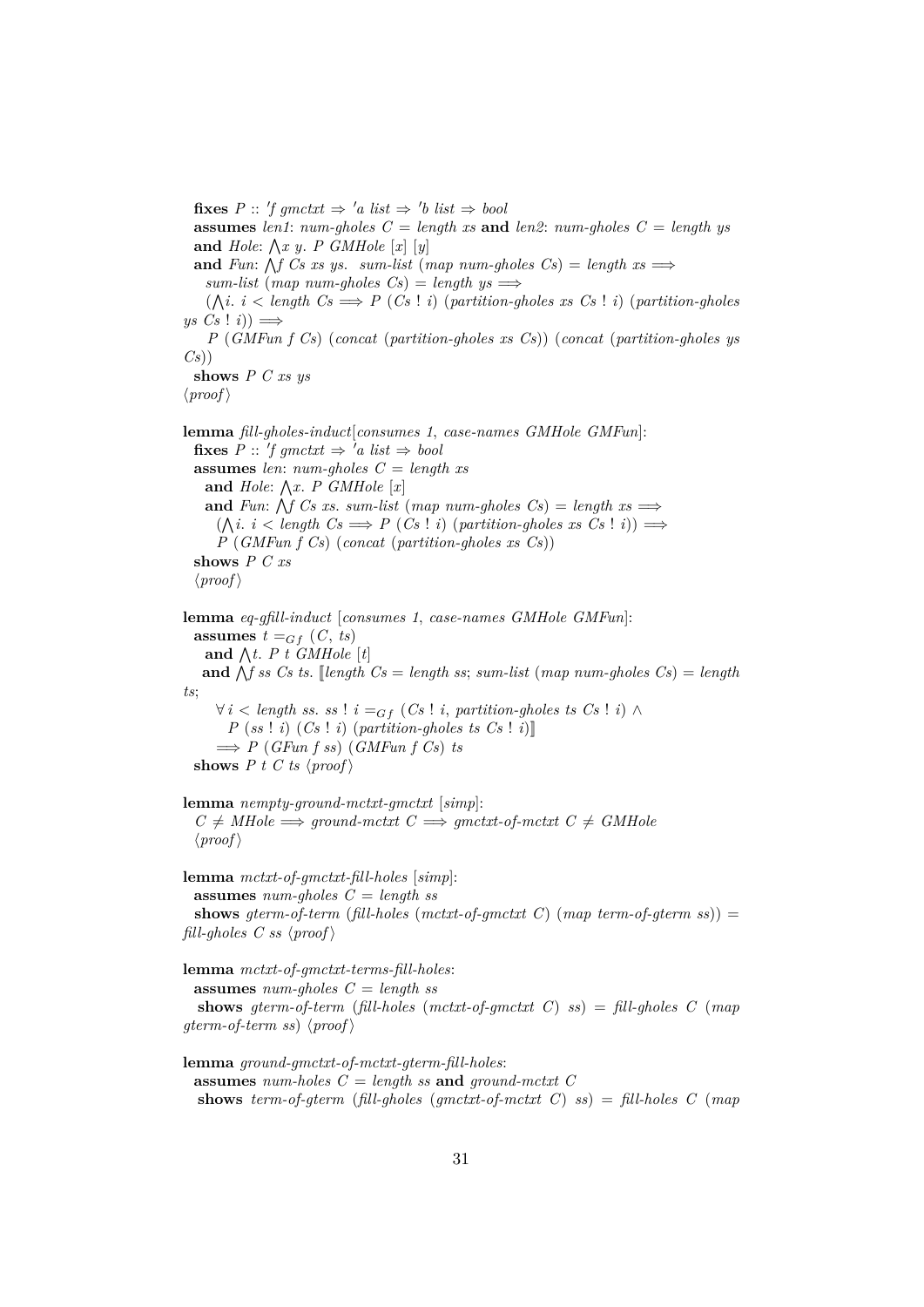$term-of-gterm \; ss) \; \langle proof \rangle$ 

**lemma** *ground-gmctxt-of-gterm-of-term*: **assumes** *num-holes C* = *length ss* **and** *ground-mctxt C* **shows** *gterm-of-term* (*fill-holes C* (*map term-of-gterm ss*)) = *fill-gholes* (*gmctxt-of-mctxt C*) *ss*  $\langle proof \rangle$ 

**lemma** *ground-gmctxt-of-mctxt-fill-holes* [*simp*]: **assumes** *num-holes*  $C =$  *length ss* **and** ground-mctxt  $C \forall s \in set$  *ss. ground s* **shows** *term-of-gterm* (*fill-gholes* (*gmctxt-of-mctxt C*) (*map gterm-of-term ss*)) = *fill-holes C ss*  $\langle proof \rangle$ 

```
lemma fill-holes-mctxt-of-gmctxt-to-fill-gholes:
 assumes num-gholes C = length ss
  shows fill-holes (mctxt-of-gmctxt C) (map term-of-gterm ss) = term-of-gterm
(fill-gholes C ss)
 \langle proof \rangle
```
**lemma** *fill-gholes-gmctxt-of-gterm* [*simp*]: *fill-gholes* (*gmctxt-of-gterm s*)  $\vert \vert = s$  $\langle proof \rangle$ 

**lemma** *fill-gholes-GMHole* [*simp*]:  $length \; ss = Succ \; 0 \Longrightarrow fill-gholes \; GMHole \; ss = ss \; ! \; 0$  $\langle proof \rangle$ 

**lemma** *apply-gctxt-fill-gholes*:  $C\langle s \rangle_G = \text{fill-*gholes*}$  (*gmctxt-of-gctxt C*) [*s*]  $\langle proof \rangle$ 

**lemma** *fill-gholes-apply-gctxt*: *num-gholes*  $C = Succ \theta \Longrightarrow fill-gholes \ C [s] = (gctxt-of-gmctxt \ C)\langle s \rangle_G$  $\langle proof \rangle$ 

```
lemma ctxt-of-gctxt-gctxt-of-gmctxt-apply:
  num-gholes C = Suc 0 =⇒ fill-holes (mctxt-of-gmctxt C) [s] = (ctxt-of-gctxt
(gctxt-of-gmctxt C)\rangle\langle s\rangle\langle proof \rangle
```

```
lemma fill-gholes-replicate [simp]:
  n = length \text{ss} \implies \text{fill-ghost} (GMFun f (replicate n GMHole)) ss = \text{GFun } f \text{ss}\langle proof \rangle
```
**lemma** *fill-gholes-gmctxt-replicate-MHole* [*simp*]: *fill-gholes-gmctxt C* (*replicate* (*num-gholes C*) *GMHole*) = *C*  $\langle proof \rangle$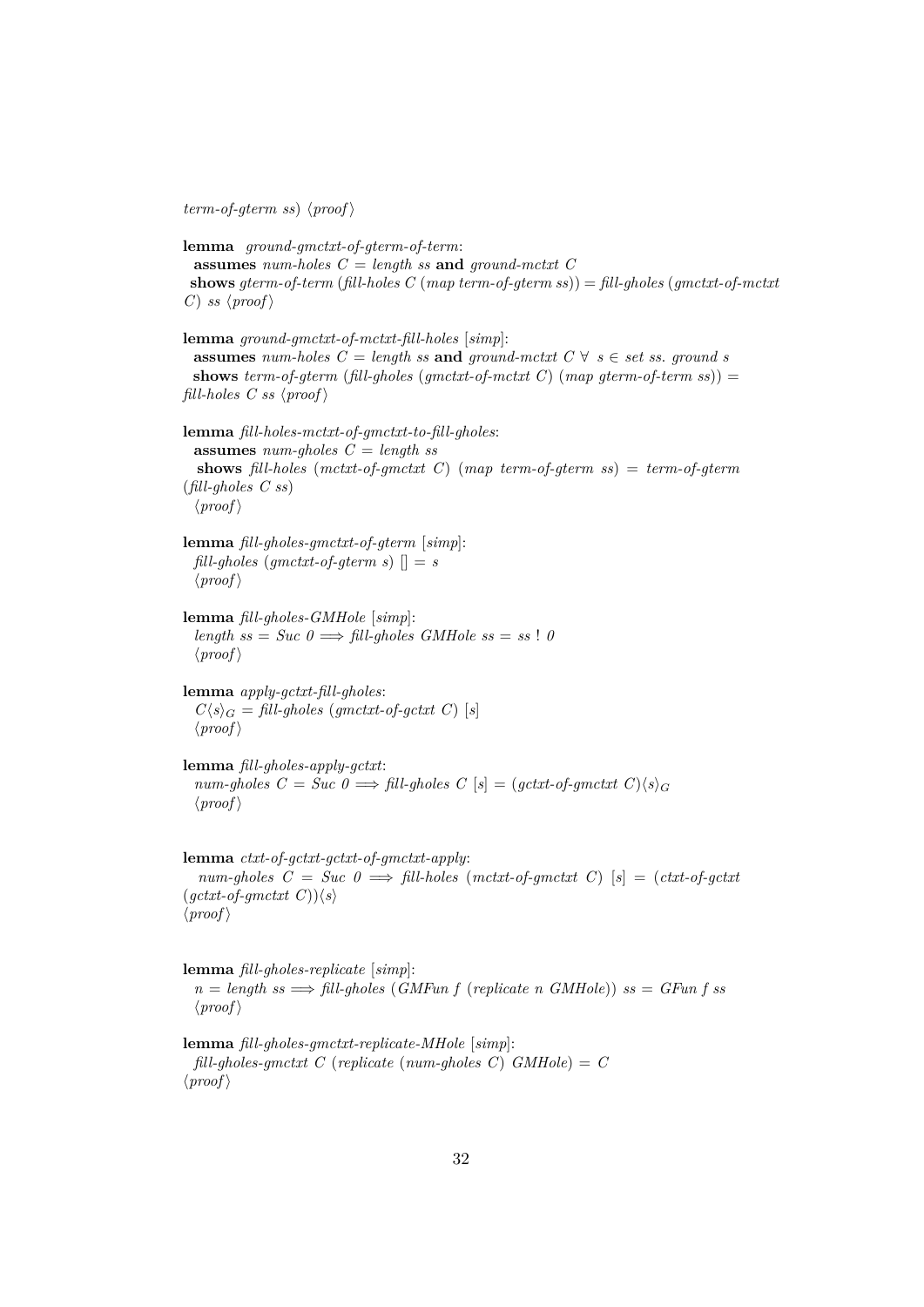**lemma** *fill-gholes-gmctxt-GMFun-replicate-length* [*simp*]: *fill-gholes-gmctxt* (*GMFun f* (*replicate* (*length Cs*) *GMHole*)) *Cs* = *GMFun f Cs*  $\langle proof \rangle$ 

**lemma** *fill-gholes-gmctxt-MFun*: **assumes** *lCs*: *length Cs* = *length ts* **and** *lss*: *length ss* = *length ts* **and** rec:  $\bigwedge$  *i*. *i* < *length ts*  $\implies$  *num-gholes*  $(Cs \mid i) =$  *length*  $(ss \mid i) \land$  $\text{full-ghost-symctxt}$   $(Cs \mid i)$   $(ss \mid i) = ts \mid i$ **shows** *fill-gholes-gmctxt* (*GMFun f Cs*) (*concat ss*) = *GMFun f ts*  $\langle proof \rangle$ 

**lemma** *fill-gholes-gmctxt-nHole* [*simp*]:  $C \neq \text{GMHole} \implies \text{num-gholes } C = \text{length } D \text{s} \implies \text{fill-gholes-}\text{g} \text{m} \text{crit } C \text{,} \text{Ds } \neq$ *GMHole*  $\langle proof \rangle$ 

```
lemma num-gholes-fill-gholes-gmctxt [simp]:
 assumes num-gholes C = length Ds
  shows num-gholes (fill-gholes-gmctxt C Ds) = sum-list (map num-gholes Ds)
\langle proof \rangle
```

```
lemma num-gholes-greater0-fill-gholes-gmctxt [intro!]:
 assumes num-gholes C = length Ds
   and ∃ D ∈ set Ds. 0 < num-gholes Dshows 0 < sum-list (map num-gholes Ds)
 \langle proof \rangle
```

```
lemma fill-gholes-gmctxt-fill-gholes:
 assumes len-ds: length Ds = num-gholes C
   and nh: num-gholes (fill-gholes-gmctxt C Ds) = length ss
 shows fill-gholes (fill-gholes-gmctxt C Ds) ss =fill-gholes C [fill-gholes (Ds ! i) (partition-gholes ss Ds ! i). i \leftarrow [0 \ldots \leq num\text{-}gholesC]]
  \langle proof \rangle
```
**lemma** *fill-gholes-gmctxt-sound*: **assumes** *len-ds*: *length Ds* = *num-gholes C* **and** *len-sss*: *length sss* = *num-gholes C* **and** *len-ts*: *length ts* = *num-gholes C* **and** *insts*:  $\bigwedge$  *i*. *i* < *length*  $Ds \Longrightarrow ts$  ! *i* =  $_{Gf}$  ( $Ds$  ! *i*, *sss* ! *i*) **shows** *fill-gholes*  $C$  *ts*  $=$ <sub>*Gf*</sub> (*fill-gholes-gmctxt*  $C$  *Ds*, *concat sss*)  $\langle proof \rangle$ 

# <span id="page-32-0"></span>**2.2.6 Semilattice Structures**

**lemma** *inf-gmctxt-idem* [*simp*]:  $(C :: 'f g m c t x t) \sqcap C = C$  $\langle proof \rangle$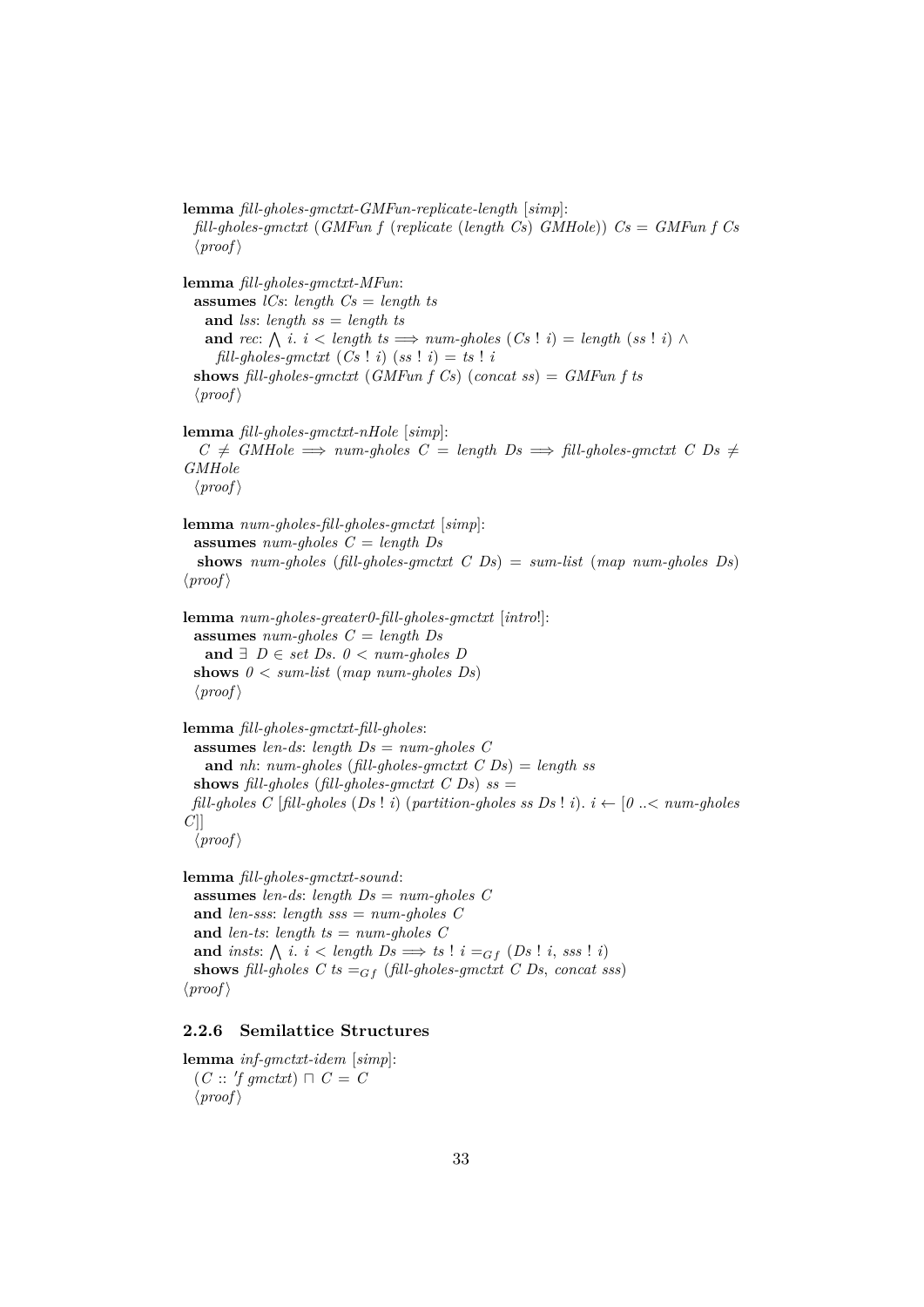**lemma** *inf-gmctxt-GMHole2* [*simp*]:  $C \sqcap \textit{GMHole} = \textit{GMHole}$  $\langle proof \rangle$ 

**lemma** *inf-gmctxt-comm* [*ac-simps*]:  $(C :: 'f gmetxt) \sqcap D = D \sqcap C$  $\langle proof \rangle$ 

**lemma** *inf-gmctxt-assoc* [*ac-simps*]: fixes  $C :: 'f g m c t x t$ **shows**  $C \sqcap D \sqcap E = C \sqcap (D \sqcap E)$  $\langle proof \rangle$ 

**instantiation** *gmctxt* :: (*type*) *order* **begin**

**definition**  $(C:: 'a gmetxt) \le D \longleftrightarrow C \sqcap D = C$ **definition**  $(C:: 'a gmctxt) < D \longleftrightarrow C \le D \land \neg D \le C$ 

#### **instance**

 $\langle proof \rangle$ 

# **end**

**lemma** *less-eq-qmctxt-prime*:  $C \leq D \leftrightarrow$  *less-eq-qmctxt*  $C$   $D$  $\langle proof \rangle$ 

**lemmas** *less-eq-gmctxt-induct* = *less-eq-gmctxt*.*induct*[*folded less-eq-gmctxt-prime*, *consumes 1*] **lemmas** *less-eq-gmctxt-intros* = *less-eq-gmctxt*.*intros*[*folded less-eq-gmctxt-prime*]

**lemma** *less-eq-gmctxt-Hole*:  $less\text{-}eq\text{-}gmctxt$  *C GMHole*  $\implies$  *C* = *GMHole*  $\langle proof \rangle$ 

**lemma** *num-gholes-at-least1*:  $0 \leq \textit{num-gholes} \quad C \Longrightarrow 0 \leq \textit{num-gholes} \ (C \sqcap D)$  $\langle proof \rangle$ 

 $(L)$  is defined on compatible multihole contexts. Note that compatibility is not transitive.

**instance** *gmctxt* :: (*type*) *semilattice-inf*  $\langle proof \rangle$ 

**lemma** *sup-gmctxt-idem* [*simp*]: fixes  $C :: 'f g m c t x t$ **shows**  $C \sqcup C = C$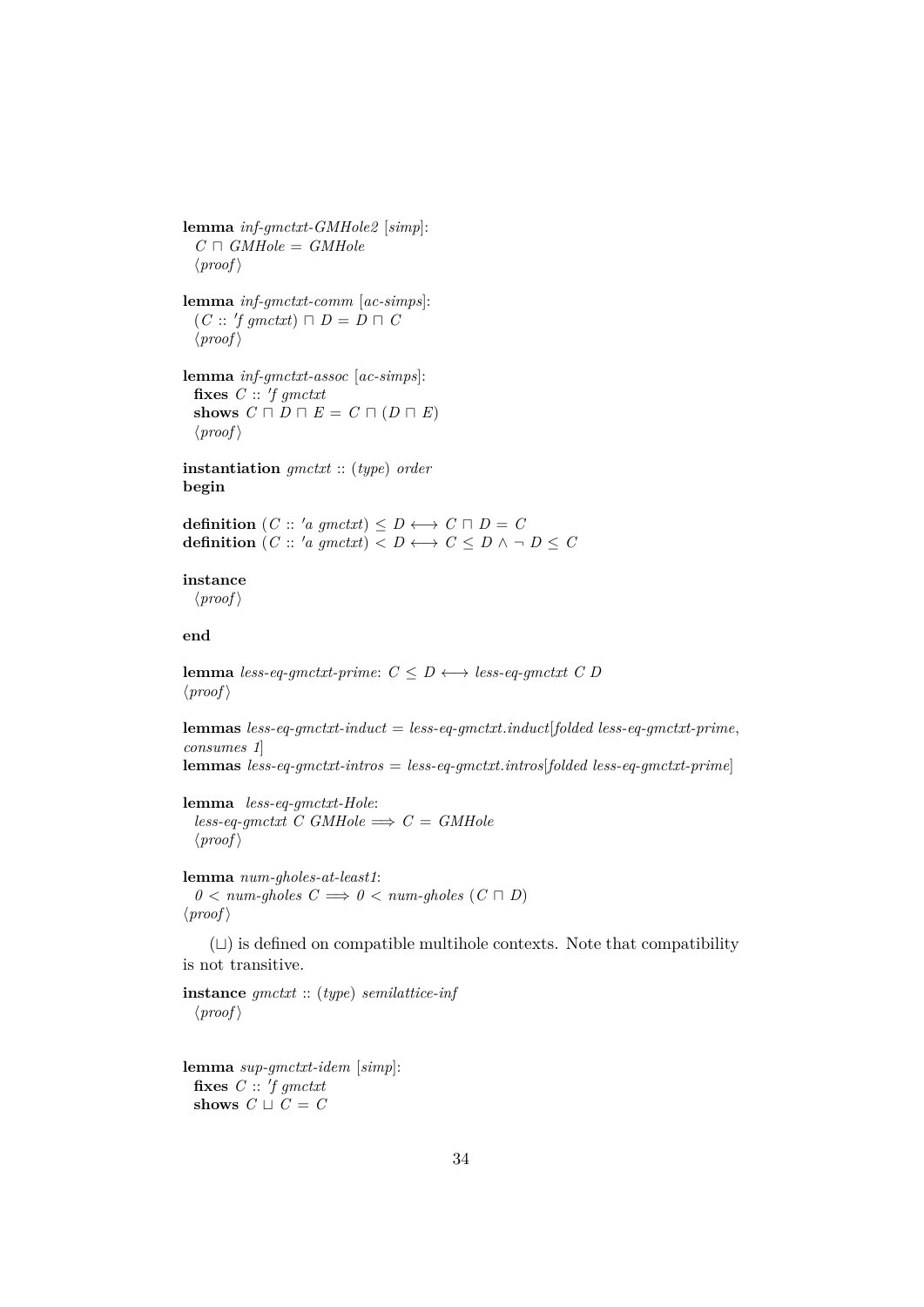```
\langle proof \ranglelemma sup-gmctxt-MHole [simpl: C \sqcup GMHole = C\langle proof \ranglelemma sup-gmctxt-comm [ac-simps]:
  fixes C :: 'f g m c t x tshows C \sqcup D = D \sqcup C\langle proof \rangle
```

```
lemma comp-gmctxt-refl:
  (C, C) \in \text{comp-gm}\langle proof \rangle
```

```
lemma comp-gmctxt-sym:
 assumes (C, D) \in \text{comp-gm}shows (D, C) \in \text{comp-gm}\langle proof \rangle
```

```
lemma sup-gmctxt-assoc [ac-simps]:
  assumes (C, D) \in \text{comp-gm} ctxt and (D, E) \in \text{comp-gm} ctxt
  shows C \sqcup D \sqcup E = C \sqcup (D \sqcup E)\langle proof \rangle
```
No instantiation to *semilattice-sup* possible, since  $(\sqcup)$  is only partially defined on terms (e.g., it is not associative in general).

```
interpretation gmctxt-order-bot: order-bot GMHole (\le) (<)\langle proof \rangle
```

```
lemma sup-gmctxt-ge1 [simp]:
 assumes (C, D) \in \text{comp-gm}shows C \leq C \cup D\langle proof \rangle
```

```
lemma sup-gmctxt-ge2 [simp]:
 assumes (C, D) \in \text{comp-gm}shows D \leq C \sqcup D\langle proof \rangle
```

```
lemma sup-gmctxt-least:
 assumes (D, E) \in \text{comp-gm}and D \leq C and E \leq Cshows D \sqcup E \leq C\langle proof \rangle
```

```
lemma sup-gmctxt-args-MHole2 [simp]:
 sup-gmctxt-args C GMHole = replicate (num-gholes C) GMHole
 \langle proof \rangle
```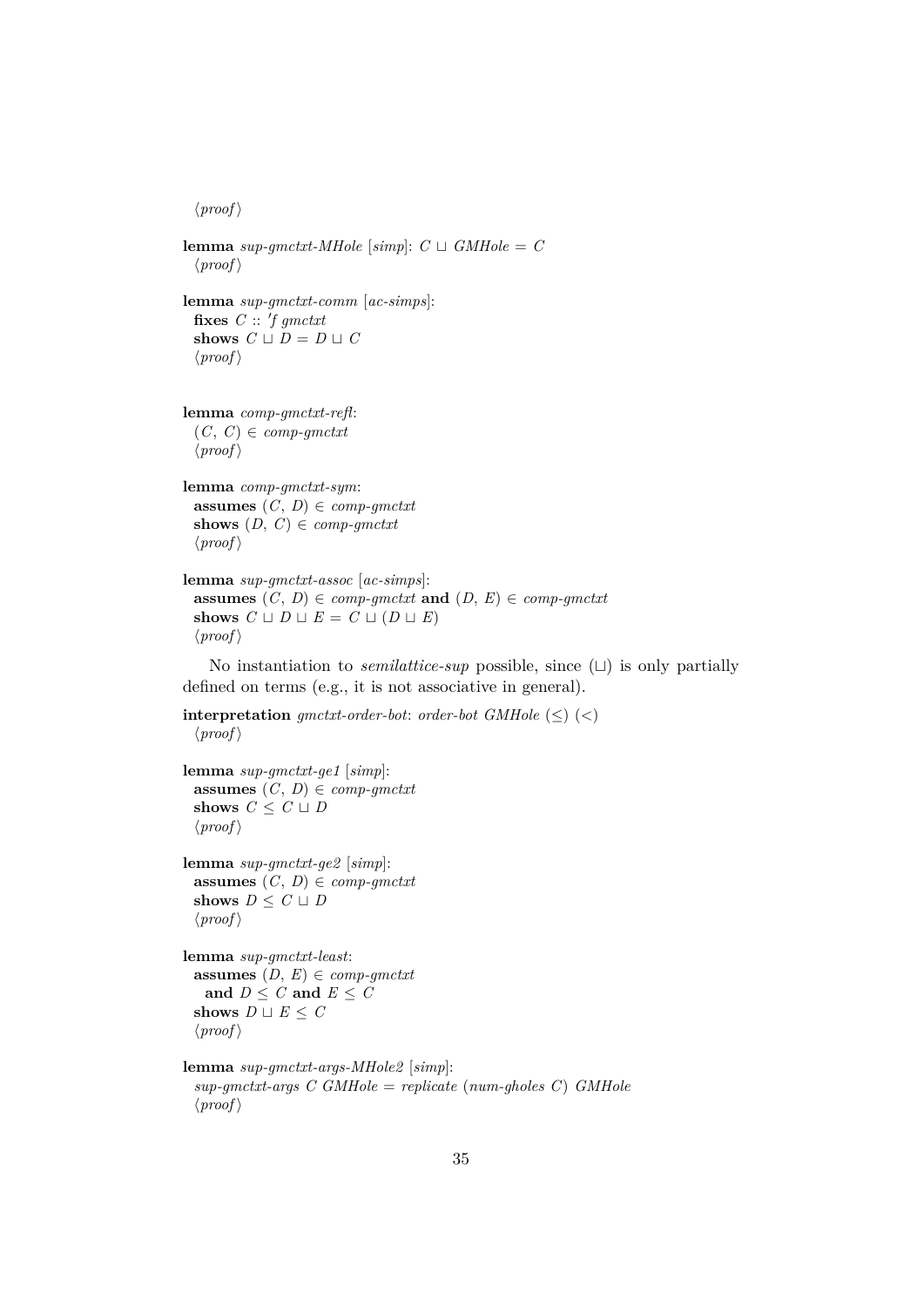**lemma** *num-gholes-sup-gmctxt-args*: **assumes**  $(C, D) \in \text{comp-gm}$ **shows** *num-gholes*  $C = \text{length}$  (*sup-gmctxt-args C D*)  $\langle proof \rangle$ 

**lemma** *sup-gmctxt-sup-gmctxt-args*: **assumes**  $(C, D) \in \text{comp-}qmctxt$ **shows** fill-gholes-gmctxt C (sup-gmctxt-args C D) =  $C \sqcup D$  (proof)

**lemma** *eqgf-comp-gmctxt*: **assumes**  $s =_{Gf} (C, ss)$  and  $s =_{Gf} (D, ts)$ shows  $(C, D) \in \text{comp-gm}$ *ctxt*  $\langle \text{proof} \rangle$ 

**lemma** *eqgf-less-eq* [*simp*]: **assumes**  $s =_{Gf} (C, ss)$ **shows**  $C \leq g$  *mctxt-of-gterm s*  $\langle proof \rangle$ 

**lemma** *less-eq-comp-gmctxt* [*simp*]:  $C \leq D \Longrightarrow (C, D) \in \mathit{comp\text{-}g}$  $\langle proof \rangle$ 

**lemma** *gmctxt-less-eq-sup*:  $(C:: 'f gmetxt) \le D \Longrightarrow C \sqcup D = D$  $\langle proof \rangle$ 

**lemma** *fill-gholes-gmctxt-less-eq*: **assumes** *num-gholes C* = *length Ds* **shows**  $C \leq \text{fill-ghosts-omctxt}$   $C \text{, } D \text{, } \langle \text{proof} \rangle$ 

**lemma** *less-eq-to-sup-mctxt-args* [*elim*]: **assumes**  $C \leq D$ **obtains** *Ds* where  $num\text{-}gholes \ C = length \ Ds \ D = fill\text{-}gholes\text{-}ginctx\ C \ Ds$  $\langle proof \rangle$ 

**lemma** *fill-gholes-gmctxt-sup-mctxt-args* [*simp*]: **assumes** *num-gholes C* = *length Ds* **shows** *sup-gmctxt-args* C (*fill-gholes-gmctxt* C Ds) = Ds  $\langle proof \rangle$ 

**lemma** *map2-fill-gholes-gmctxt-id* [*simp*]: **assumes**  $\bigwedge$  *i*. *i* < *length*  $Ds \implies num-gholes$  ( $Ds$  ! *i*) = 0 **shows** *map2 fill-gholes-gmctxt Ds* (*replicate* (*length Ds*) []) = *Ds*  $\langle proof \rangle$ 

**lemma** *fill-gholes-gmctxt-GMFun-replicate-append* [*simp*]: **assumes** length  $Cs = n$  and  $\bigwedge t$ .  $t \in set Ds \implies num-gholes$   $t = 0$ **shows** *fill-gholes-gmctxt* (*GMFun f* ((*replicate n GMHole*) @ *Ds*)) *Cs* = *GMFun*  $f (Cs \tQ Ds) \t{proof}$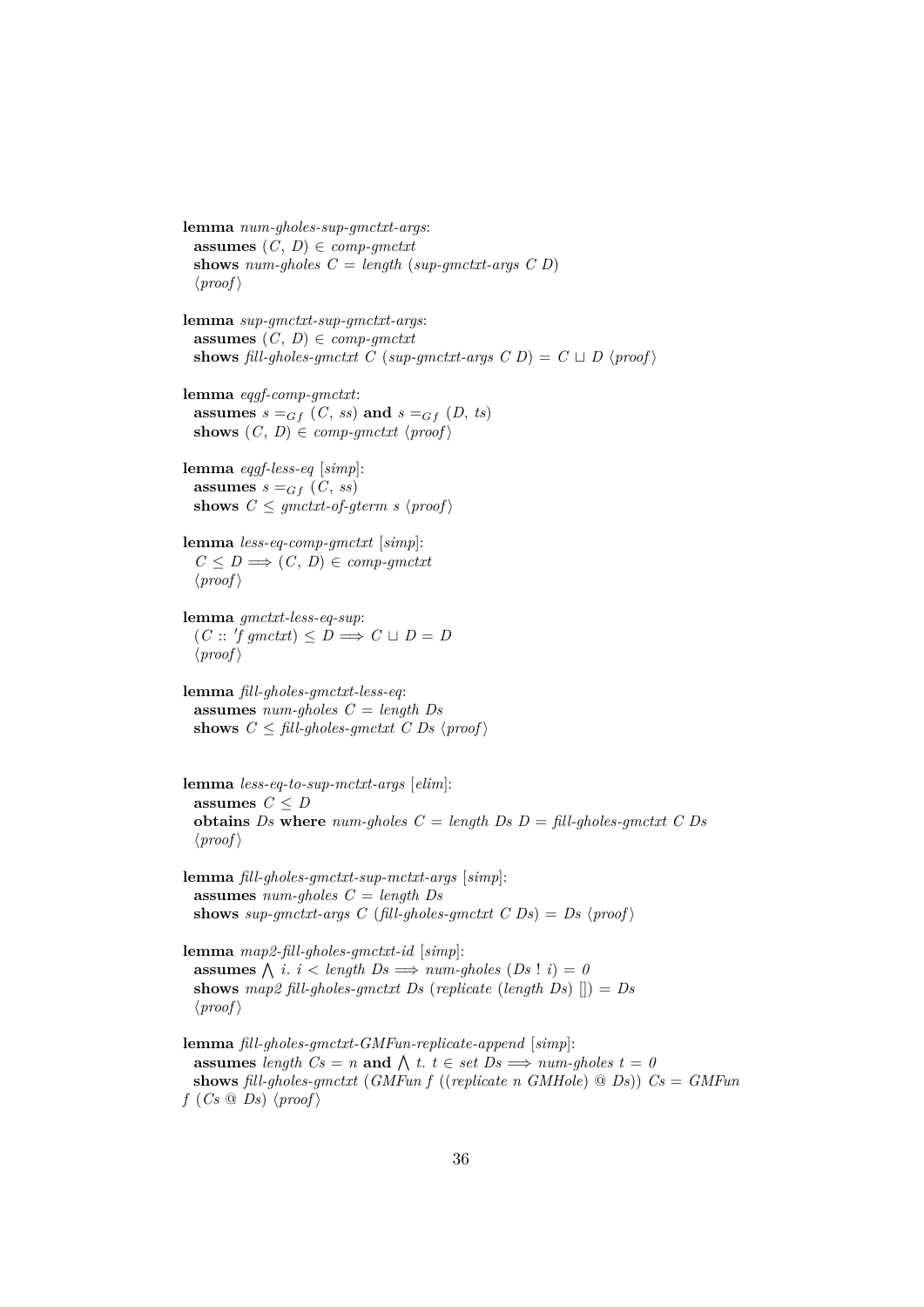**lemma** *finite-ghole-poss*: *finite* (*ghole-poss C*)  $\langle proof \rangle$ **lemma** *ghole-poss-simp* [*simp*]: *ghole-poss*  $(GMFun f cs) = {i \# p | i p. i < length cs \land p \in ghole-poss (cs ! i)}$  $\langle proof \rangle$ **declare** *ghole-poss*.*simps*(*2*)[*simp del*] **lemma** *num-gholes-zero-ghole-poss*:  $num\text{-}gholes\ D = 0 \Longrightarrow ghole\text{-}poss\ D = \{\}$  $\langle proof \rangle$ **lemma** *ghole-poss-num-gholes-zero*:  $ghole-poss D = \{\} \Longrightarrow num-gholes D = 0$  $\langle proof \rangle$ **lemma** *num-ghloes-nzero-ghole-poss-nempty*:  $num\text{-}gholes\ D \neq 0 \Longrightarrow ghole\text{-}poss\ D \neq \{\}$  $\langle proof \rangle$ **lemma** *ghole-poss-epsE* [*elim*]:  $ghole-poss\ D = \{\|\} \Longrightarrow D = \ GMHole$  $\langle proof \rangle$ **lemma** *ghole-poss-gmctxt-of-gterm* [*simp*]:  $qhole-poss$  ( $qmetxt-of-qterm$ ) = {}  $\langle proof \rangle$ **lemma** *ghole-poss-subseteq-args* [*simp*]: **assumes** *ghole-poss* (*GMFun f Ds*) ⊆ *ghole-poss* (*GMFun g Cs*) **shows**  $∀ i < min (length Ds) (length Cs). ghole-poss (Ds ! i) ⊆ ghole-poss (Cs !$ *i*)  $\langle proof \rangle$ **lemma** *factor-ghole-pos-by-prefix*: **assumes**  $C \leq D$   $p \in ghole-poss$   $D$ **obtains** *q* **where**  $q \leq_p p q \in ghole-poss$  *C*  $\langle proof \rangle$ **lemma** *prefix-and-fewer-gholes-implies-equal-gmctxt*:  $C \leq D \Longrightarrow$  ghole-poss  $C \subseteq$  ghole-poss  $D \Longrightarrow C = D$  $\langle proof \rangle$ **lemma** *set-sup-gmctxt-args-split*:  $length\ Cs = length\ Ds \Longrightarrow set\ (sup-gmetxt-args\ (GMFun\ f\ Cs) \ (GMFun\ f\ Ds)) =$  $(\bigcup i \in \{0..\langle \text{ length } Ds\}, \text{ set } (\text{sup-}g \text{ m} \text{ c} \text{ t} \text{ t} \text{ arg} \text{ s } (\text{Cs} \mid i) \text{ } (\text{Ds} \mid i) \text{)}$  $\langle proof \rangle$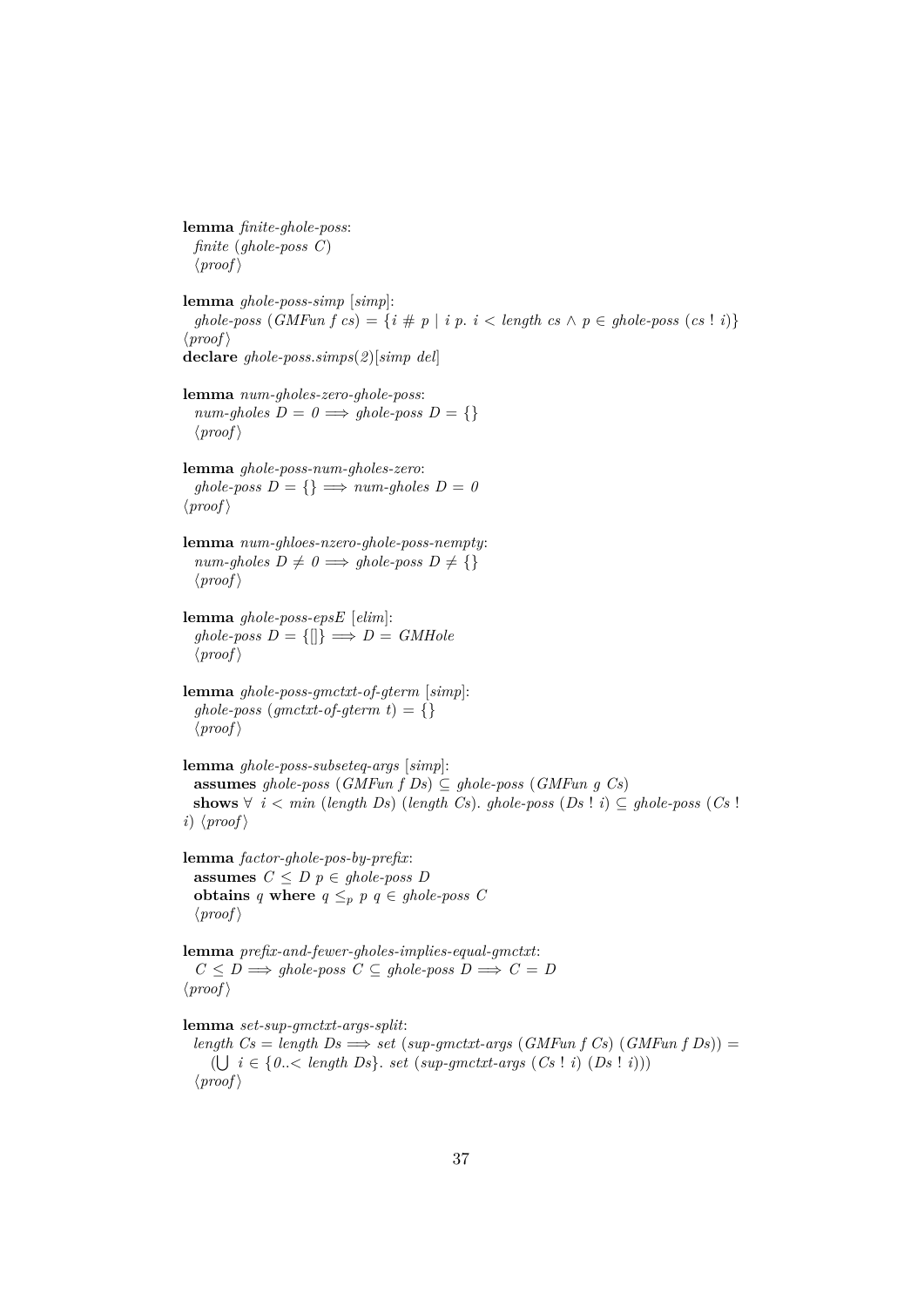**lemma** *gmctxt-closing-trans*:  $gmetxt-closing C D \Longrightarrow gmetxt-closing D E \Longrightarrow gmetxt-closing C E$  $\langle proof \rangle$ 

**lemma** *gmctxt-closing-sup-args-ghole-or-gterm*: **assumes** *gmctxt-closing C D* **shows**  $\forall$  *E* ∈ *set* (*sup-qmctxt-args C D*). *E* = *GMHole*  $\lor$  *num-qholes E* = 0  $\langle proof \rangle$ 

**lemma** *inv-imples-ghole-poss-subseteq*: *C* ≤ *D*  $\Rightarrow$   $\forall$  *E* ∈ *set* (*sup-gmctxt-args C D*). *E* = *GMHole*  $\lor$  *num-gholes E* =  $0$   $\implies$  *ghole-poss D* ⊆ *ghole-poss C*  $\langle proof \rangle$ 

**lemma** *fill-gholes-gmctxt-ghole-poss-subseteq*: **assumes** *num-gholes*  $C = \text{length } Ds \ \forall \ i < \text{length } Ds$ .  $Ds \ \vdots \ \hat{i} = \text{GMHole } \ \forall$  $num\text{-}gholes (Ds : i) = 0$ **shows** ghole-poss (*fill-gholes-gmctxt C Ds*)  $\subseteq$  ghole-poss C  $\langle$  proof $\rangle$ 

```
lemma ghole-poss-not-in-poss-gmctxt:
  assumes p \in ghole-poss C
 shows p \notin poss\text{-}gmctxt \ C \ \langle proof \rangle
```

```
lemma comp-gmctxt-inf-ghole-poss-cases:
  assumes (C, D) \in \text{comp-gm} ext{ } p \in \text{ghole-} poss (C \sqcap D)shows p \in ghole-poss C \land p \in ghole-poss D \lorp ∈ ghole-poss C ∧ p ∈ poss-gmctxt D ∨
   p \in ghole-poss D \land p \in poss-qmctxt C \langle proof\rangle
```

```
lemma length-ghole-poss-list-num-gholes:
  num\text{-}gholes \, C = length (ghole\text{-}poss\text{-}list \, C)\langle proof \rangle
```
**lemma** *ghole-poss-list-distict*: *distinct* (*ghole-poss-list C*)  $\langle proof \rangle$ 

**lemma** *ghole-poss-ghole-poss-list-conv*:  $ghole-poss$   $C = set$  (*ghole-poss-list*  $C$ )  $\langle proof \rangle$ 

```
lemma card-ghole-poss-num-gholes:
  card (ghole-poss C) = num-gholes C\langle proof \rangle
```

```
lemma subgm-at-hole-poss [simp]:
  p \in \text{ghole-}\text{poss } C \Longrightarrow \text{subom-}at C p = \text{GMHole}\langle proof \rangle
```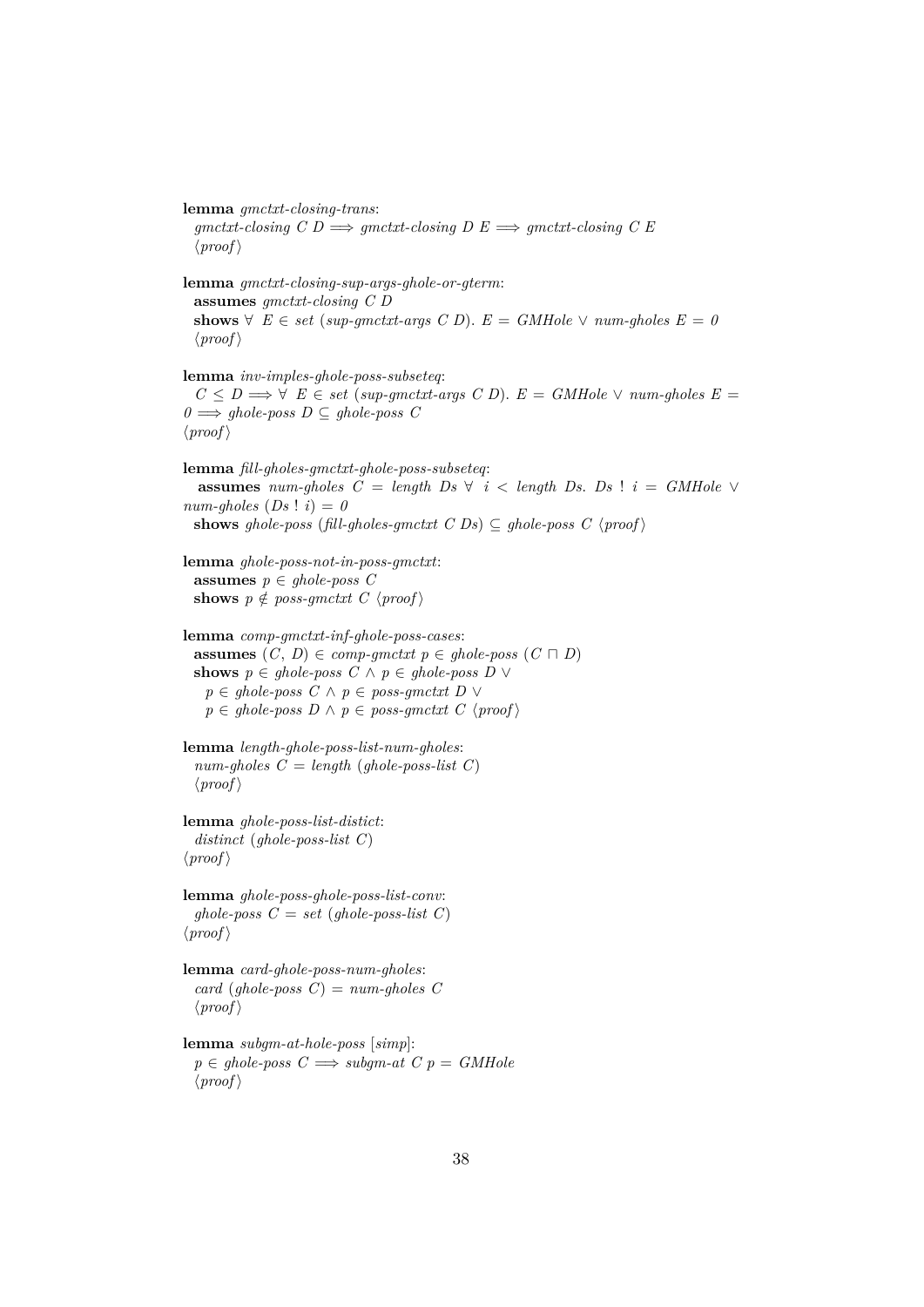**lemma** *subgm-at-mctxt-of-term*:

 $p \in gposs \ t \Longrightarrow subg m-at \ (g mctxt-of-g term \ t) \ p = g mctxt-of-g term \ (g subt-at \ t \ p)$  $\langle proof \rangle$ 

**lemma** *num-gholes-subgm-at*: **assumes**  $p \in poss\text{-}qmctxt \ C$ **shows** *num-gholes* (*subgm-at C p*) = *ghole-num-at-pos p C*  $\langle proof \rangle$ 

```
lemma gmctxt-subtgm-at-fill-args-empty-pos [simp]:
  assumes num-gholes C = length ts
 shows gmctxt-subtgm-at-fill-args \left[ \right] C ts = ts
  \langle proof \rangle
```

```
lemma ghole-num-bef-at-pos-num-gholes-less-eq:
 assumes p \in poss\text{-}qmctxt C
 shows ghole-num-bef-pos p C + ghole-num-at-pos p C \leq num-gholes C \langle proof)
```
**lemma** *ghole-num-at-pos-fill-args-length*: **assumes**  $p \in poss\text{-}gmctxt \ C \ num\text{-}gholes \ C = \text{length }ts$ **shows** ghole-num-at-pos  $p C = length (gmctxt-subtgm-at-fill-args p C ts)$  $\langle proof \rangle$ 

**lemma** *ghole-poss-nth-subt-at*: **assumes**  $t =_{Gf} (C, ts)$  **and**  $p \in ghole-poss$  C **shows** *ghole-num-bef-pos*  $p \ C < length \ ts \ \land \ qsubstack{0 \text{subt-}at t} p = ts \ ! \ qhole\text{-}num\text{-}bef\text{-}pos$ *p C*  $\langle proof \rangle$ 

**lemma** *poss-gmctxt-fill-gholes-split*: **assumes**  $t =_{Gf} (C, ts)$  **and**  $p \in poss\text{-}gmctxt$  C **shows** *gsubt-at t*  $p =_{Gf}$  (*subgm-at C*  $p$  , *gmctxt-subtgm-at-fill-args*  $p$  *C ts*)  $\langle proof \rangle$ 

**lemma** *fill-gholes-ghole-poss*: **assumes**  $t =_{Gf} (C, ts)$  **and**  $i < length ts$ **shows** *gsubt-at t* (*ghole-poss-list*  $C \perp i$ ) = *ts*  $\perp i$  (*proof*)

**lemma** *length-unfill-gholes* [*simp*]: **assumes**  $C \leq gmtxt-of-gterm t$ **shows** *length* (*unfill-gholes*  $C$ *t*) =  $num\text{-}gholes$   $C$  $\langle proof \rangle$ 

**lemma** *fill-gholes-arbitrary*: **assumes** *lCs*: *length Cs* = *length ts* **and** *lss*: *length ss* = *length ts* **and** *rec*:  $\bigwedge$  *i*. *i* < *length ts*  $\implies$  *num-gholes* (*Cs* ! *i*) = *length* (*ss* ! *i*)  $\land$  *f* (*Cs* ! *i*)  $(ss : i) = ts : i$ **shows** map  $(\lambda i, f (Cs | i)$  (*partition-gholes* (*concat ss*)  $Cs | i)$   $[0, \infty]$  *length*  $Cs$  $=$  *ts*  $\langle proof \rangle$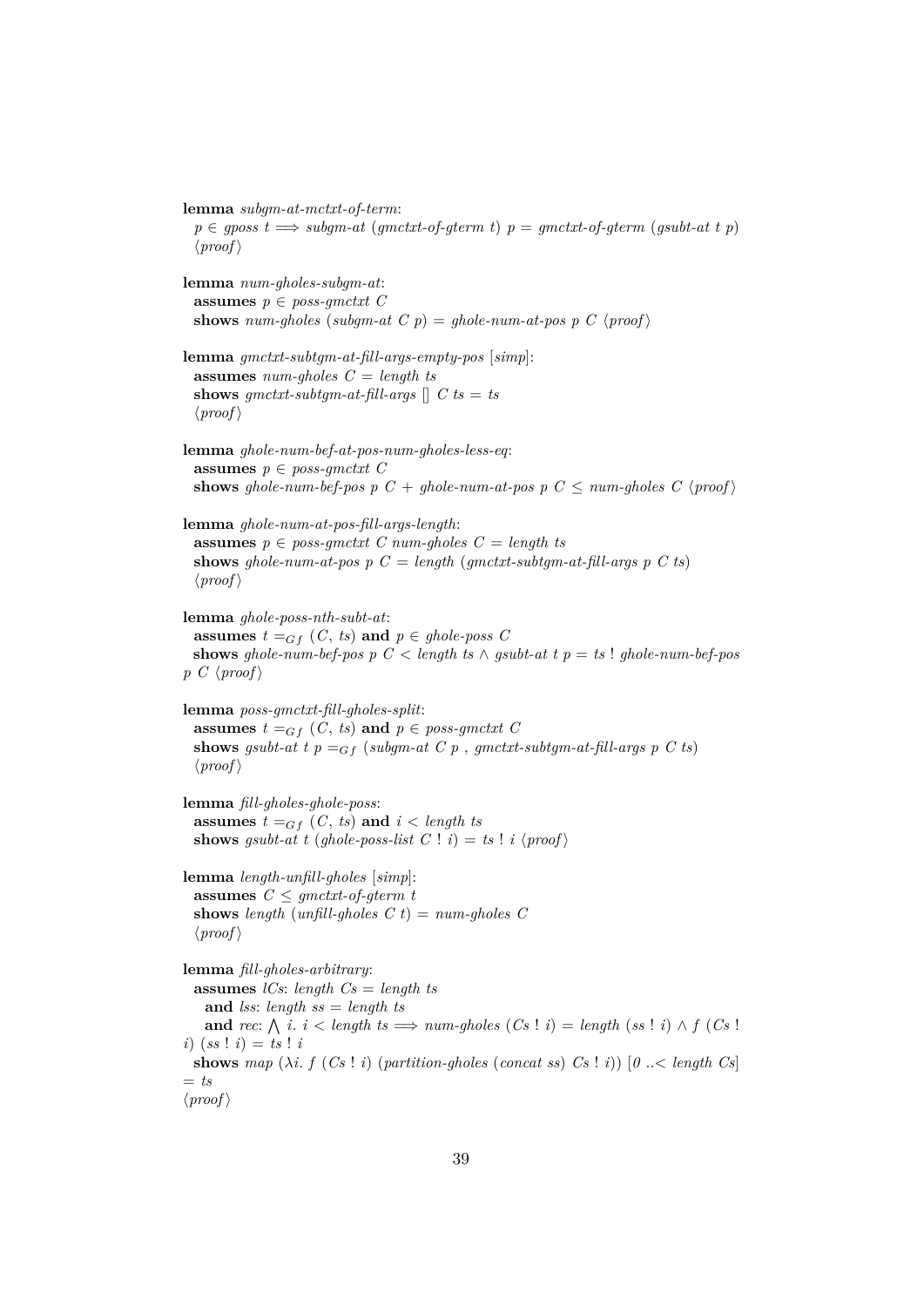**lemma** *fill-unfill-gholes*: **assumes**  $C \leq g$  *anctxt-of-gterm t* **shows** *fill-gholes*  $C$  (*unfill-gholes*  $C$   $t$ ) =  $t$  $\langle proof \rangle$ **lemma** *funas-gmctxt-of-mctxt* [*simp*]:  $ground-mctxt$   $C \implies$  *funas-qmctxt* ( $qmetxt$ -of-mctxt  $C$ ) = *funas-mctxt*  $C$  $\langle proof \rangle$ **lemma** *funas-mctxt-of-gmctxt-conv*: *funas-mctxt* (*mctxt-of-gmctxt C*) = *funas-gmctxt C*  $\langle proof \rangle$ **lemma** *funas-gterm-ctxt-apply* [*simp*]: **assumes** *num-gholes C* = *length ss*  $\mathbf{shows}~{\text{funas-}gterm}~{\text{(fill-}gholes~C~ss)} = {\text{funas-}gmctxt}~C \cup \bigcup~{\text{(set~(map~funas-}gterm)}~\text{and}~\text{inors-}gterm~\text{and}~\text{inors-}gterm~\text{and}~\text{inors-}gterm~\text{and}~\text{inors-}gterm~\text{and}~\text{inors-}gterm~\text{and}~\text{inors-}gterm~\text{and}~\text{inors-}gterm~\text{and}~\text{inors-}gterm~\text{and}~\text{inors-}gterm~\text{and}~\text$  $(ss)$ )  $\langle proof \rangle$ **lemma** *funas-gmctxt-gmctxt-of-gterm* [*simp*]: *funas-gmctxt* (*gmctxt-of-gterm s*) = *funas-gterm s*  $\langle proof \rangle$ **lemma** *funas-gmctxt-replicate-GMHole* [*simp*]:  $funas-gmctxt$  (*GMFun f* (*replicate n GMHole*)) = { $(f, n)$ }  $\langle proof \rangle$ **lemma** *funas-gmctxt-gmctxt-of-gctxt* [*simp*]:  $funas\text{-}gmetxt$  ( $gmetxt\text{-}of\text{-}gctxt$   $C$ ) =  $funas\text{-}gctxt$   $C$  $\langle proof \rangle$ **lemma** *funas-gmctxt-fill-gholes-gmctxt* [*simp*]: **assumes** *num-gholes C* = *length Ds* **shows** *funas-gmctxt* (*fill-gholes-gmctxt*  $C$  *Ds*) = *funas-gmctxt*  $C \cup \bigcup (set (map$ *funas-gmctxt Ds*))  $(i\mathbf{s}$  *?f C Ds* = *?g C Ds*)  $\langle proof \rangle$ **lemma** *funas-supremum*:  $C \leq D \implies$  *funas-gmctxt*  $D =$  *funas-gmctxt*  $C \cup \bigcup$  (*set* (*map funas-gmctxt* (*sup-gmctxt-args C D*)))  $\langle proof \rangle$ **lemma** *funas-gctxt-gctxt-of-gmctxt* [*simp*]:  $num\text{-}gholes\ D = Succ\ 0 \Longrightarrow \text{funas-qctxt}\ (qctxt\text{-}of\text{-}qmetxt\ D) = \text{funas-qmetxt}\ D$  $\langle proof \rangle$ **lemma** *funas-gterm-gterm-of-gmctxt* [*simp*]:  $num\text{-}gholes \, C = 0 \Longrightarrow \text{funas\text{-}}gterm \, (\text{qterm\text{-}}of\text{-}gmctxt \, C) = \text{funas\text{-}}gmctxt \, C$  $\langle proof \rangle$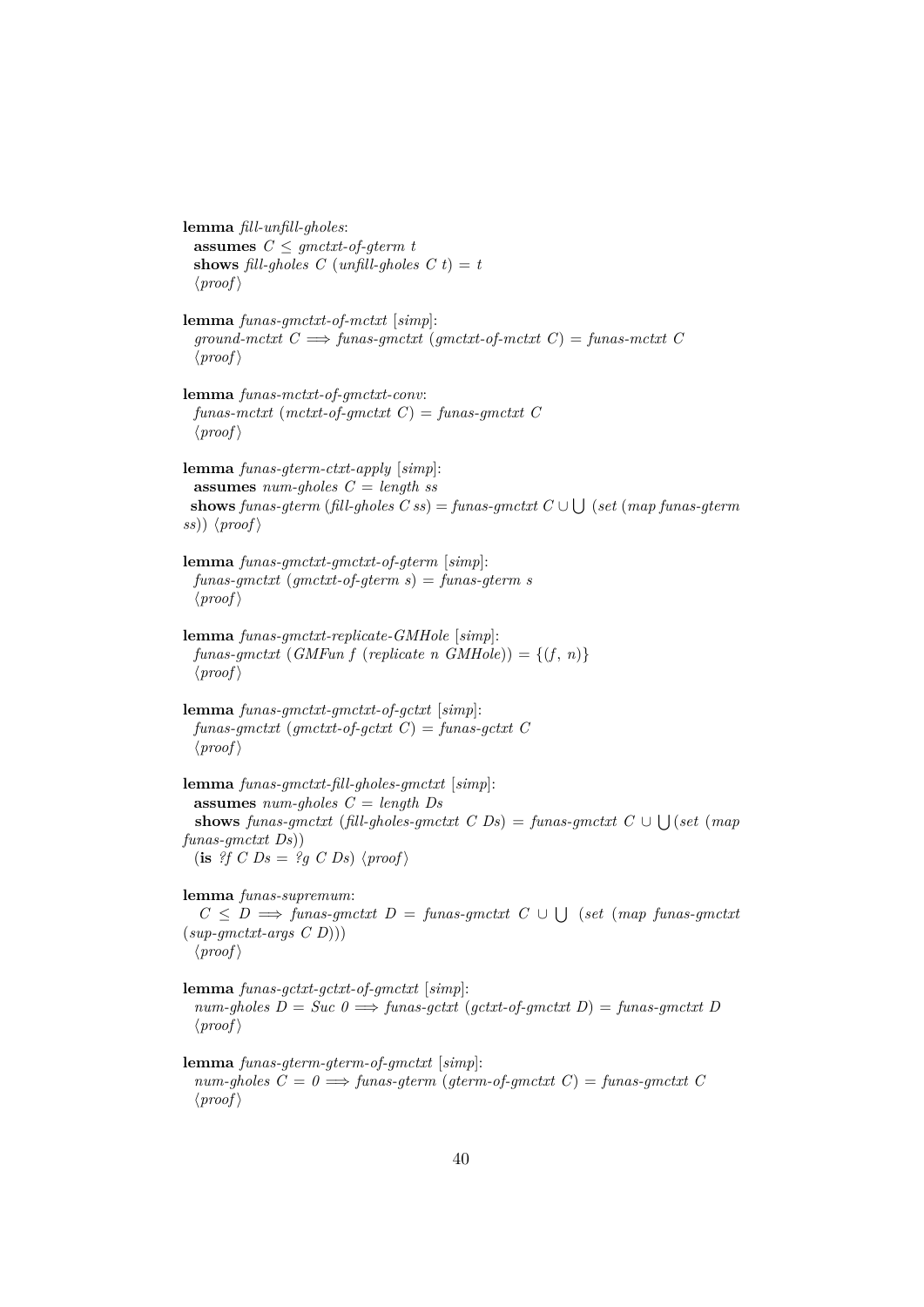**lemma** *less-sup-gmctxt-args-funas-gmctxt*:  $C \leq D \implies \text{funas-gmclxt} \ \ C \subseteq \mathcal{F} \implies \forall \ \ Ds \in \text{set} \ \ (\text{sup-gmclxt-args} \ \ C \ \ D). \ \ \text{funces}$  $nas\text{-}gmctxt\ Ds\subseteq\mathcal{F}\Longrightarrow \text{funas\text{-}}gmctxt\ D\subseteq\mathcal{F}$  $\langle proof \rangle$ 

**lemma** *funas-gmctxt-poss-gmctxt-subgm-at-funas*: **assumes** *funas-gmctxt*  $C \subseteq \mathcal{F}$   $p \in poss\text{-}gmctxt$   $C$ **shows** *funas-gmctxt* (*subgm-at*  $C$   $p$ )  $\subseteq$   $\mathcal{F}$  $\langle proof \rangle$ 

**lemma** *inf-funas-gmctxt-subset1*:  $funas-gmctxt$   $(C \sqcap D) \subseteq funas-gmctxt$   $C$  $\langle proof \rangle$ 

**lemma** *inf-funas-gmctxt-subset2*:  $funas\text{-}gmetxt$   $(C \sqcap D) \subseteq \text{funas\text{-}}gmetxt$  *D*  $\langle proof \rangle$ 

**end theory** *Bot-Terms* **imports** *Utils* **begin**

## **2.3 Bottom terms**

**datatype** 'f bot-term =  $Bot \mid BFun \; 'f \; (args: \; 'f \; bot-term \; list)$ 

**fun** *term-to-bot-term* :: ('f, 'v) *term*  $\Rightarrow$  'f *bot-term* (-<sup> $\perp$ </sup> [80] 80) where  $(Var - )^{\perp} = Bot$  $\int (Fun f ts)^{\perp} = BFun f (map term-to-bot-term ts)$ 

**fun** *root-bot* **where** *root-bot*  $Bot = None$  $root$ -bot  $(BFun f \,ts) = Some (f, length ts)$ 

**fun** *funas-bot-term* **where** *funas-bot-term Bot* = {} | *funas-bot-term* (*BFun f ss*) = {(*f* , *length ss*)} ∪ ( S (*funas-bot-term ' set ss*))

```
lemma finite-funas-bot-term:
 finite (funas-bot-term t)
  \langle proof \rangle
```
**lemma** *funas-bot-term-funas-term*:  ${\it funas-bot-term}(t^{\perp})={\it funas-term}~t^{-1}$  $\langle proof \rangle$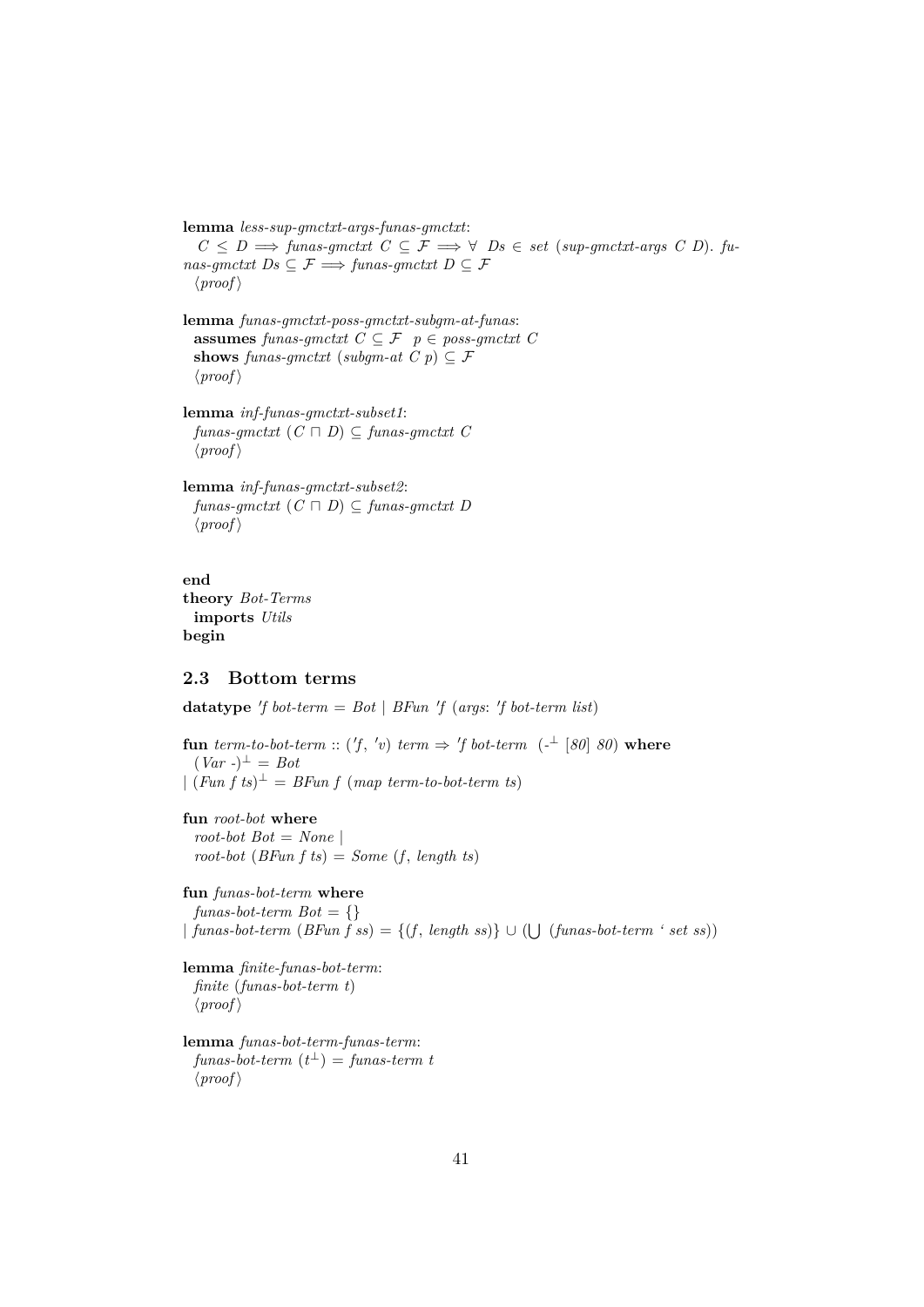**lemma** *term-to-bot-term-root-bot* [*simp*]:  $root\text{-}bot (t^{\perp}) = root t$  $\langle proof \rangle$ **lemma** *term-to-bot-term-root-bot-comp* [*simp*]: *root-bot* ◦ *term-to-bot-term* = *root*  $\langle proof \rangle$ **inductive-set** *mergeP* **where**  $base-l$  [ $simp$ ]:  $(Bot, t) \in mergeP$  $base-r$   $[simp]:$   $(t, Bot) \in mergeP$  $\vert$  *step* [*intro*]: *length ss* = *length ts*  $\implies$   $(\forall i <$  *length ts.* (*ss* ! *i*, *ts* ! *i*)  $\in$  *mergeP*)  $\implies$ (*BFun f ss*, *BFun f ts*) ∈ *mergeP* **lemma** *merge-refl*:  $(s, s) \in mergeP$  $\langle proof \rangle$ **lemma** *merge-symmetric*: **assumes**  $(s, t) \in mergeP$ **shows**  $(t, s) \in mergeP$  $\langle proof \rangle$ **fun** merge-terms :: 'f bot-term  $\Rightarrow$  'f bot-term  $\Rightarrow$  'f bot-term (infixr  $\uparrow$  67) where *Bot*  $\uparrow$  *s* = *s*  $| s \uparrow Bot = s$ | (*BFun f ss*) ↑ (*BFun g ts*) = (*if f* = *g* ∧ *length ss* = *length ts then BFun f*  $(map \ (case\text{-}prod \ (\uparrow)) \ (zip \ ss \ ts))$ *else undefined*) **lemma** *merge-terms-bot-rhs*[*simp*]:  $s \uparrow Bot = s \langle proof \rangle$ **lemma** *merge-terms-idem:*  $s \uparrow s = s$  $\langle proof \rangle$ **lemma** *merge-terms-assoc* [*ac-simps*]: **assumes**  $(s, t) \in mergeP$  **and**  $(t, u) \in mergeP$ **shows**  $(s \uparrow t) \uparrow u = s \uparrow t \uparrow u$  $\langle proof \rangle$ **lemma** *merge-terms-commutative* [*ac-simps*]: **shows**  $s \uparrow t = t \uparrow s$  $\langle proof \rangle$ **lemma** *merge-dist*: **assumes**  $(s, t \uparrow u) \in mergeP$  **and**  $(t, u) \in mergeP$ **shows**  $(s, t) \in mergeP$   $\langle proof \rangle$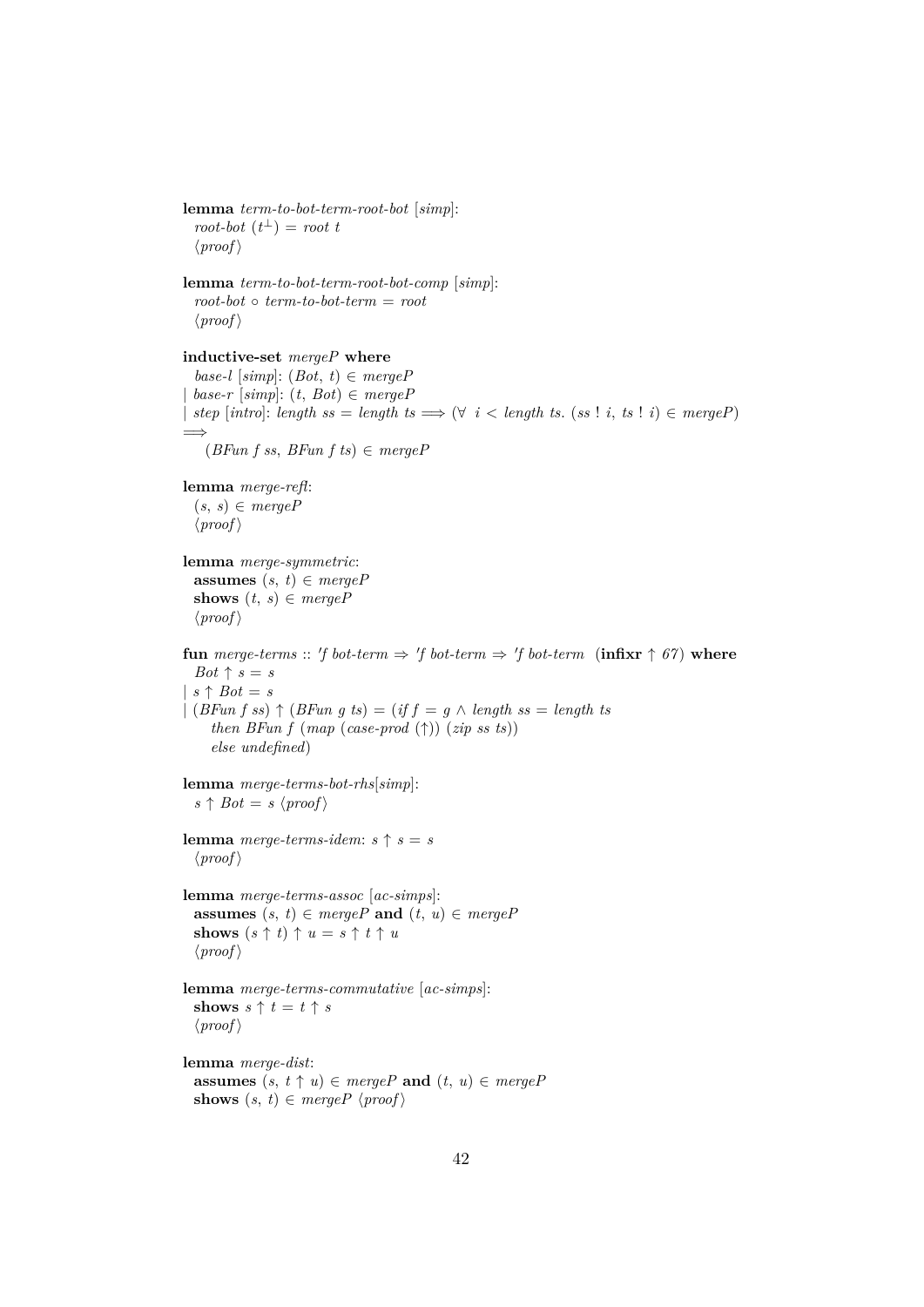**lemma** *megeP-ass*:  $(s, t \uparrow u) \in mergeP \Longrightarrow (t, u) \in mergeP \Longrightarrow (s \uparrow t, u) \in mergeP$  $\langle proof \rangle$ **inductive-set** *bless-eq* **where** *base-l* [*simp*]: (*Bot*, *t*) ∈ *bless-eq*  $\vert$  *step* [*intro*]: *length ss* = *length ts*  $\implies$   $(\forall i <$  *length ts.* (*ss* ! *i*, *ts* ! *i*)  $\in$  *bless-eq*) =⇒ (*BFun f ss*, *BFun f ts*) ∈ *bless-eq* Infix syntax. **abbreviation** *bless-eq-pred s*  $t \equiv (s, t) \in b$ *less-eq* **notation** *bless-eq* ({ $\leq_b$ }) **and** *bless-eq-pred*  $((-\angle \leq_b - \leq)$  [56, 56] 55) **lemma** *BFun-leq-Bot-False* [*simp*]: *BFun f ts*  $\leq_b$  *Bot*  $\longleftrightarrow$  *False*  $\langle proof \rangle$ **lemma** *BFun-lesseqE* [*elim*]: **assumes** *BFun f ts*  $\leq_b t$ **obtains** *us* **where** *length ts* = *length us t* = *BFun f us*  $\langle proof \rangle$ **lemma** *bless-eq-refl*:  $s \leq_b s$  $\langle proof \rangle$ **lemma** *bless-eq-trans* [*trans*]: **assumes**  $s \leq_b t$  **and**  $t \leq_b u$ **shows**  $s \leq_b u \langle proof \rangle$ **lemma** *bless-eq-anti-sym*:  $s \leq_b t \implies t \leq_b s \implies s = t$  $\langle proof \rangle$ **lemma** *bless-eq-mergeP*:  $s \leq_b t \implies (s, t) \in mergeP$  $\langle proof \rangle$ **lemma** *merge-bot-args-bless-eq-merge*: **assumes**  $(s, t) \in mergeP$ **shows**  $s \leq_b s \uparrow t \langle proof \rangle$ **lemma** *bless-eq-closued-under-merge*: **assumes**  $(s, t) \in mergeP(u, v) \in mergeP s \leq_b u t \leq_b v$ **shows**  $s \uparrow t \leq_b u \uparrow v \langle proof \rangle$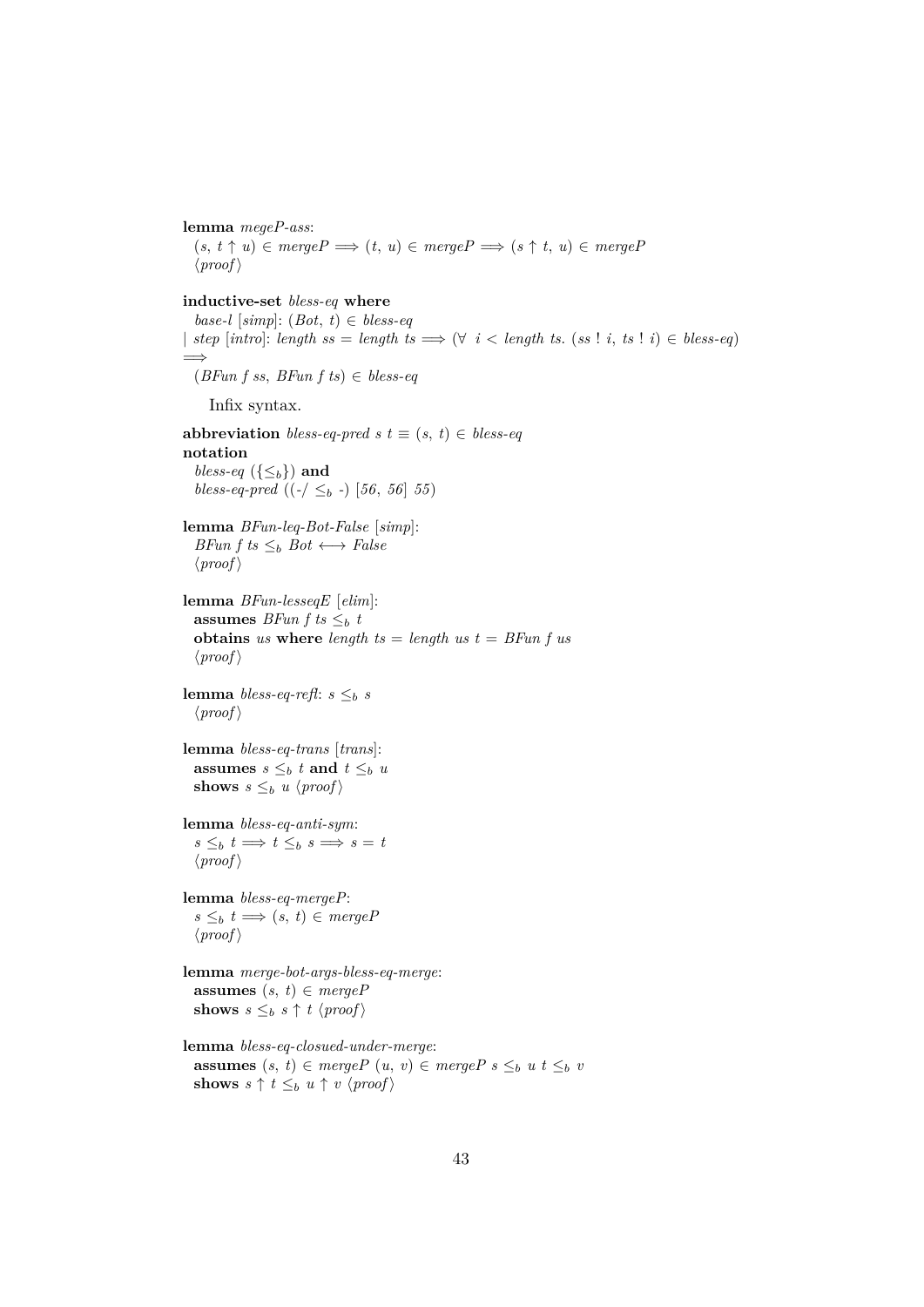```
lemma bless-eq-closued-under-supremum:
  assumes s \leq_b u t \leq_b ushows s \uparrow t \leq_b u \langle proof \ranglelemma linear-term-comb-subst:
  assumes linear-term (Fun f ss)
    and length ss = length ts
    and \bigwedge i. i < length ts \implies ss ! i · \sigma i = ts ! i
  shows \exists \sigma. Fun f ss \cdot \sigma = Fun f ts
  \langle proof \ranglelemma bless-eq-to-instance:
  assumes s^{\perp} \leq_b t^{\perp} and linear-term s
  shows \exists \sigma. s \cdot \sigma = t \ \langle proof \ranglelemma instance-to-bless-eq:
  assumes s \cdot \sigma = tshows s^{\perp} \leq_b t^{\perp} \langle proof \rangleend
theory Saturation
  imports Main
```
### **begin**

# **2.4 Set operation closure for idempotent, associative, and commutative functions**

**lemma** *inv-to-set*: (∀ *i* < *length ss*. *ss* ! *i* ∈ *S*) ←→ *set ss* ⊆ *S*  $\langle proof \rangle$ 

**lemma** *ac-comp-fun-commute*: **assumes**  $\bigwedge$  x y. *f* x y = *f* y x and  $\bigwedge$  x y z. *f* x (*f* y z) = *f* (*f* x y) *z* **shows** *comp-fun-commute f*  $\langle proof \rangle$ 

**lemma** (**in** *comp-fun-commute*) *fold-list-swap*: *fold f xs* (*fold f ys y*) = *fold f ys* (*fold f xs y*)  $\langle proof \rangle$ 

**lemma** (**in** *comp-fun-commute*) *foldr-list-swap*:  $f$ *oldr*  $f$  *xs* (*foldr*  $f$  *ys*  $y$ ) = *foldr*  $f$  *ys* (*foldr*  $f$  *xs*  $y$ )  $\langle proof \rangle$ 

**lemma** (**in** *comp-fun-commute*) *foldr-to-fold*: *foldr f xs* = *fold f xs*  $\langle proof \rangle$ 

**lemma** (**in** *comp-fun-commute*) *fold-commute-f* :  $f(x)$  (*foldr*  $f(x, y) =$  *foldr*  $f(x, y)$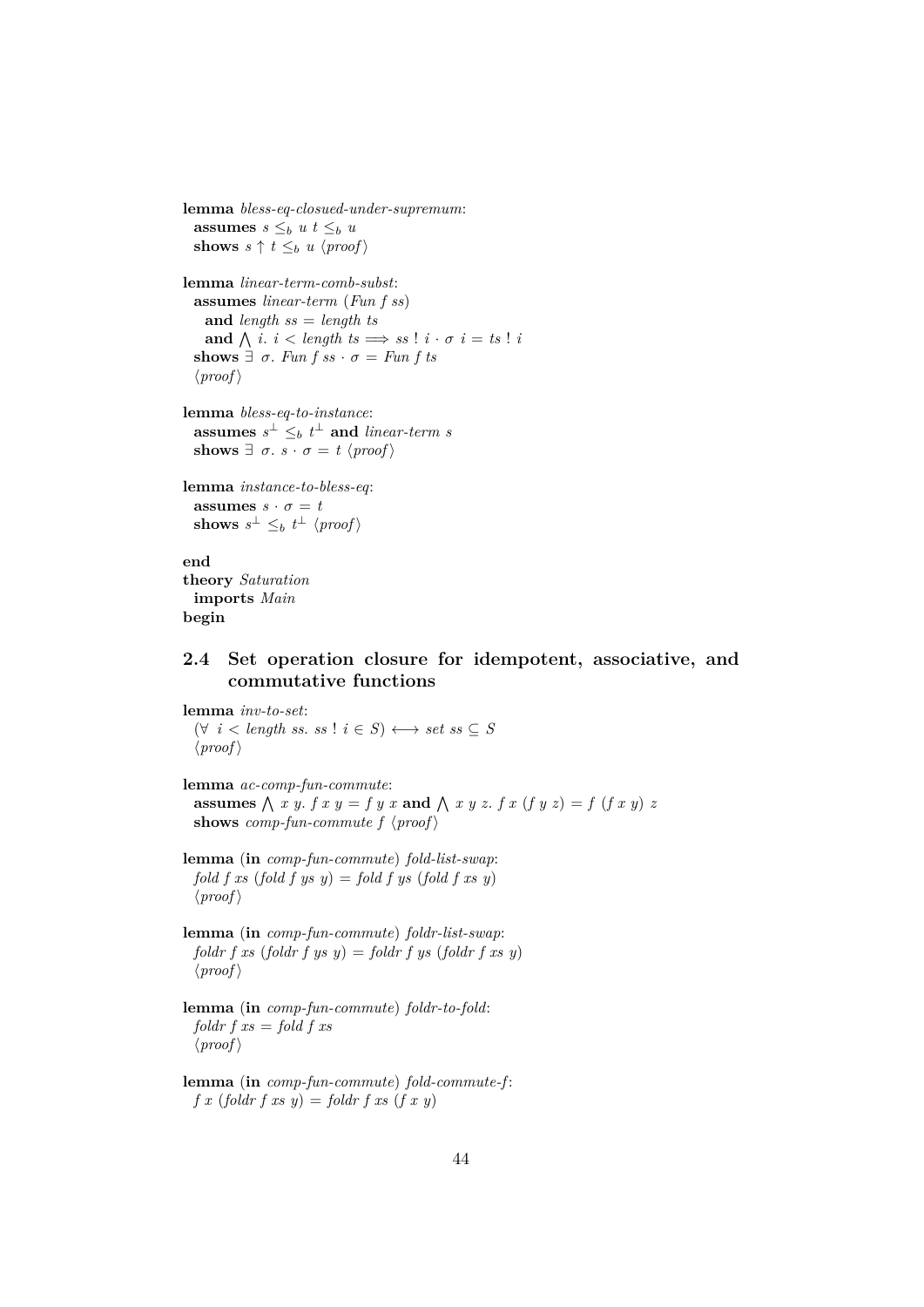### $\langle proof \rangle$

```
lemma closure-sound:
  assumes cl: \bigwedge s t. s \in S \implies t \in S \implies f s t \in Sand com:
V
x y. f x y = f y x and ass:
V
x y z. f x (f y z) = f (f x y) z
   and fin: set ss \subseteq S ss \neq []shows fold f (tl ss) (hd ss) \in S \langle proof \ranglelocale set-closure-oprator =
  fixes f
  assumes com [ac-simps]: \bigwedge x y. f x y = f y xand ass [ac\text{-}simps]: \bigwedge x y z. f x (f y z) = f (f x y) zand idem: \bigwedge x. f x x = xsublocale set-closure-oprator ⊆ comp-fun-idem
  \langle proof \ranglecontext set-closure-oprator
begin
inductive-set closure for S where
  base \ [simp] : s \in S \Longrightarrow s \in closure S| step [intro]: s ∈ closure S \Longrightarrow t ∈ closure S \Longrightarrow f s t ∈ closure Slemma closure-idem [simp]:
  closure (s) = \text{closure } S (is ?LS = ?RS)
\langle proof \ranglelemma fold-dist:
 assumes xs \neq []shows f (fold f (tl xs) (hd xs)) t = \text{fold } f \text{ } xs \text{ } t \text{ } \langle \text{proof} \ranglelemma closure-to-cons-list:
 assumes s ∈ closure S
 shows ∃ ss \neq []. fold f (tl ss) (hd ss) = s ∧ (∀ i < length ss. ss ! i ∈ S) \langleproof\ranglelemma sound-fold:
  assumes set ss \subseteq closure S and ss \neq []
 shows fold f (tl ss) (hd ss) \in closure S \langleproof\ranglelemma closure-empty [simp]: closure {} = {}
  \langle proof \ranglelemma closure-mono:
  S ⊂ T \implies closure S ⊂ closure T
\langle proof \ranglelemma closure-insert:
```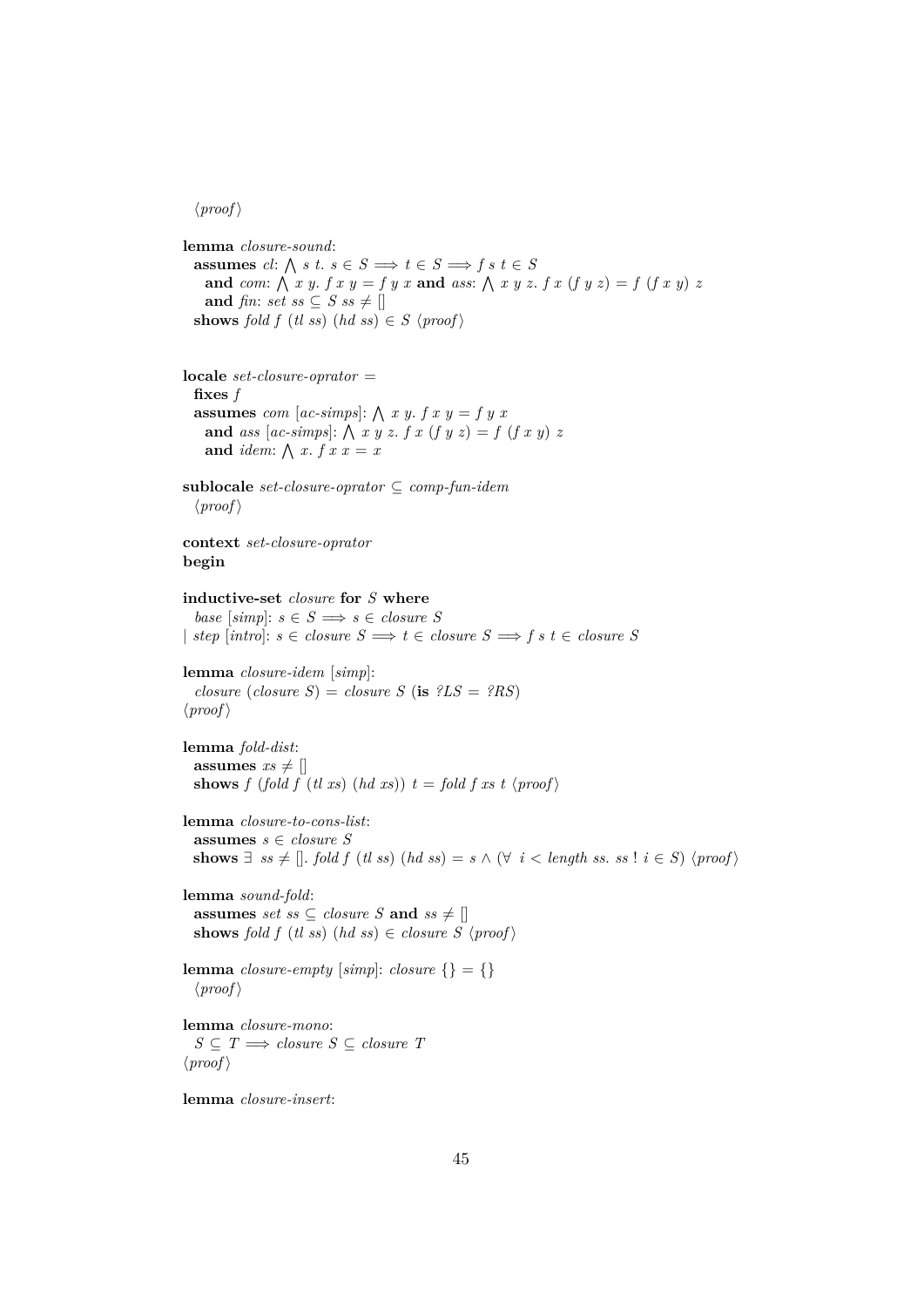$closure (insert x S) = \{x\} \cup closure S \cup \{fx s \mid s. s \in closure S\}$  $\langle proof \rangle$ 

**lemma** *finite-S-finite-closure* [*intro*]: *finite*  $S \implies$  *finite* (*closure S*)  $\langle proof \rangle$ 

## **end**

**locale** *semilattice-closure-operator* = *cl: set-closure-oprator f* **for**  $f$  ::  $'a \Rightarrow 'a \Rightarrow 'a +$ **fixes** *less-eq e* **assumes** *neut-fun* [ $simpl$ ;  $\wedge$  *x*.  $f e x = x$ and *neut-less* [simp]:  $\bigwedge x$ . *less-eq e x* and *sup-l*:  $\bigwedge x \ y$ . *less-eq x (f x y)* and  $sup-r$ :  $\bigwedge x y$ . *less-eq y*  $(f x y)$ **and** *upper-bound*:  $\bigwedge x, y, z$ . *less-eq*  $x, z \implies$  *less-eq*  $y, z \implies$  *less-eq*  $(f, x, y) \neq f$ and *trans*:  $\bigwedge x y z$ . *less-eq x y*  $\implies$  *less-eq y z*  $\implies$  *less-eq x z* and *anti-sym*:  $\bigwedge x y$ . *less-eq x y*  $\implies$  *less-eq y x*  $\implies x = y$ **begin**

**lemma** *unique-neut-elem* [*simp*]:  $f x y = e \longleftrightarrow x = e \land y = e$  $\langle proof \rangle$ 

**abbreviation** *closure*  $S \equiv cl$ *, closure*  $S$ 

```
lemma closure-to-cons-listE:
  assumes s ∈ closure S
  obtains ss where ss \neq \lceil \frac{1}{2} \rceil fold f ss e = s set ss \subseteq S\langle proof \rangle
```
**lemma** *sound-fold*: **assumes** *set ss*  $\subseteq$  *closure*  $S$  *ss*  $\neq$   $\parallel$ **shows** *fold f ss*  $e \in closure S$  $\langle proof \rangle$ 

**abbreviation** *supremum*  $S \equiv Finite\text{-}Set\text{-}fold$   $f \in S$ **definition** *smaller-subset*  $x S \equiv \{y. \text{ } less\text{-}eq \text{ } y \text{ } x \land y \in S\}$ 

```
lemma smaller-subset-empty [simp]:
 smaller-subset x \} = {}
  \langle proof \rangle
```
**lemma** *finite-smaller-subset* [*simp*, *intro*]:  $finite S \implies finite (smaller-subset x S)$  $\langle proof \rangle$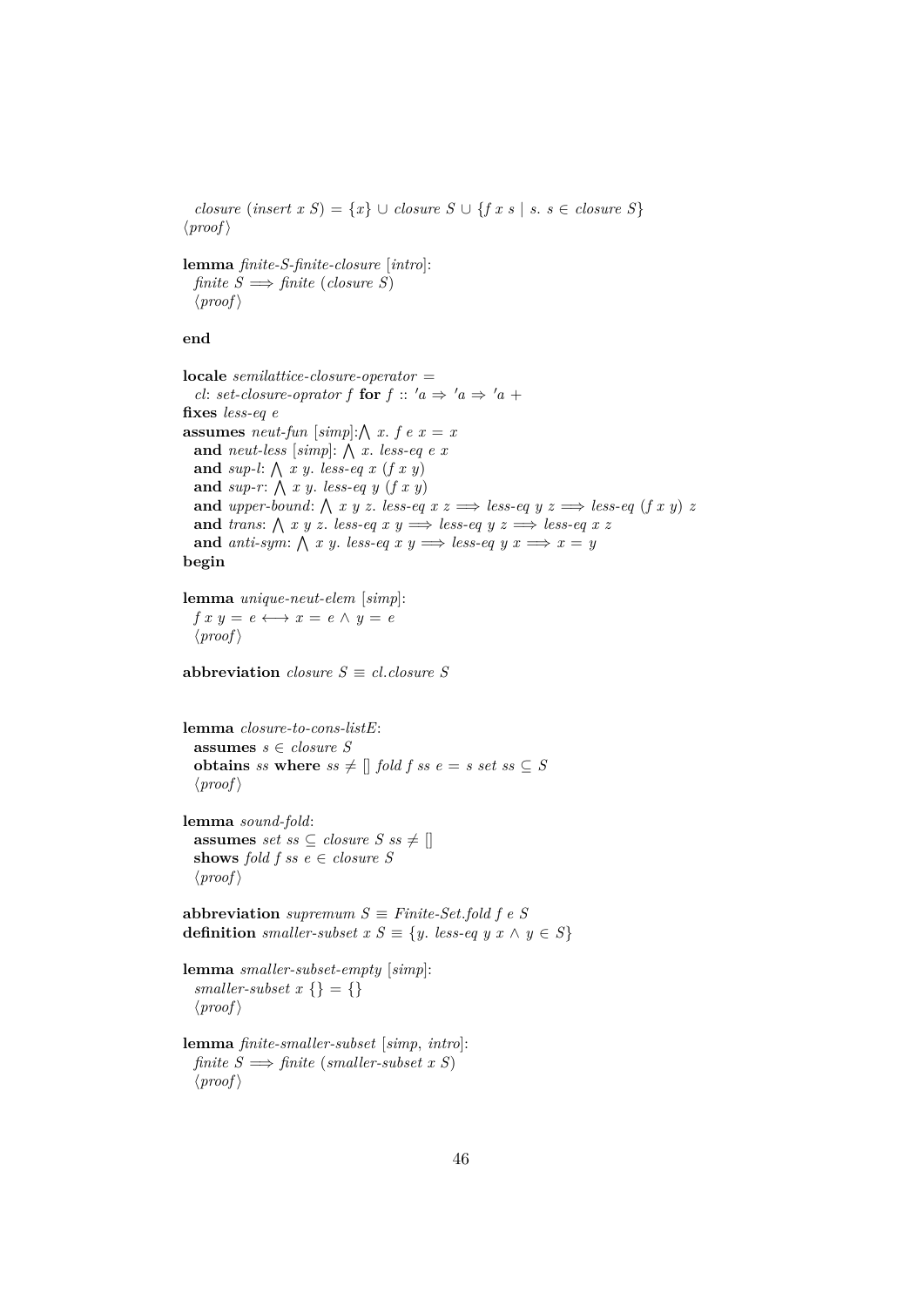```
lemma smaller-subset-mono:
 smaller-subset x S \subseteq S\langle proof \ranglelemma sound-set-fold:
 assumes set ss \subseteq closure S and ss \neq []
 shows supremum (set ss) \in closure S
  \langle proof \ranglelemma supremum-neutral [simp]:
 assumes finite S and supremum S = eshows S \subseteq \{e\} \langle proof \ranglelemma supremum-in-closure:
 assumes finite S and R \subseteq closure S and R \neq \{\}shows supremum R \in closure S\langle proof \ranglelemma supremum-sound:
 assumes finite S
  shows \bigwedge t. t \in S \implies less\text{-}eq\ t (supremum S)
 \langle proof \ranglelemma supremum-sound-list:
 ∀ i < length ss. less-eq (ss ! i) (fold f ss e)
 \langle proof \ranglelemma smaller-subset-insert [simp]:
  less-eq y x \implies smaller-subset x (insert y S) = insert y (smaller-subset x S)
 \neg less-eq y x \implies smaller-subset x (insert y S) = smaller-subset x S
  \langle proof \ranglelemma supremum-smaller-subset:
 assumes finite S
 shows less-eq (supremum (smaller-subset x S)) x \langle proof \ranglelemma pre-subset-eq-pos-subset [simp]:
  shows smaller-subset x (closure S) = closure (smaller-subset x S) (is ?LS =
?RS)
\langle proof \ranglelemma supremum-in-smaller-closure:
 assumes finite S
 shows supremum (smaller-subset x S) \in \{e\} \cup (closure S)
```
**lemma** *supremum-subset-less-eq*:

 $\langle proof \rangle$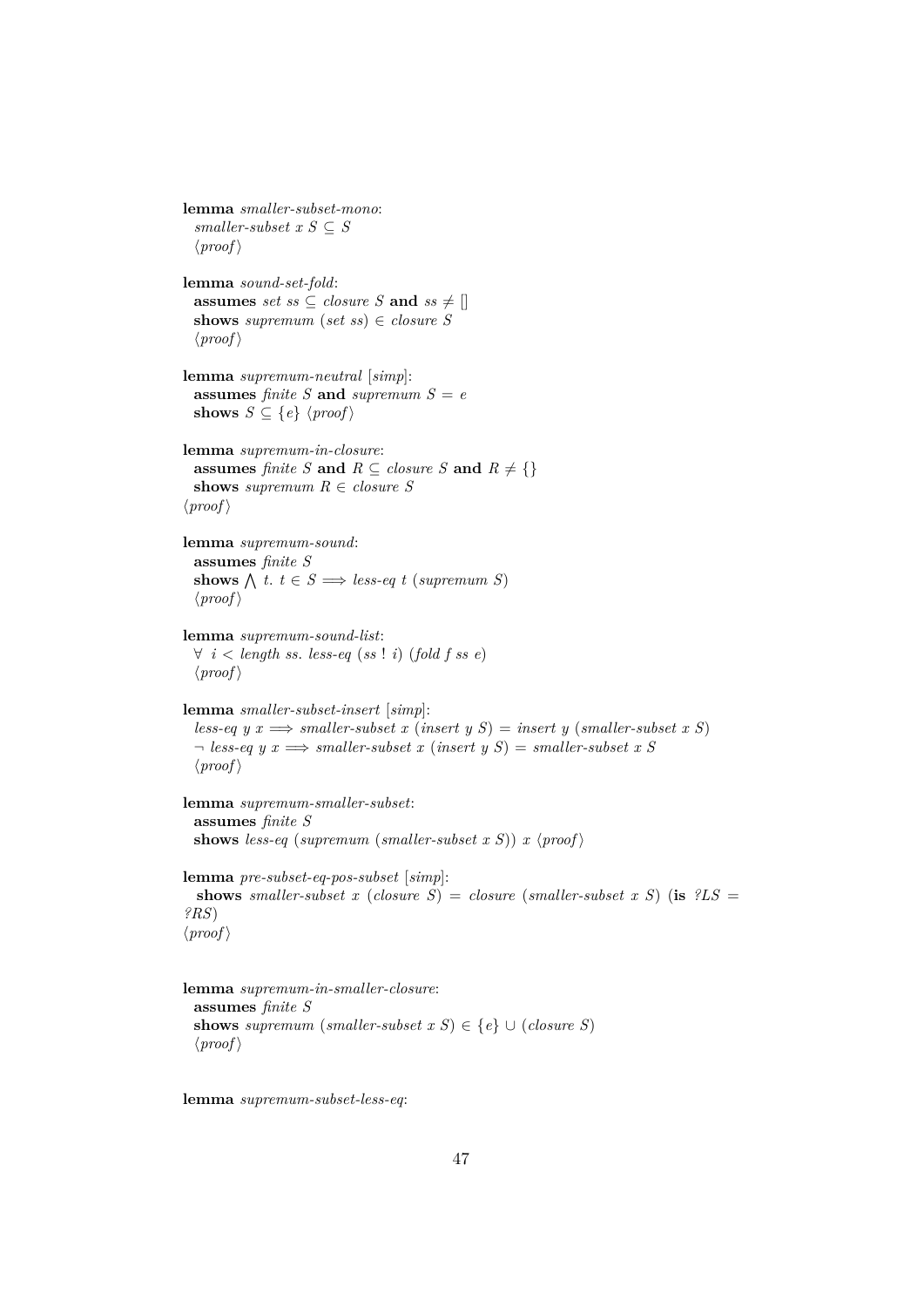**assumes** *finite S* **and**  $R \subseteq S$ shows less-eq (supremum R) (supremum S)  $\langle proof \rangle$ 

**lemma** *supremum-smaller-closure* [*simp*]: **assumes** *finite S* **shows** *supremum* (*smaller-subset x* (*closure S*)) = *supremum* (*smaller-subset x S*)  $\langle proof \rangle$ 

**end**

**fun** *lift-f-total* **where** *lift-f-total P f None -* = *None*  $lift-f-total\ P\ f - None = None$ | *lift-f-total P f* (*Some s*) (*Some t*) = (*if P s t then Some* (*f s t*) *else None*)

**fun** *lift-less-eq-total* **where**

*lift-less-eq-total f - None* = *True* | *lift-less-eq-total f None -* = *False* | *lift-less-eq-total f* (*Some s*) (*Some t*) = (*f s t*)

**locale** *set-closure-partial-oprator* = **fixes** *P f* **assumes** *refl*:  $\bigwedge x$ . *P x x* and *sym*:  $\bigwedge x y$ . *P*  $x y \Longrightarrow P y x$ and *dist*:  $\bigwedge x y z$ . *P*  $y z \implies P x (f y z) \implies P x y$ and  $assP: \bigwedge x \ y \ z. \ P \ x \ (f \ y \ z) \Longrightarrow P \ y \ z \Longrightarrow P \ (f \ x \ y) \ z$ and *com* [ac-simps]:  $\bigwedge x \ y$ . *P*  $x \ y \Longrightarrow f \ x \ y = f \ y \ x$ **and** *ass* [ac-simps]:  $\bigwedge x \ y \ z$ .  $P \ x \ y \Longrightarrow P \ y \ z \Longrightarrow f \ x \ (f \ y \ z) = f \ (f \ x \ y) \ z$ and *idem*:  $\bigwedge x$ .  $f x x = x$ **begin**

**lemma** *lift-f-total-com*:  $lift-f-total P f x y = lift-f-total P f y x$  $\langle proof \rangle$ 

**lemma** *lift-f-total-ass*: *lift-f-total P f x (lift-f-total P f y z)* = *lift-f-total P f (lift-f-total P f x y) z*  $\langle proof \rangle$ 

**lemma** *lift-f-total-idem*: *lift-f-total P f x x = x*  $\langle proof \rangle$ 

**lemma** *lift-f-totalE*[*elim*]: **assumes** *lift-f-total P f s u* = *Some t* **obtains**  $v \t w$  **where**  $s = Some \t v \t u = Some \t w$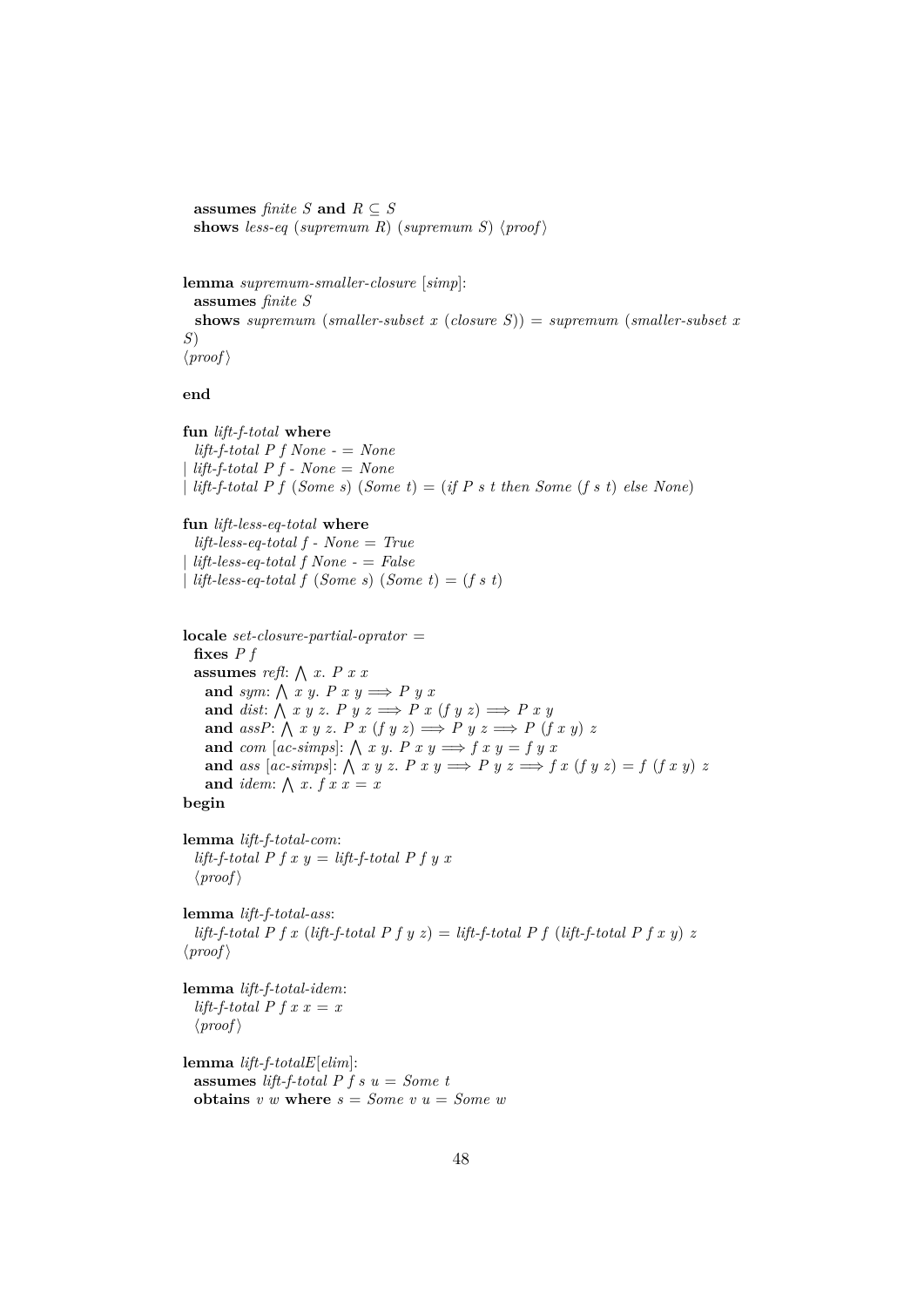$\langle proof \rangle$ 

```
lemma lift-set-closure-oprator:
  set-closure-oprator (lift-f-total P f)
  \langle proof \rangle
```
## **end**

```
sublocale set-closure-partial-oprator ⊆ lift-fun: set-closure-oprator lift-f-total P f
  \langle proof \rangle
```
**context** *set-closure-partial-oprator* **begin**

**abbreviation** *lift-closure*  $S \equiv$  *lift-fun.closure* (*Some ' S*)

```
inductive-set pred-closure for S where
  base [simp]: s \in S \implies s \in pred-closure S| step [int]: s \in pred-closure S \implies t \in pred-closure S \implies P s t \implies f s t \inpred-closure S
lemma pred-closure-to-some-lift-closure:
  assumes s ∈ pred-closure S
 shows Some s \in \textit{lift-closure} S \langle \textit{proof} \ranglelemma some-lift-closure-pred-closure:
  fixes t defines s \equiv Some \ tassumes Some t ∈ lift-closure S
 shows t \in pred-closure S \ (proof)lemma pred-closure-lift-closure:
  pred-closure S = the ' (lift-closure S - \{None\}) (is ?LS = ?RS)
\langle proof \ranglelemma finite-S-finite-closure [simp, intro]:
 finite S \implies \text{finite} (pred-closure S)
  \langle proof \ranglelemma closure-mono:
  assumes S \subseteq Tshows pred\text{-}closure S \subseteq pred\text{-}closure T\langle proof \ranglelemma pred-closure-empty [simp]:
  pred\text{-}closure \{\} = \{\}\langle proof \rangleend
locale semilattice-closure-partial-operator =
```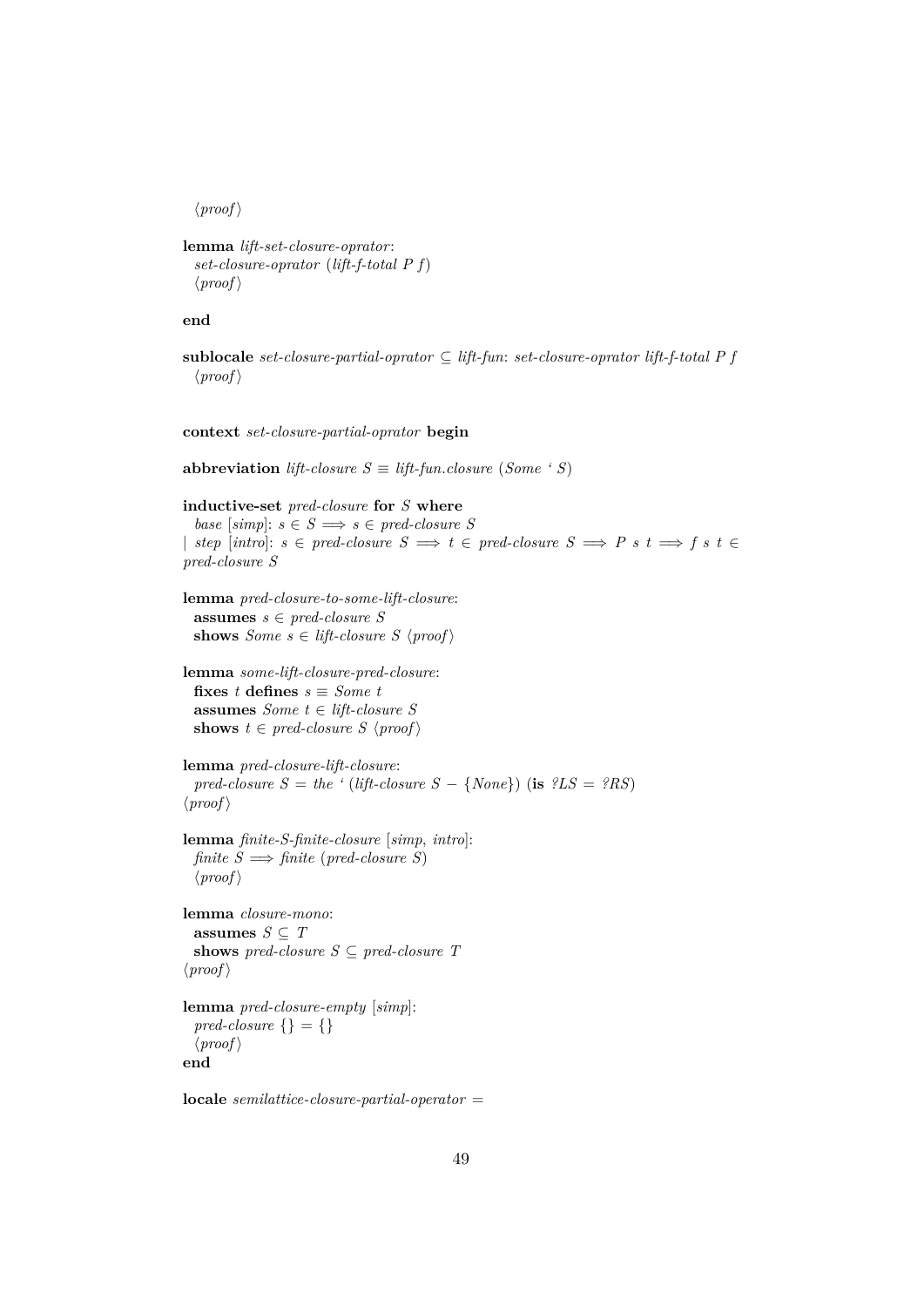*cl: set-closure-partial-oprator P f* **for** *P* **and**  $f$  ::  $'a \Rightarrow 'a \Rightarrow 'a +$ **fixes** *less-eq e* **assumes** *neut-elm* : $\bigwedge x$ . *f e x = x* and *neut-pred*:  $\bigwedge x$ . *P e x* and *neut-less*:  $\bigwedge x$ . *less-eq e x* and *pred-less:*  $\bigwedge x \ y \ z$ . *less-eq x y*  $\implies$  *less-eq z y*  $\implies$  *P x z* and *sup-l*:  $\bigwedge x y$ . *P x y*  $\implies$  *less-eq x (f x y)* and *sup-r*:  $\bigwedge x y$ . *P x y*  $\implies$  *less-eq y* (*f x y*) **and** *upper-bound*:  $\bigwedge x, y, z$ . *less-eq*  $x, z \implies$  *less-eq*  $y, z \implies$  *less-eq*  $(f, x, y) \neq f$ and *trans*:  $\bigwedge x y z$ . *less-eq x y*  $\implies$  *less-eq y z*  $\implies$  *less-eq x z* and *anti-sym*:  $\bigwedge x$  *y*. *less-eq x y*  $\implies$  *less-eq y x*  $\implies$  *x* = *y* **begin abbreviation** *lifted-less-eq*  $\equiv$  *lift-less-eq-total less-eq* **abbreviation** *lifted-fun* ≡ *lift-f-total P f* **lemma** *lift-less-eq-None* [*simp*]: *lifted-less-eq None*  $y \leftrightarrow y = None$  $\langle proof \rangle$ **lemma** *lift-less-eq-neut-elm* [*simp*]: *lifted-fun* (*Some e*)  $s = s$  $\langle proof \rangle$ **lemma** *lift-less-eq-neut-less* [*simp*]:  $lifted-less-eq$  (*Some e*)  $s \leftrightarrow True$  $\langle proof \rangle$ **lemma** *lift-less-eq-sup-l* [*simp*]:  $lifted-less-eq x (lifted-fun x y) \longleftrightarrow True$  $\langle proof \rangle$ **lemma** *lift-less-eq-sup-r* [*simp*]:  $lifted-less-eq y (lifted-fun x y) \longleftrightarrow True$  $\langle proof \rangle$ **lemma** *lifted-less-eq-trans* [*trans*]: *lifted-less-eq x y*  $\implies$  *lifted-less-eq y z*  $\implies$  *lifted-less-eq x z*  $\langle proof \rangle$ **lemma** *lifted-less-eq-anti-sym* [*trans*]:  $lifted-less-eq \ x \ y \Longrightarrow lifted-less-eq \ y \ x \Longrightarrow x = y$  $\langle proof \rangle$ **lemma** *lifted-less-eq-upper*: *lifted-less-eq x z*  $\implies$  *lifted-less-eq y z*  $\implies$  *lifted-less-eq (lifted-fun x y) z*  $\langle proof \rangle$ 

**lemma** *semilattice-closure-operator-axioms*: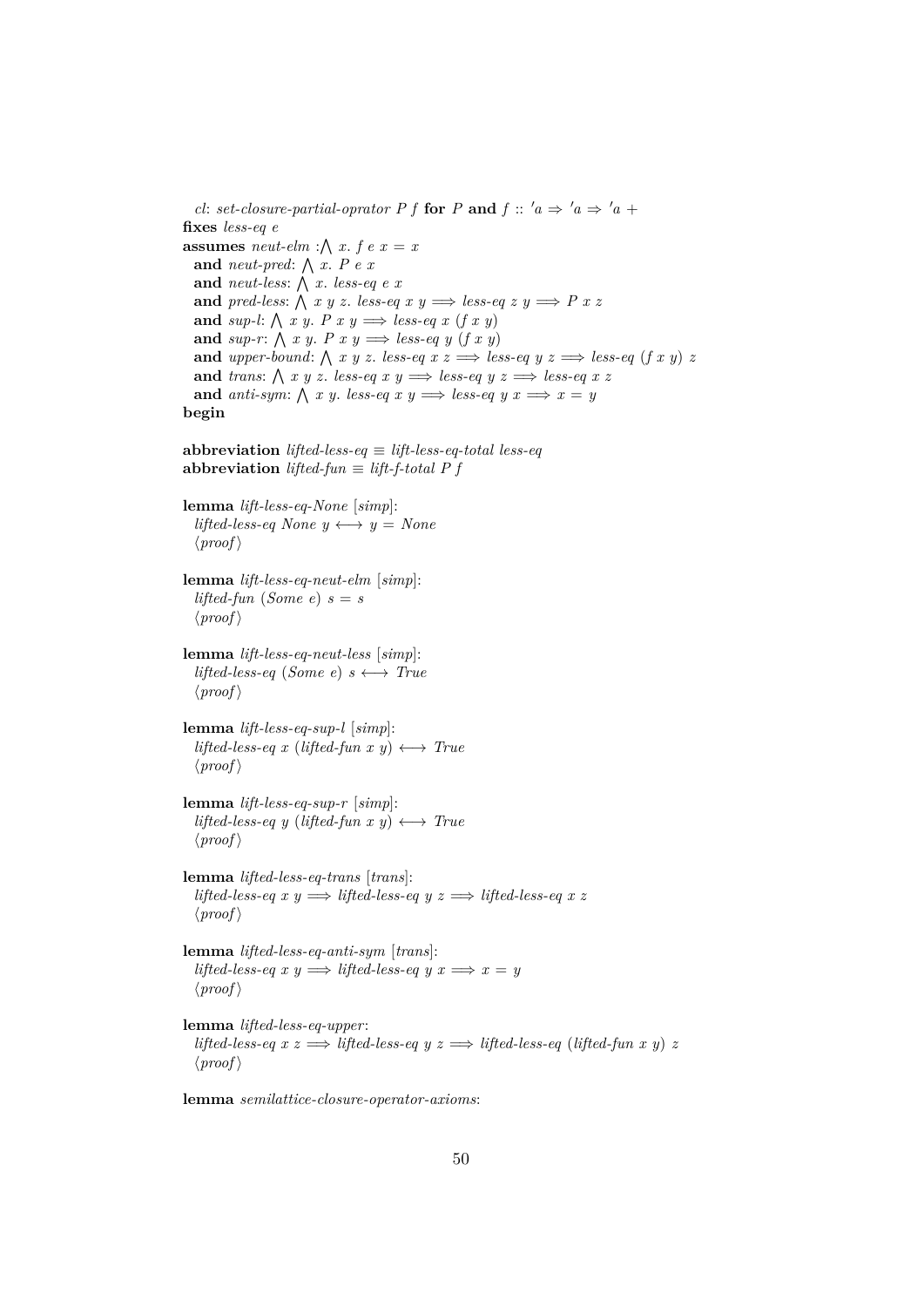*semilattice-closure-operator-axioms* (*lift-f-total P f*) (*lift-less-eq-total less-eq*) (*Some e*)  $\langle proof \rangle$ 

**end**

**sublocale** *semilattice-closure-partial-operator* ⊆ *lift-ord*: *semilattice-closure-operator lift-f-total P f lift-less-eq-total less-eq Some e*  $\langle proof \rangle$ 

**context** *semilattice-closure-partial-operator* **begin**

**abbreviation** *supremum* ≡ *lift-ord*.*supremum* **abbreviation** *smaller-subset* ≡ *lift-ord*.*smaller-subset*

**lemma** *supremum-impl*: **assumes** *supremum* (*set* (*map Some ss*)) = *Some t* **shows** *foldr f ss*  $e = t \ \langle proof \rangle$ 

```
lemma supremum-smaller-exists-unique:
 assumes finite S
 shows \exists ! \ p. \ supremum \ (small{smaller-subset (Some t) (Some ' S)}) = Some p \ (proof)
```
**lemma** *supremum-neut-or-in-closure*:

**assumes** *finite S* **shows** *the* (*supremum* (*smaller-subset* (*Some t*) (*Some* '*S*)))  $\in \{e\} \cup cl.\text{pred-closure}$ *S*  $\langle proof \rangle$ 

**end**

**fun** *closure-impl* **where** *closure-impl f*  $\parallel$  =  $\parallel$ | *closure-impl f*  $(x \# S) = (let \ cS = closure-impl \ fS \ in \ remdups \ (x \# \ cS \ @ \ map$ (*f x*) *cS*))

**lemma** (**in** *set-closure-oprator*) *closure-impl* [*simp*]: *set* (*closure-impl f S*) = *closure* (*set S*)  $\langle proof \rangle$ 

**lemma** (**in** *set-closure-partial-oprator*) *closure-impl* [*simp*]: *set* (*map the* (*removeAll None* (*closure-impl* (*lift-f-total P f*) (*map Some S*)))) = *pred-closure* (*set S*)  $\langle proof \rangle$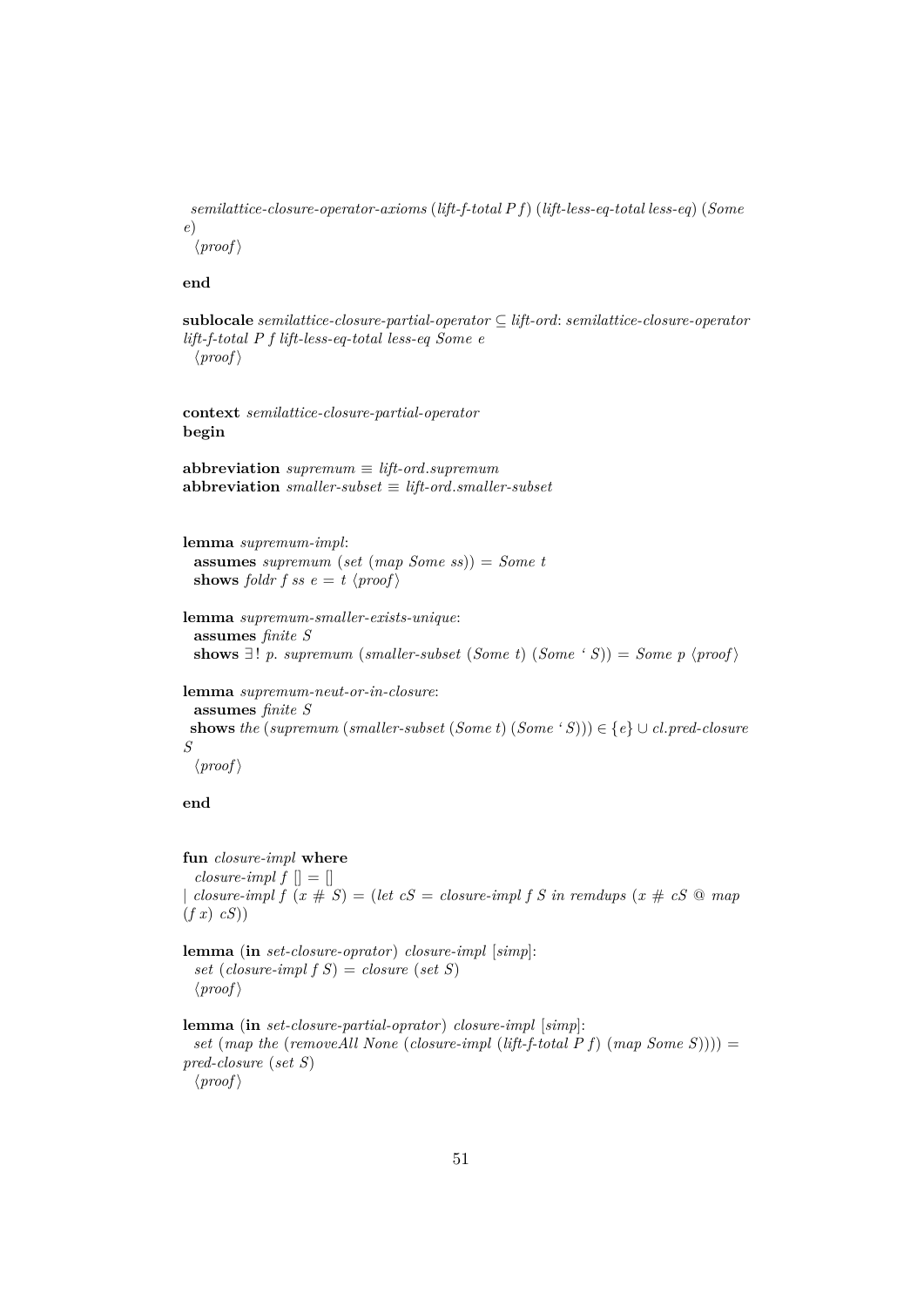# **3 Rewriting**

**end**

```
theory Rewriting
 imports Regular-Tree-Relations.Term-Context
   Regular-Tree-Relations.Ground-Terms
   Utils
begin
```
### **3.1 Type definitions and rewrite relation definitions**

**type-synonym**  $'f sig = (f \times nat) set$ **type-synonym**  $(f, 'v)$  *rule* =  $(f, 'v)$  *term*  $\times$   $(f, 'v)$  *term* **type-synonym**  $(f, 'v)$  *trs* =  $(f, 'v)$  *rule set* 

**definition** *sig-step*  $\mathcal{F} \mathcal{R} = \{(s, t)$ . *funas-term s*  $\subseteq \mathcal{F} \wedge$  *funas-term*  $t \subseteq \mathcal{F} \wedge (s, t)$  $\in \mathcal{R}$ 

**inductive-set**  $rstep :: - \Rightarrow (f, 'v) \text{ term rel for } R :: (f, 'v) \text{ trs}$ **where**

*rstep*:  $\bigwedge C \sigma \, l \, r \colon (l, r) \in R \implies s = C \langle l \cdot \sigma \rangle \implies t = C \langle r \cdot \sigma \rangle \implies (s, t) \in$ *rstep R*

**definition** *rstep-r-p-s* :: (<sup>0</sup> *f* , 0 *v*) *trs* ⇒ ( 0 *f* , 0 *v*) *rule* ⇒ *pos* ⇒ ( 0 *f* , 0 *v*) *subst* ⇒ ( 0 *f* , 0 *v*) *trs* **where**

*rstep-r-p-s R r p*  $\sigma = \{(s, t)$ .  $p \in poss s \land p \in poss t \land r \in R \land \text{ctxt-at-pos } s \text{ } p$ = *ctxt-at-pos t p* ∧

 $s[p \leftarrow (fst \ r \cdot \sigma)] = s \land t[p \leftarrow (snd \ r \cdot \sigma)] = t\}$ 

Rewriting steps below the root position.

**definition**  $\textit{nrrstep}$  :: (*f*, 'v)  $\textit{trs}$   $\Rightarrow$  (*f*, 'v)  $\textit{trs}$  where*nrrstep*  $R = \{(s,t)$ . ∃ *r i ps* σ.  $(s,t)$  ∈ *rstep-r-p-s*  $R$  *r*  $(i#ps)$  σ}

Rewriting step at the root position.

**definition**  $rrstep :: ('f, 'v) trs \Rightarrow ('f, 'v) trs$  where *rrstep*  $R = \{(s,t)$ .  $\exists r \sigma \in (s,t) \in \text{rstep-r-p-s } R \ r \mid \sigma \}$ 

the parallel rewrite relation

**inductive-set** par-rstep ::  $(f, 'v)$ trs  $\Rightarrow$   $(f, 'v)$ trs for  $R$  ::  $(f, 'v)$ trs **where** *root-step*[*intro*]:  $(s,t) \in R \implies (s \cdot \sigma, t \cdot \sigma) \in par\text{-}rstep R$ |  $par\text{-}step\text{-}fun[\text{intro}]: [\bigwedge_i i_i < \text{length }ts \Longrightarrow (ss \mid i, ts \mid i) \in par\text{-}rstep \space R] \Longrightarrow$ *length ss* = *length ts*  $\implies$  (*Fun f ss, Fun f ts*)  $\in$  *par-rstep R* | *par-step-var*[*intro*]: (*Var x*, *Var x*) ∈ *par-rstep R*

### **3.2 Ground variants connecting to FORT**

**definition**  $grrstep :: ('f, 'v) trs \Rightarrow 'f \text{ gterm rel where}$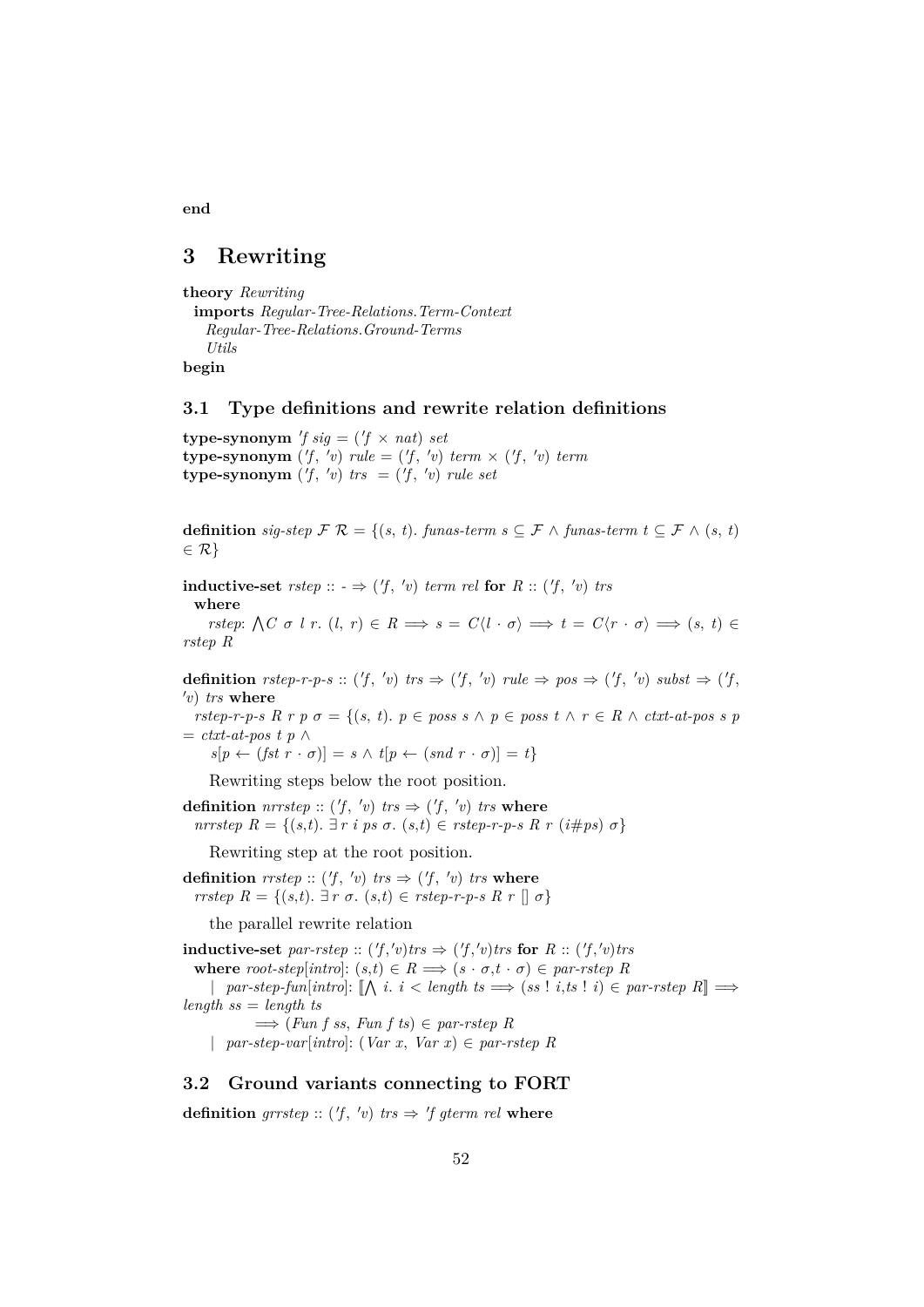$grrstep \mathcal{R} = inv-image (rrstep \mathcal{R}) term-of-germ$ 

**definition** gnrrstep ::  $(f, 'v)$  trs  $\Rightarrow 'f$  gterm rel where  $qnrrstep \mathcal{R} = inv-image (nrrstep \mathcal{R}) term-of-qterm$ 

**definition** grstep ::  $(f, 'v)$  trs  $\Rightarrow 'f$  gterm rel where  $q$ *rstep*  $\mathcal{R} = inv\text{-}image$  (*rstep*  $\mathcal{R}$ ) *term-of-gterm* 

**definition** gpar-rstep ::  $(f, 'v)$  trs  $\Rightarrow 'f$  gterm rel where  $gpar\text{-}rstep \mathcal{R} = inv\text{-}image (par\text{-}rstep \mathcal{R}) term\text{-}of\text{-}gterm$ 

An alternative induction scheme that treats the rule-case, the substitioncase, and the context-case separately.

**lemma** *rstep-induct* [*consumes 1*, *case-names rule subst ctxt*]: **assumes**  $(s, t) \in \text{rstep } R$ and *rule*:  $\bigwedge l$  *r*.  $(l, r) \in R \Longrightarrow P l r$ **and** *subst*:  $\bigwedge s$  *t*  $\sigma$ . *P s t*  $\implies$  *P*  $(s \cdot \sigma)$   $(t \cdot \sigma)$ and *ctxt*:  $\bigwedge s \; t \; C. \; P \; s \; t \Longrightarrow P \; (C \langle s \rangle) \; (C \langle t \rangle)$ **shows** *P s t*  $\langle proof \rangle$ 

**lemmas** *rstepI* = *rstep*.*intros* [*intro*]

**lemmas** *rstepE* = *rstep*.*cases* [*elim*]

**lemma** *rstep-ctxt* [*intro*]: (*s*, *t*) ∈ *rstep*  $R \implies (C\langle s \rangle, C\langle t \rangle) \in \text{rstep } R$  $\langle proof \rangle$ 

**lemma** *rstep-rule* [ $intro$ ]: ( $l, r$ )  $\in R \implies (l, r) \in r$ *step* R  $\langle proof \rangle$ 

**lemma** *rstep-subst* [*intro*]:  $(s, t) \in$  *rstep*  $R \implies (s \cdot \sigma, t \cdot \sigma) \in$  *rstep*  $R$  $\langle proof \rangle$ 

lemma *nrrstep-def*': *nrrstep*  $R = \{(s, t) \in \mathbb{R} \mid r \subset \sigma, (l, r) \in R \land C \neq \Box \land s = C\langle l \cdot \sigma \rangle \land t = C\langle r \cdot \sigma \rangle\}$  $(i\mathbf{s}$   $?Ls = ?Rs$  $\langle proof \rangle$ 

**lemma** *rrstep-def': rrstep*  $R = \{(s, t) \in \mathbb{R} \mid r \in \mathbb{R} \mid s \in \mathbb{R} \mid s \in \mathbb{R} \}$  $\langle proof \rangle$ 

**lemma** *rstep-imp-C-s-r*: **assumes**  $(s,t) \in \text{rstep } R$ **shows**  $\exists C \sigma \in l \in r$ .  $(l,r) \in R \land s = C\langle l \cdot \sigma \rangle \land t = C\langle r \cdot \sigma \rangle \langle \text{proof} \rangle$ 

**lemma** *rhs-wf* :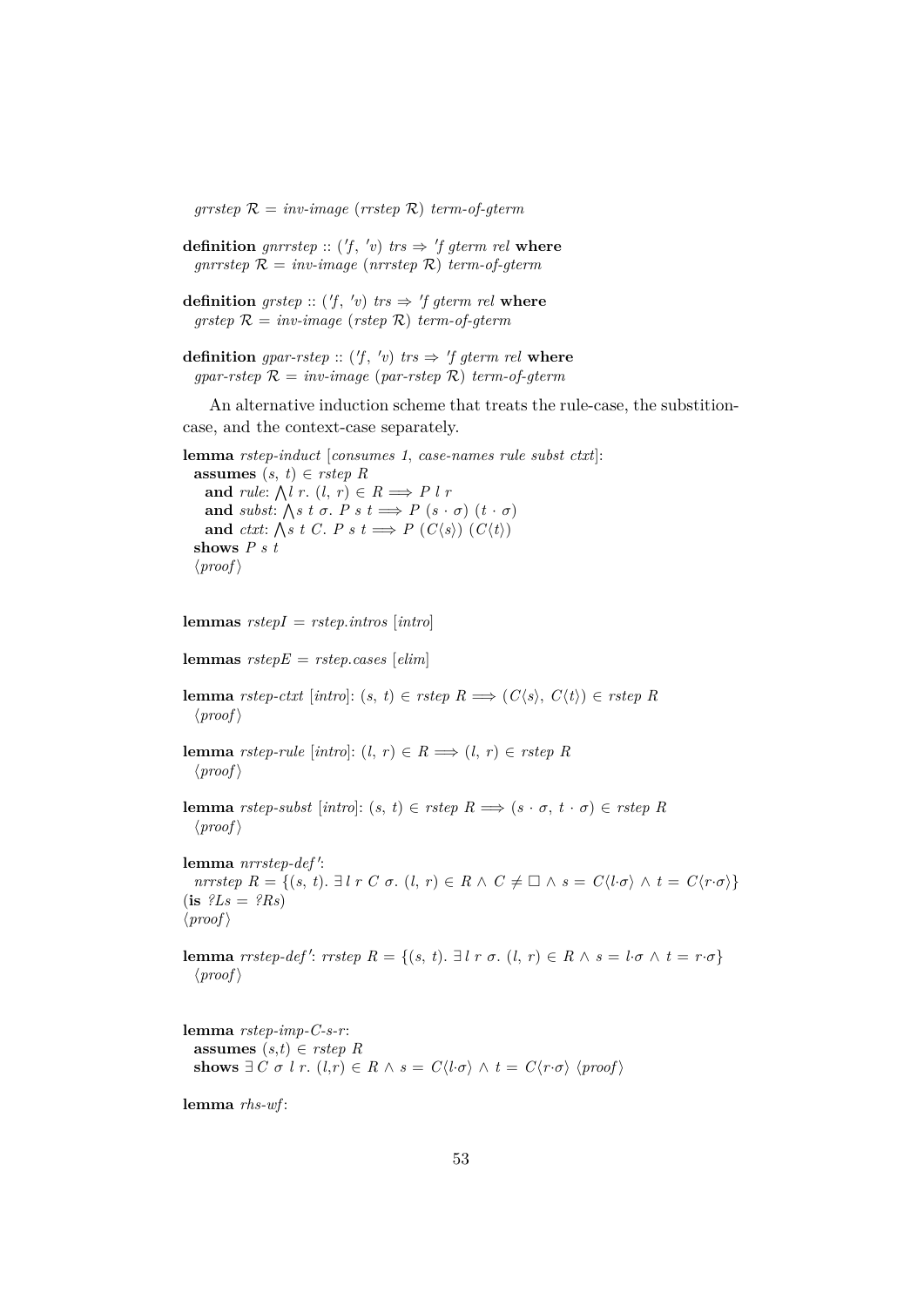**assumes**  $R: (l, r) \in R$  **and**  $\text{funas-trs } R \subseteq F$ **shows** *funas-term*  $r \subseteq F$  $\langle proof \rangle$ 

**abbreviation** *linear-sys*  $\mathcal{R}$  ≡ (∀ (*l*, *r*) ∈  $\mathcal{R}$ *. linear-term l* ∧ *linear-term r*) **abbreviation** *const-subt*  $c \equiv \lambda x$ . *Fun c* []

**end**

# **4 Primitive constructions**

```
theory LV-to-GTT
 imports Regular-Tree-Relations.Pair-Automaton
   Bot-Terms
   Rewriting
begin
```
# **4.1 Recognizing subterms of linear terms**

**abbreviation** *ffunas-terms* **where**  $f\!f\!unas-terms \ R \equiv \bigcup \bigcup \left( f\!f\!unas-term \ \big| \{ R \} \right)$ 

**definition** *states*  $R \equiv \{t^{\perp} \mid s \ t. \ s \in R \land s \geq t\}$ 

```
lemma states-conv:
  states R = term-to-bot-term \left(\bigcup s \in R. subterms s)
  \langle proof \rangle
```
**lemma** *finite-states*: **assumes** *finite R* **shows** *finite* (*states R*)  $\langle proof \rangle$ 

**lemma** *root-bot-diff* :  $root-bot$  ' $(R - {Bot}) = (root-bot \cdot R) - {None}$  $\langle proof \rangle$ 

**lemma** *root-bot-states-root-subterms*:  $the$  ' $(root-bot$  ' $(states R - {Bot})$ ) = *the* ' $(root ' (\bigcup s \in R.$  *subterms s*) − {*None*})  $\langle proof \rangle$ 

**context includes** *fset*.*lifting* **begin**

**lift-definition** *fstates* :: ('*f*, 'v) *term fset*  $\Rightarrow$  '*f bot-term fset* **is** *states*  $\langle proof \rangle$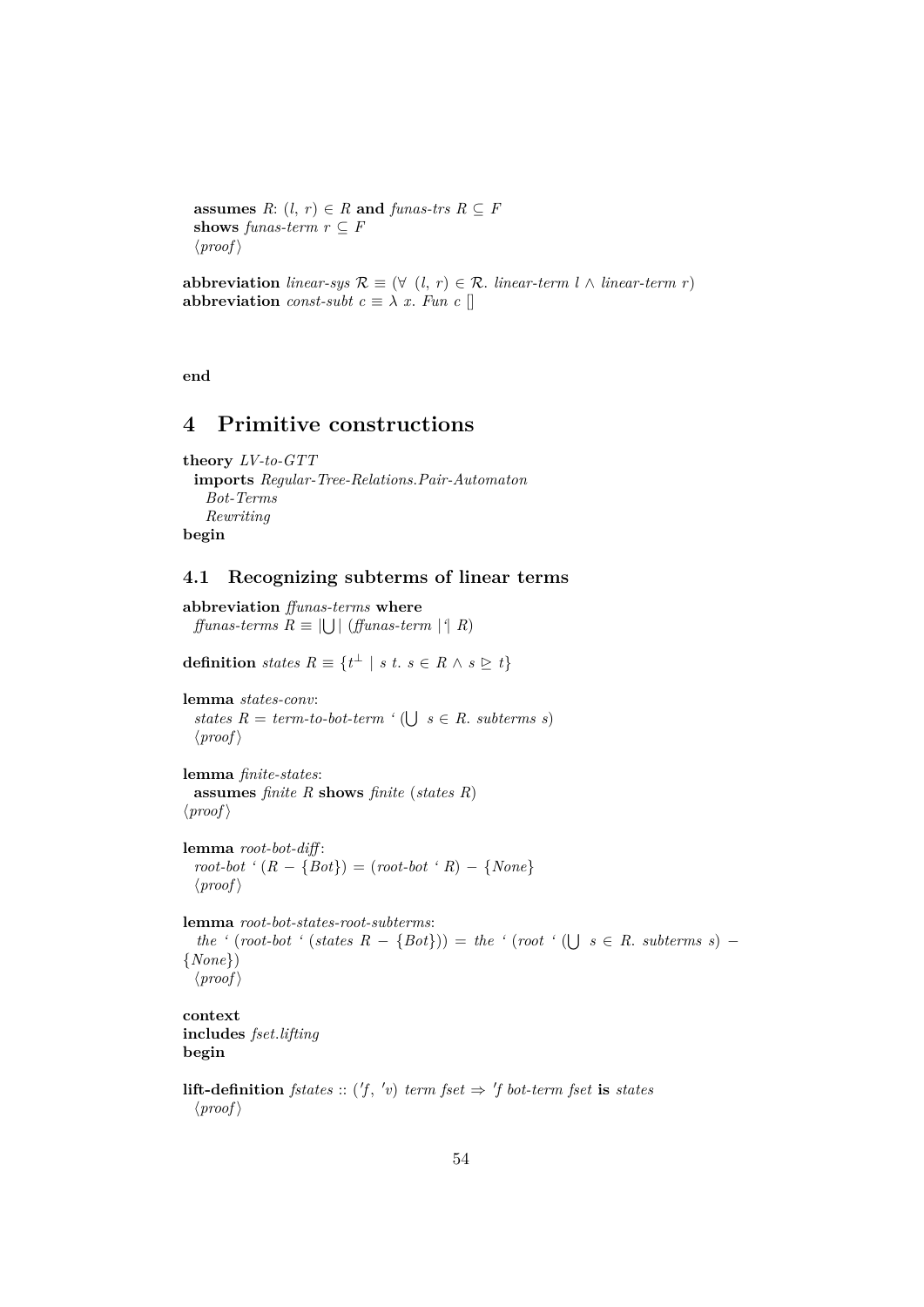**lift-definition** *fsubterms* ::  $(f, 'v)$  *term*  $\Rightarrow$   $(f, 'v)$  *term fset* **is** *subterms*  $\langle proof \rangle$ 

**lemmas** *fsubterms* [*code*] = *subterms*.*simps*[*Transfer*.*transferred*]

**lift-definition** *ffunas-trs* :: (('f, 'v) *term*  $\times$  ('f, 'v) *term*) *fset*  $\Rightarrow$  ('f  $\times$  *nat*) *fset* **is** *funas-trs*  $\langle proof \rangle$ 

lemma *fstates-def*': *t*  $\in$  *fstates*  $R \leftrightarrow \exists s \text{ } u \text{.} s \in \exists R \land s \geq u \land u^{\perp} = t$  $\langle proof \rangle$ 

**lemma** *fstates-fmemberE* [*elim*!]: **assumes** *t* |∈| *fstates R* **obtains** *s u* **where**  $s \in \infty$   $R \wedge s \geq u \wedge u^{\perp} = t$  $\langle proof \rangle$ 

**lemma** *fstates-fmemberI* [*intro*]:  $s \in R \implies s \subseteq u \implies u^{\perp} \in f$ *states R*  $\langle proof \rangle$ 

**lemmas** *froot-bot-states-root-subterms* = *root-bot-states-root-subterms*[*Transfer*.*transferred*] **lemmas** *root-fsubsterms-ffunas-term-fset* = *root-substerms-funas-term-set*[*Transfer*.*transferred*]

**lemma** *fstates*[*code*]:  $fstates R = term-to-bot-term$  |<sup>{</sup>| (|U|  $(fsubterms |^q R)$ )  $\langle proof \rangle$ 

**end**

**definition** *ta-rule-sig* **where**  $ta$ -*rule-sig* =  $(\lambda r. (r$ -root r, *length*  $(r$ -*lhs-states* r)))

**primrec** *term-to-ta-rule* **where** *term-to-ta-rule* (*BFun f ts*) = *TA-rule f ts* (*BFun f ts*)

**lemma** *ta-rule-sig-term-to-ta-rule-root*:  $t \neq Bot \implies ta\text{-}rule\text{-}sig \text{ (term-to-ta-rule } t\text{)} = the \text{ (root-bit } t\text{)}$  $\langle proof \rangle$ 

**lemma** *ta-rule-sig-term-to-ta-rule-root-set*: assumes *Bot*  $|\notin R$ **shows** *ta-rule-sig*  $| \cdot |$  (*term-to-ta-rule*  $| \cdot |$  *R*) = *the*  $| \cdot |$  (*root-bot*  $| \cdot |$  *R*)  $\langle proof \rangle$ 

**definition** *pattern-automaton-rules* **where**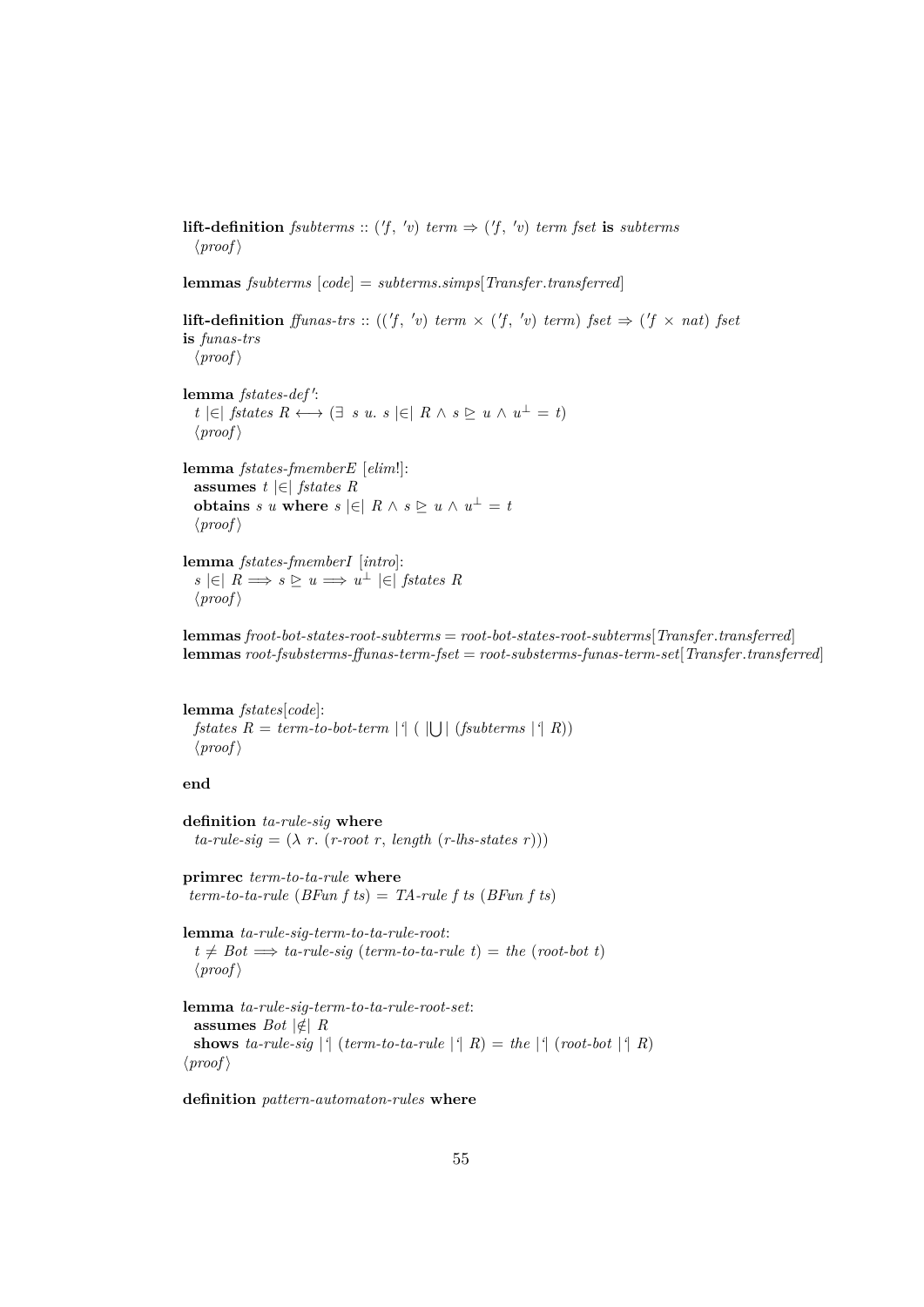$pattern\text{-}automaton\text{-}rules\ \mathcal{F}\ \mathcal{R} =$  $(left states = (fstates R) - \{|Bot|\} \in \mathbb{R}$ *term-to-ta-rule* |<sup>*'*</sup>| *states*  $| \cup | (\lambda (f, n))$ . *TA-rule*  $f$  (*replicate n Bot*) *Bot*) |<sup>*'*</sup>| *F*)

**lemma** *pattern-automaton-rules-BotD*:

**assumes** *TA-rule f ss Bot* |∈| *pattern-automaton-rules* F *R* **shows** *TA-rule f ss Bot*  $|\in|$  ( $\lambda$  (*f, n). TA-rule f* (*replicate n Bot*) *Bot*)  $|\cdot|$  *F*  $\langle proof \rangle$ 

**lemma** *pattern-automaton-rules-FunD*: **assumes** *TA-rule f ss* (*BFun g ts*) |∈| *pattern-automaton-rules* F *R* **shows**  $g = f \wedge ts = ss \wedge$ *TA-rule f ss* (*BFun g ts*)  $\in$  *term-to-ta-rule* |<sup>4</sup> ((*fstates R*) − { $|Bot|$ })  $\langle proof \rangle$ 

**definition** *pattern-automaton* **where** *pattern-automaton*  $\mathcal{F}$  *R* = *TA* (*pattern-automaton-rules*  $\mathcal{F}$  *R*) {||}

**lemma** *ta-sig-pattern-automaton* [*simp*]: *ta-sig* (*pattern-automaton* F *R*) = F |∪| *ffunas-terms R*  $\langle proof \rangle$ 

**lemma** *terms-reach-Bot*: **assumes** *ffunas-gterm t* |⊆| F **shows**  $Bot \in \infty$  *ta-der* (*pattern-automaton*  $\mathcal{F}$  *R*) (*term-of-gterm t*)  $\langle proof \rangle$ 

**lemma** *pattern-automaton-reach-smaller-term*: **assumes**  $l \in R$   $l \geq s$   $s$ <sup>⊥</sup>  $\leq_b$  (*term-of-gterm t*)<sup>⊥</sup> *ffunas-gterm t*  $| \subseteq |$  *F* **shows**  $s^{\perp} \in \infty$  *ta-der* (*pattern-automaton*  $\mathcal{F}$  *R*) (*term-of-gterm t*)  $\langle proof \rangle$ 

**lemma** *bot-term-of-gterm-conv*:  $term-of-gterm s^{\perp} = term-of-gterm s^{\perp}$  $\langle proof \rangle$ 

**lemma** *pattern-automaton-ground-instance-reach*: **assumes**  $l \in R$   $l \cdot \sigma = (term-of-germ t)$  *ffunas-gterm t*  $|C|$  *F* **shows**  $l^{\perp} \in$   $| \infty |$  *ta-der* (*pattern-automaton*  $\mathcal{F}$  *R*) (*term-of-gterm t*)  $\langle proof \rangle$ 

**lemma** *pattern-automaton-reach-smallet-term*: **assumes**  $l^{\perp}$  |∈| *ta-der* (*pattern-automaton*  $\mathcal{F}$  *R*) *t* ground *t* shows  $l^{\perp} \leq_b t^{\perp}$   $\langle \text{proof} \rangle$ 

# **4.2 Recognizing root step relation of LV-TRSs**

**definition**  $lv\text{-}trs :: ('f, 'v)$   $trs \Rightarrow bool$  where *lv-trs R* ≡ ∀ (*l*, *r*) ∈ *R*. *linear-term l* ∧ *linear-term r* ∧ (*vars-term l* ∩ *vars-term*  $r = \{\}\)$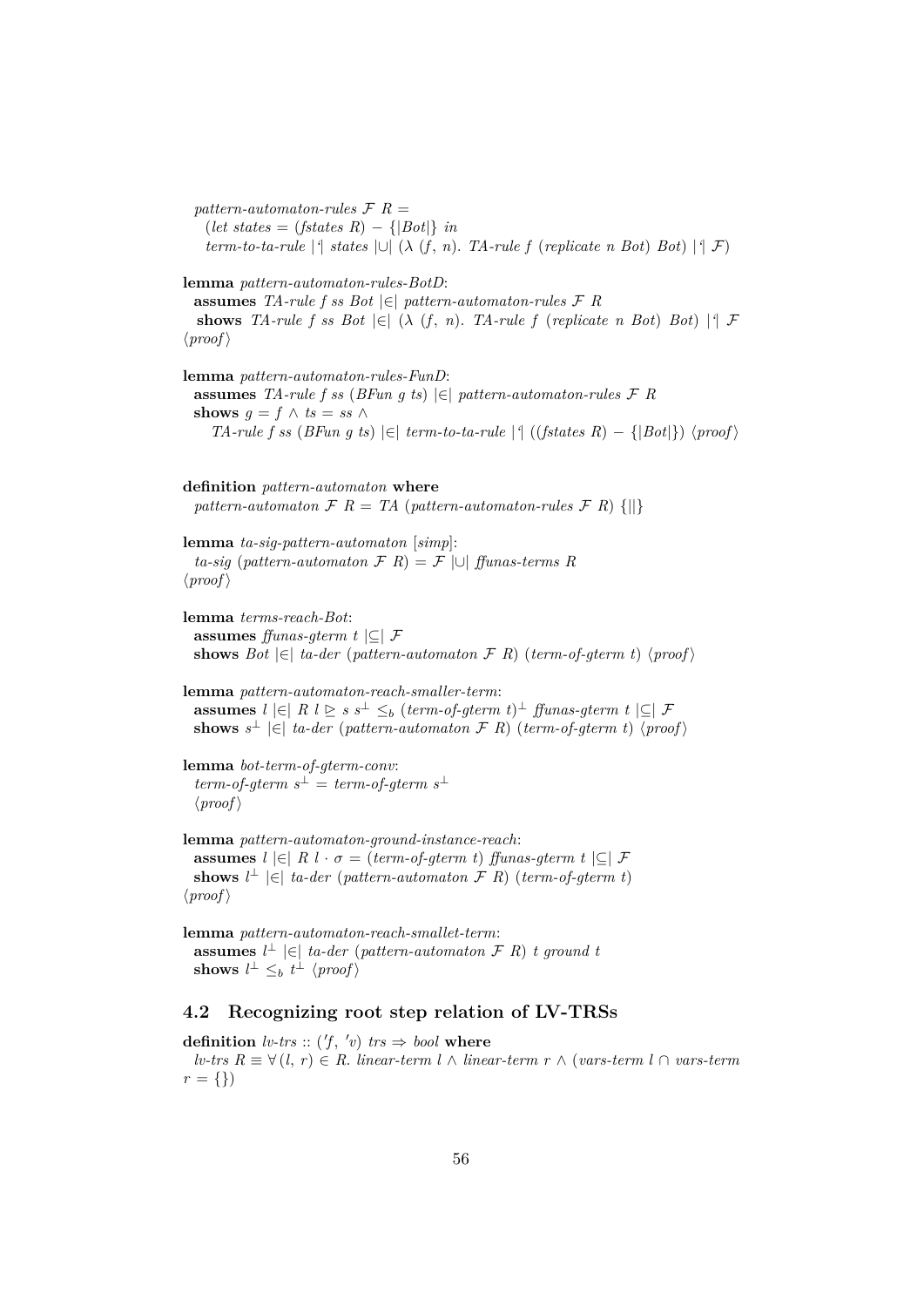**lemma** *subst-unification*: **assumes** *vars-term s*  $\cap$  *vars-term t* = {} **obtains**  $\mu$  where  $s \cdot \sigma = s \cdot \mu$   $t \cdot \tau = t \cdot \mu$  $\langle proof \rangle$ **lemma** *lv-trs-subst-unification*: **assumes** *lv-trs*  $R$   $(l, r) \in R$   $s = l \cdot \sigma$   $t = r \cdot \tau$ **obtains**  $\mu$  **where**  $s = l \cdot \mu \wedge t = r \cdot \mu$  $\langle proof \rangle$ **definition** *Rel*<sup>f</sup> **where**  $Rel_f$   $R = map$ -both term-to-bot-term |<sup>*'*</sup>|  $R$ **definition** *root-pair-automaton* **where** *root-pair-automaton*  $\mathcal{F}$   $R$  = (*pattern-automaton*  $\mathcal{F}$  (*fst* |<sup>*|*</sup>  $R$ ), *pattern-automaton*  $\mathcal{F}$  (*snd*  $| \nmid R$ )) **definition** *agtt-grrstep* **where**  $agtt\text{-}grrstep \mathcal{R} \mathcal{F} = pair-at-to-agtt' (root-pair-automaton \mathcal{F} \mathcal{R}) \ (Rel_f \mathcal{R})$ **lemma** *agtt-grrstep-eps-trancl* [*simp*]:  $(\text{eps}(fst(\text{agtt-grrstep} \mathcal{R} \mathcal{F})))|^+$  = *eps* (*fst* (*agtt-grrstep*  $\mathcal{R} \mathcal{F})$ )  $(\text{eps}(snd(\text{agtt-grrstep} \mathcal{R} \mathcal{F}))) = \{||\}$  $\langle proof \rangle$ **lemma** *root-pair-automaton-grrstep*: fixes  $R :: ('f, 'v)$  *rule fset* **assumes** *lv-trs* (*fset R*) *ffunas-trs*  $R \subseteq F$ **shows** pair-at-lang (root-pair-automaton  $\mathcal{F}$  *R*) (*Rel<sub>f</sub> R*) = *Restr* (*grrstep* (*fset R*))  $(\mathcal{T}_G$  (*fset*  $\mathcal{F})$ ) (**is**  $?Ls = ?Rs$ )  $\langle proof \rangle$ **lemma** *agtt-grrstep*: fixes  $R :: ('f, 'v)$  *rule fset* **assumes** *lv-trs* (*fset R*) *ffunas-trs*  $R \subseteq F$ **shows** *agtt-lang* (*agtt-grrstep*  $R \mathcal{F}$ ) = *Restr* (*grrstep* (*fset*  $R$ )) ( $\mathcal{T}_G$  (*fset*  $\mathcal{F}$ ))  $\langle proof \rangle$ **lemma** *root-pair-automaton-grrstep-set*: fixes  $R :: ('f, 'v)$  *rule set* **assumes** *finite* R *finite* F *lv-trs* R *funas-trs*  $R \subseteq \mathcal{F}$ **shows** *pair-at-lang* (*root-pair-automaton* (*Abs-fset* F) (*Abs-fset R*)) (*Rel*<sup>f</sup> (*Abs-fset*  $R$ )) = *Restr* (*grrstep R*) ( $\mathcal{T}_G$  F)  $\langle proof \rangle$ 

**lemma** *agtt-grrstep-set*: fixes  $R :: ('f, 'v)$  *rule set*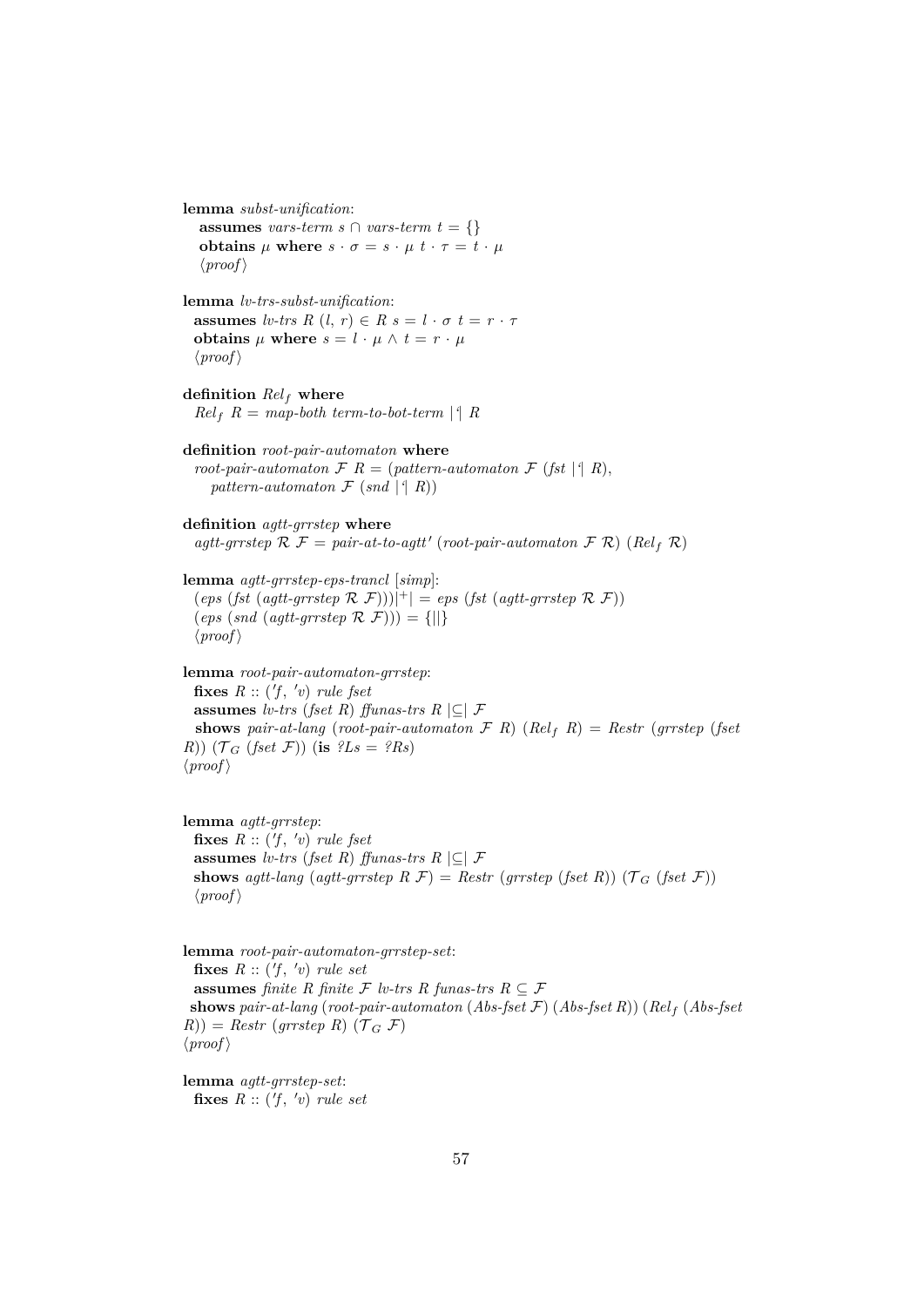```
assumes finite R finite F lv-trs R funas-trs R \subseteq \mathcal{F}shows agtt-lang (agtt-grrstep (Abs-fset R) (Abs-fset \mathcal{F})) = Restr (grrstep R) (\mathcal{T}_G\mathcal{F}\langle proof \rangleend
```

```
theory NF
 imports
   Saturation
   Bot-Terms
   Regular-Tree-Relations.Tree-Automata
begin
```
# **4.3 Recognizing normal forms of left linear TRSs**

**interpretation** *lift-total: semilattice-closure-partial-operator*  $\lambda x y$ .  $(x, y) \in mergeP$  $(†) \lambda x y. x \leq_b y Bot$  $\langle proof \rangle$ 

**abbreviation** *psubt-lhs-bot*  $R \equiv \{t^{\perp} \mid s \ t. \ s \in R \land s \rhd t\}$ **abbreviation** *closure*  $S \equiv \text{lift-total}$ *.cl.pred-closure* S

```
definition states where
```
*states R* = *insert Bot* (*closure* (*psubt-lhs-bot R*))

**lemma** *psubt-mono*:  $R \subseteq S \implies psubt-lhs-bot R \subseteq psubt-lhs-bot S \langle proof \rangle$ 

**lemma** *states-mono*:  $R \subseteq S \implies$  *states*  $R \subseteq$  *states*  $S$  $\langle proof \rangle$ 

**lemma** *finite-lhs-subt* [*simp*, *intro*]: **assumes** *finite R* **shows** *finite* (*psubt-lhs-bot R*)  $\langle proof \rangle$ 

**lemma** *states-ref-closure*: *states*  $R \subseteq$  *insert Bot* (*closure* (*psubt-lhs-bot*  $R$ ))  $\langle proof \rangle$ 

**lemma** *finite-R-finite-states* [*simp*, *intro*]: *finite*  $R \implies$  *finite* (*states R*)  $\langle proof \rangle$ 

**abbreviation** *lift-sup-small*  $s S \equiv lift\text{-}total\text{-}symum$  (*lift-total.smaller-subset* (*Some s*) (*Some ' S*)) **abbreviation** *bound-max s*  $S \equiv$  *the* (*lift-sup-small s S*)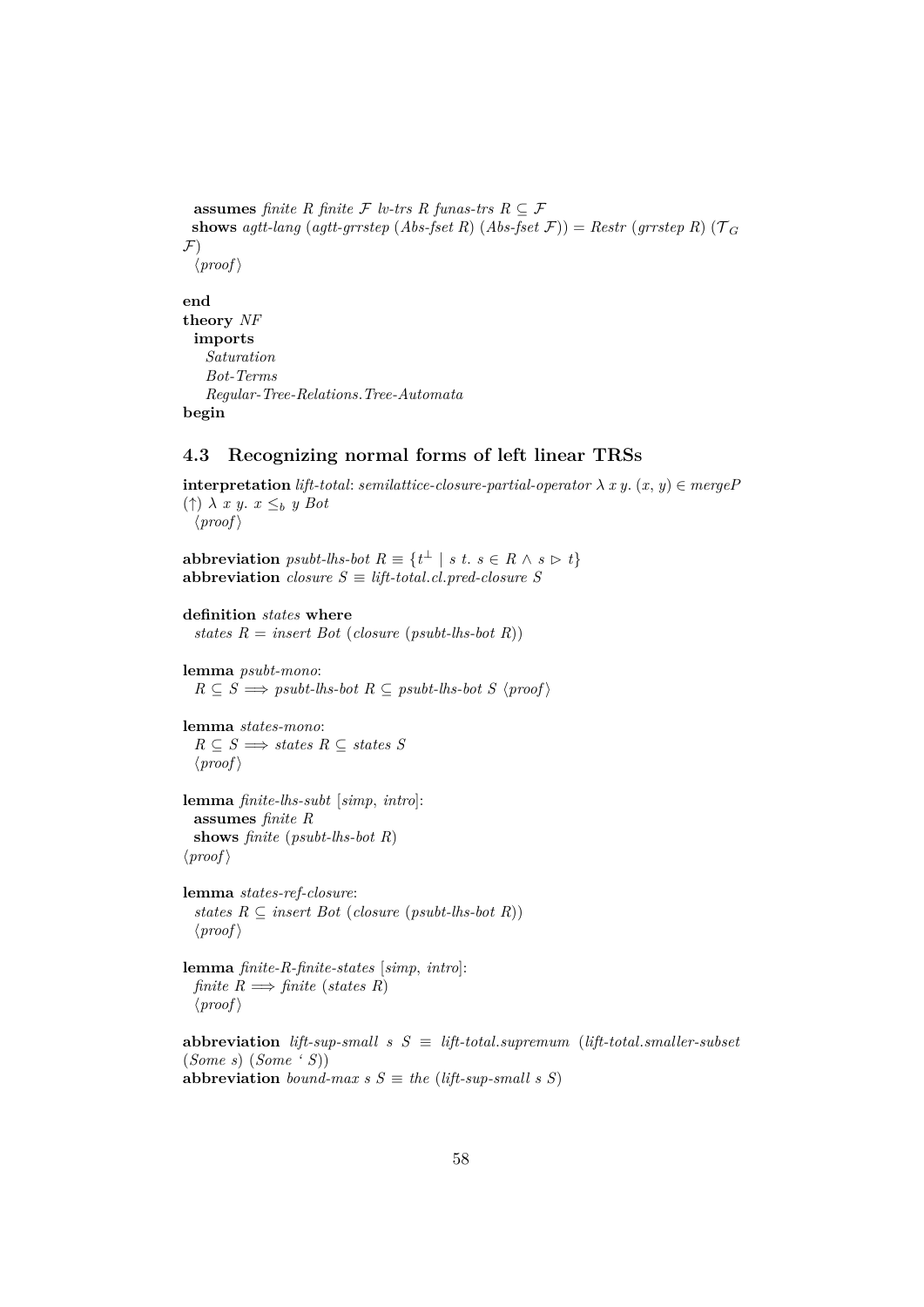```
lemma bound-max-state-set:
 assumes finite R
 shows bound-max t (psubt-lhs-bot R) \in states R
 \langle proof \rangle
```
**context includes** *fset*.*lifting* **begin lift-definition** *fstates* :: ('*a*, '*b*) *term fset*  $\Rightarrow$  '*a bot-term fset* **is** *states*  $\langle proof \rangle$ 

**lemma** *bound-max-state-fset*: *bound-max t* (*psubt-lhs-bot* (*fset R*)) |∈| *fstates R*  $\langle proof \rangle$ 

### **end**

**definition** *nf-rules* **where** *nf-rules*  $R \mathcal{F} = \{ |TA\text{-}rule f q s q | f q s q. (f, length q s) | ∈ | \mathcal{F} \land \text{ } f \text{ set-of-list } q s | ⊆ |$ *fstates R* ∧

¬(∃ *l* |∈| *R*. *l* <sup>⊥</sup> ≤<sup>b</sup> *BFun f qs*) ∧ *q* = *bound-max* (*BFun f qs*) (*psubt-lhs-bot* (*fset R*))|}

**lemma** *nf-rules-fmember*:

*TA-rule f qs q*  $|\in$  *nf-rules R F* ← (*f*, *length qs*)  $|\in$  *F* ∧ *fset-of-list qs*  $|\subseteq$  *fstates R* ∧  $\neg \exists l \in R.$  *l*<sup>⊥</sup>  $\leq_b B\text{Fun } f \text{ qs} \land q = \text{bound-max } (B\text{Fun } f \text{ qs}) \text{ (psubt-lhs-bot (fset d))}$ *R*))  $\langle proof \rangle$ 

**definition** *nf-ta* **where**  $nf$ <sup>-ta</sup>  $R \mathcal{F} = TA$  (*nf-rules*  $R \mathcal{F}$ ) {||}

**definition** *nf-reg* **where**  $nf-reg R \mathcal{F} = Reg (fstates R) (nf-ta R \mathcal{F})$ 

**lemma** *bound-max-sound*: **assumes** *finite R* **shows** *bound-max t* (*psubt-lhs-bot R*)  $\leq_b t$  $\langle proof \rangle$ 

**lemma** *Bot-in-filter*:  $Bot \in Set$ *.filter*  $(\lambda s. s \leq_b t)$  (*states R*)  $\langle proof \rangle$ 

**lemma** *bound-max-exists*:  $\exists p. p = bound-max t (psubt-lhs-bot R)$  $\langle proof \rangle$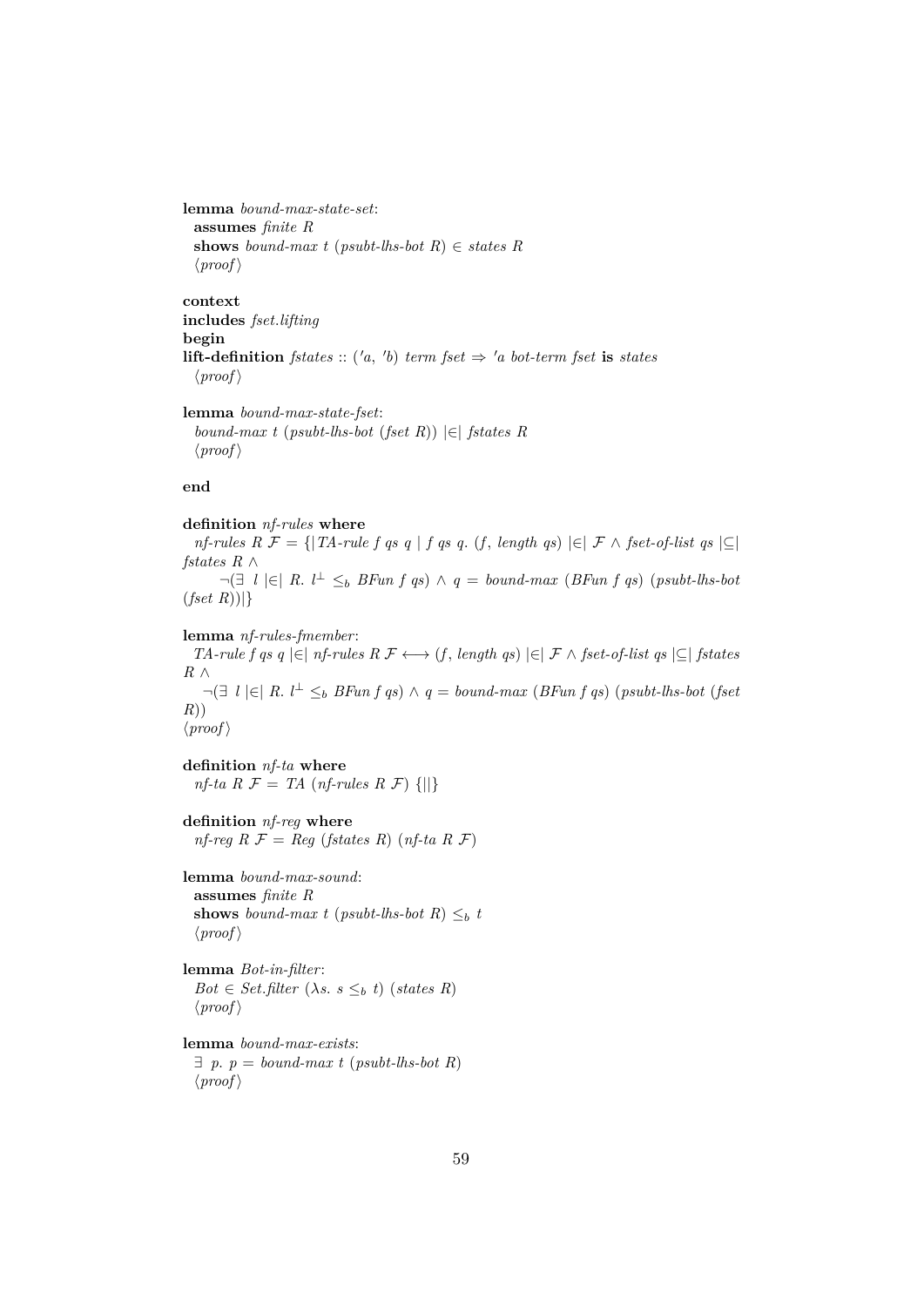**lemma** *bound-max-unique*: **assumes**  $p = bound-max t$  (*psubt-lhs-bot R*) **and**  $q = bound-max t$  (*psubt-lhs-bot R*) **shows**  $p = q \langle proof \rangle$ **lemma** *nf-rule-to-bound-max*:  $f \text{ as } \rightarrow q \in [n]$  *nf-rules*  $R \nsubseteq \rightarrow q = bound-max (BFun f \text{ as})$  (*psubt-lhs-bot* (*fset R*))  $\langle proof \rangle$ **lemma** *nf-rules-unique*: **assumes**  $f \circ g \to g \in \mathcal{F}$  *nf-rules R F* **and**  $f \circ g \to g' \in \mathcal{F}$  *nf-rules R F* **shows**  $q = q' \langle proof \rangle$ **lemma** *nf-ta-det*: **shows** *ta-det* (*nf-ta R* F)  $\langle proof \rangle$ **lemma** *term-instance-of-reach-state*: **assumes**  $q \in \mathbb{R}$  *ta-der* (*nf-ta R F*) (*adapt-vars t*) **and** ground *t* **shows**  $q \leq_b t^{\perp} \langle proof \rangle$ **lemma** [simp]:  $i < length ss \implies l \ge Funfss \implies l \ge ss! i$  $\langle proof \rangle$ **lemma** *subt-less-eq-res-less-eq*: **assumes** ground: ground t and  $l \in R$  and  $l \in S$  and  $s^{\perp} \leq b$  t<sup> $\perp$ </sup> **and**  $q$  |∈| *ta-der* (*nf-ta R F*) (*adapt-vars t*) shows  $s^{\perp} \leq_b q \langle proof \rangle$ **lemma** *ta-nf-sound1*: **assumes** ground: ground t and lhs:  $l \in R$  and *inst*:  $l^{\perp} \leq_b t^{\perp}$ **shows** *ta-der* (*nf-ta R F*) (*adapt-vars t*) = {||}  $\langle proof \rangle$ **lemma** *ta-nf-tr-to-state*: **assumes** ground t **and**  $q \in \mathcal{F}$  ta-der (*nf-ta R F*) (*adapt-vars t*) **shows**  $q \in \text{fstates } R \text{ (proof)}$ **lemma** *ta-nf-sound2*: **assumes** *linear*: ∀ *l* |∈| *R*. *linear-term l* **and** ground  $(t::('f, 'v)$  *term*) **and** *funas-term*  $t \subseteq \text{fset } \mathcal{F}$ **and**  $NF: \bigwedge l$  *s*.  $l \in R \implies t \geq s \implies \neg l^{\perp} \leq_b s^{\perp}$ **shows**  $∃ q. q |∈|$  *ta-der* (*nf-ta R F*) (*adapt-vars t*)  $\langle proof \rangle$ **lemma** *ta-nf-lang-sound*: **assumes** *l* |∈| *R* **shows**  $C\langle l \cdot \sigma \rangle \notin ta$ -lang (*fstates R*) (*nf-ta R F*)  $\langle proof \rangle$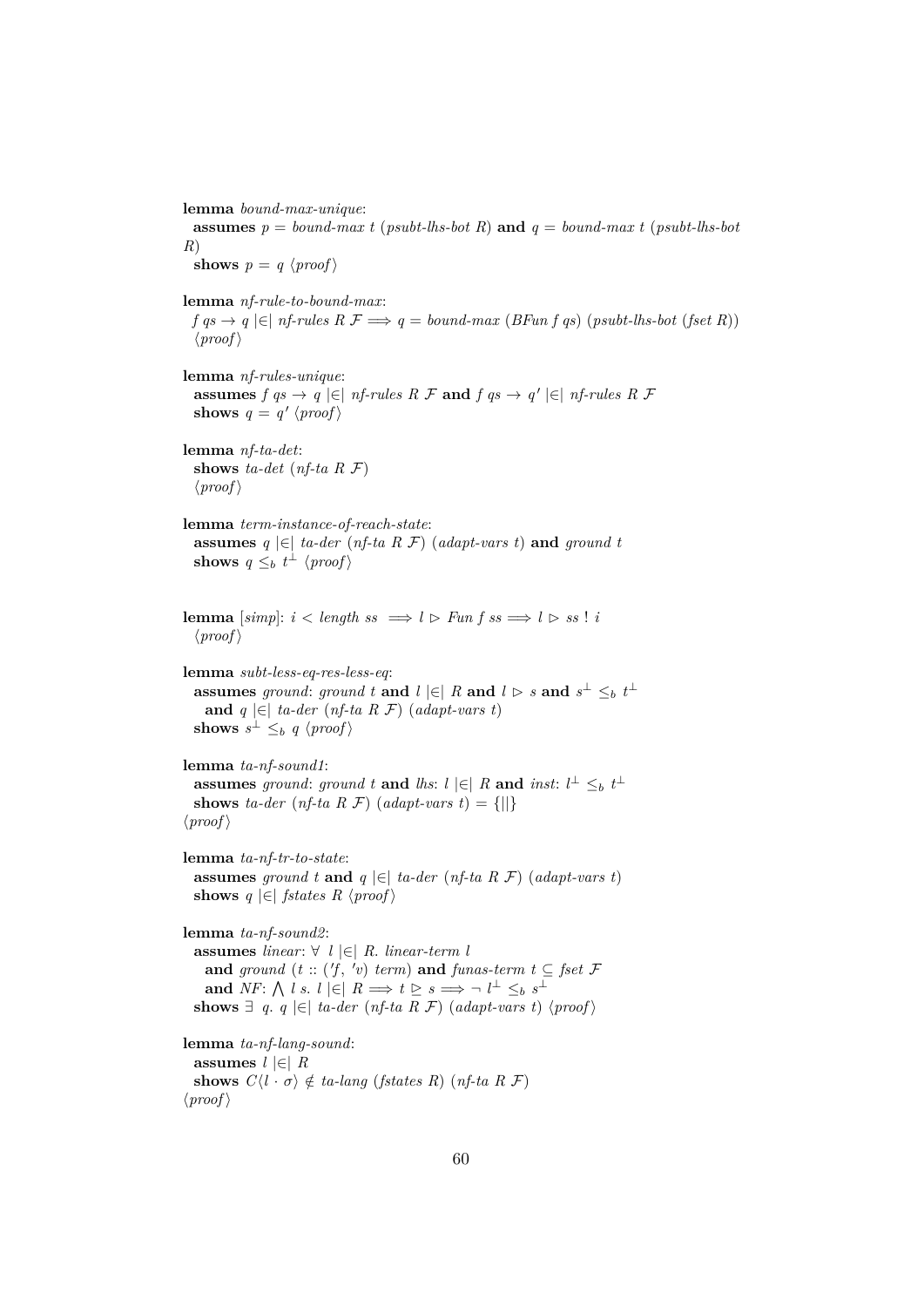**lemma** *ta-nf-lang-complete*: **assumes** *linear*: ∀ *l* |∈| *R*. *linear-term l* **and** ground: ground  $(t::('f, 'v) \text{ term})$  and *sig*: funas-term  $t \subseteq \text{fset } \mathcal{F}$ **and**  $nf: \bigwedge C \sigma$  *l.*  $l \in R \implies C \langle l \cdot \sigma \rangle \neq t$ **shows**  $t \in ta$ -lang (*fstates R*) (*nf-ta R F*)  $\langle proof \rangle$ **lemma** *ta-nf-*L*-complete*: **assumes** *linear*: ∀ *l* |∈| *R*. *linear-term l* **and** *sig*: *funas-gterm*  $t \subseteq$  *fset*  $\mathcal{F}$ **and** *nf*:  $\bigwedge C \sigma$  *l*.  $l \in R \implies C\langle l \cdot \sigma \rangle \neq (term-of-gterm t)$ **shows**  $t \in \mathcal{L}$  (*nf-req R F*)  $\langle proof \rangle$ **lemma** *nf-ta-funas*: **assumes** *ground t q* |∈| *ta-der* (*nf-ta R* F) *t* **shows** *funas-term*  $t \subseteq$  *fset*  $\mathcal{F}$   $\langle proof \rangle$ **lemma** *gta-lang-nf-ta-funas*: **assumes**  $t \in \mathcal{L}$  (*nf-reg R F*) **shows** *funas-gterm*  $t \subseteq$  *fset*  $\mathcal{F}$   $\langle proof \rangle$ **end theory** *Tree-Automata-Derivation-Split* **imports** *Regular-Tree-Relations*.*Tree-Automata Ground-MCtxt* **begin** lemma ta-der'-inf-mctxt: **assumes**  $t \in |$  *ta-der' A s* **shows** *fst* (*split-vars t*)  $\leq$  (*mctxt-of-term s*)  $\langle proof \rangle$ lemma ta-der'-poss-subt-at-ta-der': **assumes**  $t \in \infty$  *ta-der' A s* **and**  $p \in \text{poss } t$ **shows** *t*  $\vert \cdot p \vert \in \vert$  *ta-der' A* (*s*  $\vert \cdot p \rangle$  (*proof*) lemma ta-der'-varposs-to-ta-der: **assumes** *t*  $|\in$  *ta-der' A s* **and** *p* ∈ *varposs t* **shows** *the-Var*  $(t | - p) \in |ta-der \mathcal{A}(s | - p) \langle proof \rangle$ **definition** *ta-der'-target-mctxt*  $t \equiv fst$  (*split-vars t*) **definition** *ta-der'-target-args*  $t \equiv$  *snd* (*split-vars t*) **definition** *ta-der'-source-args t s*  $\equiv$  *unfill-holes* (*fst* (*split-vars t*)) *s*  ${\bf lemma}$  *ta-der'-mctxt-simps* = *ta-der'-target-mctxt-def ta-der'-target-args-def ta-der'-source-args-def* 

 $l$ emma *ta-der'-target-mctxt-funas* [simp]:  $funas-mctxt$   $(ta-der'-target-mctxt u) = funas-term u$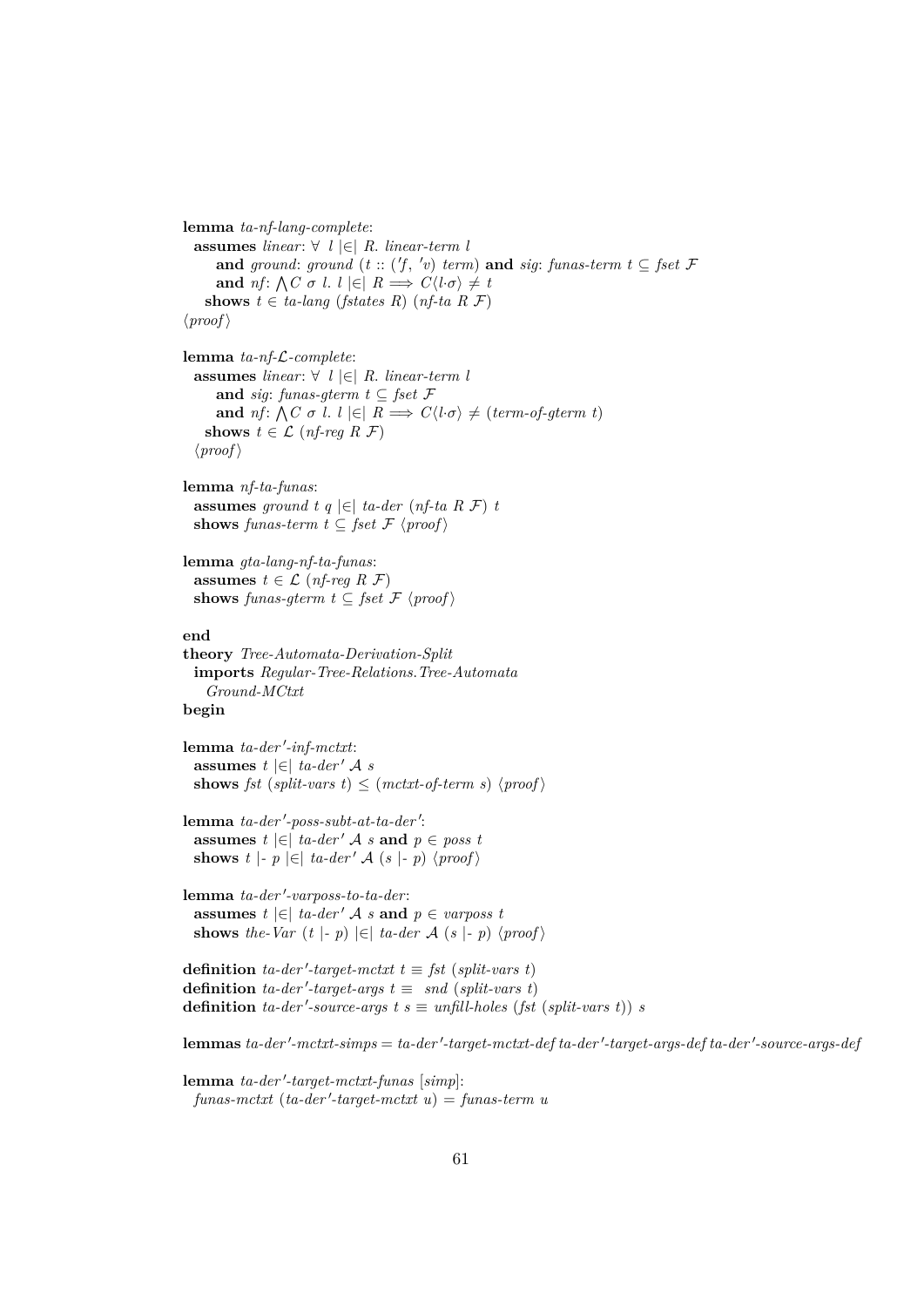$\langle proof \rangle$ 

```
lemma ta-der'-target-mctxt-ground [simp]:
  ground-mctxt (ta-der'-target-mctxt t)\langle proof \ranglelemma ta-der'-source-args-ground:
  t |∈| ta-der' A s \implies ground s \implies \forall u ∈ set (ta-der'-source-args t s). ground u
  \langle proof \ranglelemma ta-der'-source-args-term-of-gterm:
 t \in | \in ta-der' A (term-of-gterm s) \Rightarrow \forall u ∈ set (ta-der'-source-args t (term-of-gterm
s)). ground u
  \langle proof \ranglelemma ta-der'-source-args-length:
 t |∈| ta-der' A s \implies num-holes (ta-der'-target-mctxt t) = length (ta-der'-source-args
t s)
  \langle proof \ranglelemma ta-der'-target-args-length:
  num-holes (ta-der'-target-mctxt t) = length (ta-der'-target-args t)
  \langle proof \ranglelemma ta-der'-target-args-vars-term-conv:
  vars-term t = set (ta-der'-target-args t)\langle proof \ranglelemma ta-der'-target-args-vars-term-list-conv:
  ta-der'-target-args t = vars-term-list t\langle proof \ranglelemma mctxt-args-ta-der':
  assumes num-holes C = \text{length} gs num-holes C = \text{length} ss
   and ∀ i < length ss. qs ! i \in | ta-der A (ss ! i)
  shows (fill-holes C (map Var qs)) |\epsilon| ta-der' A (fill-holes C ss) \langle proof \ranglelemma ta-der'-mctxt-structure:
  assumes t \in \mathcal{E} ta-der' A s
  shows t = \text{fill-holes} (ta-der '-target-mctxt t) (map Var (ta-der '-target-args t)) (is
?G1)
    s = \text{fill-holes} (ta-der'-target-mctxt t) (ta-der'-source-args t s) (is ?G2)
    num-holes (ta-der'-target-mctxt t) = length (ta-der'-source-args t s) \landlength (ta-der'-source-args t s) = length (ta-der'-target-args t) (is ?G3)
    i < length (ta-der'-source-args t s) \implies ta-der'-target-args t ! i |∈| ta-der A
(ta-der'-source-args t s : i)\langle proof \rangle
```
 ${\bf lemma}$  *ta-der'-ground-mctxt-structure*: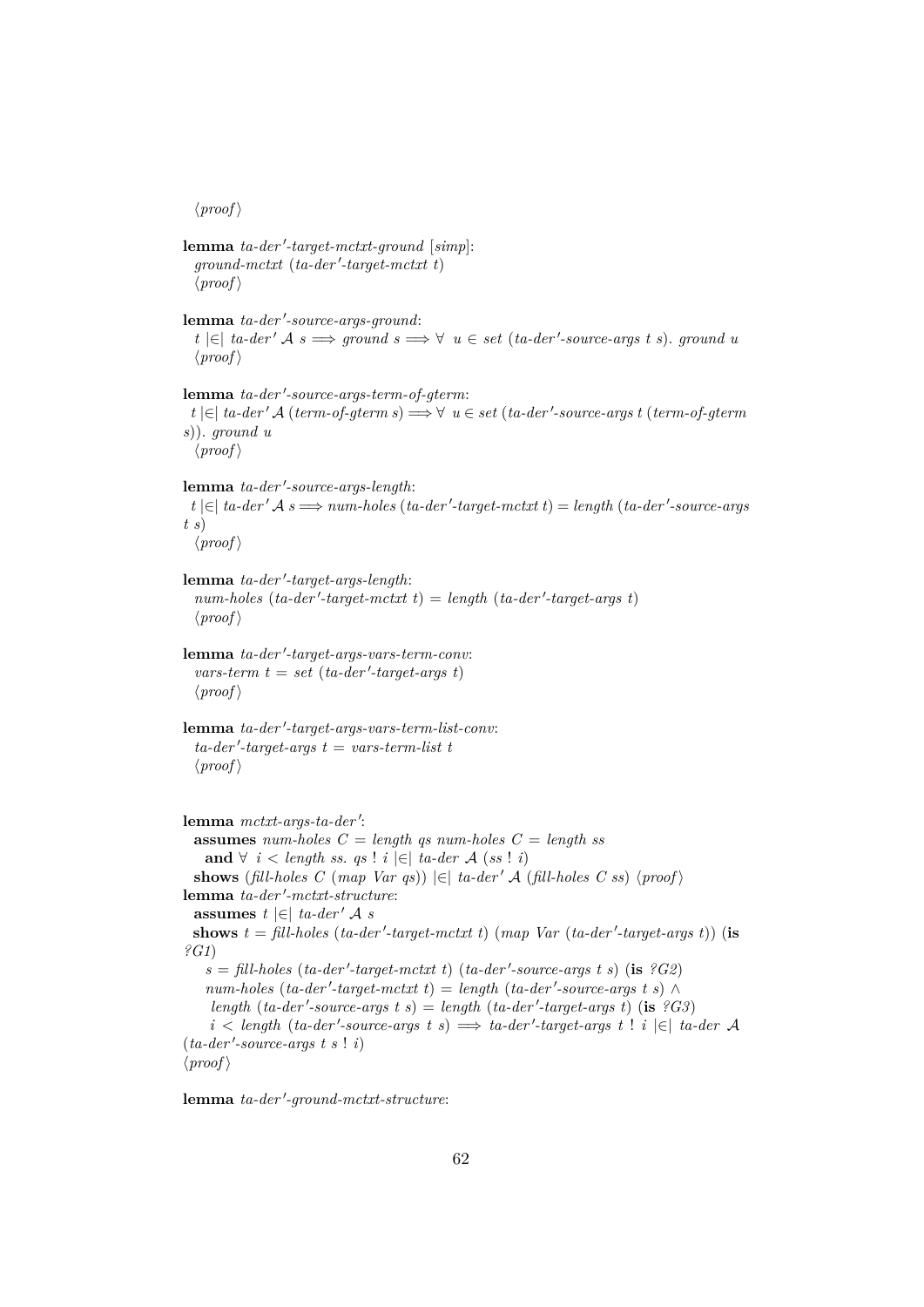**assumes**  $t \in \infty$  *ta-der' A* (*term-of-gterm s*)

shows  $t = \text{fill-holes}$  (*ta-der'-target-mctxt t*) (*map Var* (*ta-der'-target-args t*))  $term-of-germ s = fill-holes (ta-der'-target-mctxt t) (ta-der'-source-args t (term-of-germ-  
of-germ s)$ *s*))

 $num\text{-}holes (ta\text{-}der'\text{-}target\text{-}mctxt t) = \text{ } length (ta\text{-}der'\text{-}source\text{-}args t (term\text{-}of\text{-}gterm$ *s*)) ∧

 $length (ta-der'-source-args t (term-of-germ s)) = length (ta-der'-target-args t)$  $i <$  *length* (*ta-der'-target-args t*)  $\implies$  *ta-der'-target-args t* ! *i*  $|\in|$  *ta-der* A  $(ta-der'-source-args \ t \ (term-of-germ \ s) \ ! \ i)$  $\langle proof \rangle$ 

**definition** *ta-der'-gctxt*  $t \equiv gctx$ *t-of-gmctxt* (*gmctxt-of-mctxt* (*fst* (*split-vars t*))) abbreviation  $ta$ -der'-ctxt  $t \equiv \text{ctxt-of-gctxt (ta-der'-gctxt t)}$ **definition** *ta-der'-source-ctxt-arg t s*  $\equiv$  *hd* (*unfill-holes* (*fst* (*split-vars t*)) *s*)

 $abb$ **reviation**  $ta$ - $der'$ -source-gctxt-arg  $t s \equiv gterm$ -of-term ( $ta$ - $der'$ -source-ctxt-arg *t* (*term-of-gterm s*))

lemma ta-der'-ctxt-structure:

**assumes**  $t \in [t]$  *ta-der'* A *s* vars-term-list  $t = [q]$ **shows**  $t = (ta-der'-ctxt~t)\langle Var~q \rangle$  (**is** *?G1*)  $s = (ta-der'-ctxt \ t)$  $\langle ta-der'-source-ctxt-arg \ t \ s \rangle$  (**is** *?G2*)  $ground-cutt$  ( $ta-der'-ctxt$ ) (is  $?G3$ ) *q*  $|∈|$  *ta-der A* (*ta-der* '-source-ctxt-arg t s) (**is**  $?G4$ )  $\langle proof \rangle$ 

lemma ta-der'-ground-ctxt-structure: **assumes**  $t \in [t_1, t_2]$  *ta-der'* A (*term-of-gterm s*) *vars-term-list*  $t = [q]$ **shows**  $t = (ta-der'-ctxt \ t)\langle Var \ q \rangle$  $s = (ta-der'-gctxt t)$  $\langle ta-der'-source-gctxt-arg t s \rangle_G$  $ground (ta-der'-source-ctxt-arg t (term-of-germ s))$ *q*  $|∈|$  *ta-der A* (*ta-der'-source-ctxt-arg t* (*term-of-gterm s*))  $\langle proof \rangle$ 

# **4.4 Sufficient condition for splitting the reachability relation induced by a tree automaton**

**locale** *derivation-split* = fixes  $A :: ('q, 'f)$  *ta* and  $A$  and  $B$ **assumes** *rule-split*: *rules*  $A = rules A \cup \text{ rules } B$ **and** *eps-split*: *eps*  $A = eps A \cup eps B$ **and** *B*-target-states: *rule-target-states* (*rules*  $\mathcal{B}$ )  $\cup$  (*snd* |<sup>4</sup> (*eps*  $\mathcal{B}$ ))  $\cap$ (*rule-arg-states* (*rules* A) |∪| (*fst* |*'*| (*eps* A))) = {||} **begin**

abbreviation  $\Delta_A \equiv$  *rules* A abbreviation  $\Delta_{\mathcal{E} A} \equiv eps \mathcal{A}$ abbreviation  $\Delta_B \equiv$  *rules*  $\beta$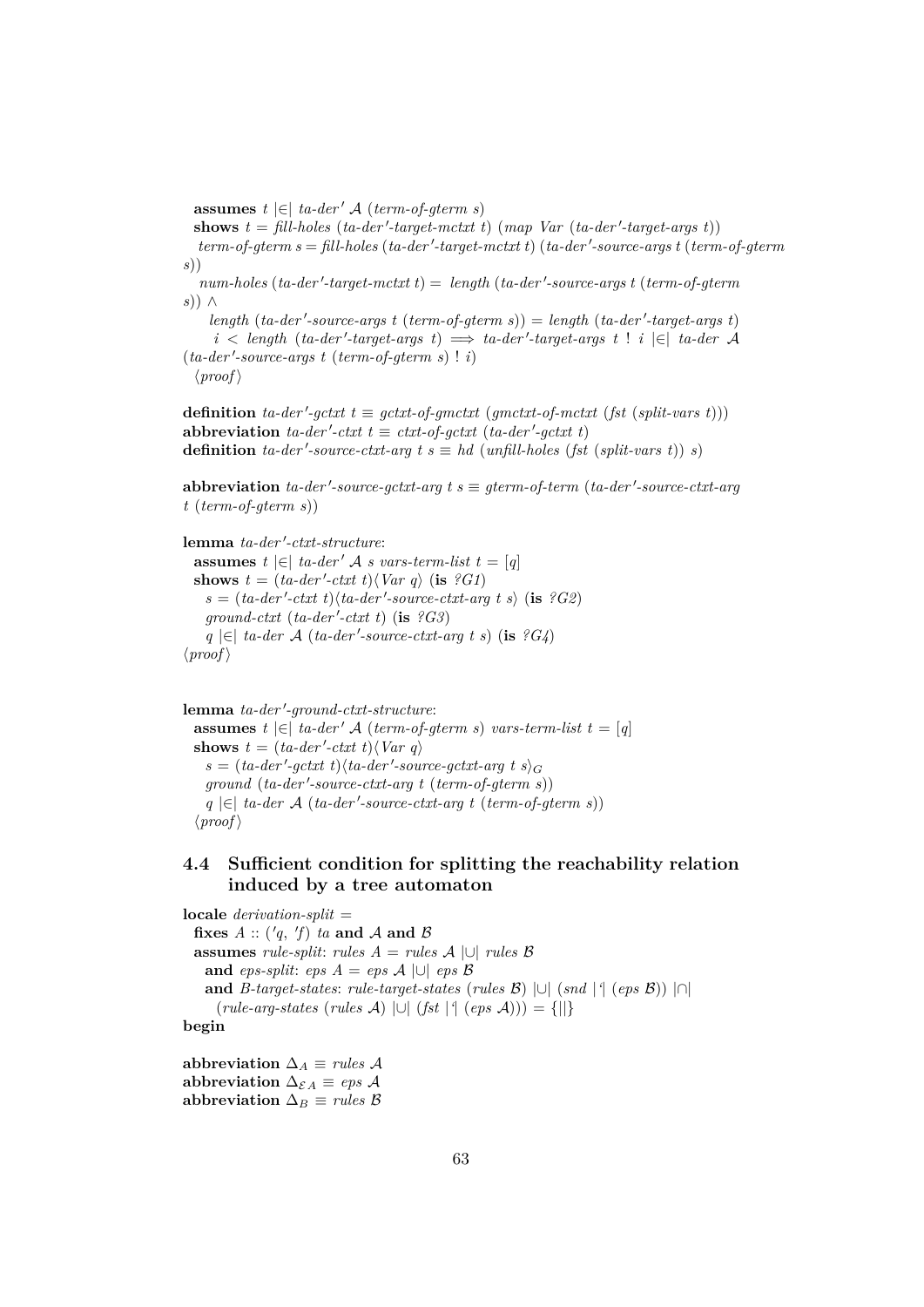abbreviation  $\Delta_{\mathcal{E}B} \equiv eps \mathcal{B}$ 

abbreviation  $\mathcal{Q}_A \equiv \mathcal{Q} \mathcal{A}$ **definition**  $\mathcal{Q}_B$  ≡ *rule-target-states*  $\Delta_B$  |∪| (*snd* |<sup>*'*</sup>|  $\Delta_{\mathcal{E}B}$ ) **lemmas** *B*-target-states' = *B*-target-states<sup>[folded  $Q_B$ -def]</sup>

**lemma** *states-split* [*simp*]:  $Q A = Q A \cup Q B$  $\langle proof \rangle$ 

**lemma** *A-args-states-not-B*: *TA-rule f qs q*  $|\in| \Delta_A \implies p |\in|$  *fset-of-list qs*  $\implies p |\notin| Q_B$  $\langle proof \rangle$ 

**lemma** *rule-statesD*:

*r*  $|\in|$   $\Delta$ <sub>*A*</sub>  $\implies$  *r-rhs r*  $|\in|$   $\mathcal{Q}_A$ *r*  $|\in|$   $\Delta_B$   $\implies$  *r-rhs r*  $|\in|$   $\mathcal{Q}_B$ *r*  $\vert \in \vert \Delta_A \implies p \vert \in \vert$  *fset-of-list* (*r-lhs-states r*)  $\implies p \vert \in \vert \mathcal{Q}_A$ *TA-rule f qs q*  $|\in|$   $\Delta_A \implies q$   $|\in|$   $\mathcal{Q}_A$ *TA-rule f qs q*  $|\in \Delta_B \implies q \in \mathcal{Q}_B$ *TA-rule f qs q*  $|\in| \Delta_A \implies p | \in |$  *fset-of-list qs*  $\implies p | \in | \mathcal{Q}_A$  $\langle proof \rangle$ 

**lemma** *eps-states-dest*:

 $(p, q)$  |∈|  $\Delta_{\mathcal{E}A}$   $\Longrightarrow$  *p* |∈|  $\mathcal{Q}_A$  $(p, q)$  |∈|  $\Delta_{\mathcal{E}A}$   $\implies$  *q* |∈|  $\mathcal{Q}_A$  $(p, q)$  |∈|  $\Delta_{\mathcal{E}A}$ |<sup>+</sup>|  $\implies p$  |∈|  $\mathcal{Q}_A$  $(p, q) \in |\Delta_{\mathcal{E}A}|^+| \implies q \in |\mathcal{Q}_A|$  $(p, q)$  |∈|  $\Delta_{\mathcal{E}B}$   $\Longrightarrow$  *q* |∈|  $\mathcal{Q}_B$  $(p, q) \in |\Delta_{\mathcal{E}B}|^+| \implies q \in |\mathcal{Q}_B|$  $\langle proof \rangle$ 

**lemma** *transcl-eps-simp*:  $(\text{eps } A)|^+| = \Delta_{\mathcal{E} A}|^+| \,\, |\cup| \,\, \Delta_{\mathcal{E} B}|^+| \,\, |\cup| \,\, (\Delta_{\mathcal{E} A}|^+| \,\, |O| \,\, \Delta_{\mathcal{E} B}|^+|)$  $\langle proof \rangle$ 

**lemma** *B-rule-eps-A-False*:  $f \circ g \to q \in |\Delta_B \implies (q, p) \in |\Delta_{\mathcal{E}A}|^+| \implies False$  $\langle proof \rangle$ 

**lemma** *to-A-rule-set*: **assumes** *TA-rule f qs q* |∈| *rules A* **and**  $q = p \vee (q, p)$  |∈|  $(eps A)|^+|$  **and**  $p | \notin$  $\mathcal{Q}_B$ **shows** *TA-rule f qs q*  $|\in| \Delta_A q = p \vee (q, p) | \in | \Delta_{\mathcal{E}A}|^+ | \langle proof \rangle$ 

**lemma** *to-B-rule-set*:

**assumes** *TA-rule f qs q* |∈| *rules A* **and**  $q$  |∉|  $Q_A$ **shows** *TA-rule f qs q*  $\in$   $\Delta_B$   $\langle proof \rangle$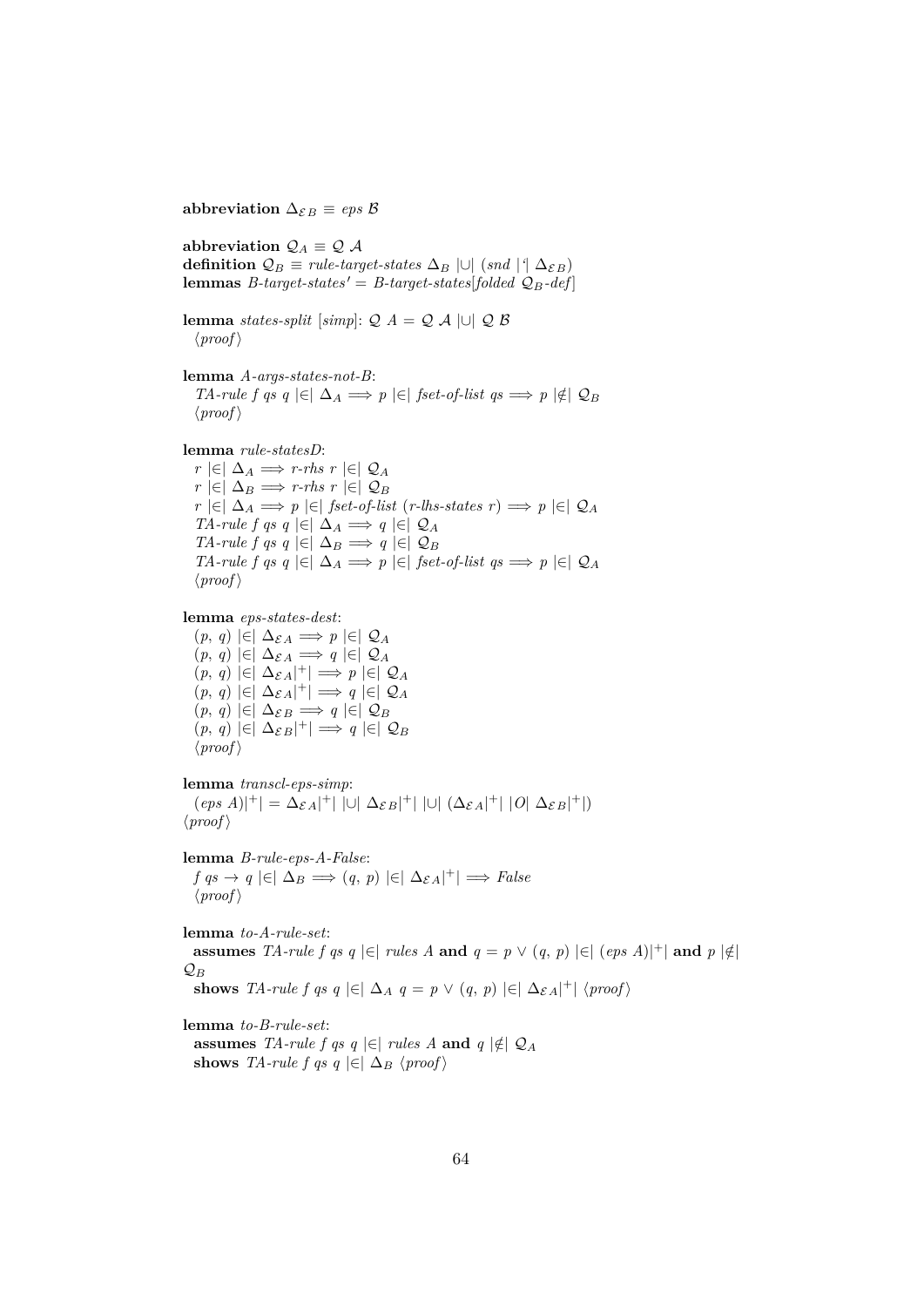**declare** *fsubsetI*[*rule del*] **lemma** *ta-der-monos*: *ta-der* A *t* |⊆| *ta-der A t ta-der* B *t* |⊆| *ta-der A t*  $\langle proof \rangle$ **declare** *fsubsetI*[*intro*!]

**lemma** *ta-der-from-* $\Delta$ <sub>A</sub>: **assumes**  $q \in \mathcal{A}$  (*term-of-gterm t*) **and**  $q \notin \mathcal{Q}_B$ **shows**  $q \in \infty$  *ta-der* A (*term-of-gterm t*)  $\langle proof \rangle$ 

**lemma** *ta-state*: **assumes** *q* |∈| *ta-der A* (*term-of-gterm s*) **shows**  $q \in \mathcal{Q}_A \vee q \in \mathcal{Q}_B \langle proof \rangle$ 

**lemma** *ta-der-split*: **assumes**  $q \in \mathbb{R}$  *ta-der A* (*term-of-gterm s*) **and**  $q \in \mathbb{Q}_B$ **shows**  $\exists$  *t*. *t*  $|\in|$  *ta-der*  $\forall$  *A* (*term-of-gterm s*)  $\land$  *q*  $|\in|$  *ta-der*  $\beta$  *t*  $(\mathbf{is} \; \exists t \; . \; ?P \; s \; q \; t) \; \langle \text{proof} \rangle$ 

lemma ta-der'-split: **assumes**  $t \in \infty$  *ta-der' A* (*term-of-gterm s*) **shows**  $\exists$  *u*. *u*  $\in$   $\mid$  *ta-der' A* (*term-of-gterm s*) ∧ *t*  $\mid$   $\in$   $\mid$  *ta-der' B u*  $(\mathbf{is} \; \exists \; u. \; ?P \; s \; t \; u) \; \langle \text{proof} \rangle$ 

**lemma** *ta-der-to-mcxtx*:

**assumes**  $q \in \mathcal{A}$  (*term-of-gterm s*) **and**  $q \in \mathcal{Q}_B$ **shows**  $\exists$  *C ss qs. length qs* = *length ss* ∧ *num-holes*  $C =$  *length ss* ∧ (∀ *i* < *length ss*. *qs* ! *i* |∈| *ta-der* A (*term-of-gterm* (*ss* ! *i*))) ∧ *q* |∈| *ta-der* B (*fill-holes C* (*map Var qs*)) ∧ *ground-mctxt*  $C \wedge \text{fill-holes } C \text{ (map term-of-}g\text{ term ss)} = \text{term-of-}g\text{term ss}$ (**is** ∃ *C ss qs*. *?P s q C ss qs*)  $\langle proof \rangle$ 

**lemma** *ta-der-to-gmcxtx*:

**assumes**  $q \in \mathcal{A}$  (*term-of-gterm s*) **and**  $q \in \mathcal{Q}_B$ **shows**  $∃$  *C* ss qs qs'. *length qs'* = *length qs*  $∧$  *length qs* = *length ss*  $∧$  *num-gholes*  $C = length ss ∆$ (∀ *i* < *length ss*. *qs* ! *i* |∈| *ta-der* A (*term-of-gterm* (*ss* ! *i*))) ∧ *q*  $|∈|$  *ta-der B* (*fill-holes* (*mctxt-of-gmctxt C*) (*map Var qs'*)) ∧ *fill-gholes*  $C$   $ss = s$  $\langle proof \rangle$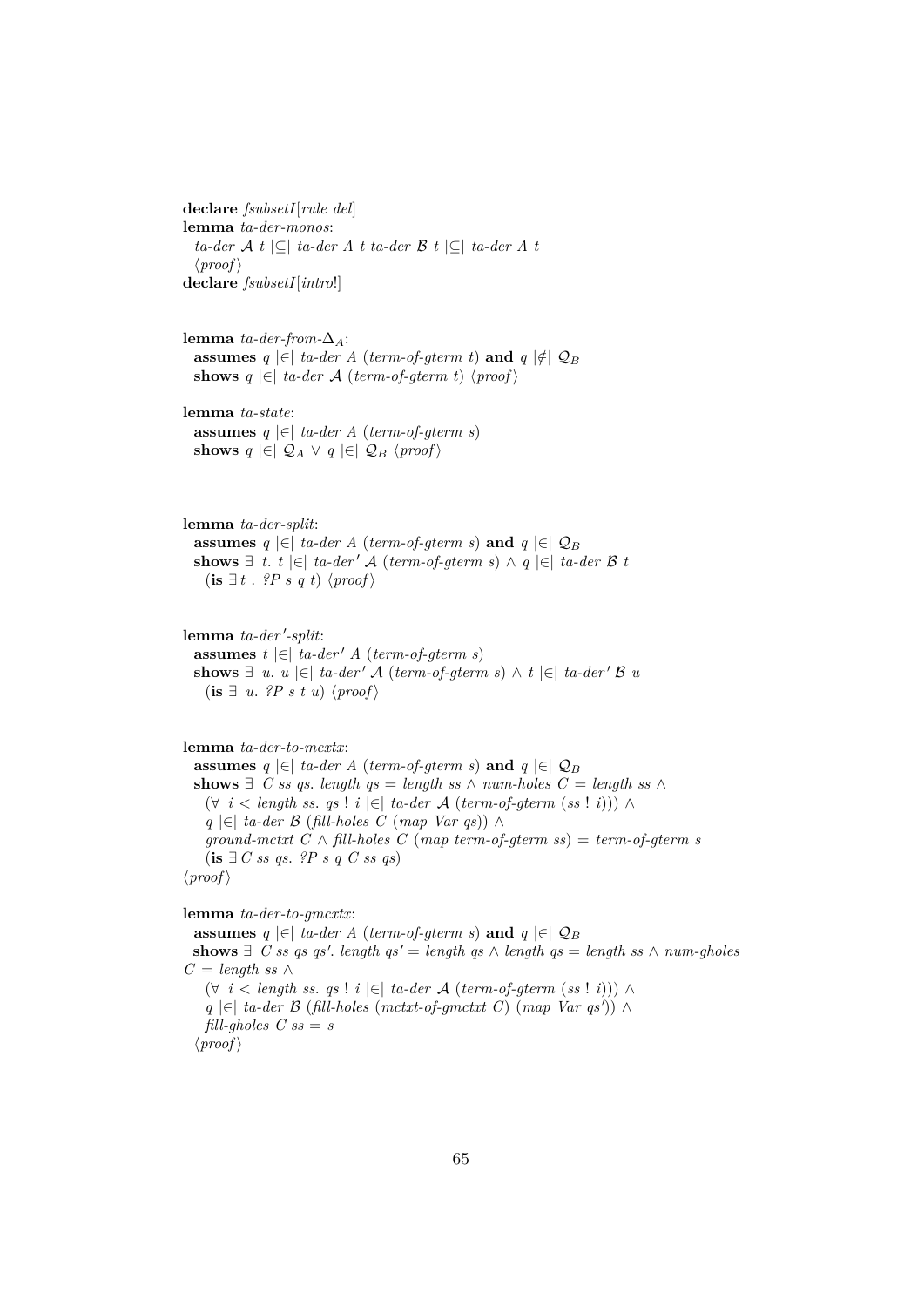**lemma** *mctxt-const-to-ta-der*: **assumes** *num-holes C* = *length ss length ss* = *length qs* **and** ∀ *i* < *length qs. qs* ! *i*  $\in$  | *ta-der A* (*ss* ! *i*) **and**  $q$  |∈| *ta-der*  $\beta$  (*fill-holes C* (*map Var qs*)) shows  $q \in \left[ \text{ta-} \text{der } A \text{ (fill-holes } C \text{ ss} \right]$  $\langle proof \rangle$ **lemma** *ctxt-const-to-ta-der*: **assumes** *q* |∈| *ta-der* A *s* **and** *p*  $\in$  *ta-der B C*\*Var q* **shows**  $p \in \emptyset$  *ta-der A C* $\langle s \rangle$   $\langle proof \rangle$ **lemma** *gctxt-const-to-ta-der*:

**assumes** *q* |∈| *ta-der* A (*term-of-gterm s*) **and** *p*  $\in$   $\in$  *ta-der B* (*ctxt-of-gctxt C*) $\langle Var q \rangle$ **shows**  $p \in \infty$  *ta-der A* (*term-of-gterm C* $\langle s \rangle_G$ )  $\langle proof \rangle$ 

**end end**

# **5 (Multihole)Context closure of recognized tree languages**

**theory** *TA-Clousure-Const* **imports** *Tree-Automata-Derivation-Split* **begin**

### **5.1 Tree Automata closure constructions**

**declare** *ta-union-def* [*simp*]

# **5.1.1 Reflexive closure over a given signature**

**definition** *reflcl-rules*  $\mathcal{F} q \equiv (\lambda (f, n))$ . *TA-rule*  $f$  (*replicate*  $n q$ )  $q$ )  $| \nmid \mathcal{F}$ **definition** *refl-ta*  $\mathcal{F}$   $q = TA$  (*reflcl-rules*  $\mathcal{F}$   $q$ ) {||}

**definition** gen-reflcl-automaton :: ('f  $\times$  nat) fset  $\Rightarrow$  ('q, 'f) ta  $\Rightarrow$  'q  $\Rightarrow$  ('q, 'f) ta **where**

*gen-reflcl-automaton*  $\mathcal{F}$   $\mathcal{A}$   $q$  = *ta-union*  $\mathcal{A}$  (*refl-ta*  $\mathcal{F}$  *q*)

**definition** *reflcl-automaton*  $\mathcal{F} A = (let \mathcal{B} = \text{fmap-states} - ta \text{ Some } A \text{ in } A)$ *gen-reflcl-automaton* F B *None*)

**definition** *reflcl-reg*  $\mathcal{F}$   $\mathcal{A}$  = *Reg* (*finsert None* (*Some* |<sup>*'*</sup>] *fin*  $\mathcal{A}$ )) (*reflcl-automaton*  $\mathcal{F}$  (*ta*  $\mathcal{A}$ ))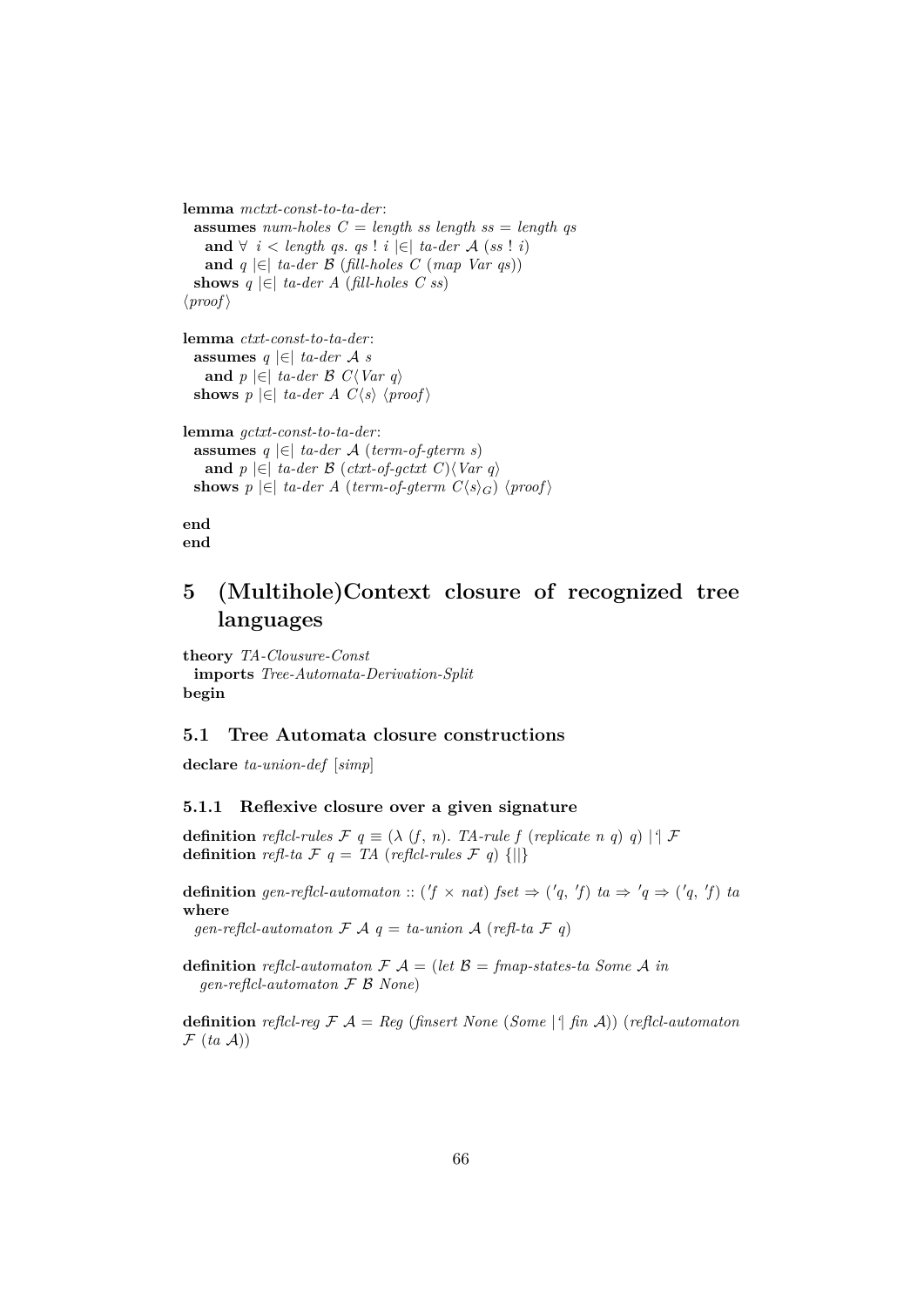### **5.1.2 Multihole context closure over a given signature**

**definition** *refl-over-states-ta Q F A*  $q = TA$  *(reflcl-rules F q)*  $((\lambda p. (p, q)) | (Q)$  $|\cap | \mathcal{Q}(\mathcal{A})|$ 

**definition** gen-parallel-closure-automaton ::  $'q$  fset  $\Rightarrow$   $('f \times nat)$  fset  $\Rightarrow$   $('q, 'f)$  ta  $\Rightarrow 'q \Rightarrow ('q, 'f)$  *ta* where

*gen-parallel-closure-automaton Q* F A *q* = *ta-union* A (*refl-over-states-ta Q* F A *q*)

**definition** *parallel-closure-reg* **where**

*parallel-closure-reg*  $\mathcal{F}$   $\mathcal{A}$  = (*let*  $\mathcal{B}$  = *fmap-states-reg Some*  $\mathcal{A}$  *in Reg* {|*None*|} (*gen-parallel-closure-automaton* (*fin* B) F (*ta* B) *None*))

### **5.1.3 Context closure of regular tree language**

**definition** *semantic-path-rules*  $\mathcal{F}$   $q_c$   $q_i$   $q_f$  $|\bigcup | ((\lambda (f, n). \text{fset-of-list } (map (\lambda i. \text{TA-rule } f ((replicate \text{ } n \text{ } q_c)[i := q_i]) \text{ } q_f) |0.. \leq$ *n*])) |*'*| F)

**definition** *reflcl-over-single-ta Q F*  $q_c$  $q_f$   $\equiv$ *TA* (*reflcl-rules*  $\mathcal{F}$  *q<sub>c</sub>* |∪| *semantic-path-rules*  $\mathcal{F}$  *q<sub>c</sub> q<sub>f</sub> q<sub>f</sub>*) (( $\lambda$  *p*. (*p*, *q<sub>f</sub>*)) |<sup>*|*</sup> *Q*)

**definition** *gen-ctxt-closure-automaton Q F A*  $q_c$  $q_f = ta$ *-union A (reflcl-over-single-ta*  $Q \nvert \mathcal{F} \nvert q_c \nvert q_f$ 

**definition** *gen-ctxt-closure-reg*  $\mathcal{F}$   $\mathcal{A}$   $q_c$   $q_f$  = *Reg*  $\{ |q_f| \}$  (*gen-ctxt-closure-automaton* (*fin* A)  $\mathcal{F}$  (*ta* A)  $q_c$   $q_f$ )

**definition** *ctxt-closure-reg*  $\mathcal{F}$   $\mathcal{A}$  = (*let*  $\mathcal{B} = \text{fmap-states-reg}$  *Inl* (*reg-Restr-Q<sub>f</sub> A*) *in gen-ctxt-closure-reg* F B (*Inr False*) (*Inr True*))

#### **5.1.4 Not empty context closure of regular tree language**

**datatype**  $cl$ -states =  $cl$ -state |  $tr$ -state |  $fin$ -state |  $fin$ -clstate

**definition** *reflcl-over-nhole-ctxt-ta Q F*  $q_c$  $q_i$  $q_f$   $\equiv$ *TA* (*reflcl-rules* F *q*<sup>c</sup> |∪| *semantic-path-rules* F *q*<sup>c</sup> *q*<sup>i</sup> *q*<sup>f</sup> |∪| *semantic-path-rules*  $\mathcal{F}$   $q_c$   $q_f$   $q_f$ )  $((\lambda p. (p, q_i)) | \{ Q \}$ 

**definition** gen-nhole-ctxt-closure-automaton  $Q \nmid \mathcal{F} A q_c q_i q_f =$  $ta\text{-}union\mathcal{A}\text{ (reflcl-over-nhole-}ctxt\text{-}ta\mathcal{Q}\mathcal{F}\text{ }q_c\text{ }q_i\text{ }q_f)$ 

**definition** gen-nhole-ctxt-closure-reg  $\mathcal{F}$  A  $q_c$   $q_i$   $q_f$  = *Reg*  $\{ |q_f| \}$  (*gen-nhole-ctxt-closure-automaton* (*fin* A)  $\mathcal{F}$  (*ta* A)  $q_c$   $q_i$   $q_f$ )

**definition** *nhole-ctxt-closure-req*  $\mathcal{F}$   $\mathcal{A}$  = (*let*  $\mathcal{B} = \text{fmap-states-reg}$  *Inl* (*reg-Restr-Q<sub>f</sub>* A) *in* (*gen-nhole-ctxt-closure-reg* F B (*Inr cl-state*) (*Inr tr-state*) (*Inr fin-state*)))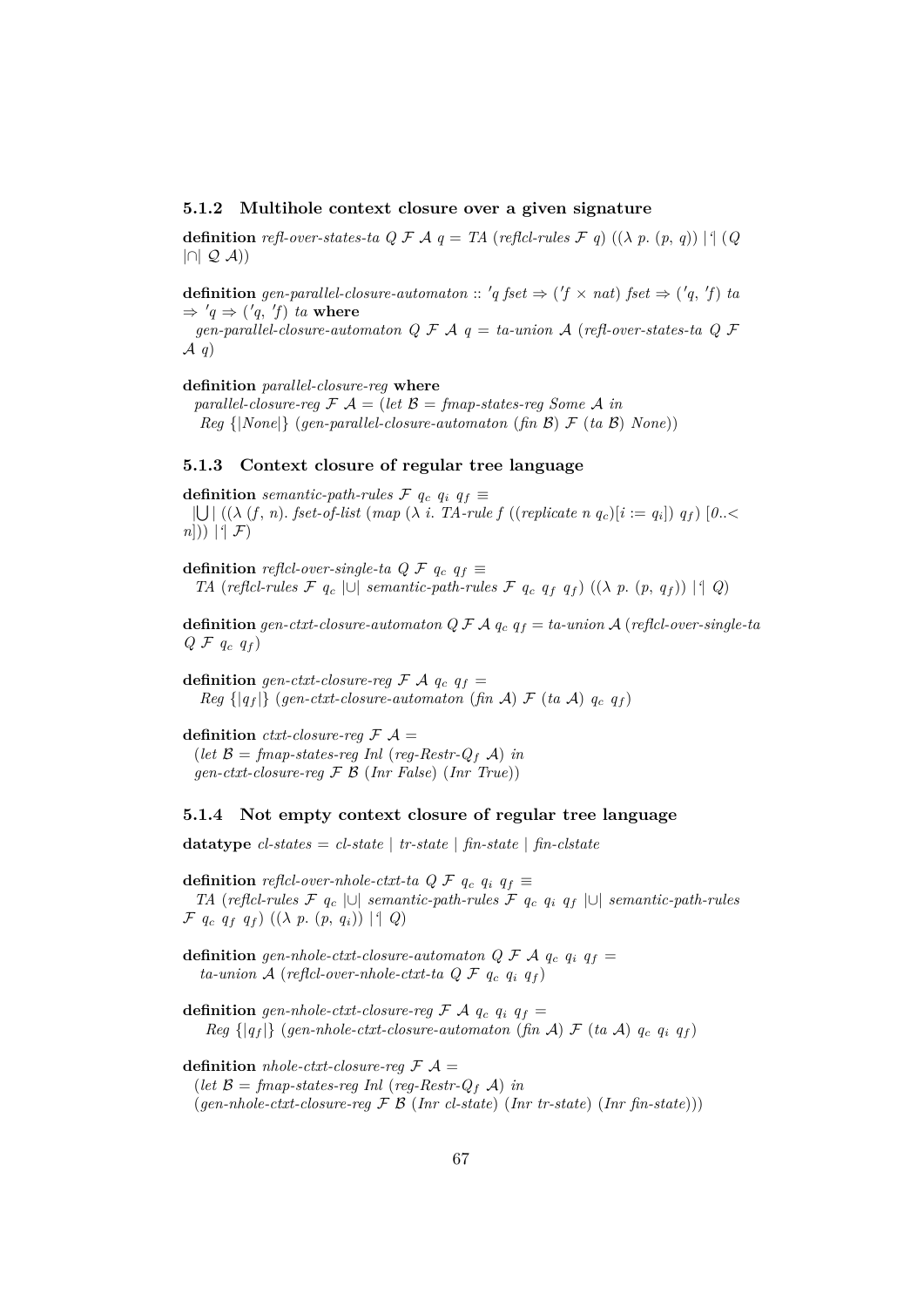# **5.1.5 Non empty multihole context closure of regular tree language**

**abbreviation**  $add-eps \mathcal{A} e \equiv TA$  (*rules*  $\mathcal{A}$ ) (*eps*  $\mathcal{A}$  |∪| *e*) **definition** *reflcl-over-nhole-mctxt-ta Q F*  $q_c$  $q_i$  $q_f$   $\equiv$ *add-eps* (*reflcl-over-nhole-ctxt-ta Q F*  $q_c$  $q_i$  $q_f$ *)*  $\{|(q_i, q_c)|\}$ 

**definition** gen-nhole-mctxt-closure-automaton  $Q \nmid \mathcal{F} A q_c q_i q_f =$  $ta\text{-}union\mathcal{A}$  (*reflcl-over-nhole-mctxt-ta Q F*  $q_c$  $q_i$  $q_f$ )

**definition** gen-nhole-mctxt-closure-reg  $\mathcal{F}$  A  $q_c$   $q_i$   $q_f$  = *Reg*  $\{ |q_f| \}$  (*gen-nhole-mctxt-closure-automaton* (*fin* A)  $\mathcal{F}$  (*ta* A)  $q_c$   $q_i$   $q_f$ )

**definition** *nhole-mctxt-closure-reg*  $F A =$ (*let*  $\mathcal{B} = \text{fmap-states-reg}$  *Inl* (*reg-Restr-Q<sub>f</sub>* A) *in* (*gen-nhole-mctxt-closure-reg* F B (*Inr cl-state*) (*Inr tr-state*) (*Inr fin-state*)))

# **5.1.6 Not empty multihole context closure of regular tree language**

**definition** gen-mctxt-closure-reg  $\mathcal{F}$  A  $q_c$   $q_i$   $q_f$  =  $Reg \{ |q_f, q_i| \}$  (gen-nhole-mctxt-closure-automaton (fin A)  $\mathcal{F}$  (ta A)  $q_c q_i q_f$ )

**definition** mctxt-closure-reg  $\mathcal{F}$   $\mathcal{A}$  = (*let*  $\mathcal{B} = \text{fmap-states-reg}$  *Inl* (*reg-Restr-Q<sub>f</sub> A*) *in* (*gen-mctxt-closure-reg* F B (*Inr cl-state*) (*Inr tr-state*) (*Inr fin-state*)))

## **5.1.7 Multihole context closure of regular tree language**

**definition** *nhole-mctxt-reflcl-reg*  $F A =$ *reg-union* (*nhole-mctxt-closure-reg* F A) (*Reg* {|*fin-clstate*|} (*refl-ta* F (*fin-clstate*)))

### **5.1.8** Lemmas about  $ta$ -der'

 $lemma$  *ta-det'-ground-id*:  $t \in [t] \text{ta-}der' \mathcal{A} s \implies \text{ground } t \implies t = s$  $\langle proof \rangle$ 

 ${\bf lemma}$  *ta-det'-vars-term-id*:  $t \in [t] \text{ta-}der' \mathcal{A} s \implies vars-term \ t \cap \text{fset} \ (\mathcal{Q} \ \mathcal{A}) = \{\} \implies t = s$  $\langle proof \rangle$ 

 $lemma$  *fresh-states-ta-der'-pres*: **assumes** *st*:  $q \in vars-term s q \notin Q$  **A and** *reach*:  $t \in \mathbb{R}$  *ta-der' A s* **shows**  $q \in vars-term$   $t \langle proof \rangle$ 

```
lemma ta-der'-states:
  t \in ta-der' A s \implies vars-term t ⊆ vars-term s ∪ fset (Q A)
\langle proof \rangle
```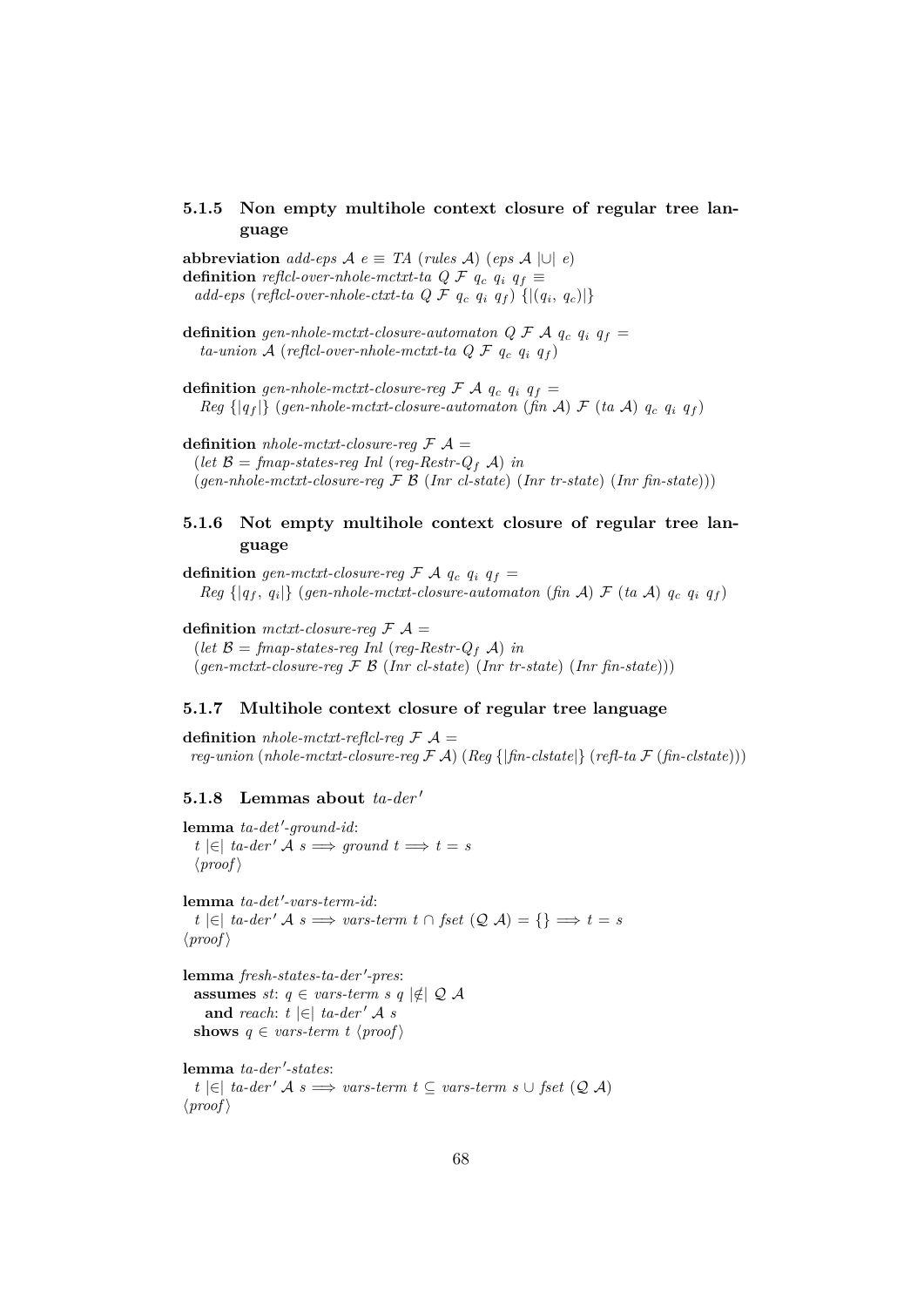${\bf lemma}$  *ta-der'-gterm-states*: *t*  $\in$  *t a-der' A* (*term-of-gterm s*)  $\implies$  *vars-term t* ⊆ *fset* ( $\mathcal{Q}$  *A*)  $\langle proof \rangle$ 

lemma ta-der'-Var-funas: *Var q*  $|\epsilon|$  *ta-der' A s*  $\implies$  *funas-term s* ⊂ *fset* (*ta-sig A*)  $\langle proof \rangle$ 

**lemma** *ta-sig-fsubsetI*: **assumes**  $\bigwedge$  *r*. *r*  $\big|\in\big|$  *rules*  $\mathcal{A} \Longrightarrow$  (*r-root r*, *length* (*r-lhs-states r*))  $\big|\in\big|\mathcal{F}$ **shows** *ta-sig*  $A \subseteq F \langle proof \rangle$ 

## **5.1.9 Signature induced by** *refl-ta* **and** *refl-over-states-ta*

**lemma** *refl-ta-sig* [*simp*]: *ta-sig* (*refl-ta*  $\mathcal{F}$ *g*) =  $\mathcal{F}$ *ta-sig* (*refl-over-states-ta*  $Q \mathcal{F} A q$ ) =  $\mathcal{F}$  $\langle proof \rangle$ 

### **5.1.10 Correctness of** *refl-ta***,** *gen-reflcl-automaton***, and** *reflcl-automaton*

**lemma** *refl-ta-eps* [*simp*]: *eps* (*refl-ta*  $\mathcal{F}$  *q*) = {||}  $\langle proof \rangle$ 

**lemma** *refl-ta-sound*: *s* ∈  $\mathcal{T}_G$  (*fset*  $\mathcal{F}$ )  $\Longrightarrow$  *q*  $|\in$  *ta-der* (*refl-ta*  $\mathcal{F}$  *q*) (*term-of-gterm s*)  $\langle proof \rangle$ 

**lemma** *reflcl-rules-args*: *length ps* =  $n \implies f$  *ps*  $\rightarrow$  *p*  $\in$  *f refici-rules*  $\mathcal{F}$   $q \implies ps = replicate n$  *q*  $\langle proof \rangle$ 

**lemma** Q*-refl-ta*: Q (*refl-ta* F *q*) |⊆| {|*q*|}  $\langle proof \rangle$ 

**lemma** *refl-ta-complete1*: *Var*  $p \in \mathbb{R}$  *ta-der'* (*refl-ta*  $\mathcal{F}$   $q$ )  $s \implies p \neq q \implies s = \text{Var } p$  $\langle proof \rangle$ 

**lemma** *refl-ta-complete2*: *Var q*  $\in$   $\in$  *ta-der'* (*refl-ta*  $\in$  *q*) *s*  $\Rightarrow$  *funas-term s* ⊆ *fset*  $\in$  ∧ *vars-term s* ⊆ {*q*}  $\langle proof \rangle$ 

**lemma** *gen-reflcl-lang*: **assumes**  $q \notin Q$  *A* **shows** *gta-lang* (*finsert q Q*) (*gen-reflcl-automaton*  $\mathcal{F}$   $\mathcal{A}$  *q*) = *gta-lang*  $Q$   $\mathcal{A}$  ∪  $\mathcal{T}_G$  (*fset*  $\mathcal{F}$ )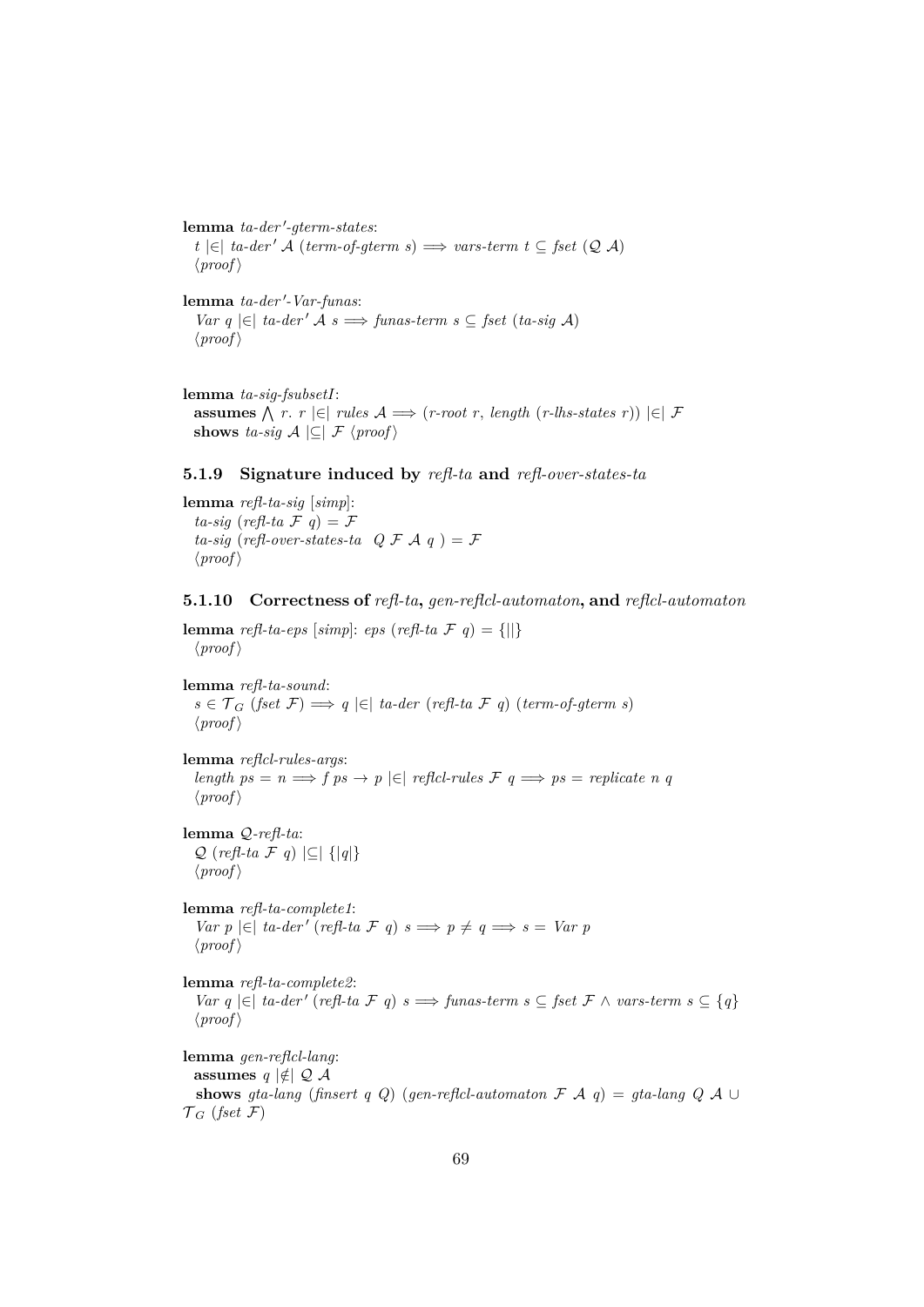$(i\mathbf{s}$   $?Ls = ?Rs$  $\langle proof \rangle$ 

**lemma** *reflcl-lang*: *gta-lang* (*finsert None* (*Some* |*'*| *Q*)) (*reflcl-automaton* F A) = *gta-lang Q* A ∪  $\mathcal{T}_G$  (*fset*  $\mathcal{F}$ )  $\langle proof \rangle$ 

**lemma** L*-reflcl-reg*:  $\mathcal{L}$  (*reflcl-reg*  $\mathcal{F}$  A) =  $\mathcal{L}$  A ∪  $\mathcal{T}_G$  (*fset*  $\mathcal{F}$ )  $\langle proof \rangle$ 

### **5.1.11 Correctness of** *gen-parallel-closure-automaton* **and** *parallel-closure-reg*

**lemma** *set-list-subset-nth-conv*:  $set\ xs \subseteq A \Longrightarrow i \leq length \ xs \Longrightarrow xs \mid i \in A$  $\langle proof \rangle$ 

lemma ground-gmctxt-of-mctxt-fill-holes':  $num\text{-}holes\ C = length\ ss \Longrightarrow ground\text{-}mctxt\ C \Longrightarrow \forall s \in set\ ss\math>. \ ground\ s \Longrightarrow$ *fill-gholes* (*gmctxt-of-mctxt C*) (*map gterm-of-term ss*) = *gterm-of-term* (*fill-holes C ss*)  $\langle proof \rangle$ 

**lemma** *refl-over-states-ta-eps-trancl* [*simp*]:  $(\text{eps} (\text{refl-over-states-ta} \ Q \ \mathcal{F} \ A \ q))|^{+}| = \text{eps} (\text{refl-over-states-ta} \ Q \ \mathcal{F} \ A \ q)$  $\langle proof \rangle$ 

**lemma** *refl-over-states-ta-epsD*: (*p*, *q*) |∈| (*eps* (*refl-over-states-ta Q* F A *q*)) =⇒ *p* |∈| *Q*  $\langle proof \rangle$ 

**lemma** *refl-over-states-ta-vars-term*: *q* |∈| *ta-der* (*refl-over-states-ta Q* F A *q*) *u* =⇒ *vars-term u* ⊆ *insert q* (*fset Q*)  $\langle proof \rangle$ 

*refl-over-states-ta-vars-term'* **=**  $refl-over-states-ta-vars-term[unfolded~ta-der-to-ta-der'~ta-der'-target-args-vars-term-conv,$ *THEN set-list-subset-nth-conv*, *unfolded fmember*.*rep-eq*[*symmetric*] *finsert*.*rep-eq*[*symmetric*]]

**lemma** *refl-over-states-ta-sound*:

*funas-term*  $u \subseteq$  *fset*  $\mathcal{F} \implies$  *vars-term*  $u \subseteq$  *insert*  $q$  (*fset*  $(Q \cap Q \cup A) \implies q \in$ *ta-der* (*refl-over-states-ta Q* F A *q*) *u*  $\langle proof \rangle$ 

**lemma** *gen-parallelcl-lang*: fixes  $A :: ('q, 'f)$  *ta* **assumes**  $q \notin Q$  *A*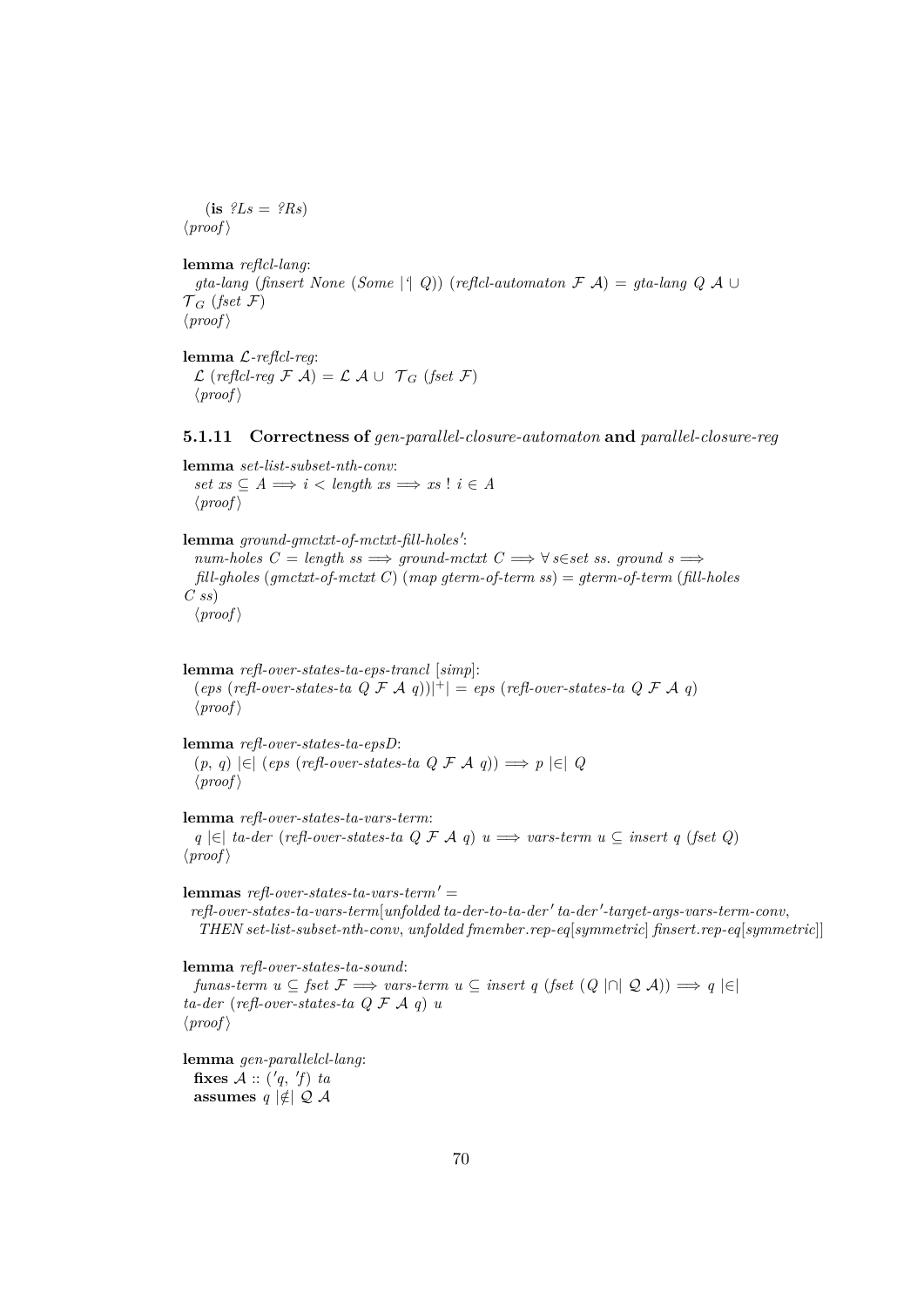**shows** *gta-lang*  $\{ |q| \}$  (*gen-parallel-closure-automaton Q F A q*) = {*fill-gholes C ss* | *C ss*. *num-gholes C* = *length ss* ∧ *funas-gmctxt C* ⊆ (*fset* F) ∧ (∀ *i* < *length ss*. *ss* ! *i* ∈ *gta-lang Q* A)}  $(i\mathbf{s}$   $?Ls = ?Rs$  $\langle proof \rangle$ 

**lemma** *parallelcl-gmctxt-lang*:

fixes  $A :: ('q, 'f)$  *reg* **shows**  $\mathcal{L}$  (*parallel-closure-reg*  $\mathcal{F}$   $\mathcal{A}$ ) = {*fill-gholes C ss* | *C ss*. *num-gholes C* = *length ss* ∧ *funas-gmctxt C* ⊆ *fset* F ∧ (∀ *i* < *length ss. ss*!  $i \in \mathcal{L}$  *A*)}  $\langle proof \rangle$ 

**lemma** *parallelcl-mctxt-lang*: **shows**  $\mathcal{L}$  (*parallel-closure-req*  $\mathcal{F}$   $\mathcal{A}$ ) =  ${(gterm-of-term :: ('f, 'q option) term \Rightarrow 'f gterm) (fill-holes C (map term-of-gterm))}$ *ss*)) | *C ss*. *num-holes C* = *length ss* ∧ *ground-mctxt C* ∧ *funas-mctxt C* ⊆ *fset* F ∧ (∀ *i* < *length ss*. *ss* ! *i* ∈ L A)}  $\langle proof \rangle$ 

## **5.1.12 Correctness of** *gen-ctxt-closure-reg* **and** *ctxt-closure-reg*

**lemma** *semantic-path-rules-rhs*: *r*  $\in$  *semantic-path-rules Q q<sub>c</sub> q<sub>i</sub> q<sub>f</sub> ⇒ <i>r-rhs r* =  $q_f$  $\langle proof \rangle$ 

**lemma** *reflcl-over-single-ta-transl* [*simp*]:  $(\text{eps} \text{ (reflcl-over-single-ta } Q \nsubseteq q_f))|$ <sup>+</sup> $| = \text{eps} \text{ (reflcl-over-single-ta } Q \nsubseteq q_f)$  $\langle proof \rangle$ 

**lemma** *reflcl-over-single-ta-epsD*:

(*p*, *q*<sup>f</sup> ) |∈| *eps* (*reflcl-over-single-ta Q* F *q*<sup>c</sup> *q*<sup>f</sup> ) =⇒ *p* |∈| *Q* (*p*, *q*) |∈| *eps* (*reflcl-over-single-ta Q* F *q*<sup>c</sup> *q*<sup>f</sup> ) =⇒ *q* = *q*<sup>f</sup>  $\langle proof \rangle$ 

**lemma** *reflcl-over-single-ta-rules-split*:

*r*  $|\epsilon|$  *rules* (*reflcl-over-single-ta Q F*  $q_c$  $q_f$ *) ⇒ r*  $|\epsilon|$  *reflcl-rules*  $\mathcal{F}$  *q<sub>c</sub>*  $\vee$  *r*  $|\epsilon|$  *semantic-path-rules*  $\mathcal{F}$  *q<sub>c</sub> q<sub>f</sub> q<sub>f</sub>*  $\langle proof \rangle$ 

**lemma** *reflcl-over-single-ta-rules-semantic-path-rulesI*:

*r*  $\in$  *f ∈ semantic-path-rules*  $\mathcal{F}$   $q_c$   $q_f$   $q_f$   $\implies$  *r*  $\in$  *f rules* (*reflcl-over-single-ta Q*  $\mathcal{F}$  $q_c$  $q_f$ )

 $\langle proof \rangle$ 

**lemma** *semantic-path-rules-fmember* [*intro*]: *TA-rule f qs q*  $\in$  *|semantic-path-rules*  $\mathcal{F}$   $q_c$   $q_i$   $q_f$  ←  $\in$   $\in$   $\in$   $\in$   $f$   $\wedge$   $i$   $\leq$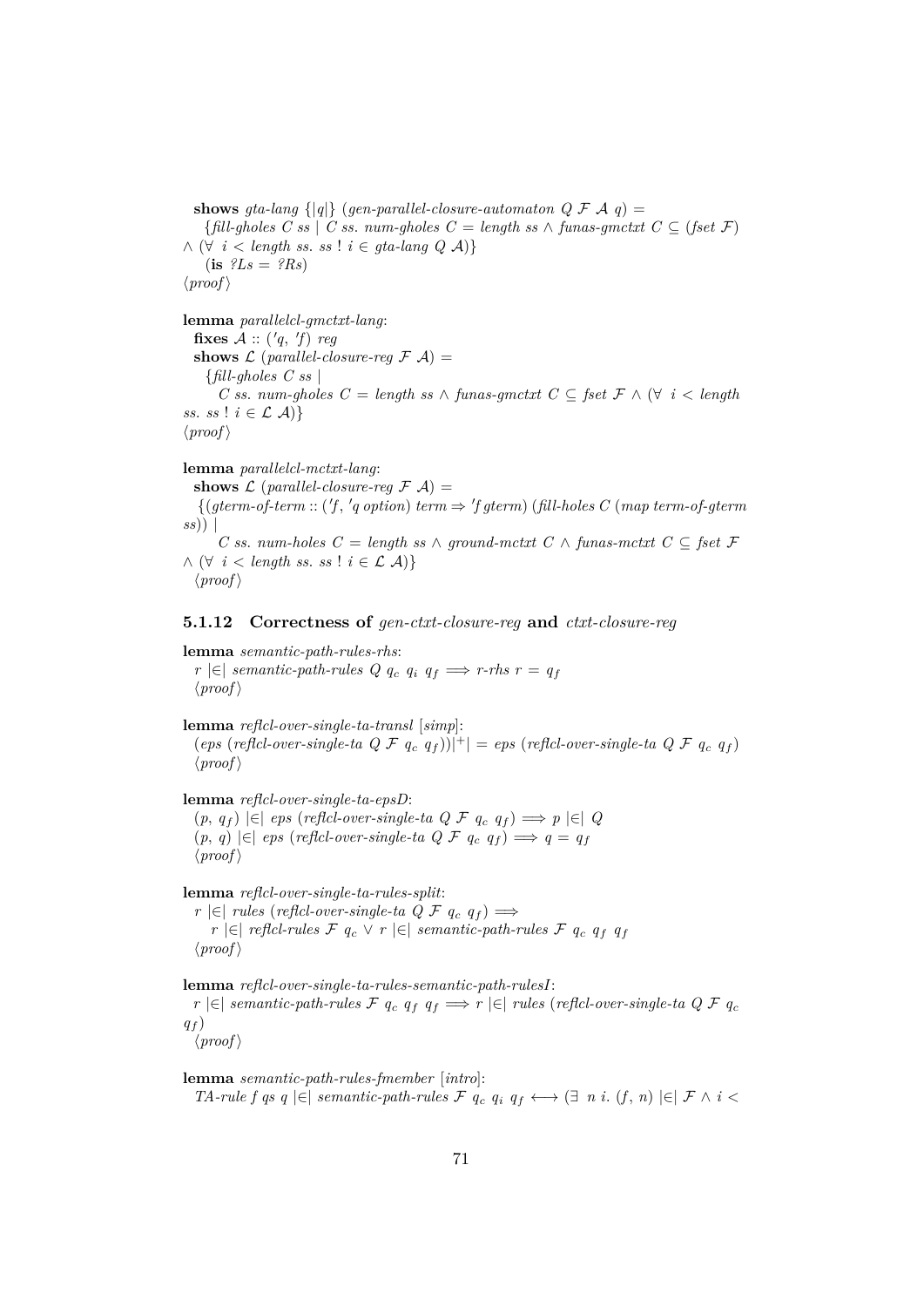*n*  $\wedge$  *q* = *q<sub>f</sub>*  $\wedge$  $(qs = (replicate \space n \space q_c)[i := q_i]))$  (is  $?Ls \longleftrightarrow ?Rs$ )  $\langle proof \rangle$ 

**lemma** *semantic-path-rules-fmemberD*:

*r*  $\in$  |∈| *semantic-path-rules*  $\mathcal{F}$  *q<sub>c</sub> q<sub>i</sub>*  $q_f \implies$  (∃ *n i*. (*r-root r, n*)  $\in$  |  $\mathcal{F}$  ∧ *i* < *n* ∧ *r-rhs*  $r = q_f$  ∧  $(r\text{-}lls\text{-}states\ r = (replicate\ n\ q_c)[i := q_i]))$  $\langle proof \rangle$ 

**lemma** *reflcl-over-single-ta-vars-term-q*c:  $q_c \neq q_f \implies q_c \in \mathcal{E}$  *ta-der* (*reflcl-over-single-ta Q F*  $q_c$  $q_f$ *)*  $u \implies$  $vars-term-list$  *u* = *replicate* (*length* (*vars-term-list u*))  $q_c$  $\langle proof \rangle$ 

**lemma** *reflcl-over-single-ta-vars-term*:

 $q_c \notin |q| \geq q_c \neq q_f \implies q_f \in |q| \text{ta-der (reflcl-over-single-ta QF q_c q_f) u$ *length* (*vars-term-list u*) =  $n$   $\implies$   $\oplus$  *i q. i < n* ∧ *q*  $\in$  *finsert q<sub>f</sub>*  $Q \wedge \text{vars-term-list}$  $u = (replicate \; n \; q_c)[i := q]$  $\langle proof \rangle$ 

**lemma** *refl-ta-reflcl-over-single-ta-mono*: *q*  $\in$  *ta-der* (*refl-ta F q*) *t*  $\Rightarrow$  *q*  $\in$  *ta-der* (*reflcl-over-single-ta Q F q q*<sub>f</sub>) *t*  $\langle proof \rangle$ 

**lemma** *reflcl-over-single-ta-sound*: **assumes** *funas-qctxt*  $C \subseteq$  *fset*  $\mathcal{F}$  *q*  $|\in$  *Q* **shows**  $q_f$  |∈| *ta-der* (*reflcl-over-single-ta Q F*  $q_c$  $q_f$ *)* (*ctxt-of-gctxt C*) $\langle Var q \rangle$  $\langle proof \rangle$ 

**lemma** *reflcl-over-single-ta-sig*: *ta-sig* (*reflcl-over-single-ta Q F*  $q_c$  $q_f$ ) |⊆| F  $\langle proof \rangle$ 

**lemma** *gen-gctxtcl-lang*:

**assumes**  $q_c \notin Q$  *A* and  $q_f \notin Q$  *A* and  $q_c \notin Q$  and  $q_c \neq q_f$ **shows** *gta-lang*  $\{ |q_f| \}$  (*gen-ctxt-closure-automaton Q F A*  $q_c$  $q_f$ *) =*  ${C(s)_G \mid C s.$  *funas-gctxt*  $C ⊆$  *fset*  $F \wedge s ∈$  *gta-lang*  $Q \wedge A}$  $(i\mathbf{s}$   $?Ls = ?Rs$  $\langle proof \rangle$ 

**lemma** *gen-gctxt-closure-sound*:

fixes  $A :: ('q, 'f)$  *reg* **assumes**  $q_c \notin Q_r$  A **and**  $q_f \notin Q_r$  A **and**  $q_c \notin f$  *fin* A **and**  $q_c \neq q_f$ **shows** L (gen-ctxt-closure-reg F A  $q_c$   $q_f$ ) = { $C\langle s \rangle_G$  | C s. funas-gctxt  $C \subseteq \text{fset}$  $\mathcal{F} \wedge s \in \mathcal{L}$   $\mathcal{A}$  $\langle proof \rangle$ 

**lemma** *gen-ctxt-closure-sound*: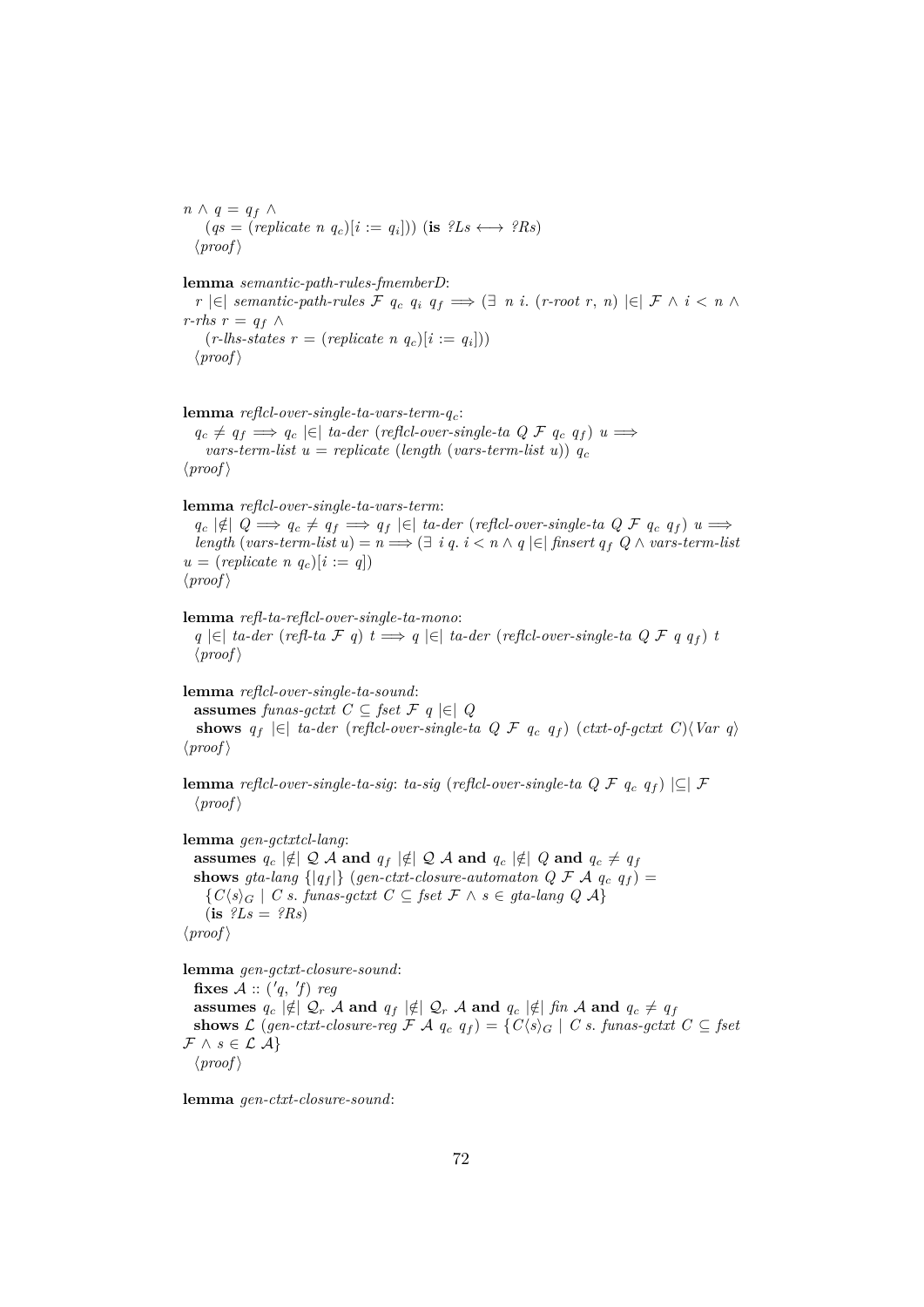fixes  $A :: ('q, 'f)$  *reg* **assumes**  $q_c | \notin |Q_r \mathcal{A}$  and  $q_f | \notin |Q_r \mathcal{A}$  and  $q_c | \notin |f_n \mathcal{A}$  and  $q_c \neq q_f$ **shows**  $\mathcal{L}$  (*gen-ctxt-closure-reg*  $\mathcal{F}$   $\mathcal{A}$   $q_c$   $q_f$ ) =  ${(gterm-of-term :: (f, 'q) term \Rightarrow 'f gterm) C\langle term-of-gterm s \rangle \mid C s. ground-cutx}$ *C* ∧ *funas-ctxt*  $C \subseteq$  *fset*  $\mathcal{F} \land s \in \mathcal{L}$   $\mathcal{A}$ }  $\langle proof \rangle$ 

**lemma** *gctxt-closure-lang*: **shows**  $\mathcal{L}$  (*ctxt-closure-reg*  $\mathcal{F}$   $\mathcal{A}$ ) = {  $C\langle s \rangle_G$  | *C s*. *funas-gctxt*  $C \subseteq$  *fset*  $F \wedge s \in \mathcal{L}$   $\mathcal{A}$ }  $\langle proof \rangle$ 

**lemma** *ctxt-closure-lang*: **shows**  $\mathcal{L}$  (*ctxt-closure-reg*  $\mathcal{F}$   $\mathcal{A}$ ) =  $\{(gterm-of-term :: ('f, 'q + bool) term \Rightarrow 'f gterm) C\langle term-of-gterm s\rangle \mid$ *C s*. *ground-ctxt C* ∧ *funas-ctxt C* ⊆ *fset*  $\mathcal{F}$  ∧ *s* ∈  $\mathcal{L}$   $\mathcal{A}$ }  $\langle proof \rangle$ 

**5.1.13 Correctness of** *gen-nhole-ctxt-closure-automaton* **and** *nhole-ctxt-closure-reg*

**lemma** *reflcl-over-nhole-ctxt-ta-vars-term-q*c:  $q_c \neq q_f \implies q_c \neq q_i \implies q_c \in \mathcal{E}$  *ta-der* (*reflcl-over-nhole-ctxt-ta Q F*  $q_c$  $q_i$  $q_f$ *) <i>u* =⇒  $vars-term-list$   $u = replicate$  (*length* (*vars-term-list u*))  $q_c$  $\langle proof \rangle$ 

**lemma** *reflcl-over-nhole-ctxt-ta-vars-term-Var*: **assumes** *disj*:  $q_c | \notin |Q q_f | \notin |Q q_c \neq q_f q_i \neq q_f q_c \neq q_i$ **and** reach:  $q_i \in ]$  ta-der (reflcl-over-nhole-ctxt-ta  $Q \nmid F$   $q_c$   $q_i$   $q_f$ )  $u$ **shows**  $\left( \exists q, q \in \right|$  *finsert*  $q_i \ Q \wedge u = Var q$   $\langle proof \rangle$ 

**lemma** *reflcl-over-nhole-ctxt-ta-vars-term*: **assumes** *disj*:  $q_c \notin Q$   $q_f \notin Q$   $q_c \neq q_f$   $q_i \neq q_f$   $q_c \neq q_i$ **and** *reach*:  $q_f \in \mathcal{F}$  *ta-der* (*reflcl-over-nhole-ctxt-ta Q F*  $q_c$  $q_i$  $q_f$ *) <i>u* **shows** (∃ *i q*. *i* < *length* (*vars-term-list u*) ∧ *q* |∈| {|*q*<sup>i</sup> , *q*<sup>f</sup> |} |∪| *Q* ∧ *vars-term-list*  $u = (replicate (length (vars-term-list u)) q_c)[i := q]$  $\langle proof \rangle$ 

**lemma** *reflcl-over-nhole-ctxt-ta-mono*:

*q* |∈| *ta-der* (*refl-ta* F *q*) *t* =⇒ *q* |∈| *ta-der* (*reflcl-over-nhole-ctxt-ta Q* F *q q*<sup>i</sup>  $q_f$ )  $t$  $\langle proof \rangle$ 

**lemma** *reflcl-over-nhole-ctxt-ta-sound*:

**assumes** *funas-gctxt*  $C \subseteq$  *fset*  $F C ≠$  *GHole q*  $|∈|$  *Q* **shows**  $q_f$  |∈| *ta-der* (*reflcl-over-nhole-ctxt-ta Q F*  $q_c$  $q_i$  $q_f$ ) (*ctxt-of-gctxt C*) $\langle Var$ *q*)  $\langle proof \rangle$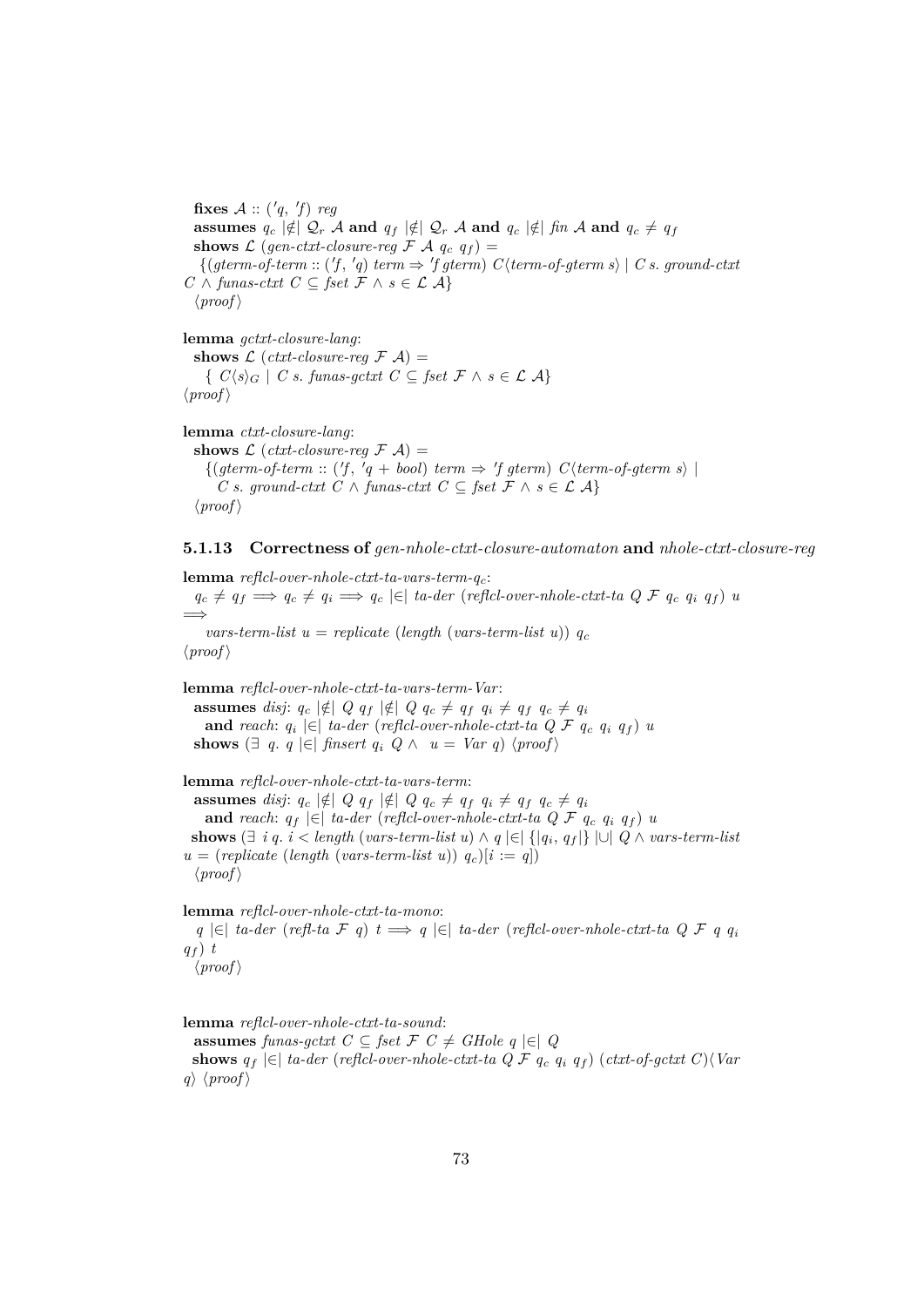**lemma** *reflcl-over-nhole-ctxt-ta-sig*: *ta-sig* (*reflcl-over-nhole-ctxt-ta Q* F *q*<sup>c</sup> *q*<sup>i</sup> *q*<sup>f</sup> )  $|\subseteq|$  F  $\langle proof \rangle$ 

**lemma** *gen-nhole-gctxt-closure-lang*:  $\textbf{assumes}\ \ q_c\ \lvert\notin\mid\mathcal{Q}\;\mathcal{A}\ \ q_i\ \lvert\notin\mid\mathcal{Q}\;\mathcal{A}\ \ q_f\ \lvert\notin\mid\mathcal{Q}\;\mathcal{A}\ \ \%$ **and**  $q_c \notin |Q| \notin |Q| \notin |Q|$ **and**  $q_c \neq q_i$   $q_c \neq q_f$   $q_i \neq q_f$ **shows** *gta-lang*  $\{ |q_f| \}$  (*gen-nhole-ctxt-closure-automaton Q F A*  $q_c$  $q_i$  $q_f$ *) =*  ${C(s)_G \mid C s. C ≠ GHole ∧ \text{ funas-gctxt } C ⊆ \text{fset } \mathcal{F} ∧ s ∈ \text{gta-lang } Q \mathcal{A}}$  $(i\mathbf{s}$   $?Ls = ?Rs$  $\langle proof \rangle$ 

**lemma** *gen-nhole-gctxt-closure-sound*:  $\textbf{assumes}\ \ q_c\ \lvert\notin\mid\mathcal{Q}_r\ \mathcal{A}\ \ q_i\ \lvert\notin\mid\mathcal{Q}_r\ \mathcal{A}\ \ q_f\ \lvert\notin\mid\mathcal{Q}_r\ \mathcal{A}\ \ \textbf{and}\ \ \mathcal{A}_r\ \ \lvert\notin\mid\mathcal{Q}_r\ \mathcal{A}\ \ \textbf{and}\ \ \mathcal{A}_r\ \ \lvert\notin\mid\mathcal{Q}_r\ \ \mathcal{A}_r$ **and**  $q_c \notin | \notin | (\text{fin } A) \mid q_f | \notin | (\text{fin } A)$ **and**  $q_c \neq q_i$   $q_c \neq q_f$   $q_i \neq q_f$ **shows**  $\mathcal{L}$  (*gen-nhole-ctxt-closure-reg*  $\mathcal{F}$   $\mathcal{A}$   $q_c$   $q_i$   $q_f$ ) = {  $C\langle s \rangle_G$  | *C s*. *C* ≠ *GHole* ∧ *funas-gctxt*  $C \subseteq$  *fset*  $\mathcal{F} \wedge s \in \mathcal{L}$  A}  $\langle proof \rangle$ 

**lemma** *nhole-ctxtcl-lang*:  $\mathcal{L}$  (*nhole-ctxt-closure-reg*  $\mathcal{F}$  A) =  ${C(s)_{G} \mid C s. C ≠ GHole ∧ \text{ funas-gctxt } C ⊆ \text{fset } \mathcal{F} ∧ s ∈ \mathcal{L} \mathcal{A}}$  $\langle proof \rangle$ 

#### **5.1.14 Correctness of** *gen-nhole-mctxt-closure-automaton*

**lemmas** *reflcl-over-nhole-mctxt-ta-simp* = *reflcl-over-nhole-mctxt-ta-def reflcl-over-nhole-ctxt-ta-def*

**lemma** *reflcl-rules-rhsD*: *f ps* → *q*  $\in$   $\in$  *refici-rules F q<sub>c</sub>*  $\implies$  *q* = *q<sub>c</sub>*  $\langle proof \rangle$ 

**lemma** *reflcl-over-nhole-mctxt-ta-vars-term*: **assumes**  $q \in \mathbb{R}$  *ta-der* (*reflcl-over-nhole-mctxt-ta Q F*  $q_c$  $q_i$  $q_f$ *) <i>t* **and**  $q_c \notin Q q \neq q_c q_f \neq q_c q_i \neq q_c$ **shows** *vars-term*  $t \neq \{ \}$   $\langle proof \rangle$ 

**lemma** *reflcl-over-nhole-mctxt-ta-Fun*: **assumes**  $q_f$  |∈| *ta-der* (*reflcl-over-nhole-mctxt-ta Q F*  $q_c$  $q_i$  $q_f$ *) <i>t t* ≠ *Var*  $q_f$ **and**  $q_f \neq q_c$   $q_f \neq q_i$ **shows** *is-Fun*  $t \langle proof \rangle$ 

**lemma** *rule-states-reflcl-rulesD*: *p*  $\in$  | *rule-states* (*reflcl-rules F q*) ⇒ *p* = *q*  $\langle proof \rangle$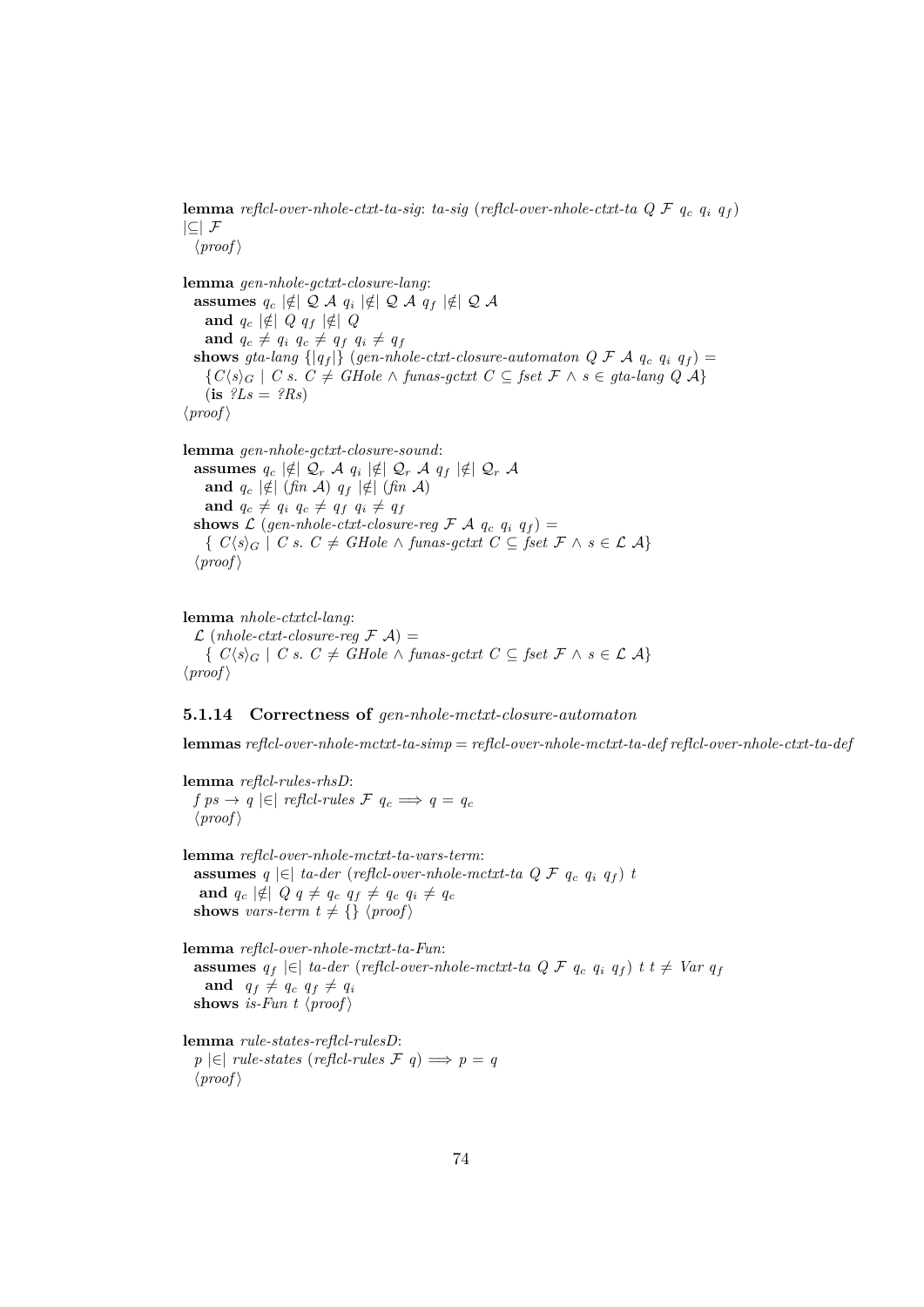**lemma** *rule-states-semantic-path-rulesD*: *p*  $\in$  |∈| *rule-states* (*semantic-path-rules*  $\mathcal{F}$   $q_c$   $q_i$   $q_f$ )  $\implies$   $p = q_c \vee p = q_i \vee p = q_f$  $\langle proof \rangle$ **lemma** Q*-reflcl-over-nhole-mctxt-ta*:  $Q$  (*reflcl-over-nhole-mctxt-ta Q F*  $q_c$  $q_i$  $q_f$ *)*  $|\subseteq|$   $Q$   $|\cup|$  { $|q_c, q_i, q_f|$ }  $\langle proof \rangle$ **lemma** *reflcl-over-nhole-mctxt-ta-vars-term-subset-eq*: **assumes**  $q \in \mathbb{R}$  *ta-der* (*reflcl-over-nhole-mctxt-ta Q F*  $q_c$  $q_i$  $q_f$ *)*  $t$  $q = q_f \vee q =$ *q*i **shows** *vars-term*  $t \subseteq \{q_c, q_i, q_f\} \cup \text{fset } Q$  $\langle proof \rangle$ **lemma** *sig-reflcl-over-nhole-mctxt-ta* [*simp*]: *ta-sig* (*reflcl-over-nhole-mctxt-ta Q F*  $q_c$  $q_i$  $q_f$ *) = F*  $\langle proof \rangle$ **lemma** *reflcl-over-nhole-mctxt-ta-aux-sound*: **assumes** *funas-term*  $t \subseteq$  *fset*  $\mathcal F$  *vars-term*  $t \subseteq$  *fset*  $Q$ **shows**  $q_c$  |∈| *ta-der* (*reflcl-over-nhole-mctxt-ta Q F*  $q_c$  $q_i$  $q_f$ *) <i>t* \proof\ **lemma** *reflcl-over-nhole-mctxt-ta-sound*: **assumes** *funas-term*  $t \subseteq$  *fset*  $\mathcal F$  *vars-term*  $t \subseteq$  *fset*  $Q$  *vars-term*  $t \neq \{\}$ **shows** (*is-Var*  $t \longrightarrow q_i \in$   $\mid \infty$  *ta-der* (*reflcl-over-nhole-mctxt-ta Q F*  $q_c$  $q_i$  $q_f$ *)*  $t$ *)*  $\land$  $(is-Fun t \longrightarrow q_f \in \infty$  *ta-der* (*reflcl-over-nhole-mctxt-ta Q F q<sub>c</sub> q<sub>i</sub> q<sub>f</sub>) <i>t*) (*proof*) **lemma** *gen-nhole-gmctxt-closure-lang*:  $\textbf{assumes}\ \ q_c\ \lvert\notin\mid\mathcal{Q}\;\mathcal{A}\ \textbf{and}\ \ q_i\ \lvert\notin\mid\mathcal{Q}\;\mathcal{A}\ \ q_f\ \lvert\notin\mid\mathcal{Q}\;\mathcal{A}\ \ \textbf{and}\ \ q_i\ \lvert\in\mid\mathcal{Q}\;\mathcal{A}\ \ \textbf{and}\ \ q_i\ \lvert\notin\mid\mathcal{Q}\;\mathcal{A}\ \ \textbf{and}\ \ q_i\ \lvert\notin\mid\mathcal{Q}\;\mathcal{A}\ \ \textbf{and}\ \ q_i\ \lvert\notin\mid\mathcal{Q}\;\mathcal{A}\ \ \textbf{and}\ \ q_i\ \l$ **and**  $q_c \notin Q$   $q_f \neq q_c$   $q_f \neq q_i$   $q_i \neq q_c$ **shows** *gta-lang*  $\{ |q_f| \}$  (*gen-nhole-mctxt-closure-automaton Q F A*  $q_c$  $q_i$  $q_f$ *) =* { *fill-gholes C ss* | *C* ss. *0* < *num-gholes*  $C \wedge num\text{-}gholes$  *C* = *length ss*  $\wedge$  *C*  $\neq$  *GMHole* ∧ *funas-gmctxt*  $C \subseteq \text{fset } \mathcal{F} \land (\forall i < \text{length ss. ss} : i \in \text{gta-lang } Q \mathcal{A})$  $(i\mathbf{s}$   $?Ls = ?Rs$  $\langle proof \rangle$ 

**lemma** *nhole-gmctxt-closure-lang*:  $\mathcal{L}$  (*nhole-mctxt-closure-reg*  $\mathcal{F}$  A) =

 $\{$  fill-gholes C ss  $\mid$  C ss. num-gholes  $C =$  *length ss*  $\land$   $0 <$  *num-gholes*  $C \land C \neq$ *GMHole* ∧ *funas-gmctxt*  $C \subseteq \text{fset } \mathcal{F} \land (\forall i < \text{length ss. ss} \mid i \in \mathcal{L} \mathcal{A})$  $(i\mathbf{s}$   $?Ls = ?Rs$  $\langle proof \rangle$ 

**5.1.15 Correctness of** *gen-mctxt-closure-reg* **and** *mctxt-closure-reg*

**lemma** *gen-gmctxt-closure-lang*: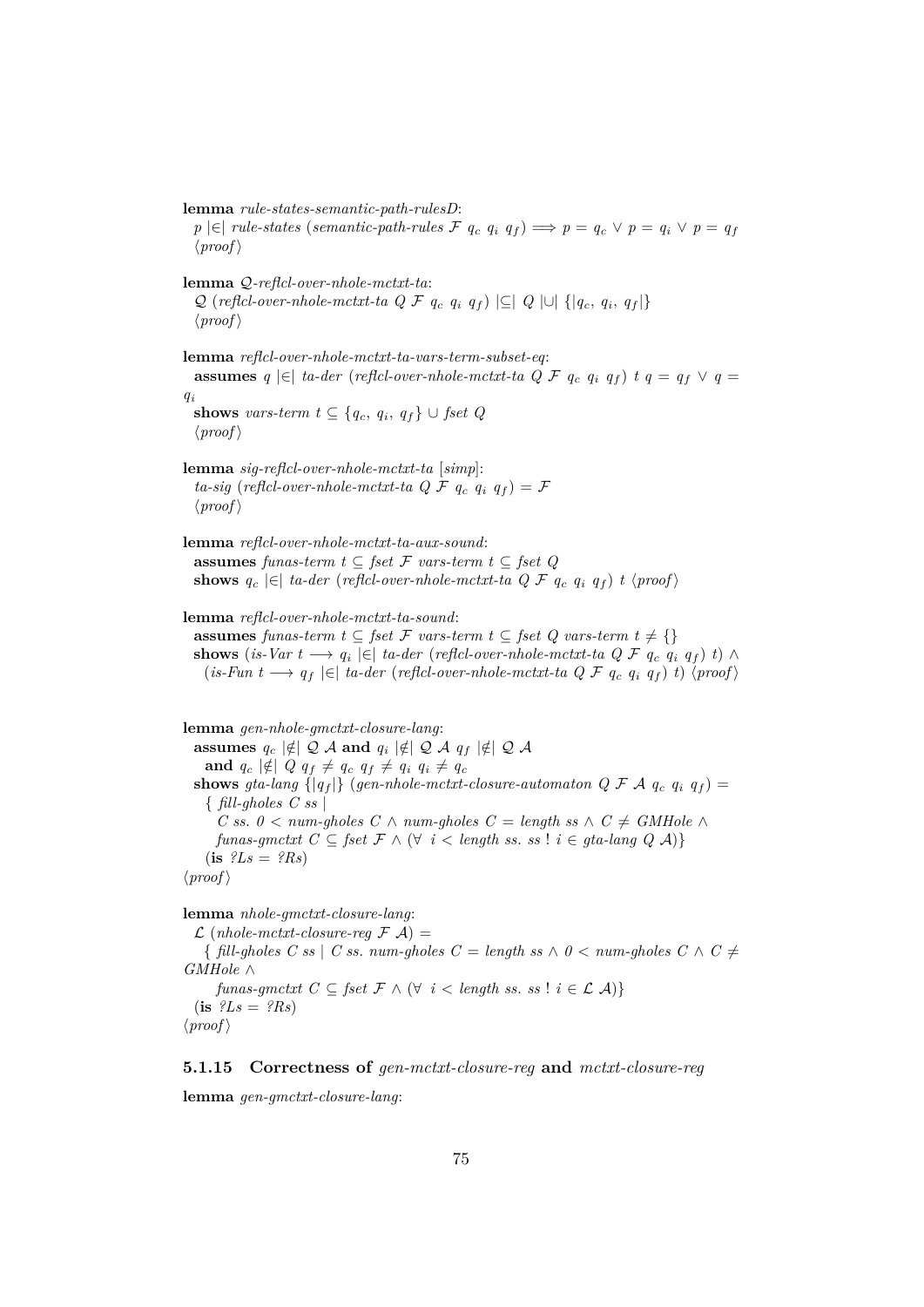$\textbf{assumes}\ \ q_c\ \lvert\notin \mid\mathcal{Q}\ \mathcal{A}\ \textbf{and}\ \ q_i\ \lvert\notin \mid\mathcal{Q}\ \mathcal{A}\ \ q_f\ \lvert\notin \mid\mathcal{Q}\ \mathcal{A}\ \ \textbf{and}\ \ q_i\ \lvert\notin \mid\mathcal{Q}\ \mathcal{A}\ \ \textbf{and}\ \ q_i\ \lvert\notin \mid\mathcal{Q}\ \mathcal{A}\ \ \textbf{and}\ \ q_i\ \lvert\notin \mid\mathcal{Q}\ \mathcal{A}\ \ \textbf{and}\ \ q_i\ \lvert\notin \mid\mathcal{Q}\ \mathcal{A}\ \ \textbf{and}\ \ q_i\$ **and** *disj*:  $q_c \notin Q q_f \neq q_c q_f \neq q_i q_i \neq q_c$  $\textbf{shows} \ \textit{gta-lang} \ \{ |q_f, \ q_i| \} \ \textit{(gen-nhole-mctxt-closure-automaton} \ \ Q \ \mathcal{F} \ \mathcal{A} \ \ q_c \ \ q_i \ \ q_f)$ = { *fill-gholes C ss* | *C ss*. *0* < *num-gholes C* ∧ *num-gholes C* = *length ss* ∧ *funas-gmctxt*  $C \subseteq$  *fset*  $\mathcal{F} \land (\forall i \leq \text{length} \text{ss.} \text{ss}! i \in \text{gta-lang } Q \mathcal{A})$ }  $(i\mathbf{s}$   $?Ls = ?Rs$  $\langle proof \rangle$ 

**lemma** *gmctxt-closure-lang*:  $\mathcal{L}$  (*mctxt-closure-reg*  $\mathcal{F}$  A) =  $\{$  *fill-gholes*  $C$  *ss*  $\}$   $C$  *ss. num-gholes*  $C =$  *length ss*  $\land$   $0 <$  *num-gholes*  $C \land$ *funas-gmctxt*  $C \subseteq \text{fset } \mathcal{F} \land (\forall i < \text{length ss. ss} \mid i \in \mathcal{L} \mathcal{A})$  $(i\mathbf{s}$   $?Ls = ?Rs$  $\langle proof \rangle$ 

#### **5.1.16 Correctness of** *nhole-mctxt-reflcl-reg*

```
lemma nhole-mctxt-reflcl-lang:
 \mathcal L (nhole-mctxt-reflcl-reg \mathcal F \mathcal A) = \mathcal L (nhole-mctxt-closure-reg \mathcal F \mathcal A) ∪ \mathcal T_G (fset \mathcal F)
\langle proof \rangledeclare ta-union-def [simp del]
end
theory Type-Instances-Impl
 imports Bot-Terms
    TA-Clousure-Const
    Regular-Tree-Relations.Tree-Automata-Class-Instances-Impl
begin
```
## **6 Type class instantiations for the implementation**

```
derive linorder sum
derive linorder bot-term
derive linorder cl-states
derive compare bot-term
derive compare cl-states
derive (eq) ceq bot-term mctxt cl-states
derive (compare) ccompare bot-term cl-states
derive (rbt) set-impl bot-term cl-states
derive (no) cenum bot-term
instantiation cl-states :: cenum
```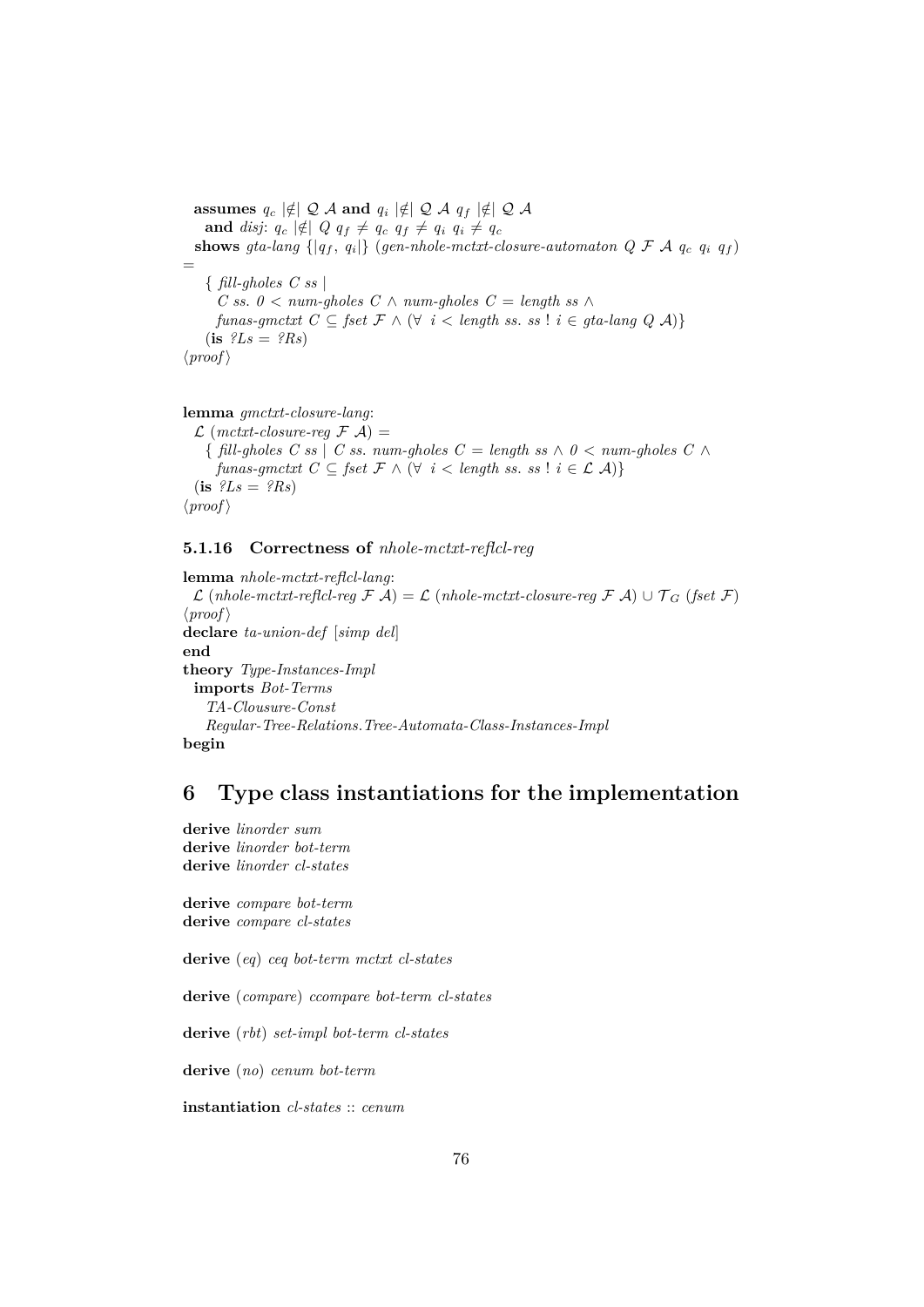#### **begin**

```
abbreviation cl-all-list \equiv [cl-state, tr-state, fin-state, fin-clstate]definition cEnum-cl-states :: (cl-states list \times ((cl-states \Rightarrow bool) \Rightarrow bool) \times((\text{cl-states} \Rightarrow \text{bool}) \Rightarrow \text{bool}) option
  where cEnum-cl-states = Some (cl-all-list, (\lambda P. list-all P cl-all-list), (\lambda P.
list-ex P cl-all-list))
instance
  \langle proof \rangleend
```

```
lemma infinite-bot-term-UNIV[simp, intro]: infinite (UNIV :: 'f bot-term set)
\langle proof \rangle
```

```
lemma finite-cl-states: (UNIV :: cl-states set) = {cl-state, tr-state, fin-state, fin-clstate}
  \langle proof \rangle
```

```
instantiation cl-states :: card-UNIV begin
definition finite-UNIV = Phantom(cl-states) True
definition card-UNIV = Phantom(cl-states) 4instance
 \langle proof \rangleend
```

```
instantiation bot-term :: (type) finite-UNIV
begin
definition finite-UNIV = Phantom('a bot-term) Falseinstance
 \langle proof \rangleend
```

```
instantiation bot-term :: (compare) cproper-interval
begin
definition cproper-interval = (\lambda \in \mathbb{R}^n) a bot-term option) - . False)
instance \langle proof \rangleend
```
**instantiation** *cl-states* :: *cproper-interval* **begin**

```
definition cproper-interval-cl-states :: cl-states option \Rightarrow cl-states option \Rightarrow bool
  where cproper-interval-cl-states x y =(case ID CCOMPARE(cl-states) of Some f ⇒
   (case x of None ⇒
     (\textit{case } y \textit{ of None} \Rightarrow \textit{True} | \textit{Some } c \Rightarrow \textit{list-ex } (\lambda x. (\textit{lt-of-comp f}) x c) \textit{cl-all-list})| Some c ⇒
     (case y of None ⇒ list-ex (λ x. (lt-of-comp f) c x) cl-all-list
```
| *Some d*  $\Rightarrow$  (*filter* ( $\lambda$  *x*. (*lt-of-comp f*) *x d*  $\land$  (*lt-of-comp f*) *c x*) *cl-all-list*) ≠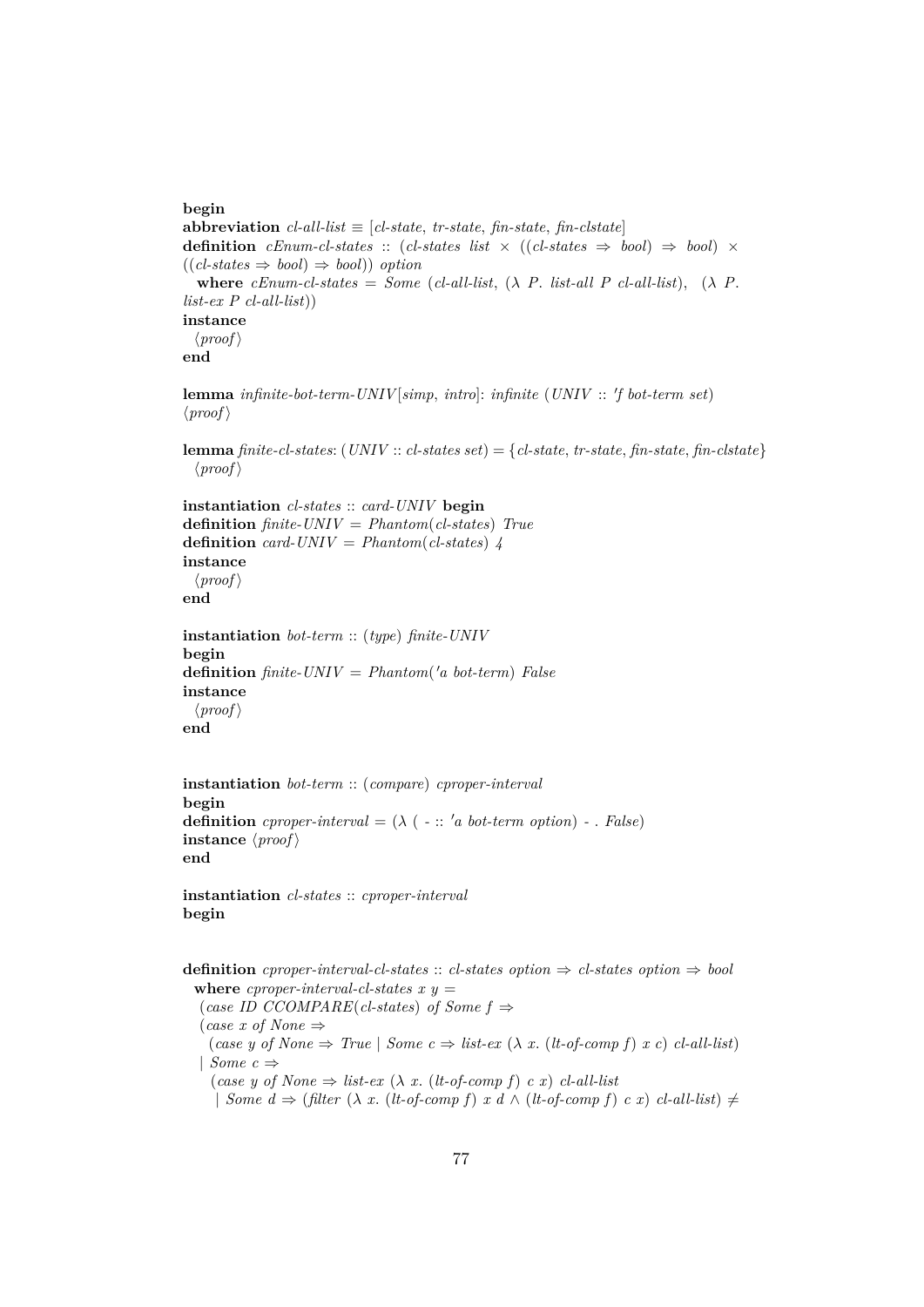$\left[\left[\right]\right)\right)$ 

```
instance
\langle proof \rangleend
derive (rbt) mapping-impl cl-states
derive (rbt) mapping-impl bot-term
end
```

```
theory NF-Impl
 imports NF
   Type-Instances-Impl
begin
```
### **6.0.1 Implementation of normal form construction**

**fun** supteq-list ::  $(f, 'v)$  *Term.term*  $\Rightarrow$   $(f, 'v)$  *Term.term list* **where**  $supteq-list (Var x) = |Var x|$  $supt$ eq-list (*Fun f ts*) = *Fun f ts*  $\#$  *concat* (*map supteq-list ts*)  ${\bf fun} \sup t\text{-}list :: ('f, 'v) \; Term. term \Rightarrow ('f, 'v) \; Term. term \; list$ **where**  $supt-list (Var x) = []$ *supt-list* (*Fun f ts*) = *concat* (*map supteq-list ts*) **lemma** *supteq-list* [*simp*]: *set* (*supteq-list*  $t$ ) = {*s*.  $t \geq s$ }  $\langle proof \rangle$ **lemma** *supt-list-sound* [*simp*]: *set* (*supt-list*  $t$ ) = { $s$ .  $t \geq s$ }  $\langle proof \rangle$ **fun** *mergeP-impl* **where** *mergeP-impl Bot t* = *True* | *mergeP-impl t Bot* = *True* |  $mergeP\text{-}impl$  (*BFun f ss*) (*BFun g ts*) =  $(if f = g \land length ss = length ts then list-all (\lambda (x, y). merge P-impl x y) (zip ss)$ *ts*) *else False*) **lemma** [simp]: mergeP-impl s Bot = True  $\langle proof \rangle$ **lemma** [simp]: mergeP-impl s  $t \leftrightarrow (s, t) \in mergeP$  (**is**  $?LS = ?RS$ )  $\langle proof \rangle$ **fun** *bless-eq-impl* **where**

*bless-eq-impl Bot t* = *True*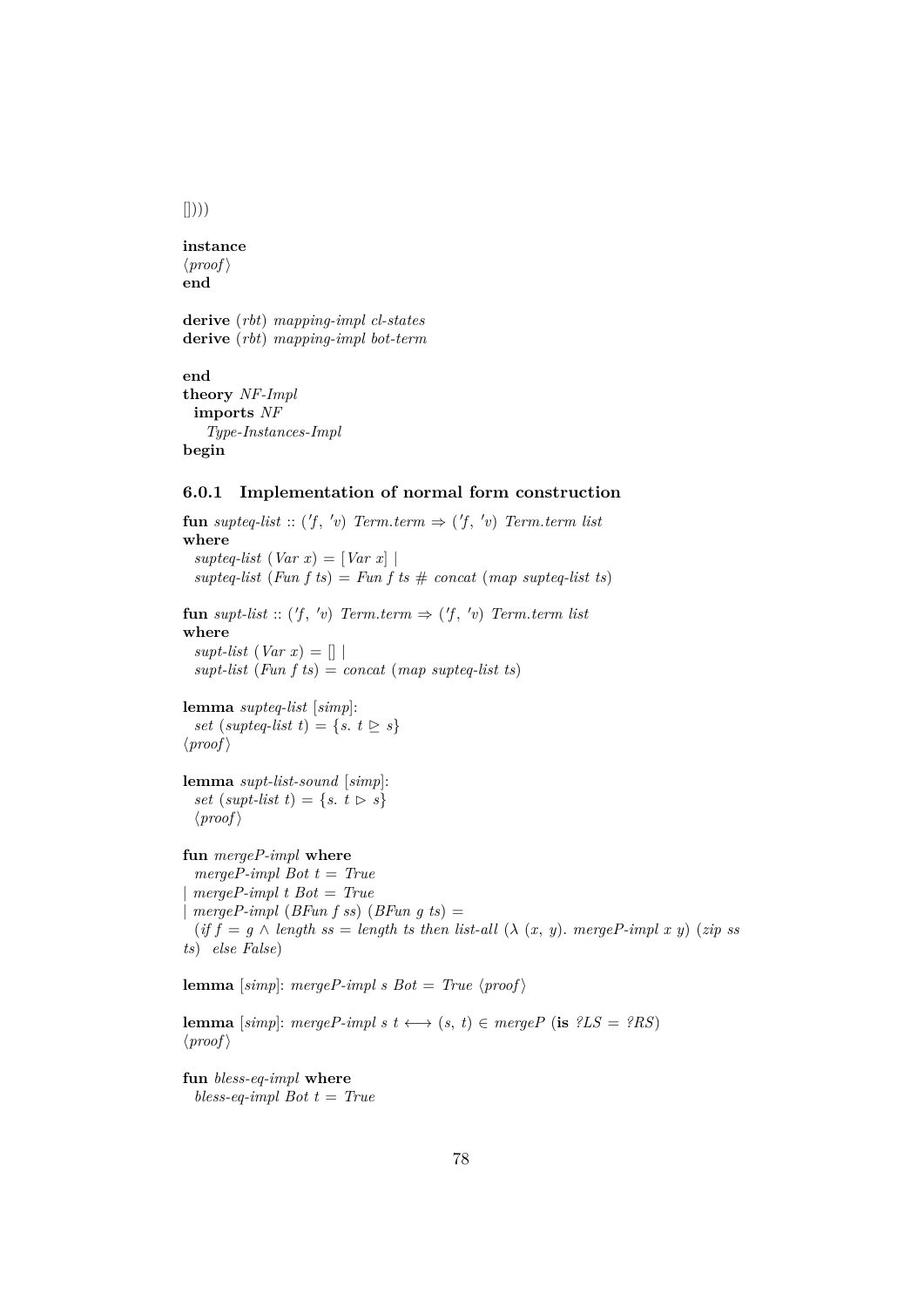| *bless-eq-impl*  $(BFun f s s) (BFun g t s) =$  $(if f = g \wedge length \, ss = length \, ts \, then \, list-all \, (\lambda \, (x, y). \, bless\text{-}eq\text{-}impl \, x \, y) \, (zip \, ss)$ *ts*) *else False*) | *bless-eq-impl - -* = *False*

**lemma** [*simp*]: *bless-eq-impl s t*  $\longleftrightarrow$  (*s*, *t*)  $\in$  *bless-eq* (**is**  $?RS = ?LS$ )  $\langle proof \rangle$ 

**definition** *psubt-bot-impl R* ≡ *remdups* (*map term-to-bot-term* (*concat* (*map supt-list R*)))

**lemma** *psubt-bot-impl*[*simp*]: *set* (*psubt-bot-impl R*) = *psubt-lhs-bot* (*set R*)  $\langle proof \rangle$ 

**definition** *states-impl R* = *List*.*insert Bot* (*map the* (*removeAll None* (*closure-impl* (*lift-f-total mergeP-impl* (↑)) (*map Some* (*psubt-bot-impl R*)))))

**lemma** *states-impl* [*simp*]: *set* (*states-impl R*) = *states* (*set R*)  $\langle proof \rangle$ 

**abbreviation** *check-intance-lhs* **where** *check-intance-lhs qs f R*  $\equiv$  *list-all* ( $\lambda$  *u.*  $\neg$  *bless-eq-impl u* (*BFun f qs*)) *R* 

**definition** *min-elem* **where**

 $min\text{-}elem\ s\ ss = (let\ ts = filter\ (\lambda\ x. \ bless\text{-}eq\text{-}impl\ x\ s)\ ss\ in$ *foldr* (↑) *ts Bot*)

**lemma** *bound-impl* [*simp*, *code*]:  $bound$ *max s* (*set ss*) =  $min$ *-elem s ss*  $\langle proof \rangle$ 

#### **definition** *nf-rule-impl* **where**

 $nf$ -rule-impl *S R SR h* = (let  $(f, n) = h$  in *let states* = *List*.*n-lists n S in let nlhs-inst* =  $filter (\lambda \text{ } qs. \text{ } check-intance-lhs \text{ } as \text{ } f \text{ } R)$  states in *map* (λ *qs*. *TA-rule f qs* (*min-elem* (*BFun f qs*) *SR*)) *nlhs-inst*)

#### **abbreviation** *nf-rules-impl* **where**

*nf-rules-impl R* F ≡ *concat* (*map* (*nf-rule-impl* (*states-impl R*) (*map term-to-bot-term R*)  $(psubt-bot-impl \nvert R)$  *F*)

**lemma** *nf-rules-in-impl*: **assumes** *TA-rule f qs q*  $\in$  *nf-rules* (*fset-of-list R*) (*fset-of-list*  $\mathcal{F}$ ) **shows** *TA-rule f qs q*  $\in$  *fset-of-list* (*nf-rules-impl R F*)  $\langle proof \rangle$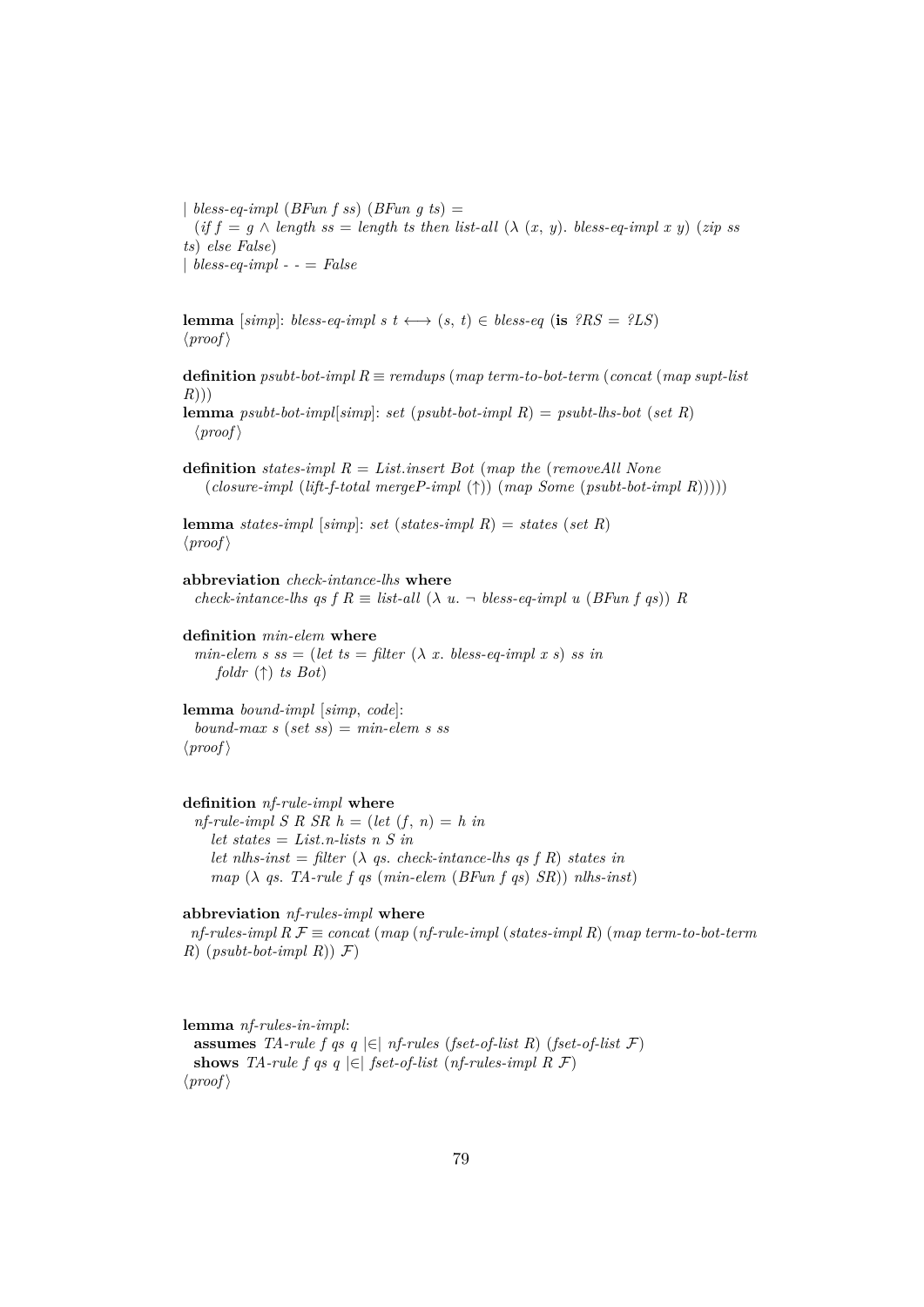**lemma** *nf-rules-impl-in-rules*: **assumes** *TA-rule f qs q*  $\in$  *fset-of-list* (*nf-rules-impl R F*) **shows** *TA-rule f qs q*  $\in$  *nf-rules* (*fset-of-list R*) (*fset-of-list F*)  $\langle proof \rangle$ 

**lemma** *rule-set-eq*: **shows** *nf-rules* (*fset-of-list R*) (*fset-of-list*  $\mathcal{F}$ ) = *fset-of-list* (*nf-rules-impl R*  $\mathcal{F}$ )  $(i\mathbf{s}$   $?Ls = ?Rs$  $\langle proof \rangle$ 

**lemma** *fstates-code*[*code*]: *fstates R* = *fset-of-list* (*states-impl* (*sorted-list-of-fset R*))  $\langle proof \rangle$ 

```
lemma nf-ta-code [code]:
 nf-ta R F = TA (fset-of-list (nf-rules-impl (sorted-list-of-fset R) (sorted-list-of-fset
F))) {||}
  \langle proof \rangle
```

```
end
```

```
theory Context-Extensions
 imports Regular-Tree-Relations.Ground-Ctxt
   Regular-Tree-Relations.Ground-Closure
   Ground-MCtxt
begin
```
# **7 Multihole context and context closures over predicates**

**definition** *gctxtex-onp* **where** *gctxtex-onp P*  $\mathcal{R} = \{ (C \langle s \rangle_G, C \langle t \rangle_G) \mid C \ s \ t. \ P \ C \land (s, t) \in \mathcal{R} \}$ 

#### **definition** *gmctxtex-onp* **where**

*gmctxtex-onp P*  $\mathcal{R} = \{(\text{fill-ghosts } C \text{ s.s. } \text{fill-ghosts } C \text{ t.s. } C \text{ s.s. } C \text{ s.s. } C \text{ s.s. } C \text{ s.s. } C \text{ s.s. } C \text{ s.s. } C \text{ s.s. } C \text{ s.s. } C \text{ s.s. } C \text{ s.s. } C \text{ s.s. } C \text{ s.s. } C \text{ s.s. } C \text{ s.s. } C \text{ s.s. } C \text{ s.s. } C \text{ s.s. } C \text{ s.s. } C \text{ s.s. } C \text{ s.s. } C \$ *num-gholes*  $C = \text{length}$  *ss* ∧ *length ss* = *length ts* ∧  $P C \wedge (\forall i < \text{length} t s.$  (*ss* !  $i, ts : i \in \mathcal{R}$ }

**definition** *compatible-p* **where** *compatible-p P Q*  $\equiv$  ( $\forall$  *C*. *P C*  $\rightarrow$  *Q (gmctxt-of-gctxt C))* 

## **7.1 Elimination and introduction rules for the extensions**

**lemma** *gctxtex-onpE* [*elim*]: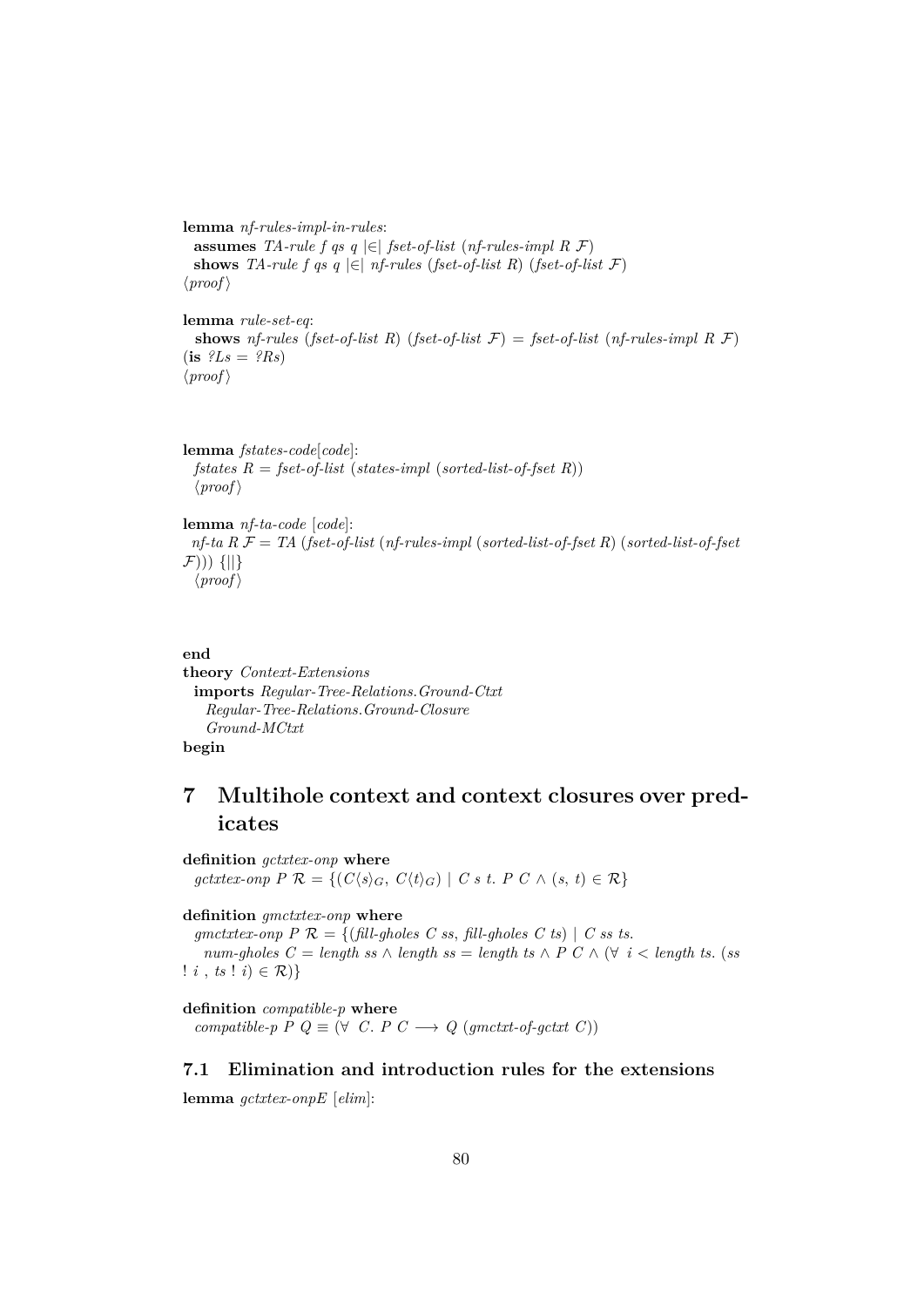**assumes**  $(s, t) \in \text{gctx}$ *tex-onp*  $P \mathcal{R}$ **obtains**  $C u v$  **where**  $s = C \langle u \rangle_G t = C \langle v \rangle_G P C (u, v) \in \mathcal{R}$  $\langle proof \rangle$ **lemma** *gctxtex-onp-neq-rootE* [*elim*]: **assumes** (*GFun f ss, GFun g ts*)  $\in$  *gctxtex-onp P R* and  $f \neq g$ **shows** (*GFun f ss, GFun q ts*)  $\in \mathcal{R}$  $\langle proof \rangle$ **lemma** *gctxtex-onp-neq-lengthE* [*elim*]: **assumes** (*GFun f ss, GFun g ts*)  $\in$  *gctxtex-onp P R* and *length ss*  $\neq$  *length ts* **shows** (*GFun f ss, GFun g ts*)  $\in \mathcal{R}$  $\langle proof \rangle$ **lemma** *gmctxtex-onpE* [*elim*]: **assumes**  $(s, t) \in$  *gmctxtex-onp*  $P$   $\mathcal{R}$ **obtains** *C us vs* **where**  $s = \text{fill-choles } C$  *us*  $t = \text{fill-choles } C$  *vs*  $num\text{-choles } C =$ *length us length us* = *length vs P C*  $\forall$  *i* < *length vs.* (*us* ! *i*, *vs* ! *i*)  $\in \mathcal{R}$  $\langle proof \rangle$ **lemma** *gmctxtex-onpE2* [*elim*]: **assumes**  $(s, t) \in$  *gmctxtex-onp*  $P \mathcal{R}$ **obtains** *C* us vs where  $s =_{Gf} (C, us) t =_{Gf} (C, vs)$ *P*  $C \forall i \leq length vs. (us i, vs. i) \in \mathcal{R}$  $\langle proof \rangle$ **lemma** *gmctxtex-onp-neq-rootE* [*elim*]: **assumes** (*GFun f ss, GFun g ts*)  $\in$  *gmctxtex-onp P R* and  $f \neq g$ **shows** (*GFun f ss, GFun g ts*)  $\in \mathcal{R}$  $\langle proof \rangle$ **lemma** *gmctxtex-onp-neq-lengthE* [*elim*]: **assumes** (*GFun f ss, GFun g ts*)  $\in$  *gmctxtex-onp P R* and *length ss*  $\neq$  *length ts* **shows** (*GFun f ss, GFun g ts*)  $\in \mathcal{R}$  $\langle proof \rangle$ **lemma** *gmctxtex-onp-listE*: **assumes** ∀ *i* < *length ts*. (*ss* ! *i*, *ts* ! *i*) ∈ *gmctxtex-onp Q* R *length ss* = *length ts* **obtains** *Ds sss tss* **where** *length ts* = *length Ds length Ds* = *length sss length sss* = *length tss* ∀ *i* < *length tss*. *length* (*sss* ! *i*) = *length* (*tss* ! *i*) ∀ *D* ∈ *set Ds*. *Q D* ∀ *i* < *length tss. ss* ! *i* =<sub>Gf</sub> (*Ds* ! *i*, *sss* ! *i*) ∀ *i* < *length tss. ts* ! *i* =<sub>Gf</sub> (*Ds* ! *i*, *tss* ! *i*) ∀ *i* < *length* (*concat tss*). (*concat sss* ! *i*, *concat tss* ! *i*) ∈ R  $\langle proof \rangle$ 

**lemma** *gmctxtex-onp-doubleE* [*elim*]: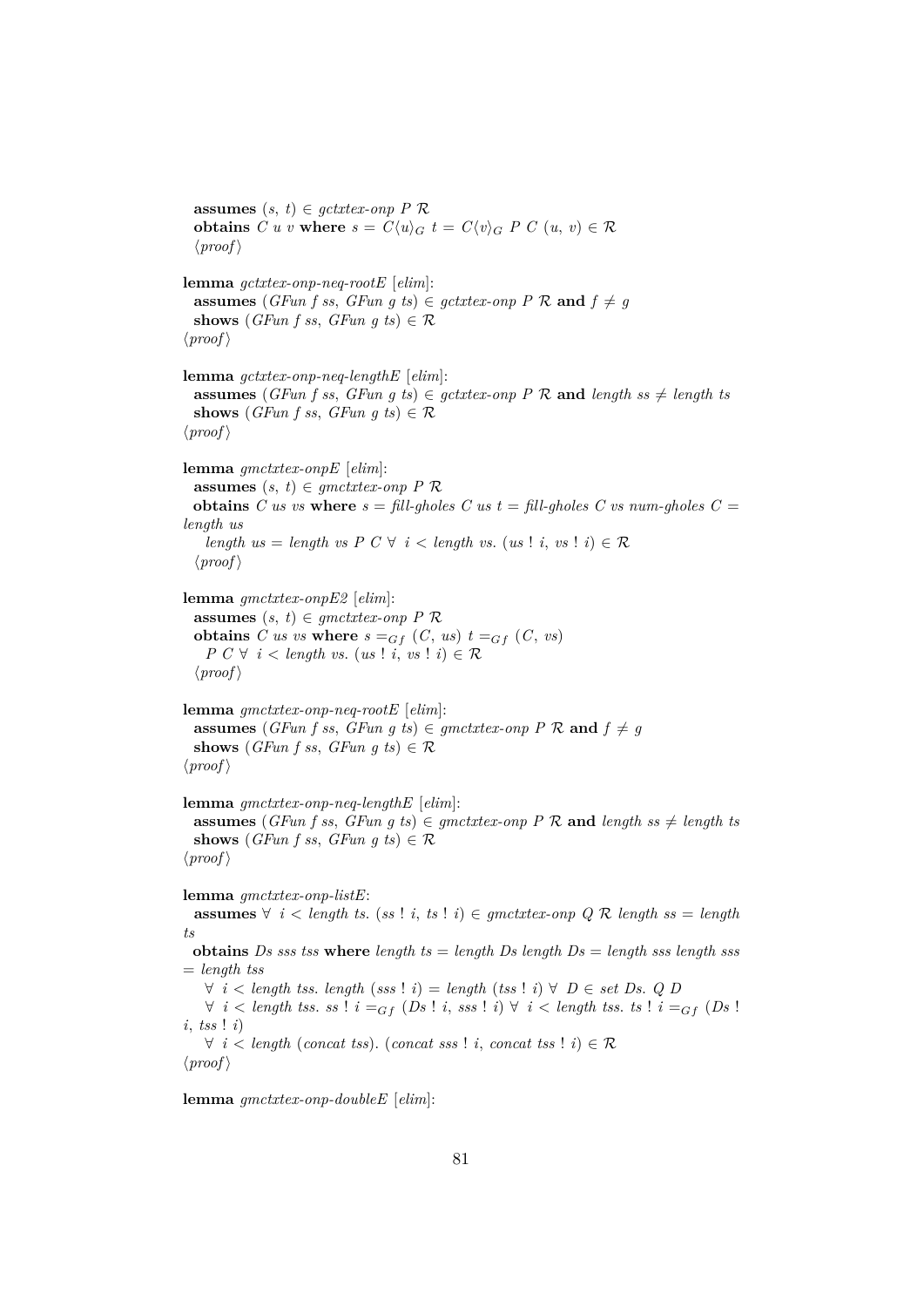**assumes**  $(s, t) \in$  *gmctxtex-onp P* (*gmctxtex-onp Q R*) **obtains** *C* Ds ss ts us vs where  $s =_{Gf} (C, ss)$   $t =_{Gf} (C, ts) P C \forall D \in set$ *Ds*. *Q D*  $num\text{-}choles C = length Ds length Bs = length ss length ss = length ts length ts$  $=$  *length us length us*  $=$  *length vs* ∀ *i* < *length Ds*. *ss* ! *i* =Gf (*Ds* ! *i*, *us* ! *i*) ∧ *ts* ! *i* =Gf (*Ds* ! *i*, *vs* ! *i*) ∀ *i* < *length Ds*. ∀ *j* < *length* (*vs* ! *i*). (*us* ! *i* ! *j*, *vs* ! *i* ! *j*) ∈ R  $\langle proof \rangle$ **lemma** *gctxtex-onpI* [*intro*]: **assumes**  $P C$  **and**  $(s, t) \in \mathcal{R}$ **shows**  $(C\langle s \rangle_G, C\langle t \rangle_G) \in \text{gctxtext-}onp \, P \, \mathcal{R}$  $\langle proof \rangle$ **lemma** *gmctxtex-onpI* [*intro*]: **assumes** *P C* **and** *num-gholes C* = *length us* **and** *length us* = *length vs* **and**  $∀ i < length vs. (us ! i, vs ! i) ∈ R$ shows (*fill-gholes C us*, *fill-gholes C vs*)  $\in$  *gmctxtex-onp P R*  $\langle proof \rangle$ **lemma** *gmctxtex-onp-arg-monoI*: **assumes** *P GMHole* **shows**  $\mathcal{R} \subseteq$  gmctxtex-onp  $P \mathcal{R}$  (proof) **lemma** *gmctxtex-onpI2* [*intro*]: **assumes** *P C* **and**  $s =_{Gf} (C, ss) t =_{Gf} (C, ts)$ **and**  $\forall$  *i* < *length ts.* (*ss* ! *i*, *ts* ! *i*) ∈  $\mathcal{R}$ **shows**  $(s, t) \in$  *gmctxtex-onp*  $P$   $\mathcal{R}$  $\langle proof \rangle$ **lemma** *gctxtex-onp-hold-cond* [*simp*]:

 $(s, t) \in \text{gct}x$ tex-onp  $P \mathcal{R} \implies \text{groot} \ s \neq \text{groot} \ t \implies P \Box_G$  $(s, t) \in gctxtex$ -onp  $P \mathcal{R} \Longrightarrow length(gargs s) \neq length(gargs t) \Longrightarrow P \square_G$  $\langle proof \rangle$ 

#### **7.2 Monotonicity rules for the extensions**

**lemma** *gctxtex-onp-rel-mono*:  $\mathcal{L} \subseteq \mathcal{R}$   $\Longrightarrow$  *gctxtex-onp P*  $\mathcal{L} \subseteq$  *gctxtex-onp P*  $\mathcal{R}$  $\langle proof \rangle$ 

**lemma** *gmctxtex-onp-rel-mono*:  $\mathcal{L} \subseteq \mathcal{R} \Longrightarrow$  *gmctxtex-onp P*  $\mathcal{L} \subseteq$  *gmctxtex-onp P*  $\mathcal{R}$  $\langle proof \rangle$ 

**lemma** *compatible-p-gctxtex-gmctxtex-subseteq* [*dest*]: *compatible-p P Q*  $\implies$  *gctxtex-onp P R* ⊆ *gmctxtex-onp Q R*  $\langle proof \rangle$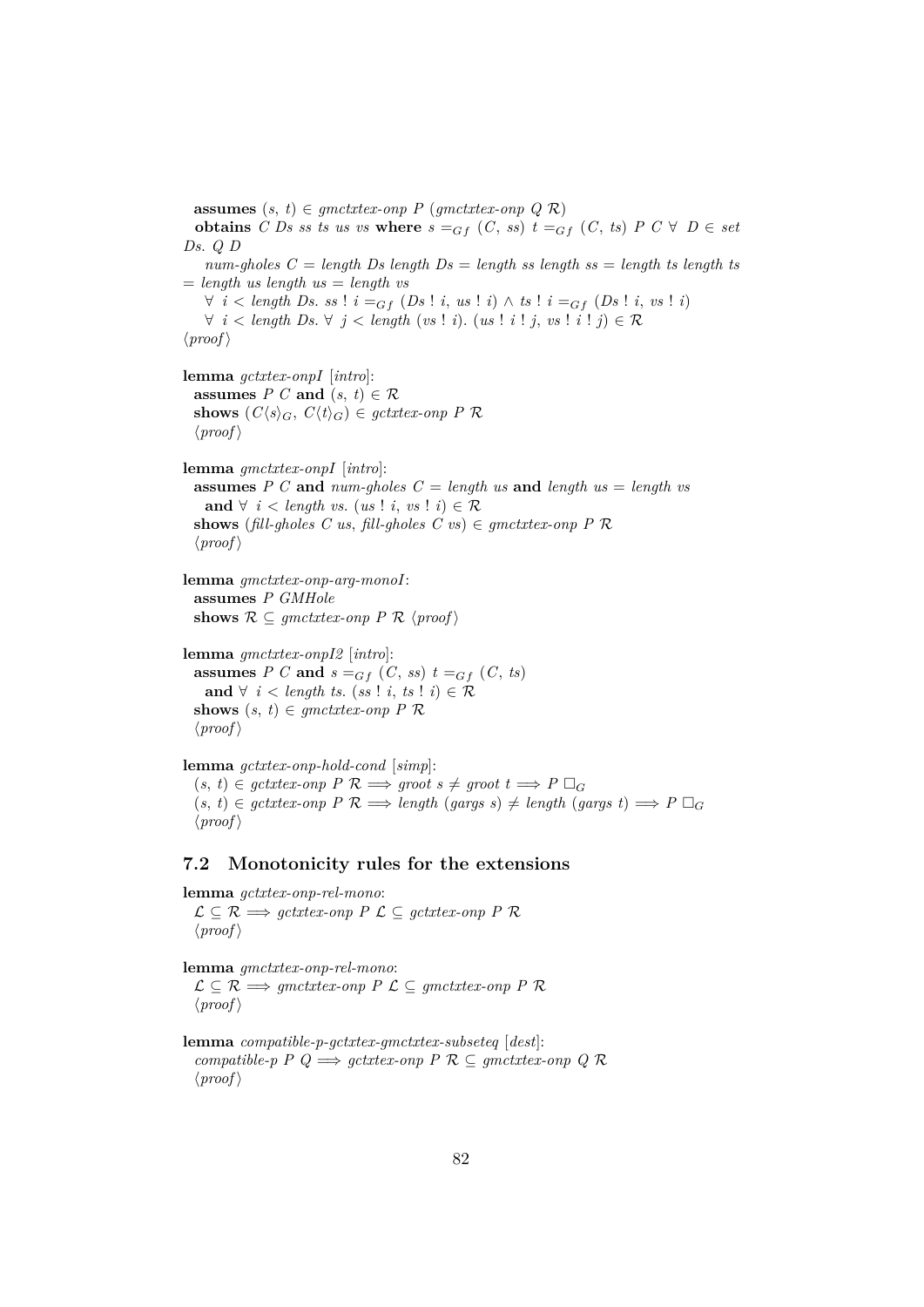**lemma** *compatible-p-mono1*:  $P \leq R \implies compatible-p \ R \ Q \implies compatible-p \ P \ Q$  $\langle proof \rangle$ **lemma** *compatible-p-mono2*:  $Q \leq R \Longrightarrow$  *compatible-p P Q*  $\Longrightarrow$  *compatible-p P R*  $\langle proof \rangle$ **lemma** *gctxtex-onp-mono* [*intro*]: *P* ≤ *Q*  $\Rightarrow$  *gctxtex-onp P*  $\mathcal{R}$  ⊆ *gctxtex-onp Q*  $\mathcal{R}$  $\langle proof \rangle$ **lemma** *gctxtex-onp-mem*:  $P \leq Q \implies (s, t) \in \text{gctx}$ tex-onp  $P \mathcal{R} \implies (s, t) \in \text{gctx}$ tex-onp  $Q \mathcal{R}$  $\langle proof \rangle$ **lemma** *gmctxtex-onp-mono* [*intro*]: *P* ≤ *Q*  $\Rightarrow$  *gmctxtex-onp P*  $\mathcal{R}$  ⊆ *gmctxtex-onp Q*  $\mathcal{R}$  $\langle proof \rangle$ **lemma** *gmctxtex-onp-mem*:  $P \leq Q \implies (s, t) \in gmctxtex-onp \, P \, \mathcal{R} \implies (s, t) \in gmctxtex-onp \, Q \, \mathcal{R}$  $\langle proof \rangle$ 

**lemma** *gctxtex-eqI* [*intro*]:  $P = Q \Longrightarrow \mathcal{R} = \mathcal{L} \Longrightarrow$  *gctxtex-onp P*  $\mathcal{R} =$  *gctxtex-onp Q*  $\mathcal{L}$  $\langle proof \rangle$ 

**lemma** *gmctxtex-eqI* [*intro*]:  $P = Q \Longrightarrow \mathcal{R} = \mathcal{L} \Longrightarrow$  *gmctxtex-onp P*  $\mathcal{R} =$  *gmctxtex-onp Q*  $\mathcal{L}$  $\langle proof \rangle$ 

## **7.3 Relation swap and converse**

**lemma** *swap-gctxtex-onp*:  $gctxtex-onp$  P (prod.*swap* ' $\mathcal{R}$ ) = prod.*swap* ' gctxtex-onp P  $\mathcal{R}$  $\langle proof \rangle$ 

**lemma** *swap-gmctxtex-onp*:  $g$ *mctxtex-onp P* (*prod.swap* ' $\mathcal{R}$ ) = *prod.swap* ' *gmctxtex-onp P*  $\mathcal{R}$  $\langle proof \rangle$ 

**lemma** *converse-gctxtex-onp*:  $(gctxtex-onp P R)^{-1} = gctxtex-onp P (R^{-1})$  $\langle proof \rangle$ 

**lemma** *converse-gmctxtex-onp*:  $(gmetxtex-onp P \mathcal{R})^{-1} = gmetxtex-onp P \mathcal{R}^{-1}$  $\langle proof \rangle$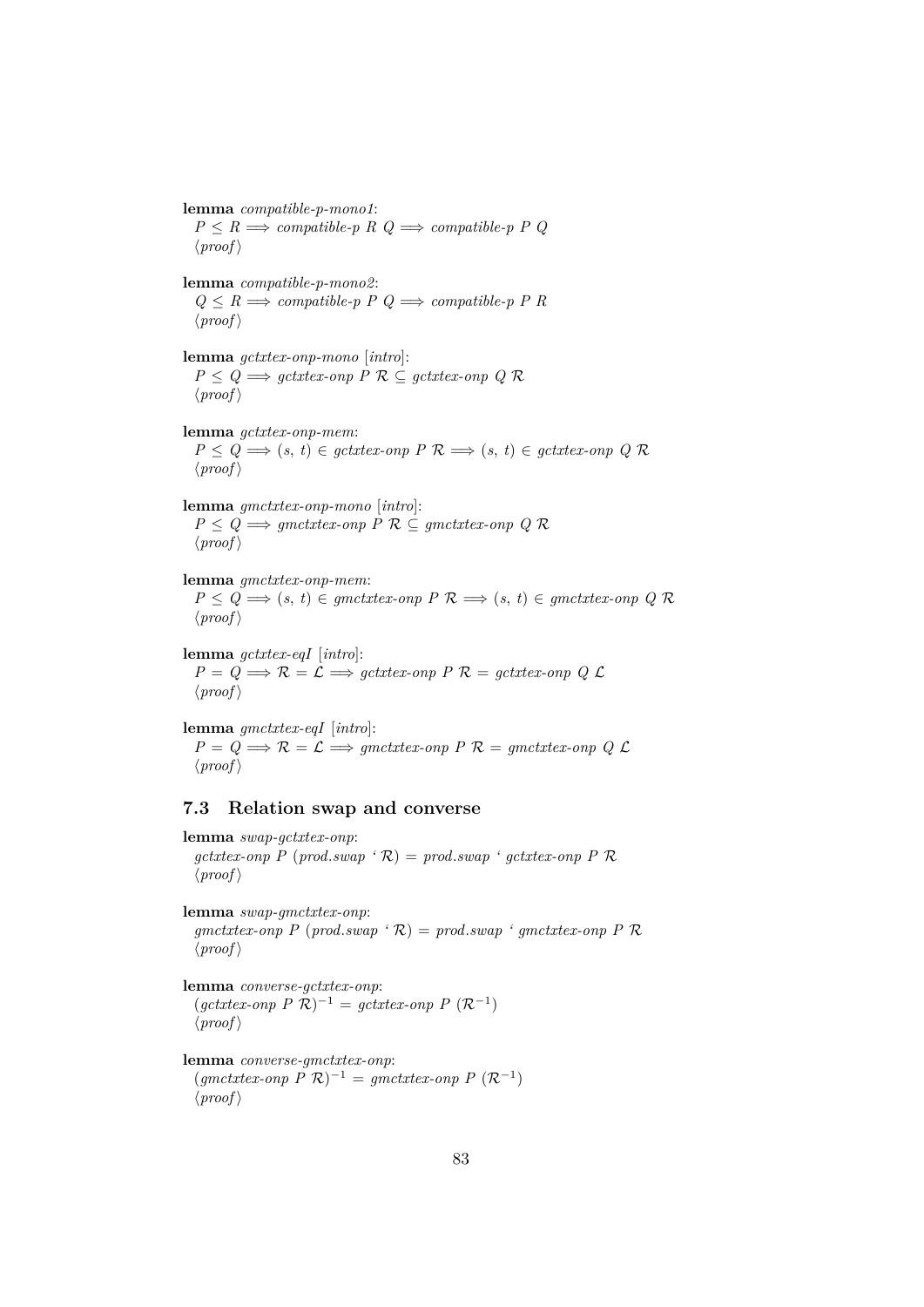#### **7.4 Subset equivalence for context extensions over predicates**

**lemma** *gctxtex-onp-closure-predI*: **assumes**  $\bigwedge$  *C s t. P C*  $\implies$   $(s, t) \in \mathcal{R} \implies (C\langle s \rangle_G, C\langle t \rangle_G) \in \mathcal{R}$ **shows**  $qctxtex\{-}onp$   $P \mathcal{R} \subseteq \mathcal{R}$  $\langle proof \rangle$ **lemma** *gmctxtex-onp-closure-predI*: **assumes**  $\bigwedge$  C ss ts. P  $C \implies num\text{-gholes } C = \text{length}$  ss  $\implies$  length ss = length  $ts \implies$ (∀ *i* < *length ts*. (*ss* ! *i*, *ts* ! *i*) ∈ R) =⇒ (*fill-gholes C ss*, *fill-gholes C ts*) ∈ R **shows** *gmctxtex-onp*  $P \mathcal{R} \subset \mathcal{R}$  $\langle proof \rangle$ **lemma** *gctxtex-onp-closure-predE*: **assumes**  $gctxtex\{-}onp$   $P \mathcal{R} \subseteq \mathcal{R}$ **shows**  $\bigwedge C s t$ .  $P C \implies (s, t) \in \mathcal{R} \implies (C\langle s \rangle_G, C\langle t \rangle_G) \in \mathcal{R}$  $\langle proof \rangle$ **lemma** *gctxtex-closure* [*intro*]:  $P \square_G \Longrightarrow \mathcal{R} \subseteq \text{qctxtext-}onp \, P \, \mathcal{R}$  $\langle proof \rangle$ **lemma** *gmctxtex-closure* [*intro*]: **assumes** *P GMHole* shows  $\mathcal{R} \subseteq (gmetxtex-onp \; P \; \mathcal{R})$  $\langle proof \rangle$ **lemma** *gctxtex-pred-cmp-subseteq*: **assumes**  $\bigwedge$  *C D*. *P C*  $\implies$  *Q D*  $\implies$  *Q* (*C* ◦ *G*<sub>*c*</sub> *D*) **shows**  $qctxtex\emph{env}$   $P$  ( $qctxtex\em{env}$ )  $Q$   $R$ )  $\subset$   $qctxtex\em{env}$   $Q$   $R$  $\langle proof \rangle$ **lemma** *gctxtex-pred-cmp-subseteq2*: **assumes**  $\bigwedge$  *C D*. *P C*  $\Rightarrow$  *Q D*  $\Rightarrow$  *P* (*C* ◦*Gc D*) shows *gctxtex-onp*  $P$  (*gctxtex-onp*  $Q$   $R$ )  $\subseteq$  *gctxtex-onp*  $P$   $R$  $\langle proof \rangle$ **lemma** *gmctxtex-pred-cmp-subseteq*: **assumes**  $\bigwedge$  *C D*.  $C \leq D \implies P$   $C \implies (\forall \text{ } Ds \in \text{set } (\text{sup-}\text{g}(\text{int-}\text{arg}(\text{ } s \text{ } C \text{ } D)).$   $Q$  $Ds) \implies Q D$ **shows** *gmctxtex-onp*  $P$  (*gmctxtex-onp*  $Q$   $R$ )  $\subseteq$  *gmctxtex-onp*  $Q$   $R$  (**is**  $?Ls \subseteq ?Rs$ )  $\langle proof \rangle$ **lemma** *gmctxtex-pred-cmp-subseteq2*:

**assumes**  $\bigwedge$  *C D*.  $C \leq D \implies P$   $C \implies (\forall \text{ } Ds \in \text{set } (\text{sup-}\text{g}(\text{int-}\text{arg}(\text{ } s \text{ } C \text{ } D)).$   $Q$  $Ds) \implies P D$ 

**shows** *gmctxtex-onp*  $P$  (*gmctxtex-onp*  $Q$   $R$ )  $\subseteq$  *gmctxtex-onp*  $P$   $R$  (**is**  $?Ls \subseteq ?Rs$ )  $\langle proof \rangle$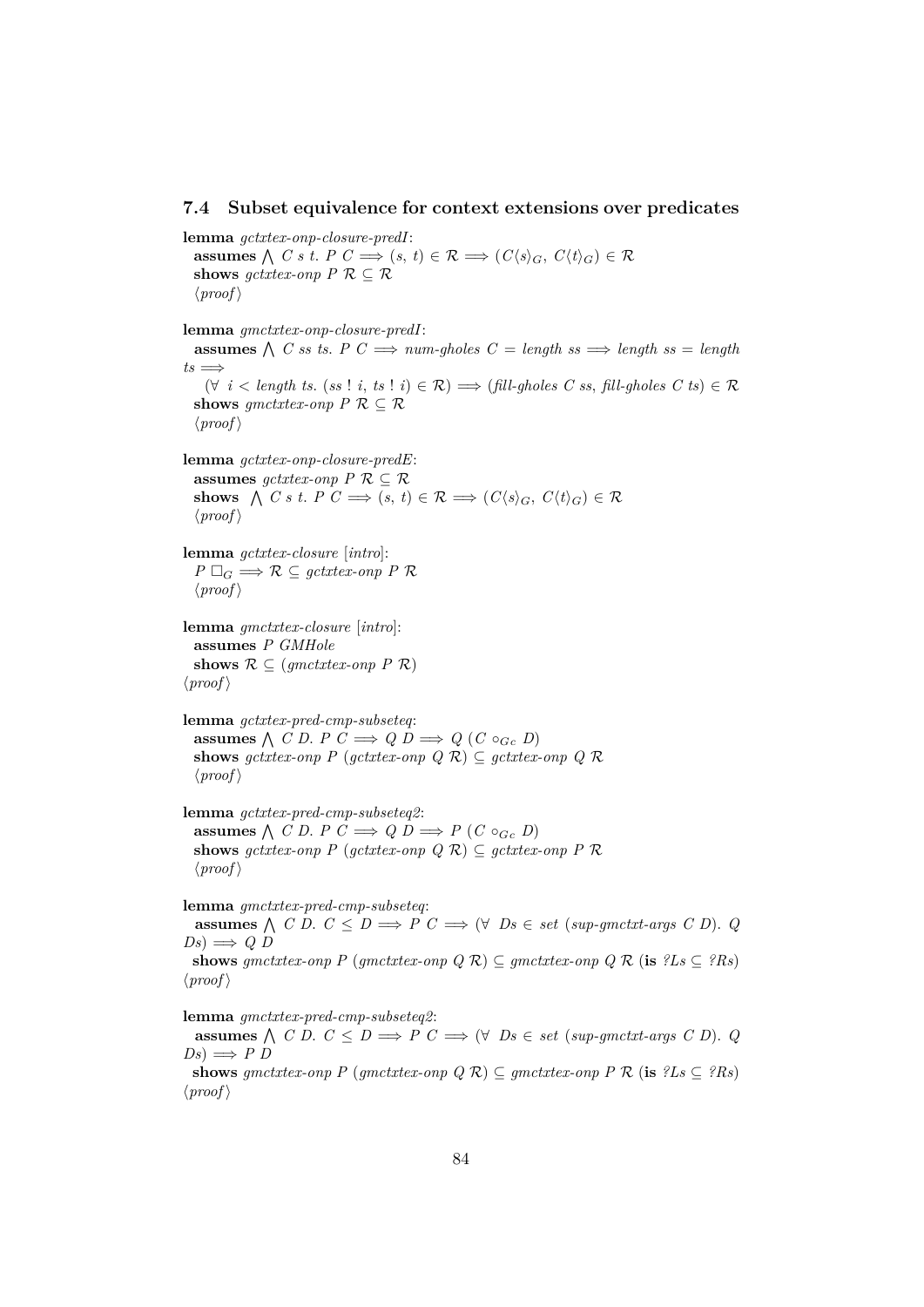**lemma** *gctxtex-onp-idem* [*simp*]:

**assumes**  $P \square_G$  and  $\bigwedge C$  *D*.  $P C \Longrightarrow Q D \Longrightarrow Q (C \circ_{G} D)$ **shows** *gctxtex-onp*  $P$  (*gctxtex-onp*  $Q$   $R$ ) = *gctxtex-onp*  $Q$   $R$  (**is**  $?Ls = ?Rs$ )  $\langle proof \rangle$ 

**lemma** *gctxtex-onp-idem2* [*simp*]: **assumes**  $Q \square_G$  and  $\bigwedge C$  *D*. *P*  $C \implies Q$  *D*  $\implies$  *P*  $(C \circ_{G_c} D)$ **shows** *gctxtex-onp*  $P$  (*gctxtex-onp*  $Q$   $R$ ) = *gctxtex-onp*  $P$   $R$  (**is**  $?Ls = ?Rs$ )  $\langle proof \rangle$ 

**lemma** *gmctxtex-onp-idem* [*simp*]: **assumes** *P GMHole* **and**  $\bigwedge$  *C D*.  $C \leq D \Longrightarrow P \subset \Longrightarrow (\forall \text{ } Ds \in \text{set } (\text{sup-}\text{g}(\text{int-}\text{arg}(\text{ } s \text{ } C \text{ } D)).$  Q  $Ds)$ =⇒ *Q D* **shows** *gmctxtex-onp P* (*gmctxtex-onp*  $Q \mathcal{R}$ ) = *gmctxtex-onp*  $Q \mathcal{R}$  $\langle proof \rangle$ 

## **7.5** *gmctxtex-onp* **subset equivalence** *gctxtex-onp* **transitive closure**

The following definition demands that if we arbitrarily fill a multihole context C with terms induced by signature F such that one hole remains then the predicate Q holds

**definition**  $g$ mctxt-p-inv  $C \nF Q \equiv (\forall D \cdot g)$  *matxt-closing*  $C D \rightarrow num\text{-}g$ holes  $D =$ *1* → *funas-gmctxt*  $D \subseteq \mathcal{F}$  $\rightarrow Q$  (*gctxt-of-gmctxt D*))

**lemma** *gmctxt-p-invE*: *gmctxt-p-inv C F Q*  $\Rightarrow$  *C* ≤ *D*  $\Rightarrow$  *ghole-poss D* ⊆ *ghole-poss C*  $\Rightarrow$  *num-gholes*  $D = 1 \Longrightarrow$ *funas-gmctxt*  $D \subseteq \mathcal{F} \Longrightarrow Q$  (*gctxt-of-gmctxt* D)  $\langle proof \rangle$ 

**lemma** *gmctxt-closing-gmctxt-p-inv-comp*:  $gmetxt- closing C D \Longrightarrow gmetxt-p-inv C \nsubseteq Q \Longrightarrow gmetxt-p-inv D \nsubseteq Q$  $\langle proof \rangle$ 

**lemma** *GMHole-gmctxt-p-inv-GHole* [*simp*]:  $q$ *gmctxt-p-inv GMHole*  $\mathcal{F}$   $\mathcal{Q} \implies \mathcal{Q}$   $\Box$  $\langle proof \rangle$ 

**lemma** *gmctxtex-onp-gctxtex-onp-trancl*:  $\textbf{assumes}\ sig: \bigwedge C.\ P\ C \Longrightarrow 0 < \textit{num-gholes}\ C\land \textit{funas-gruct}\ C\subseteq \mathcal{F}\ \mathcal{R}\subseteq \mathcal{T}_G$  $\mathcal{F} \times \mathcal{T}_G \mathcal{F}$ and  $\bigwedge C$ . *P*  $C \implies$  *gmctxt-p-inv*  $C \nsubseteq Q$ **shows** *gmctxtex-onp*  $P \mathcal{R} \subseteq (gctxtex-onp \ Q \ \mathcal{R})^+$  $\langle proof \rangle$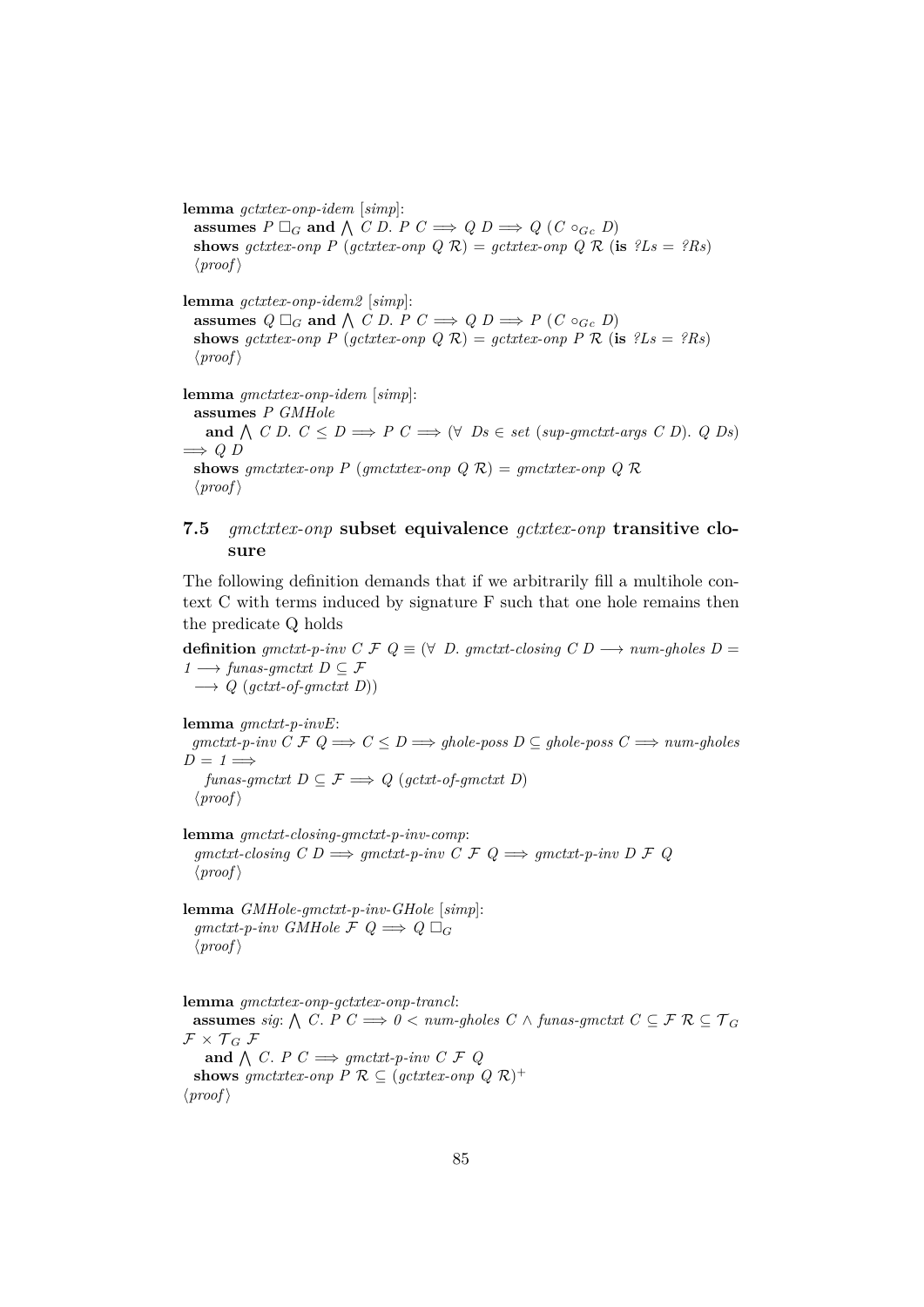**lemma** *gmctxtex-onp-gctxtex-onp-rtrancl*: **assumes** *sig*:  $\bigwedge$  *C*. *P C*  $\implies$  *funas-gmctxt C*  $\subseteq$  *F*  $\mathcal{R}$   $\subseteq$  *T*<sub>*G*</sub> *F*  $\times$  *T*<sub>*G*</sub> *F* and  $\bigwedge$  C D. P  $C \implies$  gmctxt-p-inv C F Q shows gmctxtex-onp  $P \mathcal{R} \subseteq (gctxtex\text{-}onp \ Q \ \mathcal{R})^*$  $\langle proof \rangle$ 

**lemma** *rtrancl-gmctxtex-onp-rtrancl-gctxtex-onp-eq*: **assumes** *sig*:  $\bigwedge$  *C*. *P C*  $\implies$  *funas-gmctxt C*  $\subseteq$  *F*  $\mathcal{R}$   $\subseteq$   $\mathcal{T}_G$  *F*  $\times$   $\mathcal{T}_G$  *F* and  $\bigwedge$  *C D*. *P C*  $\implies$  *gmctxt-p-inv C F Q* **and** *compatible-p Q P* shows  $(gmetxtex-onp \, P \, \mathcal{R})^* = (gctxtex-onp \, Q \, \mathcal{R})^*$  (is  $?Ls^* = ?Rs^*$ )  $\langle proof \rangle$ 

## **7.6 Extensions to reflexive transitive closures**

**lemma** *gctxtex-onp-substep-trancl*: **assumes**  $gctxtex\{-}onp$   $P \mathcal{R} \subseteq \mathcal{R}$ **shows**  $qctxtex\emph{env}$   $P$   $(\mathcal{R}^+) \subset \mathcal{R}^+$  $\langle proof \rangle$ **lemma** *gctxtex-onp-substep-rtrancl*: **assumes**  $qctxtex\emph{env}$   $P \mathcal{R} \subseteq \mathcal{R}$ shows  $gctxtex-onp P(\mathcal{R}^*) \subseteq \mathcal{R}^*$  $\langle proof \rangle$ **lemma** *gctxtex-onp-substep-trancl-diff-pred* [*intro*]: **assumes**  $\bigwedge$  *C D*. *P C*  $\implies$  *Q D*  $\implies$  *Q* (*D* ◦ *G*<sub>*c*</sub> *C*) **shows** getxtex-onp  $Q((\text{gctx}t) \in P \mathcal{R})^+) \subseteq (\text{gctx}t \in P \mathcal{R})^+$  $\langle proof \rangle$ **lemma** *gctxtcl-pres-trancl*: **assumes**  $(s, t) \in \mathbb{R}^+$  **and**  $qctxtex\text{-}onp$   $P \mathbb{R} \subseteq \mathbb{R}$  **and**  $P C$ **shows**  $(C\langle s \rangle_G, C\langle t \rangle_G) \in \mathcal{R}^+$  $\langle proof \rangle$ **lemma** *gctxtcl-pres-rtrancl*: **assumes**  $(s, t) \in \mathbb{R}^*$  **and**  $gctxtex\{-}onp$   $P \mathcal{R} \subseteq \mathbb{R}$  **and**  $P C$ **shows**  $(C\langle s \rangle_G, C\langle t \rangle_G) \in \mathcal{R}^*$  $\langle proof \rangle$ 

**lemma** *gmctxtex-onp-substep-trancl*: **assumes**  $qmctxtext_{-}onp$   $P \mathcal{R} \subset \mathcal{R}$ **and** *Id-on* (*snd* ' $\mathcal{R}$ )  $\subset \mathcal{R}$ **shows** *gmctxtex-onp*  $P$  ( $\mathcal{R}^+$ )  $\subset \mathcal{R}^+$  $\langle proof \rangle$ 

```
lemma gmctxtex-onp-substep-tranclE:
  assumes trans \mathcal{R} and qmctxtex-onp Q \mathcal{R} Q \mathcal{R} \subset \mathcal{R} and \mathcal{R} Q qmctxtex-onp Q
```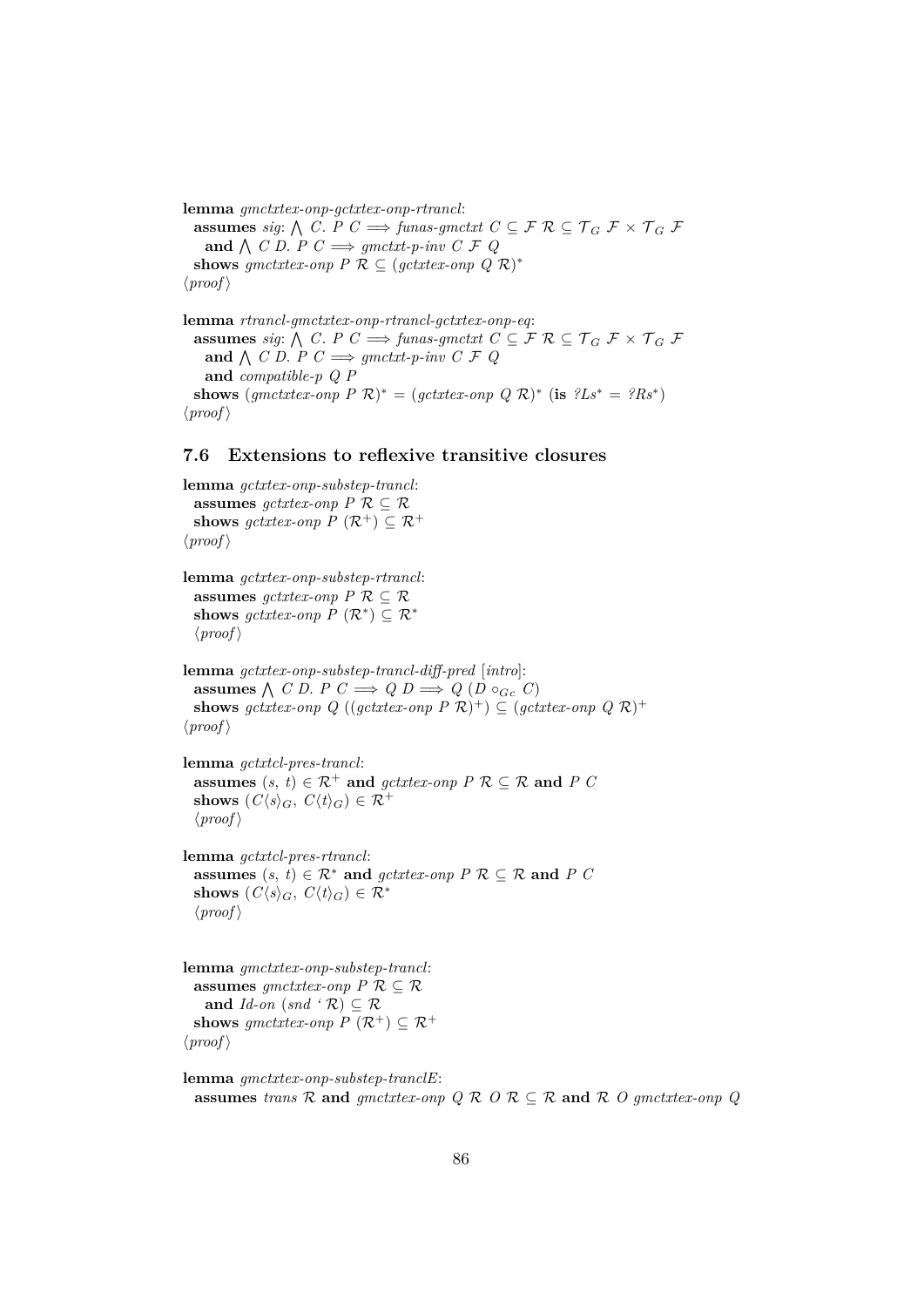$R \subseteq R$ **and**  $\bigwedge p$  C. *P*  $C \implies p \in poss\text{-}g$  *ctxt*  $C \implies Q$  (*subgm-at*  $C$   $p$ ) **and**  $\bigwedge$  *C D*. *P C*  $\implies$  *P D*  $\implies$  (*C*, *D*) ∈ *comp-gmctxt*  $\implies$  *P* (*C*  $\sqcap$  *D*) **shows** (*gmctxtex-onp P* R) <sup>+</sup> = *gmctxtex-onp P* R (**is** *?Ls* = *?Rs*)  $\langle proof \rangle$ 

#### **7.7 Restr to set, union and predicate distribution**

**lemma** *Restr-gctxtex-onp-dist* [*simp*]: *Restr* (*gctxtex-onp P*  $\mathcal{R}$ ) ( $\mathcal{T}_G$   $\mathcal{F}$ ) = *gctxtex-onp* ( $\lambda$  *C*. *funas-gctxt*  $C \subseteq \mathcal{F} \wedge P$  *C*) (*Restr*  $\mathcal{R}$  ( $\mathcal{T}_G$   $\mathcal{F}$ ))  $\langle proof \rangle$ **lemma** *Restr-gmctxtex-onp-dist* [*simp*]: *Restr* (*gmctxtex-onp P R*) ( $\mathcal{T}_G$  F) = *gmctxtex-onp* ( $\lambda$  *C*. *funas-gmctxt*  $C \subseteq \mathcal{F} \wedge P$  *C*) (*Restr*  $\mathcal{R}$  ( $\mathcal{T}_G$   $\mathcal{F}$ ))  $\langle proof \rangle$ 

**lemma** *Restr-id-subset-gmctxtex-onp* [*intro*]: **assumes**  $\bigwedge$  *C*. *num-gholes C* = *0* ∧ *funas-gmctxt C* ⊆ *F*  $\implies$  *P C* shows *Restr Id* ( $\mathcal{T}_G$  F)  $\subseteq$  *gmctxtex-onp P*  $\mathcal{R}$  $\langle proof \rangle$ 

**lemma** *Restr-id-subset-gmctxtex-onp2* [*intro*]: **assumes**  $\bigwedge$  *f n*. (*f*, *n*) ∈  $\mathcal{F}$   $\Longrightarrow$  *P* (*GMFun f* (*replicate n GMHole*)) **and**  $\bigwedge$  *C Ds. num-gholes*  $C = length\ Ds \implies P\ C \implies \forall\ D \in set\ Ds$ .  $P\ D \implies \exists\ D\ D\ D\ \forall\ D\ D\ \implies \exists\ D\ D\ D\ \forall\ D\ D\ \implies \exists\ D\ D\ D\ \implies \exists\ D\ D\ D\ \implies \exists\ D\ D\ D\ \implies \exists\ D\ D\ D\ \implies \exists\ D\ D\ D\ \implies \exists\ D\ D\ D\ \implies \exists\ D\ D\ D\ \implies \exists\ D\ D\ D\ \implies \exists\ D\ D\ D\ \implies \exists\ D\$ *P* (*fill-gholes-gmctxt C Ds*) **shows** *Restr Id* ( $\mathcal{T}_G$   $\mathcal{F}$ )  $\subseteq$  *gmctxtex-onp P*  $\mathcal{R}$  $\langle proof \rangle$ 

**lemma** *gctxtex-onp-union* [*simp*]: *gctxtex-onp P* (R ∪ L) = *gctxtex-onp P* R ∪ *gctxtex-onp P* L  $\langle proof \rangle$ 

**lemma** *gctxtex-onp-pred-dist*: **assumes**  $\wedge$  *C*. *P C* ← *Q C* ∨ *R C* **shows** *gctxtex-onp*  $P \mathcal{R} = \text{gctx}$ *tex-onp*  $Q \mathcal{R} \cup \text{gctx}$ *tex-onp*  $R \mathcal{R}$  $\langle proof \rangle$ 

**lemma** *gmctxtex-onp-pred-dist*: **assumes**  $\wedge$  *C*. *P C* ← *Q C* ∨ *R C* **shows** *gmctxtex-onp*  $P \mathcal{R} =$  *gmctxtex-onp*  $Q \mathcal{R} \cup$  *gmctxtex-onp*  $R \mathcal{R}$  $\langle proof \rangle$ 

**lemma** *trivial-gctxtex-onp* [simp]: *gctxtex-onp* ( $\lambda$  *C*.  $C = \Box$ *G*)  $\mathcal{R} = \mathcal{R}$  $\langle proof \rangle$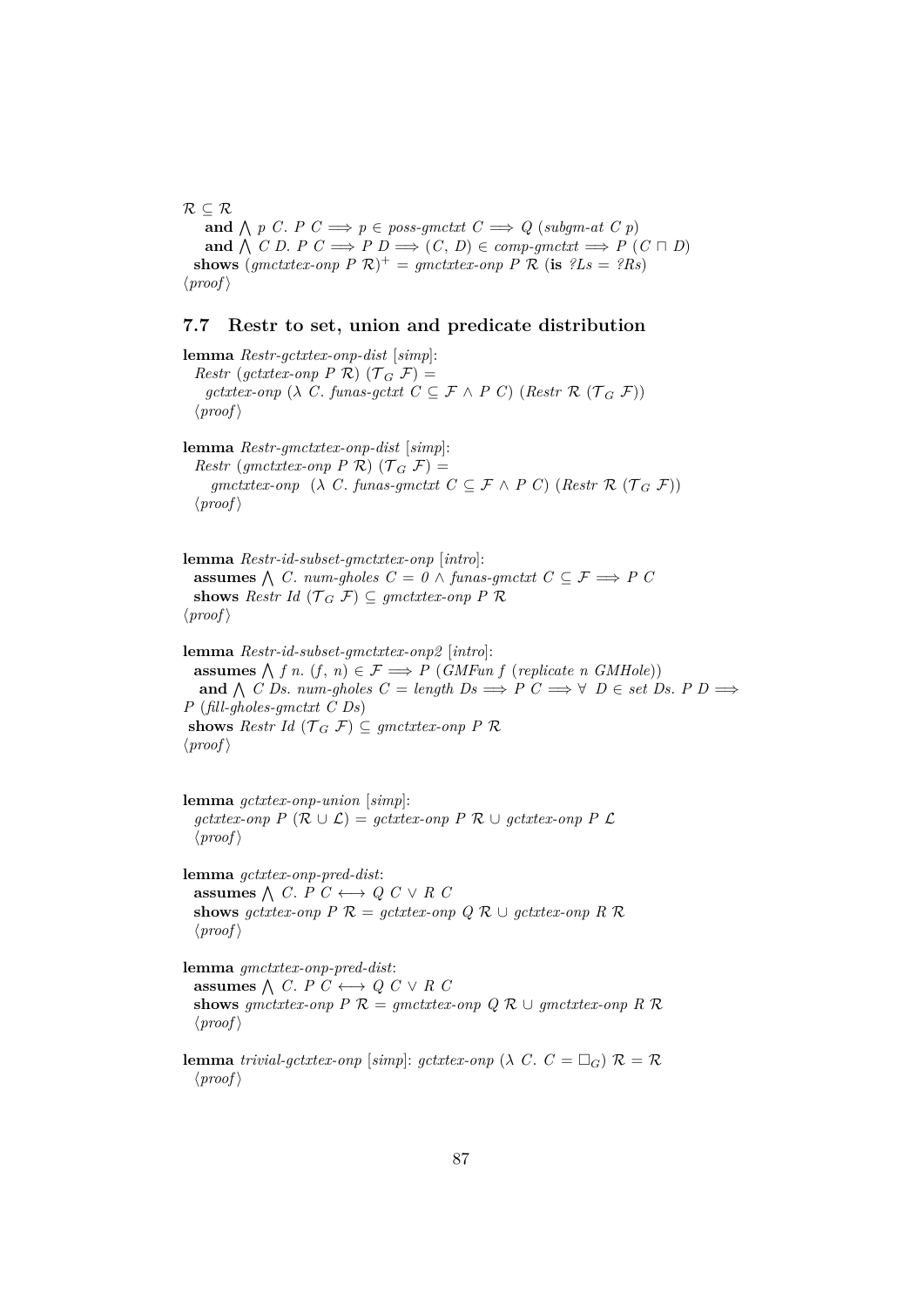**lemma** *trivial-gmctxtex-onp* [*simp*]: *gmctxtex-onp* ( $\lambda$  *C*. *C* = *GMHole*)  $\mathcal{R} = \mathcal{R}$  $\langle proof \rangle$ 

## **7.8 Distribution of context closures over relation composition**

**lemma** *gctxtex-onp-relcomp-inner*: *gctxtex-onp P* (R *O* L) ⊆ *gctxtex-onp P* R *O gctxtex-onp P* L  $\langle proof \rangle$ 

**lemma** *gmctxtex-onp-relcomp-inner*:

*gmctxtex-onp P* (R *O* L) ⊆ *gmctxtex-onp P* R *O gmctxtex-onp P* L  $\langle proof \rangle$ 

#### **7.9 Signature preserving and signature closed**

**definition** *function-closed* **where** *function-closed*  $\mathcal{F} \mathcal{R} \longleftrightarrow (\forall f \text{ s s t s. } (f, \text{ length ts}) \in \mathcal{F} \longrightarrow 0 \neq \text{ length ts } \longrightarrow$  $length \; ss = length \; ts \longrightarrow (\forall \; i. \; i < length \; ts \longrightarrow (ss \; ! \; i, \; ts \; ! \; i) \in \mathcal{R}) \longrightarrow$ (*GFun f ss*, *GFun f ts*) ∈ R) **lemma** *function-closedD*: *function-closed*  $\mathcal{F} \mathcal{R} \implies$  $(f, length \, ts) \in \mathcal{F} \implies 0 \neq length \, ts \implies length \, ss = length \, ts \implies$  $[\![\bigwedge \, i \, \cdot \, i \, \lt \, length \, \, ts \implies (ss \, ! \, \, i, \, ts \, ! \, \, i) \in \mathcal{R}]\!] \Longrightarrow$  $(GFun f s s, GFun f t s) \in \mathcal{R}$  $\langle proof \rangle$ **lemma** *all-ctxt-closed-imp-function-closed*:  $all-\textit{ctxt-closed} \not\sqsubseteq \mathcal{R} \Longrightarrow \textit{function-closed} \not\sqsubseteq \mathcal{R}$  $\langle proof \rangle$ **lemma** *all-ctxt-closed-imp-reflx-on-sig*: **assumes** *all-ctxt-closed* F R **shows** *Restr Id* ( $\mathcal{T}_G$   $\mathcal{F}$ )  $\subseteq \mathcal{R}$  $\langle proof \rangle$ **lemma** *function-closed-un-id-all-ctxt-closed*: *function-closed*  $\mathcal{F} \mathcal{R} \Longrightarrow$  *Restr Id* ( $\mathcal{T}_G \mathcal{F}$ )  $\subset \mathcal{R} \Longrightarrow$  *all-ctxt-closed*  $\mathcal{F} \mathcal{R}$  $\langle proof \rangle$ **lemma** *gctxtex-onp-in-signature* [*intro*]: **assumes**  $\bigwedge$  *C*. *P C*  $\implies$  *funas-gctxt C* ⊆ *F*  $\bigwedge$  *C*. *P C*  $\implies$  *funas-gctxt C* ⊆ *G* and  $\mathcal{R} \subseteq \mathcal{T}_G \mathcal{F} \times \mathcal{T}_G \mathcal{G}$ **shows** gctxtex-onp  $P \mathcal{R} \subseteq \mathcal{T}_G \mathcal{F} \times \mathcal{T}_G \mathcal{G}$  (proof) **lemma** *gmctxtex-onp-in-signature* [*intro*]: **assumes**  $\bigwedge$  *C*. *P C*  $\Rightarrow$  *funas-gmctxt C* ⊆ *F*  $\bigwedge$  *C*. *P C*  $\Rightarrow$  *funas-gmctxt C* ⊆  $\mathcal G$ **and**  $\mathcal{R} \subseteq \mathcal{T}_G \mathcal{F} \times \mathcal{T}_G \mathcal{G}$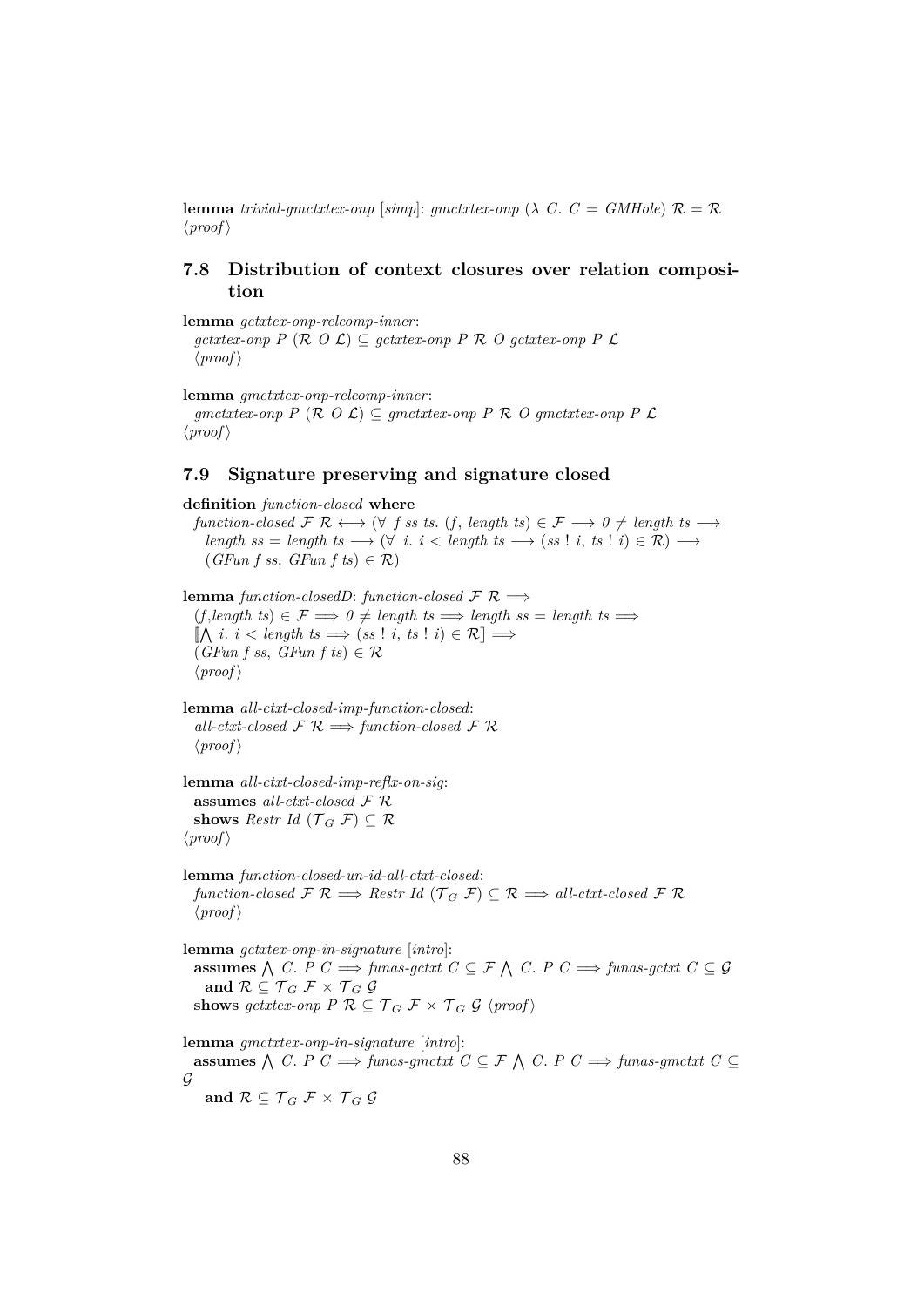**shows** *gmctxtex-onp*  $P \mathcal{R} \subseteq \mathcal{T}_G \mathcal{F} \times \mathcal{T}_G \mathcal{G}$  {proof}

**lemma** *gctxtex-onp-in-signature-tranc* [*intro*]:

 $gctxtex-onp$   $P \mathcal{R} \subseteq \mathcal{T}_G \mathcal{F} \times \mathcal{T}_G \mathcal{F} \Longrightarrow (gctxtex-onp \ P \mathcal{R})^+ \subseteq \mathcal{T}_G \mathcal{F} \times \mathcal{T}_G \mathcal{F}$  $\langle proof \rangle$ 

**lemma** *gmctxtex-onp-in-signature-tranc* [*intro*]:  $gmetxtex-onp$   $P \mathcal{R} \subseteq \mathcal{T}_G \mathcal{F} \times \mathcal{T}_G \mathcal{F} \Longrightarrow (gmetxtex-onp P \mathcal{R})^+ \subseteq \mathcal{T}_G \mathcal{F} \times \mathcal{T}_G$  $\mathcal{F}$ 

 $\langle proof \rangle$ 

**lemma** *gmctxtex-onp-fun-closed* [*intro*!]:

**assumes**  $\bigwedge f$  *n*. (*f*, *n*)  $\in \mathcal{F} \implies n \neq 0 \implies P$  (*GMFun f* (*replicate n GMHole*)) **and**  $\bigwedge$  C Ds. P  $C \implies$  *num-gholes*  $C =$  *length*  $Ds \implies 0 <$  *num-gholes*  $C \implies$  $∀ D ∈ set Ds. P D ⇒ P (fill-ghosts-gmctxt C Ds)$ 

**shows** *function-closed*  $\mathcal F$  (*gmctxtex-onp P*  $\mathcal R$ ) (*proof*)

**declare** *subsetI*[*rule del*] **lemma** *gmctxtex-onp-sig-closed* [*intro*]: **assumes**  $\bigwedge$  *f n*. (*f*, *n*)  $\in \mathcal{F} \implies P$  (*GMFun f* (*replicate n GMHole*)) **and**  $\bigwedge$  *C Ds. num-gholes*  $C = length\ Ds \implies P \ C \implies \forall \ D \in set\ Ds$ .  $P \ D \implies$ *P* (*fill-gholes-gmctxt C Ds*) **shows** all-ctxt-closed  $\mathcal{F}$  (gmctxtex-onp P  $\mathcal{R}$ ) (proof) **declare** *subsetI*[*intro*!]

**lemma** *gmctxt-cl-gmctxtex-onp-conv*: *gmctxt-cl*  $\mathcal{F} \mathcal{R} = qmctxtex \emph{onp}$  ( $\lambda$  *C*. *funas-gmctxt*  $C \subset \mathcal{F}$ )  $\mathcal{R}$  (**is**  $?Ls = ?Rs$ )  $\langle proof \rangle$ 

**end**

**theory** *FOR-Certificate* **imports** *Rewriting* **begin**

## **8 Certificate syntax and type declarations**

**type-alias** *fvar* = *nat* — variable id **datatype**  $\text{f} \text{t} \text{r} \text{s} = \text{Fwd}$  nat | *Bwd nat* — TRS id and direction

**definition** *map-ftrs* **where** *map-ftrs*  $f = case$ *-ftrs*  $(Fwd \circ f)$   $(Bwd \circ f)$ 

## **8.1 GTT relations**

| $datatype$ 'trs gtt-rel      | $\sim$ GTT relations                                                 |
|------------------------------|----------------------------------------------------------------------|
| $= A Root$ 'trs list         | $\sim$ root steps                                                    |
| $\vert$ GInv 'trs gtt-rel    | — inverse of anchored or ordinary GTT relation                       |
|                              | $AlUnion$ 'trs gtt-rel 'trs gtt-rel — union of anchored GTT relation |
| $\vert$ ATrancl 'trs gtt-rel | — transitive closure of anchored GTT relation                        |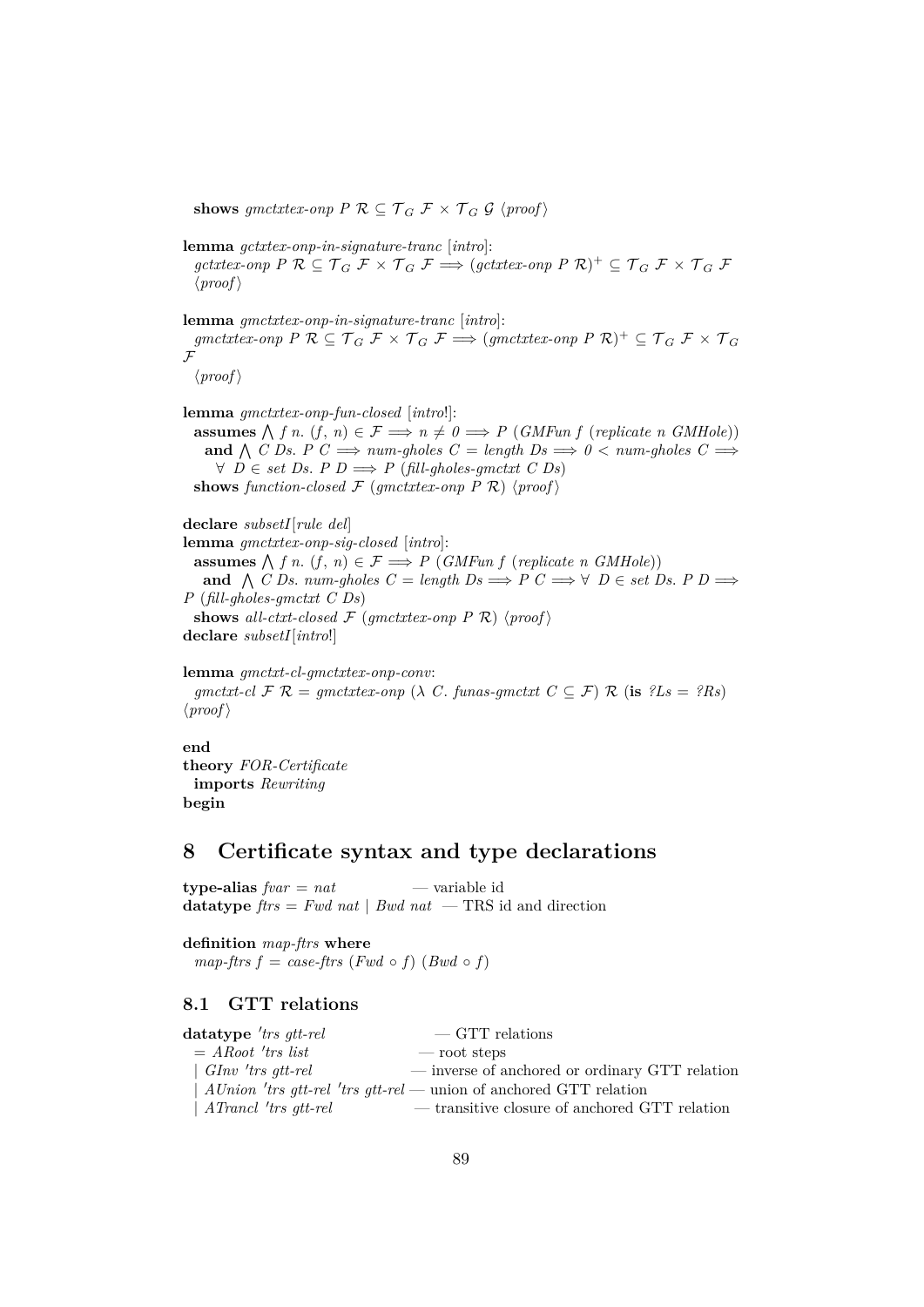$GTrancl$  'trs gtt-rel — transitive closure of ordinary GTT relation | *AComp* 'trs gtt-rel 'trs gtt-rel — composition of anchored GTT relations | *GComp* 'trs gtt-rel 'trs gtt-rel — composition of ordinary GTT relations

**definition** *GSteps* **where** *GSteps trss* = *GTrancl* (*ARoot trss*)

## **8.2 RR1 and RR2 relations**

**datatype** *pos-step* — position specification for lifting anchored GTT relation  $=$  *PRoot* — allow only root steps | *PNonRoot* — allow only non-root steps

| *PAny* — allow any position

**datatype** *ext-step* — kind of rewrite steps for lifting anchored GTT relation  $=$  *ESingle*  $-$  single steps

| *EParallel* — parallel steps, allowing the empty step

| *EStrictParallel* — parallel steps, no allowing the empty step

| datatype 'trs $rr1$ -rel                                      | — RR1 relations, aka regular tree languages                            |
|---------------------------------------------------------------|------------------------------------------------------------------------|
| $=$ R1Terms                                                   | — all terms as RR1 relation (regular tree                              |
| languages)                                                    |                                                                        |
| R <sub>1</sub> NF 'trs list                                   | — direct normal form construction wrt. single                          |
| steps                                                         |                                                                        |
| $R1Inf$ 'trs rr2-rel                                          | — infiniteness predicate                                               |
|                                                               | $R1Proj$ nat 'trs rr2-rel $\qquad \qquad -$ projection of RR2 relation |
| $R1 Union$ 'trs rr1-rel 'trs rr1-rel — union of RR1 relations |                                                                        |
|                                                               | $R1Inter$ 'trs rr1-rel 'trs rr1-rel — intersection of RR1 relations    |
|                                                               | $R1Diff$ 'trs rr1-rel 'trs rr1-rel — difference of RR1 relations       |
| and $'$ trs $rr2$ -rel                                        | $\rm -RR2$ relations                                                   |
|                                                               | $=$ R2GTT-Rel 'trs gtt-rel pos-step ext-step – lifted GTT relations    |
| $R2Diag$ 'trs $rr1$ -rel                                      | — diagonal relation                                                    |
| $R2Prod$ 'trs rr1-rel 'trs rr1-rel — Cartesian product        |                                                                        |
| $R2Inv'$ trs rr2-rel - inverse of RR2 relation                |                                                                        |
| $R2 Union$ 'trs rr2-rel 'trs rr2-rel — union of RR2 relations |                                                                        |
|                                                               | $R2$ Inter 'trs rr2-rel 'trs rr2-rel — intersection of RR2 relations   |
|                                                               | $R2Diff$ 'trs rr2-rel 'trs rr2-rel — difference of RR2 relations       |
|                                                               | $R2Comp$ 'trs rr2-rel 'trs rr2-rel - composition of RR2 relations      |

| definition R1Fin where                                 | $-$ finiteness predicate                |
|--------------------------------------------------------|-----------------------------------------|
| $R1Fin$ $r = R1Diff R1Terms (R1Inf r)$                 |                                         |
| definition $R2Eq$ where                                | — equality                              |
| $R2Eq = R2Diag R1 Terms$                               |                                         |
| definition R2Reflc where                               | — reflexive closure                     |
| $R2Reflc r = R2Union r R2Eq$                           |                                         |
| definition R2Step where                                | $\frac{1}{2}$ single step $\rightarrow$ |
| $R2Step$ trss = $R2GTT$ -Rel (ARoot trss) PAny ESingle |                                         |
| definition $R2StepEq$ where                            | — at most one step $\rightarrow$ =      |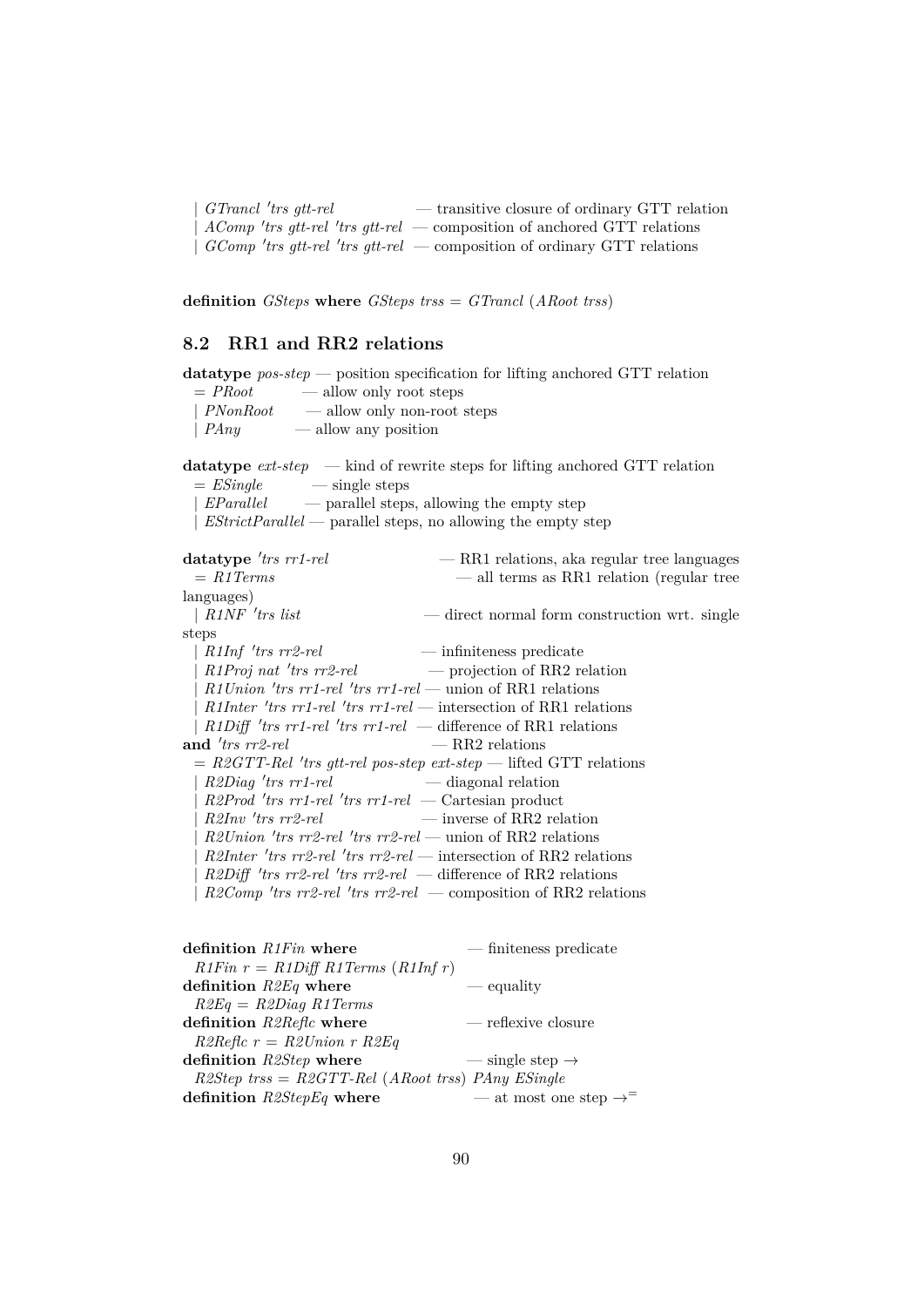*R2StepEq trss* = *R2Reflc* (*R2Step trss*) **definition**  $R2Steps$  **where**  $-$  at least one step  $\rightarrow$ <sup>+</sup> *R2Steps trss* = *R2GTT-Rel* (*GSteps trss*) *PAny EStrictParallel* **definition**  $R2StepsEq$  **where** — many steps  $\rightarrow^*$ *R2StepsEq trss* = *R2GTT-Rel* (*GSteps trss*) *PAny EParallel* **definition**  $R2StepsNF$  **where** — rewrite to normal form  $\rightarrow$ ! *R2StepsNF trss* = *R2Inter* (*R2StepsEq trss*) (*R2Prod R1Terms* (*R1NF trss*)) **definition** *R2ParStep* **where** — parallel step *R2ParStep trss* = *R2GTT-Rel* (*ARoot trss*) *PAny EParallel* **definition**  $R2RootStep$  **where** — root step  $\rightarrow$ *R2RootStep trss* = *R2GTT-Rel* (*ARoot trss*) *PRoot ESingle* **definition**  $R2RootStepEq$  where — at most one root step  $\rightarrow_{\epsilon}^{\equiv}$ *R2RootStepEq trss* = *R2Reflc* (*R2RootStep trss*)

**definition**  $R2RootSteps$  **where**  $-$  at least one root step  $\rightarrow_{\epsilon}^{+}$ *R2RootSteps trss* = *R2GTT-Rel* (*ATrancl* (*ARoot trss*)) *PRoot ESingle* definition  $R2RootStepsEq$  where — many root steps  $\rightarrow_{\epsilon}^{*}$ *R2RootStepsEq trss* = *R2Reflc* (*R2RootSteps trss*) **definition**  $R2NonRootStep$  **where** — non-root step  $\rightarrow_{\geq \epsilon}$ *R2NonRootStep trss* = *R2GTT-Rel* (*ARoot trss*) *PNonRoot ESingle* **definition**  $R2NonRootStepEq$  where — at most one non-root step  $\rightarrow \overline{\mathbb{R}}_e$ *R2NonRootStepEq trss* = *R2Reflc* (*R2NonRootStep trss*) **definition**  $R2NonRootSteps$  where — at least one non-root step  $\rightarrow_{\leq \epsilon}^+$ *R2NonRootSteps trss* = *R2GTT-Rel* (*GSteps trss*) *PNonRoot EStrictParallel* definition  $R2NonRootStepsEq$  where — many non-root steps  $\rightarrow_{\sim}^*$ *R2NonRootStepsEq trss* = *R2GTT-Rel* (*GSteps trss*) *PNonRoot EParallel* **definition** *R2Meet* **where** — meet ↑ *R2Meet trss* = *R2GTT-Rel* (*GComp* (*GInv* (*GSteps trss*)) (*GSteps trss*)) *PAny EParallel* **definition** *R2Join* **where** — join ↓ *R2Join trss* = *R2GTT-Rel* (*GComp* (*GSteps trss*) (*GInv* (*GSteps trss*))) *PAny EParallel*

#### **8.3 Formulas**

| datatype 'trs formula      | — formulas                                                  |
|----------------------------|-------------------------------------------------------------|
| $= FRR1$ 'trs rr1-rel fvar | — application of RR1 relation                               |
|                            | $FRR2$ 'trs rr2-rel fvar fvar — application of RR2 relation |
| FAnd ('trs formula) list   | $\sim$ conjunction                                          |
| FOr ('trs formula) list    | $-\text{disjunction}$                                       |
| FNot 'trs formula          | — negation                                                  |
| FExists 'trs formula       | $-$ existential quantification                              |
| FForall 'trs formula       | $-$ universal quantification                                |
|                            |                                                             |

| definition <i>FTrue</i> where  | $-$ true |
|--------------------------------|----------|
| $FTrue \equiv FAnd \parallel$  |          |
| definition <i>FFalse</i> where | — false  |
| $FFalse \equiv FOr \parallel$  |          |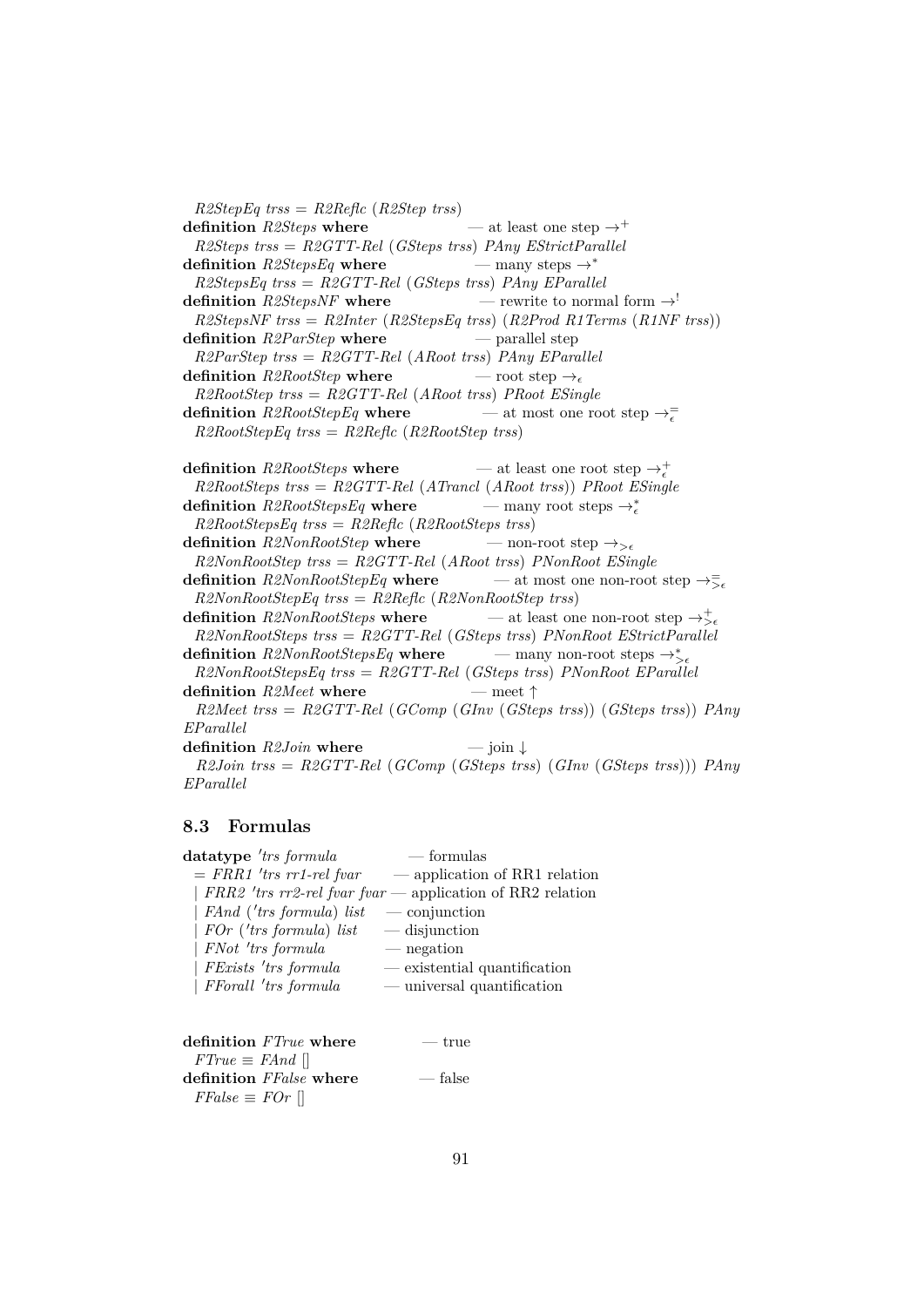**definition** *FRestrict* **where** — reorder/rename/restrict TRSs for subformula *FRestrict f trss*  $\equiv$  *map-formula* (*map-ftrs* ( $\lambda n$ . *if*  $n \geq$  *length trss then* 0 else trss ! *n*)) *f*

### **8.4 Signatures and Problems**

**datatype** ( 0 *f* , 0 *v*, 0 *t*) *many-sorted-sig*  $=$  *Many-Sorted-Sig* (*ms-functions*: ( $f \times t$  *list*  $\times t$ ) *list*) (*ms-variables*: ( $v \times t$ ) *list*)

datatype  $(f, 'v, 't)$  *problem*  $= Problem (p-signature: ('f, 'v, 't) many-sorted-sig)$  $(p\text{-}t \text{rss: } ('f, 'v) \text{ trs } list)$ (*p-formula*: *ftrs formula*)

### **8.5 Proofs**

**datatype** *equivalence* — formula equivalences = *EDistribAndOr* — distributivity: conjunction over disjunction | *EDistribOrAnd* — distributivity: disjunction over conjunction

| datatype 'trs inference       | — inference rules for formula creation                   |
|-------------------------------|----------------------------------------------------------|
|                               | $= IRR1$ 'trs rr1-rel fvar - - formula from RR1 relation |
|                               | IRR2 'trs rr2-rel fvar fvar — formula from RR2 relation  |
| IAnd nat list                 | $\sim$ conjunction                                       |
| $\mid$ IOr nat list           | $\overline{\phantom{a}}$ disjunction                     |
| <i>INot</i> nat               | — negation                                               |
| IExists nat                   | — existential quantification                             |
| IRename nat fvar list         | — permute variables                                      |
| <i>INNFPlus nat</i>           | — equivalence modulo negation normal form plus           |
| ACIU0 for $\wedge$ and $\vee$ |                                                          |
|                               |                                                          |

| *IRepl equivalence nat list nat* — replacement according to given equivalence

**datatype** *claim* = *Empty* | *Nonempty*

**datatype** *info* = *Size nat nat nat*

datatype 'trs certificate  $=$  *Certificate* (*nat*  $\times$  'trs *inference*  $\times$  'trs formula  $\times$  *info list*) *list claim nat* 

#### **8.6 Example**

**definition** *no-normal-forms-cert* :: *ftrs certificate* **where** *no-normal-forms-cert* = *Certificate* [ (*0*, (*IRR2* (*R2Step* [*Fwd 0*]) *1 0*), (*FRR2* (*R2Step* [*Fwd 0*]) *1 0*), []) , (*1*, (*IExists 0*), (*FExists* (*FRR2* (*R2Step* [*Fwd 0*]) *1 0*)), []) , (*2*, (*INot 1*),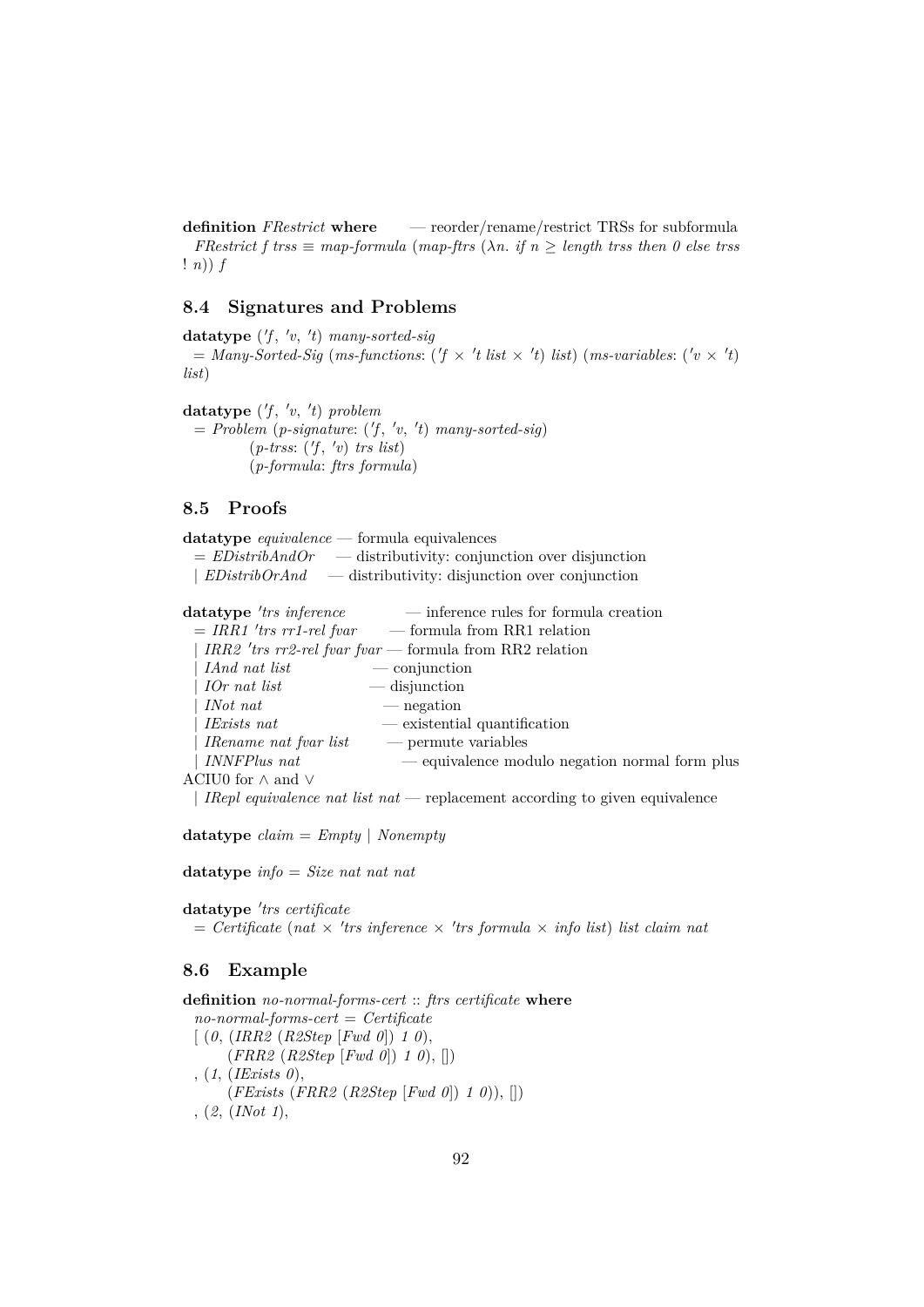(*FNot* (*FExists* (*FRR2* (*R2Step* [*Fwd 0*]) *1 0*))), []) , (*3*, (*IExists 2*), (*FExists* (*FNot* (*FExists* (*FRR2* (*R2Step* [*Fwd 0*]) *1 0*)))), []) , (*4*, (*INot 3*), (*FNot* (*FExists* (*FNot* (*FExists* (*FRR2* (*R2Step* [*Fwd 0*]) *1 0*))))), []) , (*5*, (*INNFPlus 4*), (*FForall* (*FExists* (*FRR2* (*R2Step* [*Fwd 0*]) *1 0*))), []) ] *Nonempty 5*

**definition** *no-normal-forms-problem* :: (*string*, *string*, *unit*) *problem* **where** *no-normal-forms-problem* = *Problem*  $(Many-Sorted-Sig [(''f'',[())], (), ('a'',[],())] [(''x'',())])$  $[\{(Fun 'f'' [Var '''x''], Fun 'a'' [] )\}]$ (*FForall* (*FExists* (*FRR2* (*R2Step* [*Fwd 0*]) *1 0*)))

**end**

# **9 Lifting root steps to single/parallel root/nonroot steps**

**theory** *Lift-Root-Step* **imports** *Rewriting FOR-Certificate*

> *Context-Extensions Multihole-Context*

#### **begin**

Closure under all contexts

**abbreviation** *gctxtcl*  $\mathcal{R} \equiv$  *gctxtex-onp* ( $\lambda$  *C*. *True*)  $\mathcal{R}$ **abbreviation** *gmctxtcl*  $\mathcal{R} \equiv$  *gctxtex-onp* ( $\lambda$  *C*. *True*)  $\mathcal{R}$ 

Extension under all non empty contexts

**abbreviation** *gctxtex-nempty*  $\mathcal{R} \equiv$  *gctxtex-onp* ( $\lambda$  *C*.  $C \neq \Box$ *G*)  $\mathcal{R}$ **abbreviation** *gmctxtex-nempty*  $\mathcal{R} \equiv$  *gmctxtex-onp* ( $\lambda$  *C*.  $C \neq$  *GMHole*)  $\mathcal{R}$ 

Closure under all contexts respecting the signature

**abbreviation** *gctxtcl-funas*  $\mathcal{F} \mathcal{R} \equiv$  *gctxtex-onp* ( $\lambda$  *C*. *funas-gctxt*  $C \subseteq \mathcal{F}$ )  $\mathcal{R}$ **abbreviation**  $g$ *mctxtcl-funas*  $\mathcal{F} \mathcal{R} \equiv g$ *mctxtex-onp* ( $\lambda$  *C*. *funas-gmctxt*  $C \subseteq \mathcal{F}$ )  $\mathcal{R}$ 

Closure under all multihole contexts with at least one hole respecting the signature

**abbreviation**  $q$ mctxtcl-funas-strict  $\mathcal{F} \mathcal{R} \equiv q$ mctxtex-onp ( $\lambda$  C,  $0 <$  num-gholes C ∧ *funas-gmctxt C* ⊆ F) R

Extension under all non empty contexts respecting the signature

**abbreviation** *gctxtex-funas-nroot*  $\mathcal{F} \mathcal{R} \equiv$  *gctxtex-onp* ( $\lambda$  *C*. *funas-gctxt*  $C \subseteq \mathcal{F} \wedge$  $C \neq \Box_G$ ) R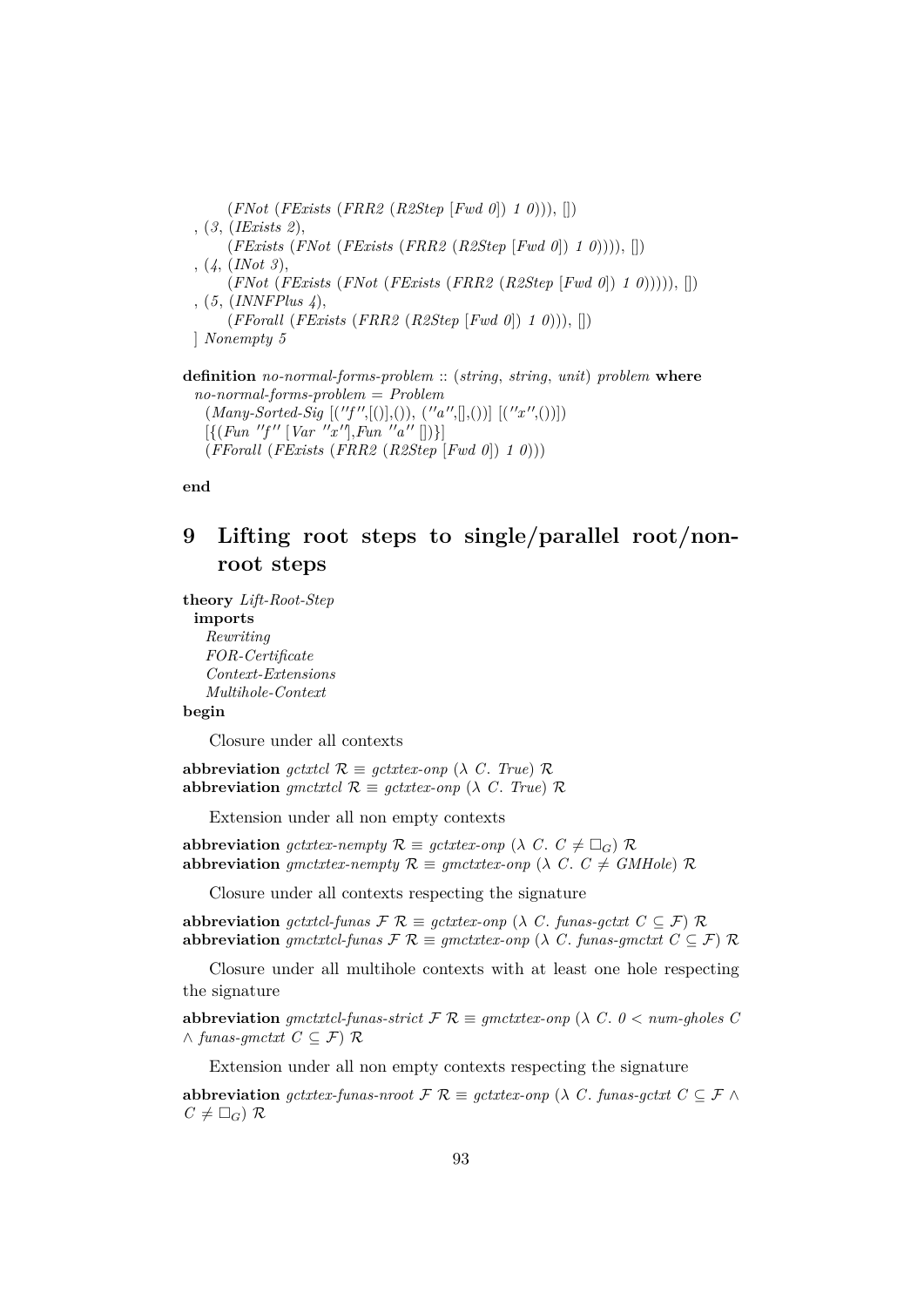**abbreviation**  $qmetxtextrm{-}funas-nroot \n\mathcal{F} \n\mathcal{R} \equiv qmetxtex0{-}onp \n\ (\lambda \ C. \n\text{ }funas\text{-}gmetx\t \text{ }C \subseteq \mathcal{S}$  $\mathcal{F} \wedge C \neq \mathit{GMHole}$   $\mathcal{R}$ 

Extension under all non empty contexts respecting the signature

abbreviation *gmctxtex-funas-nroot-strict*  $\mathcal{F} \mathcal{R} \equiv$ 

*gmctxtex-onp* ( $\lambda$  *C*.  $0 <$  *num-gholes*  $C \wedge$  *funas-gmctxt*  $C \subseteq \mathcal{F} \wedge C \neq G M Hole$ ) R

#### **9.1 Rewrite steps equivalent definitions**

**definition** gsubst-cl:  $(f, 'v)$  trs  $\Rightarrow 'f$  gterm rel where  $gsubst-cl \mathcal{R} = \{ (gterm-of-term (l \cdot \sigma), gterm-of-term (r \cdot \sigma)) \mid$  $l \, r \, (\sigma :: 'v \Rightarrow ('f, 'v) \, \text{Term.} \, \text{term}). \, (l, r) \in \mathcal{R} \land \text{ground } (l \cdot \sigma) \land \text{ground } (r \cdot \sigma) \}$ 

**definition** gnrrstep  $D$  ::  $'f sig \Rightarrow 'f geterm rel \Rightarrow 'f geterm rel$  where  $gnrrstepD \nF \nR = gctxtex-funas-nroot \nF \nR$ 

**definition** grstep  $D$  :: 'f sig  $\Rightarrow$  'f gterm rel  $\Rightarrow$  'f gterm rel where  $grstepD \mathcal{F} \mathcal{R} = gctxtcl-funas \mathcal{F} \mathcal{R}$ 

**definition** gpar-rstep D :: 'f sig  $\Rightarrow$  'f gterm rel  $\Rightarrow$  'f gterm rel where  $gpar\text{-}rstepD \mathcal{F} \mathcal{R} = gmetxtcl\text{-}funas \mathcal{F} \mathcal{R}$ 

**inductive-set** gpar-rstep  $D' :: 'f sig \Rightarrow 'f$  gterm rel  $\Rightarrow 'f$  gterm rel for  $\mathcal{F} :: 'f sig$ and  $R :: 'f$  *gterm rel* 

**where** *groot-step* [*intro*]:  $(s, t) \in \mathcal{R} \implies (s, t) \in gpar\text{-}rstepD' \neq \mathcal{R}$ 

| gpar-step-fun [intro]:  $\Lambda$  *i*. *i* < length ts  $\implies$  (ss! *i*, ts! *i*) ∈ gpar-rstepD' F  $\mathcal{R} \equiv \mathcal{R} \equiv \mathcal{R}$  *length ss* = *length ts* 

 $\implies$  (*f*, *length ts*)  $\in \mathcal{F} \implies (GFun f \; s s, \; GFun f \; t s) \in gpar\text{-}rstepD' \; \mathcal{F} \; \mathcal{R}$ 

#### **9.2 Interface between rewrite step definitions and sets**

 ${\bf fun}$  *lift-root-step* :: ( $f \times nat$ )  $set \Rightarrow pos\text{-}step \Rightarrow ext\text{-}step \Rightarrow f\text{-}germ\text{-}rel \Rightarrow f\text{-}germ$ *rel* **where**

*lift-root-step*  $\mathcal F$  *PAny ESingle*  $\mathcal R$  = *gctxtcl-funas*  $\mathcal F$   $\mathcal R$ 

 $l$ *ift-root-step*  $\mathcal F$  *PAny EStrictParallel*  $\mathcal R$  = *qmctxtcl-funas-strict*  $\mathcal F$   $\mathcal R$ 

 $lift-root-step$  F *PAny EParallel*  $\mathcal{R} = g\textrm{m}ct \textrm{xt}$ *cl*-funas F  $\mathcal{R}$ 

 $lift-root-step$  F *PNonRoot ESingle*  $\mathcal{R} = gctxtex-funas-nroot$  *F*  $\mathcal{R}$ 

| *lift-root-step* F *PNonRoot EStrictParallel* R = *gmctxtex-funas-nroot-strict* F R

 $lift-root-step$  F *PNonRoot EParallel*  $R = qmctxtext$ -fungs-nroot F R

 $l$ *ift-root-step*  $\mathcal{F}$  *PRoot ESingle*  $\mathcal{R} = \mathcal{R}$ 

 $lift-root-step$  F *PRoot EStrictParallel*  $\mathcal{R} = \mathcal{R}$ 

| *lift-root-step*  $\mathcal F$  *PRoot EParallel*  $\mathcal R = \mathcal R \cup$  *Restr Id* ( $\mathcal T_G$   $\mathcal F$ )

## **9.3 Compatibility of used predicate extensions and signature closure**

**lemma** *compatible-p* [*simp*]: *compatible-p* ( $\lambda$  *C*.  $C \neq \Box$ *G*) ( $\lambda$  *C*.  $C \neq$  *GMHole*) *compatible-p* ( $\lambda$  *C*. *funas-gctxt*  $C \subseteq \mathcal{F}$ ) ( $\lambda$  *C*. *funas-gmctxt*  $C \subseteq \mathcal{F}$ )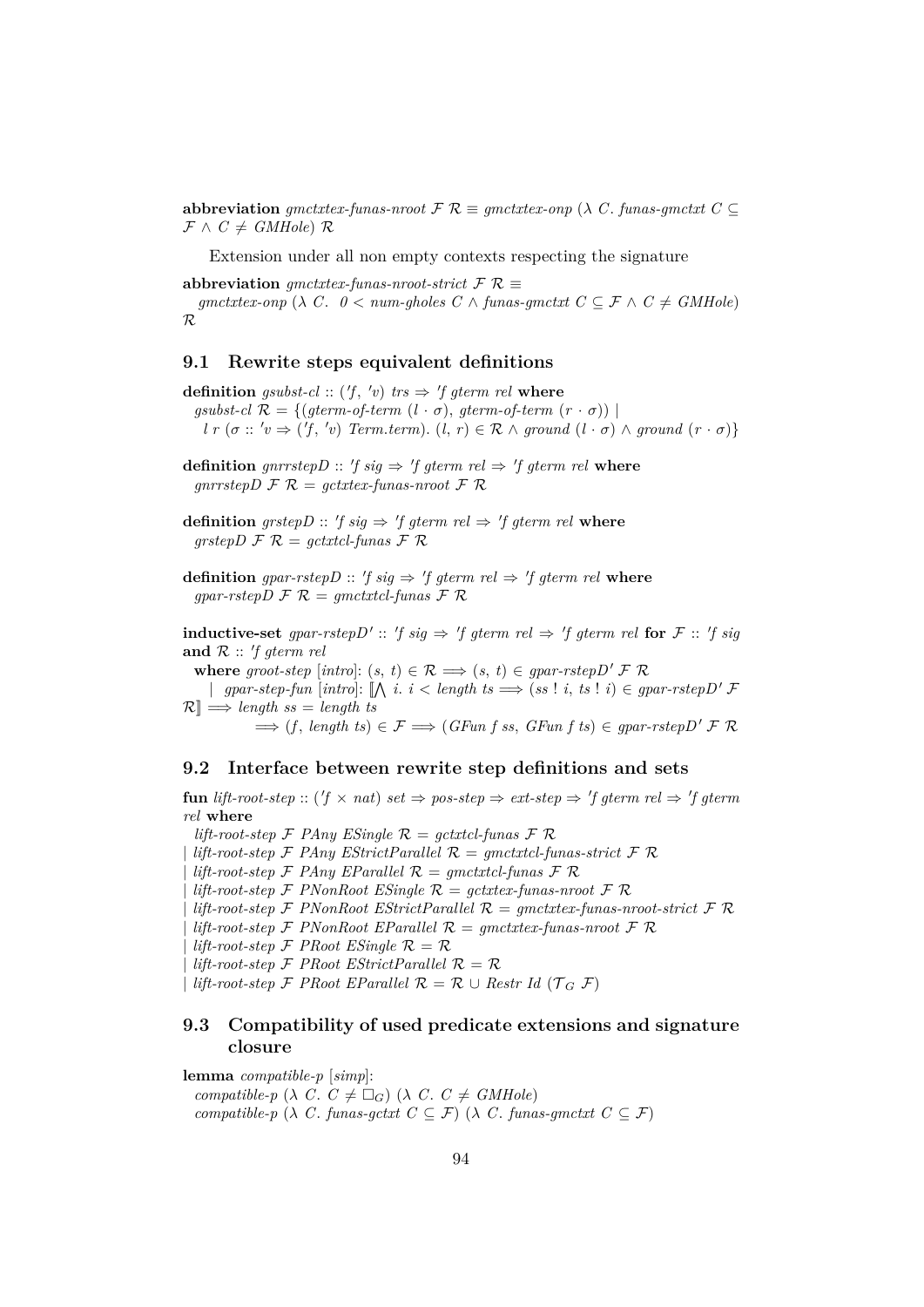*compatible-p* ( $\lambda$  *C*. *funas-gctxt*  $C \subseteq \mathcal{F} \wedge C \neq \Box_G$ ) ( $\lambda$  *C*. *funas-gmctxt*  $C \subseteq \mathcal{F} \wedge C$  $C \neq \text{GMHole}$  $\langle proof \rangle$ **lemma** *gmctxtcl-funas-sigcl*: *all-ctxt-closed* F (*gmctxtcl-funas* F R)  $\langle proof \rangle$ **lemma** *gctxtex-funas-nroot-sigcl*: *all-ctxt-closed*  $\mathcal{F}$  (*gmctxtex-funas-nroot*  $\mathcal{F}$   $\mathcal{R}$ )  $\langle proof \rangle$ **lemma** *gmctxtcl-funas-strict-funcl*:  $function-closed \nF (gmetxtcl-funas-strict \nF R)$  $\langle proof \rangle$ **lemma** *gmctxtex-funas-nroot-strict-funcl*:  $function-closed \nF (gmetxtex-funas-nroot-strict \nF R)$  $\langle proof \rangle$ **lemma** *gctxtcl-funas-dist*: *gctxtcl-funas*  $\mathcal{F} \mathcal{R} = \text{gctx}te^{i\omega}$  ( $\lambda \mathcal{C} \cdot \mathcal{C} = \Box_{\mathcal{G}} \mathcal{R} \cup \text{gctx}te^{i\omega}$ -funas-nroot  $\mathcal{F} \mathcal{R}$  $\langle proof \rangle$ **lemma** *gmctxtex-funas-nroot-dist*: *gmctxtex-funas-nroot* F R = *gmctxtex-funas-nroot-strict* F R ∪ *gmctxtex-onp* ( $\lambda$  *C*. *num-gholes*  $C = \theta \wedge \text{funas-}$ *gmctxt*  $C \subseteq \mathcal{F}$ )  $\mathcal{R}$  $\langle proof \rangle$ **lemma** *gmctxtcl-funas-dist*:  $g$ *mctxtcl-funas*  $\mathcal{F} \mathcal{R} = g$ *mctxtex-onp* ( $\lambda$  *C*. *num-gholes*  $C = 0 \wedge f$ *unas-gmctxt*  $C$  $\subseteq$   $\mathcal{F}$ )  $\mathcal{R}$  ∪ *gmctxtex-onp* ( $\lambda$  *C*.  $0 <$  *num-gholes*  $C \wedge$  *funas-gmctxt*  $C \subseteq \mathcal{F}$ )  $\mathcal{R}$  $\langle proof \rangle$ **lemma** *gmctxtcl-funas-strict-dist*:  $g$ *mctxtcl-funas-strict*  $\mathcal{F} \mathcal{R} = g$ *mctxtex-funas-nroot-strict*  $\mathcal{F} \mathcal{R} \cup g$ *mctxtex-onp* ( $\lambda$  $C. \ C = \ G M Hole \$  $\mathcal{R}$  $\langle proof \rangle$ **lemma** *gmctxtex-onpzero-num-gholes-id* [*simp*]: *gmctxtex-onp* ( $\lambda$  *C*. *num-gholes*  $C = 0 \land$  *funas-gmctxt*  $C \subseteq \mathcal{F}$ )  $\mathcal{R} =$  *Restr Id*  $(\mathcal{T}_G \mathcal{F})$  (**is**  $?Ls = ?Rs$ )  $\langle proof \rangle$ **lemma** *gctxtex-onp-sign-trans-fst*: **assumes**  $(s, t) \in qct \times r$  *onp P R* **and**  $s \in \mathcal{T}_G$  **F** 

**shows**  $(s, t) \in qctxtex-ony$  ( $\lambda$  *C*. *funas-qctxt*  $C \subseteq \mathcal{F} \wedge P$  *C*) *R*  $\langle proof \rangle$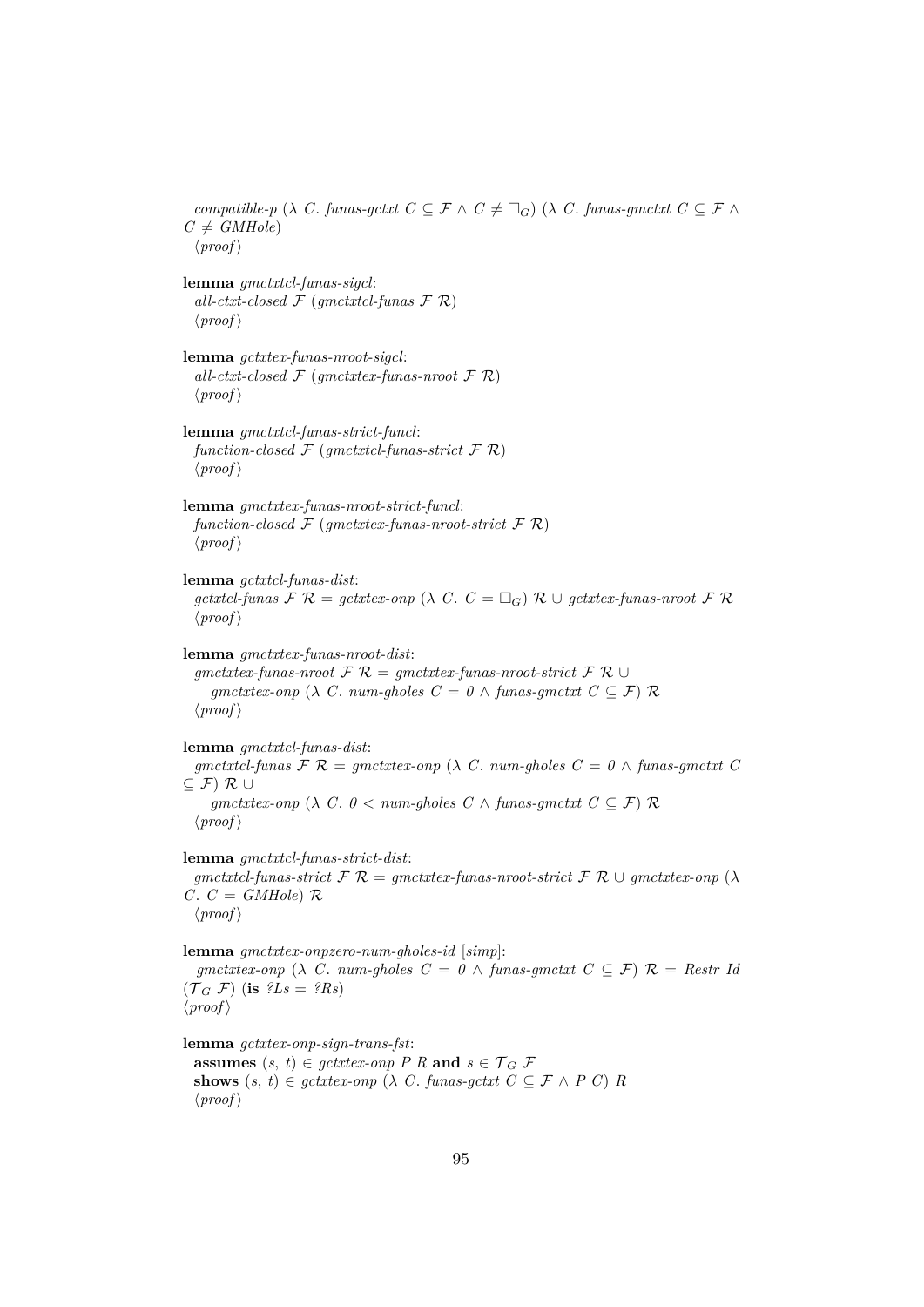**lemma** *gctxtex-onp-sign-trans-snd*: **assumes**  $(s, t) \in \text{gctxtext-} \text{onp } P R$  **and**  $t \in \mathcal{T}_G F$ shows  $(s, t) \in \text{gctxtext{-}onp } (\lambda \ C. \text{ funas-gctx1 } C \subseteq \mathcal{F} \land P C) R$  $\langle proof \rangle$ 

**lemma** *gmctxtex-onp-sign-trans-fst*: **assumes**  $(s, t) \in$  *gmctxtex-onp* P R **and**  $s \in \mathcal{T}_G$  F shows  $(s, t) \in$  *gmctxtex-onp* ( $\lambda$  *C*. *P C*  $\wedge$  *funas-gmctxt*  $C \subseteq \mathcal{F}$ ) *R*  $\langle proof \rangle$ 

**lemma** *gmctxtex-onp-sign-trans-snd*: **assumes**  $(s, t) \in$  *gmctxtex-onp* P R **and**  $t \in \mathcal{T}_G$  F shows  $(s, t) \in$  *gmctxtex-onp* ( $\lambda$  *C*. *P C*  $\wedge$  *funas-gmctxt*  $C \subseteq \mathcal{F}$ ) *R*  $\langle proof \rangle$ 

## **9.4 Basic lemmas**

**lemma** *gsubst-cl*: **fixes**  $\mathcal{R}$  :: ('f, 'v) trs and  $\sigma$  :: 'v  $\Rightarrow$  ('f, 'v) term **assumes**  $(l, r) \in \mathcal{R}$  **and** *ground*  $(l \cdot \sigma)$  *ground*  $(r \cdot \sigma)$ **shows** (*gterm-of-term*  $(l \cdot \sigma)$ , *gterm-of-term*  $(r \cdot \sigma)$ )  $\in$  *gsubst-cl*  $\mathcal{R}$  $\langle proof \rangle$ **lemma** *grstepD* [*simp*]:  $(s, t) \in \mathcal{R} \Longrightarrow (s, t) \in grstepD \mathcal{F} \mathcal{R}$  $\langle proof \rangle$ **lemma** *grstepD-ctxtI* [*intro*]:  $(l, r) ∈ ℝ \implies \text{funas-gctxt } C ⊆ F \implies (C\langle l \rangle_G, C\langle r \rangle_G) ∈ \text{grstepD } F ℝ$  $\langle proof \rangle$ **lemma** *gctxtex-funas-nroot-gctxtcl-funas-subseteq*:  $gctx$ *tex-funas-nroot*  $\mathcal{F}$  ( $grstepD \mathcal{F} \mathcal{R}$ )  $\subseteq$   $grstepD \mathcal{F} \mathcal{R}$  $\langle proof \rangle$ **lemma** *Restr-gnrrstepD-dist* [*simp*]: *Restr* (*gnrrstepD*  $\mathcal{F}$   $\mathcal{R}$ ) ( $\mathcal{T}$   $\mathcal{G}$ ) = *gnrrstepD* ( $\mathcal{F}$   $\cap$   $\mathcal{G}$ ) (*Restr*  $\mathcal{R}$  ( $\mathcal{T}$   $\mathcal{G}$   $\mathcal{G}$ ))  $\langle proof \rangle$ **lemma** *Restr-grstepD-dist* [*simp*]: *Restr* (*grstepD*  $\mathcal{F}$   $\mathcal{R}$ ) ( $\mathcal{T}$   $\mathcal{G}$ ) = *grstepD* ( $\mathcal{F}$   $\cap$   $\mathcal{G}$ ) (*Restr*  $\mathcal{R}$  ( $\mathcal{T}$   $\mathcal{G}$   $\mathcal{G}$ ))  $\langle proof \rangle$ **lemma** *Restr-gpar-rstepD-dist* [*simp*]: *Restr* (*gpar-rstepD*  $\mathcal{F}$   $\mathcal{R}$ ) ( $\mathcal{T}$   $\mathcal{G}$ ) = *gpar-rstepD* ( $\mathcal{F}$   $\cap$   $\mathcal{G}$ ) (*Restr*  $\mathcal{R}$  ( $\mathcal{T}$   $\mathcal{G}$   $\mathcal{G}$ )) (**is**  $?Ls = ?Rs$ 

 $\langle proof \rangle$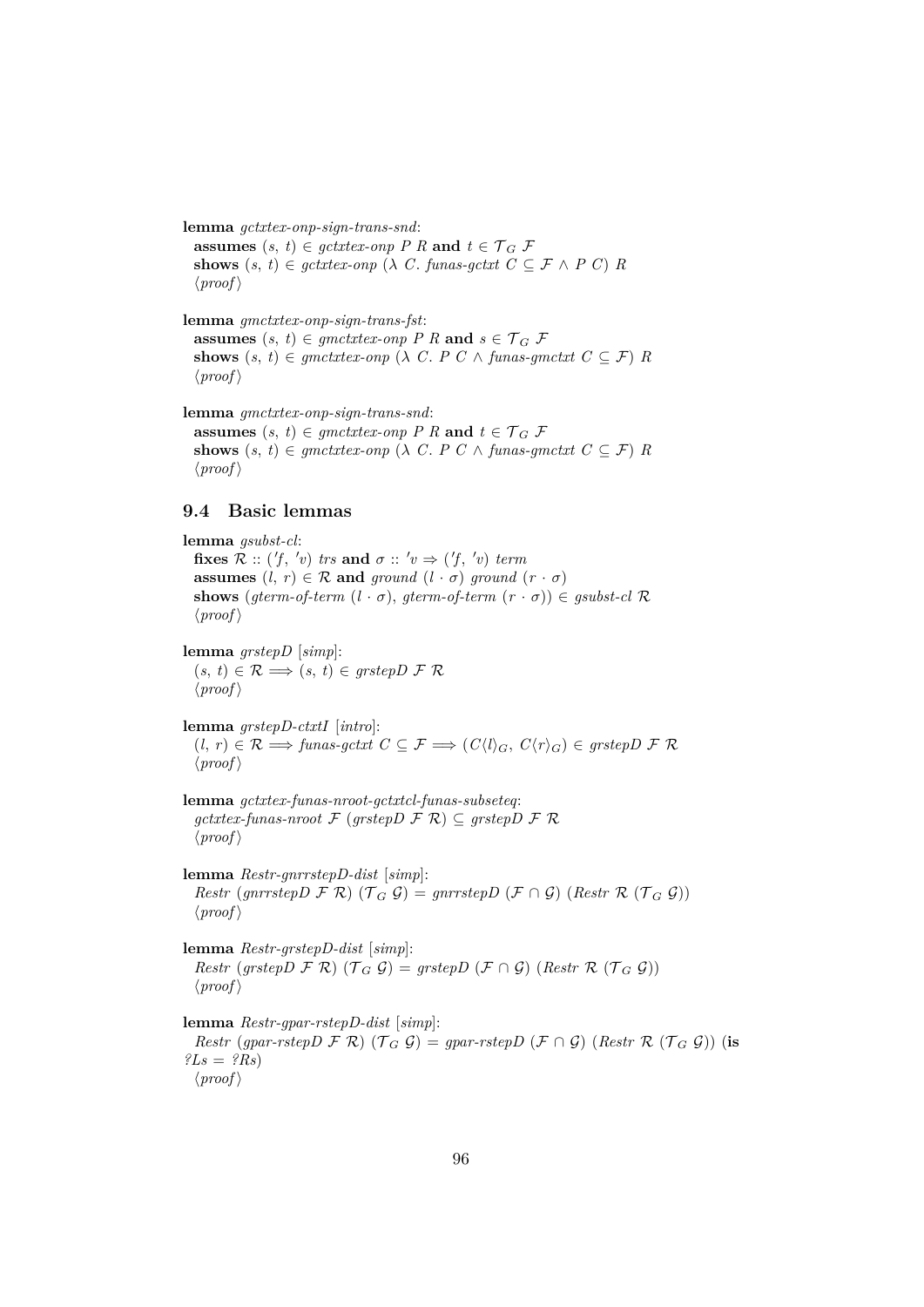#### **9.5 Equivalence lemmas**

```
lemma grrstep-subst-cl-conv:
  grrstep \mathcal{R} = gsubst-cl \mathcal{R}\langle proof \rangle
```
**lemma** *gnrrstepD-gnrrstep-conv*: *gnrrstep*  $\mathcal{R} = gnrrstepD$  *UNIV* (*gsubst-cl*  $\mathcal{R}$ ) (**is**  $?Ls = ?Rs$ )  $\langle proof \rangle$ 

**lemma** *grstepD-grstep-conv*: *grstep*  $\mathcal{R} = \text{grstepD} \text{ UNIV} \text{ (}g\text{subst-}c\text{I} \text{ }\mathcal{R}\text{)} \text{ (is } \text{?}L\text{s} = \text{?}R\text{s}$  $\langle proof \rangle$ 

**lemma** *gpar-rstep-gpar-rstepD-conv*: *gpar-rstep*  $\mathcal{R} = g \rho a r$ -rstep *D' UNIV* (*gsubst-cl*  $\mathcal{R}$ ) (**is**  $?Ls = ?Rs$ )  $\langle proof \rangle$ 

**lemma** *gmctxtcl-funas-idem*: *gmctxtcl-funas* F (*gmctxtcl-funas* F R) ⊆ *gmctxtcl-funas* F R  $\langle proof \rangle$ 

 ${\bf lemma}$  gpar-rstepD-gpar-rstepD'-conv: *gpar-rstepD*  $\mathcal{F} \mathcal{R} = gpar\text{-}rstepD' \mathcal{F} \mathcal{R}$  (is  $?Ls = ?Rs$ )  $\langle proof \rangle$ 

## **9.6 Signature preserving lemmas**

**lemma**  $\mathcal{T}_G$ -trans-closure-id [simp]:  $({\mathcal{T}}_G \nrightarrow {\mathcal{T}} \times {\mathcal{T}}_G \nrightarrow {\mathcal{T}})$ <sup>+</sup> =  ${\mathcal{T}}_G \nrightarrow {\mathcal{T}} \times {\mathcal{T}}_G \nrightarrow {\mathcal{T}}$  $\langle proof \rangle$ 

**lemma** *signature-pres-funas-cl* [*simp*]:  $R \subseteq T_G \nsubseteq \mathcal{F} \times T_G \nsubseteq \mathcal{F} \implies getxtcl-funas \nsubseteq \mathcal{F} \nsubseteq T_G \nsubseteq \mathcal{F} \times T_G \nsubseteq \mathcal{F}$  $R \subseteq T_G \nsubseteq \mathcal{F} \times T_G \nsubseteq \mathcal{F} \implies g\text{metxt} \text{cl-funas} \nsubseteq \mathcal{F} \nsubseteq T_G \nsubseteq \mathcal{F} \times T_G \nsubseteq \mathcal{F}$  $\langle proof \rangle$ 

**lemma** *relf-on-gmctxtcl-funas*: **assumes**  $\mathcal{R} \subseteq \mathcal{T}_G \mathcal{F} \times \mathcal{T}_G \mathcal{F}$ **shows** *refl-on*  $(\mathcal{T}_G \mathcal{F})$  (*gmctxtcl-funas*  $\mathcal{F} \mathcal{R}$ )  $\langle proof \rangle$ 

**lemma** *gtrancl-rel-sound*:  $R \subseteq \mathcal{T}_G \nsubseteq \mathcal{F} \times \mathcal{T}_G \nsubseteq \mathcal{F} \implies \text{grancl-rel} \nsubseteq \mathcal{F} \nsubseteq \mathcal{T}_G \nsubseteq \mathcal{F} \times \mathcal{T}_G \nsubseteq \mathcal{F}$  $\langle proof \rangle$ 

#### **9.7** *gcomp-rel* **and** *gtrancl-rel* **lemmas**

**lemma** *gcomp-rel*:

*lift-root-step*  $\mathcal F$  *PAny EParallel* (*gcomp-rel*  $\mathcal F$   $\mathcal R$   $\mathcal S$ ) = *lift-root-step*  $\mathcal F$  *PAny*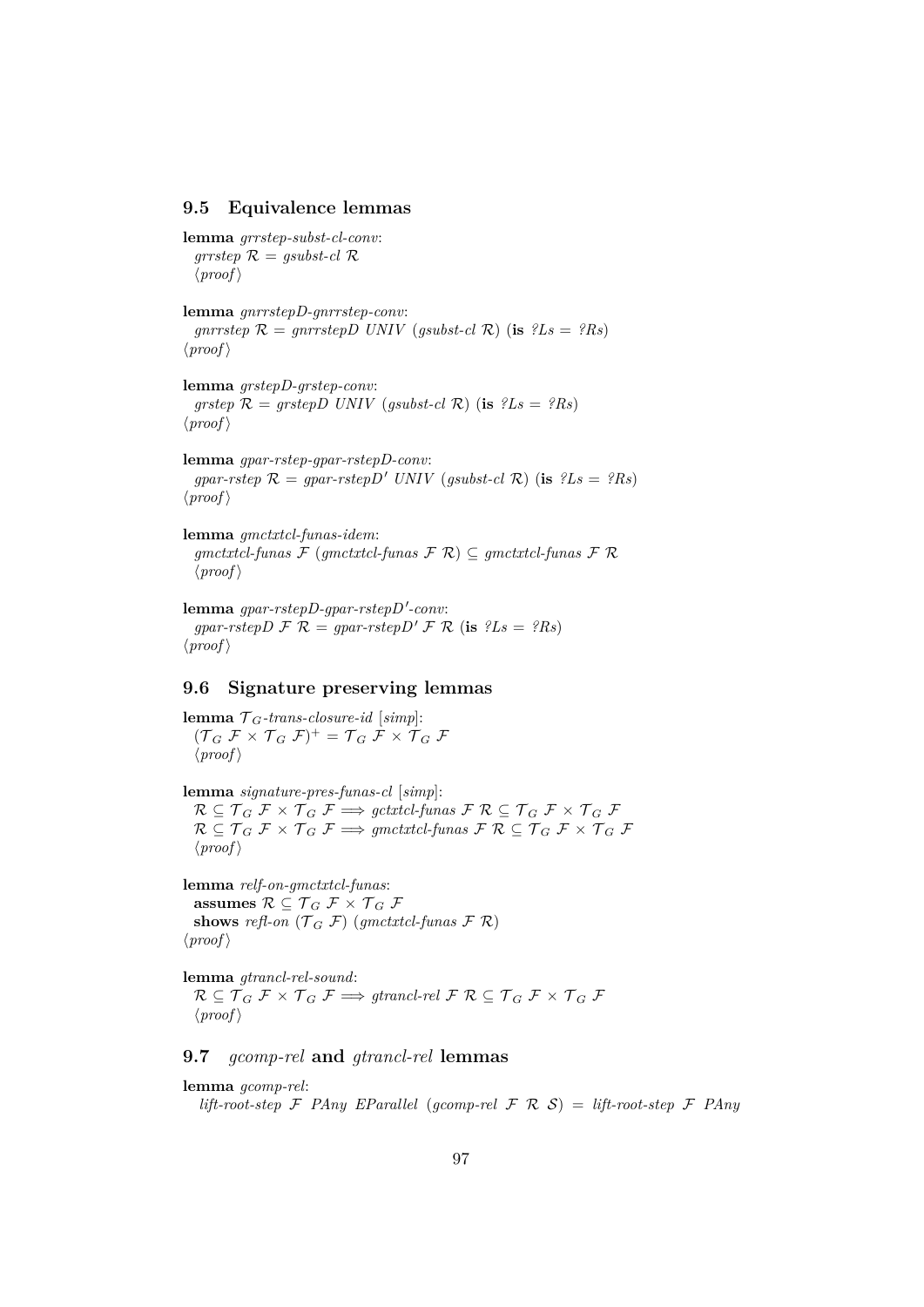*EParallel*  $\mathcal{R}$  *O lift-root-step*  $\mathcal{F}$  *PAny EParallel*  $\mathcal{S}$  (**is**  $?Ls = ?Rs$ )  $\langle proof \rangle$ 

**lemma** *gmctxtcl-funas-in-rtrancl-gctxtcl-funas*: **assumes**  $\mathcal{R} \subseteq \mathcal{T}_G \mathcal{F} \times \mathcal{T}_G \mathcal{F}$ shows gmctxtcl-funas  $\mathcal{F} \mathcal{R} \subseteq (gctxtcl-funas \mathcal{F} \mathcal{R})^* \langle proof \rangle$ 

**lemma** *R-in-gtrancl-rel*: assumes  $\mathcal{R} \subseteq \mathcal{T}_G \mathcal{F} \times \mathcal{T}_G \mathcal{F}$ shows  $\mathcal{R} \subseteq \text{grrancl-rel } \mathcal{F} \mathcal{R}$  $\langle proof \rangle$ 

**lemma** *trans-gtrancl-rel* [*simp*]: *trans* (*gtrancl-rel* F R)  $\langle proof \rangle$ 

**lemma** *gtrancl-rel-cl*: assumes  $\mathcal{R} \subseteq \mathcal{T}_G \mathcal{F} \times \mathcal{T}_G \mathcal{F}$ **shows** gmctxtcl-funas  $\mathcal{F}$  (gtrancl-rel  $\mathcal{F}$  R)  $\subseteq$  (gmctxtcl-funas  $\mathcal{F}$  R)<sup>+</sup>  $\langle proof \rangle$ 

**lemma** *gtrancl-rel-aux*:  $R \subseteq \mathcal{T}_G \mathcal{F} \times \mathcal{T}_G \mathcal{F} \Longrightarrow$  *gmctxtcl-funas*  $\mathcal{F}$  (*gtrancl-rel*  $\mathcal{F}$  R) *O gtrancl-rel*  $\mathcal{F}$  R ⊆ *gtrancl-rel* F R  $R \subseteq \mathcal{T}_G \mathcal{F} \times \mathcal{T}_G \mathcal{F} \Longrightarrow$  *gtrancl-rel*  $\mathcal{F} \mathcal{R}$  *O gmctxtcl-funas*  $\mathcal{F}$  (*gtrancl-rel*  $\mathcal{F} \mathcal{R}$ ) ⊆ *gtrancl-rel* F R  $\langle proof \rangle$ 

**declare** *subsetI* [*rule del*] **lemma** *gtrancl-rel*: **assumes**  $\mathcal{R} \subseteq \mathcal{T}_G$   $\mathcal{F} \times \mathcal{T}_G$   $\mathcal{F}$  *compatible-p Q P* **and**  $\bigwedge$  *C*. *P C*  $\implies$  *funas-gmctxt C*  $\subseteq$  *F* **and**  $\bigwedge$  *C D*. *P C*  $\implies$  *P D*  $\implies$  *(C*, *D*)  $\in$  *comp-gmctxt*  $\implies$  *P* (*C*  $\sqcap$  *D*) **shows**  $(\text{gctx} \text{tex-} \text{onp } Q \mathcal{R})^+ \subseteq \text{gmetx} \text{tex-} \text{onp } P (\text{gtrancl-} \text{rel } \mathcal{F} \mathcal{R})$  $\langle proof \rangle$ 

**lemma** *gtrancl-rel-subseteq-trancl-gctxtcl-funas*: assumes  $\mathcal{R} \subseteq \mathcal{T}_G \mathcal{F} \times \mathcal{T}_G \mathcal{F}$ **shows** gtrancl-rel  $\mathcal{F} \mathcal{R} \subseteq (gctxtcl-funas \mathcal{F} \mathcal{R})^+$  $\langle proof \rangle$ 

**lemma** *gmctxtex-onp-gtrancl-rel*:  $\textbf{assumes\ }\mathcal{R}\subseteq\mathcal{T}_{G}\;\mathcal{F}\times\mathcal{T}_{G}\;\mathcal{F}\;\textbf{and}\;\wedge\;C\;D.\;\;Q\;C\Longrightarrow\textit{funas-gctxt}\;D\subseteq\mathcal{F}\Longrightarrow\textit{Q}$  $(C \circ_{Gc} D)$ **and**  $\bigwedge C$ . *P*  $C \implies 0 < num-gholes$   $C \wedge funas-gmctxt$   $C \subseteq \mathcal{F}$ and  $\bigwedge C$ . *P*  $C \implies$  *gmctxt-p-inv*  $C \nsubseteq Q$ **shows** gmctxtex-onp P (gtrancl-rel  $\mathcal{F} \mathcal{R}$ )  $\subseteq$  (gctxtex-onp Q  $\mathcal{R}$ )<sup>+</sup>  $\langle proof \rangle$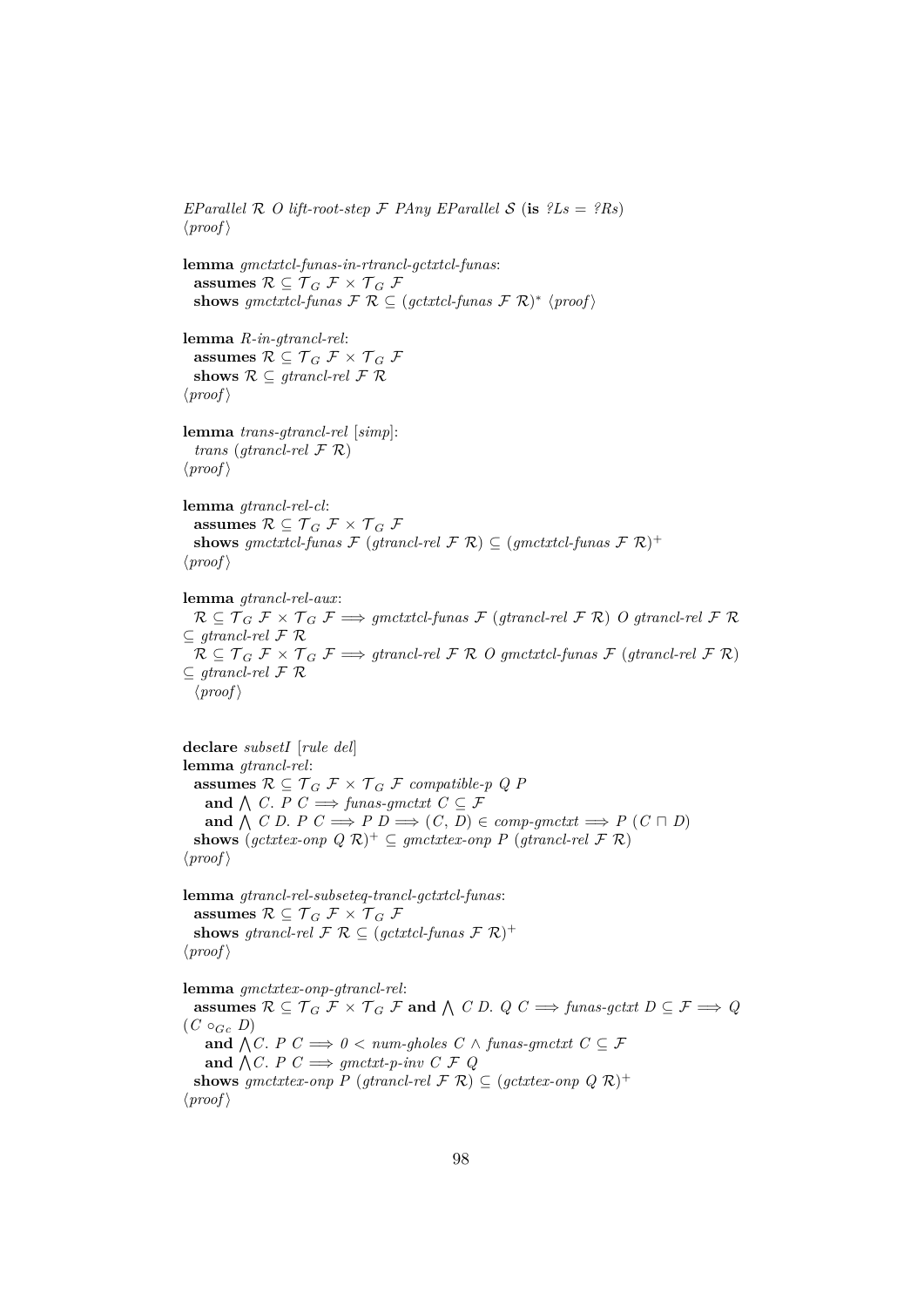**lemma** *gmctxtcl-funas-strict-gtrancl-rel*: **assumes**  $\mathcal{R} \subseteq \mathcal{T}_G \mathcal{F} \times \mathcal{T}_G \mathcal{F}$ **shows** gmctxtcl-funas-strict  $\mathcal{F}$  (gtrancl-rel  $\mathcal{F}$  R) = (gctxtcl-funas  $\mathcal{F}$  R)<sup>+</sup> (**is** *?Ls*  $=$  *?Rs*)  $\langle proof \rangle$ **lemma** *gmctxtex-funas-nroot-strict-gtrancl-rel*: assumes  $\mathcal{R} \subseteq \mathcal{T}_G \mathcal{F} \times \mathcal{T}_G \mathcal{F}$ **shows** *gmctxtex-funas-nroot-strict*  $\mathcal{F}$  (*gtrancl-rel*  $\mathcal{F}$   $\mathcal{R}$ ) = (*gctxtex-funas-nroot*  $\mathcal{F}$  $(R)$ <sup>+</sup>  $(i\mathbf{s}$   $?Ls = ?Rs$  $\langle proof \rangle$ lemma lift-root-step-sig': **assumes**  $\mathcal{R} \subseteq \mathcal{T}_G$   $\mathcal{G} \times \mathcal{T}_G$   $\mathcal{H}$   $\mathcal{F} \subseteq \mathcal{G}$   $\mathcal{F} \subseteq \mathcal{H}$ **shows** *lift-root-step*  $\mathcal{F}$  *W X*  $\mathcal{R} \subseteq \mathcal{T}_G$   $\mathcal{G} \times \mathcal{T}_G$   $\mathcal{H}$  $\langle proof \rangle$  ${\bf lemma}$  *lift-root-step-sig* = *lift-root-step-sig*<sup> $\langle$ </sup>[*OF - subset-refl* subset-refl] **lemma** *lift-root-step-incr*:  $R \subseteq S \implies lift-root-step \mathcal{F} \mid W \mid X \mid R \subseteq lift-root-step \mathcal{F} \mid W \mid X \mid S$  $\langle proof \rangle$ **lemma** *Restr-id-mono*:  $\mathcal{F} \subset \mathcal{G} \Longrightarrow$  *Restr Id*  $(\mathcal{T}_G \mathcal{F}) \subset$  *Restr Id*  $(\mathcal{T}_G \mathcal{G})$  $\langle proof \rangle$ 

**lemma** *lift-root-step-mono*:  $\mathcal{F} \subseteq \mathcal{G} \Longrightarrow \mathit{lift-root-step} \; \mathcal{F} \; W \; X \; \mathcal{R} \subseteq \mathit{lift-root-step} \; \mathcal{G} \; W \; X \; \mathcal{R}$  $\langle proof \rangle$ 

**lemma** *grstep-lift-root-step*: *lift-root-step* F *PAny ESingle* (*Restr* (*grrstep* R) ( $\mathcal{T}_G$  F)) = *Restr* (*grstep* R)  $({\mathcal{T}}_G$  F)  $\langle proof \rangle$ 

**lemma** *prod-swap-id-on-refl* [*simp*]: *Restr Id*  $(\mathcal{T}_G \mathcal{F}) \subseteq \text{prod.sum}$  ' ( $\mathcal{R} \cup \text{Restr} \text{Id}$  ( $\mathcal{T}_G \mathcal{F}$ ))  $\langle proof \rangle$ 

**lemma** *swap-lift-root-step*: *lift-root-step*  $\mathcal F$  *W X* (*prod.swap* ' $\mathcal R$ ) = *prod.swap* ' *lift-root-step*  $\mathcal F$  *W X*  $\mathcal R$  $\langle proof \rangle$ 

**lemma** *converse-lift-root-step*:  $($ *lift-root-step*  $\mathcal{F}$  *W*  $X$  *R* $)$ <sup>-1</sup> = *lift-root-step*  $\mathcal{F}$  *W*  $X$  (*R*<sup>-1</sup>)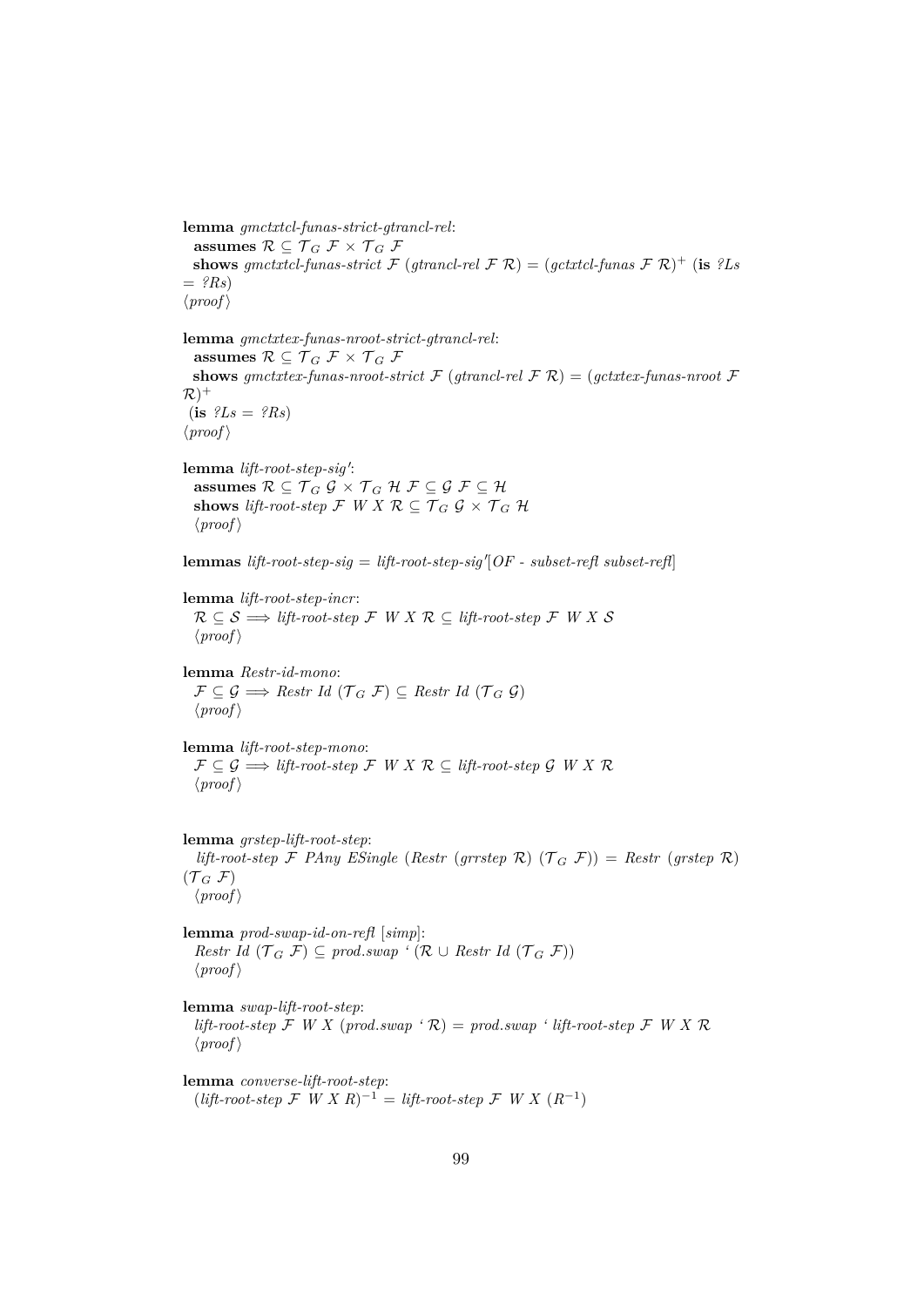**lemma** *lift-root-step-sig-transfer*: **assumes**  $p \in \text{lift-root-step}$  F *W X R snd* '  $R \subseteq \mathcal{T}_G$  F fungs-gterm (fst p)  $\subseteq \mathcal{G}$ shows  $p \in$  *lift-root-step*  $\mathcal{G}$  *W X R*  $\langle proof \rangle$ **lemma** *lift-root-step-sig-transfer2*: **assumes**  $p \in \text{lift-root-step}$  F *W X R snd 'R*  $\subseteq$  *T<sub>G</sub> G funas-gterm* (*fst p*)  $\subseteq$  G **shows**  $p \in \text{lift-root-step } G \text{ } W \text{ } X \text{ } R$  $\langle proof \rangle$ **lemma** *lift-root-steps-sig-transfer*: **assumes**  $(s, t) \in ($ *lift-root-step*  $\mathcal{F}$   $W X R$  $)$ <sup>+</sup>  $snd$   $\cdot R \subseteq \mathcal{T}_G$   $\mathcal{G}$   $funas\text{-}gterm$   $s \subseteq \mathcal{G}$ shows  $(s, t) \in (lift-root-step \mathcal{G} \mid W \mid X \mid R)^+$  $\langle proof \rangle$ **lemma** *lift-root-stepseq-sig-transfer*: **assumes**  $(s, t)$  ∈ (*lift-root-step*  $\mathcal{F}$  *W X R*)<sup>\*</sup> *snd*  $\cdot$  *R* ⊆  $\mathcal{T}_G$   $\mathcal{G}$  *funas-gterm*  $s \subseteq \mathcal{G}$ shows  $(s, t) \in (lift-root-step \mathcal{G} \mid W \mid X \mid R)^*$  $\langle proof \rangle$ **lemmas** *lift-root-step-sig-transfer*  $\prime =$  *lift-root-step-sig-transfer* [*of prod.swap p*  $\mathcal F$  *W X* prod.swap ' R G for  $p \nI W X G R$ , *unfolded swap-lift-root-step*, *OF imageI*, *THEN imageI* [*of - - prod*.*swap*], *unfolded image-comp comp-def fst-swap snd-swap swap-swap image-ident*] **lemmas** *lift-root-steps-sig-transfer'* = *lift-root-steps-sig-transfer* [*of t s*  $\mathcal{F}$  *W X prod.swap*  $\cdot$  *R*  $\mathcal G$  **for**  $t$  *s*  $\mathcal F$   $W X G R$ , *THEN imageI* [*of - - prod*.*swap*], *unfolded swap-lift-root-step swap-trancl pair-in-swap-image image-comp comp-def snd-swap swap-swap swap-simp image-ident*] **lemmas** *lift-root-stepseq-sig-transfer*  $' =$  *lift-root-stepseq-sig-transfer* [*of t s*  $\mathcal F$  *W X prod.swap*  $\cdot$  *R*  $\mathcal{G}$  **for**  $t$  *s*  $\mathcal{F}$  *W*  $X$   $\mathcal{G}$  *R*, *THEN imageI* [*of - - prod*.*swap*], *unfolded swap-lift-root-step swap-rtrancl pair-in-swap-image image-comp comp-def snd-swap swap-swap swap-simp image-ident*] **lemma** *lift-root-step-PRoot-ESingle* [*simp*]: *lift-root-step*  $\mathcal F$  *PRoot ESingle*  $\mathcal R = \mathcal R$  $\langle proof \rangle$ **lemma** *lift-root-step-PRoot-EStrictParallel* [*simp*]: *lift-root-step*  $\mathcal F$  *PRoot EStrictParallel*  $\mathcal R = \mathcal R$  $\langle proof \rangle$ **lemma** *lift-root-step-Parallel-conv*: **shows** *lift-root-step*  $\mathcal F$  *W EParallel*  $\mathcal R$  = *lift-root-step*  $\mathcal F$  *W EStrictParallel*  $\mathcal R$  ∪ *Restr Id* ( $\mathcal{T}_G$  F)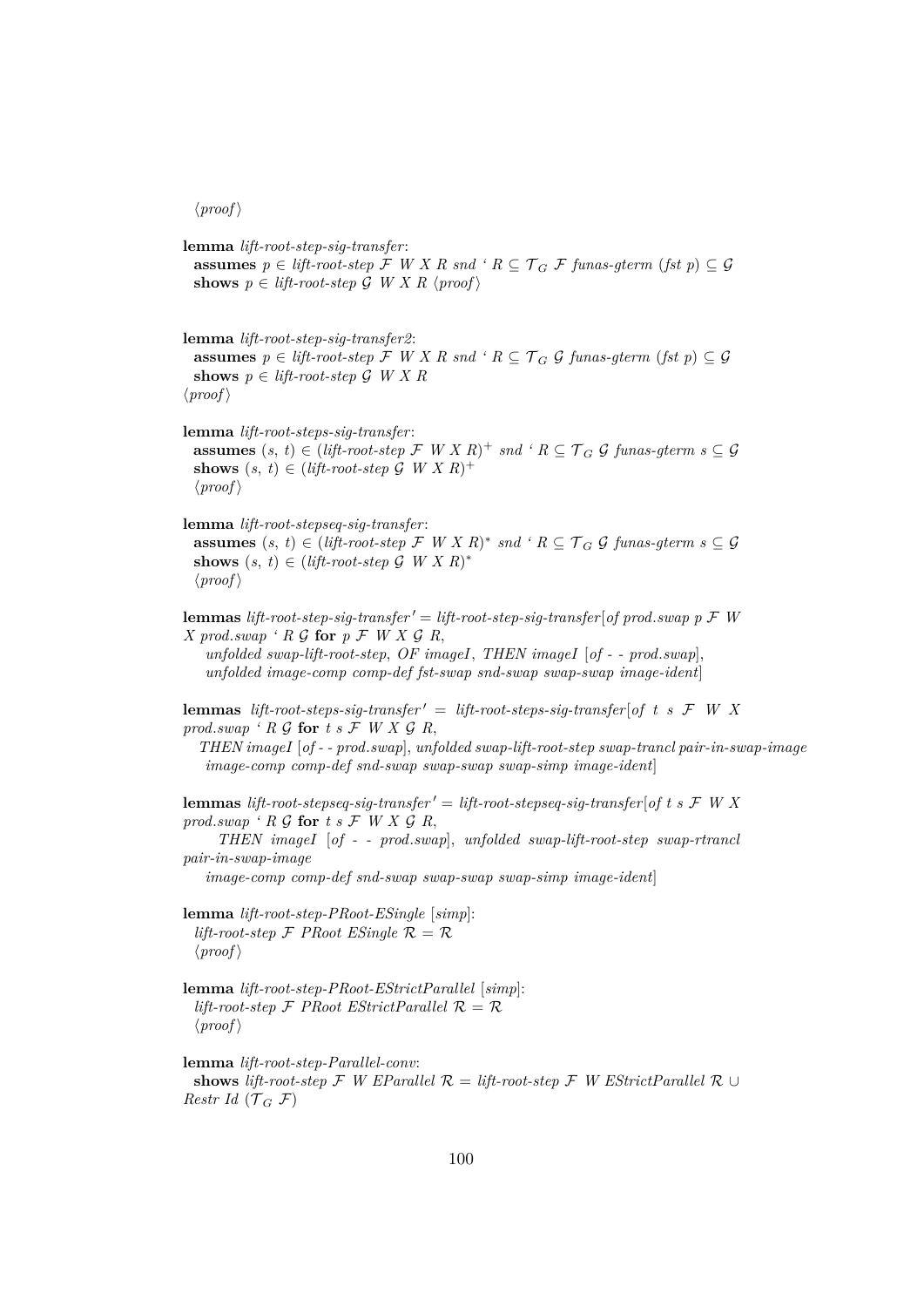**lemma** *relax-pos-lift-root-step*: *lift-root-step*  $\mathcal F$  *W X R* ⊂ *lift-root-step*  $\mathcal F$  *PAny X R*  $\langle proof \rangle$ **lemma** *relax-pos-lift-root-steps*:  $(lift-root-step$   $\mathcal{F}$   $W X R$ <sup>+</sup>  $\subseteq$   $(lift-root-step$   $\mathcal{F}$   $PAny X R$ <sup>+</sup>  $\langle proof \rangle$ **lemma** *relax-ext-lift-root-step*: *lift-root-step* F *W X R* ⊆ *lift-root-step* F *W EParallel R*  $\langle proof \rangle$ **lemma** *lift-root-step-StrictParallel-seq*: **assumes**  $R \subseteq \mathcal{T}_G \mathcal{F} \times \mathcal{T}_G \mathcal{F}$ **shows** *lift-root-step*  $\mathcal F$  *PAny EStrictParallel*  $R \subseteq$  (*lift-root-step*  $\mathcal F$  *PAny ESingle*  $R)^+$  $\langle proof \rangle$ **lemma** *lift-root-step-Parallel-seq*: **assumes**  $R \subseteq \mathcal{T}_G \mathcal{F} \times \mathcal{T}_G \mathcal{F}$ **shows** *lift-root-step*  $\mathcal F$  *PAny EParallel*  $R \subseteq ($ *lift-root-step*  $\mathcal F$  *PAny ESingle*  $R$ )<sup>+</sup> ∪ *Restr Id*  $(\mathcal{T}_G$   $\mathcal{F})$  $\langle proof \rangle$ **lemma** *lift-root-step-Single-to-Parallel*: **shows** lift-root-step  $\mathcal F$  *PAny ESingle*  $R \subseteq$  lift-root-step  $\mathcal F$  *PAny EParallel R*  $\langle proof \rangle$ **lemma** *trancl-partial-reflcl*:  $(X \cup \text{Restr Id } Y)^{+} = X^{+} \cup \text{Restr Id } Y$  $\langle proof \rangle$ **lemma** *lift-root-step-Parallels-single*: **assumes**  $R \subseteq \mathcal{T}_G \mathcal{F} \times \mathcal{T}_G \mathcal{F}$ **shows** (*lift-root-step*  $\mathcal F$  *PAny EParallel R*)<sup>+</sup> = (*lift-root-step*  $\mathcal F$  *PAny ESingle*  $(R)^+ \cup$  *Restr Id* ( $\mathcal{T}_G$  *F*)  $\langle proof \rangle$ **lemma** *lift-root-Any-Single-eq*: **shows** *lift-root-step*  $\mathcal F$  *PAny ESingle*  $R = R \cup lift-root-step \mathcal F$  *PNonRoot ESingle R*

 $\langle proof \rangle$ 

**lemma** *lift-root-Any-EStrict-eq* [*simp*]: **shows** *lift-root-step*  $\mathcal F$  *PAny EStrictParallel*  $R = R \cup \text{lift-root-step} \mathcal F$  *PNonRoot EStrictParallel R*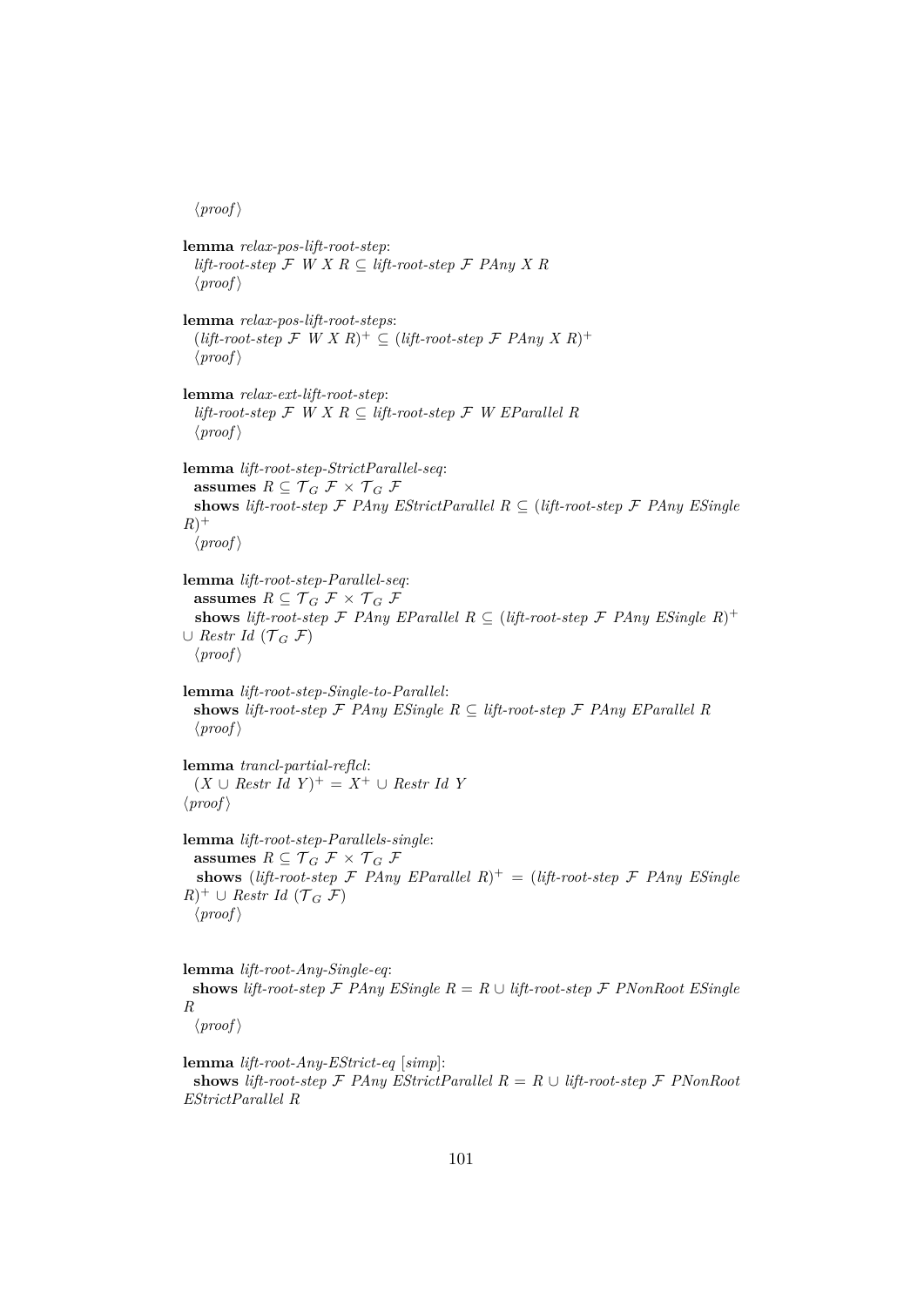**lemma** *gar-rstep-lift-root-step*: *lift-root-step*  $\mathcal F$  *PAny EParallel* (*Restr* (*grrstep*  $\mathcal R$ ) ( $\mathcal T_G$   $\mathcal F$ )) = *Restr* (*gpar-rstep*  $\mathcal{R}$ )  $(\mathcal{T}_G \mathcal{F})$  $\langle proof \rangle$ 

**lemma** *grrstep-lift-root-gnrrstep*: *lift-root-step*  $\mathcal F$  *PNonRoot ESingle* (*Restr* (*grrstep*  $\mathcal R$ ) ( $\mathcal T_G$   $\mathcal F$ )) = *Restr* (*gnrrstep*  $\mathcal{R}$ )  $(\mathcal{T}_G \mathcal{F})$  $\langle proof \rangle$ 

**declare** *subsetI* [*intro*!] **declare** *lift-root-step*.*simps*[*simp del*]

**lemma** *gpar-rstepD-grstepD-rtrancl-subseteq*: assumes  $\mathcal{R} \subseteq \mathcal{T}_G$   $\mathcal{F} \times \mathcal{T}_G$   $\mathcal{F}$ shows gpar-rstep  $D \mathcal{F} \mathcal{R} \subseteq (grstep D \mathcal{F} \mathcal{R})^*$  $\langle proof \rangle$ **end theory** *Context-RR2* **imports** *Context-Extensions Ground-MCtxt Regular-Tree-Relations*.*RRn-Automata* **begin**

#### **9.8 Auxiliary lemmas**

**lemma** *gpair-gctxt*: **assumes** *gpair*  $s$   $t = u$ **shows** (*map-gctxt* ( $\lambda$  *f* .(*Some f*, *Some f*))  $C \setminus \{u\}_G = g pair C \setminus s_G C \setminus t_G$  (*proof*) lemma *gpair-gctxt'*: **assumes** *gpair*  $C\langle v \rangle_G$   $C\langle w \rangle_G = u$ **shows**  $u = (map-gctxt \ (\lambda \ f \ (Some \ f, Some \ f)) \ C)$  $\langle gpair \ v \ w \rangle_G$  $\langle proof \rangle$ **lemma** *gpair-gmctxt*: **assumes** ∀ *i* < *length us*. *gpair* (*ss* ! *i*) (*ts* ! *i*) = *us* ! *i* **and** *num-gholes*  $C = \text{length}$  *ss* length ss = length ts length ts = length us **shows** *fill-gholes* (*map-gmctxt* (λ*f* . (*Some f* , *Some f*)) *C*) *us* = *gpair* (*fill-gholes C ss*) (*fill-gholes C ts*)  $\langle proof \rangle$ 

**lemma** *gctxtex-onp-gpair-set-conv*:  ${g pair t u | t u. (t, u) \in gctxtex-onp P R} =$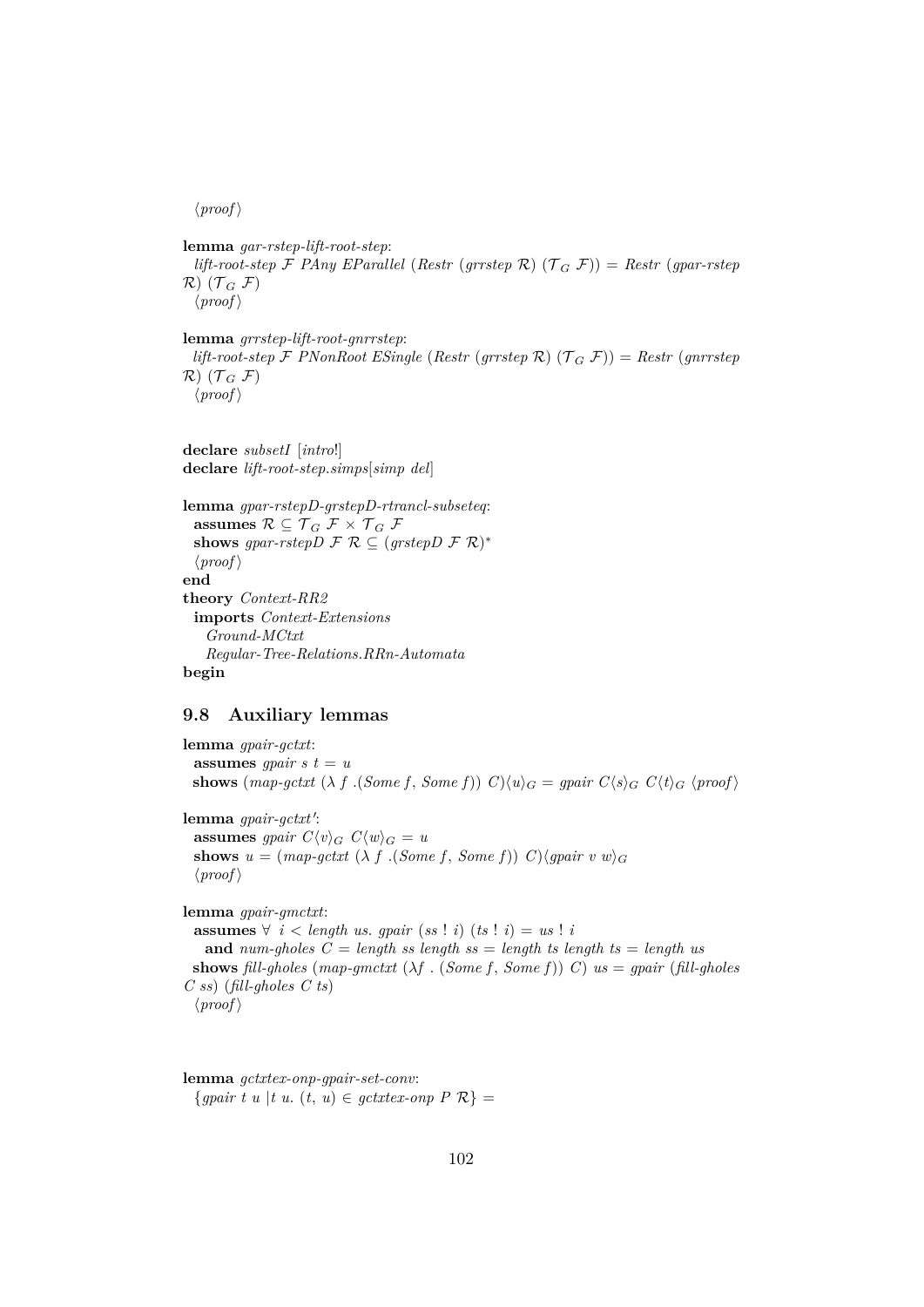$\{(\text{map-gctxt } (\lambda f \cdot (\text{Some } f, \text{ Some } f)) \mid C) \langle s \rangle_G \mid C \text{ s. } P \subset \wedge \text{ s } \in \text{{spanif } t \text{ u } | t \text{ u.} \}$  $(t, u) \in \mathcal{R}$  { **is**  $?Ls = ?Rs$ }  $\langle proof \rangle$ 

**lemma** *gmctxtex-onp-gpair-set-conv*:

 ${g pair t u | t u. (t, u) \in gmetxtex-nnp P R} =$ {*fill-gholes* (*map-gmctxt* (λ *f* .(*Some f* , *Some f*)) *C*) *ss* | *C ss*. *num-gholes C* = *length ss*  $\wedge$  *P C*  $\wedge$ (∀ *i* < *length ss*. *ss* ! *i* ∈ {*gpair t u* |*t u*. (*t*, *u*) ∈ R})} (**is** *?Ls* = *?Rs*)  $\langle proof \rangle$ 

**abbreviation** *lift-sig-RR2*  $\equiv \lambda$  (*f*, *n*). ((*Some f*, *Some f*), *n*) **abbreviation**  $lift\text{-}fun \equiv (\lambda f. (Some f, Some f))$ **abbreviation** *unlift-fst*  $\equiv$  ( $\lambda$  *f*. *the* (*fst f*)) **abbreviation** *unlift-snd*  $\equiv$  ( $\lambda$  *f*. *the* (*snd f*))

**lemma** *RR2-gterm-unlift-lift-id* [*simp*]: *funas-gterm*  $t \subseteq \text{lift-sig-RR2}$   $\cdot \mathcal{F} \Longrightarrow \text{map-}g \text{term}$  (*lift-fun*  $\circ$  *unlift-fst*)  $t = t$  $\langle proof \rangle$ 

**lemma** *RR2-gterm-unlift-funas* [*simp*]: *funas-gterm t* ⊆ *lift-sig-RR2*  $\cdot$   $\cancel{F}$   $\Longrightarrow$  *funas-gterm* (*map-gterm unlift-fst t*) ⊆  $\cancel{F}$  $\langle proof \rangle$ 

**lemma** *gterm-funas-lift-RR2-funas* [*simp*]: *funas-gterm t* ⊂  $\mathcal{F}$   $\Longrightarrow$  *funas-gterm (map-gterm lift-fun t)* ⊂ *lift-sig-RR2 '*  $\mathcal{F}$  $\langle proof \rangle$ 

**lemma** *RR2-gctxt-unlift-lift-id* [*simp*, *intro*]:  $funas-gctxt \ C \subseteq lift-sig-RR2 \ \ f \Longrightarrow (map-gctxt \ (lift-fun \ \ o \ \ unlift-fst) \ C) = C$  $\langle proof \rangle$ 

**lemma** *RR2-gctxt-unlift-funas* [*simp*, *intro*]: *funas-gctxt*  $C \subseteq \text{lift-sig-RR2}$  ' $\mathcal{F} \Longrightarrow \text{funas-gctxt}$  (*map-gctxt unlift-fst*  $C \subseteq \mathcal{F}$  $\langle proof \rangle$ 

**lemma** *gctxt-funas-lift-RR2-funas* [*simp*, *intro*]: *funas-gctxt*  $C ⊆ F \implies$  *funas-gctxt* (*map-gctxt lift-fun C*) ⊆ *lift-sig-RR2* ' $F$  $\langle proof \rangle$ 

**lemma** *RR2-gmctxt-unlift-lift-id* [*simp*, *intro*]: *funas-gmctxt*  $C \subseteq \text{lift-sig-RR2}$   $\cdot \mathcal{F} \Longrightarrow \text{(map-gmctxt (lift-fun o unlift-fst) } C) = C$  $\langle proof \rangle$ 

**lemma** *RR2-gmctxt-unlift-funas* [*simp*, *intro*]: *funas-gmctxt*  $C ⊆ lift-sig-RR2' F ⇒ funas-gmctxt (map-gmctxt unlift-fst C) ⊆$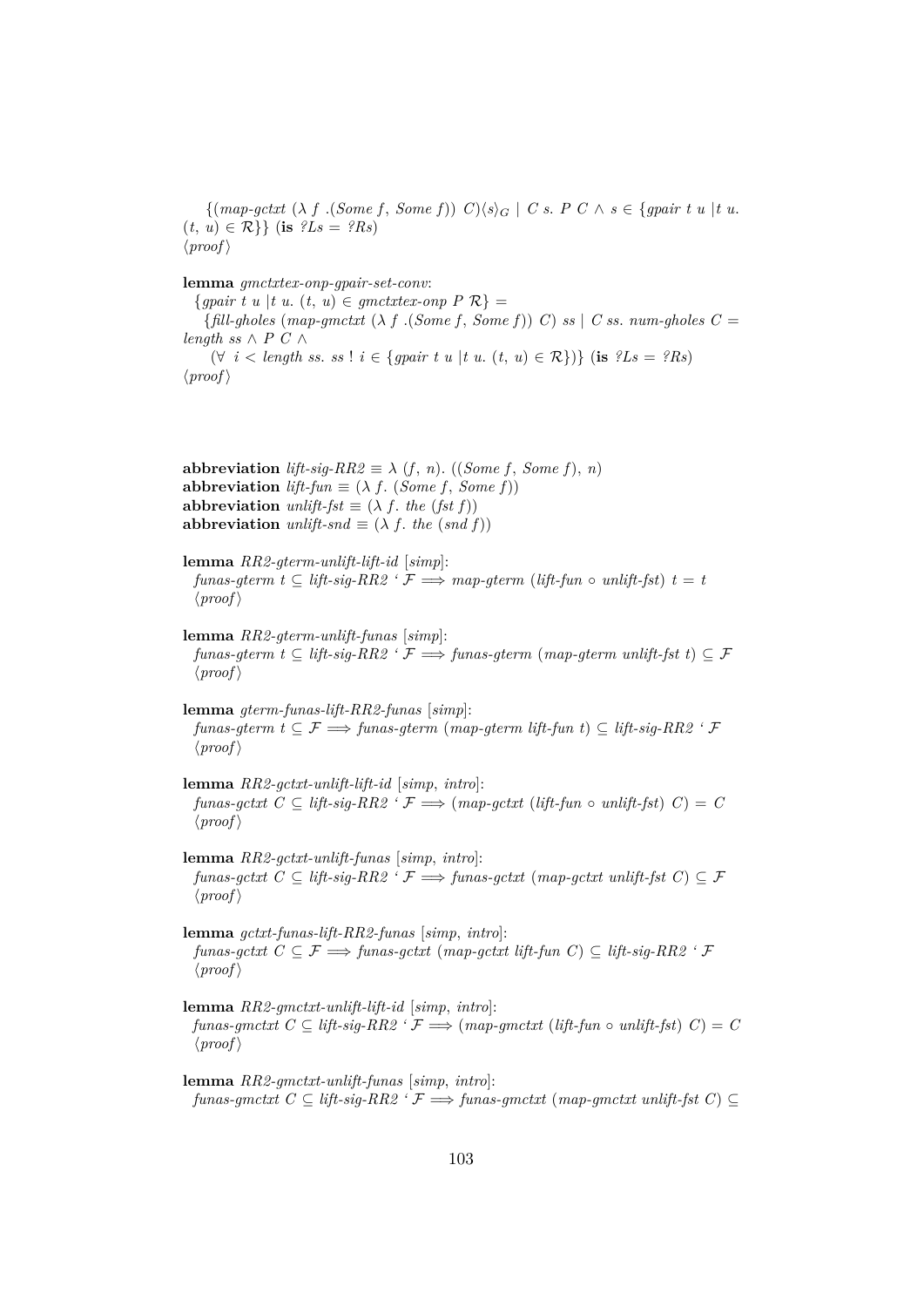$\mathcal{F}$ 

 $\langle proof \rangle$ 

**lemma** *gmctxt-funas-lift-RR2-funas* [*simp*, *intro*]:  $funas-gmctxt$   $C \subseteq \mathcal{F} \Longrightarrow funas-gmctxt$  ( $map-gmctxt$  lift-fun  $C \subseteq \textit{lift-sig-RR2}$  $\vec{F}$  $\langle proof \rangle$ **lemma** *RR2-gctxt-cl-to-gctxt*: **assumes**  $\bigwedge$  *C*. *P C*  $\implies$  *funas-gctxt C* ⊆ *lift-sig-RR2 ' F* and  $\bigwedge C$ . *P*  $C \implies R$  (*map-gctxt unlift-fst C*) and  $\bigwedge C$ . *R*  $C \implies P$  (*map-gctxt lift-fun C*) **shows**  $\{C\langle s \rangle_G | C \text{ s. } P \text{ } C \wedge Q \text{ } s\} = \{(\text{map-gctxt lift-fun } C)\langle s \rangle_G | C \text{ s. } R \text{ } C \wedge Q \}$ *s*} (**is** *?Ls* = *?Rs*)  $\langle proof \rangle$ **lemma** *RR2-gmctxt-cl-to-gmctxt*: **assumes**  $\bigwedge$  *C*. *P C*  $\implies$  *funas-gmctxt C* ⊆ *lift-sig-RR2 ' F* and  $\bigwedge C$ . *P*  $C \implies R$  (*map-gmctxt* ( $\lambda$  *f*. *the* (*fst f*)) *C*) **and**  $\bigwedge$  *C*. *R*  $C \implies P$  (*map-gmctxt* ( $\lambda$  *f*. (*Some f*, *Some f*)) *C*) **shows** {*fill-gholes C ss* |*C ss. num-gholes C = length ss*  $\land$  *P C*  $\land$  ( $\forall$  *i* < *length ss.*  $Q(s_i : i) =$  ${fill-ghost}$  (*map-gmctxt* ( $\lambda f$ . (*Some f*, *Some f*)) *C*) *ss* |*C ss. num-gholes*  $C =$ *length ss* ∧ *R*  $C \wedge (\forall i < length ss. Q (ss : i))$  (**is**  $?Ls = ?Rs$ )  $\langle proof \rangle$ 

#### **lemma** *RR2-id-terms-gpair-set* [*simp*]:

 $\mathcal{T}_G$  (*lift-sig-RR2* ' $\mathcal{F}$ ) = {*gpair t u* |*t u*. (*t*, *u*)  $\in$  *Restr Id* ( $\mathcal{T}_G$   $\mathcal{F}$ )}  $\langle proof \rangle$ 

**end**

**theory** *GTT-RRn* **imports** *Regular-Tree-Relations*.*GTT TA-Clousure-Const Context-RR2 Lift-Root-Step* **begin**

# **10 Connecting regular tree languages to set/relation specifications**

**abbreviation** *ggtt-lang* **where**

 $ggtt$ -lang  $F G \equiv map$ -both gterm-of-term ' (Restr (gtt-lang-terms G) {*t*. *funas-term*  $t \subseteq \text{fset } F$ 

**lemma** *ground-mctxt-map-vars-mctxt* [*simp*]: *ground-mctxt* (*map-vars-mctxt f C*) = *ground-mctxt C*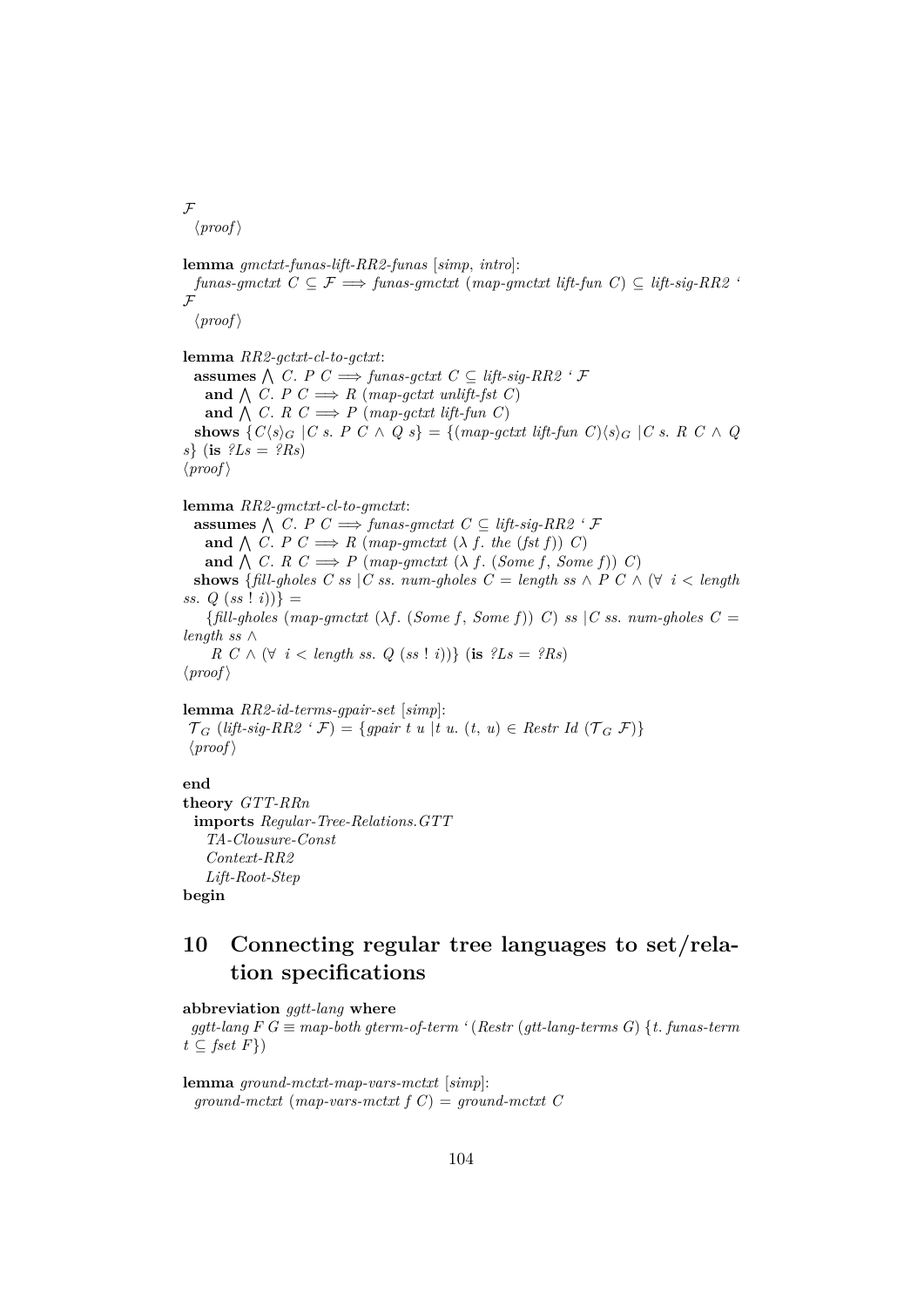```
lemma root-single-automaton:
 assumes RR2-spec A R
 shows RR2-spec A (lift-root-step F PRoot ESingle R)
 \langle proof \ranglelemma root-strictparallel-automaton:
 assumes RR2-spec A R
 shows RR2-spec A (lift-root-step F PRoot EStrictParallel R)
 \langle proof \ranglelemma reflcl-automaton:
 assumes RR2-spec A R
 shows RR2-spec (reflcl-reg (lift-sig-RR2 |'| F) A) (lift-root-step (fset F) PRoot
EParallel R)
  \langle proof \ranglelemma parallel-closure-automaton:
 assumes RR2-spec A R
 shows RR2-spec (parallel-closure-reg (lift-sig-RR2 |'| F) A) (lift-root-step (fset
F) PAny EParallel R)
 \langle proof \ranglelemma ctxt-closure-automaton:
 assumes RR2-spec A R
 shows RR2-spec (ctxt-closure-reg (lift-sig-RR2 |'| F) A) (lift-root-step (fset F)
PAny ESingle R)
 \langle proof \ranglelemma mctxt-closure-automaton:
 assumes RR2-spec A R
 shows RR2-spec (mctxt-closure-reg (lift-sig-RR2 |'| F) A) (lift-root-step (fset F)
PAny EStrictParallel R)
 \langle proof \ranglelemma nhole-ctxt-closure-automaton:
 assumes RR2-spec A R
 shows RR2-spec (nhole-ctxt-closure-reg (lift-sig-RR2 |'| F) A) (lift-root-step (fset
F) PNonRoot ESingle R)
 \langle proof \ranglelemma nhole-mctxt-closure-automaton:
 assumes RR2-spec A R
 shows RR2-spec (nhole-mctxt-closure-reg (lift-sig-RR2 |'| F) A) (lift-root-step
(fset F) PNonRoot EStrictParallel R)
 \langle proof \rangle
```
**lemma** *nhole-mctxt-reflcl-automaton*: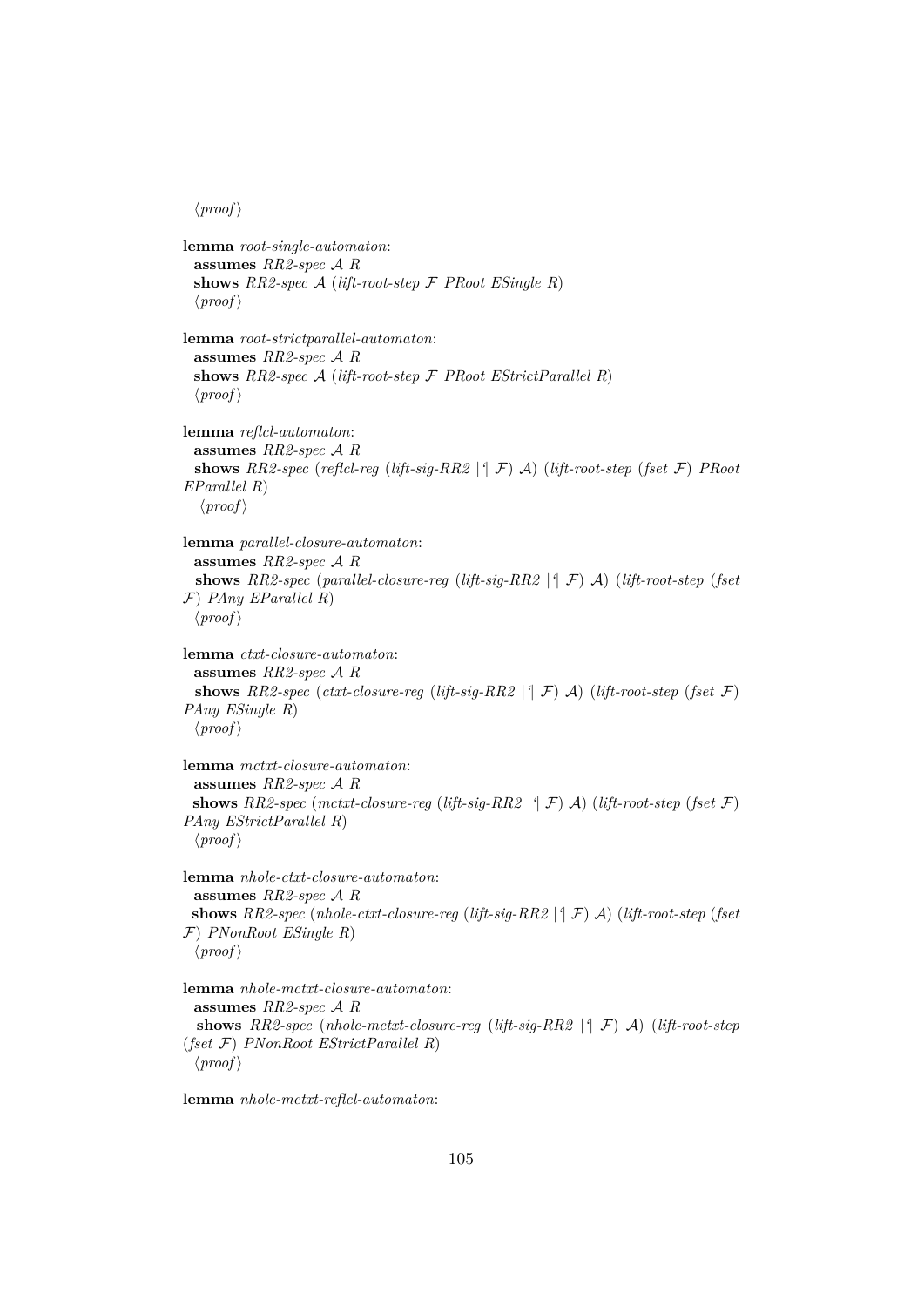**assumes** *RR2-spec* A *R* **shows** *RR2-spec* (*nhole-mctxt-reflcl-reg* (*lift-sig-RR2* |*'*| F) A) (*lift-root-step* (*fset* F) *PNonRoot EParallel R*)  $\langle proof \rangle$ 

**definition**  $GTT$ -to-RR2-root ::  $({q, f})$   $gtt \Rightarrow (-, f)$  option  $\times$   $'f$  option)  $ta$  where  $GTT-to-RR2-root G = pair-automaton (fst G) (snd G)$ 

**definition** *GTT-to-RR2-root-reg* **where**  $GTT-to-RR2-root-reg \mathcal{G} = Reg (map-both Some | ^{4}ftd-on (gtt-state s \mathcal{G})) (GTT-to-RR2-root$  $\mathcal{G}$ )

**lemma** *GTT-to-RR2-root*: *RR2-spec* (*GTT-to-RR2-root-reg* G) (*agtt-lang* G)  $\langle proof \rangle$ 

**lemma** *swap-GTT-to-RR2-root*:  $gpair \ s \ t \in \mathcal{L} \ (GTT-to-RR2-root-reg \ (prodswap \ \mathcal{G})) \longleftrightarrow$ *gpair t s*  $\in$   $\mathcal{L}$  (*GTT-to-RR2-root-reg G*)  $\langle proof \rangle$ 

**lemma** *funas-mctxt-map-vars-mctxt* [*simp*]:  $funas-mctxt$  (map-vars-mctxt  $f(C) = funas-mctxt$   $C$  $\langle proof \rangle$ 

**definition**  $GTT$ -to-RR2-reg :: ('f  $\times$  nat) fset  $\Rightarrow$  ('q, 'f) gtt  $\Rightarrow$  (-, 'f option  $\times$  'j *option*) *reg* **where** *GTT-to-RR2-reg F G* = *parallel-closure-reg* (*lift-sig-RR2* |*'*| *F*) (*GTT-to-RR2-root-reg G*)

**lemma** *agtt-lang-syms*: *gtt-syms*  $\mathcal{G}$  |⊆|  $\mathcal{F}$   $\Longrightarrow$  *agtt-lang*  $\mathcal{G}$  ⊆ {*t*. *funas-gterm t* ⊆ *fset*  $\mathcal{F}$ } × {*t*. *funas-gterm*  $t \subseteq \text{fset } \mathcal{F}$  $\langle proof \rangle$ 

**lemma** *gtt-lang-from-agtt-lang*: *gtt-lang* G = *lift-root-step UNIV PAny EParallel* (*agtt-lang* G)  $\langle proof \rangle$ 

**lemma** *GTT-to-RR2*: **assumes** *gtt-syms*  $\mathcal{G} \subseteq \mathcal{F}$ **shows**  $RR2\text{-}spec$  ( $GTT\text{-}to\text{-}RR2\text{-}reg$   $\mathcal{F}$   $\mathcal{G}$ ) ( $ggt\text{-}lang$   $\mathcal{F}$   $\mathcal{G}$ )  $\langle proof \rangle$ 

**end theory** *FOL-Extra* **imports**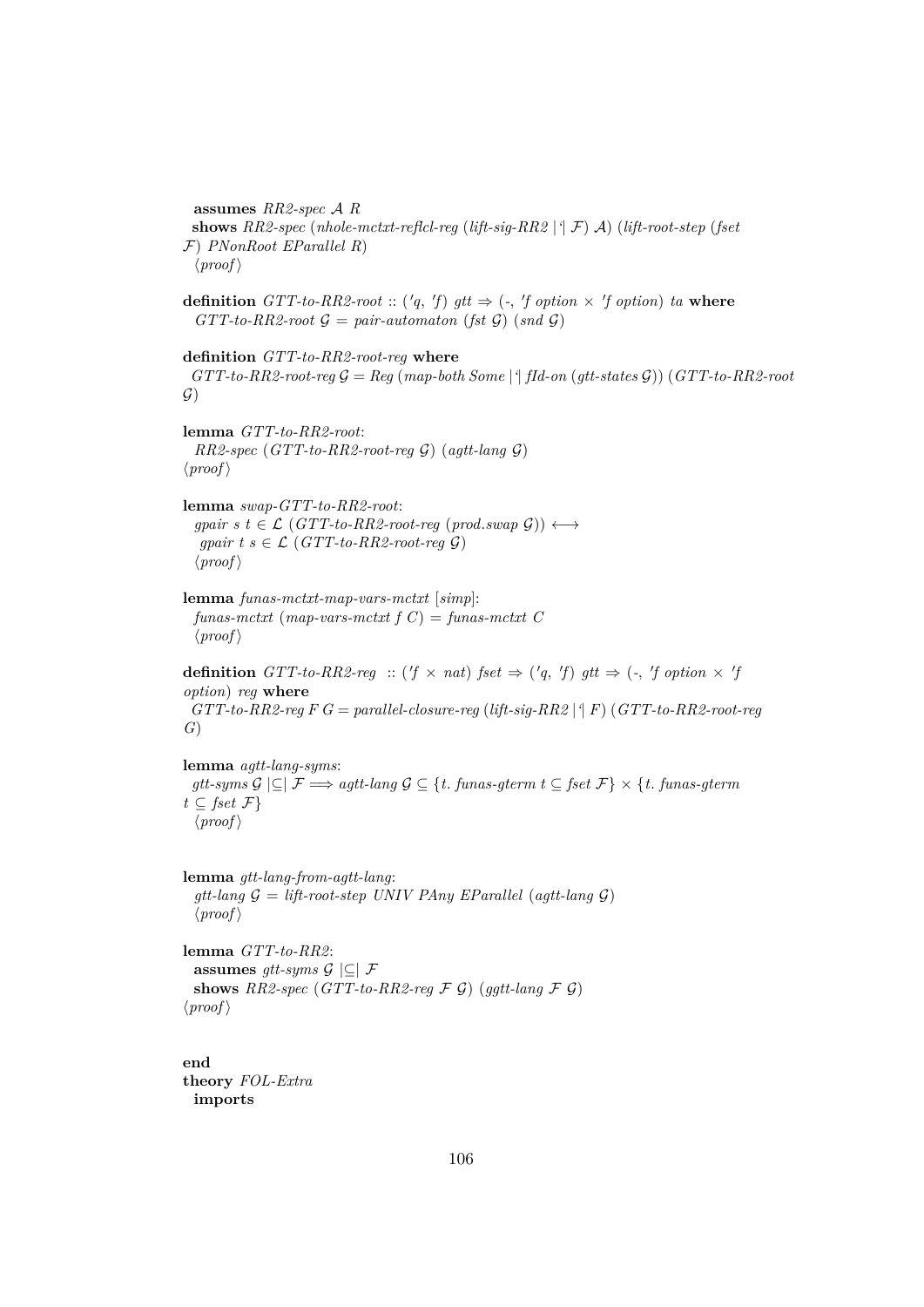*Type-Instances-Impl FOL*−*Fitting*.*FOL-Fitting HOL*−*Library*.*FSet* **begin**

## **11 Additional support for FOL-Fitting**

**11.1 Iff**

**definition** *Iff* **where** *Iff p q = And (Impl p q) (Impl q p)* 

**lemma** *eval-Iff* :  $eval\ e\ f\ g\ (I\!f\!f\ p\ q) \longleftrightarrow (eval\ e\ f\ g\ p \longleftrightarrow eval\ e\ f\ g\ q)$  $\langle proof \rangle$ 

## **11.2 Replacement of subformulas**

**datatype** ( 0*a*, 0 *b*) *ctxt*  $=$  *Hole* | *And1* ( 0*a*, 0 *b*) *ctxt* ( 0*a*, 0 *b*) *form*  $\int$  *And2* ('*a*, '*b*) *form* ('*a*, '*b*) *ctxt* | *Or1* ( 0*a*, 0 *b*) *ctxt* ( 0*a*, 0 *b*) *form*  $\int$  *Or2* ('*a*, '*b*) *form* ('*a*, '*b*) *ctxt* | *Impl1* ( 0*a*, 0 *b*) *ctxt* ( 0*a*, 0 *b*) *form*  $\lbrack \text{Impl2 (}'a, 'b) \text{ form (}'a, 'b) \text{ c}txt$  $\log(1$   $(a, 'b) \text{ } ctxt$  $\int$ *Forall1*  $(\neg a, \neg b)$  *ctxt* | *Exists1*  $('a, 'b) \text{ } ctx$ t

**primrec** apply-ctxt :: ('a, 'b) ctxt  $\Rightarrow$  ('a, 'b) form  $\Rightarrow$  ('a, 'b) form where *apply-ctxt Hole*  $p = p$  $apply-cutxt$  (*And1 c v*)  $p = And$  (*apply-ctxt c p*) *v*  $apply-\text{ctxt}$  (And2 u c)  $p = And u$  (apply-ctxt c p)  $apply-cutxt$  (*Or1 c v*)  $p = Or$  (*apply-ctxt c p*) *v*  $apply-ctxt (Or2 u c) p = Or u (apply-ctxt c p)$  $apply-cutxt$  (*Impl1 c v*)  $p = Impl$  (*apply-ctxt c p*) *v*  $apply-cutt$  (*Impl2 u c*)  $p = Impl u$  (*apply-ctxt c p*)  $apply-cutxt$  (*Neg1 c*)  $p = Neg$  (*apply-ctxt c p*)  $apply-cutxt$  (*Forall1 c*)  $p = Forall$  (*apply-ctxt c p*)  $apply-cutxt$  (*Exists1 c*)  $p = Exists$  (*apply-ctxt c p*)

**lemma** *replace-subformula*:

**assumes**  $\bigwedge e$ *. eval e f g (Iff p q)* **shows** *eval e f g* (*Iff* (*apply-ctxt c p*) (*apply-ctxt c q*))  $\langle proof \rangle$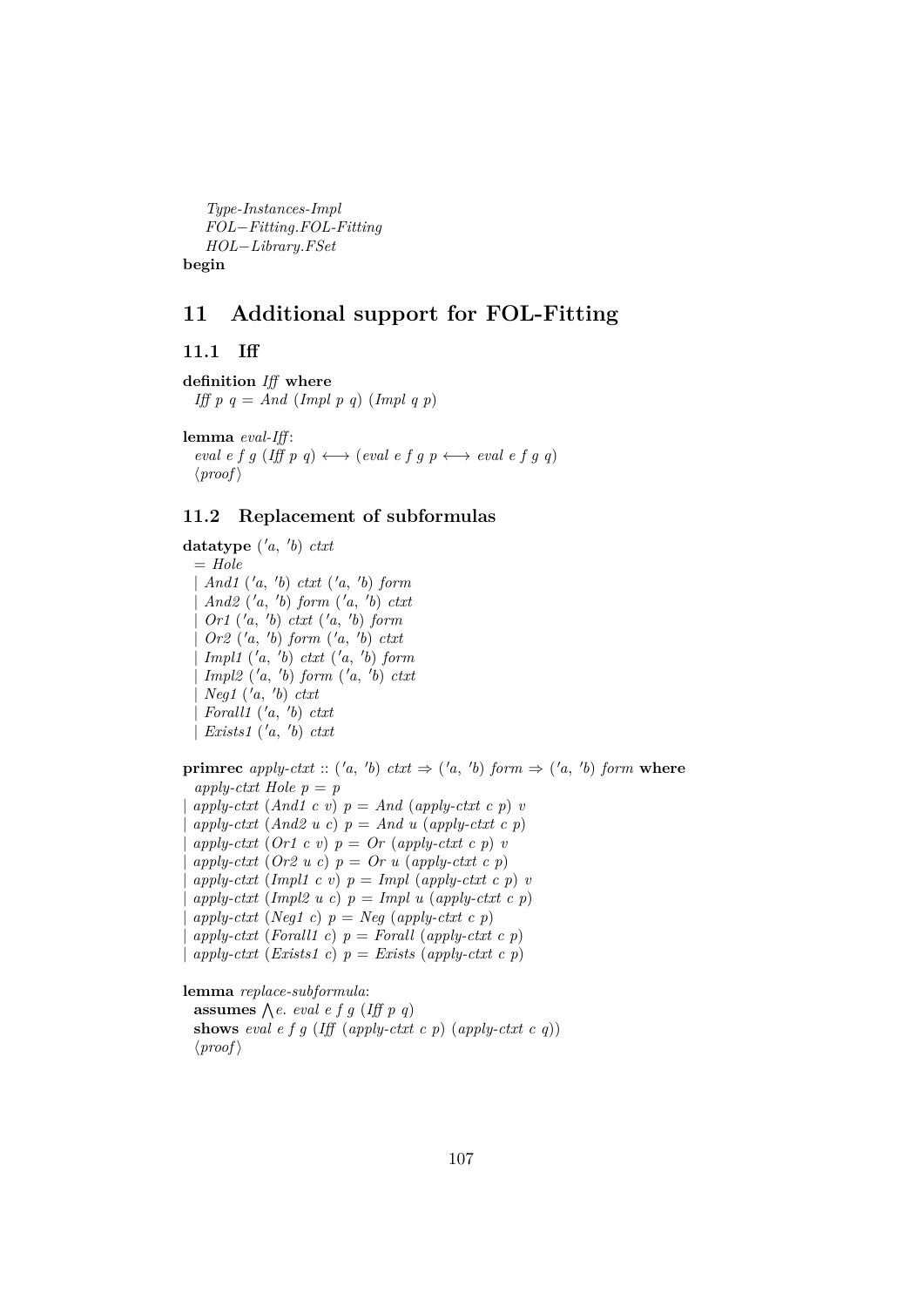#### **11.3 Propositional identities**

**lemma** *prop-ids*: *eval e f g* (*Iff* (*And p q*) (*And q p*)) *eval e f g* (*Iff* (*Or p q*) (*Or q p*)) *eval e f g* (*Iff* (*Or p* (*Or q r*)) (*Or* (*Or p q*) *r*)) *eval e f g* (*Iff* (*And p* (*And q r*)) (*And* (*And p q*) *r*)) *eval e f g* (*Iff* (*Neg* (*Or p q*)) (*And* (*Neg p*) (*Neg q*))) *eval e f g* (*Iff* (*Neg* (*And p q*)) (*Or* (*Neg p*) (*Neg q*)))

 $\langle proof \rangle$ 

#### **11.4 de Bruijn index manipulation for formulas; cf.** *liftt*

**primrec** *liftti* ::  $nat \Rightarrow 'a \text{ term } \Rightarrow 'a \text{ term } \textbf{where}$ *liftti i*  $(Var j) = (if i > j then Var j else Var (Suc j))$ | *liftti i* (*App f ts*) = *App f* (*map* (*liftti i*) *ts*)

#### lemma liftts-def':

*liftts ts* = *map liftt ts*  $\langle proof \rangle$ 

*liftt* is a special case of *liftti*

```
lemma lifttti-0:
  liftti 0 t = liftt t
  \langle proof \rangle
```
**primrec** *lifti* :: *nat*  $\Rightarrow$  ('*a*, '*b*) *form*  $\Rightarrow$  ('*a*, '*b*) *form* **where**  $lifti \, i \, FF = FF$ | *lifti i TT* = *TT*  $lifti i (Pred b ts) = Pred b (map (liftti i) ts)$ | *lifti i* (*And p q*) = *And* (*lifti i p*) (*lifti i q*) | *lifti i* (*Or p q*) = *Or* (*lifti i p*) (*lifti i q*) | *lifti i* (*Impl p q*) = *Impl* (*lifti i p*) (*lifti i q*)  $lifti \, i \, (Neg \, p) = Neg \, (lifti \, i \, p)$  $lifti i (For all p) = For all (lift i (Suc i) p)$ | *lifti i* (*Exists p*) = *Exists* (*lifti* (*Suc i*) *p*)

#### **abbreviation** *lift* **where**

 $lift \equiv lift \theta$ 

interaction of *lifti* and *eval*

lemma evalts-def':  $\text{evalts } e \text{ } f \text{ } ts = \text{map } (\text{evalt } e \text{ } f) \text{ } ts$  $\langle proof \rangle$ 

**lemma** *evalt-liftti*: *evalt*  $(e\langle i:z\rangle) f ($ *liftti i t* $) =$  *evalt e f t*  $\langle proof \rangle$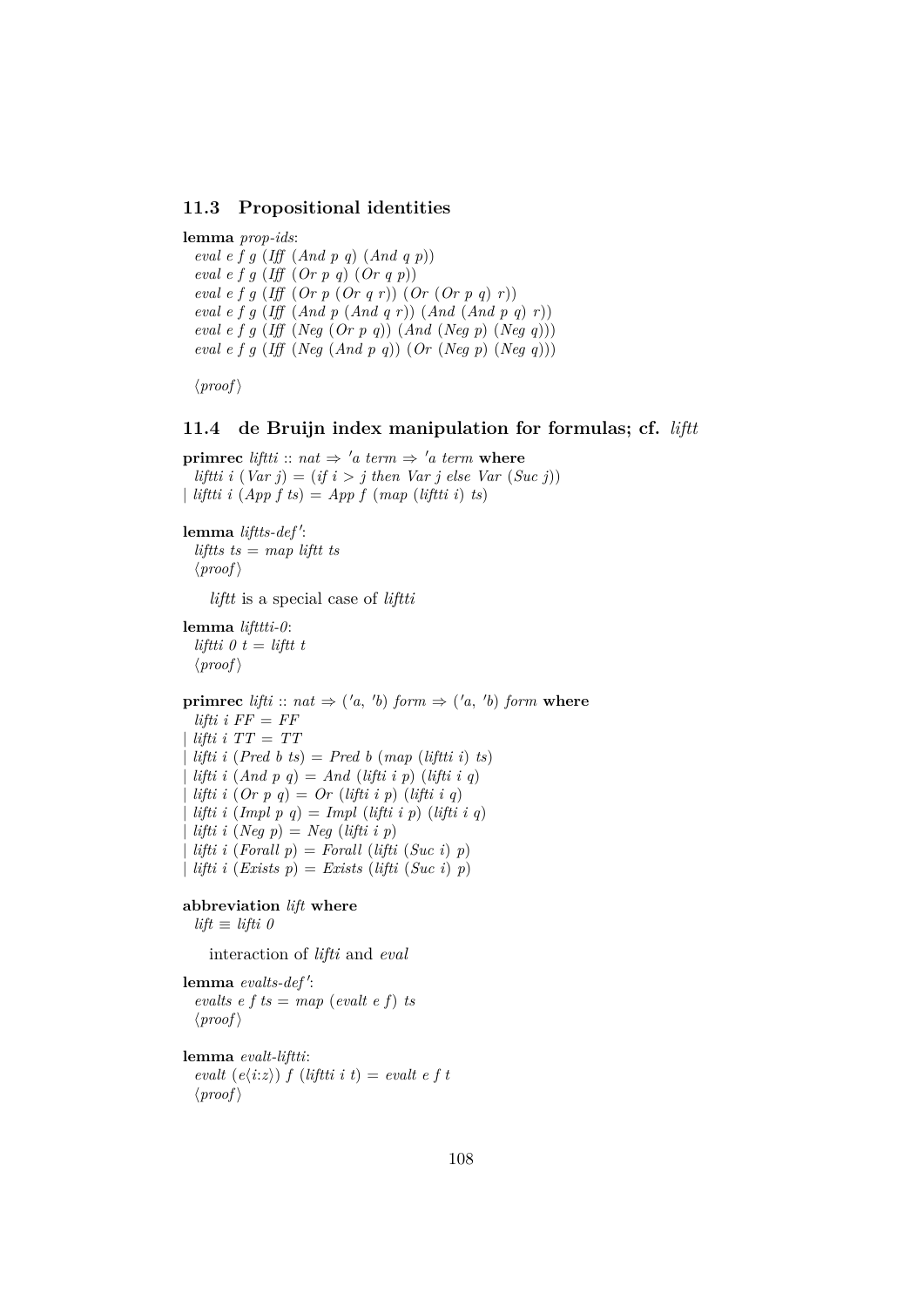**lemma** *eval-lifti* [*simp*]:  $eval(e\langle i;z\rangle)$  *f g* (*lifti i p*) = *eval e f g p*  $\langle proof \rangle$ 

### **11.5 Quantifier Identities**

**lemma** *quant-ids*: *eval e f g* (*Iff* (*Neg* (*Exists p*)) (*Forall* (*Neg p*))) *eval e f g* (*Iff* (*Neg* (*Forall p*)) (*Exists* (*Neg p*))) *eval e f g* (*Iff* (*And p* (*Forall q*)) (*Forall* (*And* (*lift p*) *q*))) *eval e f g* (*Iff* (*And p* (*Exists q*)) (*Exists* (*And* (*lift p*) *q*))) *eval e f g* (*Iff* (*Or p* (*Forall q*)) (*Forall* (*Or* (*lift p*) *q*))) *eval e f g* (*Iff* (*Or p* (*Exists q*)) (*Exists* (*Or* (*lift p*) *q*)))

 $\langle proof \rangle$ 

### **11.6 Function symbols and predicates, with arities.**

**primrec** *predas-form* :: ('*a*, '*b*) *form*  $\Rightarrow$  ('*b*  $\times$  *nat*) *set* **where** *predas-form*  $FF = \{\}$  $predas-form TT = \{\}$  $predas-form (Pred b ts) = \{(b, length ts)\}\$  $predas-form (And p q) = predas-form p \cup predas-form q$  $predas-form (Or p q) = predas-form p \cup predas-form q$  $predas-form (Impl p q) = predas-form p \cup predas-form q$ | *predas-form* (*Neg p*) = *predas-form p* | *predas-form* (*Forall p*) = *predas-form p* | *predas-form* (*Exists p*) = *predas-form p*

**primrec** funas-term :: 'a term  $\Rightarrow$  ('a  $\times$  nat) set where  $funas-term (Var x) = \{\}$  $\{ \text{ } funas-term \text{ } (App \text{ } f \text{ } ts) = \{ (f, \text{ } length \text{ } ts) \} \cup \bigcup (set \text{ } (map \text{ } funas-term \text{ } ts)) \}$ 

**primrec** *terms-form* :: ('*a*, '*b*) *form*  $\Rightarrow$  '*a term set* **where**  $terms-form FF = \{\}$  $terms-form \ TT = \{\}$ | *terms-form* (*Pred b ts*) = *set ts*  $terms-form (And p q) = terms-form p \cup terms-form q$  $terms-form (Or p q) = terms-form p \cup terms-form q$  $terms-form (Impl p q) = terms-form p \cup terms-form q$  $terms-form (Neg p) = terms-form p$ | *terms-form* (*Forall p*) = *terms-form p*  $terms-form (E x is p) = terms-form p$ 

**definition** *funas-form* :: ('*a*, '*b*) *form*  $\Rightarrow$  ('*a*  $\times$  *nat*) *set* **where**  $funas-form f \equiv \bigcup (funas-term \text{ 'terms-form f)}$ 

### **11.7 Negation Normal Form**

**inductive** is-nnf :: ('a, 'b) form  $\Rightarrow$  bool where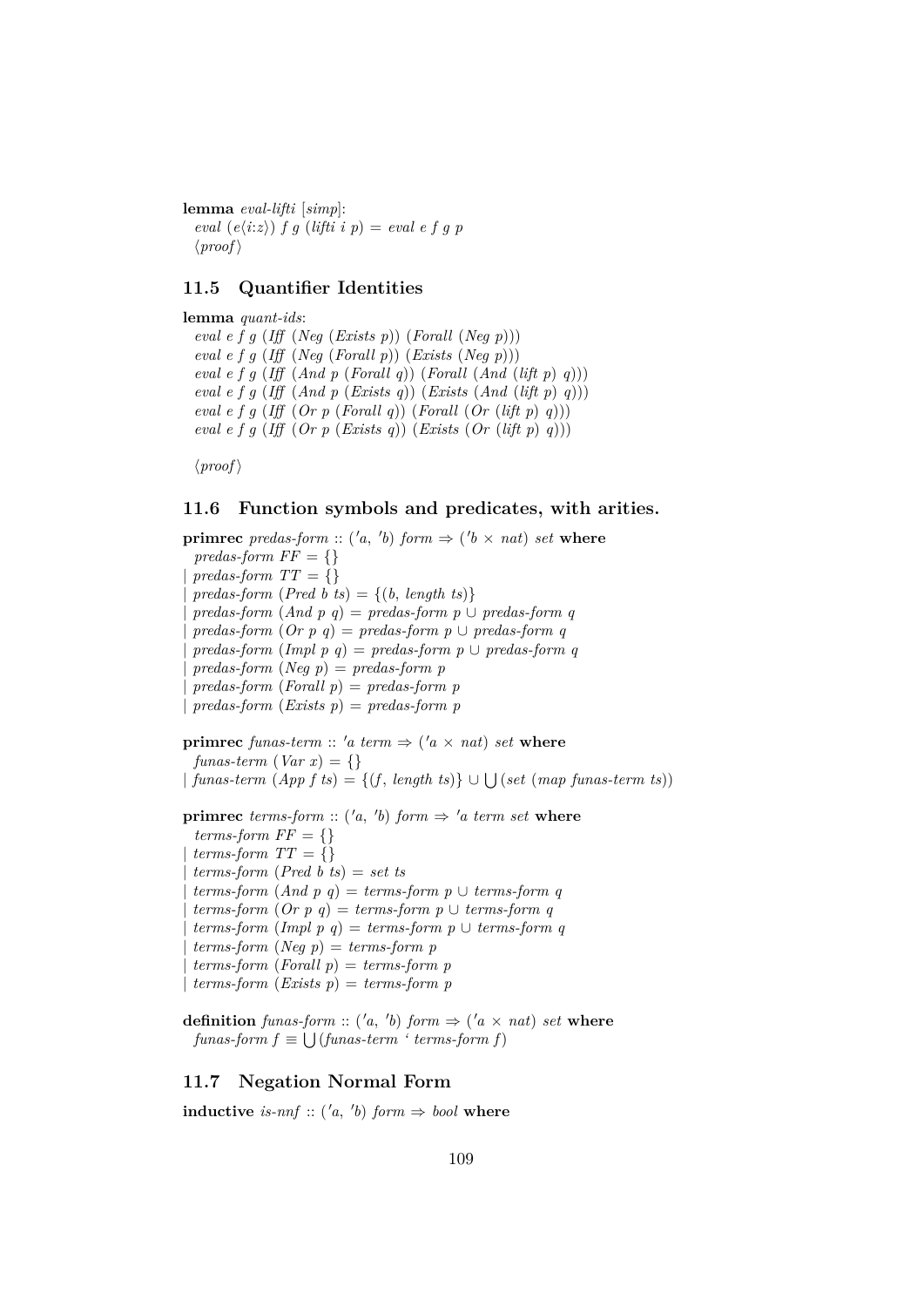```
is-nnf TT
 | is-nnf FF
 | is-nnf (Pred p ts)
 is-nnf (Neq (Pred p ts))
 is-nnf \, p \Longrightarrow is-nnf \, q \Longrightarrow is-nnf \, (And \, p \, q)is-nnf \, p \Longrightarrow is-nnf \, q \Longrightarrow is-nnf \, (Or \, p \, q)is-nnf \text{ } p \Longrightarrow is-nnf \text{ } (For all \text{ } p)\exists is-nnf p \implies is-nnf (Exists p)
primrec nnf' :: bool \Rightarrow ('a, 'b) form \Rightarrow ('a, 'b) form wherennf' b T T= (if\ b\ then\ TT\ else\ FF)nnf' b FF= (if\ b\ then\ FF\ else\ TT)\int nnf' b (Pred p ts) = (if b then id else Neg) (Pred p ts)\int nnf' b (And p q) = (if b then And else Or) (nnf' b p) (nnf' b q)\int nnf' b (Or p q) = (if b then Or else And) (nnf' b p) (nnf' b q)\int n f' b (Impl p q) = (if b then Or else And) (nnf' (-b) p) (nnf' b q)nnf' b (Neq p)b (Neg p) = nnf' (\neg b) p
\int nnf' b (For all p) = (if b then For all else Exists) (nnf' b p)\int nnf' b (Exists p) = (if b then Erists else For all) (nnf' b p)lemma eval-nnf':
```

```
eval\ e\ f\ g\ (nnf'\ b\ p) \longleftrightarrow (eval\ e\ f\ g\ p \longleftrightarrow b)\langle proof \rangle
```

```
lemma is-nnf-nnf':
  is-nnf (nnf' b p)\langle proof \rangle
```

```
abbreviation nnf where
 nnf \equiv nnf' True
```
 ${\bf lemma}$   $nnf\text{-}simpls$   $[simp] = eval\text{-}nnf'$   ${\bf where}$   $b = True$ ,  $unfolded$   $eq\text{-}True$   $is\text{-}nnf\text{-}nnf'$   ${\bf where}$  $b = True$ 

### **11.8 Reasoning modulo ACI01**

**datatype** ( 0*a*, 0 *b*) *form-aci* = *TT-aci* | *FF-aci* | *Pred-aci bool* <sup>0</sup> *b* <sup>0</sup>*a term list* | *And-aci* ( 0*a*, 0 *b*) *form-aci fset* | *Or-aci* ( 0*a*, 0 *b*) *form-aci fset* | *Forall-aci* ( 0*a*, 0 *b*) *form-aci* | *Exists-aci* ( 0*a*, 0 *b*) *form-aci* evaluation, see *eval*

**primrec** eval-aci ::  $\langle (nat \Rightarrow 'c) \Rightarrow ('a \Rightarrow 'c \text{ list } \Rightarrow 'c) \Rightarrow$  $(b \Rightarrow 'c \text{ list } \Rightarrow \text{bool}) \Rightarrow ('a, 'b) \text{ form-}aci \Rightarrow \text{bool} \rightarrow \text{where}$  $eval\text{-}aci\ e\ f\ g\ FF\text{-}aci \longleftrightarrow False$  $\downarrow$  *eval-aci e f g TT-aci*  $\longleftrightarrow$  *True*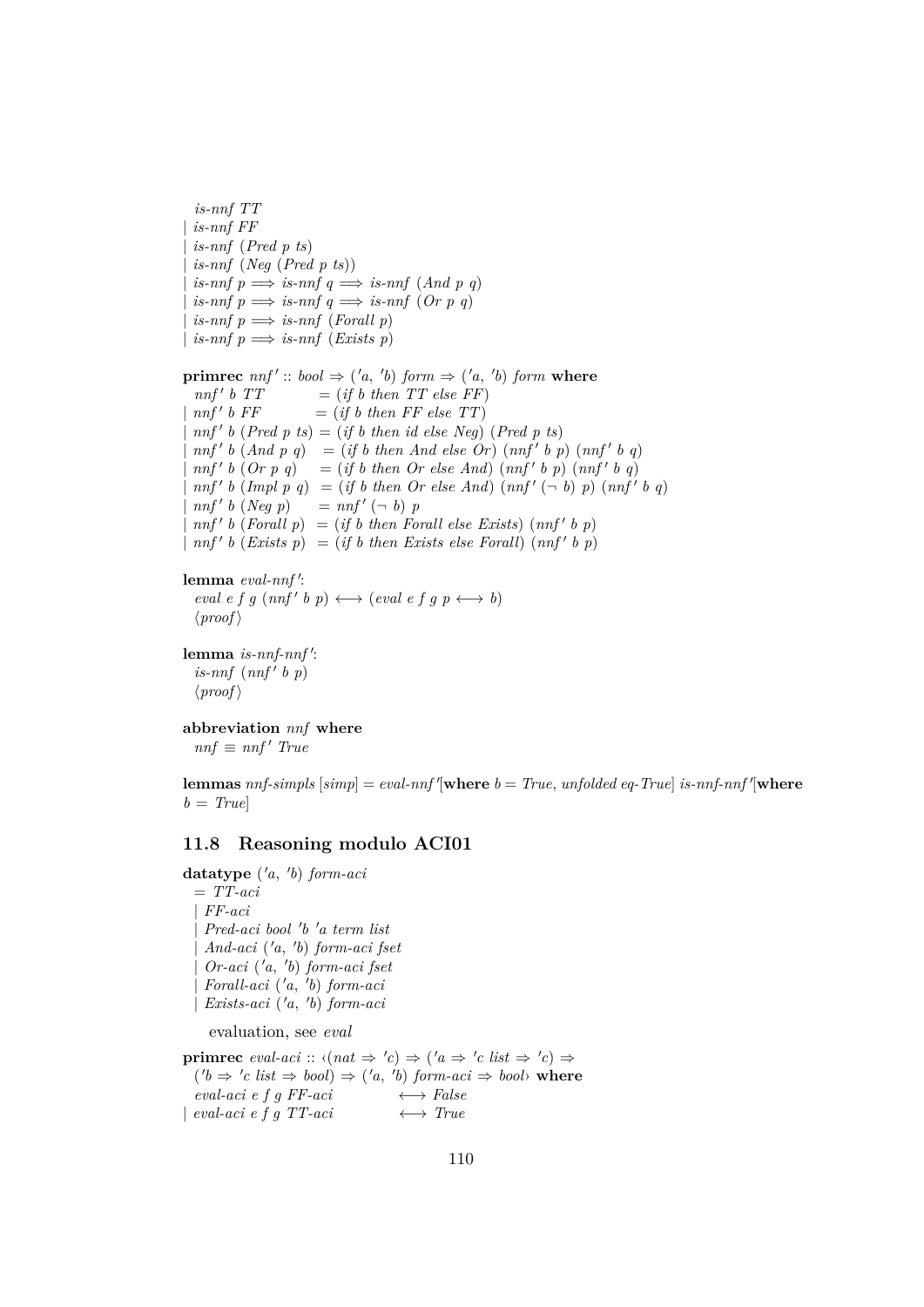$eval\text{-}aci\ e\ f\ g\ (Pred\text{-}aci\ b\ a\ ts) \longleftrightarrow (g\ a\ (evalts\ e\ f\ ts) \longleftrightarrow b)$  $eval\text{-}aci\ e\ f\ g\ (And\text{-}aci\ ps) \longrightarrow fBall\ (fimage\ (eval\text{-}aci\ e\ f\ g)\ ps) \ id$  $eval\text{-}aci\ e\ f\ g\ (Or\text{-}aci\ ps) \longrightarrow fBex\ (fimage\ (eval\text{-}aci\ e\ f\ g)\ ps)\ id$  $eval\text{-}aci\ e\ f\ g\ (For all\text{-}aci\ p)\quad \longleftrightarrow (\forall z.\ eval\text{-}aci\ (e\langle 0:z\rangle)\ f\ g\ p)$  $eval\text{-}aci\ e\ f\ g\ (Exist \text{-}aci\ p) \quad \longleftrightarrow (\exists z.\ eval\text{-}aci\ (e\langle 0:z\rangle)\ f\ g\ p)$ 

smart constructor: conjunction

**fun** *and-aci* **where**  $and\text{-}aci FF\text{-}aci$  -  $FF\text{-}aci$ | *and-aci - FF-aci* = *FF-aci*  $and\text{-}aci$   $TT\text{-}aci$   $q = q$  $and\text{-}aci\ p$   $TT\text{-}aci = p$  $and\text{-}aci \text{ } (And\text{-}aci \text{ } ps) \text{ } (And\text{-}aci \text{ } qs) = And\text{-}aci \text{ } (ps \text{ } |\cup| \text{ } qs)$  $and\text{-}aci \text{ (And\text{-}aci ps) q} = And\text{-}aci \text{ (ps } |\cup| \{ |q| \})$  $and\text{-}aci\ p$   $(And\text{-}aci\ qs) = And\text{-}aci\ (\{|p|\}\ |\cup\ qs)$  $and\text{-}aci\ p$   $q = (if\ p = q\ then\ p\ else\ And\text{-}aci\ {|p,q|\})$ 

**lemma** *eval-and-aci* [*simp*]:  $eval\text{-}aci\ e\ f\ g\ (and\text{-}aci\ p\ q) \longleftrightarrow eval\text{-}aci\ e\ f\ g\ p\ \land\ eval\text{-}aci\ e\ f\ g\ q$  $\langle proof \rangle$ 

**declare** *and-aci*.*simps* [*simp del*]

smart constructor: disjunction

**fun** *or-aci* **where**  $\text{or-}aci \text{} TT\text{-}aci \quad -\quad = TT\text{-}aci$ | *or-aci - TT-aci* = *TT-aci*  $\begin{aligned} \textit{or-aci} \,\, FF\textit{-aci} \qquad q & = q \end{aligned}$  $\begin{array}{ccc} \text{or-}aci & p & \text{F}F\text{-}aci & = p \end{array}$  $\text{or-}aci \text{ } (Or\text{-}aci \text{ } ps) \text{ } (Or\text{-}aci \text{ } qs) = Or\text{-}aci \text{ } (ps \text{ } |\text{ } \text{ } \text{ } qs)$  $\text{or-}aci \text{ }(Or\text{-}aci \text{ } ps)$  *q* =  $\text{Or-}aci \text{ }(ps \text{ } |\cup| \text{ } |\text{ } q|\text{ })$ 

 $\text{or-}aci \, p$   $(\text{Or-}aci \, qs) = \text{Or-}aci \, (\{|p|\} \, |\cup| \, qs)$ | *or-aci p*  $q = (if \ p = q \ then \ p \ else \ Or\n-act \{ |p,q| \})$ 

**lemma** *eval-or-aci* [*simp*]:

 $eval\text{-}aci\ e\ f\ g\ (or\text{-}aci\ p\ q) \longleftrightarrow eval\text{-}aci\ e\ f\ g\ p\ \lor\ eval\text{-}aci\ e\ f\ g\ q$  $\langle proof \rangle$ 

**declare** *or-aci*.*simps* [*simp del*]

convert negation normal form to ACIU01 normal form

 ${\bf f}$ **un**  $nnf$ -to-aci :: ('a, 'b)  $form \Rightarrow$  ('a, 'b)  $form$ -aci where  $nnf-to-aci \ FF$   $= FF-aci$  $nnf-to-aci$   $TT$   $=$   $TT-aci$  $nnf-to-aci$  (*Pred b ts*)  $= Pred-aci$  *True b ts*  $nnf-to-aci \ (Neg \ (Pred \ b \ ts)) = Pred-aci \ False \ b \ ts$  $m\textit{f-to-aci} \ (And \ p \ q) = and \textit{aci} \ (mf\textit{-to-aci} \ p) \ (mf\textit{-to-aci} \ q)$  $m\textit{f-to-aci}$  (*Or*  $p$   $q$ ) = *or-aci* ( $m\textit{f-to-aci}$   $p$ ) ( $m\textit{f-to-aci}$   $q$ ) | *nnf-to-aci* (*Forall p*) = *Forall-aci* (*nnf-to-aci p*)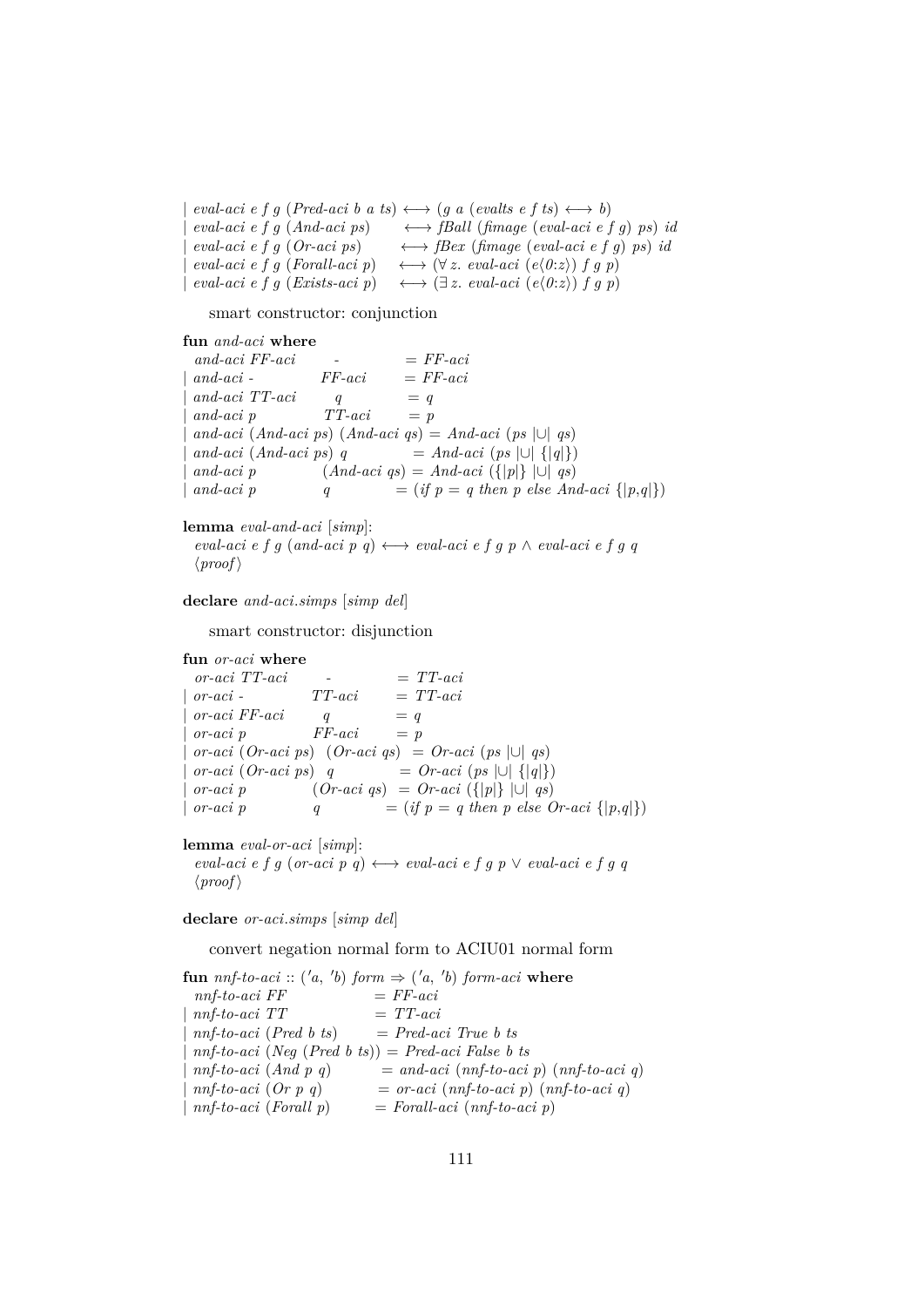$nnf-to-aci$  (*Exists p*)  $=$  *Exists-aci* ( $nnf-to-aci$  *p*) | *nnf-to-aci -* = *undefined*

**lemma** *eval-nnf-to-aci*: *is-nnf*  $p \implies eval\text{-}aci \neq f q \text{ (nnf-to-aci } p) \longleftrightarrow eval \neq f q p$  $\langle proof \rangle$ 

### **11.9 A (mostly) Propositional Equivalence Check**

We reason modulo  $\forall$  =  $\neg \exists \neg$ , de Morgan, double negation, and ACUI01 of  $\lor$ and ∧, by converting to negation normal form, and then collapsing conjunctions and disjunctions taking units, absorption, commutativity, associativity, and idempotence into account. We only need soundness for a certifier.

**lemma** *check-equivalence-by-nnf-aci*:

 $nnf-to-aci$   $(nnf p) = nf-to-aci$   $(nnf q) \implies eval e f g p \longleftrightarrow eval e f g q$  $\langle proof \rangle$ 

### **11.10 Reasoning modulo ACI01**

**datatype** ( 0*a*, 0 *b*) *form-list-aci* = *TT-aci* | *FF-aci* | *Pred-aci bool* <sup>0</sup> *b* <sup>0</sup>*a term list* | *And-aci* ( 0*a*, 0 *b*) *form-list-aci list* | *Or-aci* ( 0*a*, 0 *b*) *form-list-aci list* | *Forall-aci* ( 0*a*, 0 *b*) *form-list-aci* | *Exists-aci* ( 0*a*, 0 *b*) *form-list-aci*

evaluation, see *eval*

**fun** eval-list-aci ::  $\langle (nat \Rightarrow 'c) \Rightarrow ('a \Rightarrow 'c \text{ list } \Rightarrow 'c) \Rightarrow$  $('b \Rightarrow 'c \text{ list } \Rightarrow \text{bool}) \Rightarrow ('a, 'b) \text{ form-list-}aci \Rightarrow \text{bool} \rightarrow \text{where}$  $eval-list-aci \t f \t f \t FFaci \leftrightarrow False$ | *eval-list-aci e f g TT-aci* ←→ *True*  $eval-list-aci \, e \, f \, q \, (Pred-aci \, b \, a \, ts) \longleftrightarrow (q \, a \, (evalts \, e \, f \, ts) \longleftrightarrow b)$  $eval-list-aci \, e \, f \, g \, (And-aci \, ps) \longrightarrow list-all \, (\lambda \, fm. \, eval-list-aci \, e \, f \, g \, fm) \, ps$  $eval-list-aci \, e \, f \, g \, (Or-aci \, ps) \longrightarrow list-ex \, (\lambda \, fm. \, eval-list-aci \, e \, f \, g \, fm) \, ps$  $eval-list-aci \, e \, f \, g \, (For all-aci \, p) \quad \longleftrightarrow (\forall \, z. \, eval-list-aci \, (e\langle 0:z \rangle) \, f \, g \, p)$  $eval-list-aci \ e \ f \ g \ (Exist-aci \ p) \ \longleftrightarrow (\exists z. \ eval-list-aci \ (e(0:z)) \ f \ g \ p)$ 

smart constructor: conjunction

```
fun and-list-aci where
 and-list-aci \tFF-aci \t= FF-aci| and-list-aci - FF-aci = FF-aci
 and\text{-}list\text{-}aci \hspace{2mm} TT\text{-}aci \hspace{2mm} q = qand-list-aci p TT-aci = p
 | and-list-aci (And-aci ps) (And-aci qs) = And-aci (remdups (ps @ qs))
 and-list-aci (And-aci ps) q = And-aci (List.insert q ps)| and-list-aci p (And-aci qs) = And-aci (List.insert p qs)
 and-list-act \np q = (if \np = q \ then \np \ else \ And-act \ [p,q])
```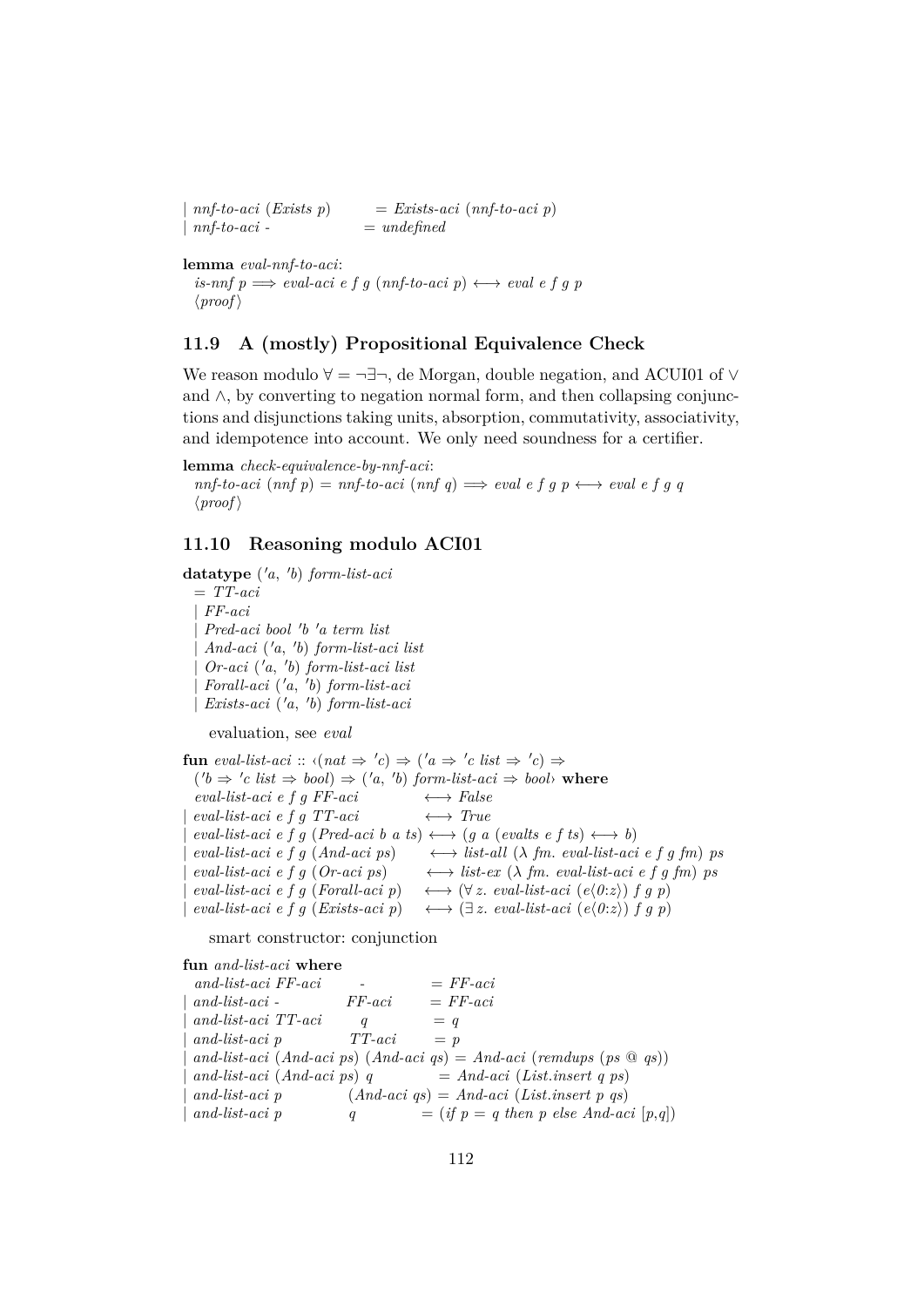**lemma** *eval-and-list-aci* [*simp*]:

 $eval-list-acci \, e \, f \, g \, (and-list-aci \, p \, q) \longleftrightarrow eval-list-aci \, e \, f \, g \, p \land eval-list-aci \, e \, f \, g \, q$  $\langle proof \rangle$ 

**declare** *and-list-aci*.*simps* [*simp del*]

smart constructor: disjunction

**fun** *or-list-aci* **where**

 $\sigma r\text{-}list\text{-}aci \quad -\quad = TT\text{-}aci$ | *or-list-aci - TT-aci* = *TT-aci*  $\textit{or-list-aci}$   $\textit{FF-aci}$   $q = q$  $or-list-aci$  *p*  $FF-aci$  = *p* | *or-list-aci* (*Or-aci ps*) (*Or-aci qs*) = *Or-aci* (*remdups* (*ps* @ *qs*))  $or-list-aci$  (*Or-aci ps*) *q* = *Or-aci* (*List.insert q ps*) | *or-list-aci p* (*Or-aci qs*) = *Or-aci* (*List*.*insert p qs*)  $\int$  *or-list-aci p*  $q = (if \, p = q \, then \, p \, else \, Or-aci \, [p,q])$ 

**lemma** *eval-or-list-aci* [*simp*]:

*eval-list-aci e f g* (*or-list-aci*  $p$  *q*)  $\longleftrightarrow$  *eval-list-aci e f g p*  $\lor$  *eval-list-aci e f g q*  $\langle proof \rangle$ 

**declare** *or-list-aci*.*simps* [*simp del*]

convert negation normal form to ACIU01 normal form

**fun**  $nnf-to-list-aci$  :: ('a, 'b)  $form \Rightarrow$  ('a, 'b)  $form-list-aci$  where  $nnf-to-list-aci FF$   $= FF-aci$  $nnf-to-list-aci$   $TT$   $=$   $TT-aci$ | *nnf-to-list-aci* (*Pred b ts*) = *Pred-aci True b ts* | *nnf-to-list-aci* (*Neg* (*Pred b ts*)) = *Pred-aci False b ts*  $m\bar{f}$ -to-list-aci (And p q)  $=$  and-list-aci ( $m\bar{f}$ -to-list-aci p) ( $m\bar{f}$ -to-list-aci q) | *nnf-to-list-aci* (*Or p q*) = *or-list-aci* (*nnf-to-list-aci p*) (*nnf-to-list-aci q*)  $=$  *Forall-aci* (*nnf-to-list-aci p*) | *nnf-to-list-aci* (*Exists p*) = *Exists-aci* (*nnf-to-list-aci p*)  $nnf-to-list-aci = undefined$ 

**lemma** *eval-nnf-to-list-aci*:

*is-nnf p*  $\implies$  *eval-list-aci e f g* (*nnf-to-list-aci p*)  $\longleftrightarrow$  *eval e f g p*  $\langle proof \rangle$ 

# **11.11 A (mostly) Propositional Equivalence Check**

We reason modulo  $\forall = \neg \exists \neg$ , de Morgan, double negation, and ACUI01 of  $\lor$ and ∧, by converting to negation normal form, and then collapsing conjunctions and disjunctions taking units, absorption, commutativity, associativity, and idempotence into account. We only need soundness for a certifier.

**derive** *linorder term* **derive** *compare term*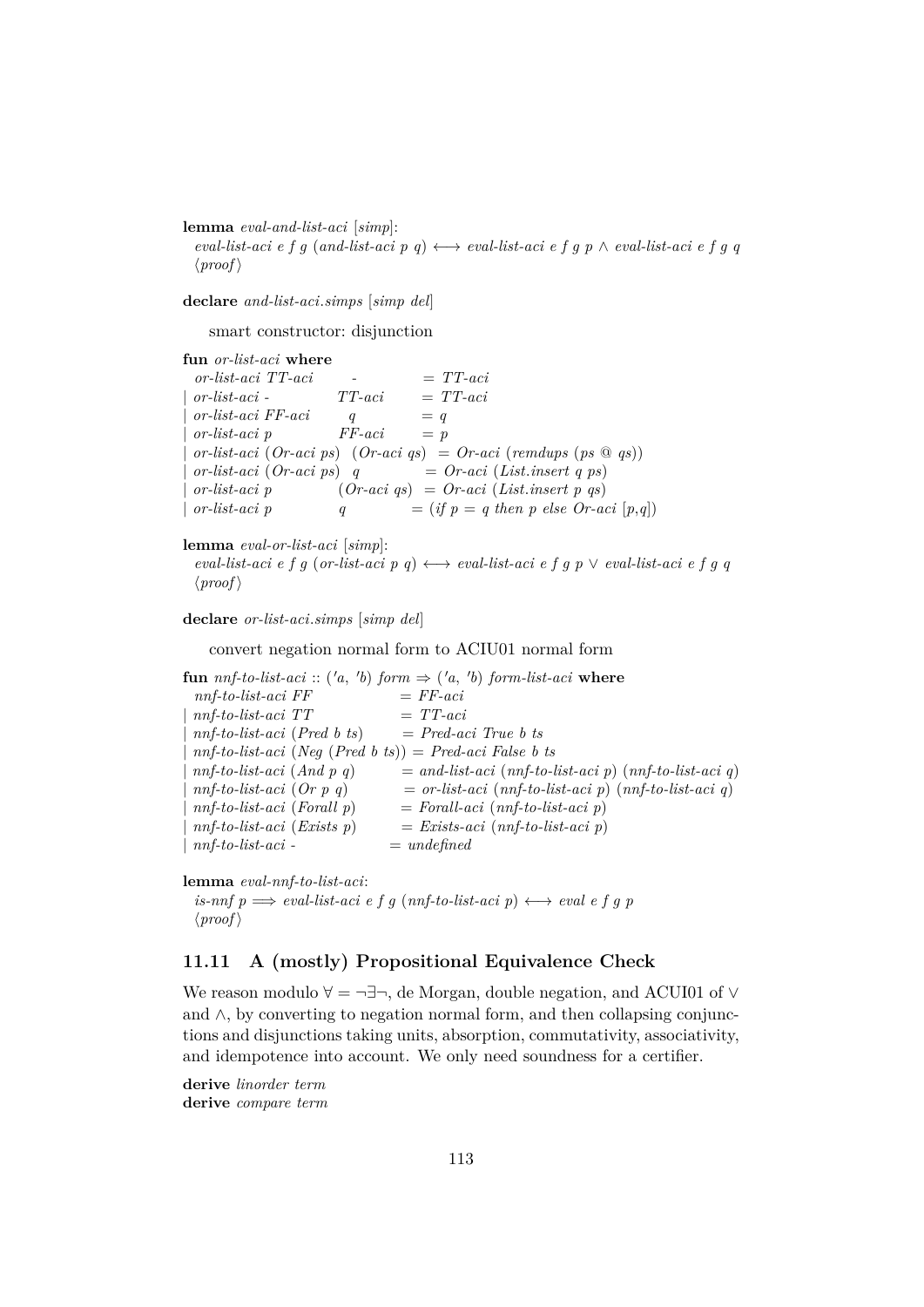**derive** *linorder form-list-aci* **derive** *compare form-list-aci*

**fun** *ord-form-list-aci* **where** *ord-form-list-aci TT-aci* = *TT-aci* | *ord-form-list-aci FF-aci* = *FF-aci* | *ord-form-list-aci* (*Pred-aci bool b ts*) = *Pred-aci bool b ts* | *ord-form-list-aci* (*And-aci fm*) = (*And-aci* (*sort* (*map ord-form-list-aci fm*))) | *ord-form-list-aci* (*Or-aci fm*) = (*Or-aci* (*sort* (*map ord-form-list-aci fm*))) | *ord-form-list-aci* (*Forall-aci fm*) = (*Forall-aci* (*ord-form-list-aci fm*)) | *ord-form-list-aci* (*Exists-aci fm*) = *Exists-aci* (*ord-form-list-aci fm*) **lemma** *and-list-aci-simps*: *and-list-aci*  $TT$ -*aci*  $q = q$ *and-list-aci q FF-aci* = *FF-aci*  $\langle proof \rangle$ **lemma** *ord-form-list-idemp*: *ord-form-list-aci* (*ord-form-list-aci q*) = *ord-form-list-aci q*  $\langle proof \rangle$ **lemma** *eval-lsit-aci-ord-form-list-aci*:  $eval-list-aci \, e \, f \, g \, (ord-form-list-aci \, p) \longleftrightarrow eval-list-aci \, e \, f \, g \, p$  $\langle proof \rangle$ **lemma** *check-equivalence-by-nnf-sortedlist-aci*: *ord-form-list-aci* (*nnf-to-list-aci* (*nnf p*)) = *ord-form-list-aci* (*nnf-to-list-aci* (*nnf*  $q$ ))  $\implies$  *eval*  $e \circ f q \circ g \longleftrightarrow$  *eval*  $e \circ f q \circ g$  $\langle proof \rangle$ **hide-type** (**open**) *term* **hide-const** (**open**) *Var* **hide-type** (**open**) *ctxt* **end**

**theory** *FOR-Semantics* **imports** *FOR-Certificate Lift-Root-Step FOL*−*Fitting*.*FOL-Fitting* **begin**

# **12 Semantics of Relations**

**definition** is-to-trs :: ('f, 'v) trs list  $\Rightarrow$  ftrs list  $\Rightarrow$  ('f, 'v) trs where  $is\text{-}to\text{-}trs\ Rs\ is = \bigcup (set\ (map\ (case\text{-}ftrs\ ((\text{!})\ Rs)\ ((\text{`})\ prod.swap \circ (\text{!})\ Rs))\ is))$ 

**primrec** eval-gtt-rel :: ( $f \times nat$ ) set  $\Rightarrow$  ( $f$ ,  $'v$ ) trs list  $\Rightarrow$  ftrs gtt-rel  $\Rightarrow$   $'f$  gterm *rel* **where**

*eval-gtt-rel*  $\mathcal{F}$  *Rs* (*ARoot is*) = *Restr* (*grrstep* (*is-to-trs Rs is*)) ( $\mathcal{T}_G$   $\mathcal{F}$ )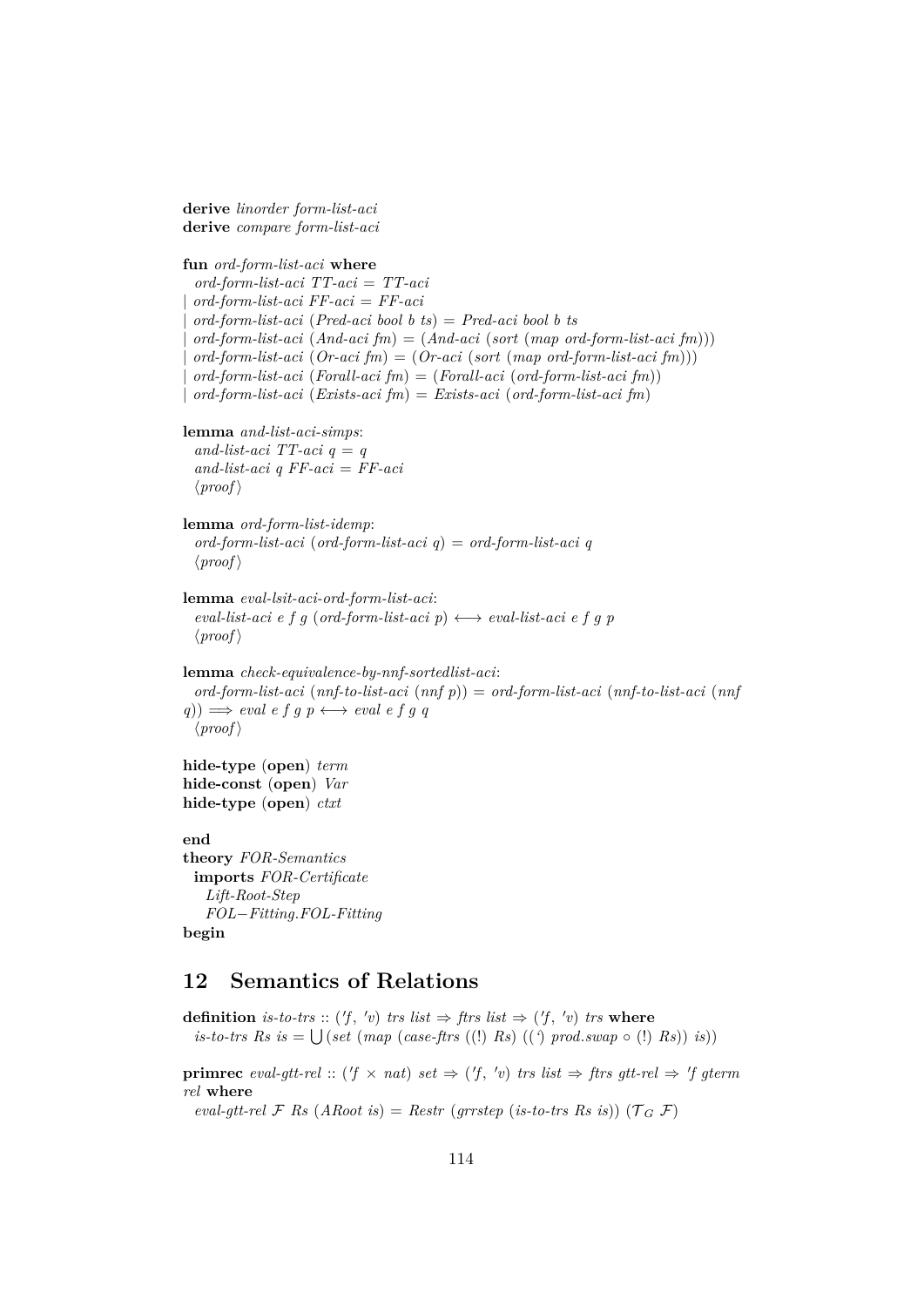$eval\text{-}gt$   $F$  *Rs*  $(GInv\ q) = prod \text{}.swap \text{'} (eval\text{-}gt\text{-}rel\ \mathcal{F} \text{ } Rs\ q)$ 

| *eval-gtt-rel* F *Rs* (*AUnion g1 g2*) = (*eval-gtt-rel* F *Rs g1*) ∪ (*eval-gtt-rel* F *Rs g2*)

 $\int \text{ } eval\text{-}gt$  *real*  $\mathcal{F}$  *Rs*  $(ATr$ *ancl*  $g) = (eval\text{-}gt$ *real*  $\mathcal{F}$  *Rs*  $g)$ <sup>+</sup>

| *eval-gtt-rel* F *Rs* (*AComp g1 g2*) = (*eval-gtt-rel* F *Rs g1*) *O* (*eval-gtt-rel* F *Rs g2*)

 $eval\text{-}qtt\text{-}rel \ F$  *Rs* (*GTrancl q*) = *gtrancl-rel*  $\mathcal F$  (*eval-gtt-rel*  $\mathcal F$  *Rs q*)

 $eval\text{-}$  *eval-gtt-rel*  $\mathcal{F}$  *Rs* (*GComp g1 g2*) = *gcomp-rel*  $\mathcal{F}$  (*eval-gtt-rel*  $\mathcal{F}$  *Rs g1*) (*eval-gtt-rel* F *Rs g2*)

**primrec** eval-rr1-rel ::  $(f \times nat)$  set  $\Rightarrow (f', 'v)$  trs list  $\Rightarrow$  ftrs rr1-rel  $\Rightarrow 'f$  gterm *set*

**and**  $eval-rr2-rel :: (f \times nat) set \Rightarrow (f, 'v) trs list \Rightarrow first rr2-rel \Rightarrow 'f gterm rel$ **where**

 $eval-rr1-rel \nF$  *Rs R1Terms* =  $(\mathcal{T}_G \nF)$ 

 $eval-rr1-rel \n\mathcal{F}$  *Rs*  $(R1Union \nR S) = (eval-rr1-rel \n\mathcal{F}$  *Rs*  $R) \cup (eval-rr1-rel \n\mathcal{F}$  *Rs S*)

 $eval-rr1-rel \mathcal{F}$  *Rs* (*R1Inter R S*) = (*eval-rr1-rel*  $\mathcal{F}$  *Rs R*)  $\cap$  (*eval-rr1-rel*  $\mathcal{F}$  *Rs S*)  $eval-rr1-rel \mathcal{F}$  *Rs*  $(R1Diff \, R \, S) = (eval-rr1-rel \mathcal{F}$  *Rs R* $) - (eval-rr1-rel \mathcal{F}$  *Rs S* $)$ | *eval-rr1-rel*  $\mathcal F$  *Rs*  $(R1Proj \, n \, R) = (case \, n \, of \, 0 \Rightarrow \, \text{fst} \, ' \, (eval-rr2-rel \, \mathcal F \, Rs \, R)$  $| \rightarrow \Rightarrow$  *snd* ' (*eval-rr2-rel* F *Rs R*)) | *eval-rr1-rel*  $\mathcal F$  *Rs*  $(R1NF$  *is*) = *NF* (*Restr* (*grstep* (*is-to-trs Rs is*))  $(\mathcal T_G \mathcal F)$ )  $\cap$ 

 $({\mathcal{T}}_G$  F)

 $eval-rr1-rel \mathcal{F}$  *Rs*  $(R1Inf R) = \{s. \text{ infinite (eval-rr2-rel } \mathcal{F} \text{ Rs } R \text{ '' }\{s\})\}$ 

 $eval-rr2\text{-}rel \ F$  *Rs* (*R2GTT-Rel A W X*) = *lift-root-step*  $\mathcal F$  *W X* (*eval-gtt-rel*  $\mathcal F$ *Rs A*)

|  $eval-rr2\text{-}rel \ F \ Rs \ (R2Inv \ R) = prod.sum \ ' \ (eval-rr2\text{-}rel \ F \ Rs \ R)$ 

| *eval-rr2-rel* F *Rs* (*R2Union R S*) = (*eval-rr2-rel* F *Rs R*) ∪ (*eval-rr2-rel* F *Rs S*)

 $\mathcal{L} = \{ \text{val-rr2-rel} \; \mathcal{F} \; \text{Rs} \; (\text{R2Inter} \; \text{R} \; \text{S}) = (\text{eval-rr2-rel} \; \mathcal{F} \; \text{Rs} \; \text{R}) \; \cap \; (\text{eval-rr2-rel} \; \mathcal{F} \; \text{Rs} \; \text{S}) \}$ | *eval-rr2-rel* F *Rs* (*R2Diff R S*) = (*eval-rr2-rel* F *Rs R*) − (*eval-rr2-rel* F *Rs S*)  $eval-rr2\text{-}rel \ F \ Rs \ (R2Comp \ R \ S) = (eval-rr2\text{-}rel \ F \ Rs \ R) \ O \ (eval-rr2\text{-}rel \ F \ Rs$ *S*)

| *eval-rr2-rel* F *Rs* (*R2Diag R*) = *Id-on* (*eval-rr1-rel* F *Rs R*)

| *eval-rr2-rel* F *Rs* (*R2Prod R S*) = (*eval-rr1-rel* F *Rs R*) × (*eval-rr1-rel* F *Rs S*)

### **12.1 Semantics of Formulas**

**fun** eval-formula ::  $(f \times nat)$  set  $\Rightarrow (f', 'v)$  trs list  $\Rightarrow (nat \Rightarrow 'f \text{ gterm}) \Rightarrow$ *ftrs formula*  $\Rightarrow$  *bool* where  $eval-formula \nsubseteq Rs \alpha$  (*FRR1 r1 x*)  $\longleftrightarrow \alpha$  *x*  $\in \text{eval-rr1-rel} \nsubseteq Rs$  *r1*  $eval-formula \nsubseteq Rs \alpha \left( FRR2 \rvert r2 \rvert x \right) \longleftrightarrow (\alpha \rvert x, \alpha \rvert y) \in eval-rr2-rel \nsubseteq Rs \rvert r2$  $eval-formula \nsubseteq Rs \n\alpha \n(FAnd fs) \n\longleftrightarrow (\forall f \in set \nfs. \text{ } eval-formula \nsubseteq Rs \n\alpha f)$  $eval-formula \nsubseteq Rs \n\alpha \n(FOr \nfs) \n\longleftrightarrow (\exists f \in set \nfs. \neval-formula \nsubseteq Rs \n\alpha f)$  $eval-formula \nsubseteq Rs \n\alpha \n(FNot f) \n\longleftrightarrow \neg \text{ } eval-formula \nsubseteq Rs \n\alpha f$  $eval-formula \nsubseteq Rs \n\alpha \n(FExists f) \n\longleftrightarrow (\exists z \in \mathcal{T}_G \nsubseteq \mathcal{F}. \neval-formula \nsubseteq \mathcal{F} \nas (\alpha \langle 0 : z \rangle)$ *f*)  $\downarrow$  *eval-formula*  $\mathcal{F}$  *Rs*  $\alpha$  (*FForall f*)  $\longleftrightarrow$  ( $\forall z \in \mathcal{T}_G$   $\mathcal{F}$ *. eval-formula*  $\mathcal{F}$  *Rs* ( $\alpha$ ( $0 : z$ )) *f*)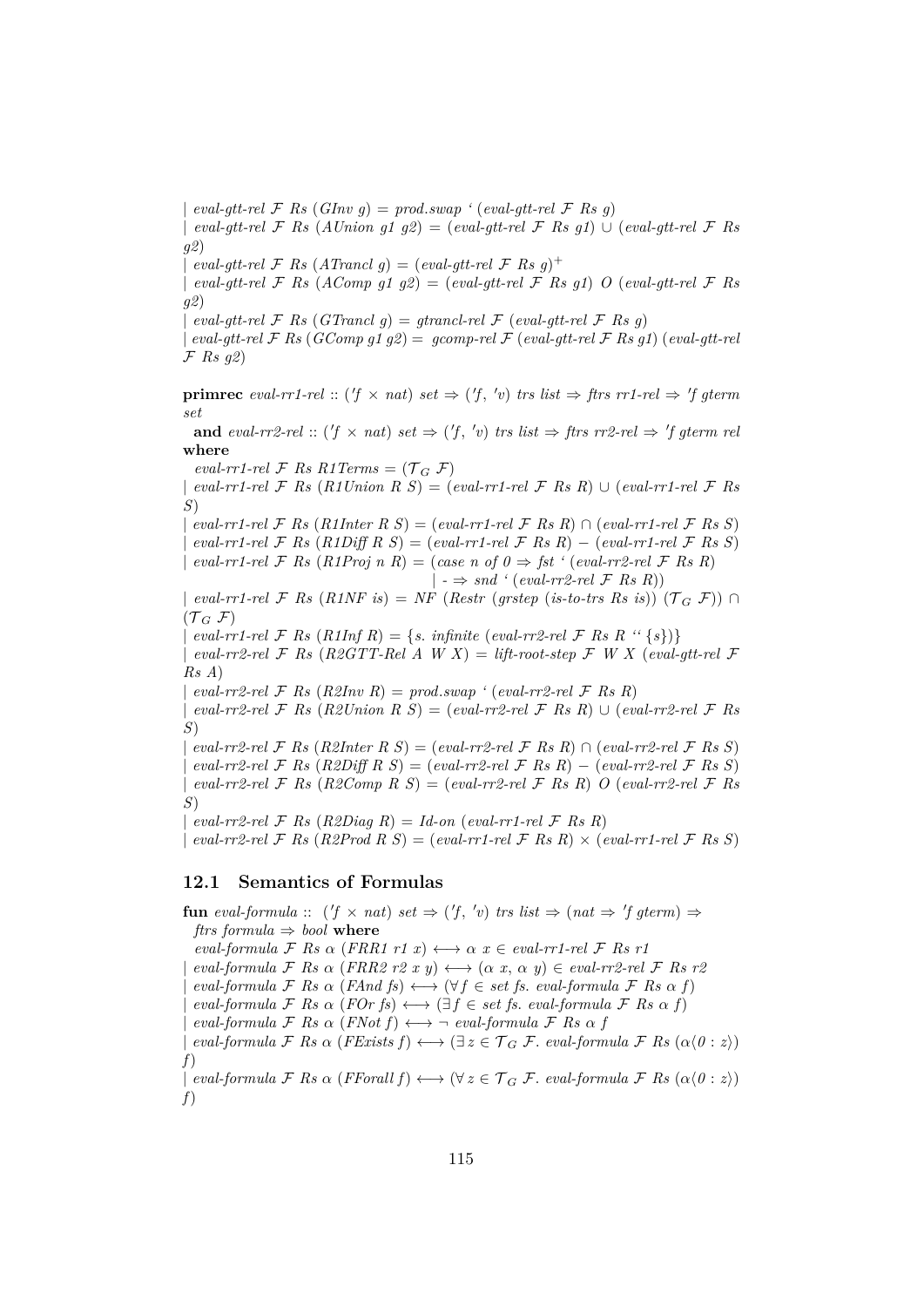${\bf fun}$  *formula-arity* :: 'trs *formula*  $\Rightarrow$  *nat* **where** *formula-arity*  $(FRR1 r1 x) = Suc x$  $formula-arity (FRR2 r2 x y) = max (Suc x) (Suc y)$ | *formula-arity* (*FAnd fs*) = *max-list* (*map formula-arity fs*) | *formula-arity* (*FOr fs*) = *max-list* (*map formula-arity fs*) | *formula-arity* (*FNot f*) = *formula-arity f*  $formula-arity$  ( $FExists f$ ) =  $formula-arity f - 1$ |  $formula-arity(FFor all f) = formula-arity f - 1$ 

**lemma** *R1NF-reps*: **assumes** *funas-trs*  $R ⊆ F ∨ t$ . (*term-of-gterm s, term-of-gterm t*) ∈ *rstep*  $R →$  $\neg$ *funas-gterm*  $t \subseteq \mathcal{F}$ **and** *funas-gterm s*  $\subseteq$   $\mathcal{F}$  (*l*, *r*)  $\in$  *R term-of-gterm s* =  $C\langle l \cdot (\sigma : 'b \Rightarrow ('a, 'b) \rangle$  $Term.$ *term*) **shows** *False*  $\langle proof \rangle$ 

The central property we are interested in is satisfiability

**definition** *formula-satisfiable* **where** *formula-satisfiable*  $\mathcal{F}$  *Rs*  $f \leftrightarrow (\exists \alpha$ *. range*  $\alpha \subseteq \mathcal{T}_G$   $\mathcal{F} \wedge \text{eval-formula } \mathcal{F}$  *Rs*  $\alpha$   $f$ )

### **12.2 Validation**

### **12.3 Defining properties of** *gcomp-rel* **and** *gtrancl-rel*

**lemma** *gcomp-rel-sig*: **assumes**  $R \subseteq \mathcal{T}_G \mathcal{F} \times \mathcal{T}_G \mathcal{F}$  and  $S \subseteq \mathcal{T}_G \mathcal{F} \times \mathcal{T}_G \mathcal{F}$ **shows** gcomp-rel F R  $S \subseteq T_G$  F  $\times$  T<sub>G</sub> F  $\langle proof \rangle$ 

**lemma** *gtrancl-rel-sig*: **assumes**  $R \subseteq \mathcal{T}_G \mathcal{F} \times \mathcal{T}_G \mathcal{F}$ **shows** *gtrancl-rel*  $\mathcal{F}$  *R*  $\subset \mathcal{T}_G$   $\mathcal{F} \times \mathcal{T}_G$   $\mathcal{F}$  $\langle proof \rangle$ 

**lemma** *gtrancl-rel*: **assumes**  $R \subseteq \mathcal{T}_G \mathcal{F} \times \mathcal{T}_G \mathcal{F}$ **shows** *lift-root-step*  $\mathcal F$  *PAny EStrictParallel* (*gtrancl-rel*  $\mathcal F$  *R*) = (*lift-root-step*  $\mathcal F$ *PAny ESingle R*) +  $\langle proof \rangle$ 

lemma *gtrancl-rel'*: **assumes**  $R \subseteq \mathcal{T}_G \mathcal{F} \times \mathcal{T}_G \mathcal{F}$ **shows** *lift-root-step* F *PAny EParallel* (*gtrancl-rel* F *R*) = *Restr* ((*lift-root-step*  $\mathcal{F}$  *PAny ESingle R* $)$ <sup>\*</sup>) ( $\mathcal{T}_G$   $\mathcal{F}$ )  $\langle proof \rangle$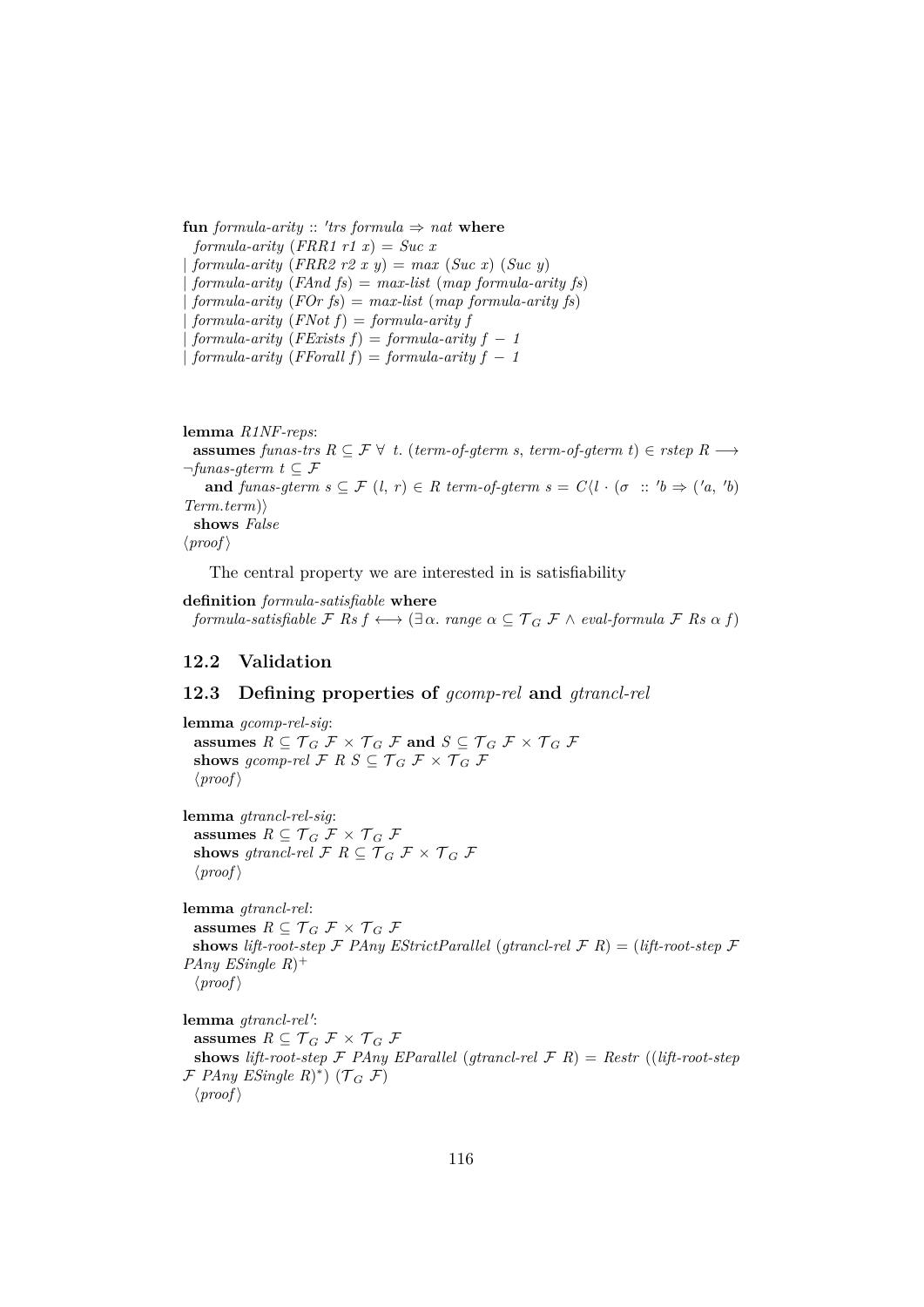GTT relation semantics respects the signature

**lemma** *eval-gtt-rel-sig*: *eval-gtt-rel*  $\mathcal{F}$  *Rs*  $g \subseteq \mathcal{T}_G$   $\mathcal{F} \times \mathcal{T}_G$   $\mathcal{F}$  $\langle proof \rangle$ 

RR1 and RR2 relation semantics respect the signature

**lemma** *eval-rr12-rel-sig*: *eval-rr1-rel*  $\mathcal{F}$  *Rs*  $r1 \subseteq \mathcal{T}_G$   $\mathcal{F}$ *eval-rr2-rel*  $\mathcal{F}$  *Rs*  $r2 \subset \mathcal{T}_G$   $\mathcal{F} \times \mathcal{T}_G$   $\mathcal{F}$  $\langle proof \rangle$ 

### **12.4 Correctness of derived constructions**

```
lemma R1Fin:
  eval-rr1-rel \mathcal F Rs (R1Fin r) = \{t \in \mathcal T_G \mathcal F \text{. finite } \{s, (t, s) \in eval-rr2-rel } \mathcal F Rs
r}}
  \langle proof \ranglelemma R2Eq:
  eval-rr2-rel \mathcal F Rs R2Eq = Id-on (\mathcal T_G \mathcal F)\langle proof \ranglelemma R2Reflc:
  eval-rr2\text{-}rel \ F \ Rs \ (R2\text{Reflc } r) = eval-rr2\text{-}rel \ F \ Rs \ r \cup Id\text{-}on \ (T_G \ F)eval-rr2-rel \mathcal F Rs (R2Reflc r) = Restr ((eval-rr2-rel \mathcal F Rs r)<sup>=</sup>) (\mathcal T_G \mathcal F)
  \langle proof \ranglelemma R2Step:
  eval-rr2-rel \mathcal F Rs (R2Step ts) = Restr (grstep (is-to-trs Rs ts)) (\mathcal T_G \mathcal F)
  \langle proof \ranglelemma R2StepEq:
  eval-rr2-rel \mathcal F Rs (R2StepEq ts) = Restr ((grstep (is-to-trs Rs ts))<sup>=</sup>) (\mathcal T_G \mathcal F)
  \langle proof \ranglelemma R2Steps:
  fixes \mathcal{F} Rs ts defines R \equiv Restr (grstep (is-to-trs Rs ts)) (\mathcal{T}_G \mathcal{F})
  shows eval-rr2-rel \mathcal{F} Rs (R2Steps ts) = R^+\langle proof \ranglelemma R2StepsEq:
  fixes \mathcal{F} Rs ts defines R \equiv Restr (grstep (is-to-trs Rs ts)) (\mathcal{T}_G \mathcal{F})
  shows eval-rr2-rel \mathcal{F} Rs (R2StepsEq ts) = Restr (R<sup>*</sup>) (\mathcal{T}_G \mathcal{F})
  \langle proof \ranglelemma R2StepsNF:
  fixes F Rs ts defines R \equiv Restr (grstep (is-to-trs Rs ts)) (T_G F)
  shows eval-rr2-rel \mathcal{F} Rs (R2StepsNF ts) = Restr (R^* \cap UNIV \times NF R) (\mathcal{T}_G\mathcal{F})
```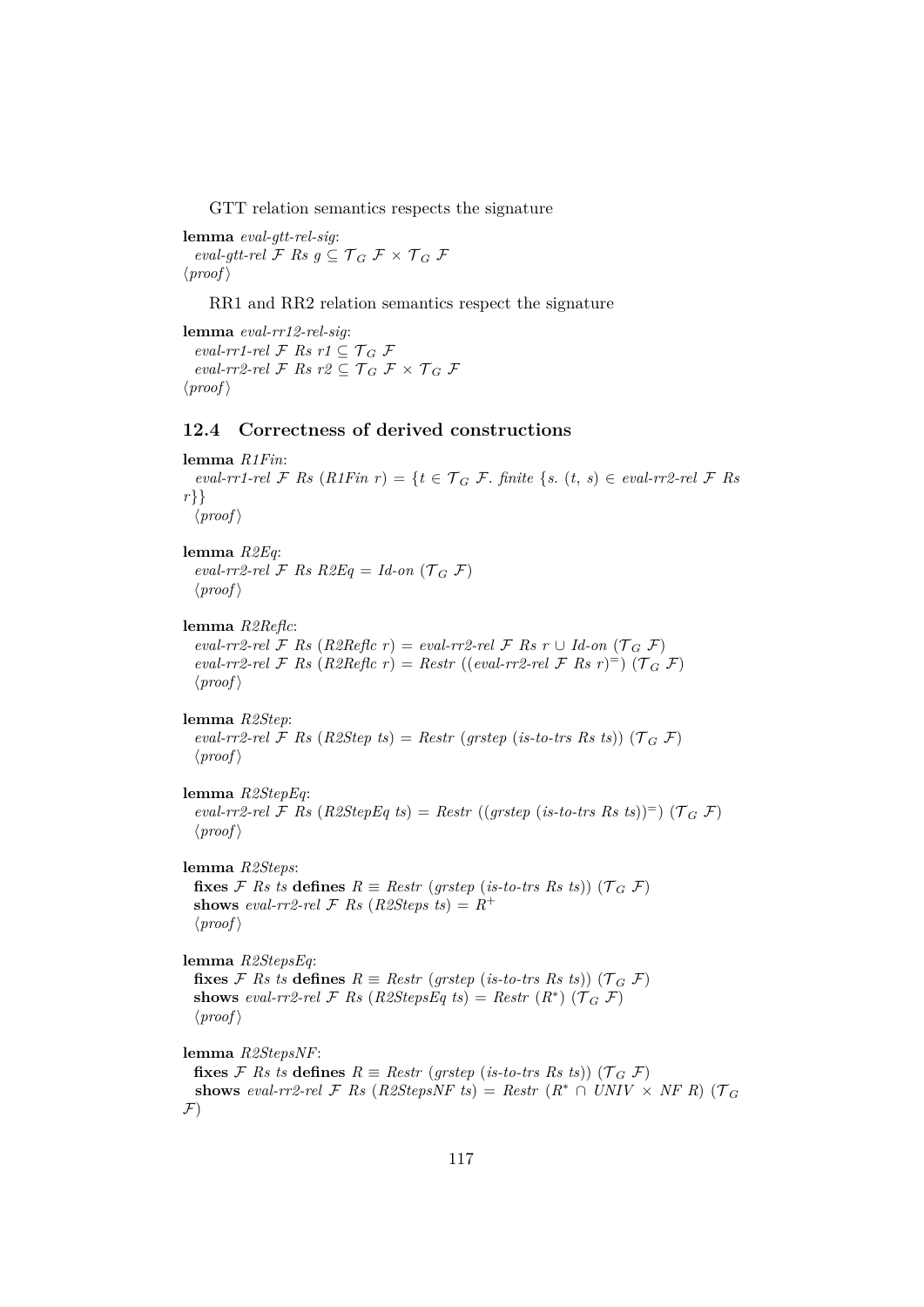$\langle proof \rangle$ 

**lemma** *R2ParStep*: *eval-rr2-rel*  $\mathcal F$  *Rs* (*R2ParStep ts*) = *Restr* (*gpar-rstep* (*is-to-trs Rs ts*)) ( $\mathcal T_G$   $\mathcal F$ )  $\langle proof \rangle$ **lemma** *R2RootStep*: *eval-rr2-rel*  $\mathcal F$  *Rs* (*R2RootStep ts*) = *Restr* (*grrstep* (*is-to-trs Rs ts*)) ( $\mathcal T_G$   $\mathcal F$ )  $\langle proof \rangle$ **lemma** *R2RootStepEq*: *eval-rr2-rel*  $\mathcal{F}$  *Rs* (*R2RootStepEq ts*) = *Restr* ((*grrstep* (*is-to-trs Rs ts*))<sup>=</sup>) ( $\mathcal{T}_G$  $\mathcal{F}$ )  $\langle proof \rangle$ **lemma** *R2RootSteps*: **fixes**  $\mathcal{F}$  *Rs ts* **defines**  $R \equiv$  *Restr* (*grrstep* (*is-to-trs Rs ts*)) ( $\mathcal{T}_G$   $\mathcal{F}$ ) **shows** *eval-rr2-rel*  $\mathcal{F}$  *Rs* (*R2RootSteps ts*) =  $R^+$  $\langle proof \rangle$ **lemma** *R2RootStepsEq*: **fixes**  $\mathcal{F}$  *Rs ts* **defines**  $R \equiv$  *Restr* (*grrstep* (*is-to-trs Rs ts*)) ( $\mathcal{T}_G$   $\mathcal{F}$ ) **shows** eval-rr2-rel  $\mathcal{F}$  *Rs* (*R2RootStepsEq ts*) = *Restr* ( $R^*$ ) ( $\mathcal{T}_G$   $\mathcal{F}$ )  $\langle proof \rangle$ **lemma** *R2NonRootStep*: *eval-rr2-rel*  $\mathcal F$  *Rs* (*R2NonRootStep ts*) = *Restr* (*gnrrstep* (*is-to-trs Rs ts*)) ( $\mathcal T_G$  $\mathcal{F}$ )  $\langle proof \rangle$ **lemma** *R2NonRootStepEq*:  $eval-rr2-rel \mathcal{F}$  *Rs* (*R2NonRootStepEq ts*) = *Restr* ((*gnrrstep* (*is-to-trs Rs ts*))<sup>=</sup>)  $({\mathcal{T}}_G \nightharpoondown {\mathcal{F}})$  $\langle proof \rangle$ **lemma** *R2NonRootSteps*: **fixes**  $\mathcal{F}$  *Rs ts* **defines**  $R \equiv$  *Restr* (*gnrrstep* (*is-to-trs Rs ts*)) ( $\mathcal{T}_G$   $\mathcal{F}$ ) **shows** *eval-rr2-rel*  $\mathcal{F}$  *Rs* (*R2NonRootSteps ts*) =  $R^+$  $\langle proof \rangle$ **lemma** *R2NonRootStepsEq*: **fixes**  $\mathcal{F}$  *Rs ts* **defines**  $R \equiv$  *Restr* (*gnrrstep* (*is-to-trs Rs ts*)) ( $\mathcal{T}_G$   $\mathcal{F}$ ) **shows** eval-rr2-rel  $\mathcal{F}$  *Rs* (*R2NonRootStepsEq ts*) = *Restr* ( $R^*$ ) ( $\mathcal{T}_G$   $\mathcal{F}$ )  $\langle proof \rangle$ **lemma** *converse-to-prod-swap*: *R*−<sup>1</sup> = *prod*.*swap ' R*  $\langle proof \rangle$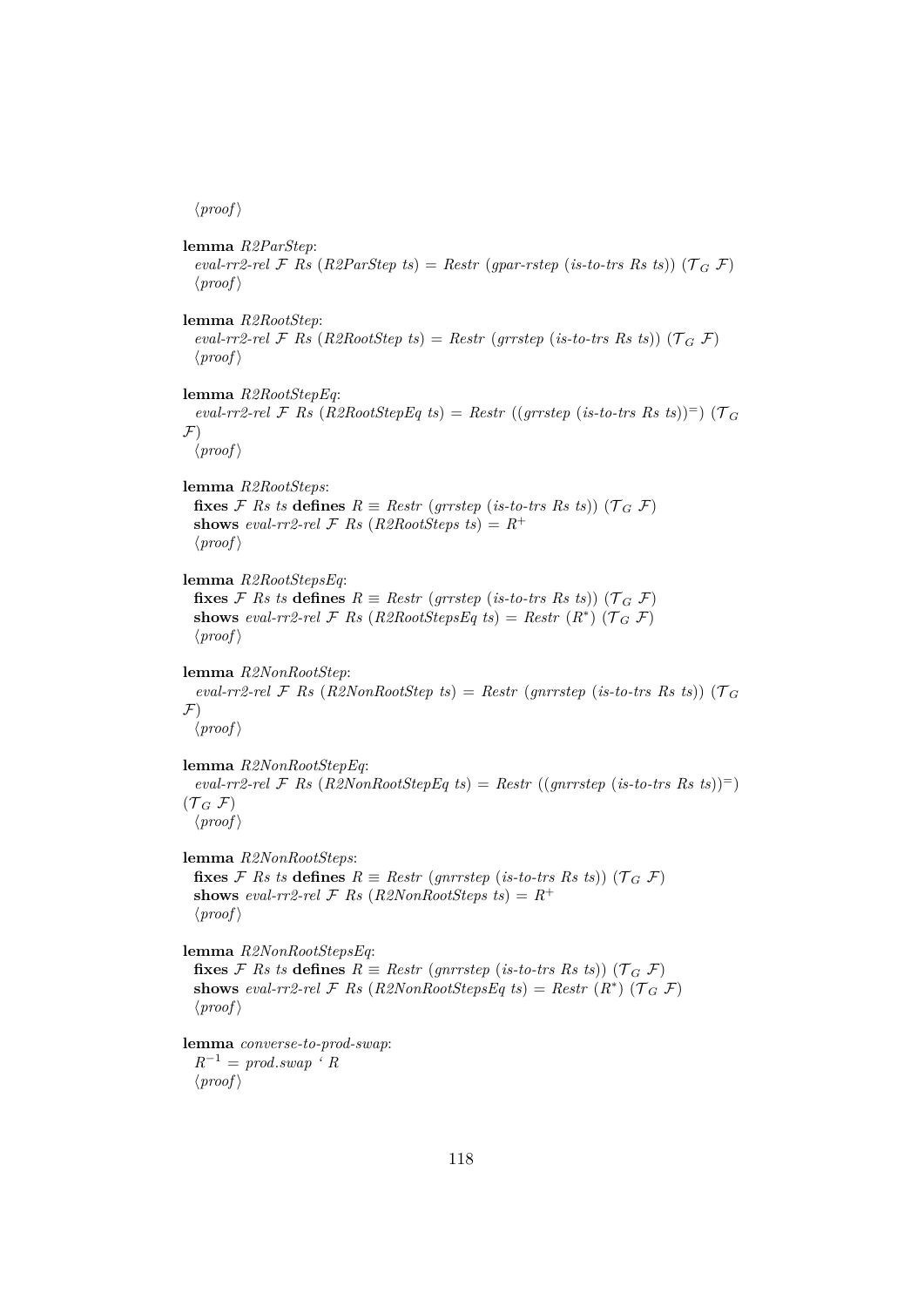#### **lemma** *R2Meet*:

**fixes**  $\mathcal{F}$  *Rs ts* **defines**  $R \equiv$  *Restr* (*grstep* (*is-to-trs Rs ts*)) ( $\mathcal{T}_G$   $\mathcal{F}$ ) **shows** eval-rr2-rel  $\mathcal{F}$  *Rs* (*R2Meet ts*) = *Restr* (( $R^{-1}$ )\* *O R*\*) ( $\mathcal{T}_G$   $\mathcal{F}$ )  $\langle proof \rangle$ 

**lemma** *R2Join*:

**fixes** F Rs ts **defines**  $R \equiv$  Restr (*grstep* (*is-to-trs Rs ts*)) ( $T_G$  F) **shows** eval-rr2-rel F Rs (R2Join ts) = Restr  $(R^*$  O  $(R^{-1})^*$ ) ( $\mathcal{T}_G$  F)  $\langle proof \rangle$ 

#### **end**

```
theory FOR-Check
 imports
  FOR-Semantics
  FOL-Extra
   GTT-RRn
   First-Order-Terms.Option-Monad
  LV-to-GTT
  NF
   Regular-Tree-Relations.GTT-Transitive-Closure
  Regular-Tree-Relations.AGTT
   Regular-Tree-Relations.RR2-Infinite-Q-infinity
   Regular-Tree-Relations.RRn-Automata
```
**begin**

# **13 Check inference steps**

**type-synonym**  $(f, 'v)$  *fin-trs* =  $(f, 'v)$  *rule fset* 

**lemma** *tl-drop-conv*: *tl xs* = *drop 1 xs*  $\langle proof \rangle$ 

**definition** *rrn-drop-fst* **where**

*rrn-drop-fst* A = *relabel-reg* (*trim-reg* (*collapse-automaton-reg* (*fmap-funs-reg* (*drop-none-rule 1*) (*trim-reg* A))))

**lemma** *rrn-drop-fst-lang*: **assumes** *RRn-spec n A T 1* < *n* **shows** *RRn-spec*  $(n-1)$  (*rrn-drop-fst A*) (*drop 1 'T*)  $\langle proof \rangle$ 

**definition** *liftO1* ::  $(a \Rightarrow 'b) \Rightarrow 'a \text{ option } \Rightarrow 'b \text{ option } \textbf{where}$ *liftO1* = *map-option*

**definition**  $liftO2 :: ('a \Rightarrow 'b \Rightarrow 'c) \Rightarrow 'a \text{ option } \Rightarrow 'b \text{ option } \Rightarrow 'c \text{ option } \textbf{where}$  $lif to 2 f a b = case-option None (\lambda a'. lift 01 (f a') b) a$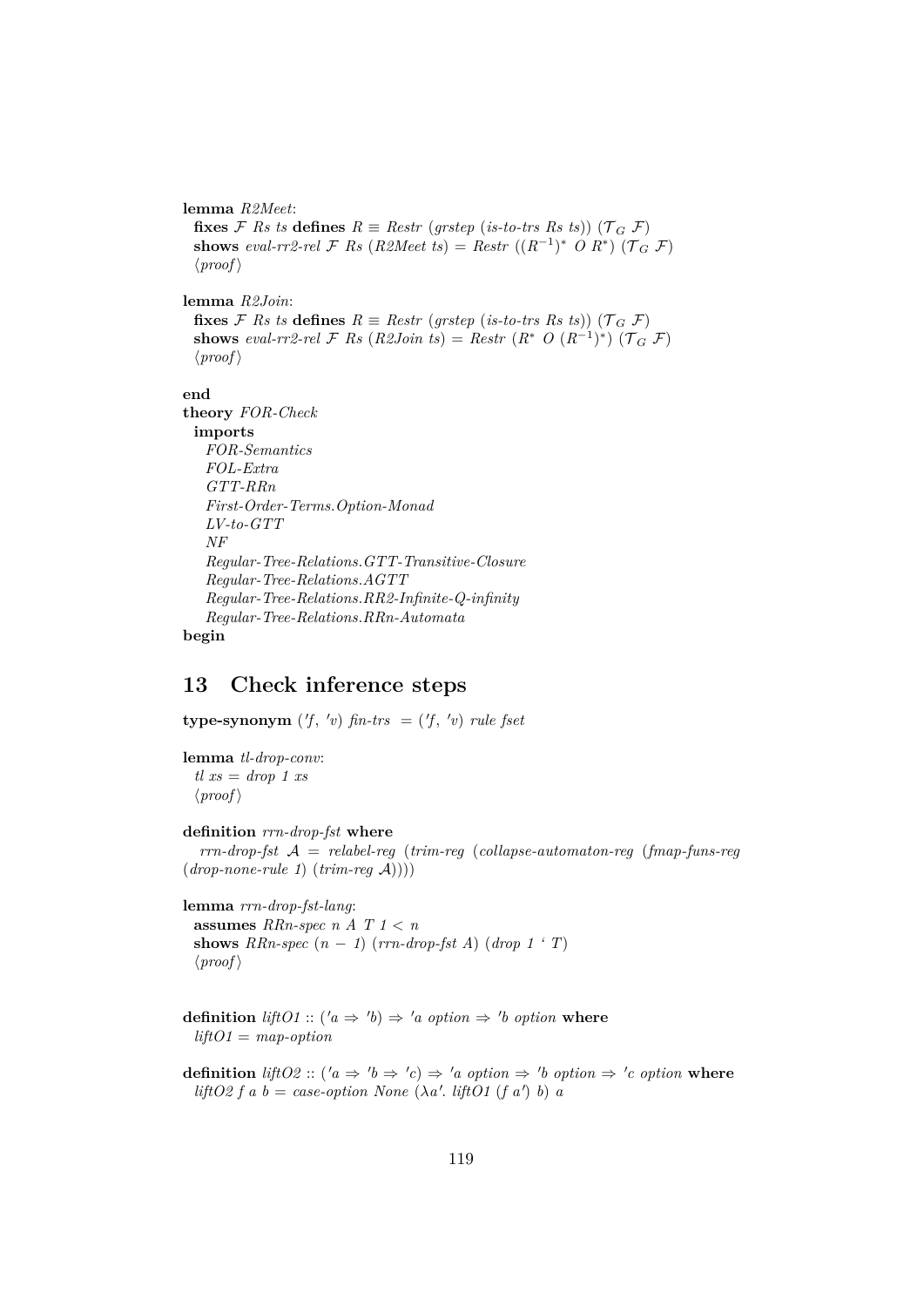**lemma** *liftO1-Some* [*simp*]:  $lif$ *l* $01 f x = Some y \longleftrightarrow (\exists x'. x = Some x') \land y = f (the x)$  $\langle proof \rangle$ **lemma** *liftO2-Some* [*simp*]:  $lif \text{102} f x y = Some \ z \longleftrightarrow (\exists x' y'. x = Some \ x' \land y = Some \ y') \land z = f (the$ *x*) (*the y*)  $\langle proof \rangle$ 

### **13.1 Computing TRSs**

**lemma** *is-to-trs-props*: **assumes** ∀  $R \in set \; Rs.$  *finite*  $R \wedge \textit{l}v\text{-}trs \; R \wedge \textit{funas\text{-}trs \;} R \subseteq \mathcal{F} \; \forall \; i \in \text{set \;} is.$ *case-ftrs id id i* < *length Rs* shows *funas-trs* (*is-to-trs Rs is*)  $\subseteq$  *F lv-trs* (*is-to-trs Rs is*) *finite* (*is-to-trs Rs is*)  $\langle proof \rangle$ 

**definition** is-to-fin-trs :: ('f, 'v) fin-trs list  $\Rightarrow$  ftrs list  $\Rightarrow$  ('f, 'v) fin-trs where  $i$ *s*-to-fin-trs Rs is =  $\bigcup \bigcup$  (fset-of-list (map (case-ftrs ((!) Rs) ((|') prod.*swap*  $\circ$ (!) *Rs*)) *is*))

**lemma** *is-to-fin-trs-conv*: **assumes** ∀ *i* ∈ *set is*. *case-ftrs id id i* < *length Rs* **shows** *is-to-trs* (*map fset Rs*) *is* = *fset* (*is-to-fin-trs Rs is*)  $\langle proof \rangle$ 

**definition** is-to-trs':: ('f, 'v) fin-trs list  $\Rightarrow$  ftrs list  $\Rightarrow$  ('f, 'v) fin-trs option where  $is-to-trs'$   $Rs$   $is = do$  { *guard* ( $\forall i \in set$  *is. case-ftrs id id i* < *length Rs*); *Some* (*is-to-fin-trs Rs is*) }

**lemma** *is-to-trs-conv*:  $is-to-trs'$  *Rs*  $is = Some$  *S*  $\implies$  *is-to-trs* (*map fset Rs*)  $is = fset$  *S*  $\langle proof \rangle$ 

 ${\bf lemma}$  *is-to-trs'-props*: **assumes**  $∀$   $R ∈ set Rs$ . *lv-trs* (*fset R*)  $∧$  *ffunas-trs*  $R \subseteq ∠$  **and** *is-to-trs' Rs is* = *Some S* shows *ffunas-trs*  $S \subseteq F$  *lv-trs* (*fset*  $S$ )  $\langle proof \rangle$ 

### **13.2 Computing GTTs**

 ${\bf fun}$   $gtt-of-gtt-rel$  :: ( $f \times nat$ )  $fset \Rightarrow$  ( $f$  :: *linorder*,  $'v$ )  $fin-trs$  *list*  $\Rightarrow$   $ftrs$   $gtt-rel$  $\Rightarrow$  (*nat*, *'f*) *gtt option* where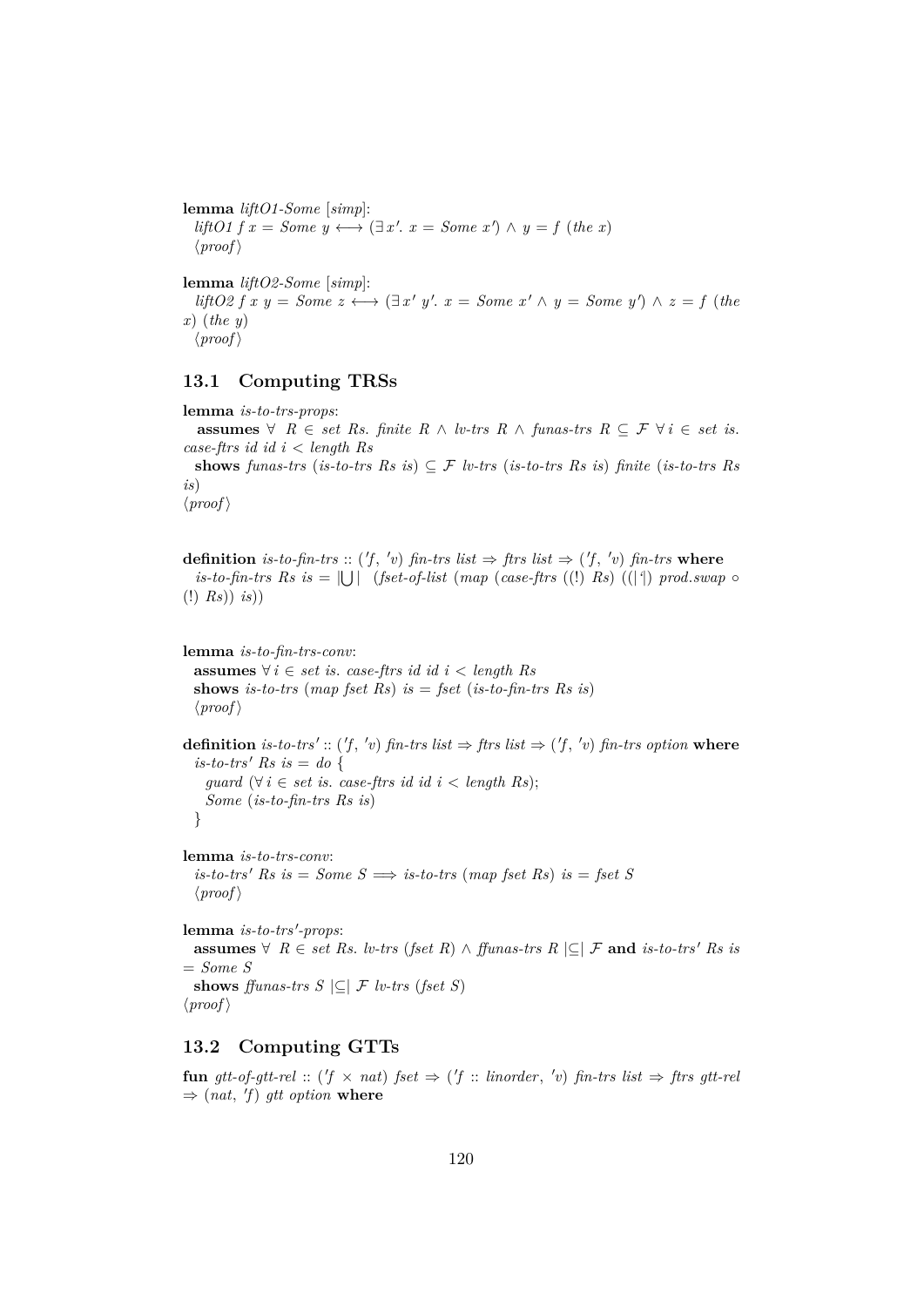$gt$ <sub>*gtt-of-gtt-rel*  $\mathcal F$  *Rs* (*ARoot is*) = *liftO1* ( $\lambda$ *R. relabel-gtt* (*agtt-grrstep R*  $\mathcal F$ ))</sub>  $(is-to-trs' Rs is)$ |  $gtt$ -of-gtt-rel F Rs  $(GInv g) = liftO1 \, prod.swap (gtt-of-gtt-rel F \, Rs \, g)$ |  $qtt-of-qt-rel$   $\mathcal F$   $Rs$   $(AUnion \t{q1} \t{q2}) = liftO2$   $(\lambda q1 \t{q2} \t{r1}$   $rel.$   $r1$   $(AGTT-union'$ *g1 g2*)) (*gtt-of-gtt-rel* F *Rs g1*) (*gtt-of-gtt-rel* F *Rs g2*) | *gtt-of-gtt-rel* F *Rs* (*ATrancl g*) = *liftO1* (*relabel-gtt* ◦ *AGTT-trancl*) (*gtt-of-gtt-rel* F *Rs g*)  $qtt-of-qtt-rel \n\mathcal{F}$  *Rs* (*GTrancl q*) = *liftO1 GTT-trancl* (*qtt-of-qtt-rel*  $\mathcal{F}$  *Rs q*)  $\int$  *gtt-of-gtt-rel*  $\mathcal{F}$  *Rs* (*AComp g1 g2*) = *liftO2* ( $\lambda$ *g1 g2. relabel-gtt* (*AGTT-comp' g1 g2*)) (*gtt-of-gtt-rel* F *Rs g1*) (*gtt-of-gtt-rel* F *Rs g2*)  $\int$  gtt-of-gtt-rel F Rs (GComp g1 g2) = liftO2 ( $\lambda$ g1 g2. relabel-gtt (GTT-comp' g1 *g2*)) (*gtt-of-gtt-rel* F *Rs g1*) (*gtt-of-gtt-rel* F *Rs g2*)

**lemma** *gtt-of-gtt-rel-correct*: **assumes**  $\forall R \in set \; Rs. \; lv-trs \; (fset \; R) \land ffunas-trs \; R \subseteq \mathcal{F}$ **shows** *gtt-of-gtt-rel*  $\mathcal F$  *Rs*  $g = Some$   $g' \implies agtt$ -lang  $g' = eval-gtt$ -rel (*fset*  $\mathcal F$ ) (*map fset Rs*) *g*  $\langle proof \rangle$ 

# **13.3 Computing RR1 and RR2 relations**

**definition** *simplify-reg*  $A = (relabel-reg (trim-reg A))$ 

**lemma** L-simplify-reg [simp]: L (simplify-reg  $\mathcal{A}$ ) = L  $\mathcal{A}$  $\langle proof \rangle$ 

```
lemma RR1-spec-simplify-reg[simp]:
  RR1-spec (simplify-reg \mathcal{A}) R = RR1-spec \mathcal{A} R\langle proof \ranglelemma RR2-spec-simplify-reg[simp]:
  RR2-spec (simplify-reg \mathcal{A}) R = RR2-spec \mathcal{A} R
  \langle proof \ranglelemma RRn-spec-simplify-reg[simp]:
  RRn-spec n (simplify-reg \mathcal{A}) R = RRn-spec n \mathcal{A} R
  \langle proof \ranglelemma RR1-spec-eps-free-reg[simp]:
  RR1-spec (eps-free-reg \mathcal{A}) R = RR1-spec \mathcal{A} R
  \langle proof \ranglelemma RR2-spec-eps-free-reg[simp]:
  RR2-spec (eps-free-reg \mathcal{A}) R = RR2-spec \mathcal{A} R\langle proof \ranglelemma RRn-spec-eps-free-reg[simp]:
  RRn-spec n (eps-free-reg \mathcal{A}) R = RRn-spec n \mathcal{A} R
  \langle proof \rangle
```
 $fun \ rrt$ -of-rr1-rel :: (' $f \times nat$ )  $fset \Rightarrow$  (' $f :: linorder, 'v$ )  $fin$ -trs list  $\Rightarrow ftrs \ rrt$ -rel  $\Rightarrow$  (*nat*, 'f) *reg option*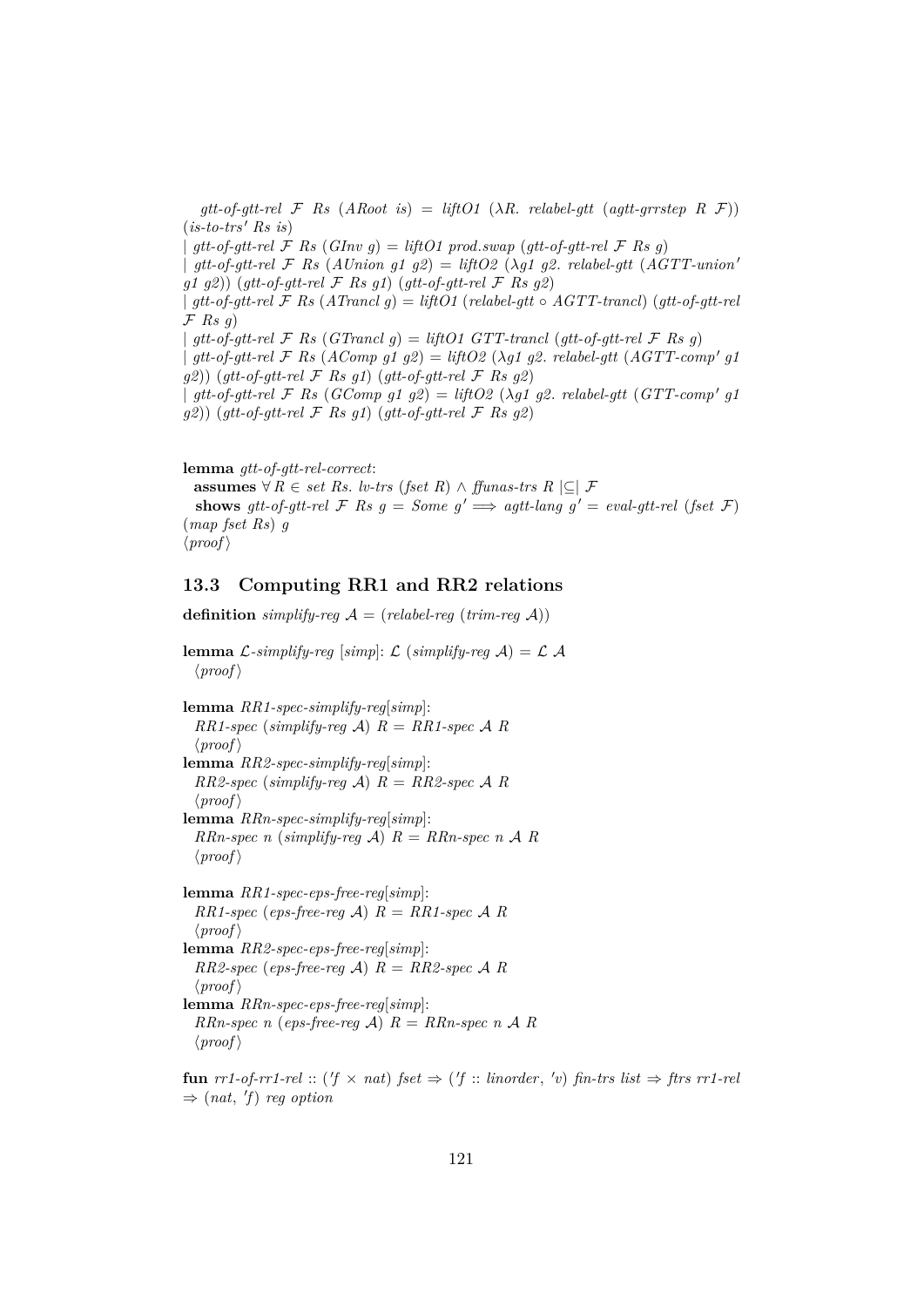**and**  $rr2$ -of-rr2-rel :: ('f  $\times$  nat) fset  $\Rightarrow$  ('f, 'v) fin-trs list  $\Rightarrow$  ftrs  $rr2$ -rel  $\Rightarrow$  (nat, 'j *option*  $\times$  *'f option*) *reg option* where  $rr1-of-rr1-rel \ F$  *Rs R1Terms* = *Some* (*relabel-reg* (*term-reg*  $\mathcal{F}$ )) |  $rr1-of-rr1-rel \n\mathcal{F}$   $Rs (R1NF is) = liftO1 (\lambda R. (simplify-reg (nf-req (fst | ^{2} R) \mathcal{F})))$  $(is-to-trs' \; Rs \; is)$  $\int r r^2 - 6r^2 - r^2 - r^2 dr$  *F Rs*  $(R1 ln f r) = l$ *iftO1* ( $\lambda R$ . *let*  $A = trim-reg R$  *in simplify-reg* (*proj-1-reg* (*Inf-reg-impl* A)) ) (*rr2-of-rr2-rel* F *Rs r*) |  $rr1$ -of- $rr1$ -rel  $\mathcal F$  *Rs*  $(R1Proj i r) = (case i of 0 \Rightarrow$  $lif$ *liftO1* (*trim-reg*  $\circ$  *proj-1-reg*) (*rr2-of-rr2-rel*  $\mathcal{F}$  *Rs r*) | *-* ⇒ *liftO1* (*trim-reg* ◦ *proj-2-reg*) (*rr2-of-rr2-rel* F *Rs r*)) |  $rr1$ -of- $rr1$ - $rel$   $\mathcal{F}$   $Rs$   $(R1$   $Union$   $sl$   $\mathcal{L}$  $)$   $=$ *liftO2* (λ *x y*. *relabel-reg* (*reg-union x y*)) (*rr1-of-rr1-rel* F *Rs s1*) (*rr1-of-rr1-rel* F *Rs s2*) |  $rr1$ -of- $rr1$ - $rel \mathcal{F}$  *Rs* (*R1Inter s1 s2*) = *liftO2* (λ *x y*. *simplify-reg* (*reg-intersect x y*)) (*rr1-of-rr1-rel* F *Rs s1*) (*rr1-of-rr1-rel* F *Rs s2*) |  $rr1$ -of- $rr1$ -rel  $\mathcal F$   $Rs$  ( $R1Diffs1$   $s2$ ) =  $liftO2$  ( $\lambda$   $xy$ , relabel-reg ( $trim$ -reg ( $difference$ -reg *x y*))) (*rr1-of-rr1-rel* F *Rs s1*) (*rr1-of-rr1-rel* F *Rs s2*) |  $rr2$ -of- $rr2$ -rel  $\mathcal F$  *Rs* (*R2GTT-Rel g w x*) = (*case w of PRoot* ⇒ (*case x of ESingle* ⇒ *liftO1* (*simplify-reg* ◦ *eps-free-reg* ◦ *GTT-to-RR2-root-reg*) (*gtt-of-gtt-rel* F *Rs g*) | *EParallel* ⇒ *liftO1* (*simplify-reg* ◦ *eps-free-reg* ◦ *reflcl-reg* (*lift-sig-RR2* |*'*|  $\mathcal{F}$ )  $\circ$  *GTT-to-RR2-root-req*) (*qtt-of-qtt-rel*  $\mathcal{F}$  *Rs q*) | *EStrictParallel* ⇒ *liftO1* (*simplify-reg* ◦ *eps-free-reg* ◦ *GTT-to-RR2-root-reg*)  $(gt-tof-qtt-rel \mathcal{F}$  *Rs q*)) | *PNonRoot* ⇒  $(\text{case } x \text{ of } ESingle \Rightarrow liftO1 \text{ (simplify-reg \space o \space eps-free-reg \space o \space whole-cut-tclose \space rege$  $(lift-sig-RR2 | ^{\dagger} \mathcal{F}) \circ GTT-to-RR2-root-reg)$   $(gt-of-gtt-rel \mathcal{F} Rsg)$ | *EParallel* ⇒ *liftO1* (*simplify-reg* ◦ *eps-free-reg* ◦ *nhole-mctxt-reflcl-reg*  $(lift-sig-RR2 | ^{4} \mathcal{F}) \circ GTT-to-RR2-root-reg) (gtt-of-gtt-rel \mathcal{F} Rs g)$ | *EStrictParallel* ⇒ *liftO1* (*simplify-reg* ◦ *eps-free-reg* ◦ *nhole-mctxt-closure-reg*  $(lift-siq-RR2 | ^{i} \mathcal{F}) \circ GTT-to-RR2-root-reg)$   $(qt-tof-qtt-rel \mathcal{F} Rs q)$ | *PAny* ⇒ (*case x of ESingle* ⇒ *liftO1* (*simplify-reg* ◦ *eps-free-reg* ◦ *ctxt-closure-reg*  $(lift-sig-RR2 | ^{\dagger} \mathcal{F}) \circ GTT-to-RR2-root-reg)$   $(gt-of-gtt-rel \mathcal{F} Rsg)$ | *EParallel* ⇒ *liftO1* (*simplify-reg* ◦ *eps-free-reg* ◦ *parallel-closure-reg*  $(lift-sig-RR2 | \hat{\mathcal{F}}) \circ GTT-to-RR2-root-reg) (gt-to-f-gtt-rel \mathcal{F} Rsg)$ | *EStrictParallel* ⇒ *liftO1* (*simplify-reg* ◦ *eps-free-reg* ◦ *mctxt-closure-reg*  $(lift-sig-RR2 | \hat{\mathcal{F}}) \circ GTT-to-RR2-root-reg) (gt-to-f-gtt-rel \mathcal{F} Rsg))$ | *rr2-of-rr2-rel* F *Rs* (*R2Diag s*) = *liftO1* ( $\lambda$  *x*. *fmap-funs-reg* ( $\lambda f$ . (*Some f*, *Some f*)) *x*) ( $rr1$ -of- $rr1$ -rel  $\mathcal F$  *Rs s*) |  $rr2$ -of- $rr2$ -rel  $\mathcal F$  *Rs* (*R2Prod s1 s2*) = *liftO2*  $(\lambda x \text{ } y \text{ } . \text{ } s$ *implify-reg* (*pair-automaton-reg x y)*) (*rr1-of-rr1-rel*  $\mathcal{F}$  *Rs s1*) (*rr1-of-rr1-rel* F *Rs s2*) | *rr2-of-rr2-rel* F *Rs* (*R2Inv r*) = *liftO1* (*fmap-funs-reg prod*.*swap*) (*rr2-of-rr2-rel*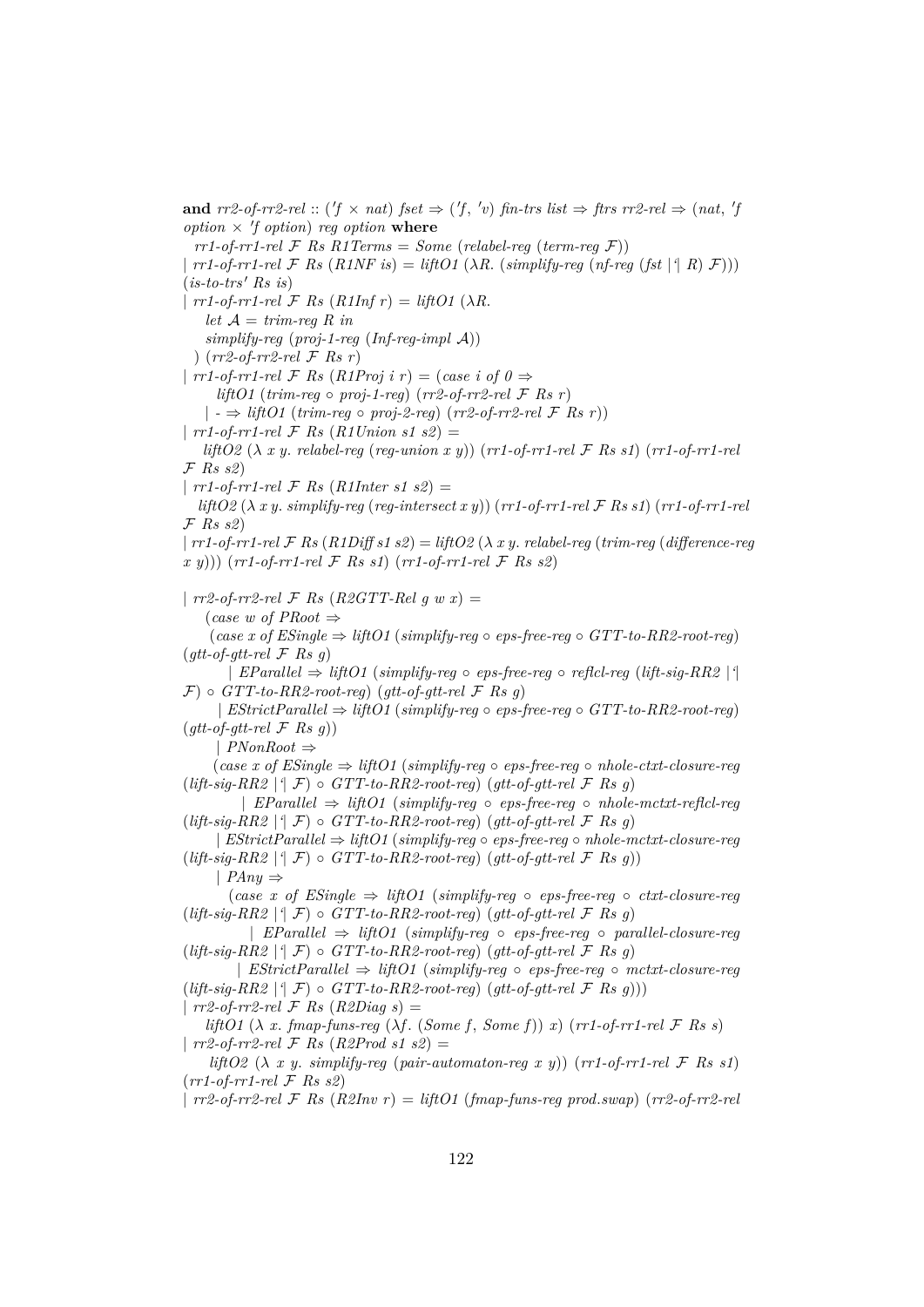F *Rs r*) | *rr2-of-rr2-rel* F *Rs* (*R2Union r1 r2*) = *liftO2* (λ *x y*. *relabel-reg* (*reg-union x y*)) (*rr2-of-rr2-rel* F *Rs r1*) (*rr2-of-rr2-rel* F *Rs r2*) | *rr2-of-rr2-rel* F *Rs* (*R2Inter r1 r2*) = *liftO2* (λ *x y*. *simplify-reg* (*reg-intersect x y*)) (*rr2-of-rr2-rel* F *Rs r1*) (*rr2-of-rr2-rel* F *Rs r2*) |  $rr2-of-rr2-rel \mathcal{F}$  *Rs*  $(R2Diff \r1 r2) = liftO2 (\lambda x y. simplify-reg (difference-reg x)$ *y*)) (*rr2-of-rr2-rel* F *Rs r1*) (*rr2-of-rr2-rel* F *Rs r2*) | *rr2-of-rr2-rel* F *Rs* (*R2Comp r1 r2*) = *liftO2* (λ *x y*. *simplify-reg* (*rr2-compositon* F *x y*)) (*rr2-of-rr2-rel* F *Rs r1*) (*rr2-of-rr2-rel* F *Rs r2*)

**abbreviation** *lhss* **where**

*lhss*  $R \equiv$  *fst* |<sup>*'*</sup>|  $R$ 

**lemma** *rr12-of-rr12-rel-correct*:

**fixes**  $Rs :: ((f :: linorder, 'v) Term. term \times (f, 'v) Term. term)$  *fset list* **assumes**  $\forall R \in set \; Rs. \; lw\text{-}trs \; (fset \; R) \land ffunas\text{-}trs \; R \subseteq \mathcal{F}$ **shows** ∀ *ta1*. *rr1-of-rr1-rel*  $\mathcal F$  *Rs*  $r1 = Some$  *ta1*  $\longrightarrow RR1$ -spec *ta1* (*eval-rr1-rel* (*fset* F) (*map fset Rs*) *r1*)  $∀ta2. rr2-of-rr2-rel F$  *Rs*  $r2 = Some ta2 → RR2-specific ta2 (eval-rr2-rel (fset$ 

# **13.4 Misc**

 $\langle proof \rangle$ 

F) (*map fset Rs*) *r2*)

**lemma** *eval-formula-arity-cong*: **assumes**  $\bigwedge i$ . *i* < *formula-arity*  $f \implies \alpha'$  *i* =  $\alpha$  *i* **shows** *eval-formula*  $\mathcal{F}$  *Rs*  $\alpha' f = eval-formula \mathcal{F}$  *Rs*  $\alpha f$  $\langle proof \rangle$ 

### **13.5 Connect semantics to FOL-Fitting**

 $\mathbf{prime} \in \mathbb{R}$  *form-of-formula* :: 'trs formula  $\Rightarrow$  (*unit*, 'trs rr1-rel + 'trs rr2-rel) form **where**

*form-of-formula*  $(FRR1 r1 x) = Pred (Inl r1) [Var x]$ | *form-of-formula* (*FRR2 r2 x y*) = *Pred* (*Inr r2*) [*Var x*, *Var y*] | *form-of-formula* (*FAnd fs*) = *foldr And* (*map form-of-formula fs*) *TT* | *form-of-formula* (*FOr fs*) = *foldr Or* (*map form-of-formula fs*) *FF*  $form-of-formula$   $(FNot f) = Neg$   $(form-of-formula f)$ | *form-of-formula* (*FExists f*) = *Exists* (*And* (*Pred* (*Inl R1Terms*) [*Var 0*]) (*form-of-formula f*)) | *form-of-formula* (*FForall f*) = *Forall* (*Impl* (*Pred* (*Inl R1Terms*) [*Var 0*]) (*form-of-formula f*))

**fun** *for-eval-rel* :: ( $f \times nat$ ) *set*  $\Rightarrow$  ( $f, 'v$ ) *trs list*  $\Rightarrow$  *ftrs rr1-rel* + *ftrs rr2-rel*  $\Rightarrow$ *f* gterm list  $\Rightarrow$  bool where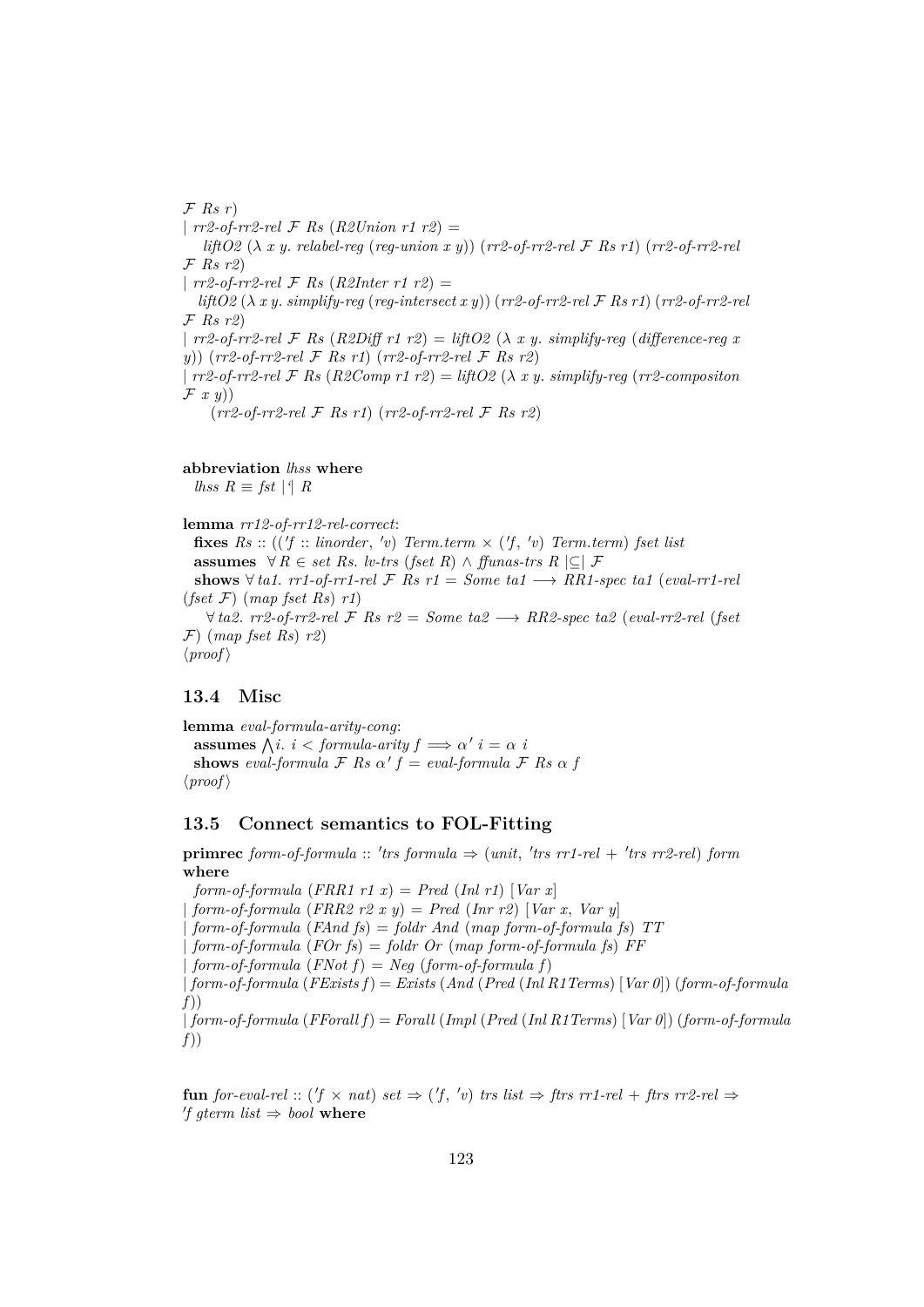*for-eval-rel*  $\mathcal F$  *Rs* (*Inl r1*)  $[t] \longleftrightarrow t \in eval\text{-}rr1\text{-}rel \mathcal F$  *Rs*  $r1$  $|$  *for-eval-rel*  $\mathcal F$  *Rs* (*Inr r2*)  $[t, u] \longleftrightarrow (t, u) \in eval-rr2-rel \mathcal F$  *Rs r2* 

**lemma** *eval-formula-conv*:

*eval-formula*  $\mathcal F$  *Rs*  $\alpha$   $f = eval \alpha$  *undefined* (*for-eval-rel*  $\mathcal F$  *Rs*) (*form-of-formula f*)  $\langle proof \rangle$ 

### **13.6 RRn relations and formulas**

**lemma** *shift-rangeI* [*intro*!]: *range*  $\alpha \subseteq T \implies x \in T \implies \text{range}(\text{shift } \alpha \text{ i } x) \subseteq T$  $\langle proof \rangle$ **definition** *formula-relevant* **where** *formula-relevant*  $\mathcal{F}$  *Rs vs fm*  $\longleftrightarrow$  $(\forall \alpha \ \alpha'. \ range \ \alpha \subseteq \mathcal{T}_G \ \mathcal{F} \longrightarrow \ range \ \alpha' \subseteq \mathcal{T}_G \ \mathcal{F} \longrightarrow \ map \ \alpha \ \ vs \ = \ map \ \alpha' \ vs \$  $\longrightarrow$  *eval-formula*  $\mathcal F$  *Rs*  $\alpha$  *fm*  $\longrightarrow$  *eval-formula*  $\mathcal F$  *Rs*  $\alpha'$  *fm*) **lemma** *formula-relevant-mono*: *set vs*  $\subseteq$  *set ws*  $\implies$  *formula-relevant*  $\mathcal F$  *Rs vs fm*  $\implies$  *formula-relevant*  $\mathcal F$  *Rs ws fm*  $\langle proof \rangle$ **lemma** *formula-relevantD*: *formula-relevant*  $\mathcal F$  *Rs vs fm*  $\implies$  $range \alpha \subseteq \mathcal{T}_G \mathcal{F} \Longrightarrow range \alpha' \subseteq \mathcal{T}_G \mathcal{F} \Longrightarrow map \alpha \text{ vs } = map \alpha' \text{ vs } \Longrightarrow$  $eval-formula \nsubseteq Rs \ntriangle fm \implies eval-formula \nsubseteq Rs \ntriangle' fm$  $\langle proof \rangle$ **lemma** *trivial-formula-relevant*:  $\alpha$  assumes  $\bigwedge \alpha$ . *range*  $\alpha \subseteq \mathcal{T}_G$   $\mathcal{F} \Longrightarrow \neg$  *eval-formula*  $\mathcal{F}$  *Rs*  $\alpha$  *fm* 

 $\langle proof \rangle$ **lemma** *formula-relevant-0-FExists*: **assumes** *formula-relevant* F *Rs* [*0*] *fm*

**shows** *formula-relevant*  $\mathcal{F}$  *Rs*  $\left[ \right]$  (*FExists fm*)  $\langle proof \rangle$ 

**shows** *formula-relevant* F *Rs vs fm*

**definition** *formula-spec* **where** *formula-spec*  $\mathcal F$  *Rs vs A fm*  $\longleftrightarrow$  *sorted vs*  $\land$  *distinct vs*  $\land$ *formula-relevant* F *Rs vs fm* ∧ *RRn-spec* (*length vs*) *A* {*map*  $\alpha$  *vs*  $|\alpha$ *. range*  $\alpha \subseteq \mathcal{T}_G \mathcal{F} \wedge \text{eval-formula } \mathcal{F}$  *Rs* α *fm*}

**lemma** *formula-spec-RRn-spec*:

*formula-spec*  $\mathcal F$  *Rs vs A fm*  $\implies$  *RRn-spec* (*length vs*) *A* {*map*  $\alpha$  *vs*  $|\alpha$ *. range*  $\alpha$  $\subseteq$   $\mathcal{T}_G$   $\mathcal{F}$   $\wedge$  *eval-formula*  $\mathcal{F}$  *Rs*  $\alpha$   $\{m\}$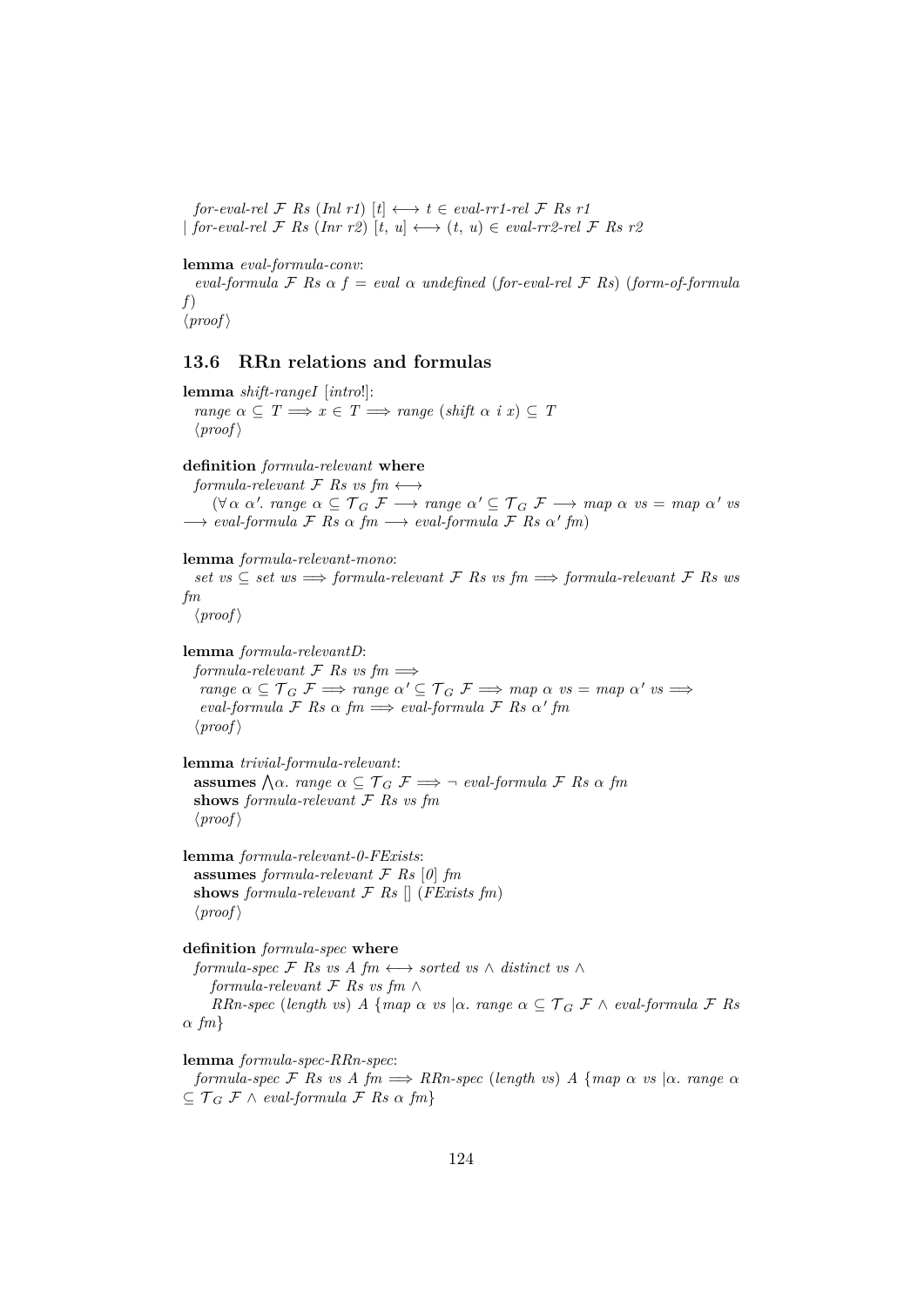#### $\langle proof \rangle$

**lemma** *formula-spec-nt-empty-form-sat*:  $\lnot$  *reg-empty A*  $\implies$  *formula-spec* F Rs vs A fm  $\implies \exists \alpha$ . *range*  $\alpha \subseteq \mathcal{T}_G$  F  $\wedge$ *eval-formula* F *Rs* α *fm*  $\langle proof \rangle$ 

### **lemma** *formula-spec-empty*:

*reg-empty A*  $\implies$  *formula-spec*  $\mathcal F$  *Rs vs A fm*  $\implies$  *range*  $\alpha \subseteq \mathcal T_G$   $\mathcal F \implies$  *eval-formula*  $\mathcal{F}$  *Rs*  $\alpha$  *fm*  $\longleftrightarrow$  *False* 

 $\langle proof \rangle$ 

In each inference step, we obtain a triple consisting of a formula *fm*, a list of relevant variables *vs* (typically a sublist of [*0*..<*formula-arity fm*]), and an RRn automaton *A*, such that the property *formula-spec* F *Rs vs A fm* holds.

**lemma** *false-formula-spec*: *sorted vs*  $\implies$  *distinct vs*  $\implies$  *formula-spec*  $\mathcal F$  *Rs vs empty-reg FFalse*  $\langle proof \rangle$ 

**lemma** *true-formula-spec*:

**assumes**  $vs \neq [] \vee \mathcal{T}_G$  (*fset*  $\mathcal{F}$ )  $\neq \{\}$  *sorted vs distinct vs* **shows** *formula-spec* (*fset* F) *Rs vs* (*true-RRn* F (*length vs*)) *FTrue*  $\langle proof \rangle$ 

**lemma** *relabel-formula-spec*: *formula-spec*  $\mathcal F$  *Rs vs*  $A$   $\mathfrak fm \implies$  *formula-spec*  $\mathcal F$  *Rs vs* (*relabel-reg A*)  $\mathfrak fm$  $\langle proof \rangle$ 

**lemma** *trim-formula-spec*:

*formula-spec*  $\mathcal F$  *Rs vs A fm*  $\implies$  *formula-spec*  $\mathcal F$  *Rs vs* (*trim-reg A*) *fm*  $\langle proof \rangle$ 

**definition**  $\hat{p}t$ -permute :: *nat list*  $\Rightarrow$  *nat list*  $\Rightarrow$  *nat list*  $\Rightarrow$  *nat list* where  $\hat{p}$  *fit-permute vs vs' vs''* =  $map \ (\lambda v \cdot \textit{if } v \in \textit{set } v \textit{s then the } (mem \cdot \textit{idx } v \textit{ vs}) \textit{else length})$  $vs + the (mem-idx v vs'')$ )  $vs'$ 

**definition**  $\text{fit-rrn} :: (\text{if} \times \text{nat}) \text{ fset} \Rightarrow \text{nat list} \Rightarrow \text{nat list} \Rightarrow (\text{nat}, \text{ if option list})$  $reg \Rightarrow (-, 'f \text{ option list}) \text{ reg where}$ 

 $\int f \cdot dV \cdot dV = \int f \cdot dV \cdot dV = \int f \cdot dV \cdot dV$  *as ' as in*  $fmap-funs-reg (\lambda fs. map ((!) fs) (fit-permite vs vs' vs'') )$ (*fmap-funs-reg* (*pad-with-Nones* (*length vs*) (*length vs* <sup>00</sup>)) (*pair-automaton-reg*

 $A \ (true-RRn \ \mathcal{F} \ (length \ vs''))))$ 

**lemma** *the-mem-idx-simp* [*simp*]:

 $distance\ x \Rightarrow i \leq length\ x \Rightarrow \ the\ (mem-idx\ (xs\ !\ i)\ x \Rightarrow \ i$  $\langle proof \rangle$ 

**lemma** *fit-rrn*: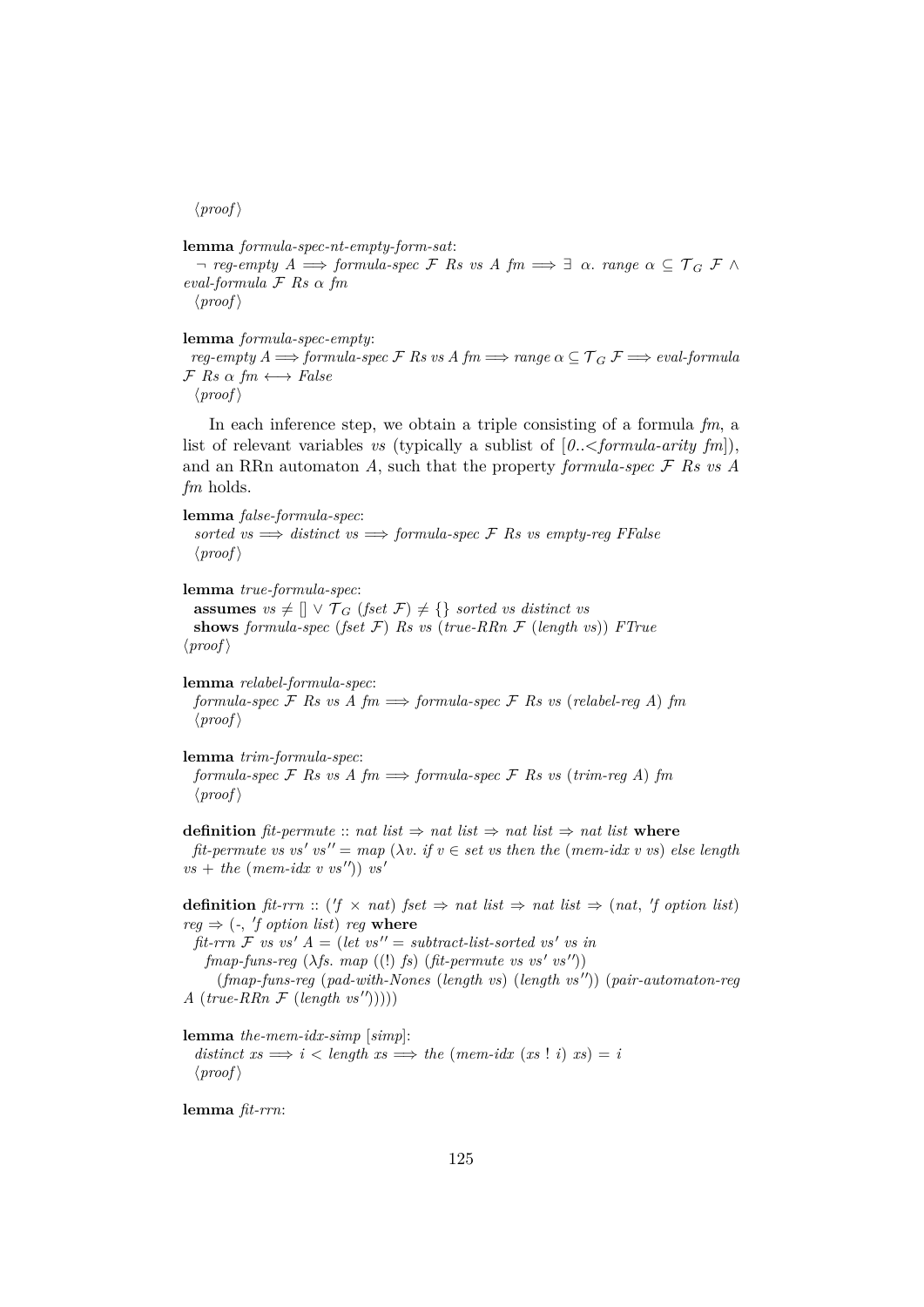**assumes** *spec*: *formula-spec* (*fset*  $F$ ) *Rs vs A fm* **and** *vs*: *sorted vs' distinct vs'*  $set\ vs\subseteq\ set\ vs'$ **shows** *formula-spec* (*fset*  $\mathcal{F}$ ) *Rs vs'* (*fit-rrn*  $\mathcal{F}$  *vs vs' A*) *fm* 

 $\langle proof \rangle$ 

**definition** fit-rrns :: (' $f \times nat$ ) fset  $\Rightarrow$  (ftrs formula  $\times nat$  list  $\times$  (nat, 'f option *list*) *reg*) *list*  $\Rightarrow$ 

nat list  $\times$  ((nat, 'f option list) reg) list where

 $fit\text{-}rms\ \mathcal{F}\ \text{rr}ns = (let\ vs' = fold\ union-list-sorted\ (map\ (fst\ \circ\ snd)\ \text{rr}ns) \ \textcolor{red}{\parallel}\ in$  $(vs', map \(\lambda(fm, vs, ta)\)$ . *relabel-reg* (*trim-reg* (*fit-rrn*  $\mathcal F$  *vs*  $vs'$  *ta*))) *rrns*))

**lemma** *sorted-union-list-sortedI* [*simp*]:

 $sorted\ xs \Longrightarrow sorted\ ys \Longrightarrow sorted\ (union-list-sorted\ xs\ ys)$  $\langle proof \rangle$ 

**lemma** *distinct-union-list-sortedI* [*simp*]:

*sorted xs* =⇒ *sorted ys* =⇒ *distinct xs* =⇒ *distinct ys* =⇒ *distinct* (*union-list-sorted xs ys*)

```
\langle proof \rangle
```
**lemma** *fit-rrns*: **assumes** *infs*:  $\Diamond$ *fvA*. *fvA* ∈ *set rrns*  $\Rightarrow$  *formula-spec* (*fset*  $\mathcal{F}$ ) *Rs* (*fst* (*snd fvA*)) (*snd* (*snd fvA*)) (*fst fvA*) **assumes**  $(vs', tas') = fit\text{-}rms\ \mathcal{F} \ rms$ **shows** length tas' = *length rrns*  $\bigwedge$ *i. i* < *length rrns*  $\Longrightarrow$  *formula-spec* (*fset* F)  $Rs\ vs'\ (tas'\, !\ i)\ (fst\ (rms\ l\ i))$ distinct vs' sorted vs'  $\langle proof \rangle$ 

### **13.7 Building blocks**

**definition** *for-rrn* **where** *for-rrn* tas = *fold* ( $\lambda A$  B. *relabel-reg* (*reg-union* A B)) *tas* ( $\text{Reg } \{||} \{TA \{||} \{||}\}\$ **lemma** *for-rrn*: **assumes** length tas = length fs  $\bigwedge i$ .  $i <$  length fs  $\implies$  formula-spec F Rs vs (tas ! *i*) (*fs* ! *i*) **and** *vs*: *sorted vs distinct vs* **shows** *formula-spec* F *Rs vs* (*for-rrn tas*) (*FOr fs*)  $\langle proof \rangle$ 

**fun** *fand-rrn* **where** *fand-rrn*  $\mathcal{F}$  *n*  $\vert\vert = \text{true-RRn } \mathcal{F}$  *n* |  $\int$  *fand-rrn*  $\mathcal{F}$  *n* ( $A \neq \text{tas}$ ) = *fold* ( $\lambda A$  B. *simplify-reg* (*reg-intersect* A B)) *tas* A

**lemma** *fand-rrn*: **assumes**  $\mathcal{T}_G$  (*fset*  $\mathcal{F}$ )  $\neq$  {} *length tas* = *length fs*  $\bigwedge$ *i*. *i* < *length fs*  $\implies$  *formula-spec* (*fset*  $\mathcal{F}$ ) *Rs vs* (*tas* ! *i*) (*fs* ! *i*) **and** *vs*: *sorted vs distinct vs*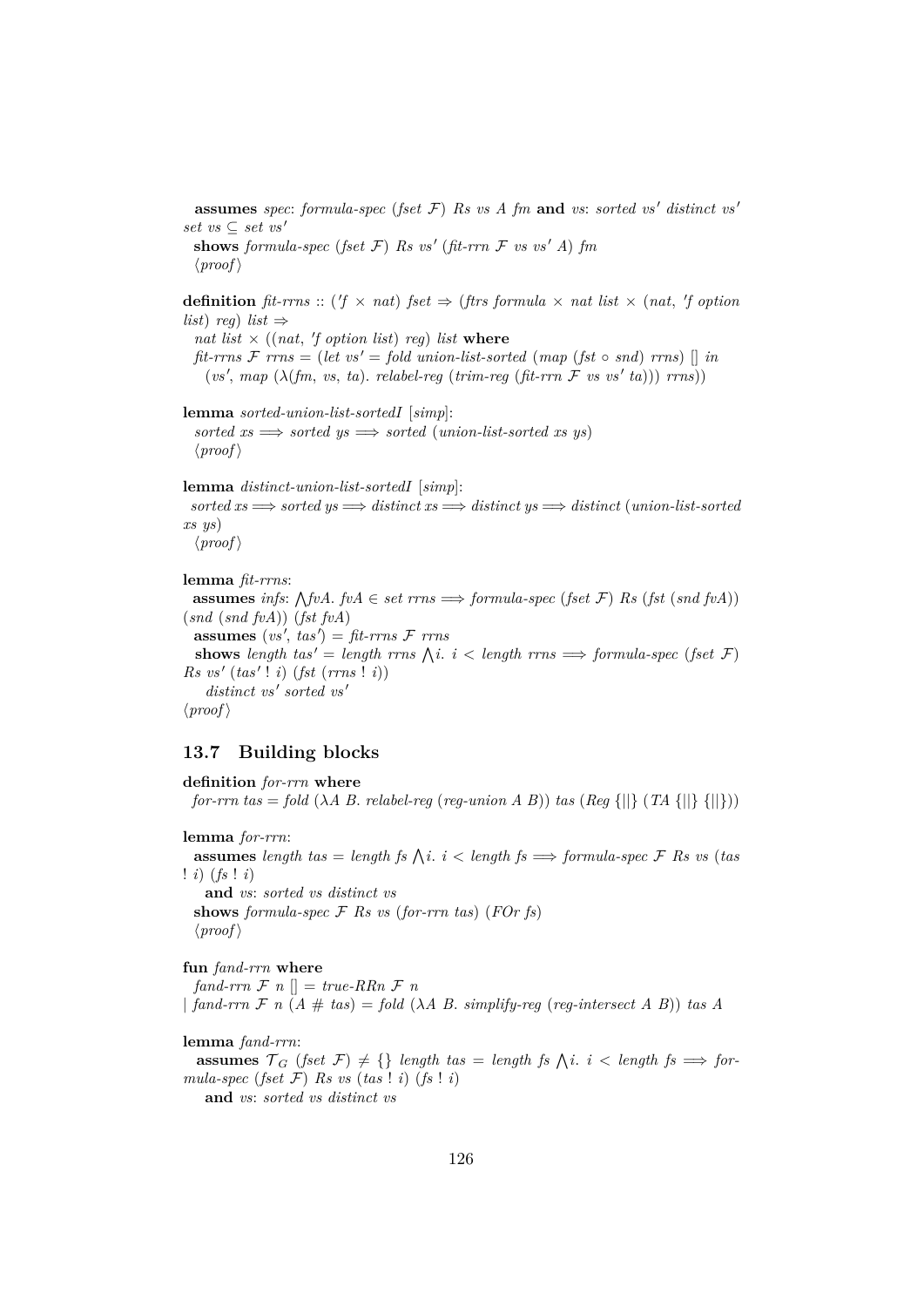**shows** *formula-spec* (*fset*  $\mathcal{F}$ ) *Rs vs* (*fand-rrn*  $\mathcal{F}$  (*length vs*) *tas*) (*FAnd fs*)  $\langle proof \rangle$ 

### **13.7.1 IExists inference rule**

```
lemma lift-fun-gpairD:
  map\text{-}gterm\text{ lift}\text{-}fun\text{ }s = qpair\text{ }t\text{ }u \Longrightarrow t = smap\text{-}gterm\text{ lift}\text{-}fun\text{ }s = \text{ }gpair\text{ }t\text{ }u \Longrightarrow u = s\langle proof \rangledefinition \textit{upd-bruijn} :: \textit{nat list} \Rightarrow \textit{nat list} where
  upd\text{-}bruijn\ vs = tl\ (map\ (\lambda\ x.\ x - 1)\ vs)lemma upd-bruijn-length[simp]:
  length (upd-bruijn vs) = length vs - 1\langle proof \ranglelemma pres-sorted-dec:
  sorted xs \implies sorted \ (map \ (\lambda x. \ x - Suc \ 0) \ xs)\langle proof \ranglelemma upd-bruijn-pres-sorted:
  sorted xs \implies sorted (upd-bruijn xs)\langle proof \ranglelemma pres-distinct-not-0-list-dec:
  distant \textit{distinct} \textit{xs} \implies 0 \notin set \textit{xs} \implies distinct \textit{(map (\lambda x. x - Suc 0 x s))})\langle proof \ranglelemma upd-bruijn-pres-distinct:
  assumes sorted xs distinct xs
  shows distinct (upd-bruijn xs)
\langle proof \ranglelemma upd-bruijn-relevant-inv:
  assumes sorted vs distinct vs 0 \in set vs
     and \bigwedge x. x \in set \ (upd\text{-}bruijn \ vs) \implies \alpha \ x = \alpha' \ xshows \bigwedge x \cdot x \in set \text{ } vs \implies (\text{shift } \alpha \ \theta \ z) \ x = (\text{shift } \alpha' \ \theta \ z) \ x\langle proof \ranglelemma ExistsI-upd-brujin-0:
  assumes sorted vs distinct vs 0 \in set vs formula-relevant \mathcal{F} Rs vs fm
  shows formula-relevant F Rs (upd-bruijn vs) (FExists fm)
  \langle proof \rangledeclare subsetI[rule del]
lemma ExistsI-upd-brujin-no-0:
  assumes 0 \notin set vs and formula-relevant \mathcal F Rs vs fm
  shows formula-relevant \mathcal F Rs (map (\lambda x. x - Suc 0) vs) (FExists fm)
```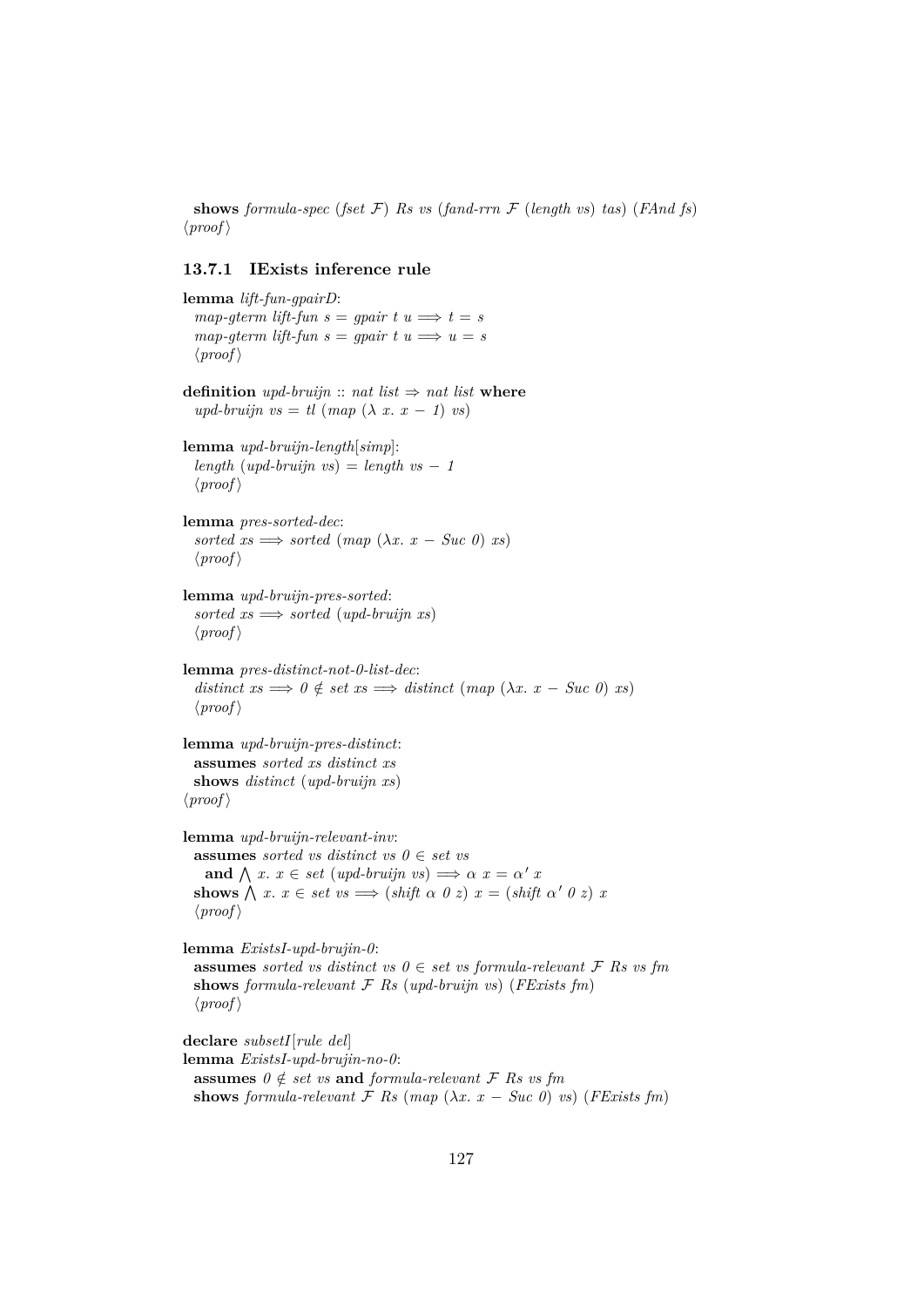$\langle proof \rangle$ 

**definition** *shift-right* **where** *shift-right*  $\alpha \equiv \lambda$  *i*.  $\alpha$  (*i* + *1*) **lemma** *shift-right-nt-0*:  $i \neq 0 \Longrightarrow \alpha$  *i* = *shift-right*  $\alpha$  (*i* − *Suc 0*)  $\langle proof \rangle$ **lemma** *shift-shift-right-id* [*simp*]: *shift* (*shift-right*  $\alpha$ )  $\theta$  ( $\alpha$   $\theta$ ) =  $\alpha$  $\langle proof \rangle$ **lemma** *shift-right-rangeI* [*intro*]: *range*  $\alpha \subseteq T \implies \text{range}(\text{shift-right } \alpha) \subseteq T$  $\langle proof \rangle$ **lemma** *eval-formula-shift-right-eval*:  $eval-formula \nsubseteq Rs \nsubseteq fm \implies eval-formula \nsubseteq Rs \nsubseteq shift \nsubseteq shift \nsubseteq a \ncup \nsubseteq a \ncup \nsubseteq a \ncup \nsubseteq a \ncup \nsubseteq a \ncup \nsubseteq a \ncup \nsubseteq a \ncup \nsubseteq a \ncup \nsubseteq a \ncup \nsubseteq a \ncup \nsubseteq a \ncup \nsubseteq a \ncup \nsubseteq a \ncup \nsubseteq a \ncup \nsubseteq a \ncup \nsubseteq a \ncup \nsubseteq a \ncup \nsubseteq a \ncup \nsubseteq a \ncup \nsubseteq a \ncup \nsubseteq a \ncup \nsubseteq a \ncup \nsubseteq a \ncup \nsubseteq a \ncup \nsubseteq a \ncup \nsubseteq a \ncup \nsubseteq a \ncup$  $eval-formula \nsubseteq Rs$  (*shift* (*shift-right*  $\alpha$ )  $0 \ (\alpha \ 0)$ )  $fm \implies eval-formula \nsubseteq Rs$   $\alpha$   $fm$  $\langle proof \rangle$ **declare** *subsetI*[*intro*!] **lemma** *nt-rel-0-trivial-shift*: **assumes**  $0 \notin set$  *vs* **shows** {*map*  $\alpha$  *vs*  $|\alpha$ *. range*  $\alpha \subseteq \mathcal{T}_G$   $\mathcal{F} \wedge \text{eval-formula } \mathcal{F}$  *Rs*  $\alpha$  *fm*} =  ${ \{map (\lambda x. \alpha (x - Suc \theta)) \text{ } vs \mid \alpha \text{ } range \alpha \subseteq \mathcal{T}_{G} \text{ } \mathcal{F} \wedge (\exists z \in \mathcal{T}_{G} \text{ } \mathcal{F} \}.$ *eval-formula*  $\mathcal{F}$  *Rs* ( $\alpha$  $\langle 0:z \rangle$ )  $\{m\}$ }  $(i\mathbf{s}$   $?Ls = ?Rs$  $\langle proof \rangle$ **lemma** *relevant-vars-upd-bruijn-tl*: **assumes** *sorted vs distinct vs* **shows** *map* (*shift-right*  $\alpha$ ) (*upd-bruijn vs*) = *tl* (*map*  $\alpha$  *vs*) (*proof*) **lemma** *drop-upd-bruijn-set*: **assumes** *sorted vs distinct vs* **shows** *drop* 1 ' {*map*  $\alpha$  *vs*  $\alpha$ . *range*  $\alpha \subseteq \mathcal{T}_G$   $\mathcal{F} \wedge$  *eval-formula*  $\mathcal{F}$  *Rs*  $\alpha$  *fm*}  ${map \alpha \ (upd-bruijn \ vs)} \alpha$ . *range*  $\alpha \subseteq \mathcal{T}_G \ \mathcal{F} \wedge (\exists z \in \mathcal{T}_G \ \mathcal{F}.$  *eval-formula*  $\mathcal{F}$  $Rs \left( \alpha \langle 0: z \rangle \right) fm)$ }  $(i\mathbf{s}$   $?Ls = ?Rs$  $\langle proof \rangle$ **lemma** *closed-sat-form-env-dom*:

**assumes** *formula-relevant*  $\mathcal{F}$  *Rs*  $\vert \vert$  (*FExists fm*) *range*  $\alpha \subseteq \mathcal{T}_G$   $\mathcal{F}$  *eval-formula* F *Rs* α *fm*

**shows**  $\{[\alpha \ 0] \mid \alpha \dots \text{range } \alpha \subseteq \mathcal{T}_G \ \mathcal{F} \land (\exists \ z \in \mathcal{T}_G \ \mathcal{F} \dots \text{eval-formula } \mathcal{F} \ \text{Rs } (\alpha \langle 0:z) \})$ *fm*)} = { $[t] | t, t \in \mathcal{T}_G \mathcal{F}$ }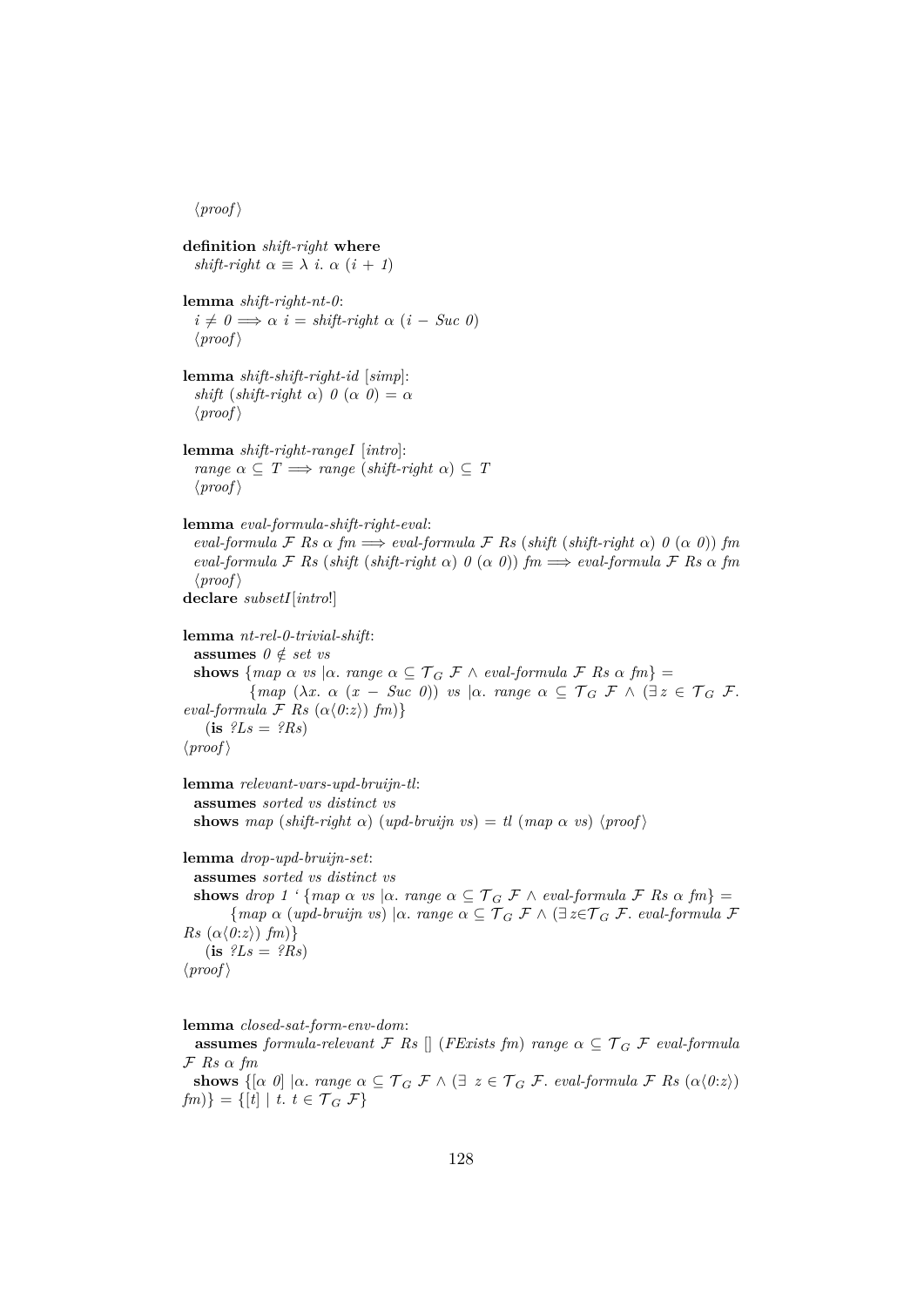$\langle proof \rangle$ 

**lemma** *find-append*:

*find P* (*xs*  $\circledcirc$  *ys*) = (*if find P xs*  $\neq$  *None then find P xs else find P ys*)  $\langle proof \rangle$ 

### **13.8 Checking inferences**

**derive** *linorder ext-step pos-step gtt-rel rr1-rel rr2-rel ftrs* **derive** *compare ext-step pos-step gtt-rel rr1-rel rr2-rel ftrs*

 ${\bf fun} \; check\text{-}inference:: ((\text{if } \times \text{nat}) \; \text{fset} \Rightarrow (\text{f}, \text{'v}) \; \text{fin\text{-}trs} \; \text{list} \Rightarrow \text{ftrs} \; \text{rr1-rel} \Rightarrow (\text{nat}, \text{fiv})$ 0 *f*) *reg option*)  $\Rightarrow (('f \times nat) \text{ fset } \Rightarrow (f', 'v) \text{ fin-trs list } \Rightarrow \text{ ftrs rr2-rel } \Rightarrow (nat, 'f \text{ option } \times 'f$ *option*) *reg option*)  $\Rightarrow$  ('f  $\times$  *nat*) fset  $\Rightarrow$  ('f :: *compare*, 'v) fin-trs list  $\Rightarrow$  (*ftrs formula*  $\times$  *nat list*  $\times$  (*nat, 'f option list*) *reg*) *list*  $\Rightarrow$  (*nat*  $\times$  *ftrs inference*  $\times$  *ftrs formula*  $\times$  *info list*)  $\Rightarrow$  (*ftrs formula*  $\times$  *nat list*  $\times$  (*nat, 'f option list*) *reg*) *option* where *check-inference rr1c rr2c*  $\mathcal{F}$  *Rs infs* (*l, step, fm, is*) = *do* {  $guard (l = length infs);$ *case step of IRR1*  $s x \Rightarrow do$  { *guard*  $(fm = FRR1 s x);$ *liftO1* ( $\lambda ta$ . (*FRR1 s x*, [*x*], *fmap-funs-reg* ( $\lambda f$ . [*Some f*]) *ta*)) (*rr1c* F *Rs s*) }  $\vert$  *IRR2 r x y*  $\Rightarrow$  *do { guard* (*fm* = *FRR2 r x y*); *case compare x y of*  $Lt \Rightarrow \text{liftO1} (\lambda \text{ta.} (FRR2 \text{ r x y}, [x, y], \text{fmap-funs-reg } (\lambda \text{f}, q), [f, q]) \text{ta}))$ (*rr2c* F *Rs r*)  $| Eq \Rightarrow \text{liftO1} (\lambda \text{ta.} (FRR2 \text{ r} x y, [x], \text{fmap-funs-reg } (\lambda \text{f.} [Some f]) \text{ ta}))$ (*liftO1* (*simplify-reg* ◦ *proj-1-reg*) (*liftO2* (λ *t1 t2*. *simplify-reg* (*reg-intersect t1 t2*)) (*rr2c* F *Rs r*) (*rr2c* F *Rs* (*R2Diag R1Terms*)))) |  $Gt \Rightarrow \text{liftO1} (\lambda \text{ta.} (\text{FRR2} r x y, [y, x], \text{fmap-funs-reg } (\lambda \text{f}, q), [q, f]) \text{ta}))$ (*rr2c* F *Rs r*) } | *IAnd ls*  $\Rightarrow$  *do* { *guard*  $(\forall l' \in set \text{ls. } l' < l);$ *guard*  $(fm = FAnd (map (\lambda l'. \; \text{fst} \; (\text{infs} \; ! \; l')) \; \text{ls}));$  $let (vs', tas') = fit-rms \mathcal{F} (map ((!) infs) ls) in$ *Some* (*fm, vs', fand-rrn*  $F$  (*length vs'*) *tas'*) } | *IOr ls*  $\Rightarrow$  *do* { *guard*  $(\forall l' \in set \text{ls. } l' < l);$ *guard*  $(fm = FOr \ (map \ (\lambda l'.\ fst \ (infs \perp l')) \ ls));$  $let (vs', tas') = fit-rms \mathcal{F} (map ((!) infs) ls) in$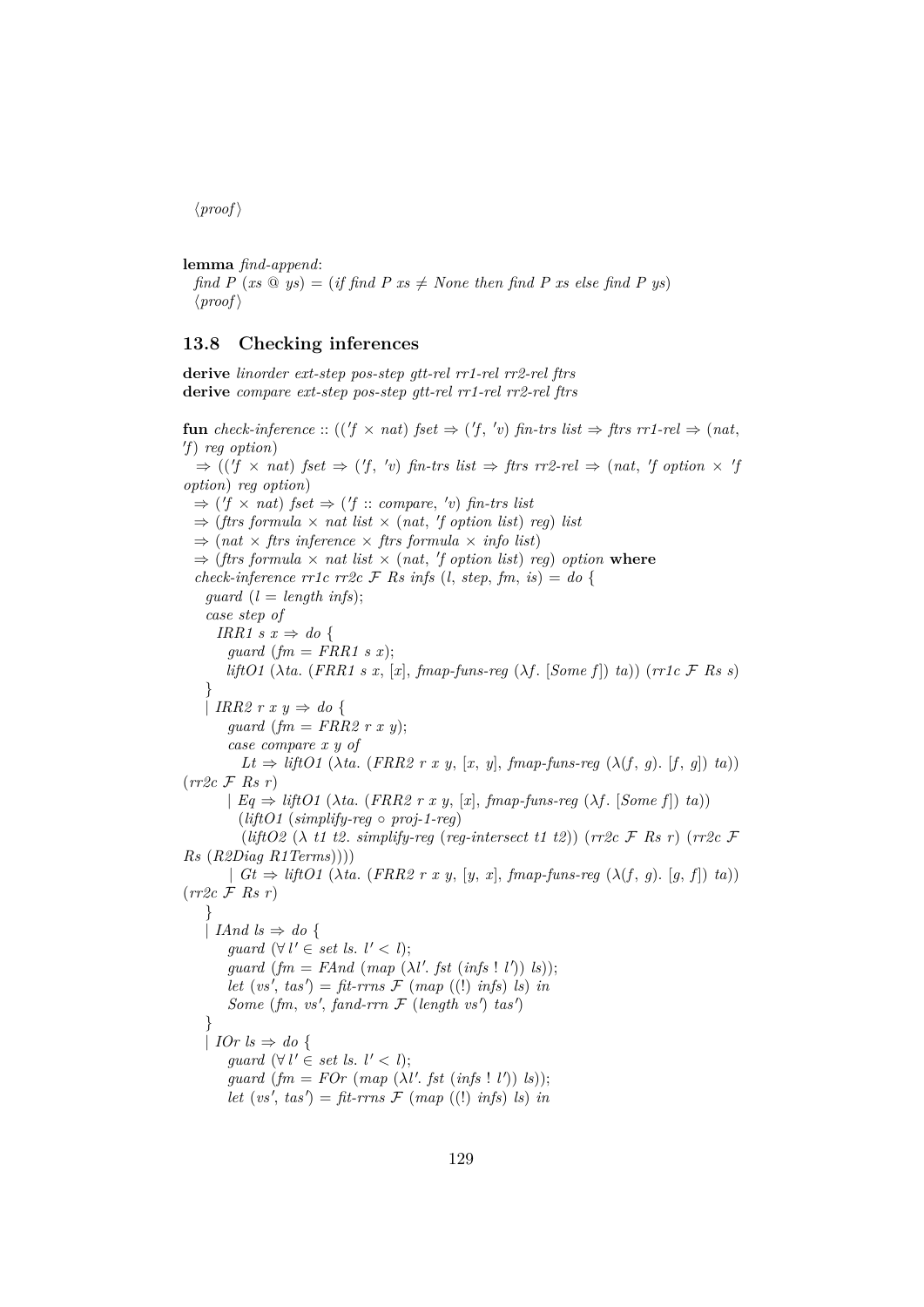$Some (fm, vs', for-rrn, tas')$ }  $\mid$  *INot*  $l' \Rightarrow$  *do* { *guard*  $(l' < l);$ guard  $(fm = FNot (fst (infs ! l')));$  $let (vs', tas') = snd (ints ! l');$ *Some* (*fm*, *vs'*, *simplify-reg* (*difference-reg* (*true-RRn*  $\mathcal{F}$  (*length vs'*)) *tas'*)) } | *IExists*  $l' \Rightarrow do$  { *guard*  $(l' < l);$ *guard*  $(fm = FExists (fst (infs ! l')));$  $let (vs', tas') = snd (infs' ! l');$ *if length vs'* = 0 *then Some* (*fm*,  $[$ ], *tas'*) *else if reg-empty tas' then Some* (*fm*, [], *empty-reg*) *else if*  $0 \notin set \text{ vs'}$  *then Some* (*fm*, *map* ( $\lambda$  *x*. *x* − *1*) *vs'*, *tas'*) *else if*  $1 = length vs' then Some (fm, [], true-RRn F 0)$ *else Some* (*fm*, *upd-bruijn vs'*, *rrn-drop-fst tas'*) } | *IRename*  $l'$  *vs*  $\Rightarrow$  *guard*  $(l' < l) \gg None$ | *INNFPlus*  $l' \Rightarrow do$  { *guard*  $(l' < l);$ *let*  $fm' = fst$  (*infs* ! *l'*);  $guard (ord-form-list-aci (nnf-to-list-aci (nnf (form-of-formula fm))) =$ *ord-form-list-aci* (*nnf-to-list-aci* (*nnf* (*form-of-formula fm*)))); *Some*  $(fm, \text{ and } (\text{infs} \mid l'))$ } | *IRepl eq pos l'*  $\Rightarrow$  *guard* (*l'* < *l*)  $\gg$  *None* }

**lemma** *RRn-spec-true-RRn*: *RRn-spec* (*Suc 0*) (*true-RRn*  $\mathcal{F}$  (*Suc 0*)) {[*t*] |*t*.  $t \in \mathcal{T}_G$  (*fset*  $\mathcal{F}$ )}  $\langle proof \rangle$ 

**lemma** *check-inference-correct*:

**assumes** *sig*:  $T_G$  (*fset*  $\mathcal{F}$ )  $\neq$  {} **and**  $Rs$ : ∀  $R \in set R$ *s. lv-trs* (*fset*  $R$ ) ∧ *ffunas-trs R* |⊆| F

**assumes** *infs*:  $\bigwedge$  *fvA*. *fvA*  $\in$  *set infs*  $\implies$  *formula-spec* (*fset* F) (*map fset* Rs) (*fst* (*snd fvA*)) (*snd* (*snd fvA*)) (*fst fvA*)

**assumes** inf: *check-inference rr1c rr2c*  $\mathcal{F}$  *Rs infs* (*l, step, fm, is*) = *Some* (*fm'*,  $vs, A'$ 

**assumes**  $rr1$ :  $\bigwedge r1$ . ∀ *ta1*.  $rr1c$  *F Rs*  $r1 = Some$  *ta1*  $\longrightarrow RR1$ -spec *ta1*  $(eval-rr1-rei)$ (*fset* F) (*map fset Rs*) *r1*)

**assumes**  $rr2$ :  $\bigwedge r2$ . ∀  $ta2$ .  $rr2c$   $\mathcal{F}$   $Rs$   $r2 = Some$   $ta2 \longrightarrow RR2\text{-}spec$   $ta2$  ( $eval\text{-}rr2\text{-}rel$ (*fset* F) (*map fset Rs*) *r2*)

**shows**  $l = length \inf s \wedge fm = fm' \wedge formula\text{-}spec (fset \mathcal{F}) (map \text{ }fset \text{ }Rs) \text{ } vs \text{ } A'$  $fm'$ 

 $\langle proof \rangle$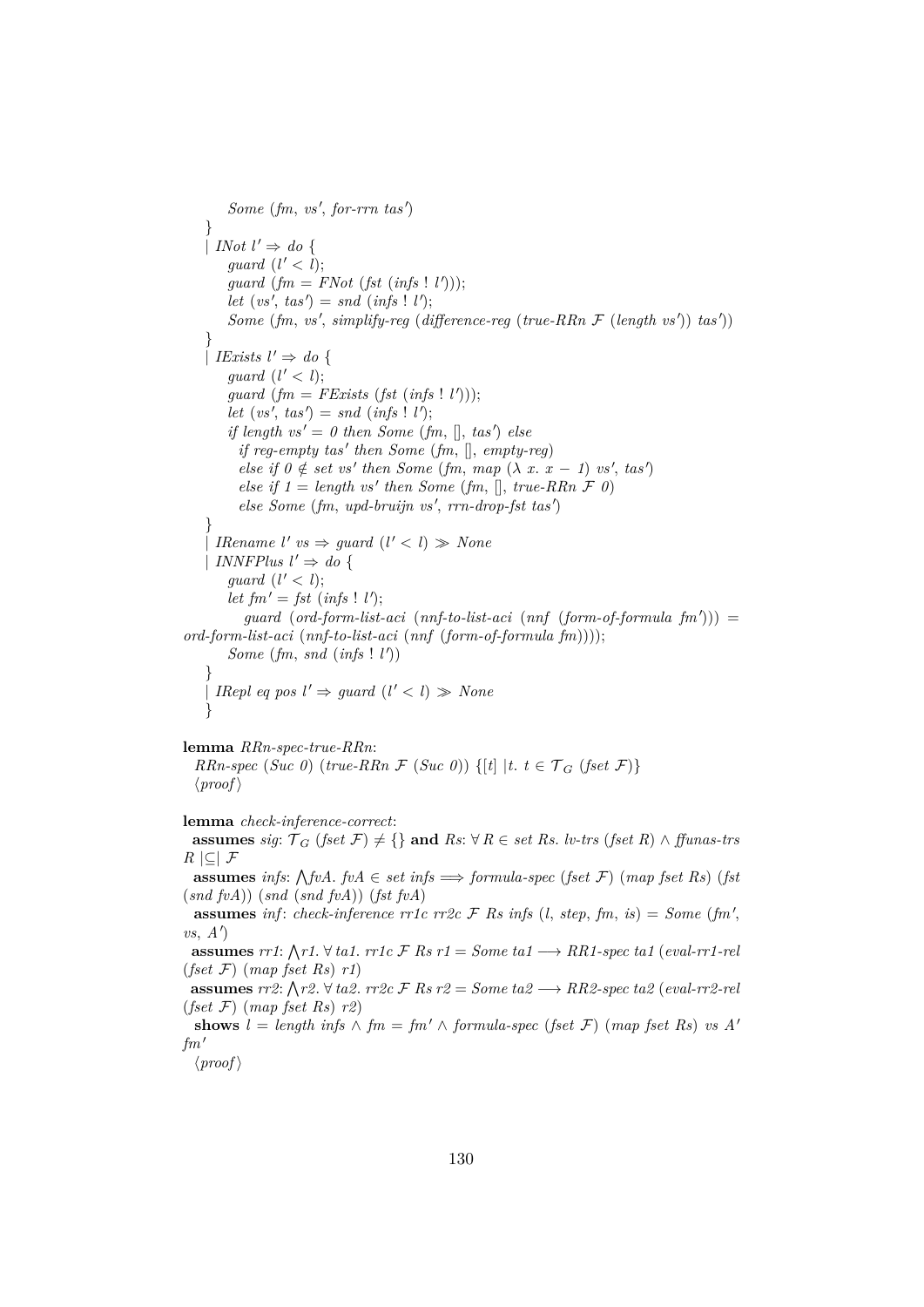**end theory** *FOR-Check-Impl* **imports** *FOR-Check Regular-Tree-Relations*.*Regular-Relation-Impl NF-Impl* **begin**

# **14 Inference checking implementation**

**definition** *ftrancl-eps-free-closures*  $A = eps$ -*free-automata* (*eps* A) A **abbreviation** *ftrancl-eps-free-reg*  $A \equiv Reg (fin A) (francl-eps-free-closure (ta))$  $A))$ 

**lemma** *ftrancl-eps-free-ta-derI*:  $(\textit{eps A})|^{+}| = \textit{eps A} \Longrightarrow \textit{ta-der (francl-eps-free-closure A) (term-of-germ t)} =$ *ta-der* A (*term-of-gterm t*)  $\langle proof \rangle$ 

**lemma** L*-ftrancl-eps-free-closuresI*:  $(\text{eps } (ta \mathcal{A}))|^{+}| = \text{eps } (ta \mathcal{A}) \Longrightarrow \mathcal{L} (\text{francl-eps-free-reg } \mathcal{A}) = \mathcal{L} \mathcal{A}$  $\langle proof \rangle$ 

**definition** *root-step*  $R \mathcal{F} \equiv (let (TA1, TA2) = agtt-grrstep R \mathcal{F} in$ (*ftrancl-eps-free-closures TA1*, *TA2*))

**definition**  $AGTT$ -trancl-eps-free ::  $({}^{\prime}q, {}^{\prime}f)$  gtt  $\Rightarrow$   $({}^{\prime}q + {}^{\prime}q, {}^{\prime}f)$  gtt where  $AGTT$ -trancl-eps-free  $\mathcal{G} = (let (\mathcal{A}, \mathcal{B}) = AGTT$ -trancl  $\mathcal{G}$  *in* (*ftrancl-eps-free-closures* A, B))

**definition** *GTT-trancl-eps-free* **where**  $GTT\text{-}trancl\text{-}eps\text{-}free \mathcal{G} = (let (\mathcal{A}, \mathcal{B}) = GTT\text{-}trancl \mathcal{G} in$ (*ftrancl-eps-free-closures* A, *ftrancl-eps-free-closures* B))

**definition** *AGTT-comp-eps-free* **where**  $AGTT$ -comp-eps-free  $G_1$   $G_2$  = (*let*  $(A, B) = AGTT$ -comp'  $G_1$   $G_2$  *in* (*ftrancl-eps-free-closures* A, B))

**definition** *GTT-comp-eps-free* **where**  $GTT$ -comp-eps-free  $\mathcal{G}_1$   $\mathcal{G}_2$  =(*let*  $(\mathcal{A}, \mathcal{B}) = GTT$ -comp'  $\mathcal{G}_1$   $\mathcal{G}_2$  *in* (*ftrancl-eps-free-closures* A, *ftrancl-eps-free-closures* B))

**lemma** *eps-free-relable* [*simp*]: *is-gtt-eps-free* (*relabel-gtt*  $\mathcal{G}$ ) = *is-gtt-eps-free*  $\mathcal{G}$  $\langle proof \rangle$ 

**lemma** *eps-free-prod-swap*: *is-gtt-eps-free*  $(A, B) \implies$  *is-gtt-eps-free*  $(B, A)$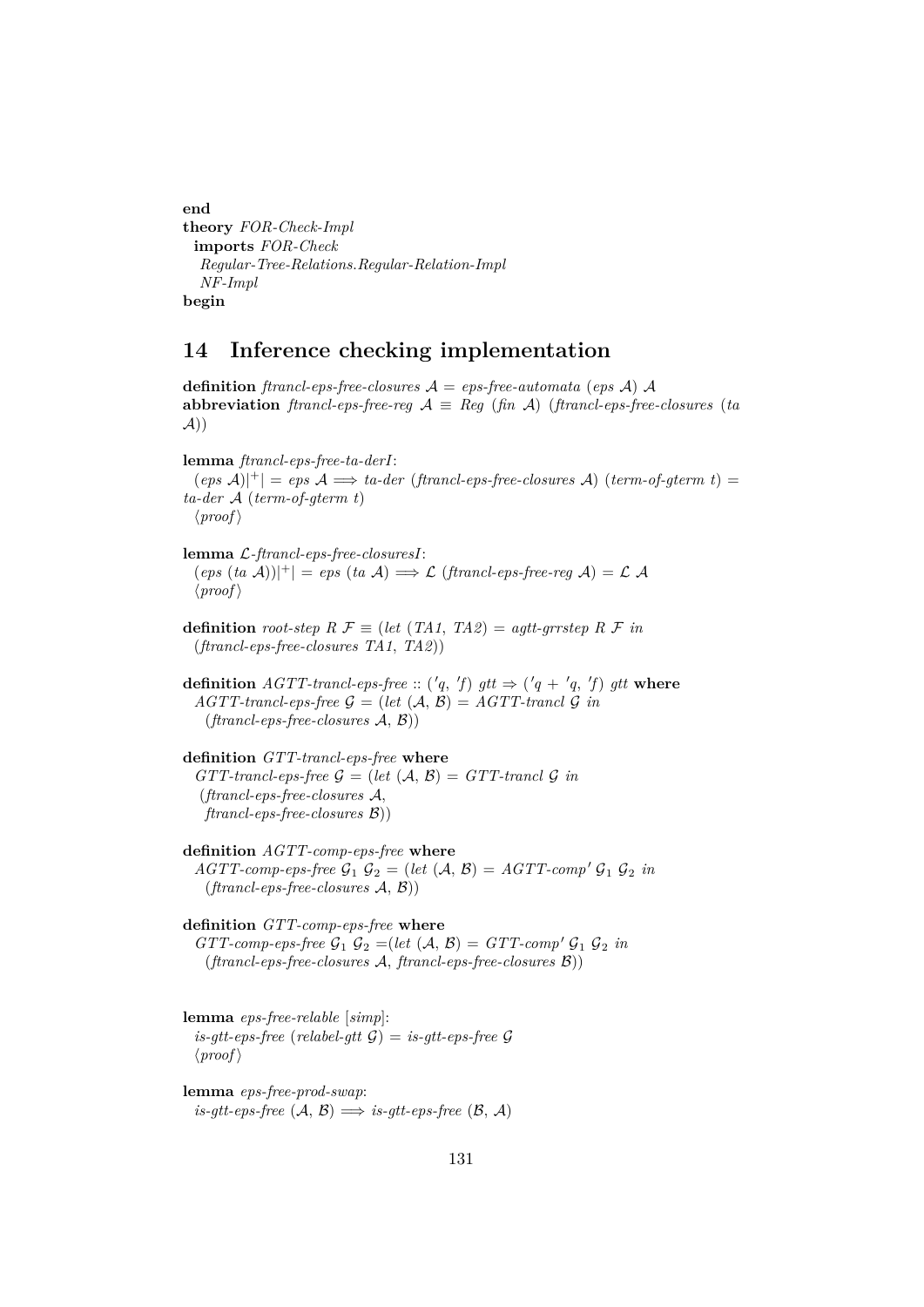$\langle proof \rangle$ 

**lemma** *eps-free-root-step*: *is-gtt-eps-free* (*root-step R* F)  $\langle proof \rangle$ **lemma** *eps-free-AGTT-trancl-eps-free*:  $is\text{-}qt\text{-}eps\text{-}free \mathcal{G} \implies is\text{-}qt\text{-}eps\text{-}free (AGTT\text{-}trancl\text{-}eps\text{-}free \mathcal{G})$  $\langle proof \rangle$ **lemma** *eps-free-GTT-trancl-eps-free*: *is-gtt-eps-free*  $\mathcal{G} \implies$  *is-gtt-eps-free* (*GTT-trancl-eps-free*  $\mathcal{G}$ )  $\langle proof \rangle$ **lemma** *eps-free-AGTT-comp-eps-free*: *is-gtt-eps-free*  $\mathcal{G}_2 \implies$  *is-gtt-eps-free* (*AGTT-comp-eps-free*  $\mathcal{G}_1$   $\mathcal{G}_2$ )  $\langle proof \rangle$ **lemma** *eps-free-GTT-comp-eps-free*: *is-gtt-eps-free*  $(TTT\text{-}comp\text{-}eps\text{-}free \mathcal{G}_1 \mathcal{G}_2)$  $\langle proof \rangle$ **lemmas** *eps-free-const* = *eps-free-prod-swap eps-free-root-step eps-free-AGTT-trancl-eps-free eps-free-GTT-trancl-eps-free eps-free-AGTT-comp-eps-free eps-free-GTT-comp-eps-free* **lemma** *agtt-lang-derI*: **assumes**  $\bigwedge$  *t. ta-der* (*fst*  $\mathcal{A}$ ) (*term-of-gterm t*) = *ta-der* (*fst*  $\mathcal{B}$ ) (*term-of-gterm t*) **and**  $\Lambda$  *t. ta-der* (*snd*  $\mathcal{A}$ ) (*term-of-gterm t*) = *ta-der* (*snd*  $\mathcal{B}$ ) (*term-of-gterm t*) **shows** *agtt-lang*  $A = aqt$ -*lang*  $B \langle proof \rangle$ **lemma** *agtt-lang-root-step-conv*:  $agtt$ -lang (root-step  $R \mathcal{F}$ ) =  $agtt$ -lang ( $agtt$ -grrstep  $R \mathcal{F}$ )  $\langle proof \rangle$ **lemma** *agtt-lang-AGTT-trancl-eps-free-conv*: **assumes** *is-gtt-eps-free* G **shows** *agtt-lang*  $(AGTT\text{-}tranc\text{-}eps\text{-}free \mathcal{G}) = aqt\text{-}lang (AGTT\text{-}trancl \mathcal{G})$  $\langle proof \rangle$ **lemma** *agtt-lang-GTT-trancl-eps-free-conv*: **assumes** *is-gtt-eps-free* G **shows** *agtt-lang* (*GTT-trancl-eps-free*  $\mathcal{G}$ ) = *agtt-lang* (*GTT-trancl*  $\mathcal{G}$ )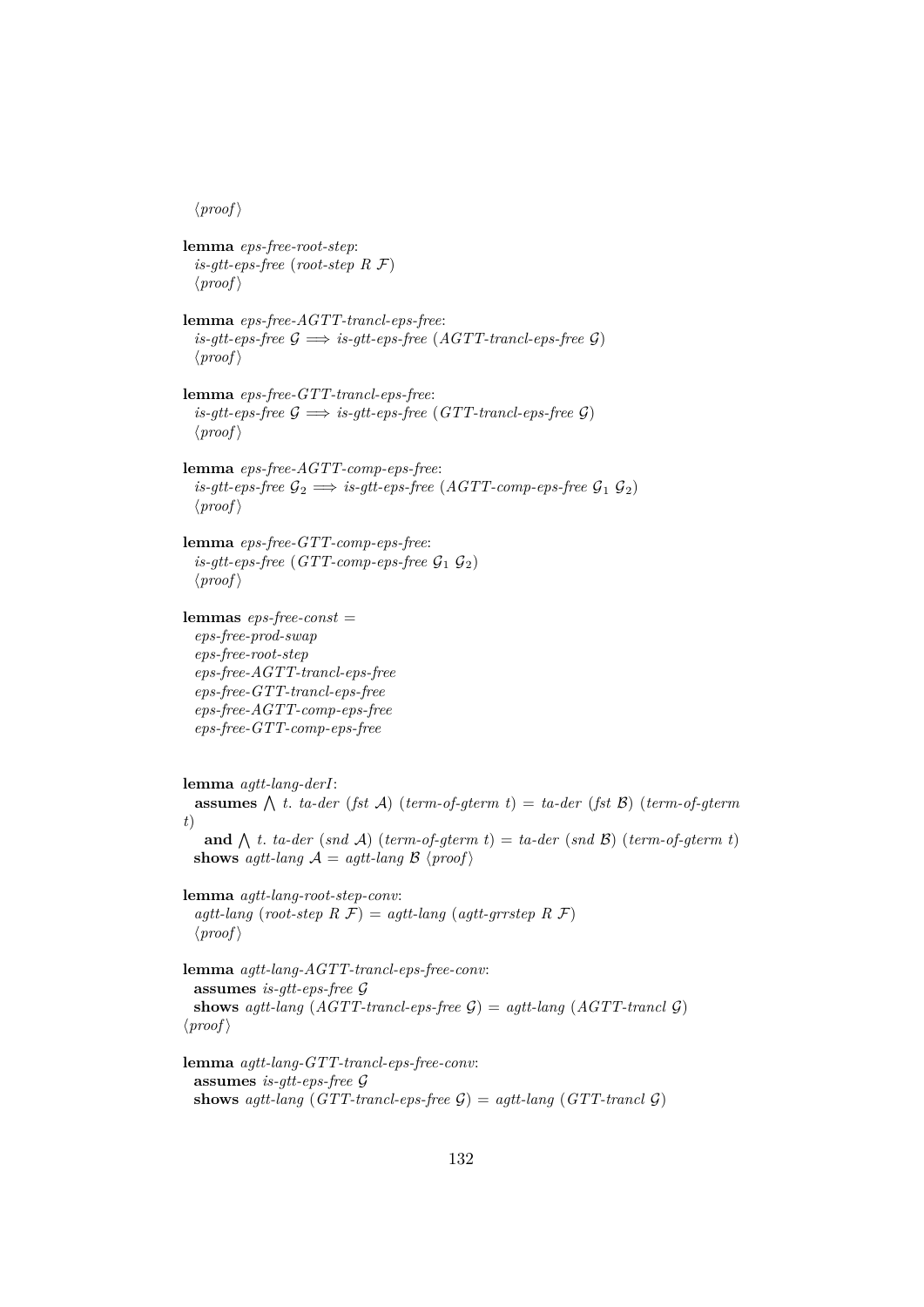#### $\langle proof \rangle$

**lemma** *agtt-lang-AGTT-comp-eps-free-conv*: **assumes** *is-gtt-eps-free*  $\mathcal{G}_1$  *is-gtt-eps-free*  $\mathcal{G}_2$ **shows** *agtt-lang* (*AGTT-comp-eps-free*  $\mathcal{G}_1$   $\mathcal{G}_2$ ) = *agtt-lang* (*AGTT-comp*<sup>'</sup>  $\mathcal{G}_1$   $\mathcal{G}_2$ )  $\langle proof \rangle$ **lemma** *agtt-lang-GTT-comp-eps-free-conv*: **assumes** *is-gtt-eps-free*  $\mathcal{G}_1$  *is-gtt-eps-free*  $\mathcal{G}_2$ **shows** *agtt-lang* (*GTT-comp-eps-free*  $\mathcal{G}_1$   $\mathcal{G}_2$ ) = *agtt-lang* (*GTT-comp*<sup>'</sup>  $\mathcal{G}_1$   $\mathcal{G}_2$ )  $\langle proof \rangle$  ${\bf fun}$   $gtt-of-gtt-rel-impl$  :: ( $f \times nat$ )  $fset \Rightarrow$  ( $f$ ): *linorder*,  $'v$ )  $fin-trs$  *list*  $\Rightarrow$   $ftrs$  $gtt$ *-rel*  $\Rightarrow$   $(nat, 'f)$  *gtt option* where  $gt-t-f-gt-t$ -*rel-impl*  $\mathcal F$  *Rs* (*ARoot is*) = *liftO1* ( $\lambda$ *R. relabel-gtt* (*root-step R F*))  $(is-to-trs' Rs is)$  $\int$  *gtt-of-gtt-rel-impl*  $\mathcal{F}$  *Rs* (*GInv g*) = *liftO1 prod.swap* (*gtt-of-gtt-rel-impl*  $\mathcal{F}$  *Rs g*)  $\int$  *gtt-of-gtt-rel-impl*  $\mathcal{F}$  *Rs* (*AUnion g1 g2*) = *liftO2* ( $\lambda$ *g1 g2*. *relabel-gtt* (*AGTT-union' g1 g2*)) (*gtt-of-gtt-rel-impl* F *Rs g1*) (*gtt-of-gtt-rel-impl* F *Rs g2*) | *gtt-of-gtt-rel-impl* F *Rs* (*ATrancl g*) = *liftO1* (*relabel-gtt* ◦ *AGTT-trancl-eps-free*) (*gtt-of-gtt-rel-impl* F *Rs g*) | *gtt-of-gtt-rel-impl* F *Rs* (*GTrancl g*) = *liftO1 GTT-trancl-eps-free* (*gtt-of-gtt-rel-impl* F *Rs g*) | *gtt-of-gtt-rel-impl* F *Rs* (*AComp g1 g2*) = *liftO2* (λ*g1 g2*. *relabel-gtt* (*AGTT-comp-eps-free g1 g2*)) (*gtt-of-gtt-rel-impl* F *Rs g1*) (*gtt-of-gtt-rel-impl* F *Rs g2*) | *gtt-of-gtt-rel-impl* F *Rs* (*GComp g1 g2*) = *liftO2* (λ*g1 g2*. *relabel-gtt* (*GTT-comp-eps-free g1 g2*)) (*gtt-of-gtt-rel-impl* F *Rs g1*) (*gtt-of-gtt-rel-impl* F *Rs g2*)

**lemma** *gtt-of-gtt-rel-impl-is-gtt-eps-free*: *gtt-of-gtt-rel-impl*  $\mathcal{F}$  *Rs g = Some g'*  $\implies$  *is-gtt-eps-free g'*  $\langle proof \rangle$ 

**lemma** *gtt-of-gtt-rel-impl-gtt-of-gtt-rel*:  $gt$ -*gtt-of-gtt-rel-impl*  $\mathcal{F}$  *Rs*  $g \neq None \longleftrightarrow gtt$ -*of-gtt-rel*  $\mathcal{F}$  *Rs*  $g \neq None$  (is  $?Ls \longleftrightarrow$ *?Rs*)  $\langle proof \rangle$ 

**lemma** *gtt-of-gtt-rel-impl-sound*:  $gt-$ *gtt-of-gtt-rel-impl*  $\mathcal F$  *Rs*  $g = Some$   $g' \implies gtt-$ *of-gtt-rel*  $\mathcal F$  *Rs*  $g = Some$   $g'' \implies$  $agtt$ -lang  $g' = agtt$ -lang  $g''$  $\langle proof \rangle$ 

**lemma** L*-eps-free-nhole-ctxt-closure-reg*: **assumes** *is-ta-eps-free* (*ta* A) **shows**  $\mathcal{L}$  (*ftrancl-eps-free-reg* (*nhole-ctxt-closure-reg*  $\mathcal{F}(\mathcal{A})$ ) =  $\mathcal{L}$  (*nhole-ctxt-closure-reg*  $F(A)$  $\langle proof \rangle$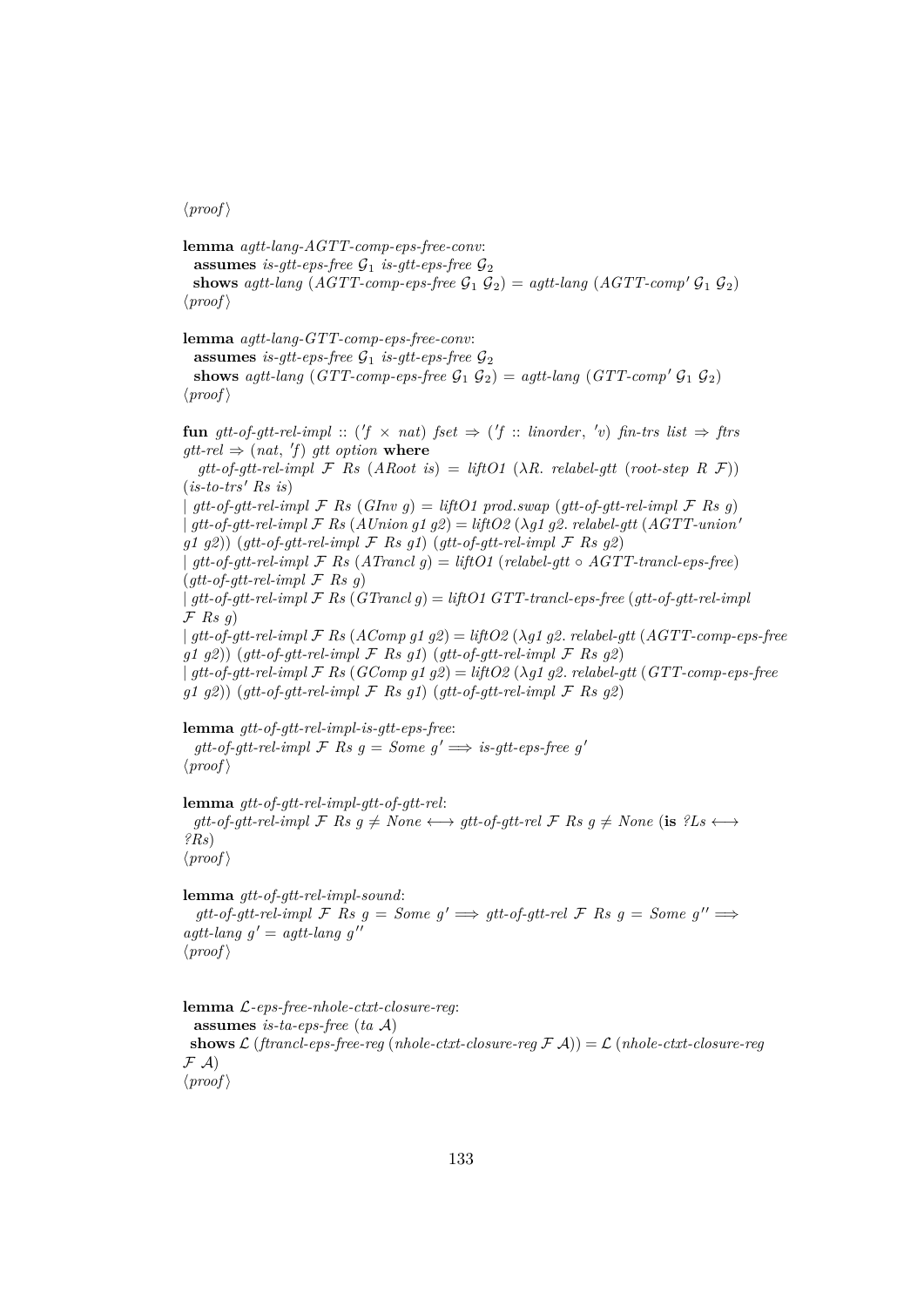**lemma** L*-eps-free-ctxt-closure-reg*: **assumes** *is-ta-eps-free* (*ta* A) **shows**  $\mathcal{L}$  (*ftrancl-eps-free-reg* (*ctxt-closure-reg*  $\mathcal{F}(\mathcal{A})) = \mathcal{L}(\mathit{ctxt-closure}\text{-reg}\mathcal{F}(\mathcal{A}))$  $\langle proof \rangle$ **lemma** L*-eps-free-parallel-closure-reg*: **assumes** *is-ta-eps-free* (*ta* A) **shows**  $\mathcal{L}$  (*ftrancl-eps-free-reg* (*parallel-closure-reg*  $\mathcal{F}(\mathcal{A})) = \mathcal{L}(\text{parallel-closure-req})$  $F(A)$  $\langle proof \rangle$ **abbreviation**  $eps-free-reg' S R \equiv Reg (fin R) (eps-free-automata S (ta R))$ **definition** *eps-free-mctxt-closure-reg*  $\mathcal{F}$   $\mathcal{A}$  =  $(\text{let } \mathcal{B} = \text{m} \text{c} \text{t} \text{t} \text{t} - \text{closure} \text{t} \text{e} \text{t} \mathcal{F} \text{A} \text{in}$  $eps-free-reg' ((\lambda p. (fst p, Inc1-state)) | { (eps (ta \mathcal{B})) | \cup {eps (ta \mathcal{B})} \mathcal{B})}$ **definition** *eps-free-nhole-mctxt-reflcl-reg*  $\mathcal{F}$   $\mathcal{A}$  = (*let*  $\mathcal{B} = nhole-mctxt-reflcl-reg \mathcal{F} \mathcal{A}$  *in*  $eps-free-reg' ((\lambda p. (fst p. Inl (Inr cl-state))) |$ <sup>{</sup> (*eps* (*ta* B)) |∪| *eps* (*ta* B)) B) **definition** *eps-free-nhole-mctxt-closure-reg*  $\mathcal{F}$   $\mathcal{A}$  = (*let*  $\mathcal{B} = nhole-mctxt-closure-reg \mathcal{F} \mathcal{A}$  *in eps-free-reg* <sup>0</sup> ((λ *p*. (*fst p*, (*Inr cl-state*))) |*'*| (*eps* (*ta* B)) |∪| *eps* (*ta* B)) B)  $l$ emma  $L$ -eps-free-reg'I:  $(\textit{eps}(ta \mathcal{A}))|^{+}| = S \Longrightarrow \mathcal{L}(\textit{eps-free-reg}' S \mathcal{A}) = \mathcal{L} \mathcal{A}$  $\langle proof \rangle$ **lemma** L*-eps-free-mctxt-closure-reg*: **assumes** *is-ta-eps-free* (*ta* A) shows  $\mathcal L$  (*eps-free-mctxt-closure-reg*  $\mathcal F$   $\mathcal A$ ) =  $\mathcal L$  (*mctxt-closure-reg*  $\mathcal F$   $\mathcal A$ ) (*proof*) **lemma** L*-eps-free-nhole-mctxt-reflcl-reg*: **assumes** *is-ta-eps-free* (*ta* A) **shows**  $\mathcal{L}$  (*eps-free-nhole-mctxt-reflcl-reg*  $\mathcal{F}(\mathcal{A}) = \mathcal{L}(\mathit{nhole-mctxt}\text{-reflcl-reg}\mathcal{F}(\mathcal{A}))$  $\langle proof \rangle$ 

**lemma** L*-eps-free-nhole-mctxt-closure-reg*: **assumes** *is-ta-eps-free* (*ta* A) **shows**  $\mathcal{L}$  (*eps-free-nhole-mctxt-closure-reg*  $\mathcal{F}(\mathcal{A}) = \mathcal{L}(\mathcal{A})$  *nhole-mctxt-closure-reg*  $\mathcal{F}(\mathcal{A}) = \mathcal{L}(\mathcal{A})$  $\mathcal{A}$ )  $\langle proof \rangle$ 

**fun**  $rr1$ -of-rr1-rel-impl :: ( $'f \times nat$ )  $fset \Rightarrow ('f :: \text{linorder}, 'v)$   $fin-trs$   $list \Rightarrow ftrs$  $rr1$ -rel  $\Rightarrow$   $(nat, 'f)$  *reg option* **and**  $rr2$ -of-rr2-rel-impl :: ( $f \times nat$ )  $fset \Rightarrow (f', 'v)$   $fin-trs$   $list \Rightarrow ftrs$   $rr2$ -rel  $\Rightarrow$  $(nat, 'f option \times 'f option)$  *reg option* where

 $rr1-of-rr1-rel-impl \mathcal{F}$  *Rs R1Terms* = *Some* (*relabel-req* (*term-req*  $\mathcal{F}$ ))

|  $rr1$ -of- $rr1$ - $rel$ - $impl$   $\mathcal F$   $Rs$   $(R1NF$   $is) = liftO1$   $(\lambda R$ . ( $simplify$ - $reg$  ( $nf$ - $reg$  ( $fst$  |<sup>*'*</sup>|  $R$ )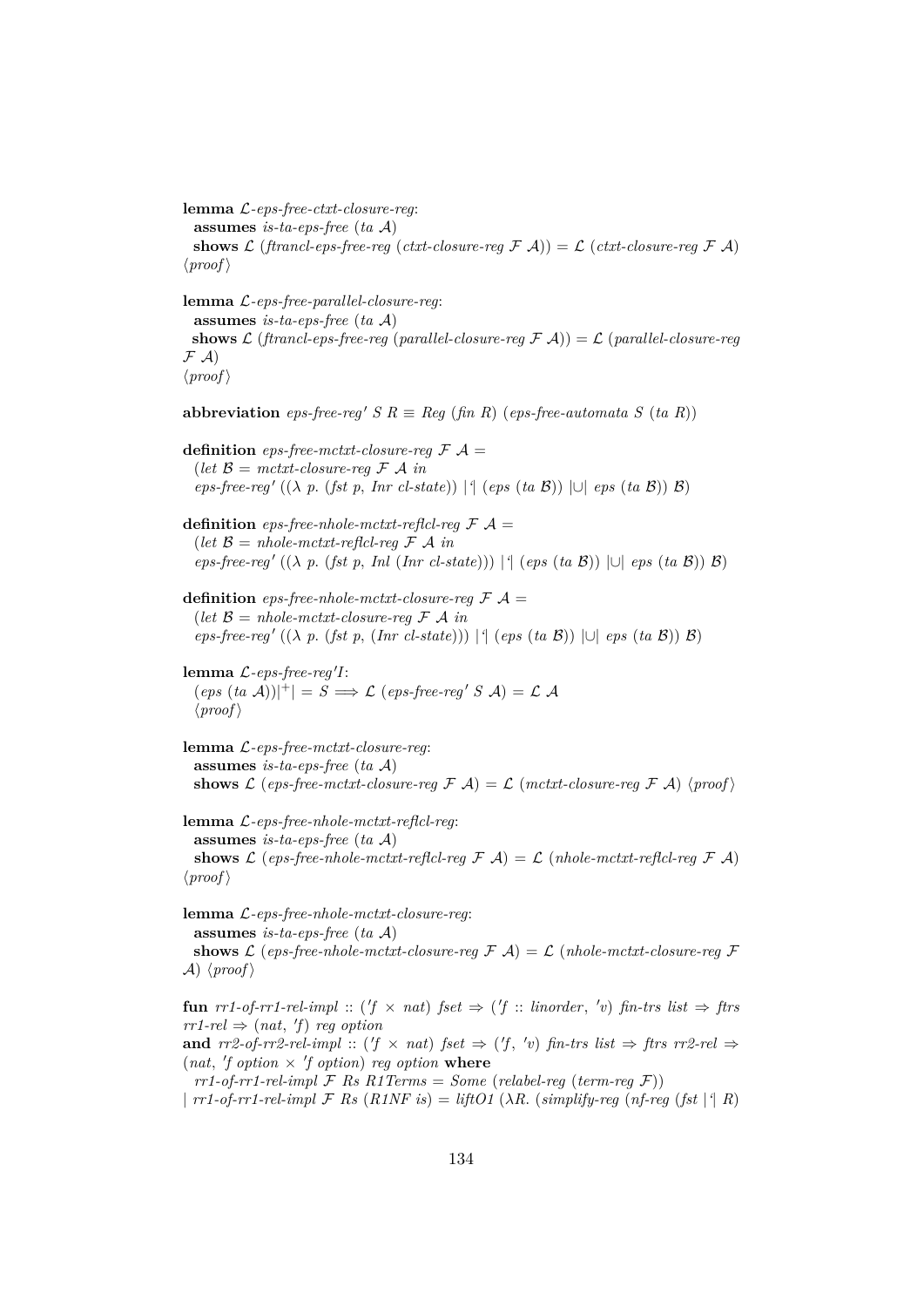$(F))$ ) (*is-to-trs' Rs is*) |  $rr1$ -of- $rr1$ - $rel$ - $impl$   $\mathcal F$   $Rs$   $(R1Inf r) = liftO1$   $(\lambda R)$ . *let*  $A = trim-reg R$  *in simplify-reg* (*proj-1-reg* (*Inf-reg-impl* A)) ) (*rr2-of-rr2-rel-impl* F *Rs r*) |  $rr1$ -of- $rr1$ -rel-impl  $\mathcal F$  *Rs* (*R1Proj i r*) = (*case i of 0*  $\Rightarrow$  $lif *l* f(t)$  (*trim-reg*  $\circ$  *proj-1-reg*) (*rr2-of-rr2-rel-impl*  $\mathcal F$  *Rs r*)  $| \rightarrow \frac{1}{2}$  *liftO1* (*trim-reg*  $\circ$  *proj-2-reg*) (*rr2-of-rr2-rel-impl*  $\mathcal{F}$  *Rs r*)) |  $rr1$ -of- $rr1$ - $rel$ - $impl \tF$  *Rs*  $(R1$ *Union s1 s2*) = *liftO2* (λ *x y*. *relabel-reg* (*reg-union x y*)) (*rr1-of-rr1-rel-impl* F *Rs s1*) (*rr1-of-rr1-rel-impl* F *Rs s2*) |  $rr1$ -of- $rr1$ - $rel$ - $impl$   $\mathcal{F}$  *Rs* (*R1Inter s1 s2*) = *liftO2*  $(\lambda \ x \ y \ \ \text{simplify-reg} \ (reg-intersect \ x \ y)) \ (rr1-of-rr1-rel-impl F \ Rs \ s1)$  $(rr1-of-rr1-rel-impl \mathcal{F}$  *Rs s2*)  $\int r^{1}$ -of-rr1-rel-impl  $\mathcal{F}$  *Rs*  $(R1Diffs1 s2) = lift02 (\lambda x y$ . relabel-reg (trim-reg (*difference-reg x y*))) (*rr1-of-rr1-rel-impl* F *Rs s1*) (*rr1-of-rr1-rel-impl* F *Rs s2*) |  $rr2$ -of- $rr2$ -rel-impl  $\mathcal F$  *Rs* (*R2GTT-Rel q w x*) = (*case w of PRoot* ⇒ (*case x of ESingle* ⇒ *liftO1* (*simplify-reg* ◦ *GTT-to-RR2-root-reg*) (*gtt-of-gtt-rel-impl* F *Rs g*) | *EParallel* ⇒ *liftO1* (*simplify-reg* ◦ *reflcl-reg* (*lift-sig-RR2* |*'*| F) ◦ *GTT-to-RR2-root-reg*) (*gtt-of-gtt-rel-impl* F *Rs g*) | *EStrictParallel* ⇒ *liftO1* (*simplify-reg* ◦ *GTT-to-RR2-root-reg*) (*gtt-of-gtt-rel-impl*  $\mathcal{F}$  *Rs g*)) | *PNonRoot* ⇒ (*case x of ESingle* ⇒ *liftO1* (*simplify-reg* ◦ *ftrancl-eps-free-reg* ◦ *nhole-ctxt-closure-reg*  $(lift-siq-RR2 | \hat{\mathcal{F}}) \circ GTT-to-RR2-root-reg)$  (qtt-of-qtt-rel-impl  $\mathcal F$  *Rs q*) | *EParallel* ⇒ *liftO1* (*simplify-reg* ◦ *eps-free-nhole-mctxt-reflcl-reg* (*lift-sig-RR2*  $|$ <sup>'</sup> $|$   $\mathcal{F}$ )  $\circ$  *GTT-to-RR2-root-reg*) (*gtt-of-gtt-rel-impl*  $\mathcal{F}$  *Rs g*) | *EStrictParallel* ⇒ *liftO1* (*simplify-reg* ◦ *eps-free-nhole-mctxt-closure-reg*  $(lift-sig-RR2 | ^{\dagger}F) \circ GTT-to-RR2-root-reg) (gtt-of-gtt-rel-impl F Rs q)$ | *PAny* ⇒ (*case x of ESingle* ⇒ *liftO1* (*simplify-reg* ◦ *ftrancl-eps-free-reg* ◦ *ctxt-closure-reg*  $(lift-sig-RR2 | ^{\dagger}F) \circ GTT-to-RR2-root-reg)$  (*gtt-of-gtt-rel-impl*  $F$  *Rs q*) | *EParallel* ⇒ *liftO1* (*simplify-reg* ◦ *ftrancl-eps-free-reg* ◦ *parallel-closure-reg*  $(lift-sig-RR2 | ^{\dagger}F) \circ GTT-to-RR2-root-reg) (gtt-of-gtt-rel-impl F Rs q)$ | *EStrictParallel* ⇒ *liftO1* (*simplify-reg* ◦ *eps-free-mctxt-closure-reg* (*lift-sig-RR2*  $| \hat{f}(\mathcal{F}) \circ \mathit{GTT-to-RR2-root-reg}(\mathit{gtt-of-gtt-rel-impl} \mathcal{F} \mathit{Rs} \mathit{g}))|$ |  $rr2$ -of- $rr2$ -rel-impl  $\mathcal F$  *Rs* (*R2Diag s*) = *liftO1* ( $\lambda$  *x*. *fmap-funs-reg* ( $\lambda f$ . (*Some f*, *Some f*)) *x*) ( $rr1$ -of- $rr1$ - $rel$ - $impl$   $\mathcal{F}$  *Rs s*) | *rr2-of-rr2-rel-impl* F *Rs* (*R2Prod s1 s2*) = *liftO2* (λ *x y*. *simplify-reg* (*pair-automaton-reg x y*)) (*rr1-of-rr1-rel-impl* F *Rs s1*)  $(rr1-of-rr1-rel-impl \nF$  *Rs s2*) | *rr2-of-rr2-rel-impl* F *Rs* (*R2Inv r*) = *liftO1* (*fmap-funs-reg prod*.*swap*) (*rr2-of-rr2-rel-impl*  $\mathcal{F}$  *Rs r*) | *rr2-of-rr2-rel-impl* F *Rs* (*R2Union r1 r2*) = *liftO2* (λ *x y*. *relabel-reg* (*reg-union x y*)) (*rr2-of-rr2-rel-impl* F *Rs r1*) (*rr2-of-rr2-rel-impl*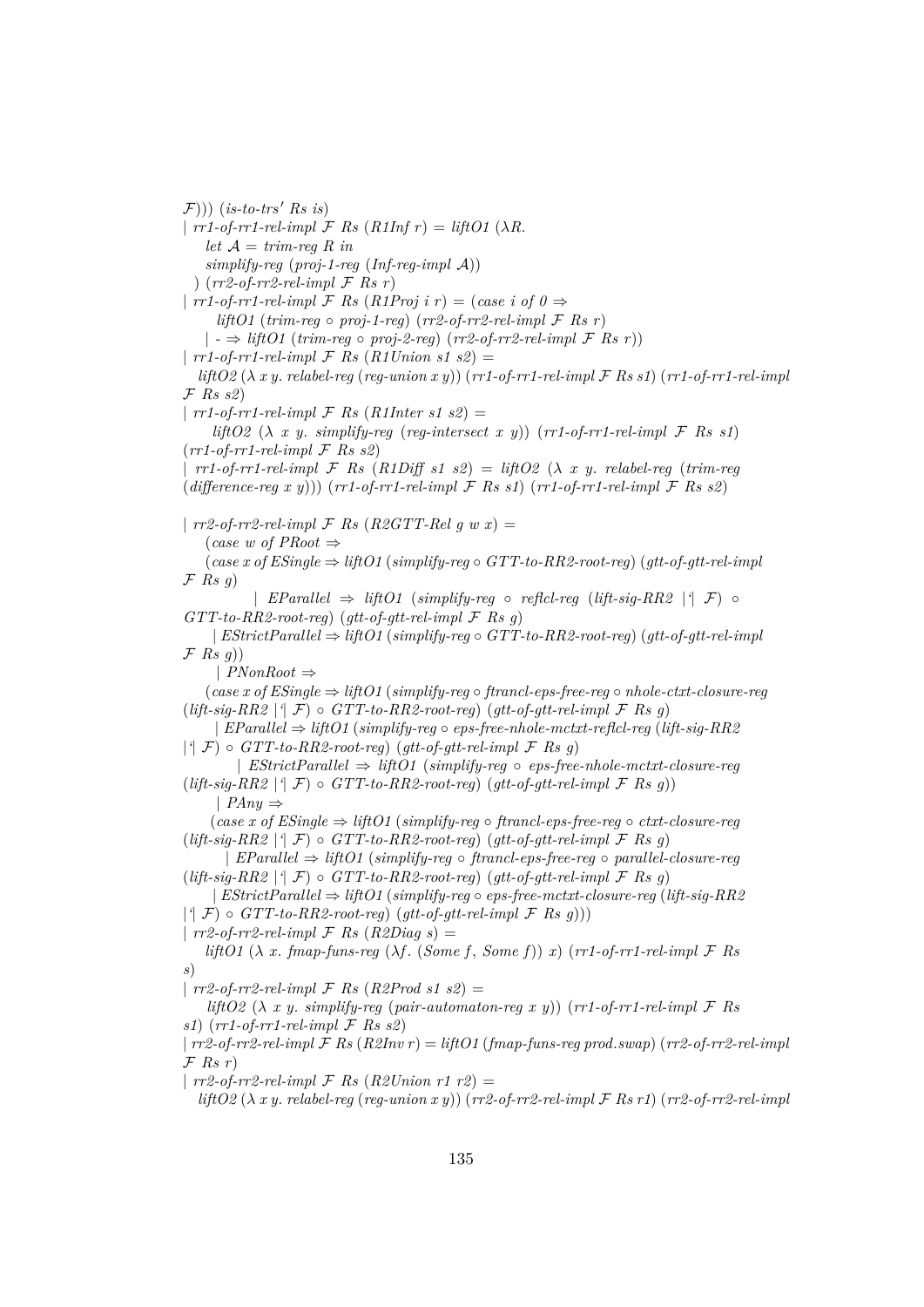F *Rs r2*) | *rr2-of-rr2-rel-impl* F *Rs* (*R2Inter r1 r2*) = *liftO2* (λ *x y*. *simplify-reg* (*reg-intersect x y*)) (*rr2-of-rr2-rel-impl* F *Rs r1*) (*rr2-of-rr2-rel-impl* F *Rs r2*) | *rr2-of-rr2-rel-impl* F *Rs* (*R2Diff r1 r2*) = *liftO2* (λ *x y*. *simplify-reg* (*difference-reg x y*)) (*rr2-of-rr2-rel-impl* F *Rs r1*) (*rr2-of-rr2-rel-impl* F *Rs r2*) | *rr2-of-rr2-rel-impl* F *Rs* (*R2Comp r1 r2*) = *liftO2* (λ *x y*. *simplify-reg* (*rr2-compositon*  $\mathcal{F}$  x y))  $(rr2-of-rr2-rel-impl$   $\mathcal F$  *Rs r1* $(rr2-of-rr2-rel-impl$   $\mathcal F$  *Rs r2* $)$ **lemmas** *ta-simp-unfold* = *simplify-reg-def relabel-reg-def trim-reg-def relabel-ta-def term-reg-def* **lemma** *is-ta-eps-free-trim-reg* [*intro*!]:  $is-ta-eps-free$   $(ta \ R) \Longrightarrow is-ta-eps-free$   $(ta \ (trim-reg \ R))$  $\langle proof \rangle$ **lemma** *is-ta-eps-free-relabel-reg* [*intro*!]:  $is-ta-eps-free$   $(ta \ R) \Longrightarrow is-ta-eps-free$   $(ta \ (relabel-reg \ R))$  $\langle proof \rangle$ **lemma** *is-ta-eps-free-simplify-reg* [*intro*!]:  $is-ta-eps-free$   $(ta \ R) \Longrightarrow is-ta-eps-free$   $(ta (simplify-reg \ R))$  $\langle proof \rangle$ **lemma** *is-ta-emptyI* [*simp*]:  $is-ta-eps-free$  (*TA R* {||})  $\longleftrightarrow True$  $\langle proof \rangle$ **lemma** *is-ta-empty-trim-reg*:  $is-ta-eps-free$   $(ta \ A) \Longrightarrow eps$   $(ta \ (trim-reg \ A)) = \{||\}$  $\langle proof \rangle$ **lemma** *is-proj-ta-eps-empty*:  $is-ta-eps-free$   $(ta \ R) \Longrightarrow is-ta-eps-free$   $(ta (proj-1-reg R))$  $is-ta-eps-free$   $(ta \ R) \Longrightarrow is-ta-eps-free$   $(ta (proj-2-req \ R))$  $\langle proof \rangle$ **lemma** *is-pod-ta-eps-empty*:  $i$ *s-ta-eps-free* (*ta R*)  $\implies$  *is-ta-eps-free* (*ta L*)  $\implies$  *is-ta-eps-free* (*ta (reg-intersect*) *R L*))  $\langle proof \rangle$ **lemma** *is-fmap-funs-reg-eps-empty*:  $is-ta-eps-free$   $(ta \ R) \implies is-ta-eps-free$   $(ta \ (fmap-funs-reg f R))$  $\langle proof \rangle$ **lemma** *is-collapse-automaton-reg-eps-empty*:  $is-ta-eps-free$   $(ta \ R) \implies is-ta-eps-free$   $(ta \ (collapse-automaton-rea \ R))$ 

 $\langle proof \rangle$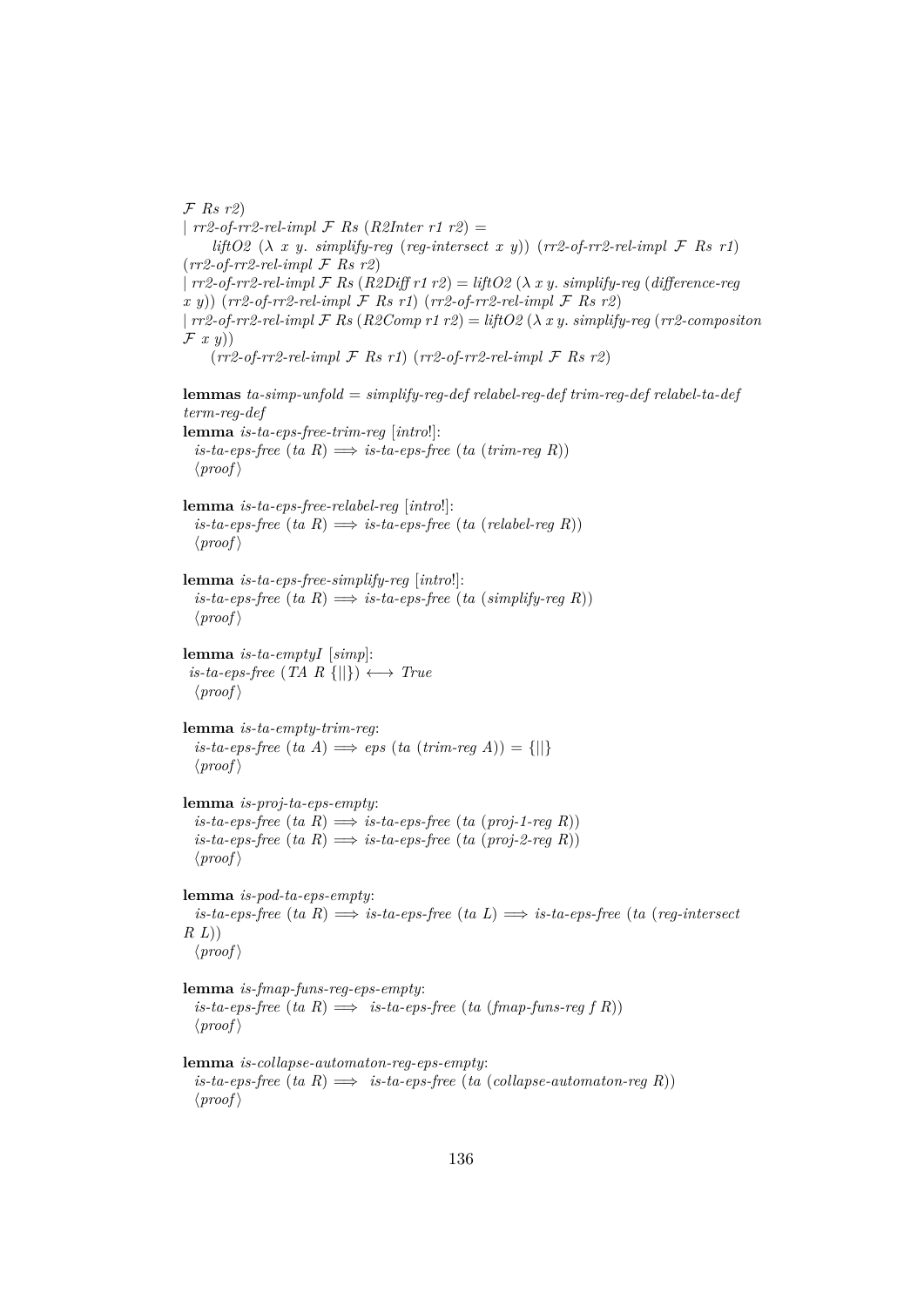**lemma** *is-pair-automaton-reg-eps-empty*: *is-ta-eps-free* (*ta R*) =⇒ *is-ta-eps-free* (*ta L*) =⇒ *is-ta-eps-free* (*ta* (*pair-automaton-reg R L*))  $\langle proof \rangle$ **lemma** *is-reflcl-automaton-eps-free*: *is-ta-eps-free*  $A \implies$  *is-ta-eps-free* (*reflcl-automaton* (*lift-sig-RR2* |<sup>*'*</sup>| *F*) *A*)  $\langle proof \rangle$ **lemma** *is-GTT-to-RR2-root-eps-empty*:  $is\text{-}gt\text{-}eps\text{-}free \mathcal{G} \implies is\text{-}ta\text{-}eps\text{-}free (GTT\text{-}to\text{-}RR2\text{-}root \mathcal{G})$  $\langle proof \rangle$ **lemma** *is-term-automata-eps-empty*:  $is-ta-eps-free$  (*ta* (*term-req*  $\mathcal{F}$ ))  $\longleftrightarrow$  *True*  $\langle proof \rangle$ **lemma** *is-ta-eps-free-eps-free-automata* [*simp*]:  $is-ta-eps-free$  (*eps-free-automata S R*)  $\longleftrightarrow$  *True*  $\langle proof \rangle$ **lemma** *rr2-of-rr2-rel-impl-eps-free*: **shows** ∀ *A*. *rr1-of-rr1-rel-impl*  $\mathcal F$  *Rs*  $r1 = Some$  *A*  $\longrightarrow$  *is-ta-eps-free* (*ta A*) ∀ *A*. *rr2-of-rr2-rel-impl* F *Rs r2* = *Some A* −→ *is-ta-eps-free* (*ta A*)  $\langle proof \rangle$ **lemma** *rr-of-rr-rel-impl-complete*:  $rr1-of-rr1-rel-impl$   $\mathcal{F}$  *Rs*  $r1 \neq None \longleftrightarrow rr1-of-rr1-rel$   $\mathcal{F}$  *Rs*  $r1 \neq None$  $rr2-of-rr2-rel-impl$  **F**  $Rs \, r2 \neq None \longleftrightarrow rr2-of-rr2-rel$  **F**  $Rs \, r2 \neq None$  $\langle proof \rangle$ **lemma** Q*-fmap-funs-reg* [*simp*]:  $\mathcal{Q}_r$  (*fmap-funs-reg f*  $\mathcal{A}$ ) =  $\mathcal{Q}_r$   $\mathcal{A}$  $\langle proof \rangle$ **lemma** *ta-reachable-fmap-funs-reg* [*simp*]:  $ta$ -reachable (*ta* (*fmap-funs-reg f*  $\mathcal{A}$ )) = *ta-reachable* (*ta*  $\mathcal{A}$ )  $\langle proof \rangle$ **lemma** *collapse-reg-cong*:  $\mathcal{Q}_r$  A |⊆| *ta-reachable* (*ta* A)  $\implies$   $\mathcal{Q}_r$  B |⊆| *ta-reachable* (*ta* B)  $\implies$   $\mathcal{L}$  A =  $\mathcal{L}$  B  $\implies$  L (*collapse-automaton-reg*  $\mathcal{A}$ ) = L (*collapse-automaton-reg*  $\mathcal{B}$ )  $\langle proof \rangle$ **lemma** L*-fmap-funs-reg-cong*:  $\mathcal{L} \mathcal{A} = \mathcal{L} \mathcal{B} \Longrightarrow \mathcal{L} \ ( \text{fmap-funs-} \text{req } h \ \mathcal{A} ) = \mathcal{L} \ ( \text{fmap-funs-} \text{req } h \ \mathcal{B} )$ 

 $\langle proof \rangle$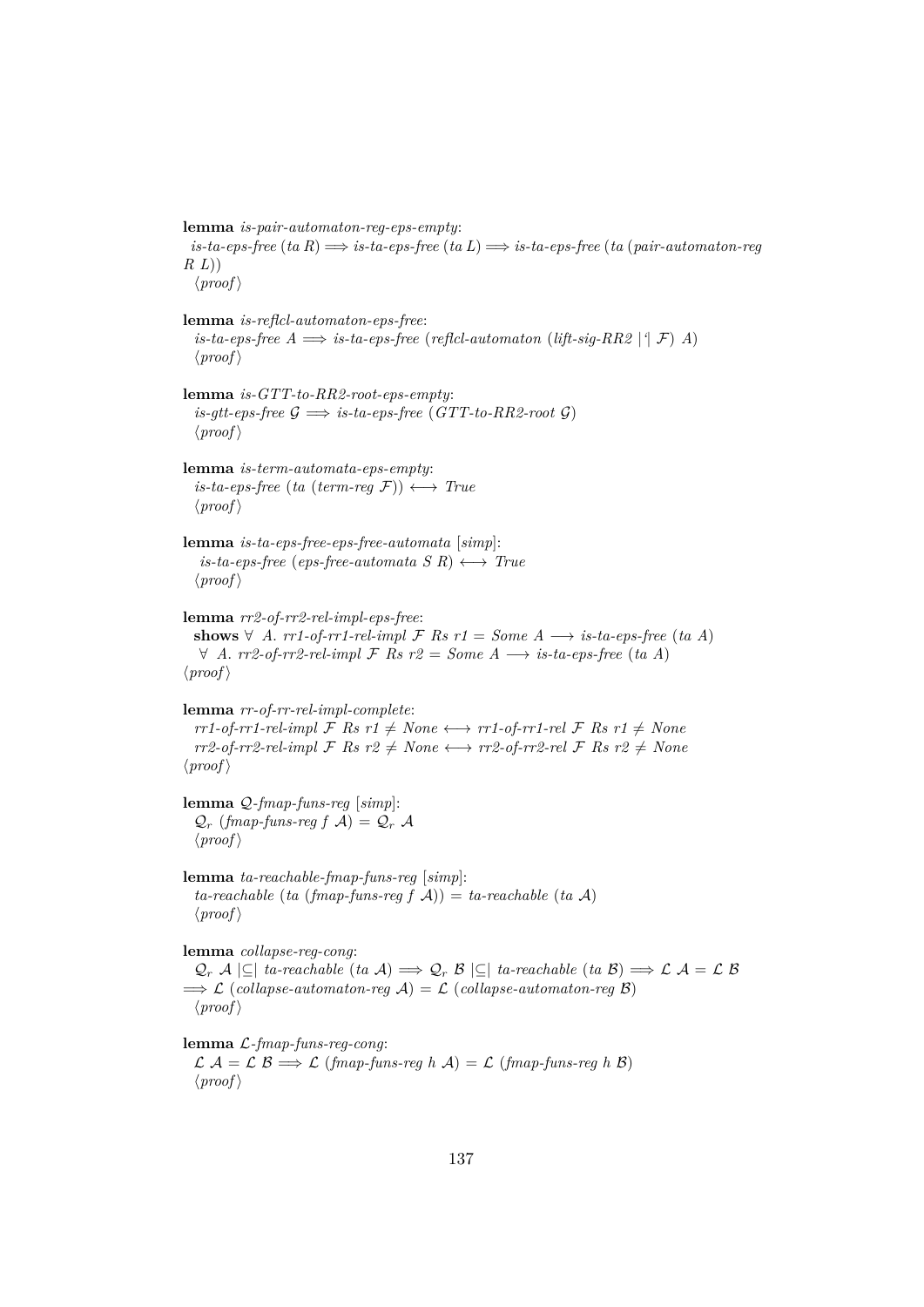**lemma** L*-pair-automaton-reg-cong*:

L A = L B =⇒ L C = L D =⇒ L (*pair-automaton-reg* A C) = L (*pair-automaton-reg*  $\mathcal{B}(\mathcal{D})$  $\langle proof \rangle$ 

**lemma** L*-nhole-ctxt-closure-reg-cong*:

 $\mathcal{L} \mathcal{A} = \mathcal{L} \mathcal{B} \Longrightarrow \mathcal{F} = \mathcal{G} \Longrightarrow \mathcal{L}$  (*nhole-ctxt-closure-reg*  $\mathcal{F} \mathcal{A}$ ) =  $\mathcal{L}$  (*nhole-ctxt-closure-reg*  $G(B)$  $\langle proof \rangle$ 

**lemma** L*-nhole-mctxt-closure-reg-cong*: L A = L B =⇒ F = G =⇒ L (*nhole-mctxt-closure-reg* F A) = L (*nhole-mctxt-closure-reg*  $G(B)$  $\langle proof \rangle$ 

**lemma** L*-ctxt-closure-reg-cong*:  $\mathcal{L} \mathcal{A} = \mathcal{L} \mathcal{B} \Longrightarrow \mathcal{F} = \mathcal{G} \Longrightarrow \mathcal{L} \ ( \text{ctxt-closure-reg} \ \mathcal{F} \ \mathcal{A} ) = \mathcal{L} \ ( \text{ctxt-closure-reg} \ \mathcal{G} \ \mathcal{B} )$  $\langle proof \rangle$ 

**lemma** L*-parallel-closure-reg-cong*: L A = L B =⇒ F = G =⇒ L (*parallel-closure-reg* F A) = L (*parallel-closure-reg*  $G(B)$  $\langle proof \rangle$ 

**lemma** L*-mctxt-closure-reg-cong*:  $\mathcal{L} \mathcal{A} = \mathcal{L} \mathcal{B} \Longrightarrow \mathcal{F} = \mathcal{G} \Longrightarrow \mathcal{L} \ (metxt\text{-}closure\text{-}reg \ \mathcal{F} \ \mathcal{A}) = \mathcal{L} \ (metxt\text{-}closure\text{-}reg \ \mathcal{G} \ \mathcal{A})$  $\mathcal{B}$ )  $\langle proof \rangle$ 

**lemma** L*-nhole-mctxt-reflcl-reg-cong*:  $\mathcal{L} \mathcal{A} = \mathcal{L} \mathcal{B} \Longrightarrow \mathcal{F} = \mathcal{G} \Longrightarrow \mathcal{L} \ (nhole-mctxt-reflcl-reg \ \mathcal{F} \ \mathcal{A}) = \mathcal{L} \ (nhole-mctxt-reflcl-reg \ \mathcal{F} \ \mathcal{A})$  $G(B)$  $\langle proof \rangle$ 

**declare** *equalityI*[*rule del*] **declare** *fsubsetI*[*rule del*] **lemma** L*-proj-1-reg-cong*: L A = L B =⇒ L (*proj-1-reg* A) = L (*proj-1-reg* B)  $\langle proof \rangle$ 

**lemma** L*-proj-2-reg-cong*: L A = L B =⇒ L (*proj-2-reg* A) = L (*proj-2-reg* B)  $\langle proof \rangle$ 

**lemma** *rr2-of-rr2-rel-impl-sound*: **assumes**  $∀ R ∈ set Rs. l*v*-trs (fset R) ∧ ffunas-trs R |⊆ | F$ shows  $\bigwedge A$  *B*. *rr1-of-rr1-rel-impl*  $\mathcal F$  *Rs*  $r1 = Some$   $A \implies rr1$ -of-rr1-rel  $\mathcal F$  *Rs*  $r1 = Some$   $B \Longrightarrow \mathcal{L} A = \mathcal{L} B$  $\Lambda$  *A B. rr2-of-rr2-rel-impl F Rs r2* = *Some A*  $\implies$  *rr2-of-rr2-rel F Rs r2* =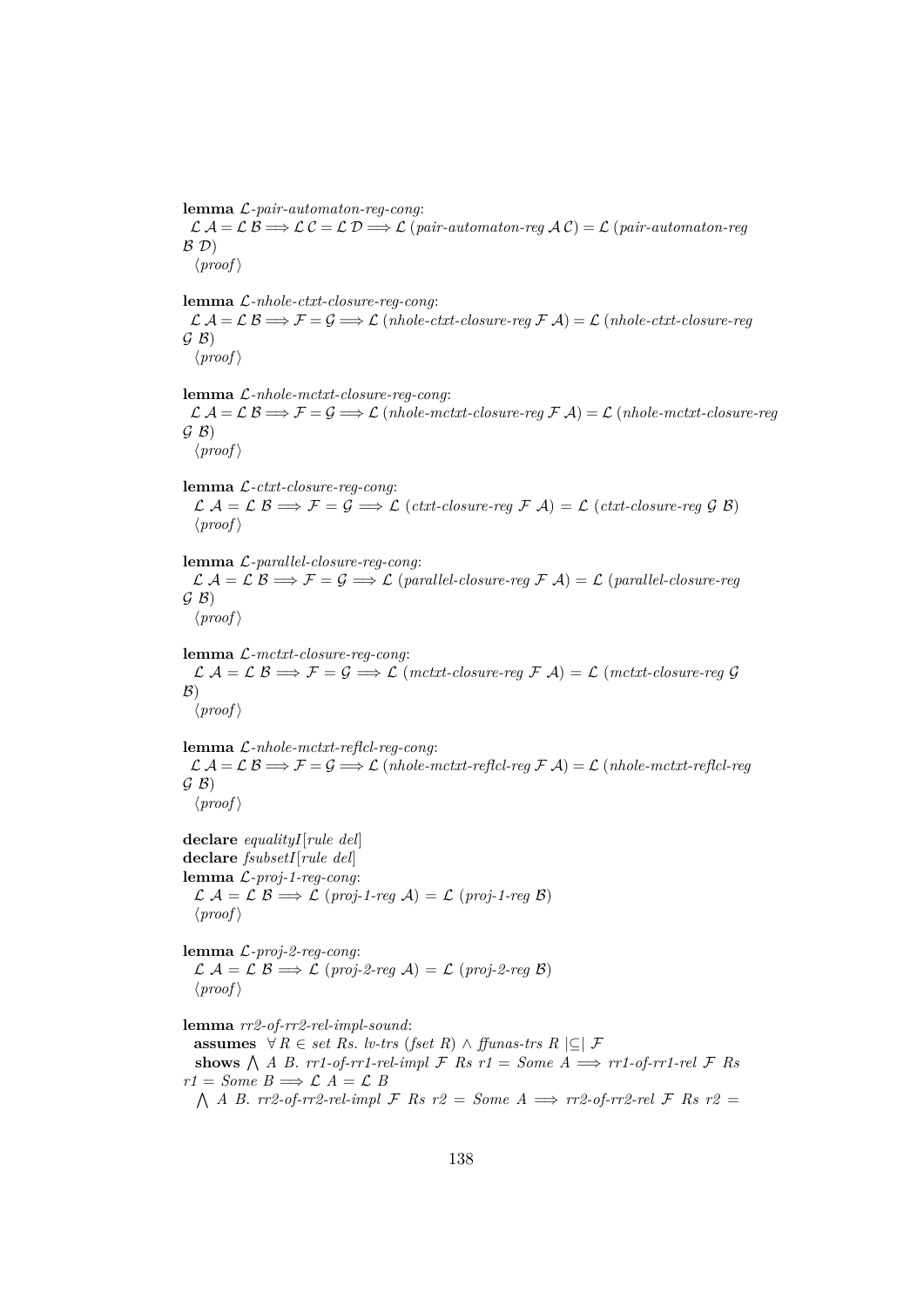*Some*  $B \implies \mathcal{L} A = \mathcal{L} B$  $\langle proof \rangle$ **declare** *equalityI*[*intro*!] **declare** *fsubsetI*[*intro*!]

**lemma** *rr12-of-rr12-rel-impl-correct*: **assumes**  $\forall R \in set \; Rs. \; l \cdot trs \; (f set \; R) \land f \cdot l \cdot trs \; R \in \mathcal{F}$ **shows**  $∀ t a1. rr1-of-rr1-rel-impl F Rs r1 = Some t a1 → RR1-specific t a1 (eval-rr1-rel$ (*fset* F) (*map fset Rs*) *r1*)  $∀ ta2. rr2-of-rr2-rel-impl F$  *Rs*  $r2 = Some ta2 → RR2-specific ta2 (eval-rr2-rel$ (*fset* F) (*map fset Rs*) *r2*)  $\langle proof \rangle$ 

**lemma** *check-inference-rrn-impl-correct*:

**assumes** *sig*:  $T_G$  (*fset*  $\mathcal{F}$ )  $\neq$  {} **and**  $Rs$ : ∀  $R \in set R$ *s. lv-trs* (*fset*  $R$ ) ∧ *ffunas-trs R* |⊆| F

**assumes** *infs*:  $\bigwedge$  *fvA*. *fvA*  $\in$  *set infs*  $\implies$  *formula-spec* (*fset* F) (*map fset* Rs) (*fst* (*snd fvA*)) (*snd* (*snd fvA*)) (*fst fvA*)

**assumes** *inf* : *check-inference rr1-of-rr1-rel-impl rr2-of-rr2-rel-impl* F *Rs infs* (*l*,  $step, fm, is) = Some (fm', vs, A')$ 

**shows**  $l = length \inf s \wedge fm = fm' \wedge formula\text{-}spec (fset \mathcal{F}) (map \text{fset} Rs) \text{ vs } A'$  $fm'$ 

 $\langle proof \rangle$ 

**definition** *check-sig-nempty* **where** *check-sig-nempty*  $\mathcal{F} = (0 \in ]$  *snd*  $| \in ]$ 

**definition** *check-trss* **where** *check-trss*  $\mathcal{R} \mathcal{F} =$  *list-all* ( $\lambda$  *R*. *lv-trs* (*fset R*)  $\wedge$  *funas-trs* (*fset R*)  $\subseteq$  *fset*  $\mathcal{F}$ )  $\mathcal{R}$ 

**lemma** *check-sig-nempty*: *check-sig-nempty*  $\mathcal{F} \longleftrightarrow \mathcal{T}_G$  (*fset*  $\mathcal{F}$ )  $\neq$  {} (**is**  $^2Ls \longleftrightarrow ^2Rs$ )  $\langle proof \rangle$ 

**lemma** *check-trss*:

*check-trss*  $\mathcal{R}$   $\mathcal{F}$  ←  $\rightarrow$   $(\forall$  *R* ∈ *set*  $\mathcal{R}$ . *lv-trs* (*fset R*) ∧ *ffunas-trs R*  $|\subseteq|$   $\mathcal{F}$ )  $\langle proof \rangle$ 

**fun** *check-inference-list* :: ( $f \times nat$ )  $fset \Rightarrow$  ( $f$  :: {*compare,linorder*},  $'v$ )  $fin-trs$ *list*

 $\Rightarrow$  (*nat*  $\times$  *ftrs inference*  $\times$  *ftrs formula*  $\times$  *info list*) *list*  $\Rightarrow$  (*ftrs formula*  $\times$  *nat list*  $\times$  (*nat, 'f option list*) *reg*) *list option* where *check-inference-list*  $\mathcal{F}$  *Rs infs* = *do* { *guard* (*check-sig-nempty* F); *guard* (*check-trss Rs* F); *foldl* (λ *tas inf* . *do* {  $tas' \leftarrow tas$  $r \leftarrow$  *check-inference rr1-of-rr1-rel-impl rr2-of-rr2-rel-impl*  $\mathcal F$  *Rs tas' inf*; *Some*  $(tas' \mathcal{Q} [r])$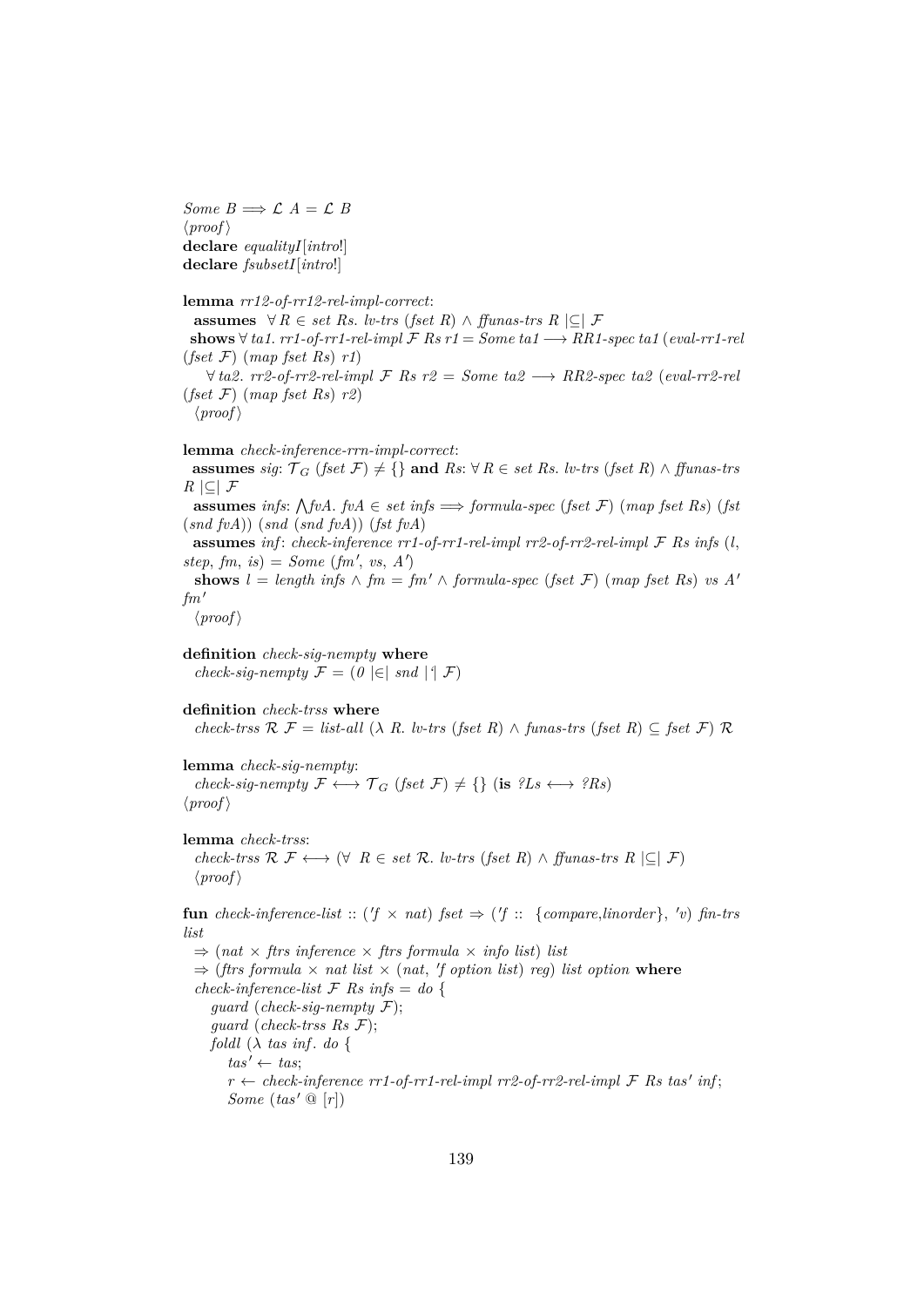```
})
   (Some []) infs
}
```

```
lemma check-inference-list-correct:
```
**assumes** *check-inference-list* F *Rs infs* = *Some fvAs* **shows** length infs = length fvAs  $\wedge$   $(\forall i \leq length$  fvAs. *fst* (*snd* (*snd* (*infs* ! *i*)))  $=$  *fst* (*fvAs* ! *i*)) ∧ (∀ *i* < *length fvAs*. *formula-spec* (*fset* F) (*map fset Rs*) (*fst* (*snd* (*fvAs* ! *i*))) (*snd* (*snd* (*fvAs* ! *i*))) (*fst* (*fvAs* ! *i*)))  $\langle proof \rangle$ 

```
fun check-certificate where
```
*check-certificate*  $\mathcal{F}$  *Rs A fm* (*Certificate infs claim n*) = *do* { *guard* (*n* < *length infs*);  $quard (A \leftrightarrow claim = Nonempty);$ *guard* (*fm* = *fst* (*snd* (*snd* (*infs* ! *n*))));  $fvA \leftarrow check\text{-}inference\text{-}list \, \mathcal{F} \, Rs \, (take \, (Suc \, n) \, infs);$ (*let*  $E = reg\text{-}empty (snd (last fvA))) in$ *case claim of Empty*  $\Rightarrow$  *Some E*  $| \rightarrow$  *Some*  $(\neg E)$ }

**definition** *formula-unsatisfiable* **where** *formula-unsatisfiable*  $\mathcal{F}$  *Rs fm*  $\longleftrightarrow$  (*formula-satisfiable*  $\mathcal{F}$  *Rs fm* = *False*)

#### **definition** *correct-certificate* **where**

 $correct\text{-}certificance \neq Rs \text{ } claim \text{ } ins \text{ } n \equiv$ 

 $(claim = Empty \leftrightarrow (formula-unsatisfiable (fset F) (map fset Rs) (fst (snd$  $(snd (infs! n)))) \wedge$ 

 $claim = Nonempty \longleftrightarrow formula-satisfiable (fset \mathcal{F}) (map fset Rs) (fst (snd$  $(snd (infs : n))))$ 

### **lemma** *check-certificate-sound*:

**assumes** *check-certificate*  $\mathcal{F}$  *Rs A fm* (*Certificate infs claim n*) = *Some B* **shows**  $\mathit{fm} = \mathit{fst} \, (\mathit{snd} \, (\mathit{infs} \, ! \, n))$   $A \leftrightarrow \mathit{claim} = \mathit{Nonempty}$  $\langle proof \rangle$ 

**lemma** *check-certificate-correct*:

**assumes** *check-certificate*  $\mathcal{F}$  *Rs A fm* (*Certificate infs claim n*) = *Some B* shows  $(B = True \longrightarrow correct\text{-}certificance \mathcal{F}$  *Rs claim infs n*) ∧

 $(B = False \longrightarrow correct-certificate \mathcal{F}$  *Rs* (*case-claim Nonempty Empty claim*) *infs n*)  $\langle proof \rangle$ 

#### **definition** *check-certificate-string* ::

 $(integer list \times fvar)$  *fset*  $\Rightarrow$ 

((*integer list*, *integer list*) *Term*.*term* × (*integer list*, *integer list*) *Term*.*term*)